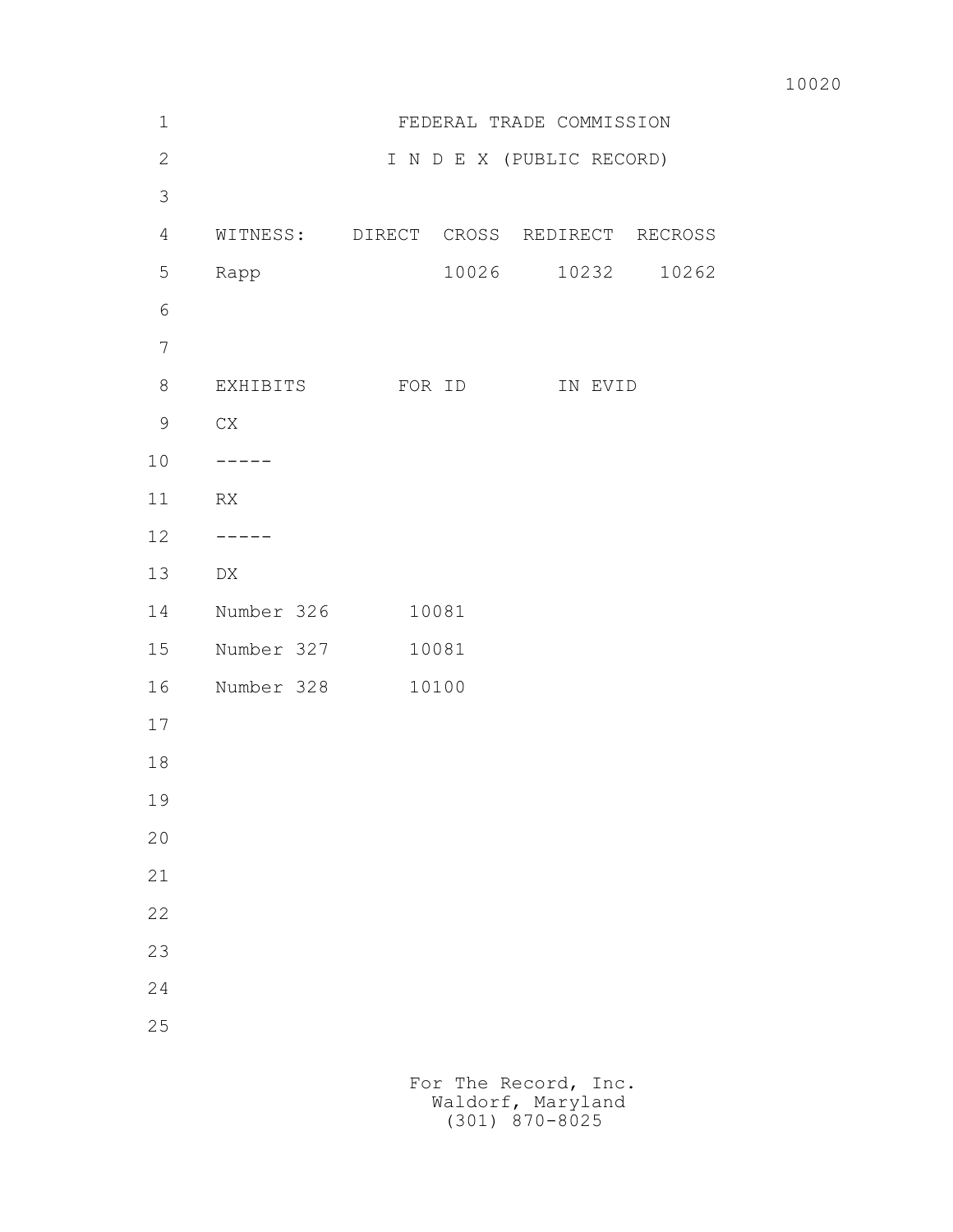|  | 10021 |
|--|-------|
|--|-------|

| $\mathbf 1$  | UNITED STATES OF AMERICA                                                           |  |  |  |  |
|--------------|------------------------------------------------------------------------------------|--|--|--|--|
| $\mathbf{2}$ | FEDERAL TRADE COMMISSION                                                           |  |  |  |  |
| 3            |                                                                                    |  |  |  |  |
| 4            | In the Matter of:<br>$\lambda$                                                     |  |  |  |  |
| 5            | Docket No. 9302<br>Rambus, Inc.<br>$\left( \begin{array}{c} 1 \end{array} \right)$ |  |  |  |  |
| 6            |                                                                                    |  |  |  |  |
| 7            |                                                                                    |  |  |  |  |
| $8\,$        |                                                                                    |  |  |  |  |
| 9            | Wednesday, July 23, 2003                                                           |  |  |  |  |
| 10           | $9:31$ a.m.                                                                        |  |  |  |  |
| 11           |                                                                                    |  |  |  |  |
| 12           |                                                                                    |  |  |  |  |
| 13           | TRIAL VOLUME 48                                                                    |  |  |  |  |
| 14           | PART 1                                                                             |  |  |  |  |
| 15           | PUBLIC RECORD                                                                      |  |  |  |  |
| 16           |                                                                                    |  |  |  |  |
| 17           | BEFORE THE HONORABLE STEPHEN J. MCGUIRE                                            |  |  |  |  |
| 18           | Chief Administrative Law Judge                                                     |  |  |  |  |
| 19           | Federal Trade Commission                                                           |  |  |  |  |
| 20           | 600 Pennsylvania Avenue, N.W.                                                      |  |  |  |  |
| 21           | Washington, D.C.                                                                   |  |  |  |  |
| 22           |                                                                                    |  |  |  |  |
| 23           |                                                                                    |  |  |  |  |
| 24           |                                                                                    |  |  |  |  |
| 25           | Reported by: Josett F. Hall, RMR-CRR                                               |  |  |  |  |
|              | For The Record, Inc.<br>Waldorf, Maryland<br>$(301)$ 870-8025                      |  |  |  |  |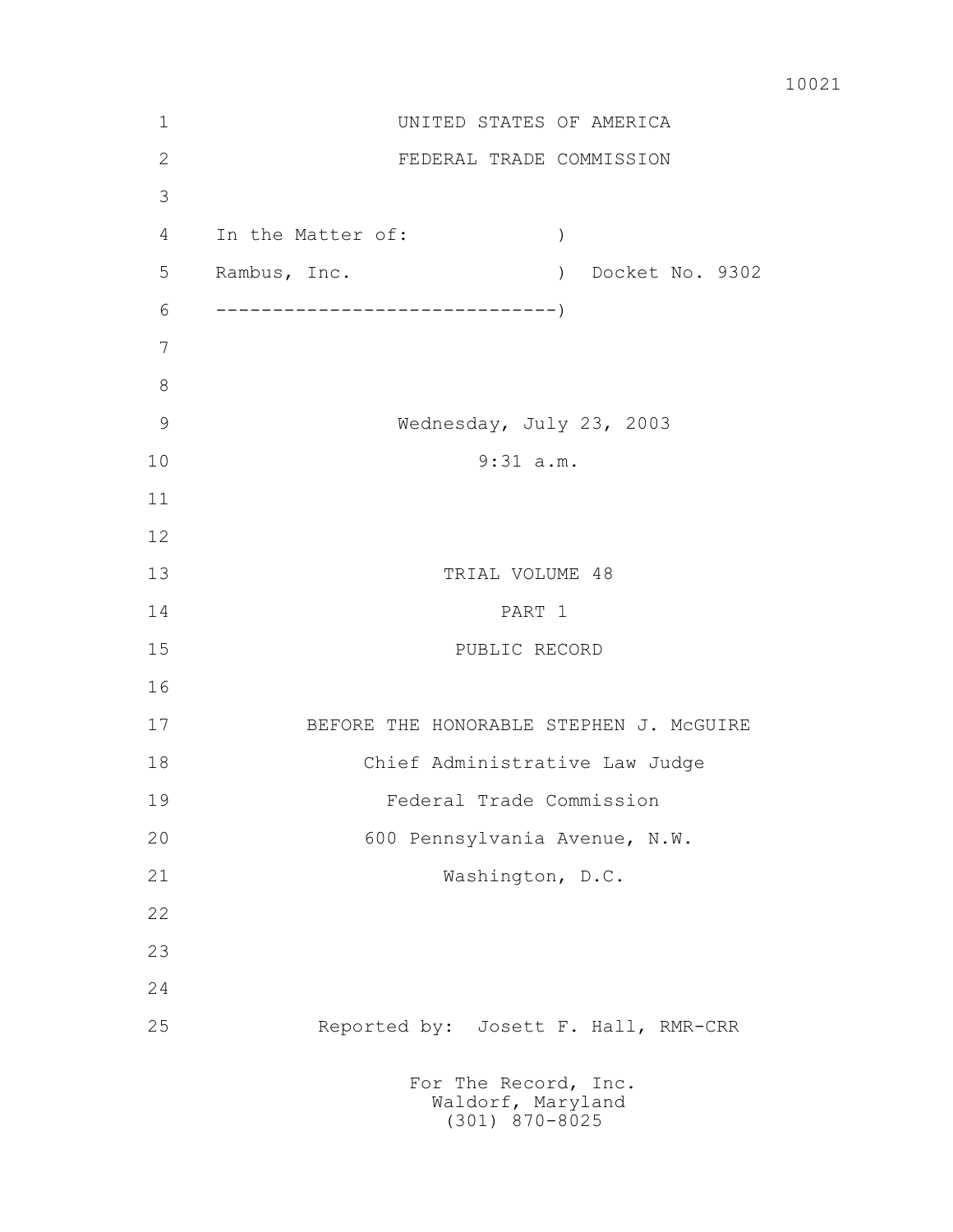2

| 3               | ON BEHALF OF THE FEDERAL TRADE COMMISSION: |
|-----------------|--------------------------------------------|
| 4               | M. SEAN ROYALL, Attorney                   |
| 5               | GEOFFREY OLIVER, Attorney                  |
| 6               | JOHN C. WEBER, Attorney                    |
| 7               | Federal Trade Commission                   |
| 8               | 601 New Jersey Avenue, N.W.                |
| $\mathcal{G}$   | Washington, D.C. 20580-0000                |
| 10              | $(202)$ 326-3663                           |
| 11              |                                            |
| 12 <sup>°</sup> | ON BEHALF OF THE RESPONDENT:               |
| 13              | GREGORY P. STONE, Attorney                 |
| 14              | STEVEN M. PERRY, Attorney                  |
| 15              | PETER A. DETRE, Attorney                   |
| 16              | SEAN GATES, Attorney                       |
| 17              | Munger, Tolles & Olson LLP                 |
| 18              | 355 South Grand Avenue, 35th Floor         |
| 19              | Los Angeles, California 90071-1560         |
| 20              | $(213)$ 683-9255                           |
| 21              |                                            |
| 22              |                                            |
| 23              |                                            |
| 24              |                                            |
| 25              |                                            |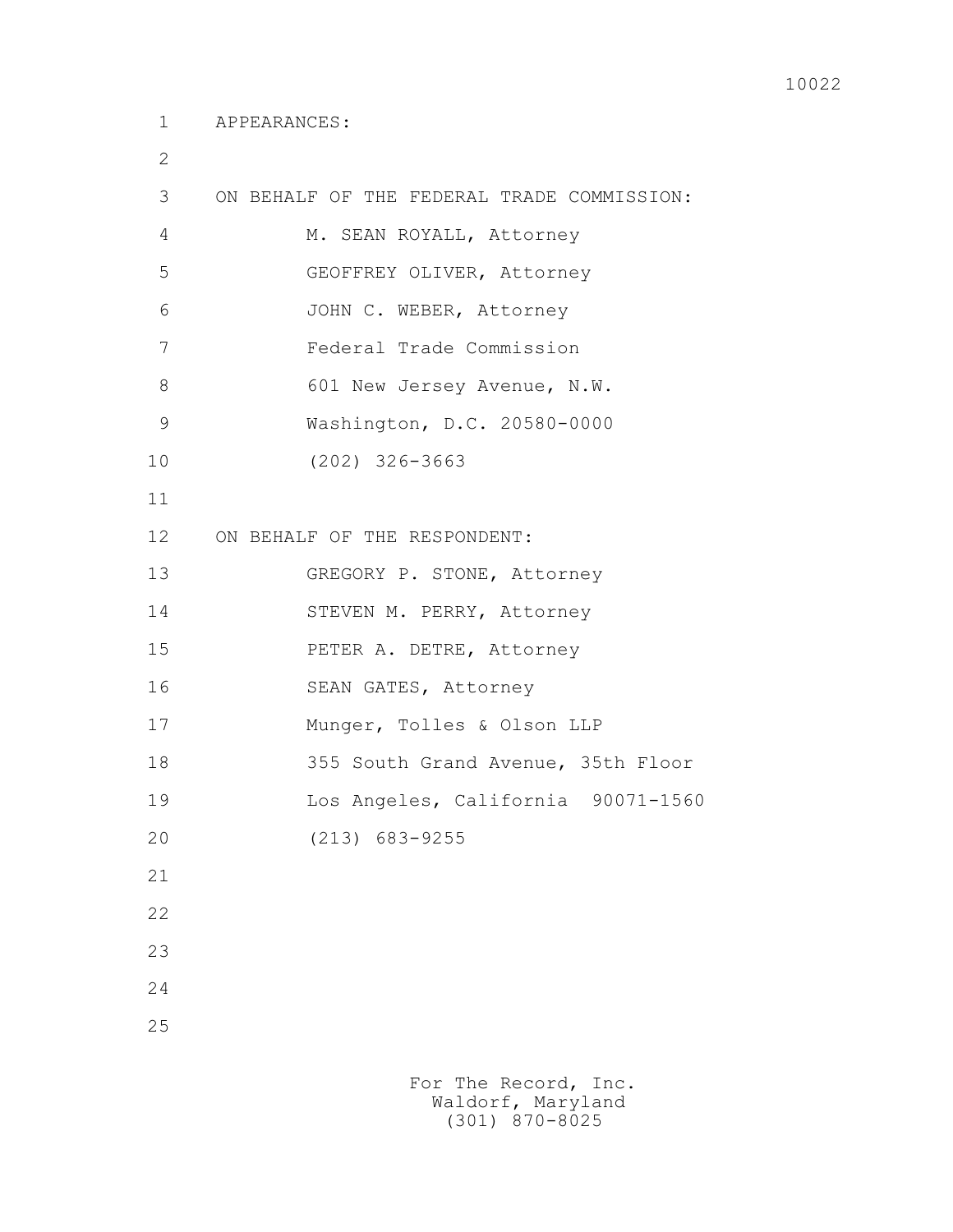## 1 APPEARANCES:

 3 ON BEHALF OF THE RESPONDENT: 4 A. DOUGLAS MELAMED, Attorney 5 Wilmer, Cutler & Pickering 6 2445 M Street, N.W. 7 Washington, D.C. 20037-1420 8 (202) 663-6090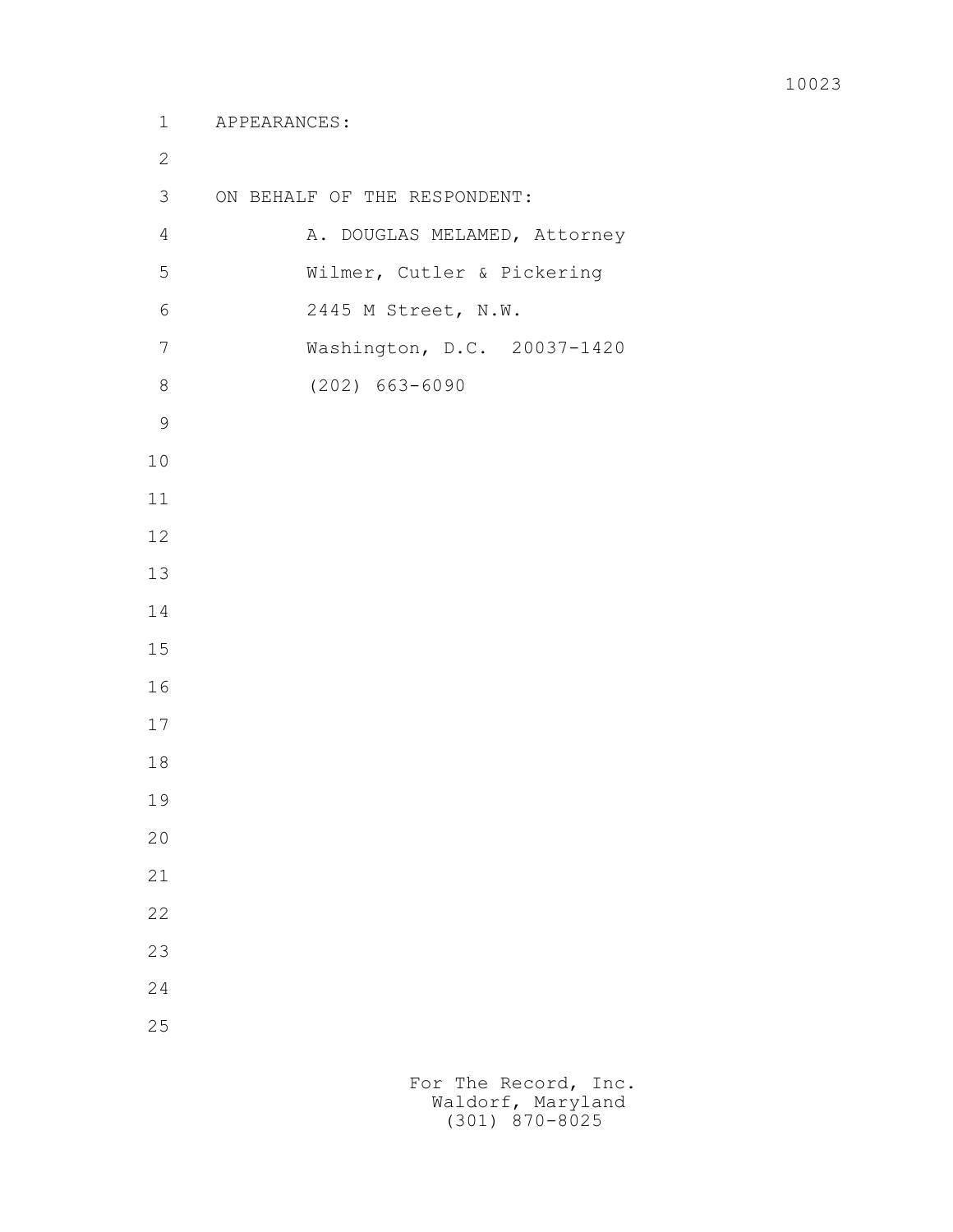1 P R O C E E D I N G S  $2$  - - - - - 3 JUDGE McGUIRE: This hearing is now in order. 4 Before we get started today, any housekeeping 5 tasks we need to take up? 6 MR. ROYALL: Your Honor, the only thing was 7 something that we raised yesterday. I don't know if 8 Mr. Stone is prepared to comment. I understand it's 9 not a major issue, but this revealed preference issue, 10 we can either deal with that now or later. 11 MR. STONE: I can respond. 12 I think although Professor McAfee did not use 13 the words "revealed preference," Mr. Royall is correct 14 on that, his testimony in the transcript on June 25, 15 which is volume 35, beginning at page 7255 and 16 continuing through 7256 does describe what I think I 17 understand and I think Dr. Rapp understands to be the 18 theory of revealed preference in his description of it 19 at that point in the testimony. 20 So I think that's my response. If I used the 21 words in asking my question and suggested he used those 22 words, I was plainly incorrect. I think the concept 23 was plainly revealed in the testimony. 24 JUDGE McGUIRE: Now, as I understand the issue, 25 you're opposed to that testimony being offered by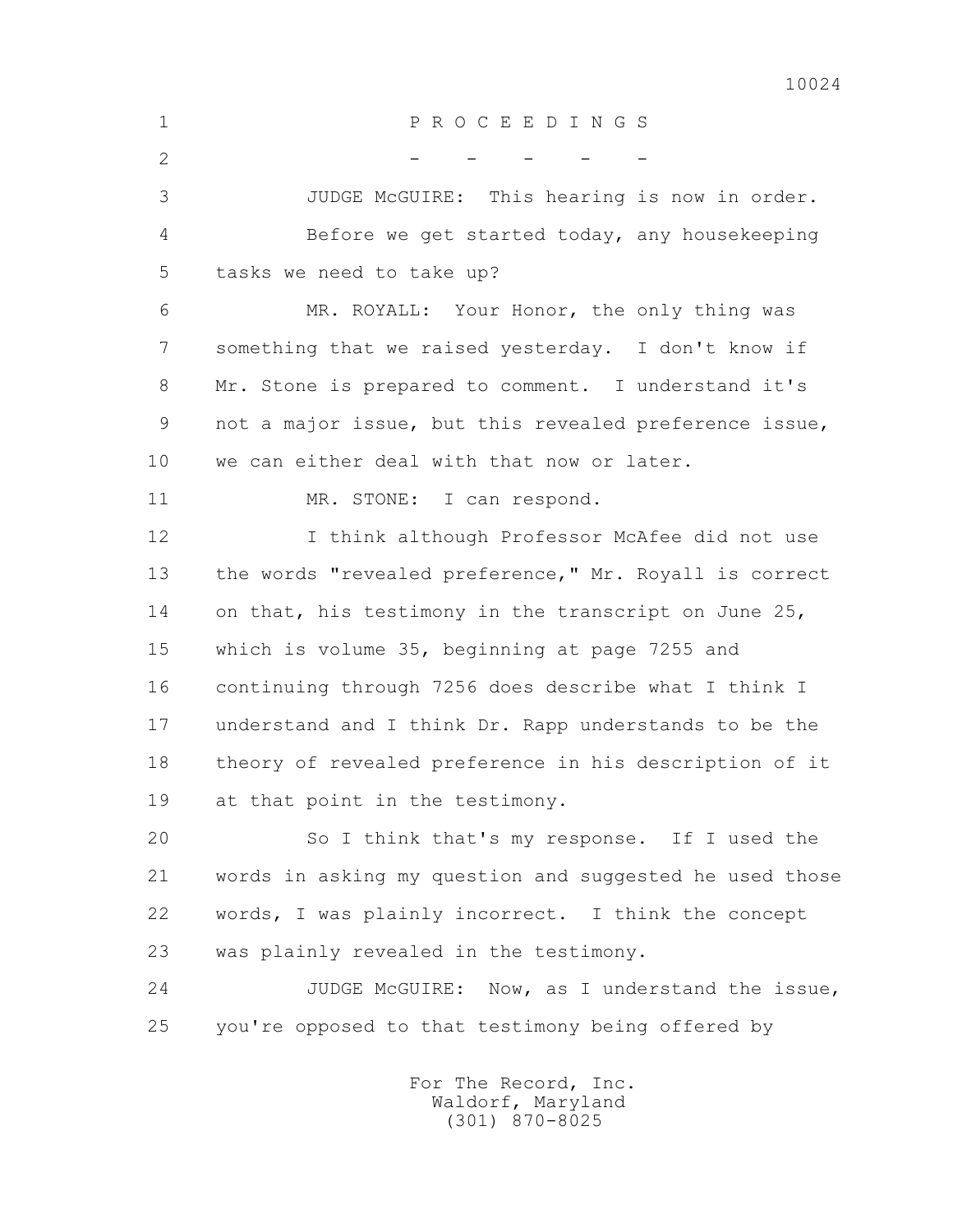1 Dr. Rapp?

 2 MR. ROYALL: You know, I think with this, with 3 that clarification on the record, it's probably fine. 4 The thing that I was concerned about and I'm 5 still concerned about, but I don't think we probably 6 need to do anything, is that it sounds like the 7 question that was asked and that was answered amounted 8 to Mr. Stone's interpretation of testimony and then an 9 agreement with his interpretation. 10 JUDGE McGUIRE: I think the point has been 11 made. I'm going to hear it and then I'll determine its 12 due weight. 13 MR. STONE: Thank you, Your Honor. 14 MR. ROYALL: I think that's fine. Thank you, 15 Your Honor. 16 JUDGE McGUIRE: Then at this time we'll 17 continue the cross-examination by complaint counsel. 18 Dr. Rapp, if you'll have a seat, please. I 19 caution you, you're still under oath from Tuesday. 20 THE WITNESS: Thank you.  $21$  - - - - - 22 23 24 25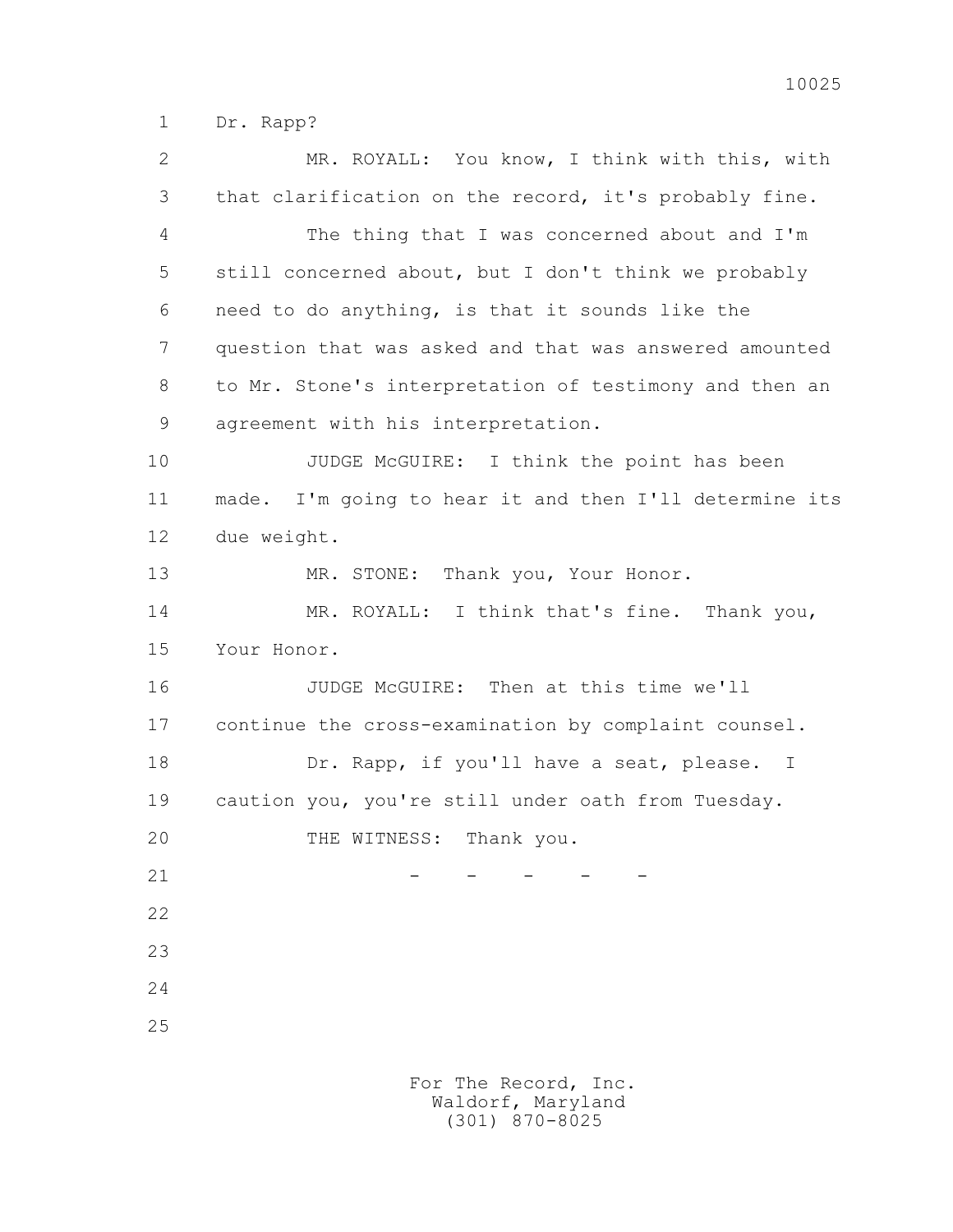1 Whereupon -- 2 RICHARD T. RAPP 3 a witness, called for examination, having been 4 previously duly sworn, was examined and testified as 5 follows: 6 CROSS-EXAMINATION (continued) 7 BY MR. ROYALL: 8 Q. Good morning, Dr. Rapp. 9 A. Good morning. 10 Q. I'd like to start with today, I'd like to come 11 back to one of the slides that you prepared in 12 connection with your direct examination, and it's the 13 slide that was marked as DX-305. 14 Do you recall this slide? 15 A. Yes. 16 Q. I wanted to ask you about the last bullet point 17 on this slide where you say, "'Standard' SDRAM sold in 18 the market today embodies Intel's specifications and 19 omits JEDEC elements." 20 Do you see that? 21 A. Yes. 22 Q. Can you name any specific or identify any 23 specific JEDEC elements that are omitted from standard 24 SDRAM sold in the market today? 25 A. No, not specifically.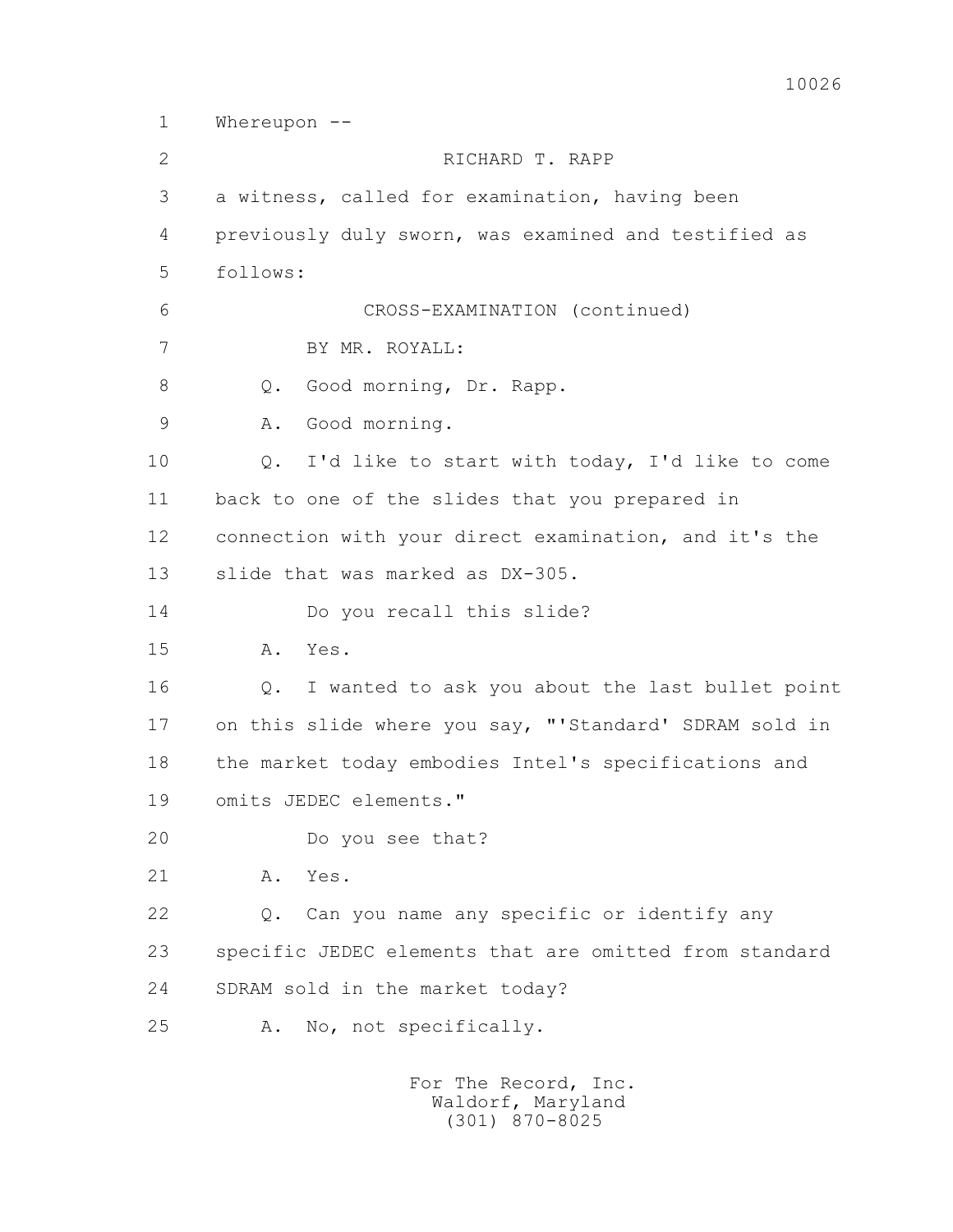1 Q. So what did you mean by this statement if you 2 can't identify any specific elements that are omitted? 3 A. Could you ask your colleague to shrink that 4 quote back so that I can read the preceding paragraph. 5 Q. Can we magnify the slide for all of our benefit 6 just to see the text better.

7 A. Good.

8 O. Great.

 9 A. My understanding comes from Exhibit RX-2103-14, 10 and there was also testimony, as I recall, about this 11 subject, about the creation of PC -- of the PC100 12 specification. And it is that to which I'm referring 13 that involves the subtraction of JEDEC elements from 14 the -- from the Intel version of the standard.

 15 Q. Well, beyond having that general understanding, 16 you don't -- you don't know of any specific JEDEC 17 elements that were omitted from the standard or that 18 are omitted in the standard but products that are sold 19 in the market today?

20 A. No.

 21 Q. And you're not suggesting that any of the 22 Rambus technologies are omitted from the SDRAM products 23 that are sold in the market today --

24 A. Certainly --

25 Q. -- understanding that term "Rambus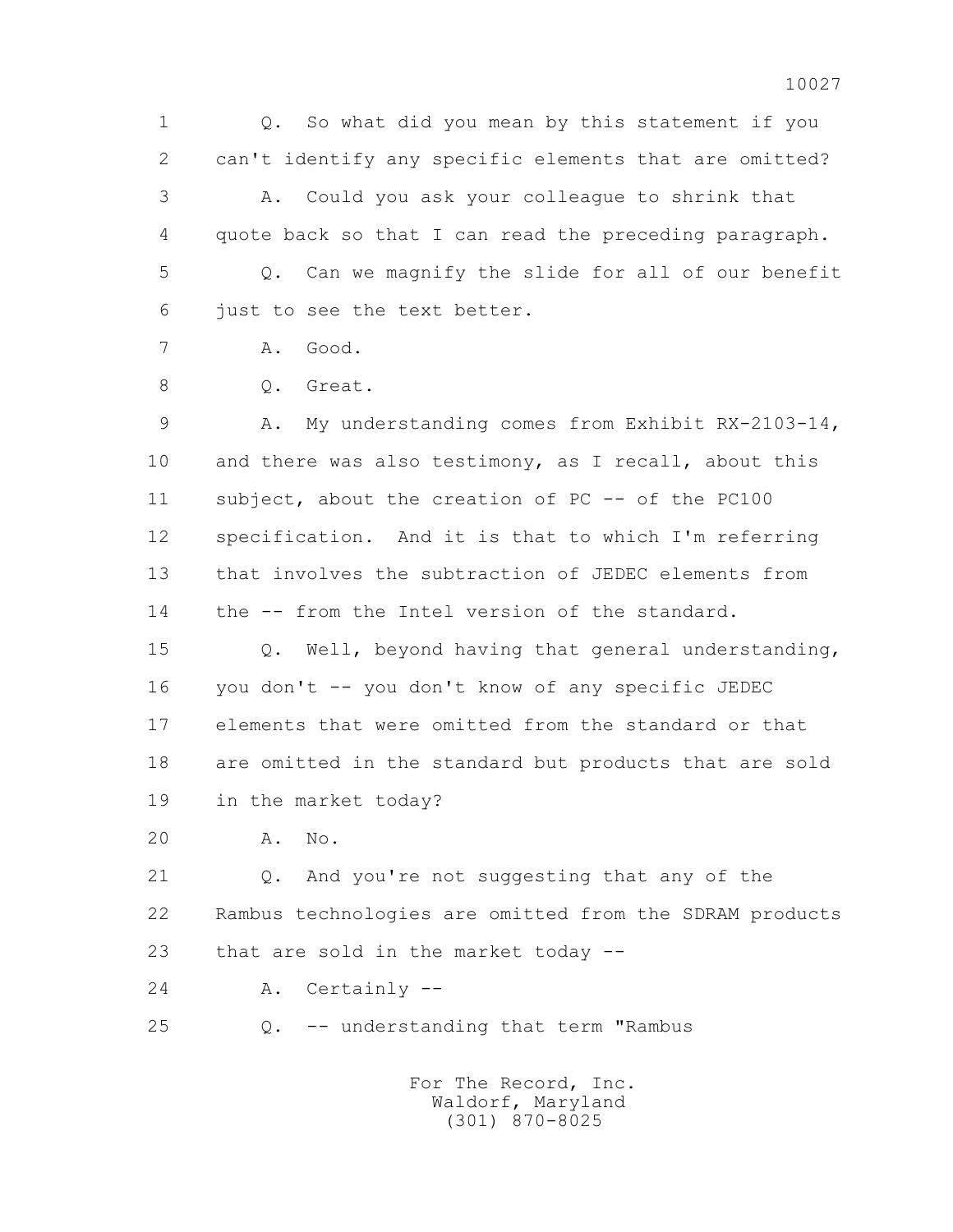4 know what is omitted, do you know -- do you know for a 5 fact if anything was omitted? 6 A. I know only what the testimony and this 7 statement say, which are both nonspecific, so I assume 8 that something was omitted because they say that 9 something was omitted, but what that something is I do 10 not know. 11 0. And you say that you understand that there is 12 testimony about PC100 in the record? 13 A. Yes. 14 0. Do you understand that PC100 included 15 programmable CAS latency and programmable burst 16 length? 17 A. Sure. 18 Q. And do you have an understanding as to why 19 Intel in setting the PC100 specification chose to 20 include programmable CAS latency and programmable burst 21 length? 22 A. I think there were two reasons. One reason 23 relates to the standard, that it was part of the JEDEC 24 standard, and I don't think that -- and I am 25 inferring -- it's an assumption on my part -- that For The Record, Inc. Waldorf, Maryland (301) 870-8025

1 technologies" as you defined it earlier?

3 Q. And you don't know whether -- because you don't

2 A. Certainly not.

10028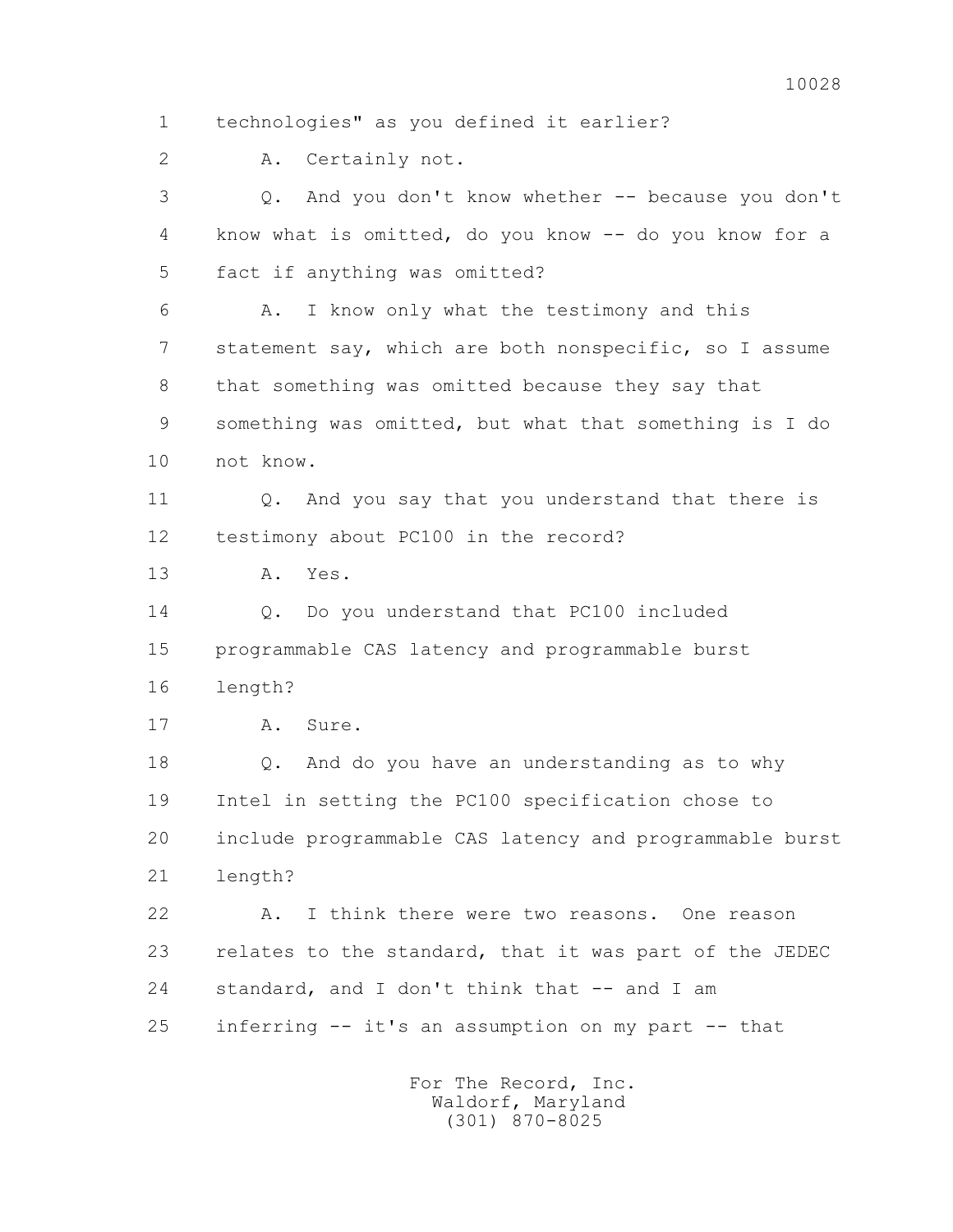1 JEDEC (sic) did not want to disturb the standard except 2 insofar as the resolution of incompatibilities was 3 involved.

 4 And I remember from the testimony that the 5 reason for the revision by Intel of the JEDEC 6 specification was that the specification -- that the 7 JEDEC standard was not specific enough to resolve 8 incompatibilities that arose in the manufacturing 9 process, and Intel's purpose, as I understand it, was 10 to resolve those incompatibilities, which it 11 accomplished by removing certain elements from the 12 standard.

 13 If removing JEDEC technology would not 14 accomplish that, there's no reason, I infer, why Intel 15 would do it.

 16 Q. I think, Dr. Rapp, I think you may have 17 misspoken in that answer. Let me point this out just 18 in case I'm right.

 19 I think in your answer you said that it was 20 your assumption, assumption on your part, that JEDEC 21 did not want to disturb the standard except insofar 22 as -- you meant Intel?

23 A. I meant Intel. I'm sorry.

 24 Q. Now, is it your understanding that Intel 25 included -- and let me focus this question just on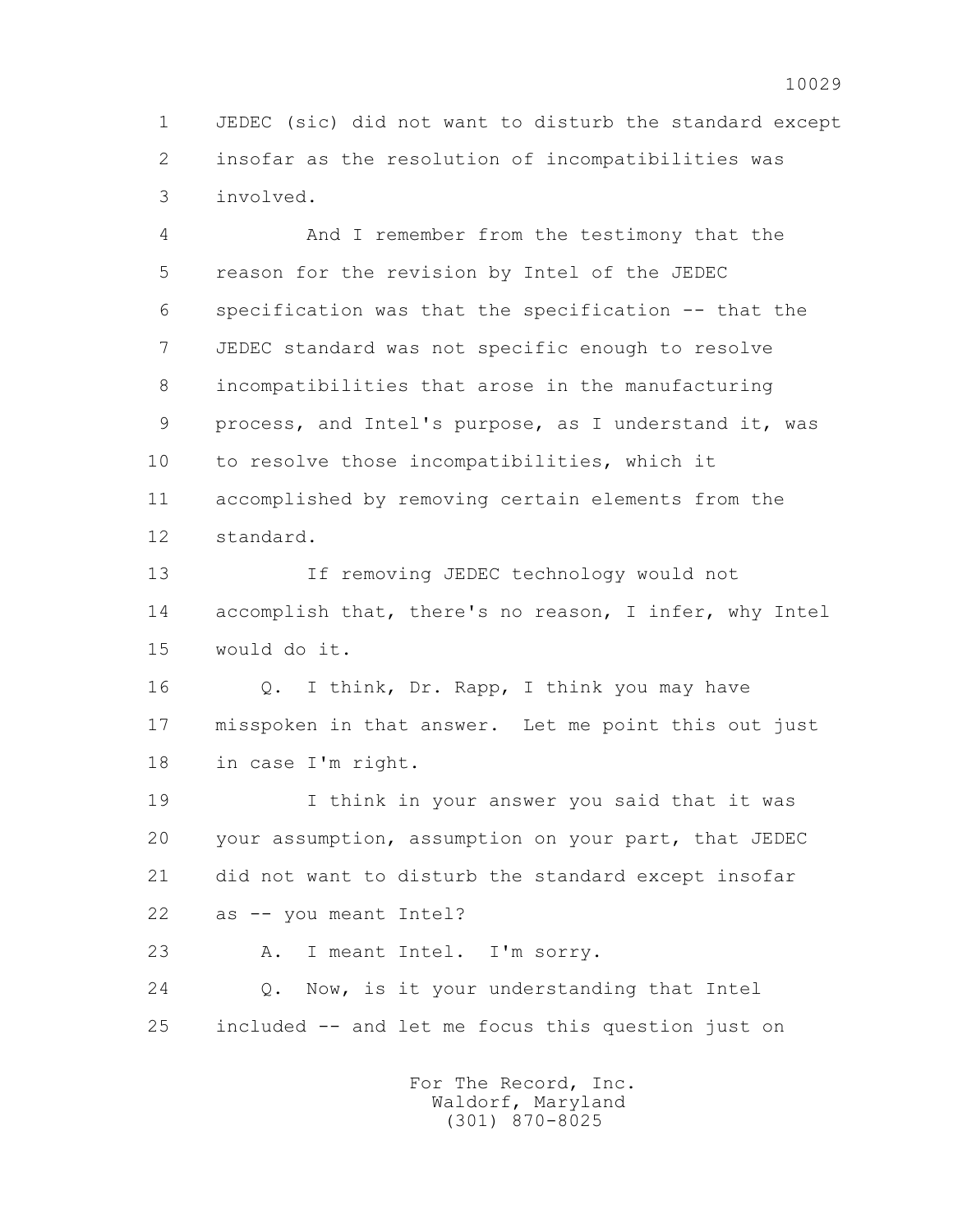1 programmable CAS latency for the moment -- that Intel 2 included programmable CAS latency in the PC100 3 specification because it was already in the SDRAM 4 parts and had been previously balloted and approved by 5 JEDEC? 6 A. I would be willing to infer that. 7 Q. And would you infer the same as to the reasons 8 why Intel included programmable burst length in the 9 PC100 specification? 10 A. Yes. 11 O. And would you infer the same as to -- well, 12 strike that. 13 Are you aware of any Intel specifications that 14 relate to DDR SDRAM? 15 A. I know that there are Intel specification 16 addenda to the standard as the speed ratings of DDR 17 have increased, yes. 18 Q. And do you understand that those Intel addenda 19 include all four of the so-called Rambus technologies? 20 A. Yes. 21 Q. And is it your understanding that the reason 22 Intel included those technologies in those DDR-related 23 addenda are the same as the reasons you understand that 24 programmable burst and programmable CAS latency were 25 included in the PC100 specification?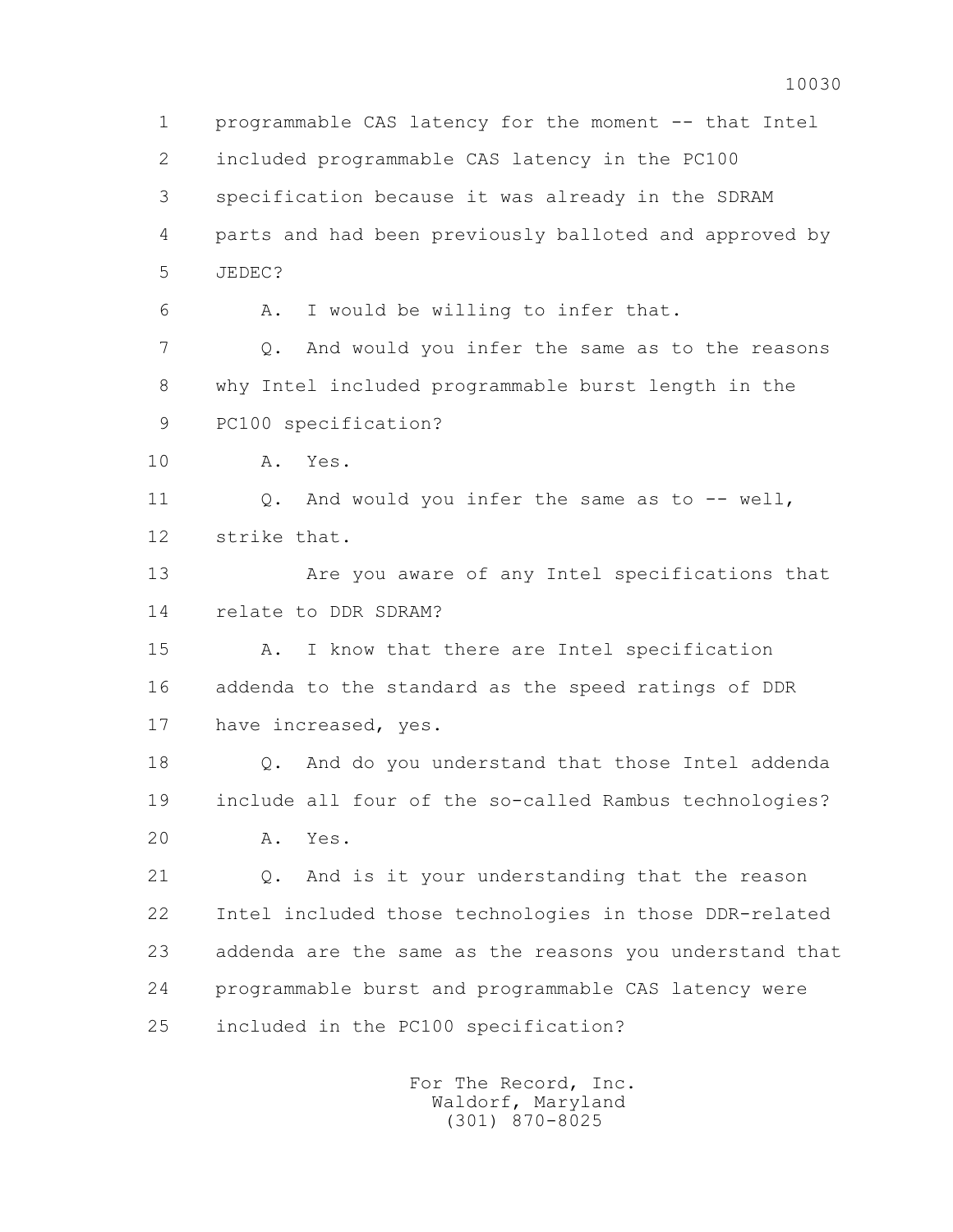1 A. It's just an inference, but yes. 2 0. Let me shift to another topic. 3 You're aware, are you not, that 4 Professor McAfee in connection with his work in this 5 case has defined relevant antitrust markets? 6 A. Yes. 7 Q. And other than possibly disagreeing with the 8 particular wording of Professor McAfee's market 9 definitions, am I right that you don't find that this 10 is an issue that between yourself and Professor McAfee 11 merits engagement or dispute? 12 A. The answer is yes insofar as the market 13 definitions that he -- that he arrived at for -- let me 14 see if I get this right -- for markets ex post, but the 15 story, as I heard it, in his testimony of market 16 definition leads me to disagree not with the ultimate 17 definitions that he's using but what he believes the 18 relevant markets were ex ante. 19 Q. Let me, if you don't mind... 20 (Pause in the proceedings.) 21 You're saying that you disagree with 22 Professor McAfee's definition of the relevant markets 23 in the ex ante period before the standards were 24 adopted? 25 A. As I heard him describe it in testimony, if my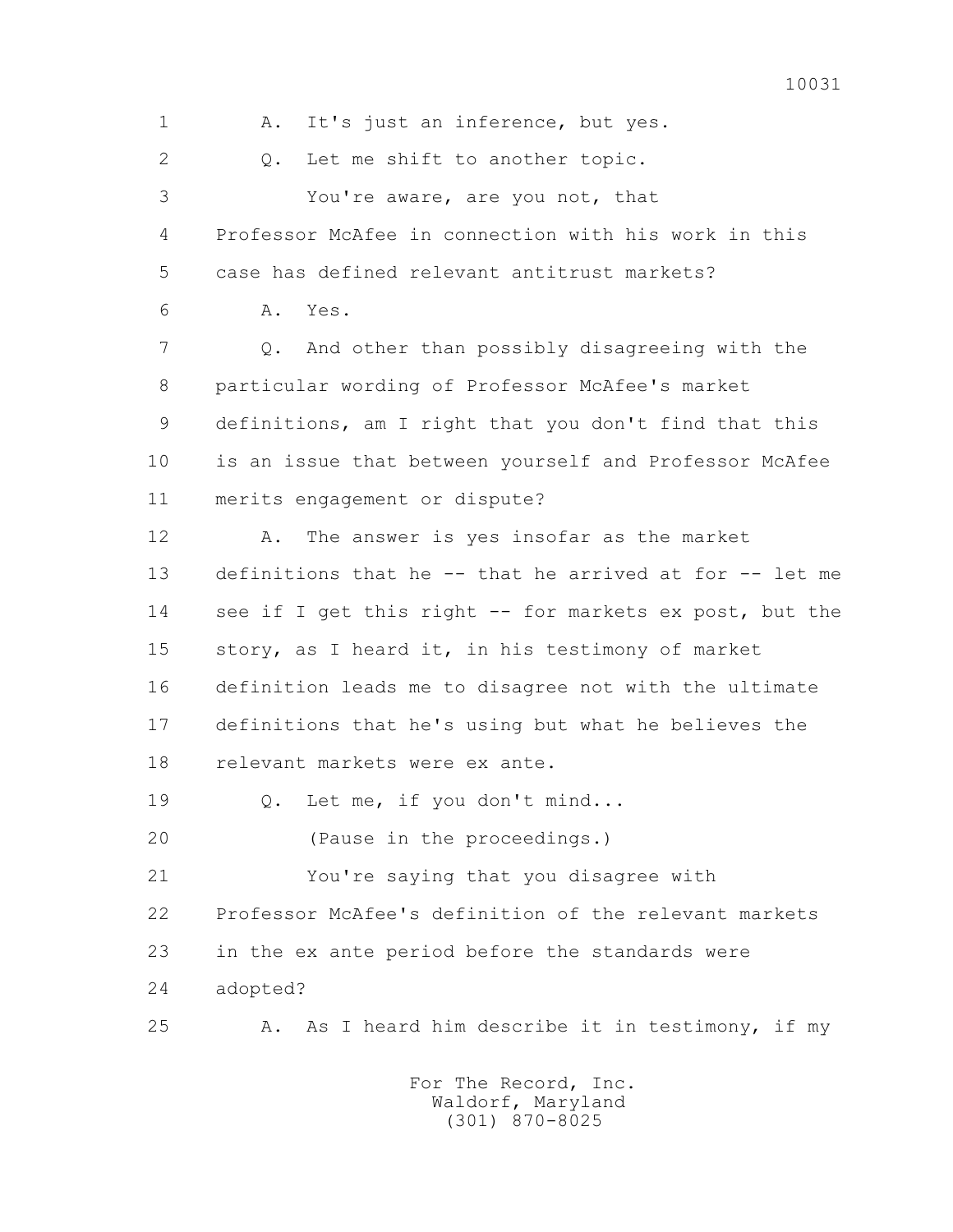1 recollection is correct, yes.

 2 Q. You yourself haven't conducted any market 3 definition analysis in this case, have you?

4 A. Correct.

5 0. You were not asked to?

6 A. Right.

 7 Q. And your expert report doesn't take a position 8 on the market definition issue?

9 A. Right.

 10 Q. You're aware that Professor McAfee's expert 11 report, which you had available to you before you wrote 12 your expert report, did define markets?

13 A. Right. But he did not in his expert report, as 14 I recall, draw the distinction between ex ante and 15 ex post markets, as I recall him doing in testimony.

 16 Q. So it's your understanding that on the subject 17 of market definition Professor McAfee gave different 18 testimony at trial compared to what you understood him 19 to say in his expert report?

20 A. Yes.

 21 Q. And that relates to this issue you've 22 identified of ex ante as opposed to ex post?

 23 A. Yes. If it would be helpful to you, another 24 sentence or two might explain what I'm talking about. 25 Q. We can come back to that. I appreciate it.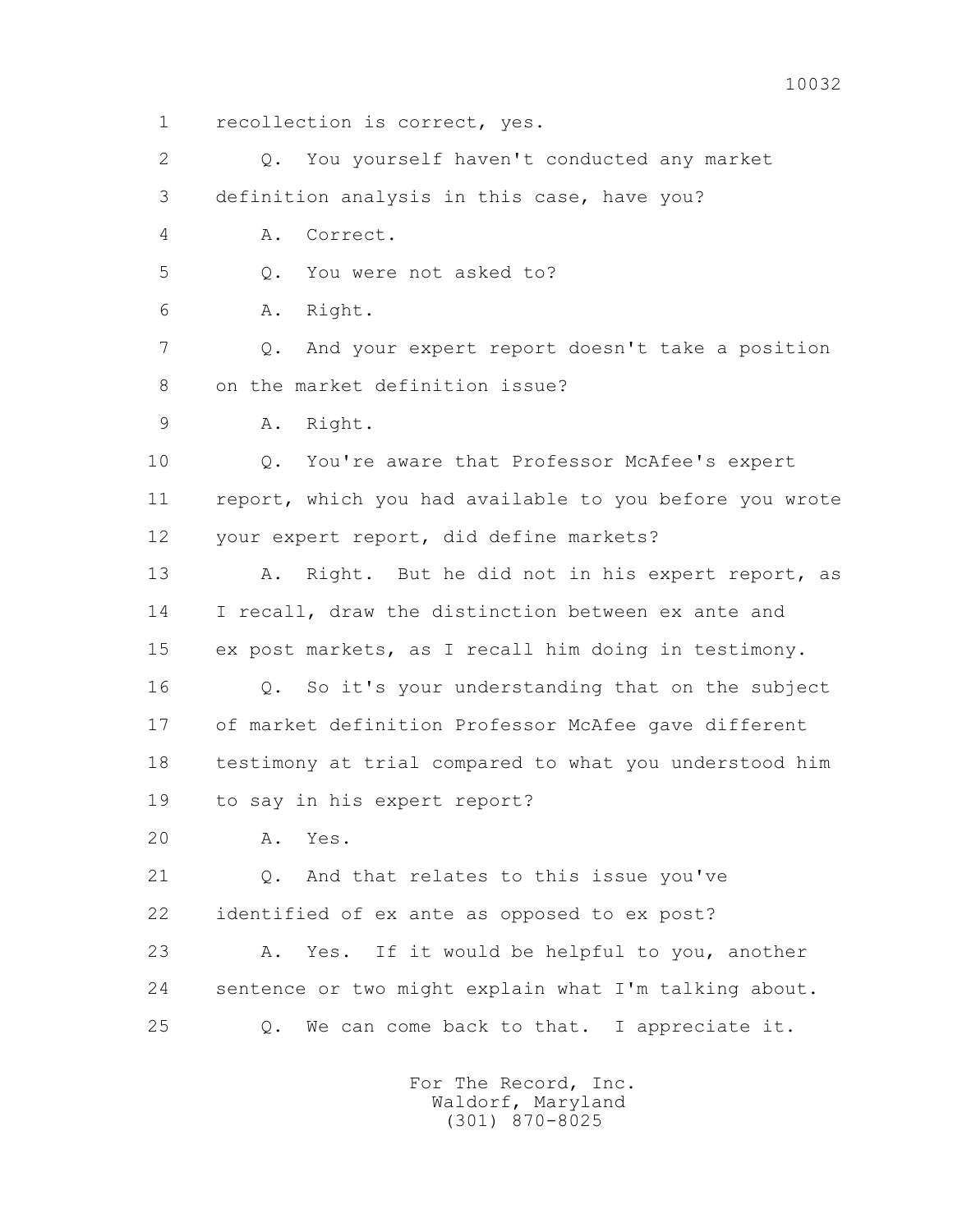1 A. Sure.

| $\overline{2}$ | Now, referring to the markets, the relevant<br>Q.       |
|----------------|---------------------------------------------------------|
| 3              | markets that Professor McAfee defined, am I right, is   |
| 4              | it correct, that you believe it is sensible to          |
| 5              | provisionally include in each of those markets all of   |
| 6              | the alternative technologies that have been identified  |
| 7              | by complaint counsel's experts?                         |
| 8              | MR. STONE: Your Honor, I object.<br>As                  |
| 9              | Mr. Royall has brought out, the question of market      |
| 10             | definition was not addressed in Dr. Rapp's report, it   |
| 11             | was not covered in direct examination, and an effort to |
| 12             | get him to testify about Professor McAfee's views on    |
| 13             | market definition is outside the scope.                 |
| 14             | JUDGE McGUIRE: Mr. Royall?                              |
| 15             | MR. ROYALL: Your Honor, I do not believe that           |
| 16             | this is outside the scope. The subject of market        |
| 17             | definition is relevant to the subject of market power,  |
| 18             | and he has offered conclusions about market power in    |
| 19             | the very relevant markets that we're discussing, and so |
| 20             | that's what this is leading up to, is his opinions on   |
| 21             | market power.                                           |
| 22             | JUDGE McGUIRE: Overruled.                               |
| 23             | BY MR. ROYALL:                                          |
| 24             | Now, referring to the markets that<br>$Q$ .             |
| 25             | Professor McAfee defined, am I correct that you,        |
|                |                                                         |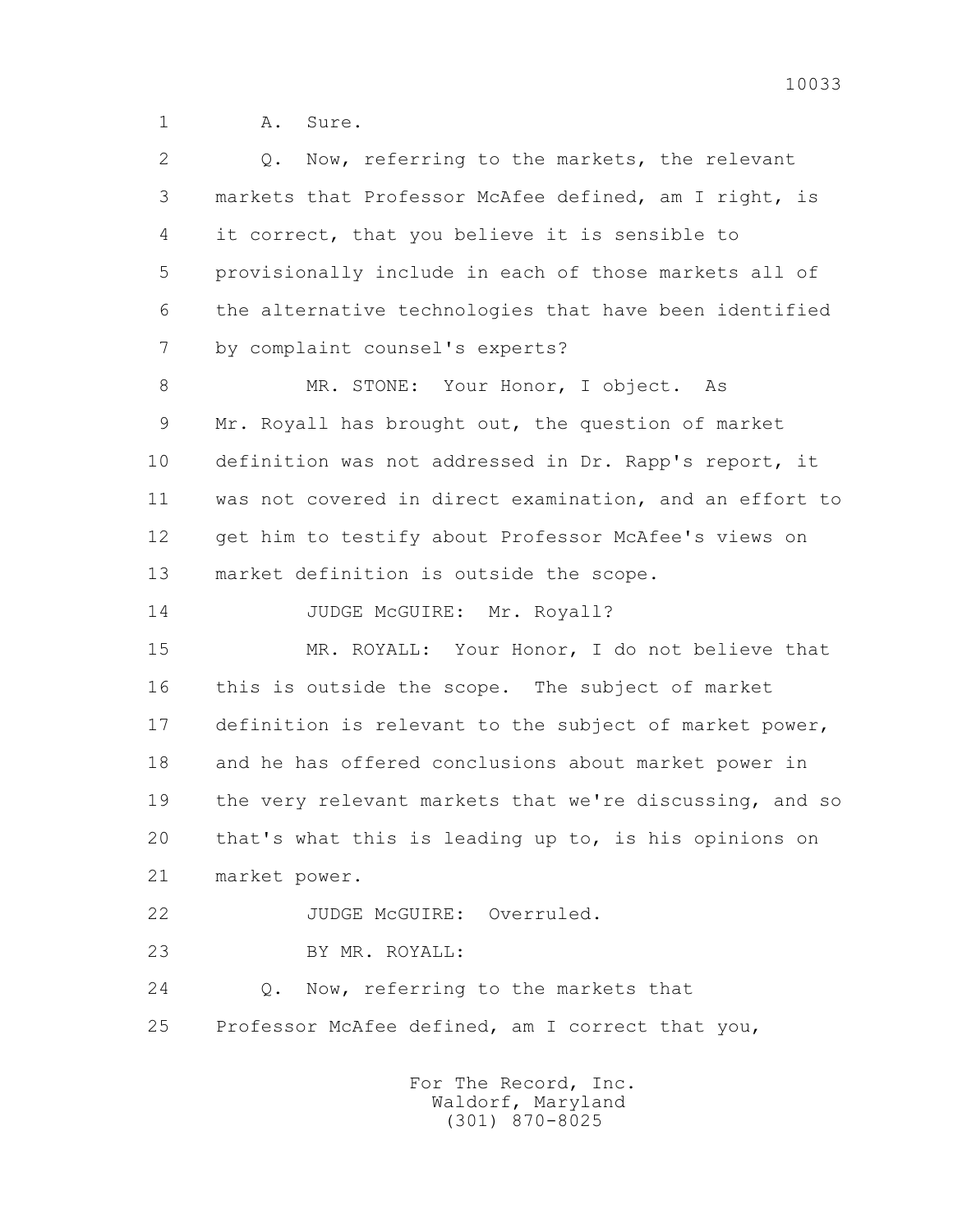1 Dr. Rapp, believe that it is sensible to provisionally 2 include in those markets all of the alternative 3 technologies that have been identified by complaint 4 counsel's experts?

5 A. For purposes of analysis, yes.

 6 Q. Okay. And so let's -- if we could pull up 7 DX-187. And again enlarge that so we all can see, 8 please.

 9 This is DX-187, which was used with 10 Professor McAfee's testimony, and as you see, it 11 relates to what he termed the latency technology 12 market.

 13 And am I right that you believe that it is 14 sensible to provisionally include in this relevant 15 market defined by Professor McAfee all of the -- not 16 only the programmable CAS latency technology but all of 17 the technologies that are identified here, at least 18 those with the check marks?

19 A. Yes. Where "provisionally" means not to -- not 20 to form a conclusion but to consider those.

 21 Q. Okay. And so that I don't need, necessarily 22 need to go through all of these, the four slides, if I 23 were to bring up the slides relating to the burst 24 length technology market, data acceleration and the 25 clock synchronization technology market, those terms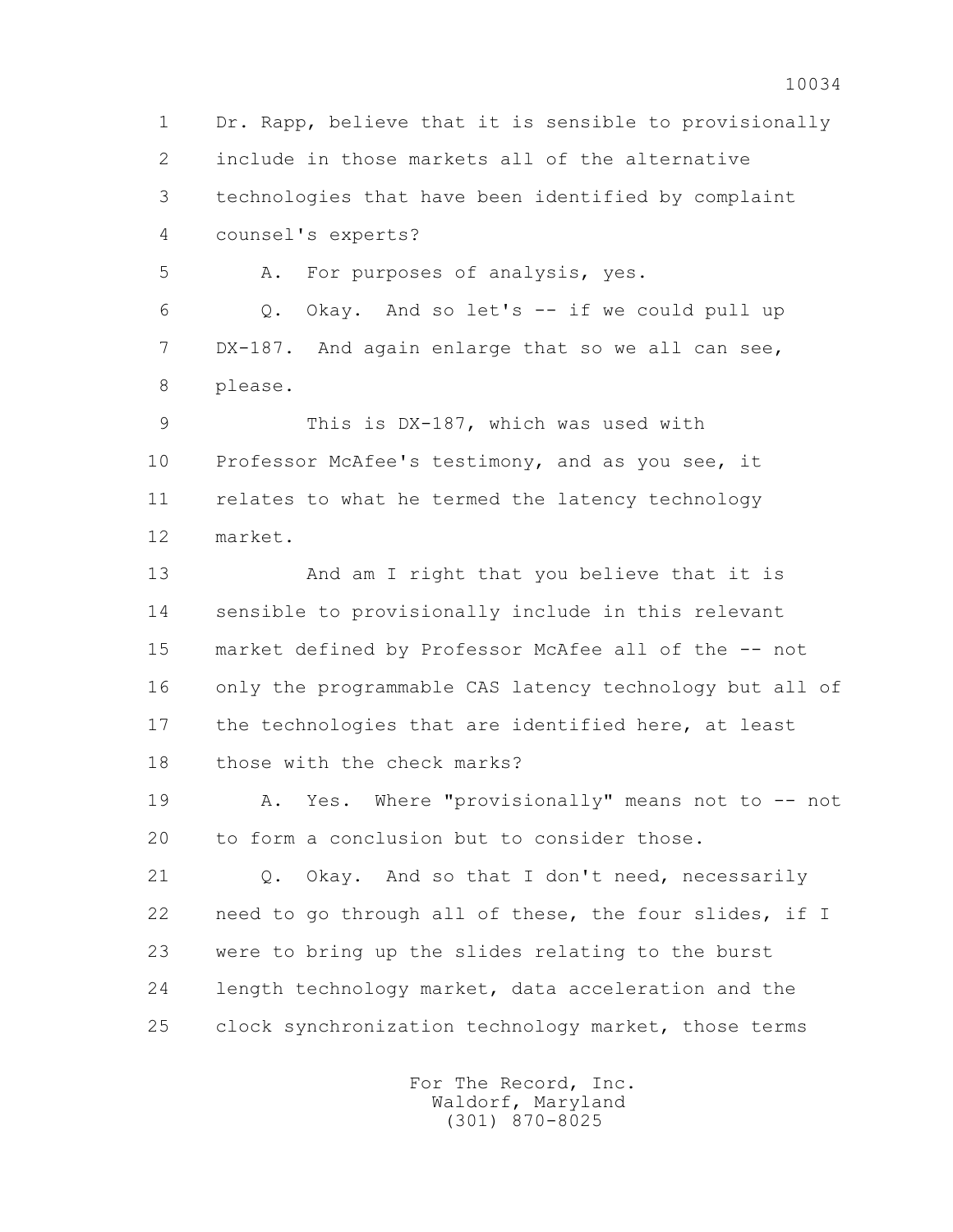1 being terms that Professor McAfee used, you would have 2 the same testimony with respect to all of the 3 alternatives that are identified on those slides from 4 Professor McAfee's testimony that are checked? 5 A. That because he regarded them as in the market 6 that I regard them as provisionally worthy of inclusion 7 for the sake of analysis. 8 Q. You can pull that slide down.

 9 Now, referring collectively to all of these 10 alternatives that Professor McAfee included in his 11 relevant markets, you have not done any analysis 12 focused on addressing how closely any of those 13 alternatives competes with the four so-called Rambus 14 technologies; correct?

15 A. Wrong.

16 Q. And why is that wrong?

17 A. Because the analysis of the cost -- of the 18 differences in the cost of using those technologies is 19 an analysis of the quality, of their quality as 20 substitutes.

 21 Q. Let me ask the question in a slightly different 22 way.

 23 Am I correct that you have not made a judgment 24 about whether or not any or all of those substitutes 25 identified by Professor McAfee as being included within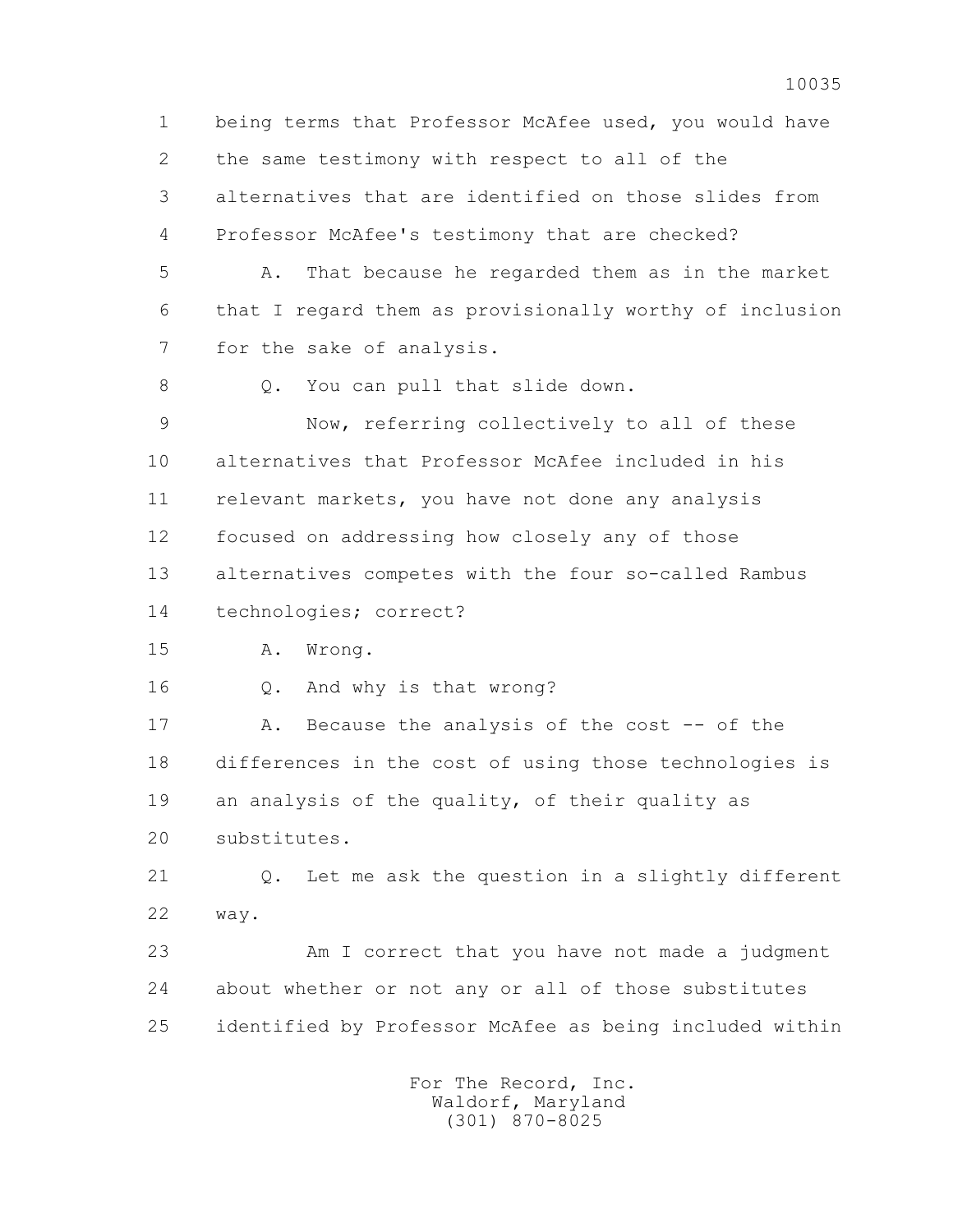1 his markets in the ex ante period, you have not made a 2 judgment about whether any or all of those substitutes 3 are close enough substitutes to remain in the relevant 4 markets after an analysis is concluded?

 5 A. I don't think I have a quarrel with that 6 statement. You know, the basis for my views of this 7 fundamentally is that relevant market is not crucial to 8 understanding competition and market power in this 9 setting, so I have no problem with including those 10 again for purposes of analysis in the relevant market. 11 Q. Well, my question was slightly different. I'm 12 not asking about whether you have any problem --

13 A. Okay.

 14 Q. -- with including them or not including them. 15 My question was: Is it correct that you have 16 not made any judgment as to whether any or all of those 17 substitutes identified by Professor McAfee as being 18 included within the markets he defined are close enough 19 substitutes to remain in those relevant markets after 20 an economic analysis is concluded?

21 A. Well, I'm not sure. I have made a judgment 22 that the substitution possibilities of any of those 23 technologies on cost and performance grounds are weak, 24 and to the extent that that would exclude them from the 25 relevant market, then my conclusion about their quality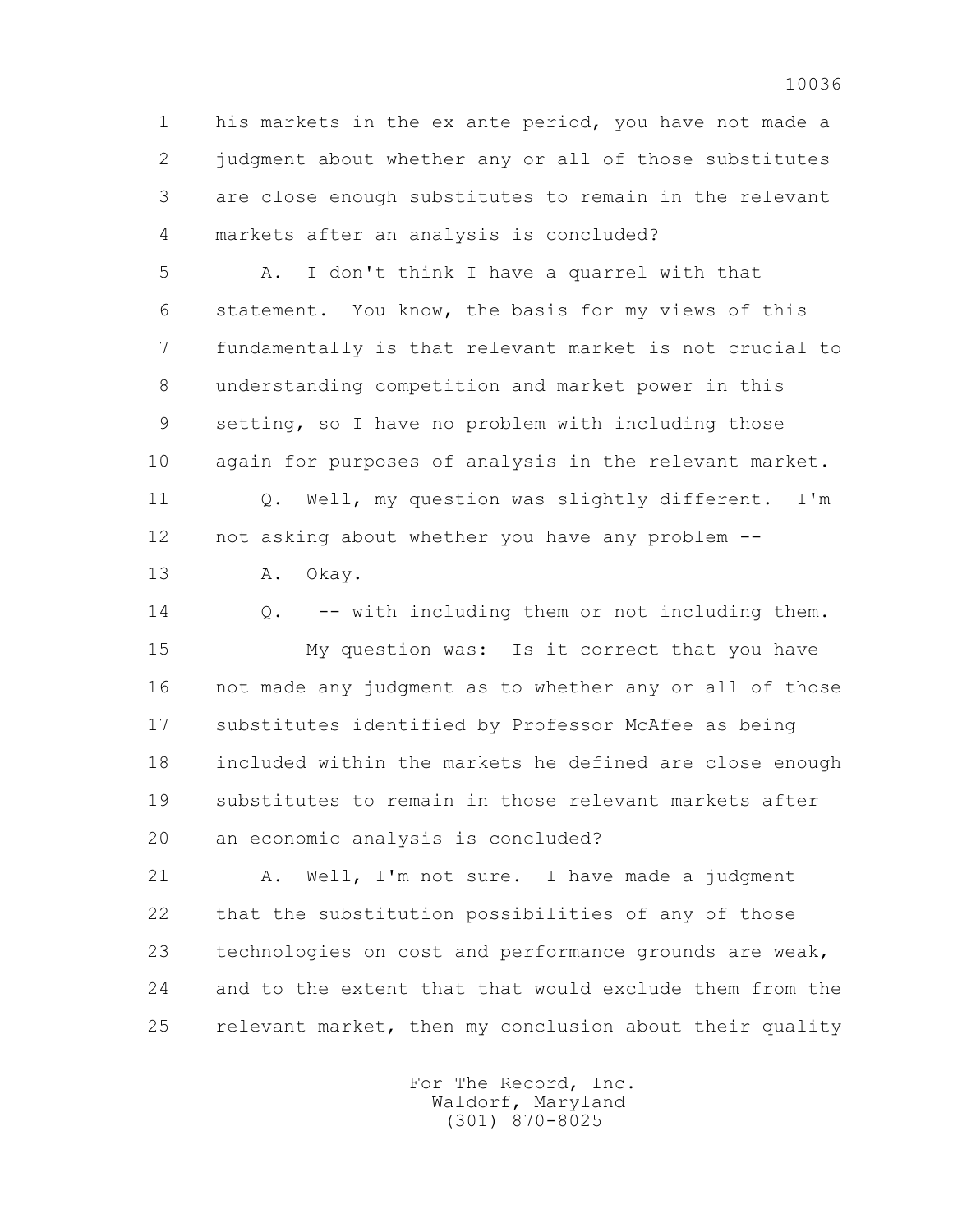1 as substitutes would extend to that, even though I 2 didn't do a formal relevant market analysis. 3 MR. ROYALL: May I approach, Your Honor? 4 JUDGE McGUIRE: Yes. 5 BY MR. ROYALL: 6 Q. Dr. Rapp, I've just handed you a copy of the 7 transcript from your deposition in this case, and on 8 this issue that we're discussing I want to see if I can 9 refresh your recollection. 10 A. Okay.  $11$  O. I may need  $-$  12 MR. STONE: Your Honor, I object in that he has 13 not testified to a lack of recollection, no 14 recollection refreshed. If he can impeach him with a 15 transcript, I think that's the proper use of it. But I 16 don't think it's proper to refresh when the witness has 17 not evidenced any lack of a recollection. 18 MR. ROYALL: Your Honor, that's fine. I'm 19 simply trying to be polite about it, but what I'm doing 20 is -- it amounts to impeachment. 21 JUDGE McGUIRE: Then why don't you proceed, and 22 we'll decide which way he's headed here, Mr. Stone. 23 MR. STONE: Thank you, Your Honor. 24 BY MR. ROYALL: 25 Q. Could I ask you, Dr. Rapp, if you could to turn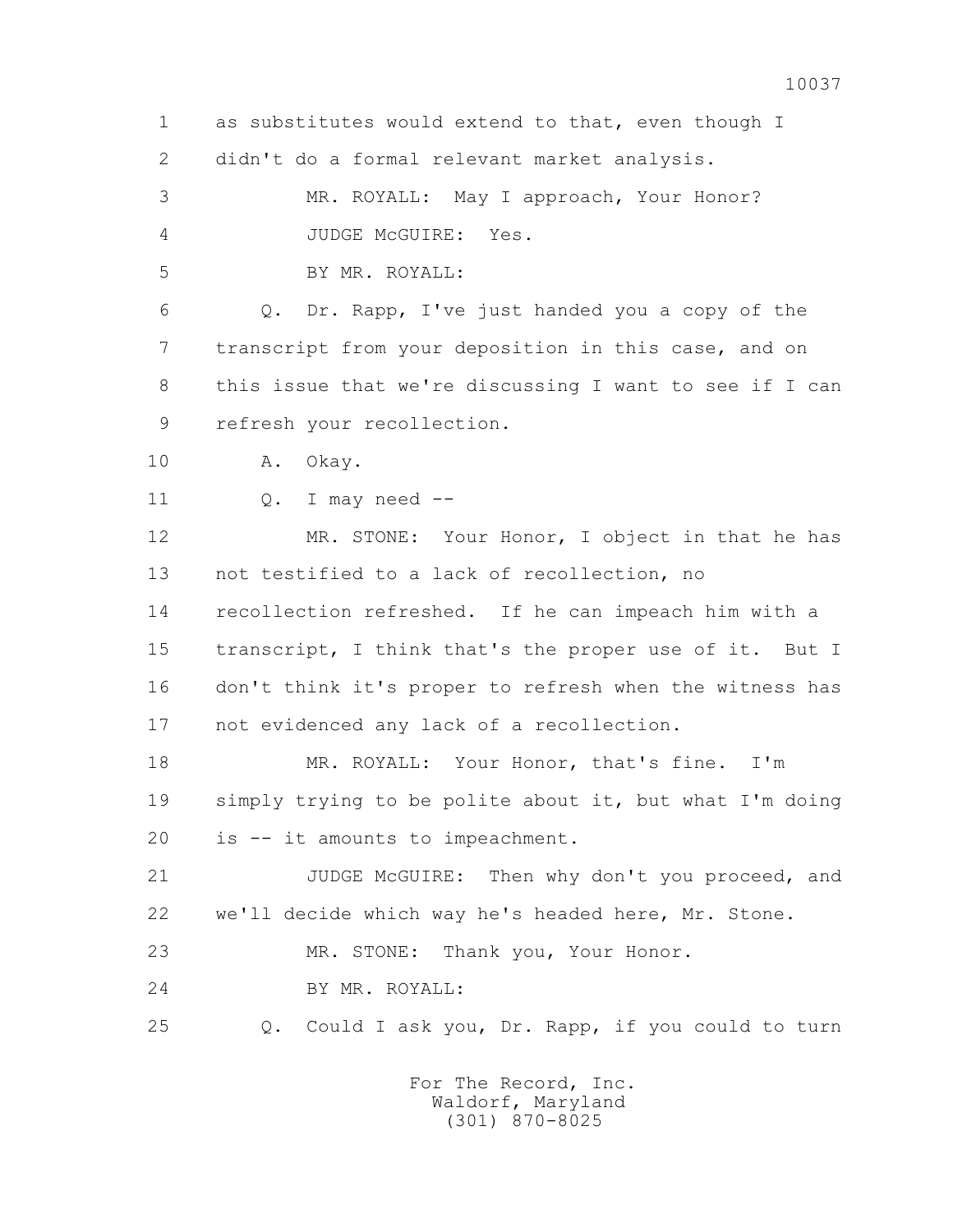2 A. Sure.

 3 Q. Now, on page 74 of your transcript starting on 4 line 6, I asked the following question: "Are there 5 other alternatives that should be regarded as also 6 being included in those relevant markets?"

 7 And I'll represent I was referring to 8 Professor McAfee's relevant markets.

9 A. Sure.

 10 Q. There's an objection and then you answer: 11 "Well, for the sake of analysis, I think it is -- it's 12 sensible provisionally to include the alternative 13 technologies that have been proposed by complaint 14 counsel's expert witnesses. Whether or not they remain 15 in the relevant market has to do with their quality as 16 substitutes, and I have not made a judgment about 17 whether or not any or all of them are close enough 18 substitutes to remain in the relevant market after the 19 analysis is over."

 20 And then I ask, at the bottom of that page, 21 "And the analysis that you're referring to is an 22 analysis focused on assessing how close these 23 alternatives compete with the" -- and there's an error 24 here. It says "pro-Rambus" and I think it should say 25 "for Rambus technologies on cost-performance;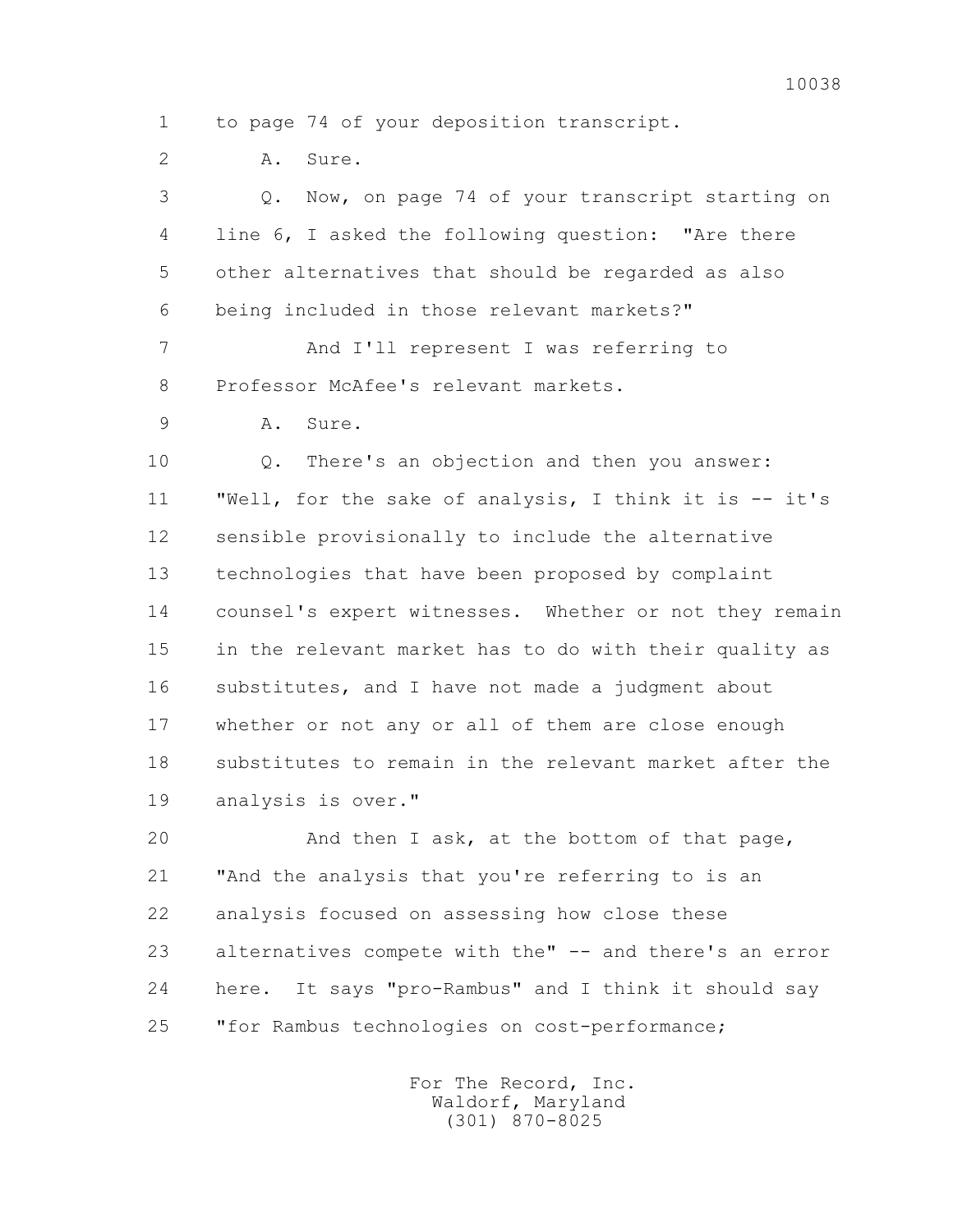2 And then your answer is: "Precisely." 3 Do you see that testimony? 4 A. Uh-huh. 5 Q. Now, that is the testimony -- those are the 6 questions I asked and the testimony that you gave in 7 your deposition; right? 8 A. Uh-huh. 9 Q. Now, if we could come back to 10 Professor McAfee's report -- do you have that in front 11 of you? 12 Could I ask you to turn or flip to page 104. 13 This is page 104 of Professor McAfee's report. I focus 14 your attention on paragraph 135. 15 A. I'm with you. 16 Q. Now, a moment ago you made a distinction 17 between ex ante and ex post issues concerning market 18 definition? 19 A. Right. 20 Q. And I believe -- I don't want to misstate it, 21 but I believe you said that you believe that 22 Professor McAfee for the first time at trial made a 23 distinction between ex post and ex ante market 24 definitions that he had not made in his report? 25 A. I think that's right.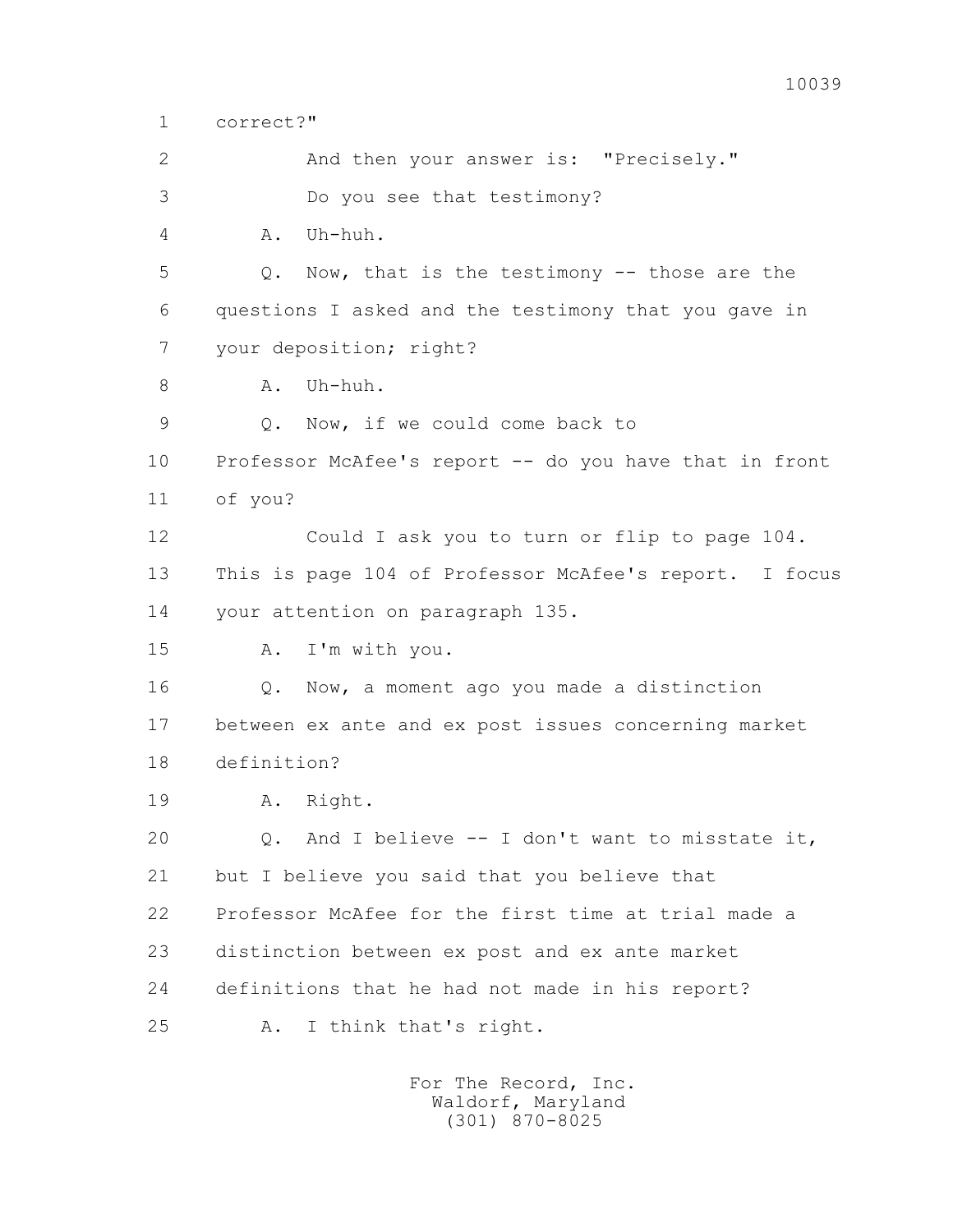1 Q. Let me ask you to focus on paragraph 135 and 2 the first sentence of that paragraph of 3 Professor McAfee's report where he says, "Because the 4 point of this section is to characterize the relevant 5 markets in order to determine the range of acceptable 6 substitutes influencing the purchase patterns of buyers 7 ex ante, it is important to set forth my understanding 8 of what principles are useful to make these 9 determinations." 10 Do you see that? 11 A. Yes. 12 Q. And then going on to the next page, 105, 13 paragraph 136, the first sentence, he says, "The 14 identification of ex ante commercially viable 15 alternatives was made substantially more difficult as 16 the result of Rambus' own challenged conduct." 17 Do you see that? 18 MR. STONE: Your Honor, I must object to this 19 line of questioning in this fashion. A, 20 Professor McAfee's report is not in evidence. B, I 21 was prohibited yesterday, on Mr. Royall's objection, 22 from referring this witness to things that 23 Professor McAfee had said to ask him whether he agreed 24 or disagreed. I couldn't do it. And I framed all my 25 questions not to ask him about what Professor McAfee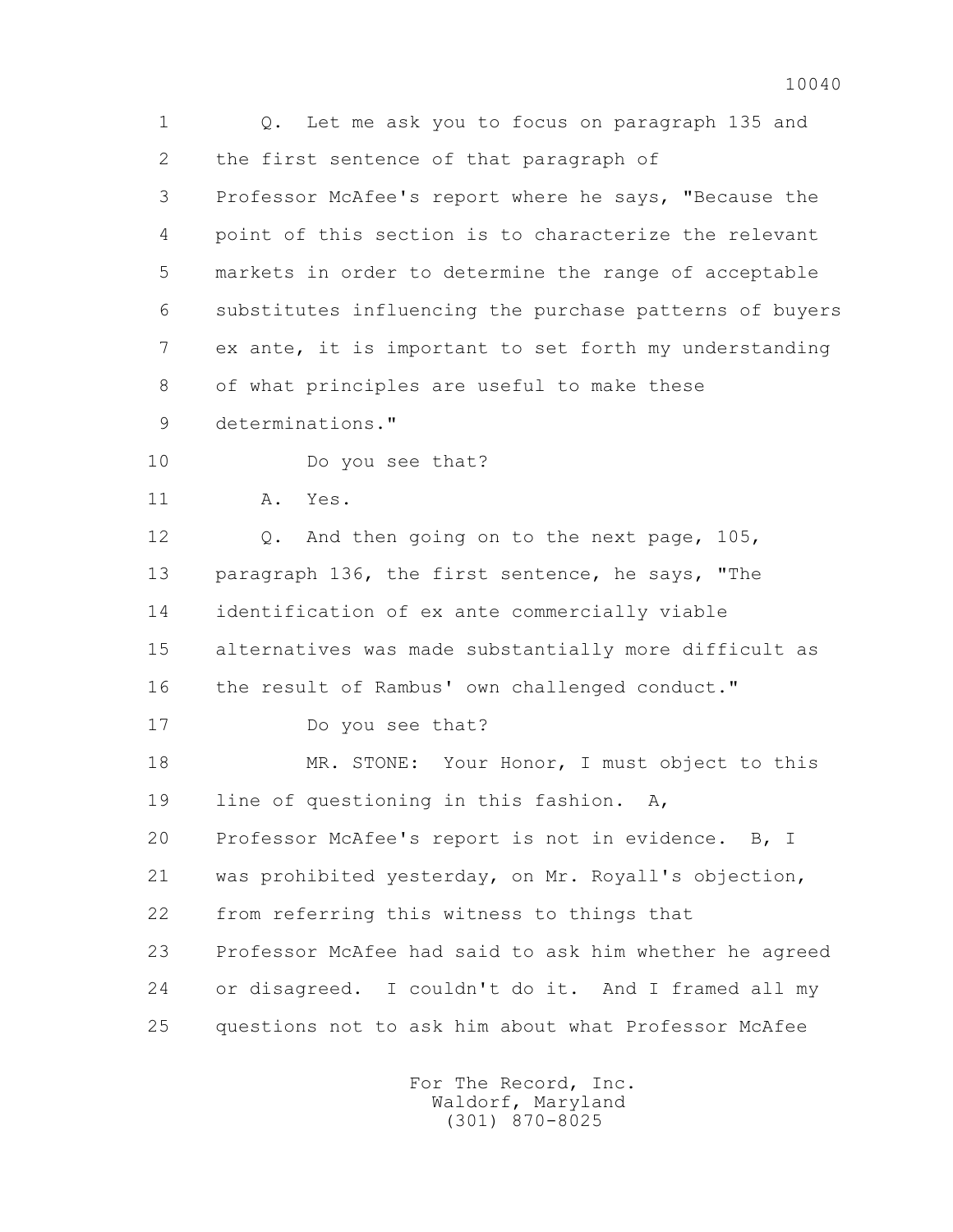1 did or whether he agreed or disagreed, just about 2 concepts.

 3 And I think Mr. Royall is now -- he's taking 4 words out of a report that's not in evidence that he 5 attributes to Professor McAfee -- 6 JUDGE McGUIRE: All right. Mr. Royall, I'm 7 going to uphold that objection. I tried to -- I want 8 to be consistent, and I think that's exactly what's 9 occurring here, so I want you to restate your inquiry 10 in a way where we're not quoting Professor McAfee's 11 report into evidence. 12 MR. ROYALL: Can I be heard on this? 13 JUDGE McGUIRE: You can be heard, but -- 14 MR. ROYALL: Because I don't think there is an 15 inconsistency. 16 JUDGE McGUIRE: Well, go ahead. 17 MR. ROYALL: He said there's an inconsistency. 18 I don't believe that there is. 19 In terms of the direct examination, what I 20 objected to were -- I made objections that were 21 mimicking the form of objections that Mr. Stone made 22 when Professor McAfee was testifying, and it was his 23 objection -- and it was sustained -- that the expert 24 shouldn't be permitted to summarize the record and to 25 interpret the testimony of other witnesses, and that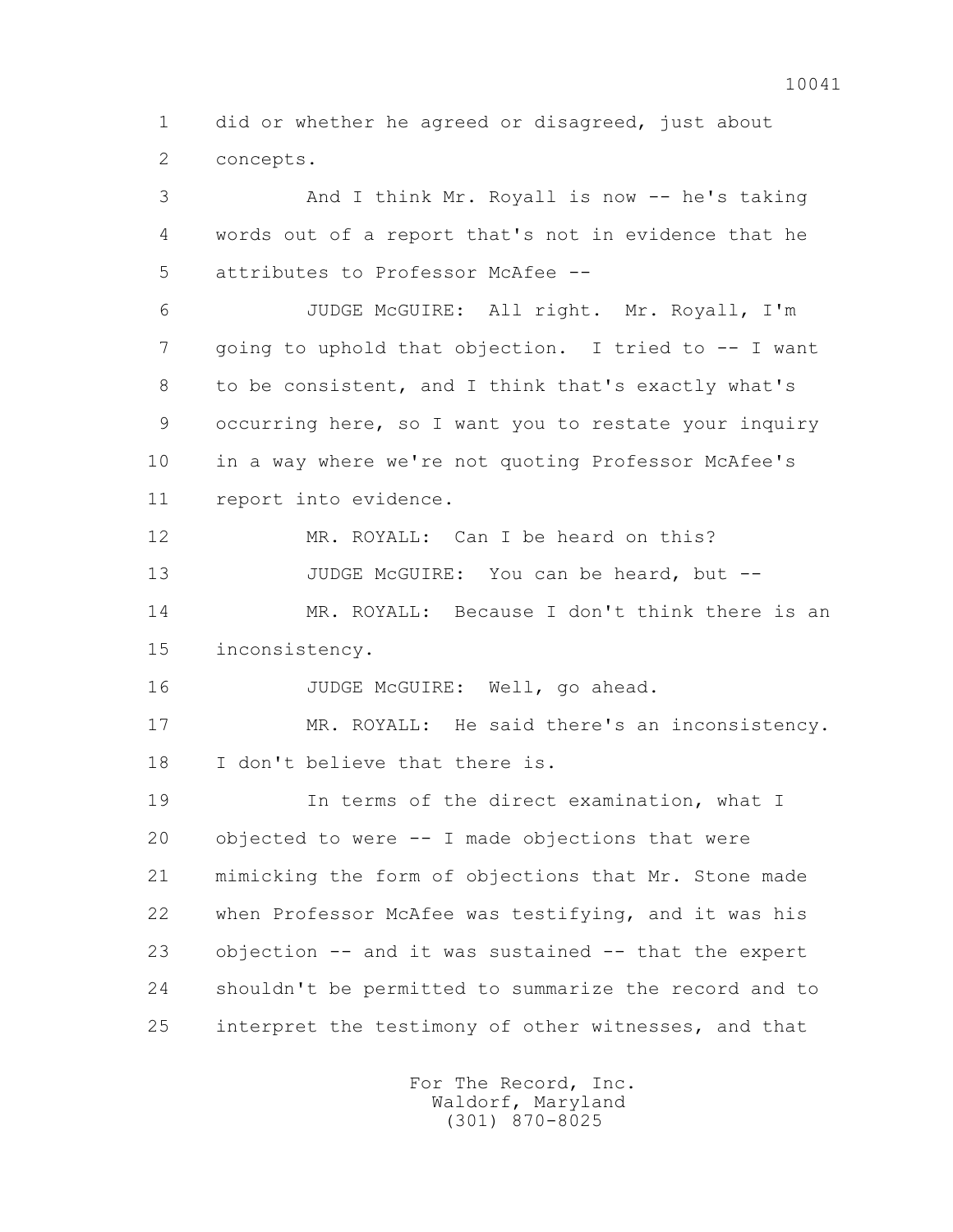1 was the nature of the objection.

 2 Now, here what we have is a witness who said 3 that he believes that something came up that was new in 4 the testimony at trial of Professor McAfee that wasn't 5 in the report, and so all I'm doing -- I'm not trying 6 to put this report into evidence. 7 JUDGE McGUIRE: Well, that's what you're doing 8 because it's being read into evidence. 9 Now, if you want to ask him to, by himself to 10 read it and then ask him if that helps him recall as to 11 whether or not the professor included this area in his 12 report, do that. 13 But what the objection is, as I understand it, 14 is that you are reading excerpts from 15 Professor McAfee's report into evidence, which he was 16 not allowed to do earlier, and I'm upholding that 17 objection. 18 MR. ROYALL: And just to be clear for the 19 record, but I am doing this for the purpose of 20 refreshing recollection and I'm happy to -- 21 JUDGE McGUIRE: Then let's do it in a way 22 that's not going to be in conflict with my current 23 ruling. 24 MR. ROYALL: I will, Your Honor. Thank you. 25 MR. STONE: Thank you, Your Honor.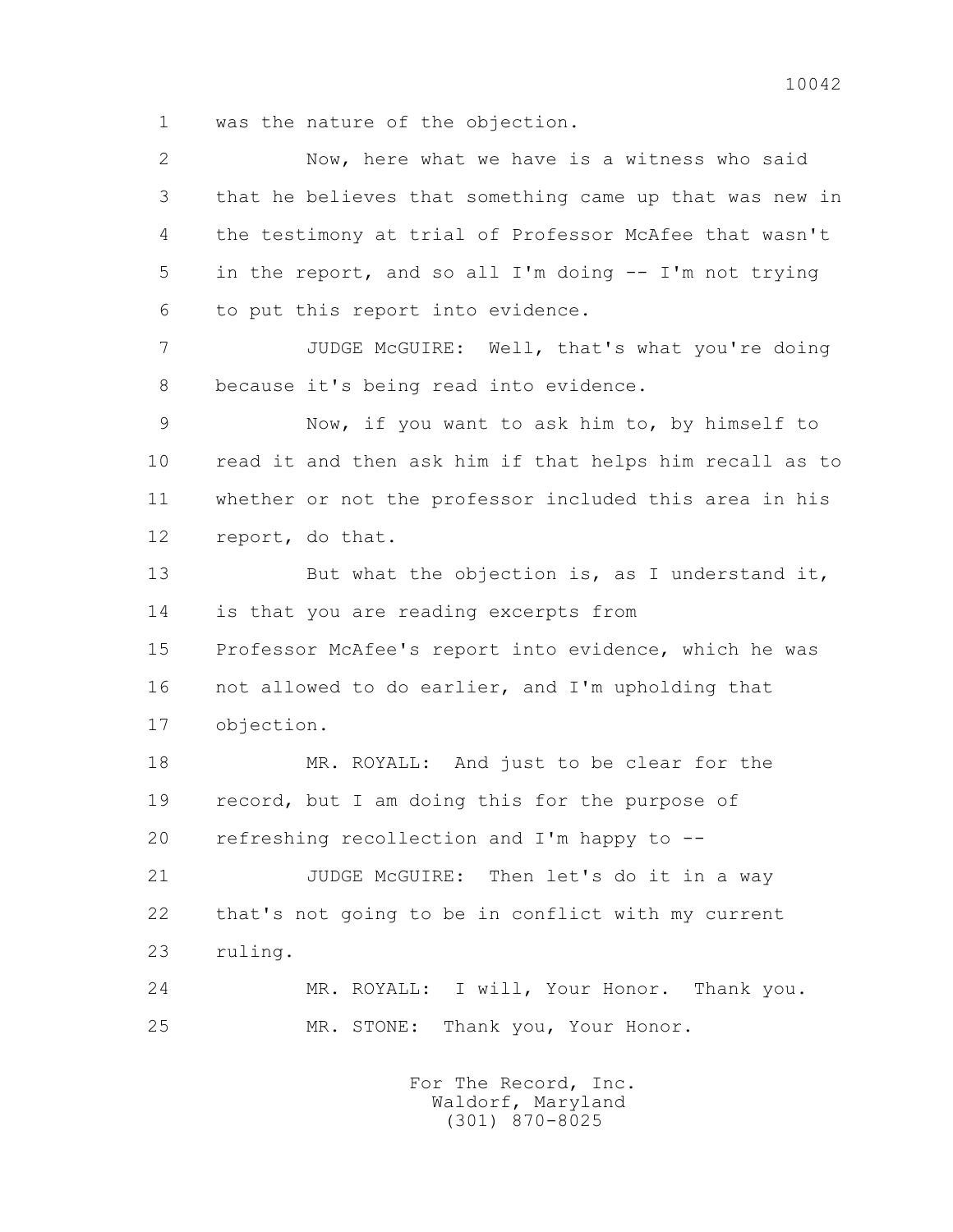1 BY MR. ROYALL:

2 0. Now, I won't read any more of these statements, 3 but does seeing this reference to -- this discussion of 4 ex ante in Professor McAfee's report, does that refresh 5 your recollection that this issue was raised and 6 discussed?

7 A. Not the issue that I had in mind.

8 0. And what's the distinction that you had in 9 mind?

 10 A. The distinction that I have in mind is that, to 11 the best of my recollection, the McAfee report speaks 12 only of the ex ante market, the before-standardization 13 market, in which Professor McAfee contends that all of 14 these substitutes were available, the ones with the 15 check marks on the previous exhibit.

 16 The only thing that I was calling attention to 17 is that, as I remember it, Professor McAfee's testimony 18 extended to a statement where he said, And ex post, 19 after standardization, there is nobody in those 20 relevant markets except Rambus because all of those 21 substitutes had been eliminated, and that was the part 22 of his testimony that seemed to relate to relevant 23 market analysis to which I took exception in my earlier 24 testimony today.

25 Q. I may have misunderstood you earlier. I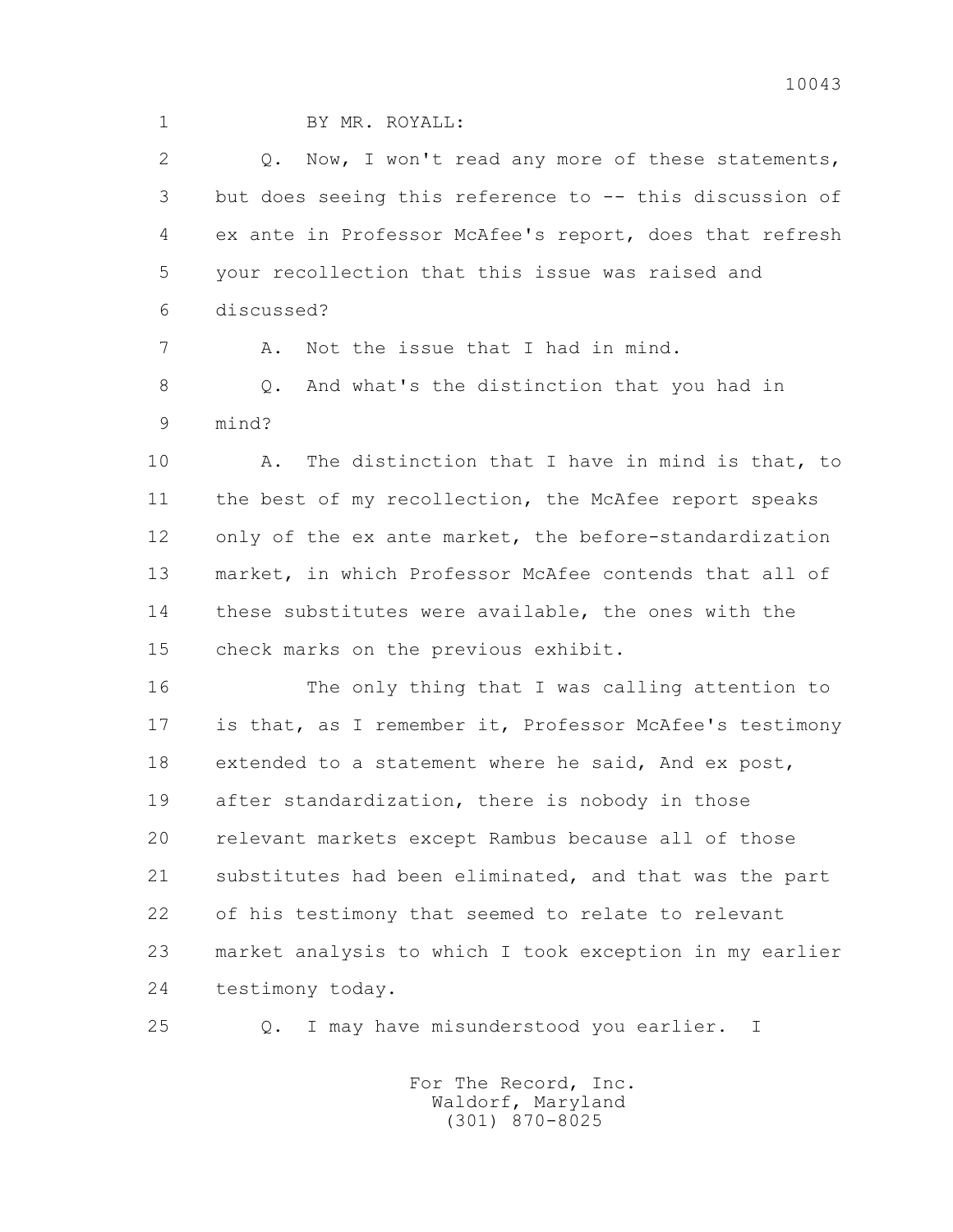1 understood you to say that you understood that 2 Professor McAfee mentioned the ex ante market 3 definition for the first time at trial, but now, I now 4 understand you to be saying that you understood that he 5 mentioned the ex post market definition for the first 6 time at trial. 7 A. Yes. I may have misstated it. 8 Q. So going back to the earlier question and how 9 this first came up, as it relates to the ex ante nature 10 of the market definition in Professor McAfee's report, 11 am I right that, as it relates to that, you don't 12 disagree with the Professor McAfee's market definitions 13 or you at least don't find that that merit -- that 14 issue merits engagement? 15 A. It's correct that I do not find that that issue 16 merits engagement. 17 Q. You were present I believe in the courtroom 18 during Professor McAfee's testimony or some portion of 19 it? 20 A. I was for all of it. 21 Q. And so -- 22 A. Nearly all of it. 23 Q. -- you understand that after defining the 24 markets in the ex ante sense to include many or most of 25 the technologies that were identified on the slides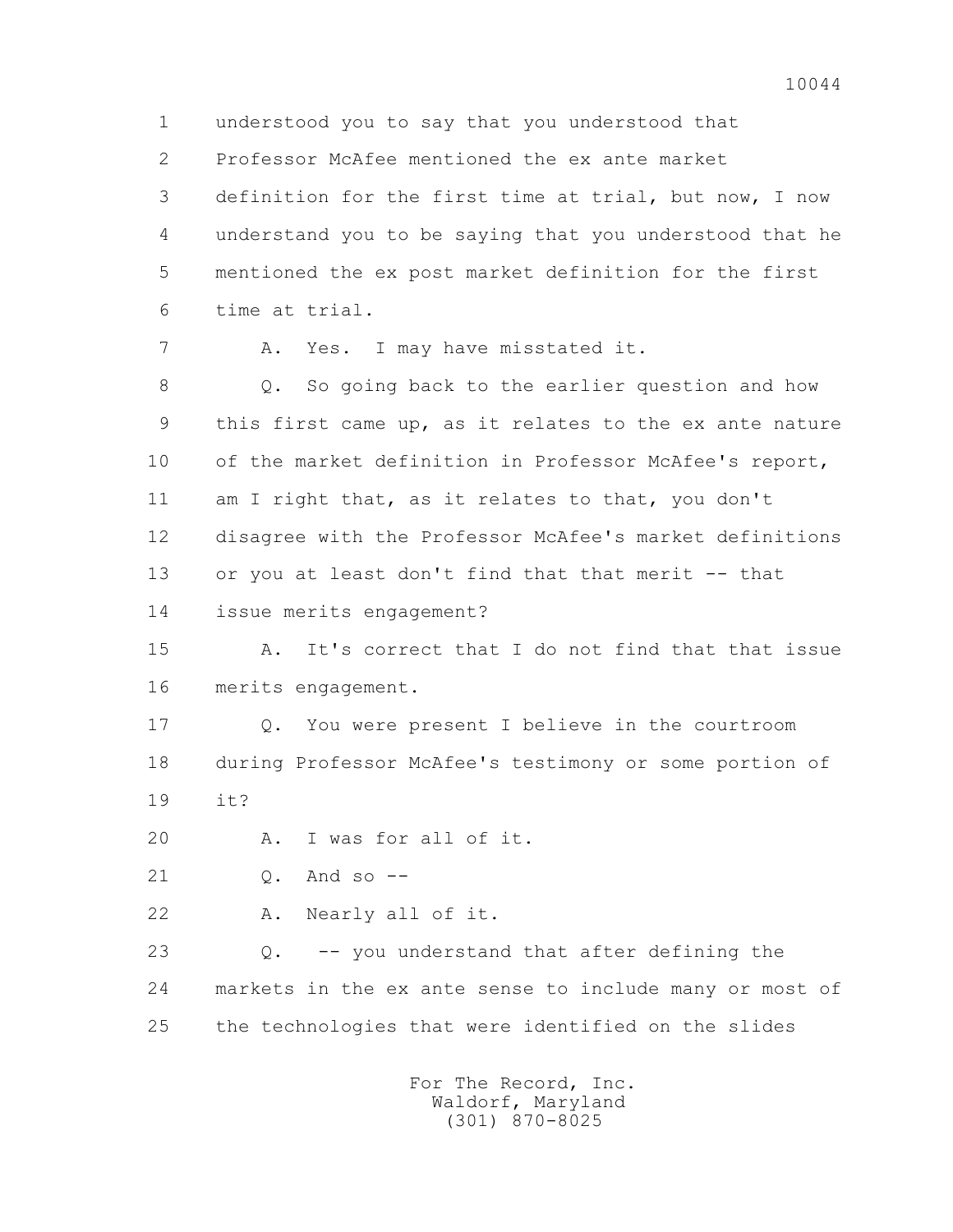1 like the one that I showed you earlier,

 2 Professor McAfee later considered what competition 3 Rambus' technologies face today or in the ex post 4 period in those markets from these same technologies 5 that he identified?

| a sa |  |
|------|--|
|      |  |

A. That's what I'm recalling.

 7 Q. And you understand that Professor McAfee 8 concluded that as of today, that is, in the ex post 9 period, none of these other technologies that he had 10 included in the ex ante market definition are close 11 enough substitutes to Rambus' technologies to remain in 12 the market; right?

13 A. Yes. That is what I recall.

14 0. And you have not yourself conducted any 15 analysis or made any judgment about whether any or all 16 of those alternatives in fact are close enough 17 substitutes to Rambus' technologies today that they 18 should remain in the relevant markets; correct?

19 A. Not simply correct. My answer is that I have 20 done an analysis of substitution, but without respect 21 to Professor McAfee's market definition boundaries.

 22 My testimony has been that both ex ante and 23 ex post the substitutes that Professor McAfee deems to 24 be commercially viable are relatively weak substitutes 25 because they are inferior in cost-performance terms.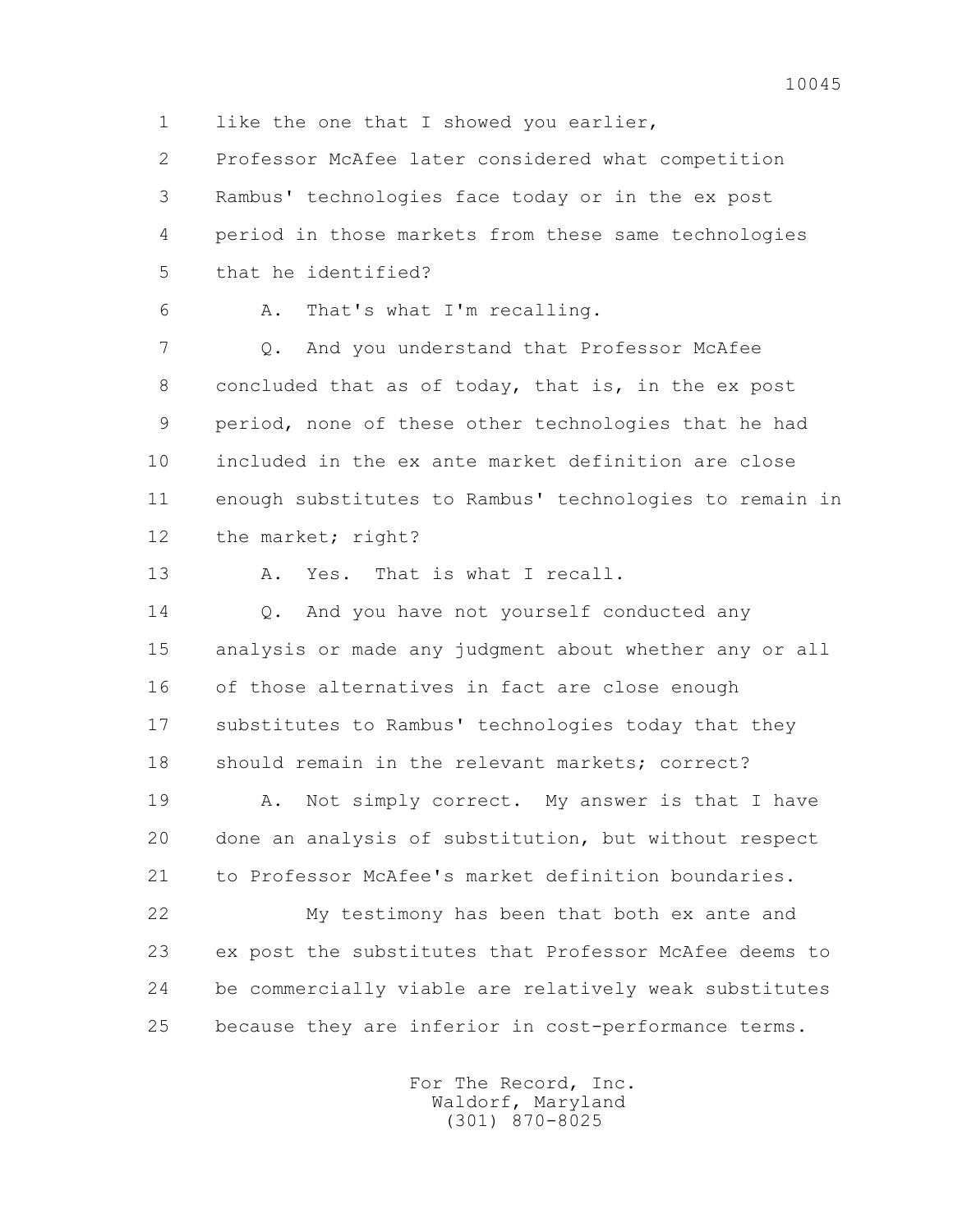1 And what I did not do is to make that statement in 2 relation to a relevant market either defined by 3 Professor McAfee or anybody else.

 4 But I would not have the fact that I didn't use 5 a market definition framework for drawing conclusions 6 about substitution read to mean that I believe that 7 those -- that I'm uncertain about whether they are poor 8 or weak -- good or weak substitutes.

 9 Q. Could I ask you -- let's pull this page down 10 off the screen.

11 Now, putting aside whether you've done any 12 market definition analysis of your own, it is the case, 13 isn't it, that, in your view, Rambus today possesses 14 market power in each of the relevant markets defined by 15 Professor McAfee?

16 A. Yes.

 17 Q. Now, we've discussed or you've discussed 18 earlier in your direct examination the so-called 19 Rambus -- the four so-called Rambus technologies that 20 you understand to be at issue in this case --

21 A. Yes.

22 Q. -- right?

 23 And am I correct that it's your understanding 24 that each of these four technologies are included in 25 Rambus' proprietary RDRAM design?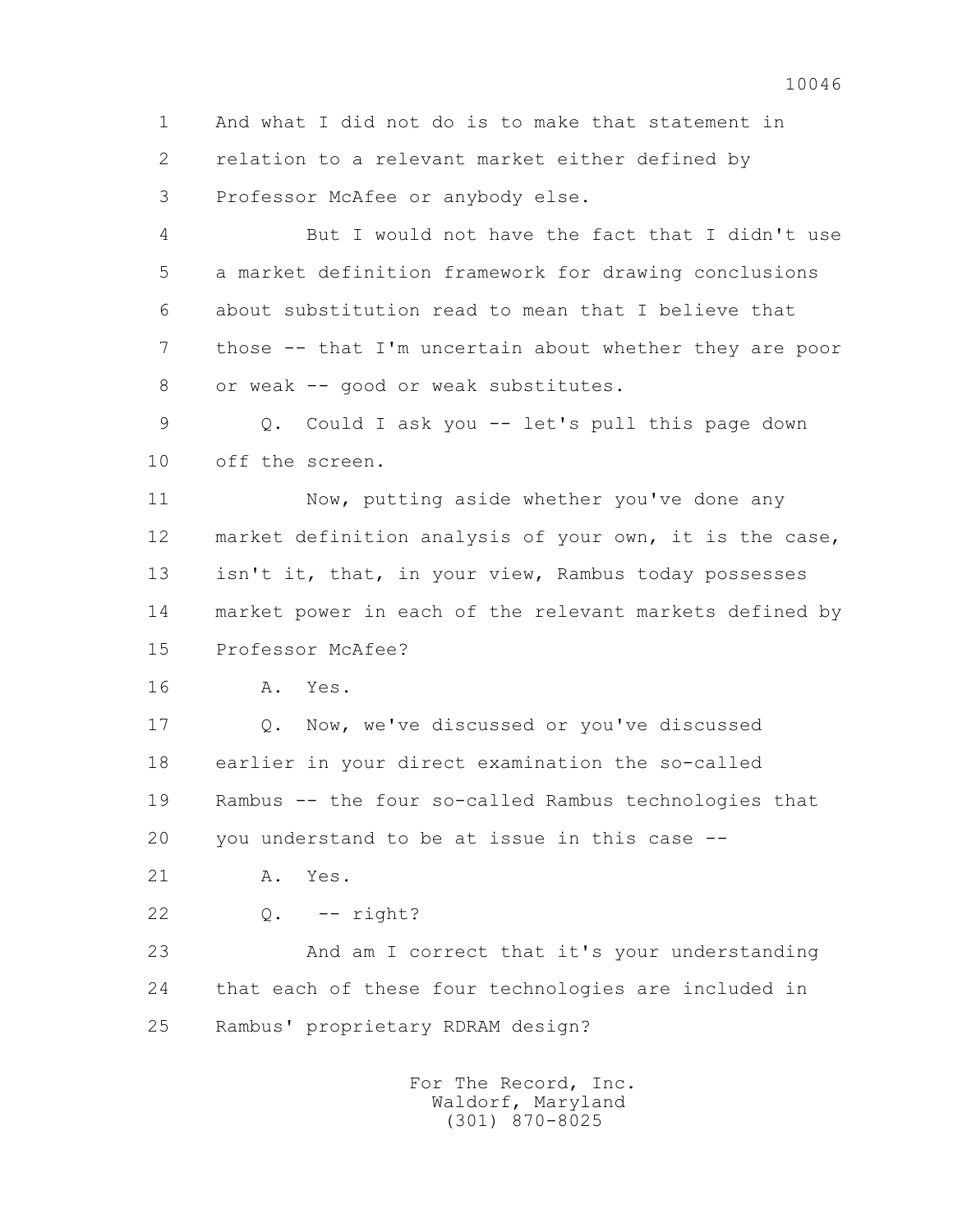1 A. That is my understanding.

 2 Q. And it's your understanding that two of these 3 technologies, that is, the programmable CAS latency and 4 programmable burst, are included in SDRAMs and in the 5 JEDEC SDRAM standards; correct?

6 A. Yes.

7 0. And all four of these so-called Rambus 8 technologies are included in DDR SDRAMs and in the 9 JEDEC DDR standards; correct?

10 A. Yes.

 11 Q. And am I right that it's your understanding 12 that programmable CAS latency and burst length as used 13 in SDRAM devices and in DDR SDRAM devices help to 14 reduce the cost characteristics of those devices?

15 A. Yes.

 16 Q. It is not your understanding that those two 17 technologies serve to increase the performance or the 18 bandwidth of those devices?

 19 A. That statement is true with the understanding 20 that alternative is fixed latency and burst length.

 21 Q. Well, let me see if you can answer that 22 question without reference to what the alternatives 23 are. Let me ask the question again.

 24 Isn't it correct that you do not understand 25 that those two technologies, programmable CAS latency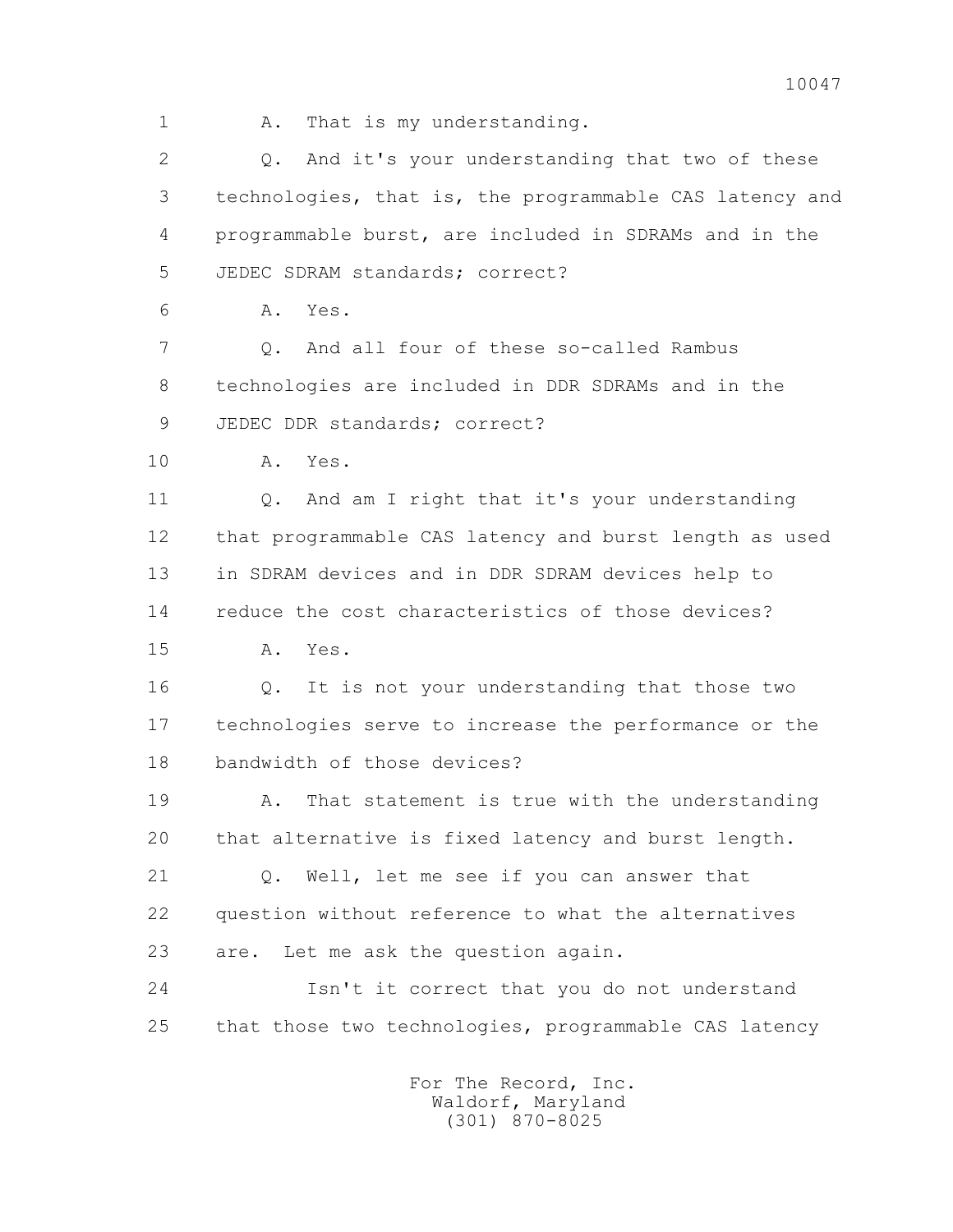10048

 1 and programmable burst length, increase the 2 performance or the bandwidth of SDRAM or DDR SDRAM 3 devices?

 4 A. I can't answer it unless you say increase 5 compared to what.

 6 Q. And you don't understand that those two 7 technologies increase the speed or the bandwidth of 8 these devices compared to earlier generations of DRAM; 9 is that correct?

 10 MR. STONE: Objection, Your Honor. Vague and 11 ambiguous with respect to "earlier generations." Also 12 outside the area of this witness' direct testimony and 13 clearly outside the area of this witness' expertise.

14 JUDGE McGUIRE: Sustained.

15 MR. ROYALL: May I be heard, Your Honor? 16 JUDGE McGUIRE: You can be heard.

 17 MR. ROYALL: I'm not asking for a technical 18 opinion on this. I'm asking for his understanding. 19 He's made -- he spent most of his direct examination 20 talking about his understanding of technical issues as 21 he learned from Mr. Geilhufe and Dr. Soderman. That's 22 point one.

 23 Point two is that this is within the scope of 24 his direct as it relates to his conclusions about 25 market power and which are based in insignificant part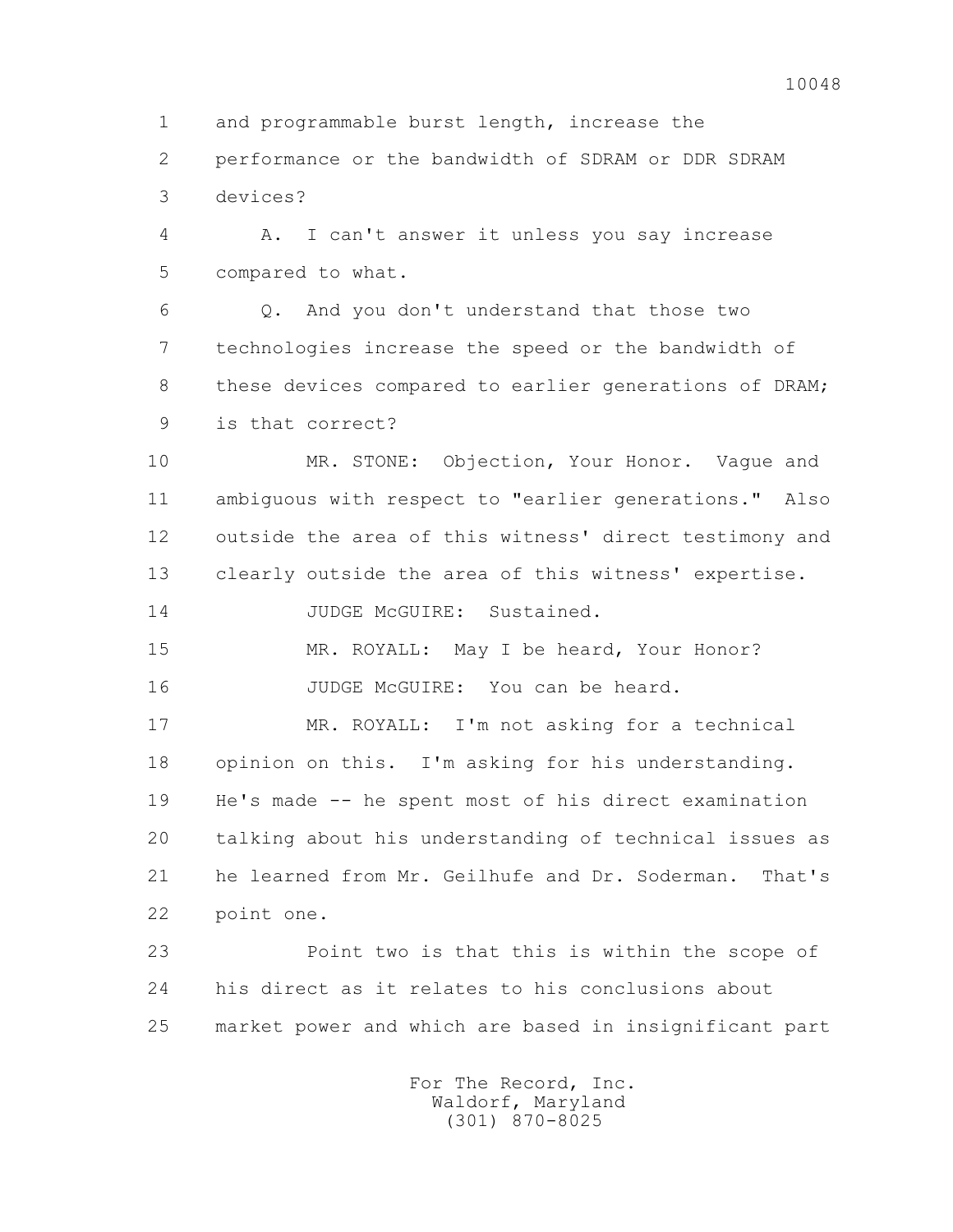1 on comparing these technologies to alternatives as used 2 in these devices, and that's the reason I'm going into 3 this issue.

 4 MR. STONE: And I think what was within the 5 scope of his direct was clearly he compared these 6 features to the various alternatives that 7 Professor McAfee described, but he did not do a 8 comparison with respect to any earlier generations, 9 whatever that's meant to refer to, and it's as to the 10 question about earlier generations that I objected, 11 that it's both vague as framed and there's no 12 foundation for that.

13 JUDGE McGUIRE: Outside the scope. Sustained. 14 MR. ROYALL: I can reword it to get around that 15 issue.

16 JUDGE McGUIRE: That's the idea.

 17 MR. ROYALL: Well, there were two issues -- I'm 18 sorry -- I understood him to be making.

19 JUDGE McGUIRE: Right. There are two issues, 20 so right, but it is outside the scope in the context 21 that he's raised the objection.

 22 MR. ROYALL: Yes, Your Honor. Thank you. 23 BY MR. ROYALL:

 24 Q. Putting aside earlier generations of DRAM, it's 25 your understanding that programmable CAS latency and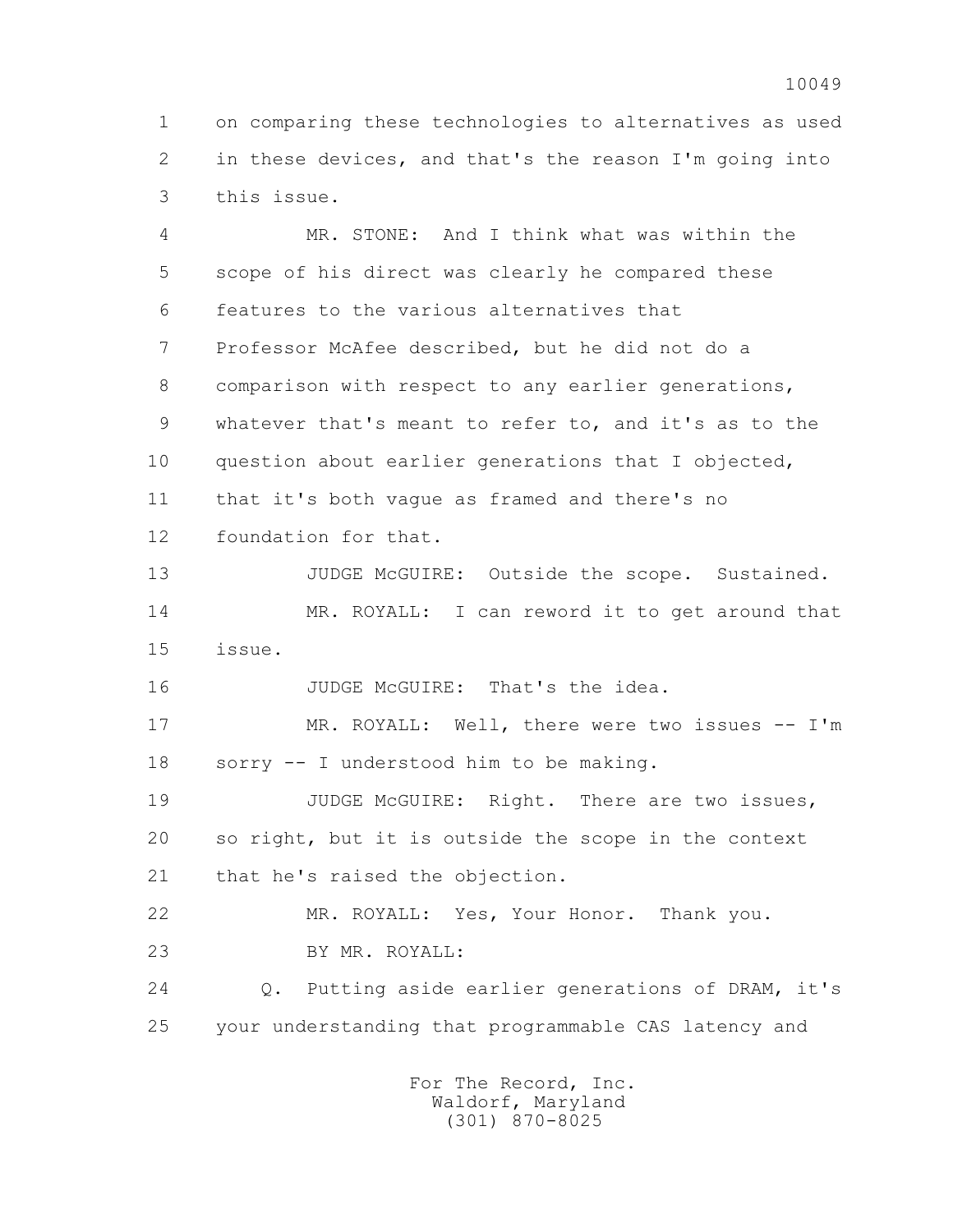1 programmable burst length add to the cost-reducing 2 aspects of SDRAM and DDR SDRAM but not to the 3 performance-enhancing aspects of those devices; 4 correct? 5 A. Correct, compared to fixed latency and burst 6 length. 7 Q. But at one point in time you did understand 8 that programmable CAS latency and programmable burst 9 were in part responsible for increasing the bandwidth 10 or data rate of SDRAM; correct? 11 A. There was an earlier time that I thought that 12 that was so. 13 Q. And you told the commission in your white paper 14 that we saw yesterday that that was true; isn't that 15 right? 16 A. You would have to point me to that. 17 Q. Let me ask you to look at -- and again, I -- 18 I'm going to stay clear of anything that would be 19 remotely of a confidential or in camera nature. 20 Let me just focus you on page 5 of that white 21 paper, in the first full paragraph. 22 Just highlight the first sentence or so of the 23 first full paragraph beginning "Rambus' inventions." 24 And you say there, "Rambus' inventions allowed 25 SDRAM, DDR DRAM and RDRAM to run at speeds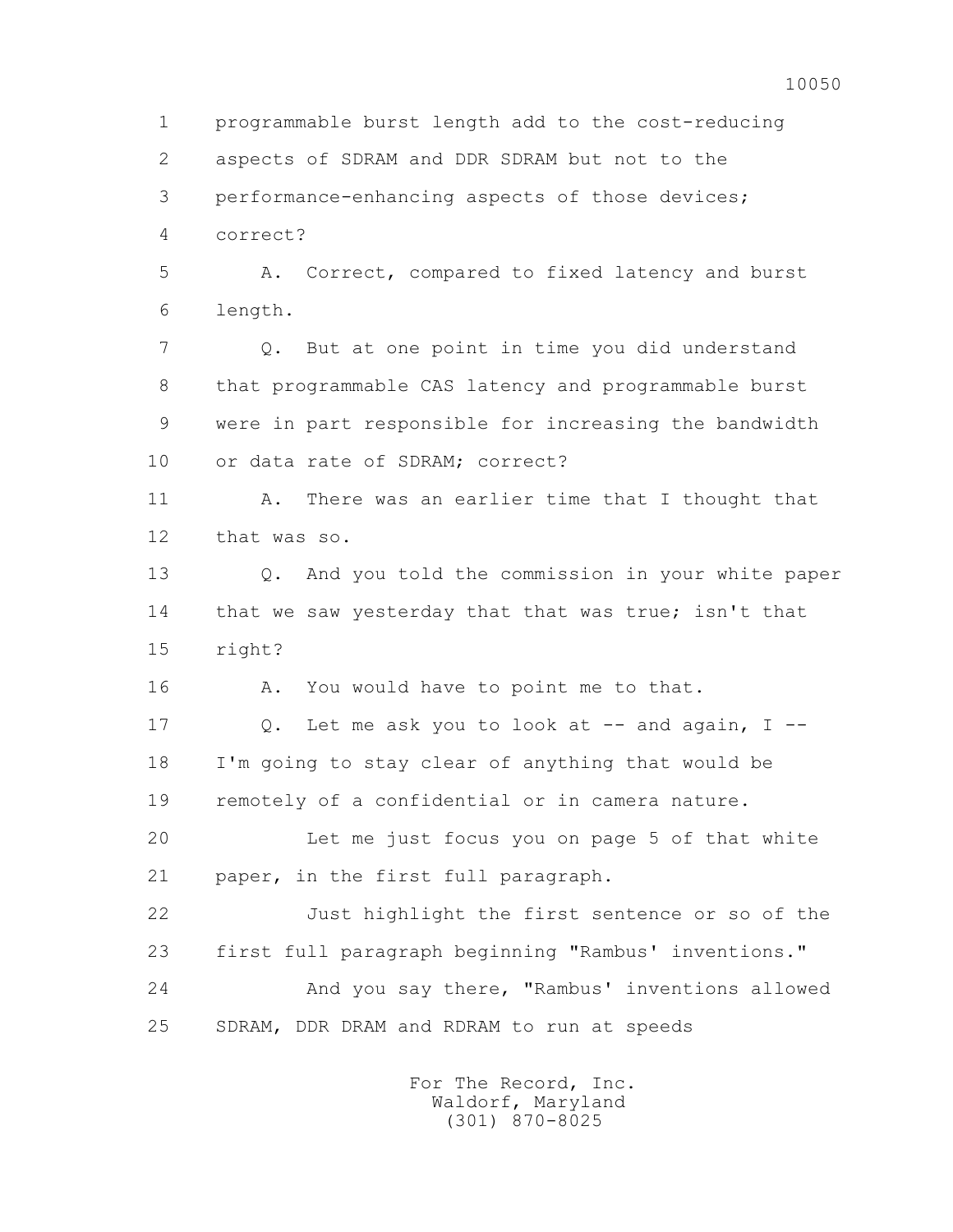1 significantly faster than existing alternatives."

2 Do you see that?

3 A. Yes.

 4 Q. And you now understand that that statement is 5 incorrect?

 6 MR. STONE: Your Honor, that is an absolutely 7 misleading use of the "Rambus' inventions," which in 8 this portion of this white paper are clearly defined as 9 something other than the four features that have been 10 the subject of the witness' testimony today.

11 JUDGE McGUIRE: Are you saying that that is an 12 incomplete statement?

13 MR. STONE: I think it's a statement taken out 14 of context because right above it --

 15 JUDGE McGUIRE: I will then give you an 16 opportunity under the rule of completeness to 17 incorporate whatever else you feel would help to put it 18 in --

 19 MR. STONE: Then I'll wait until the question 20 and answer is completed to do that. I'm sorry,

21 Your Honor.

22 JUDGE McGUIRE: All right.

23 BY MR. ROYALL:

 24 Q. Now, putting aside when you say in that 25 statement what you say about DDR and RDRAM -- I'm just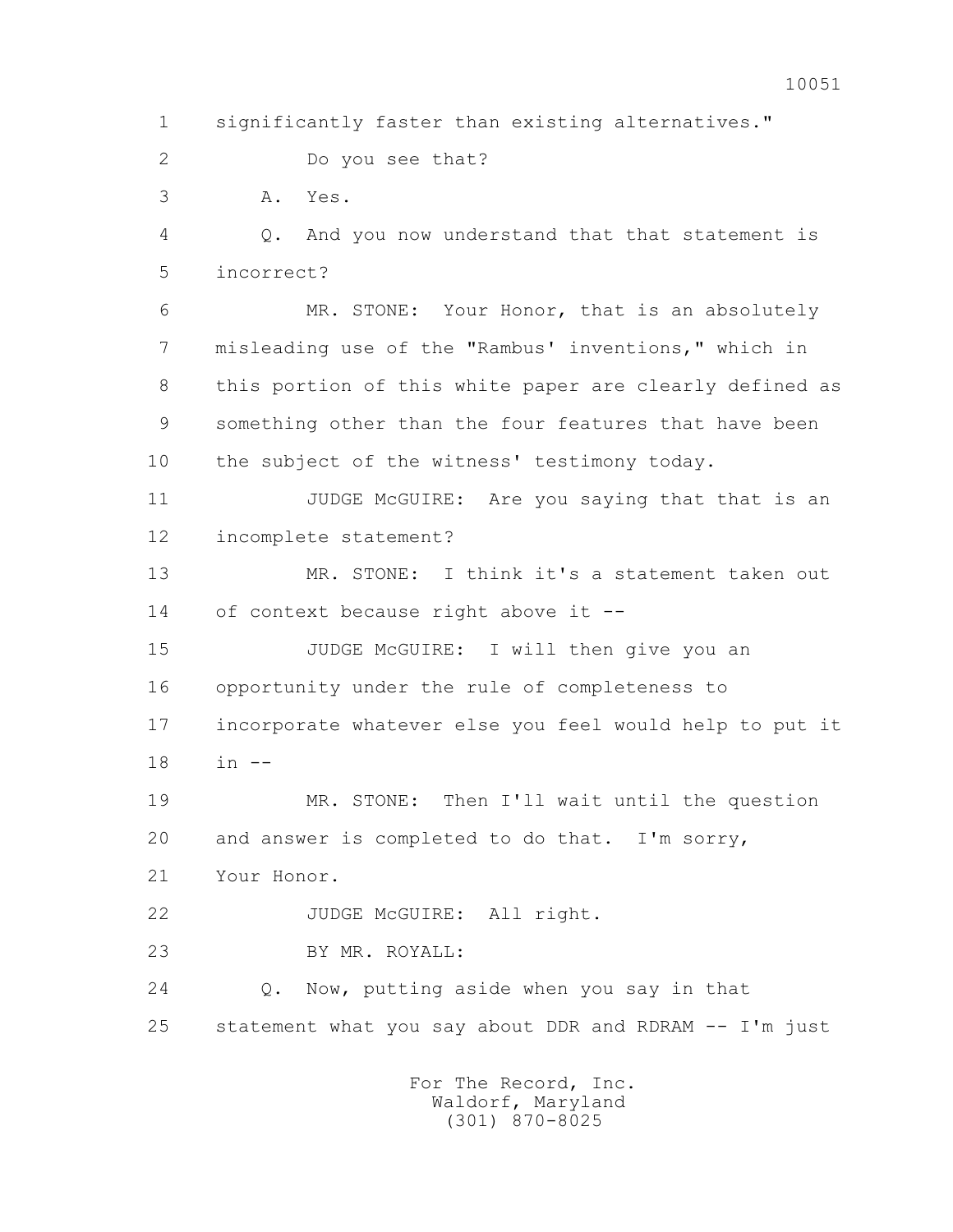1 focusing on SDRAM -- am I correct that you now 2 understand that it is not correct that the Rambus 3 inventions, CAS latency -- programmable CAS latency 4 and programmable burst length, allowed SDRAM to run at 5 speeds significantly faster than existing 6 alternatives?

7 A. Compared with fixed latency, yes.

 8 Q. And then referring to page 8 in the same white 9 paper, again the first full paragraph, that first 10 sentence, do you see you refer to -- you say, "While 11 RDRAM is typically hailed as a revolutionary 12 achievement, some of the elements that allow RDRAM to 13 achieve the speeds of which it is capable have also 14 been incorporated into SDRAM and DDR, giving these 15 products speed advantages that substantially 16 differentiate them from prior generations."

17 Do you see that?

18 A. Yes.

 19 Q. And you understand that that statement in your 20 white paper is -- you now understand that that is an 21 incorrect statement as relates to SDRAM?

22 A. I have to say that I would write that 23 differently with the understanding that I achieved by 24 subsequent research. I would have --

25 JUDGE McGUIRE: But does that answer his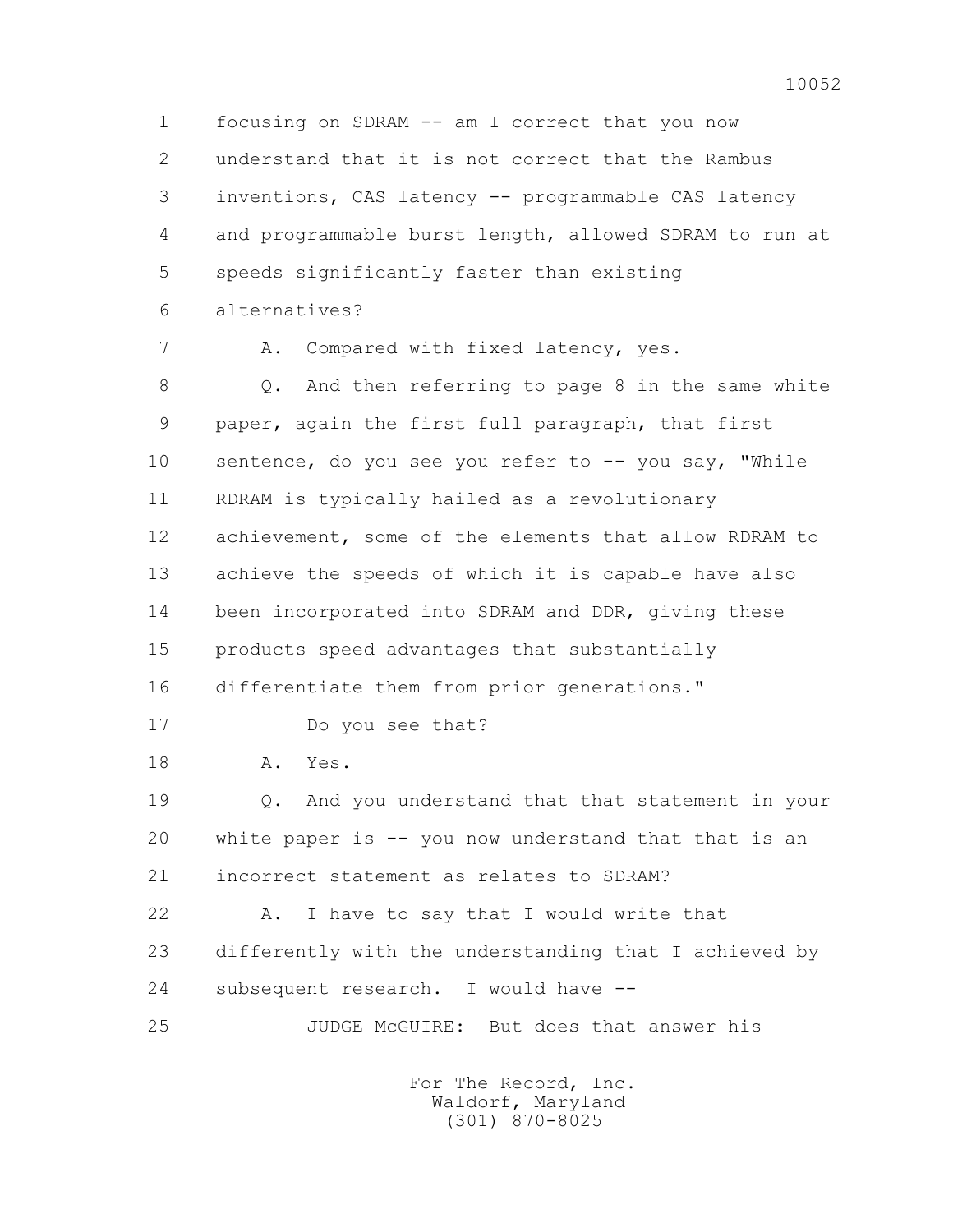1 question? Is that incorrect as it applies to SDRAM? 2 THE WITNESS: It is. It is.

3 BY MR. ROYALL:

 4 Q. And it's incorrect because the subsequent 5 research that you referred to caused you to understand 6 that the use of those two Rambus technologies in SDRAM 7 added to the cost-reducing elements of that technology 8 but not to the performance-enhancement elements?

 9 A. Right. But everything that I said in this 10 regard is on the assumption that the alternative is 11 fixed latency and burst. When you speak about 12 programmability, it's sort of natural to talk about 13 nonprogrammability as the alternative.

 14 I'm not saying in fact that I would write this 15 differently. I'm just saying that there are 16 alternatives that have been proposed by complaint 17 counsel and Professor McAfee where the difference 18 between those alternatives and the Rambus technologies 19 of programmable CAS latency and burst length would 20 involve a difference in performance.

21 Q. Now, with respect to -- let's pull this down 22 off the screen.

 23 With respect to the dual-edged clocking and 24 on-chip PLL or DLL technologies, which you understand 25 to be included in DDR SDRAM, those technologies you do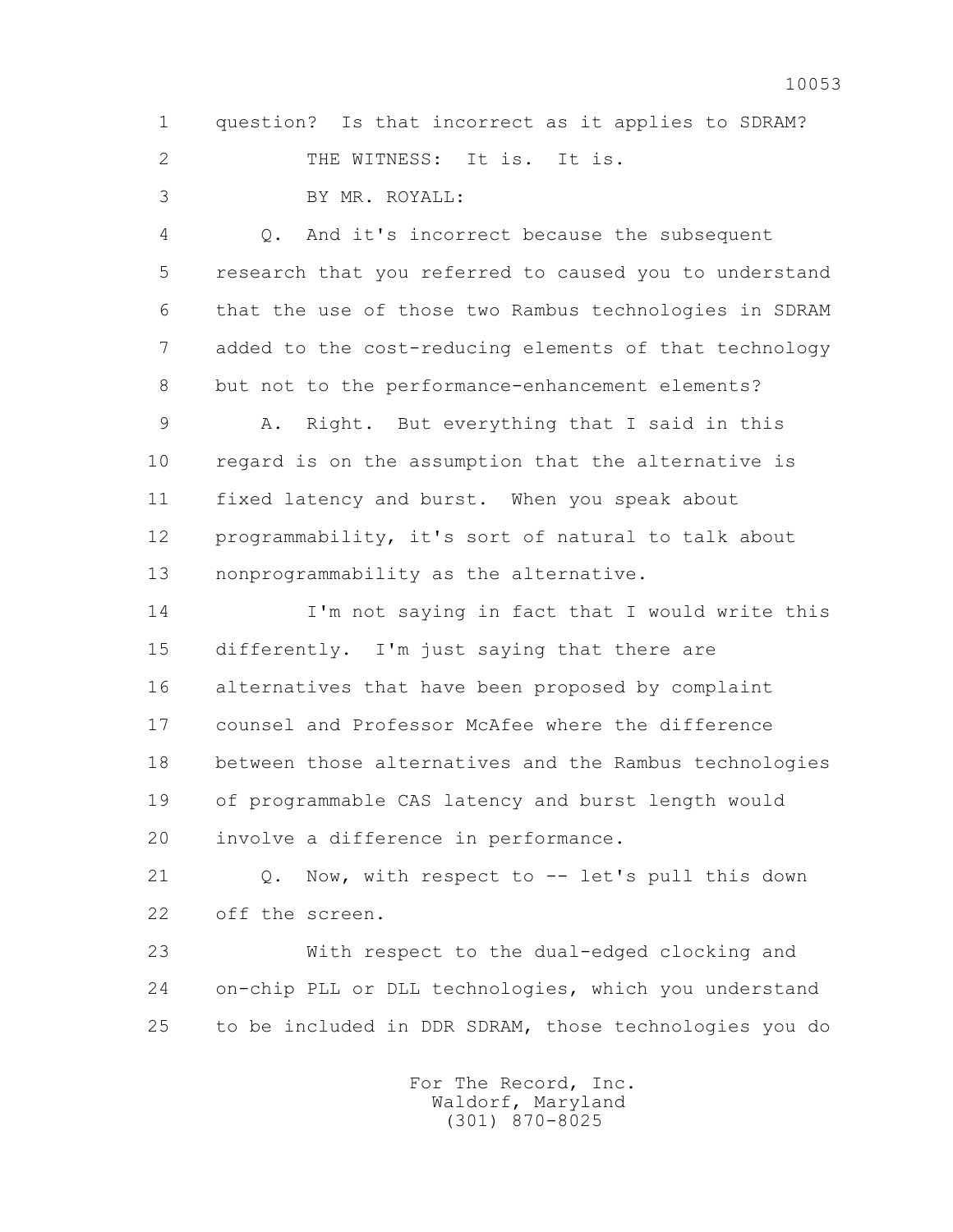1 understand to add to or to enhance the performance or 2 speed of DDR SDRAM devices; is that right? 3 A. Yes. Tremendously in fact. 4 Q. Now, despite the fact that you understand that 5 RDRAM and DDR SDRAM share in common the four Rambus 6 technologies, you understand that there are differences 7 between RDRAM and DDR SDRAM; correct? 8 A. Sure. 9 Q. And it's your understanding that the principal 10 differences relate to the fact that RDRAM uses a 11 packetized signaling transmission and incorporates a 12 narrow bus architecture; is that right? 13 A. Yes. But let me register that my understanding 14 there is imperfect, that I don't know whether that's 15 the complete story. 16 Q. Shifting gears, you agree that formal 17 standardization of technologies can benefit competition 18 and consumers; correct? 19 A. Yes. 20 Q. And one of the potential benefits of formal 21 standardization is that it can help to create a market 22 consensus about which technology to use? 23 A. That is so, within the confines of the solution 24 of compatibility requirements. 25 Q. And when formal standardization has these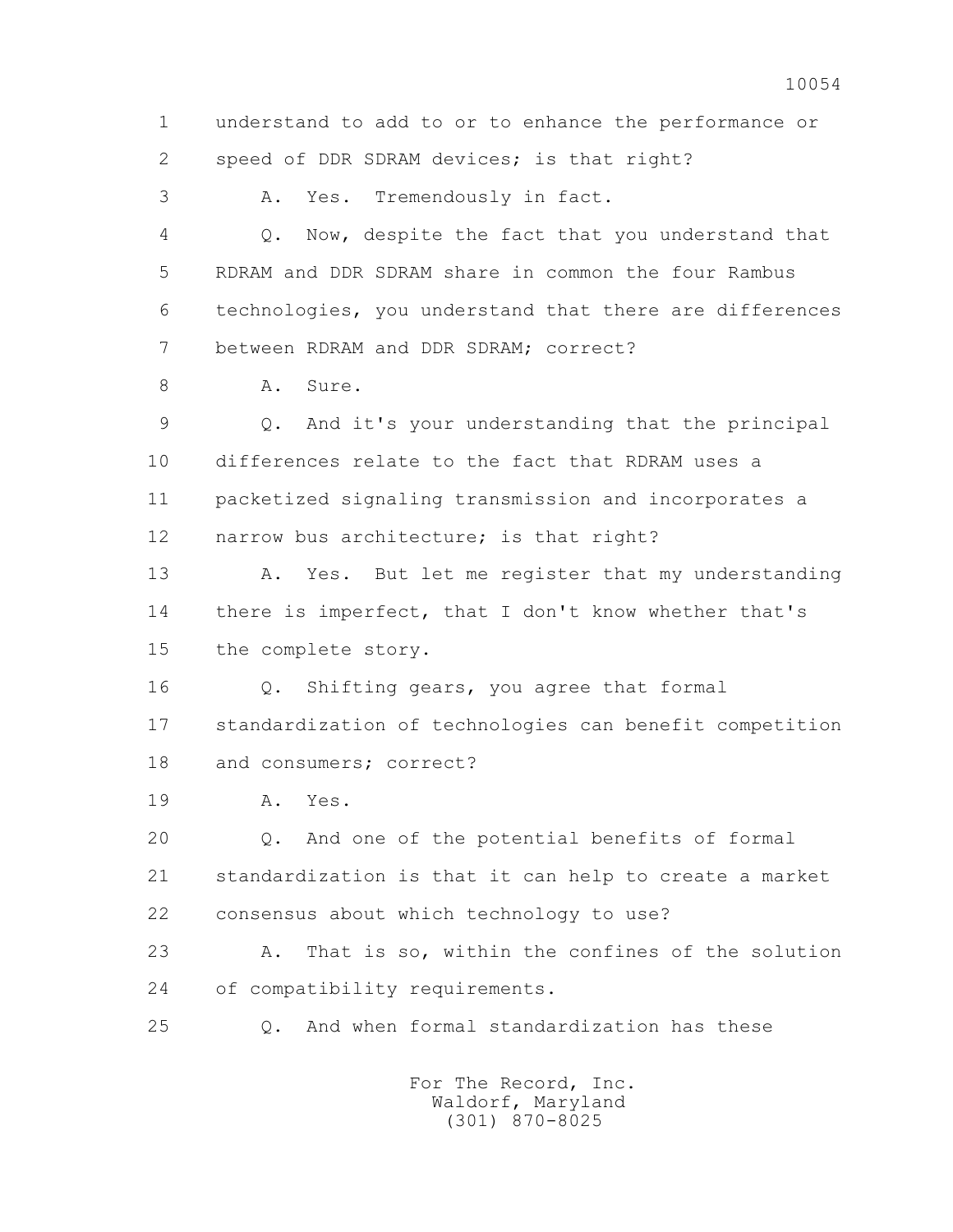2 consensus, that can lead to reduced costs and reduced 3 uncertainties; correct? 4 A. Yes. Associated with, again, the resolution of 5 compatibility requirements, not making products uniform 6 in all their characteristics. 7 Q. And formal standardization can reduce costs by 8 allowing for the achievement of economies of scale? 9 A. Yes. 10 Q. And in fact you would agree, wouldn't you, that 11 achievement of economies of scale is a benefit of 12 formal standardization in the case of SDRAM, that is, 13 JEDEC's SDRAM standards? 14 A. Yes. 15 Q. And another potential benefit of formal 16 standardization is that it can in some circumstances 17 improve the extent to which products in a given 18 marketplace are compatible with one another? 19 A. That's the principal advantage. 20 Q. And you agree that that kind of compatibility 21 is important when it comes to SDRAMs? 22 A. I'm sorry. What kind of compatibility? 23 Q. Bear with me just a moment. 24 A. Sure. 25 (Pause in the proceedings.) For The Record, Inc. Waldorf, Maryland

1 benefits in terms of helping to create a market

(301) 870-8025

10055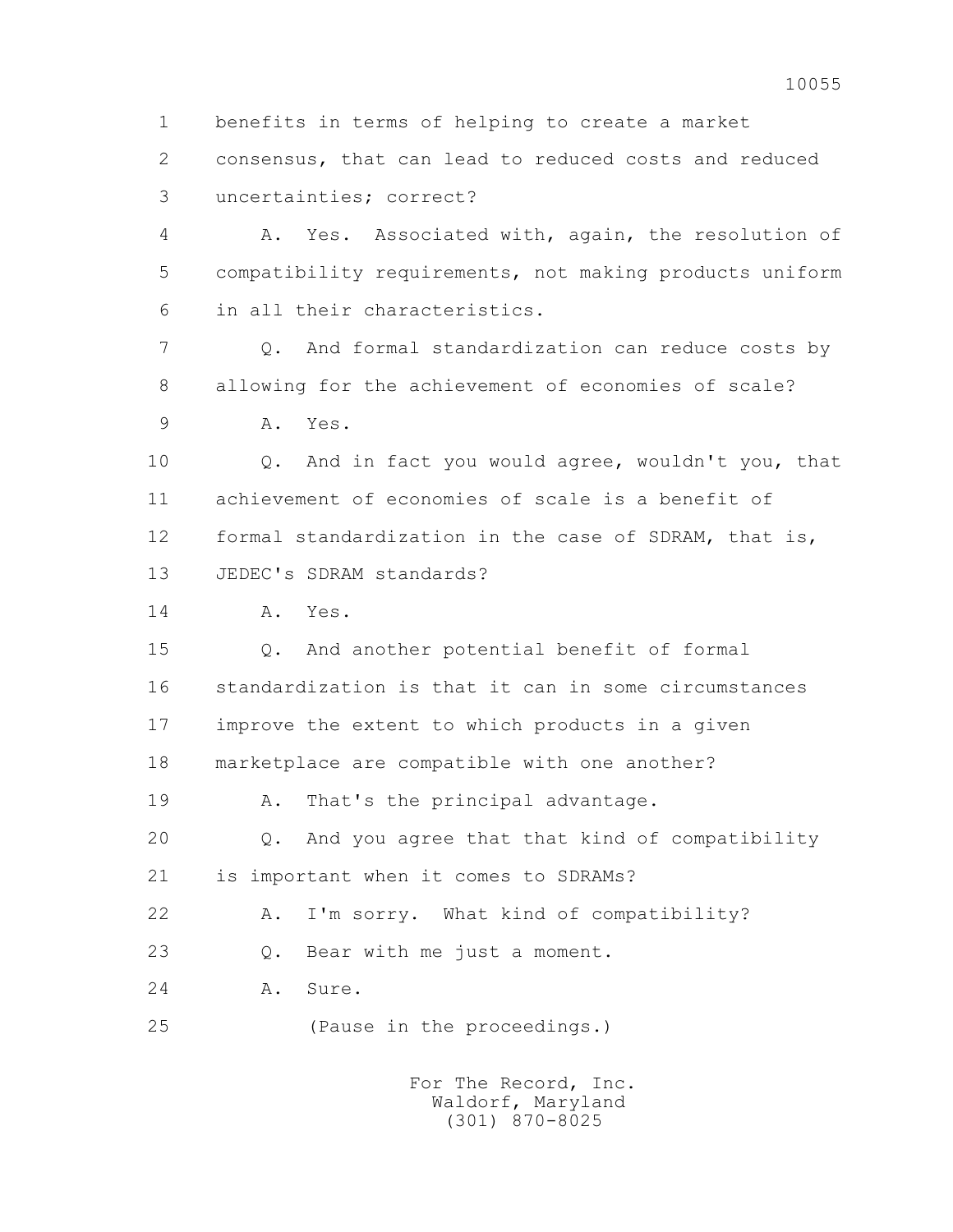1 Q. You said that improvements -- well, strike 2 that.

 3 Compatibility in terms of helping things fit 4 together better, that's a type of compatibility that 5 you agree is important to the SDRAM marketplace; 6 right?

 7 A. Yes, if "things" refer to the compatibility 8 between memory and other parts of the -- of a single 9 device or system.

 10 Q. Now, I believe we may have only touched on this 11 subject earlier in connection with your white paper, 12 but let me come back and ask you.

 13 You do agree, don't you, that formal 14 standardization can result in enhancing the market 15 value or market power of technologies that are 16 standardized, that can be the effect of formal 17 standardization?

18 A. It can be.

 19 Q. But it's your view, isn't it, that this is less 20 likely to occur when the technologies being 21 standardized are so-called revolutionary technologies?

22 A. Yes.

 23 Q. And when you use the term "revolutionary" in 24 that context, by that you're referring to a technology 25 that represents a substantial advance in performance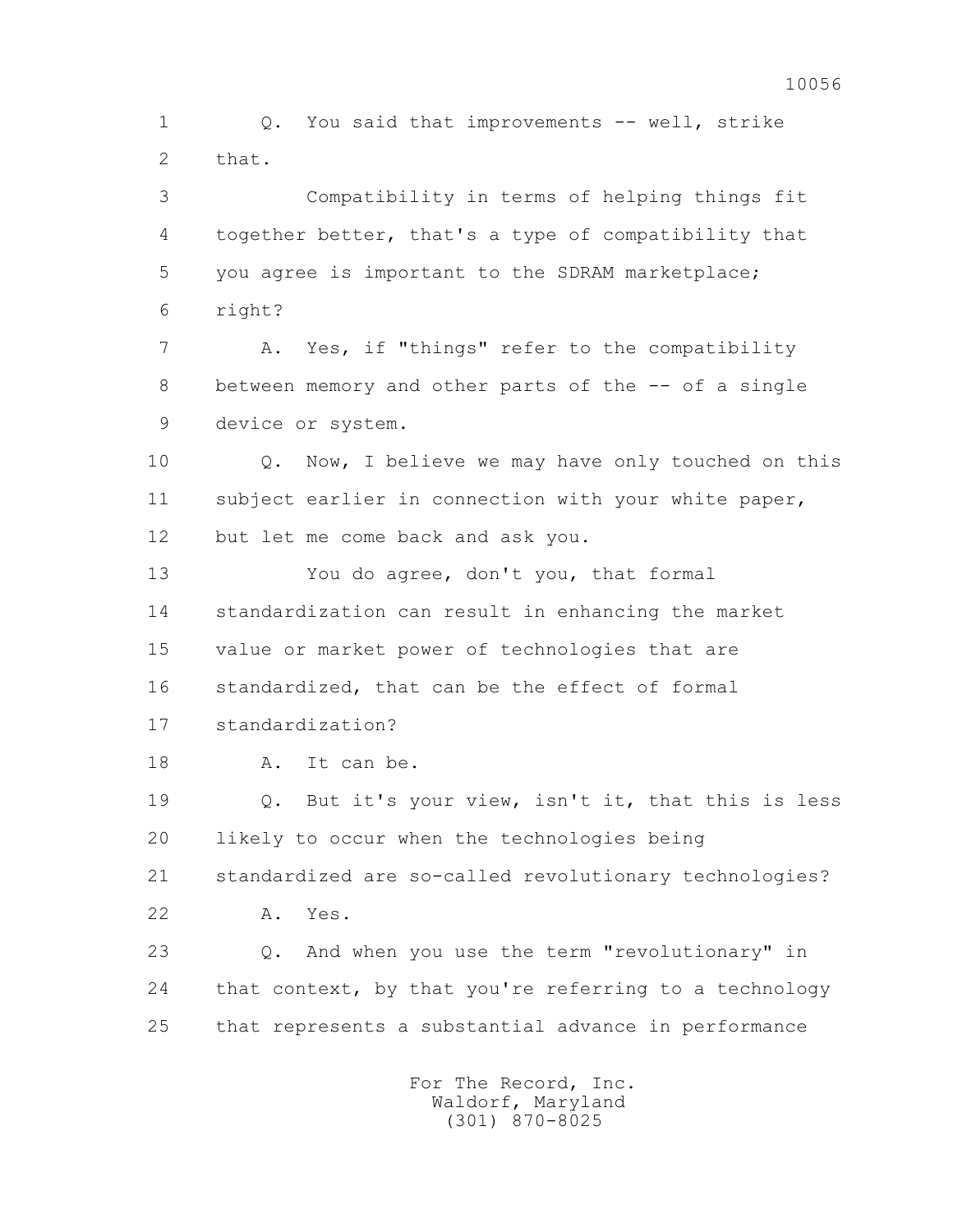1 relative to older technology or existing or known 2 alternatives? 3 A. Right. Performance -- advancement in 4 performance or a substantial cost saving. 5 Q. And another way of describing what you mean by 6 "revolutionary technology," by that term, is a 7 technology that has no close economic substitutes; is 8 that right? 9 A. Correct. 10 MR. ROYALL: Now, with Your Honor's permission, 11 I'd like to make a few notes? 12 JUDGE McGUIRE: Go ahead. 13 BY MR. ROYALL: 14 Q. I'd just like to make a couple of notes, 15 Dr. Rapp, on what you mean when you use the term 16 "revolutionary technology." 17 A. Forgive me, Mr. Royall, but I will be able to 18 see it better from that distance if you get a nice, 19 fresh marker. No, you don't have to bring it closer; 20 it's just that it's so faint. 21 JUDGE McGUIRE: Yeah, your marker is running 22 out there. We're having problems with these markers, 23 the government-issued ones. 24 MR. STONE: I think the government used all the 25 ink in it yesterday.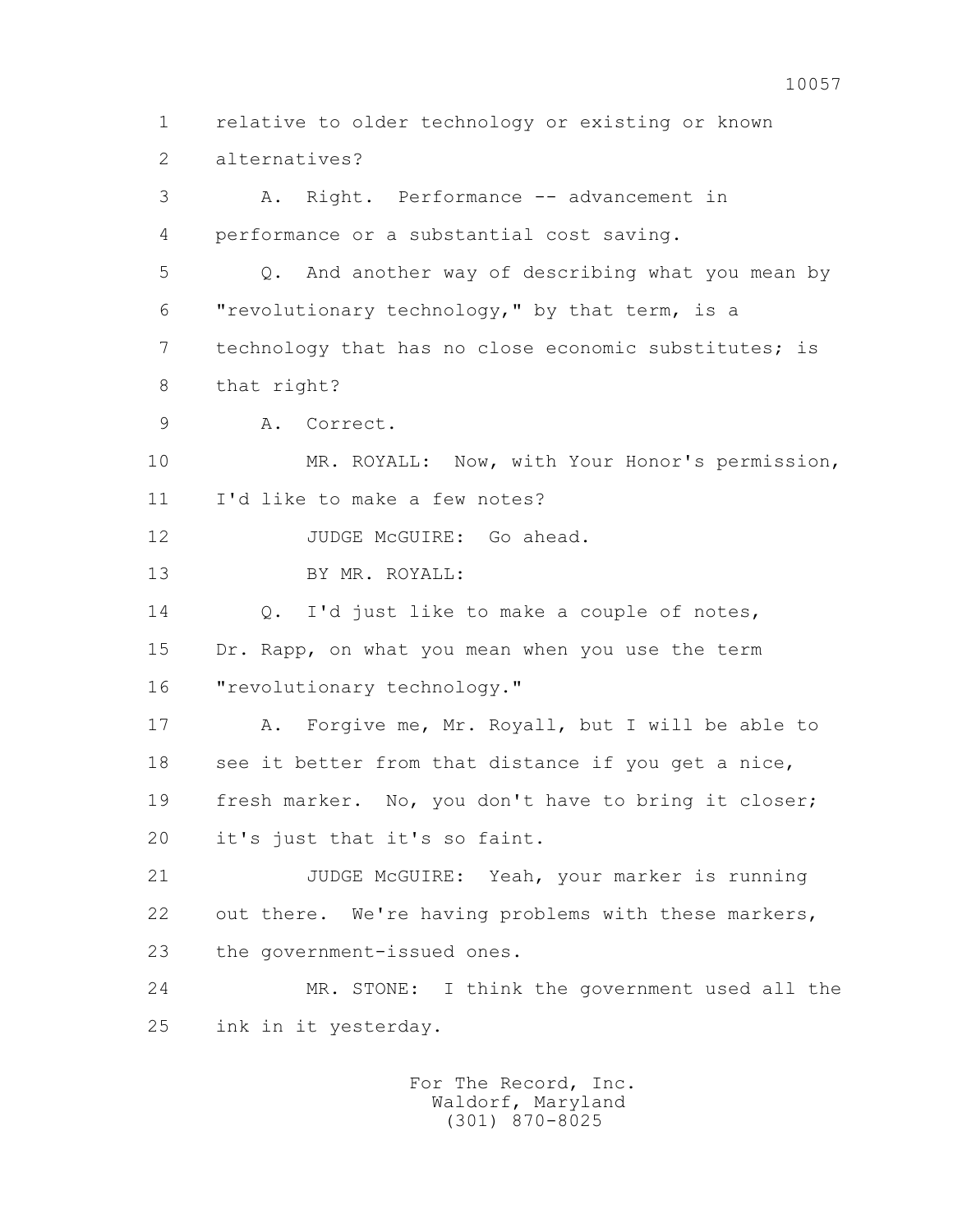| $\mathbf 1$    | (Discussion off the record.)                             |
|----------------|----------------------------------------------------------|
| $\overline{2}$ | BY MR. ROYALL:                                           |
| 3              | This will be a two-tone slide.<br>$Q$ .                  |
| 4              | Now, just referring to your earlier testimony,           |
| 5              | the first thing, if you don't object to this, the first  |
| 6              | thing I was going to write here is "revolutionary        |
| 7              | technology" -- this is just shorthand -- "revolutionary  |
| 8              | technology equals substantial advance/no close economic  |
| 9              | substitutes."                                            |
| 10             | Fine.<br>Α.                                              |
| 11             | Is that all right?<br>$Q$ .                              |
| 12             | Yeah.<br>Α.                                              |
| 13             | And you agree that revolutionary inventions can<br>$Q$ . |
| 14             | be of great value; correct?                              |
| 15             | Certainly.<br>Α.                                         |
| 16             | Or in an economic sense?<br>$Q$ .                        |
| 17             | Certainly.<br>Α.                                         |
| 18             | And am I right that there are two circumstances<br>Q.    |
| 19             | in which in your view a revolutionary invention would    |
| 20             | have great economic value? Let me ask you -- I'll ask    |
| 21             | you one first.                                           |
| 22             | One is where the invention offers new product            |
| 23             | characteristics that are desirable to customers who are  |
| 24             | without alternatives?                                    |
| 25             | Yes.<br>Α.                                               |
|                |                                                          |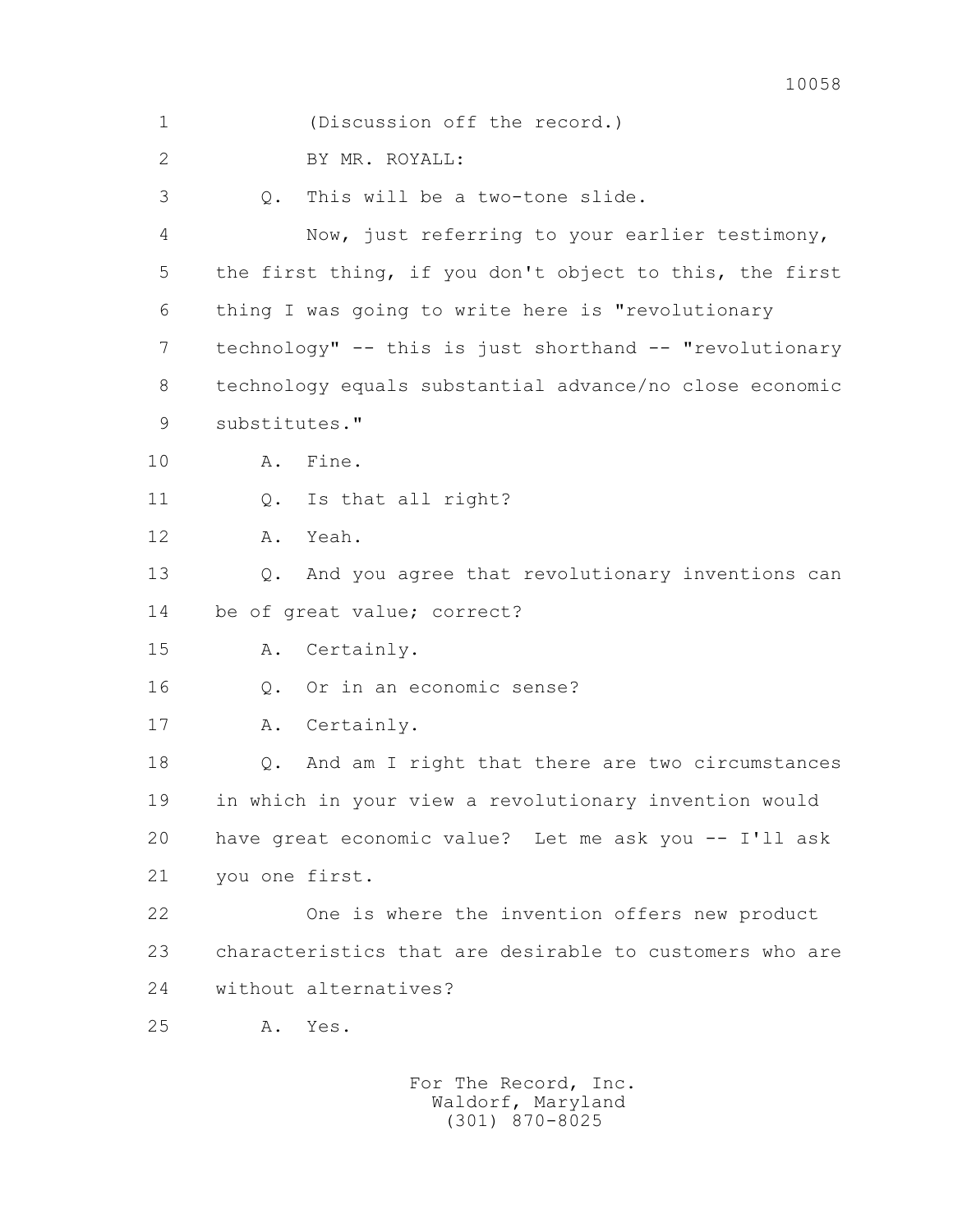1 Q. And the second is where the invention reduces 2 cost in a way that cannot be achieved through other 3 means -- 4 A. Yes. 5 Q. -- right? 6 And those are the only two circumstances that 7 in your view a technology can appropriately be regarded 8 as revolutionary? 9 A. As I sit here, yes. 10 Q. And for a technology to be labeled 11 revolutionary, as you use the term, the technology not 12 only must provide benefits, but those benefits must be 13 desired by customers? 14 A. Yes. 15 Q. And so desirability by customers is a condition 16 that must be present for a technology to be 17 revolutionary, as you define the term? 18 A. Yes. 19 Q. So let me make that the second point: "To be 20 revolutionary invention must be desired by customers." 21 And you acknowledge that it's possible that a 22 technology could offer a substantial advance 23 unachievable through alternative technologies where 24 those benefits are nonetheless not desired by 25 customers? For The Record, Inc.

 Waldorf, Maryland (301) 870-8025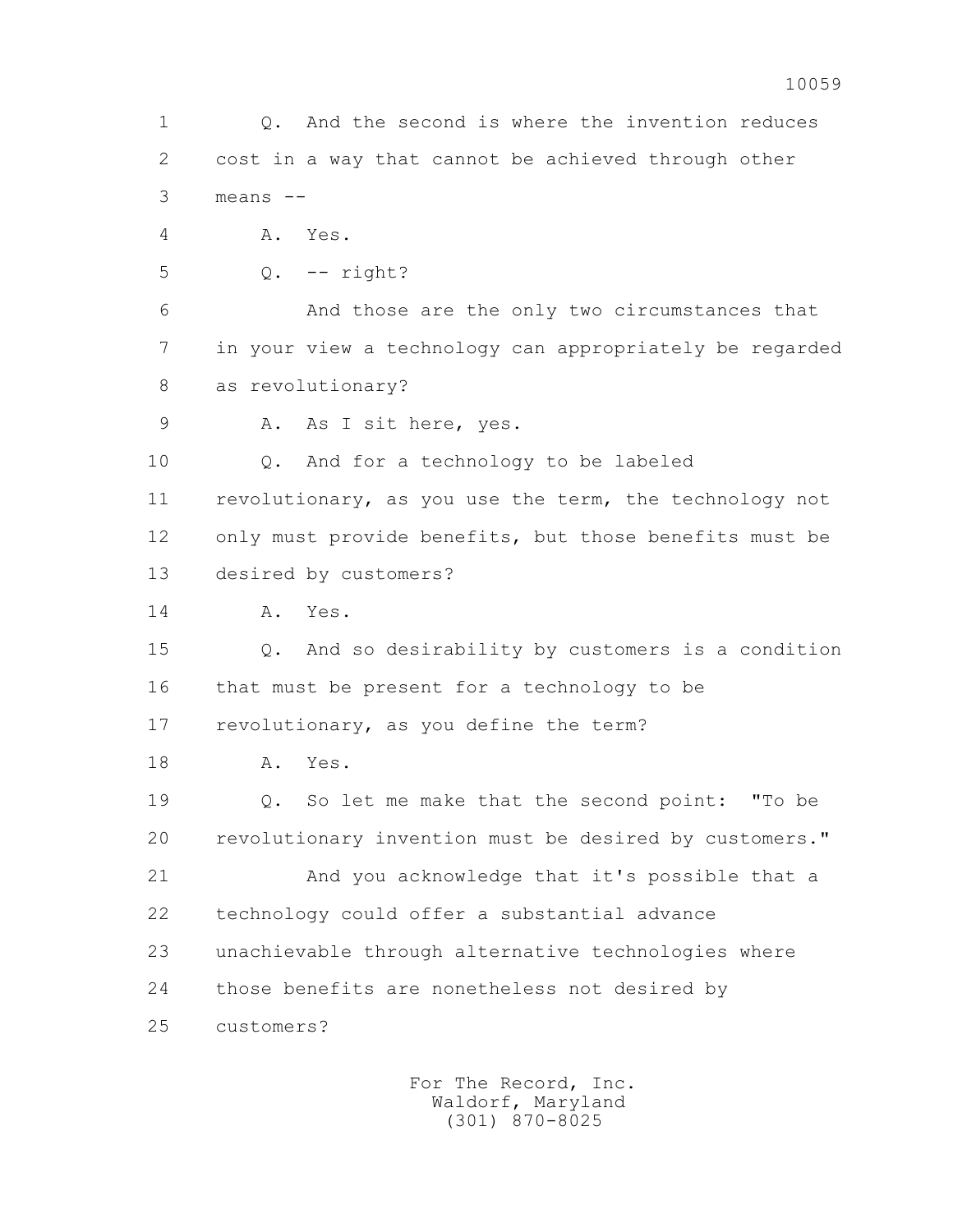1 A. The possibility exists.

 2 Q. And in that case the technology in issue, 3 despite offering benefits unachievable through 4 alternative technologies, would not satisfy your 5 definition of revolutionary; is that right?

 6 A. I haven't really thought about it. I'd be 7 willing to go either way on it. It's not crucial to 8 the characteristic of being revolutionary.

 9 Imagine that somebody invents a new product and 10 the new product is both different from anything else 11 and awful in some respects so that nobody wants it. It 12 can be both revolutionary and not desirable.

 13 I don't have an opinion about that either way 14 really because it doesn't speak to the issue of what is 15 revolutionary and what is not in the everyday sense of 16 the word.

 17 Q. Could I ask you to look at your deposition, 18 page 67, your deposition in this case.

 19 Focusing on line 19, I asked the question: "Is 20 it also possible that a technology might be 21 revolutionary in terms of permitting a great 22 performance advantage but still not have 23 substantial" -- I'm sorry. I'm reading the wrong 24 question. Strike that.

25 Now, picking up on the prior page, 65, at the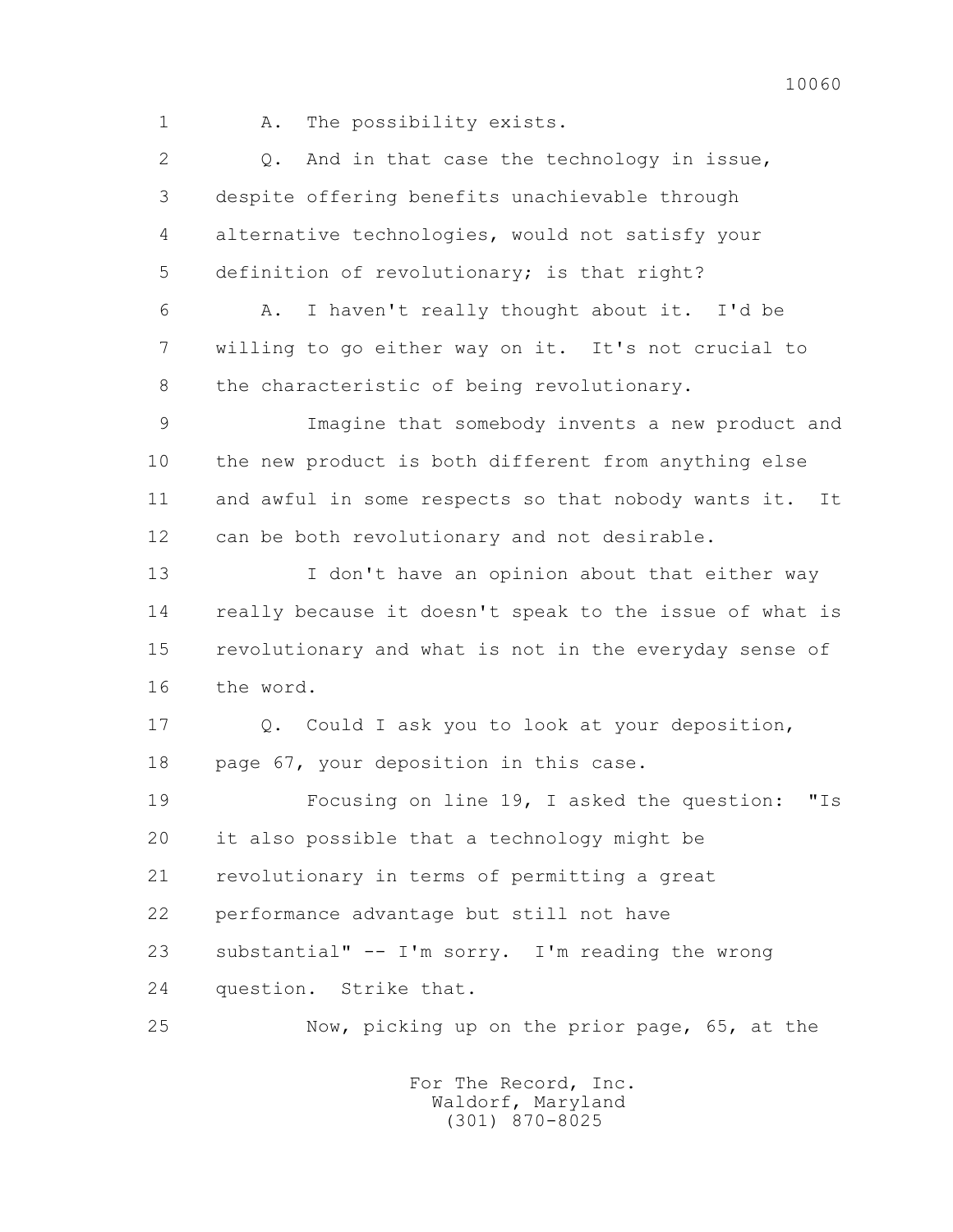1 bottom of the page -- I'm sorry -- 66, I asked the 2 question starting on line 24, "Would you agree that an 3 invention or product could be revolutionary in the 4 sense that you describe" -- 5 A. I'm sorry. Did you say the bottom of 65? 6 Q. 66. I'm sorry. At line 24. 7 A. I'm with you now. 8 Q. I asked the question: "Would you agree that an 9 invention or product could be revolutionary in the 10 sense that you describe in that paragraph" -- and I 11 think I was referring to a paragraph in your report -- 12 "but still not be of great value to the market?" 13 And you answer, starting at line 3 on 67: "The 14 only case as a matter of logic that I can think of that 15 to which that would apply is the case of a 16 cost-reducing process that is reducing the 17 manufacturing cost of a product that the market 18 rejects. The prior condition states desirability of 19 consumers -- to consumers as a reason, and that carries 20 with it the implication of value. That's the basis for 21 my reasoning." 22 And then I ask, "Is it possible that a product 23 might be so ahead of its time that it lacked 24 substantial current market value because relatively few 25 customers had current needs or near-term needs for such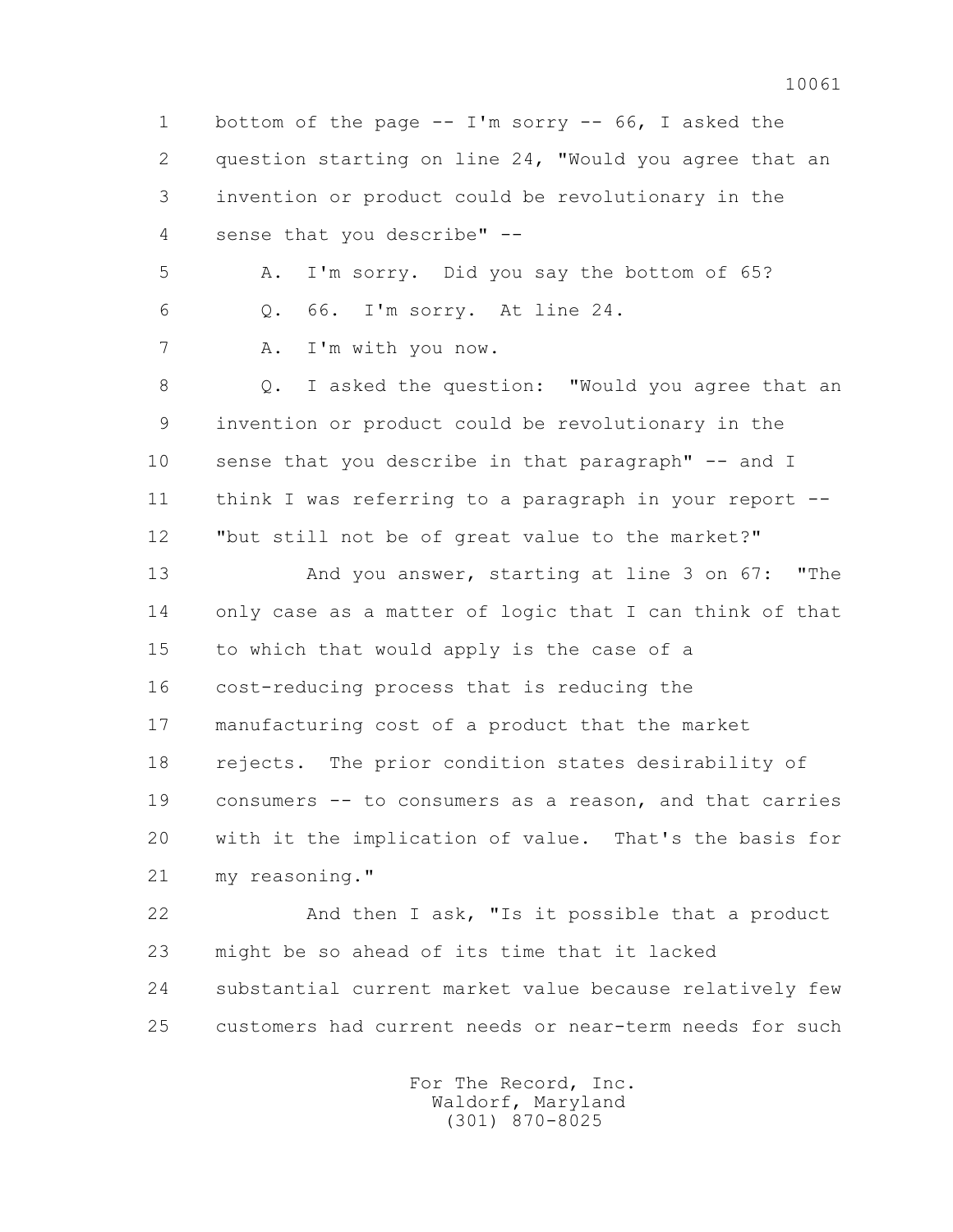1 advanced features or performance?"

 2 And your answer is: "Yes, I think that such a 3 thing is possible. I think that it violates the 4 desirable-to-consumers condition, but it could be so, 5 yes." 6 Do you see that testimony? 7 A. Yes, I do. 8 Q. Now, does that in any way refresh your 9 recollection or help you to answer the question that I 10 posed to you earlier, which was whether you agree that 11 for a technology to be labeled as revolutionary, as you 12 use the term, it -- I'm sorry. 13 The question was: And you acknowledge that 14 it's possible that a technology could offer a 15 substantial advance unachievable through alternative 16 technologies where those benefits are nonetheless not 17 desired by customers? 18 A. I'm sorry. I have just lost -- I want to give 19 an answer that's meaningful and I'm not sure what a yes 20 or a no would signify after that, and it's my fault for 21 not following the thread. 22 Q. No. It's my fault, Doctor. 23 The question I had asked you earlier is 24 whether -- was -- that I think caused some 25 complication was whether you acknowledge that it's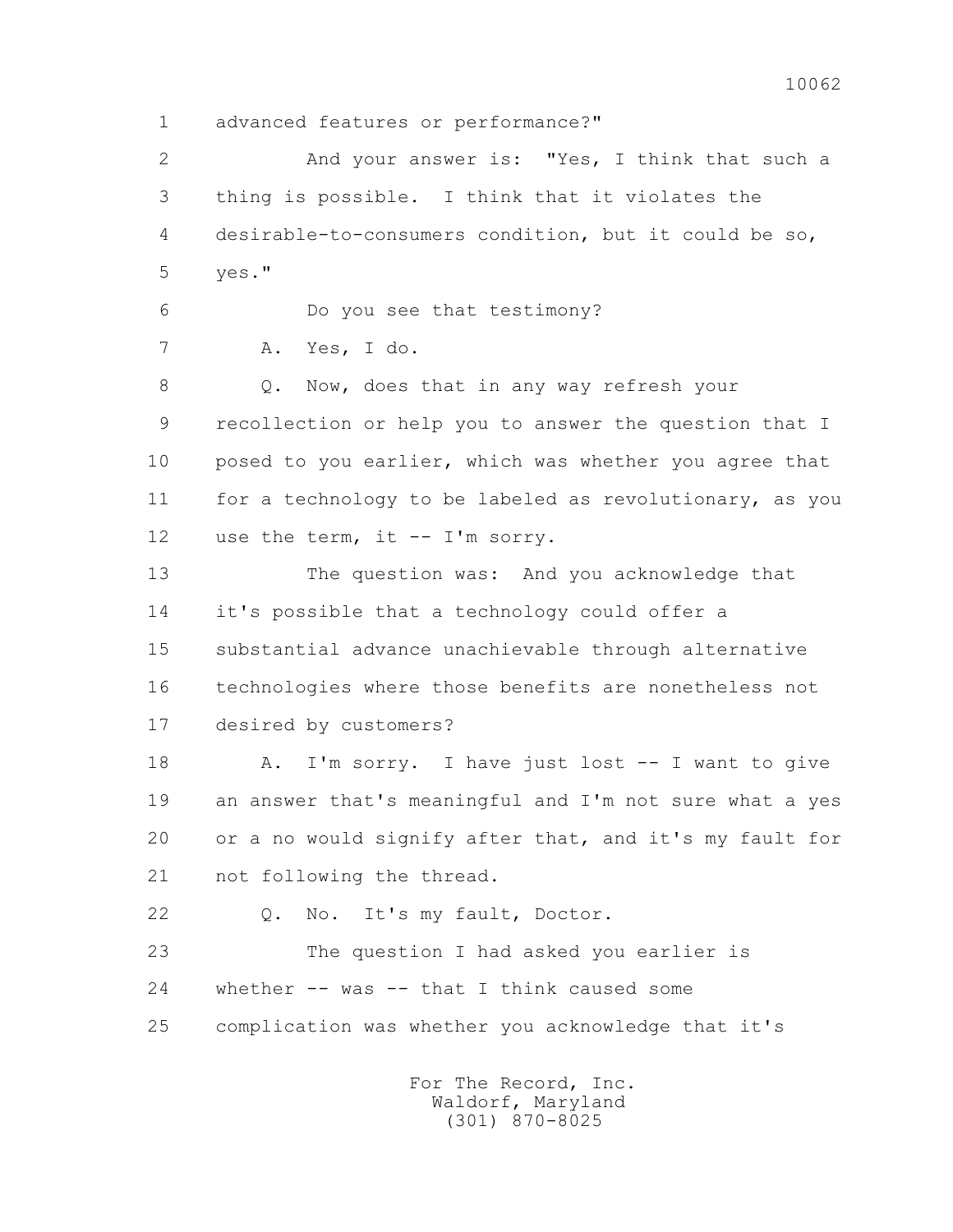1 possible that a technology could offer a substantial 2 advance unachievable through alternative technologies 3 where the benefits are nonetheless not desired by 4 consumers.

5 A. And I believe that I said yes to that.

6 Q. Okay.

7 A. That does not -- we haven't yet invoked the 8 definition of the word "revolutionary" or the phrase 9 "revolutionary technology."

 10 Q. And if that were the case, the technology in 11 issue, despite offering a benefit unachievable through 12 alternative technologies, would not satisfy your 13 definition of revolutionary?

14 A. That's what I'm not -- and I think that must 15 be where I stopped following last time. I'm not sure 16 that's right.

 17 Q. Well, for it to be revolutionary it has to be 18 desired by customers, and if the technology that we're 19 speaking of is one that is not desired by customers 20 despite offering some significant benefit beyond what's 21 available with alternatives, you would agree that, 22 because the condition of being desired by customers 23 isn't satisfied, it's not revolutionary?

 24 A. It's -- it is -- I mean, certainly there are 25 revolutionary technologies that get invented and never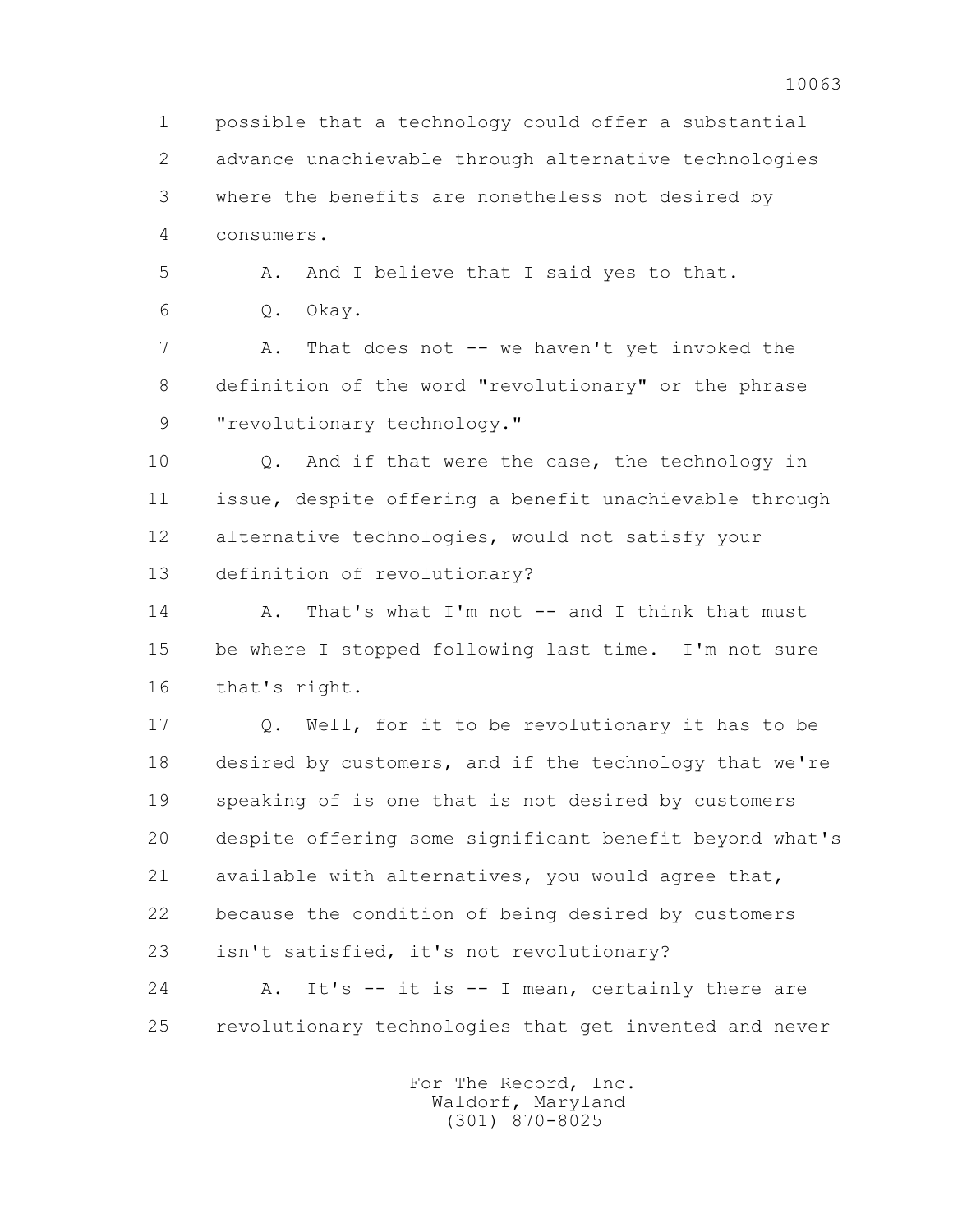1 make it to the market. It may be that the definition 2 is too broad, and if I have to recant, then I will.

 3 People invent things that are revolutionary and 4 don't go to market and customers never know about it. 5 The quality of revolutionary by itself has to do with 6 the advance over prior technologies. The desirability 7 of it is separate from that.

8 JUDGE McGUIRE: Okay. Mr. Royall, I just want 9 to interject here and ask you exactly where you're 10 headed with this line of inquiry, because I'm not 11 cognizant of how pertinent this is to -- or can't we 12 get there in a much quicker fashion?

 13 MR. ROYALL: Your Honor, I think that we can, 14 but I do think that the question -- the issue of how 15 the witness defines the term "revolutionary technology" 16 is a very important issue in the context of his 17 testimony in this case.

18 JUDGE McGUIRE: That's fine. I just want to 19 see if you can expedite the examination on that.

20 MR. ROYALL: I'll seek to do so.

21 Let's pull that down.

22 BY MR. ROYALL:

 23 Q. You acknowledge, don't you, that a technology 24 might be revolutionary in terms of permitting a great 25 performance advantage but still not have a substantial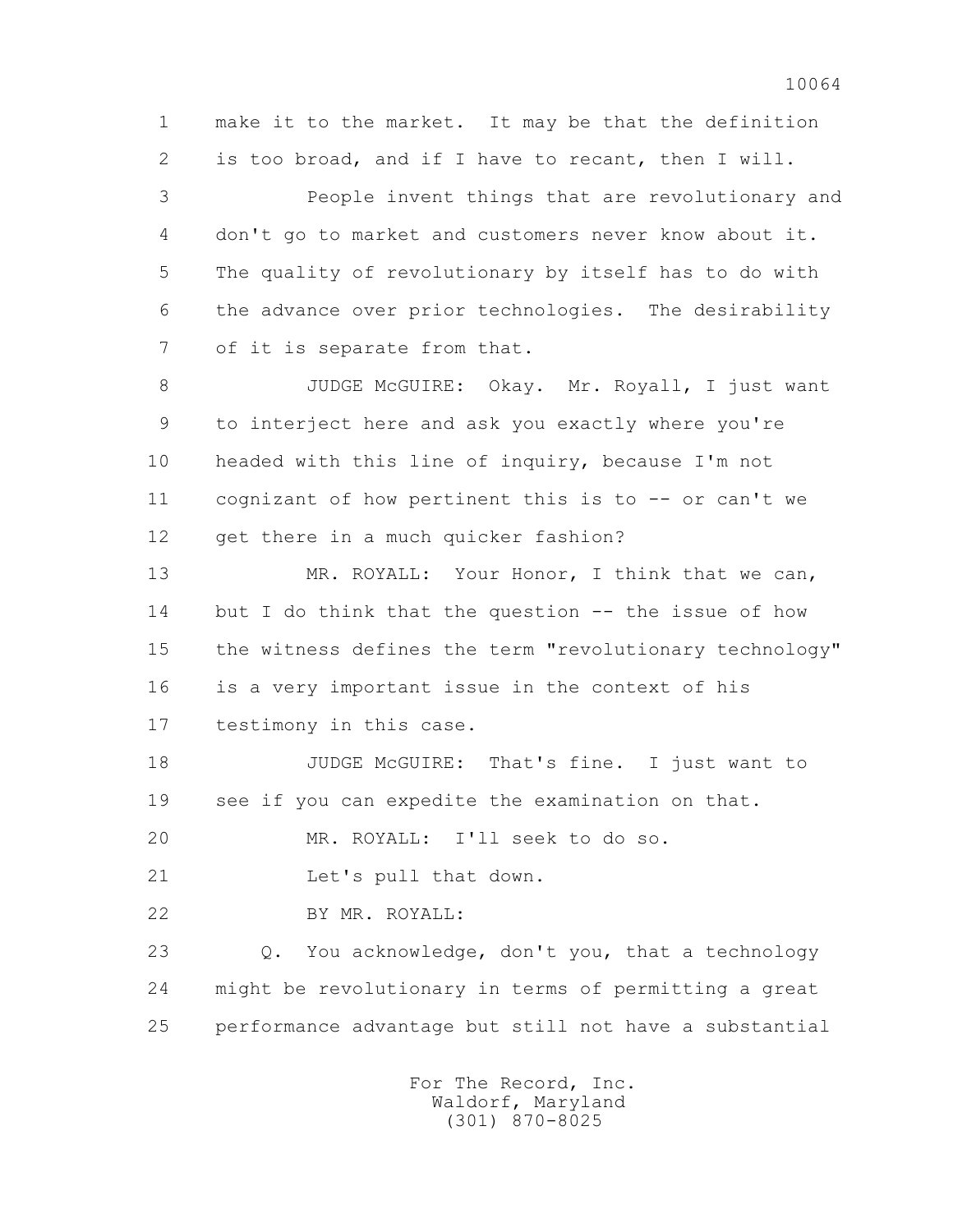1 market value because the performance advantage comes at 2 a comparably high cost?

3 A. Yes.

 4 Q. And you agree, don't you, that in the DRAM 5 marketplace the technologically superior alternative 6 does not always win?

7 A. I admit to that possibility.

 8 Q. And you acknowledge the possibility that a 9 product that offers dramatic performance improvements 10 may be ahead of its time from the standpoint of what 11 customers are demanding at a given point in time?

12 A. Certainly, yes.

 13 Q. And if a technology were so ahead of its time 14 that it was not demanded by customers, that would not 15 satisfy your definition of revolutionary?

16 A. That's where I'm not following. It is -- it 17 could be revolutionary and still not satisfy the demand 18 of customers and satisfy their demand some years later. 19 In other words, there is a time frame that needs to be 20 considered.

 21 Q. Okay. But appreciating that, from the -- if 22 you were to evaluate whether something is revolutionary 23 from the standpoint of a time frame in which customers 24 were not demanding the performance characteristics that 25 that technology offered, maybe they would in the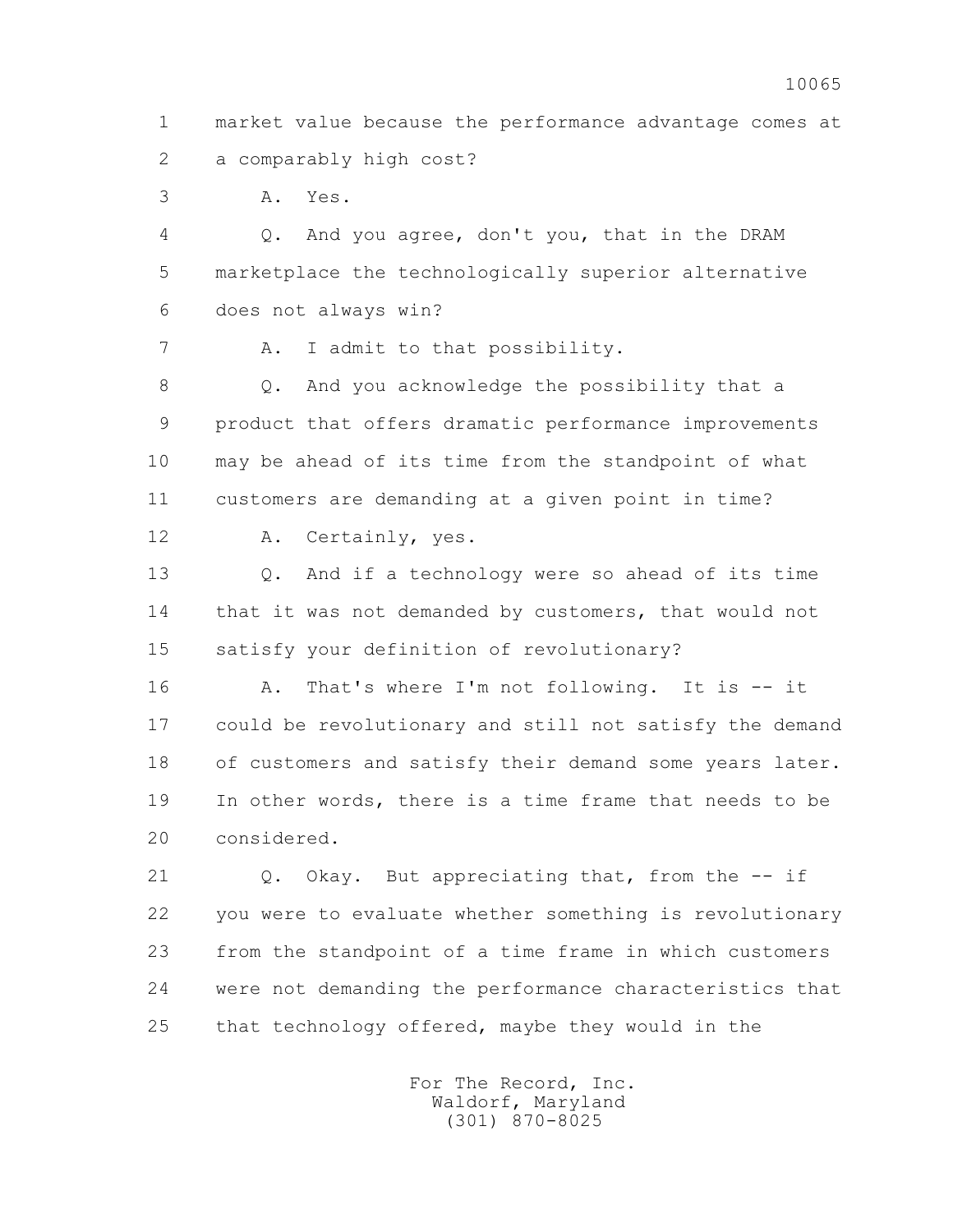1 future, but from that standpoint, from that point in 2 time, you would not say that that technology is 3 revolutionary at that time? 4 MR. STONE: Your Honor, I object on two 5 grounds. 6 One, it's beyond the scope. I just checked the 7 transcript. The word "revolutionary" was not used at 8 all yesterday in the testimony that this witness 9 provided. 10 And secondly, this line of questioning on the 11 definition of "revolutionary" has now become 12 cumulative. 13 JUDGE McGUIRE: That's sustained on the ground 14 that it is becoming cumulative. The scope question 15 I'll -- I will hear you on that, Mr. Royall. 16 MR. ROYALL: Well, the -- I believe that this 17 is well within the scope of the direct testimony. The 18 witness, in answering my questions earlier, has agreed 19 that formal standardization is less likely to enhance 20 market power when the technologies are revolutionary. 21 JUDGE McGUIRE: But that's on your 22 examination. The question is the scope of their 23 examination. 24 MR. ROYALL: Oh, yes, but the question -- the 25 issue related to whether formal standardization leads For The Record, Inc. Waldorf, Maryland

(301) 870-8025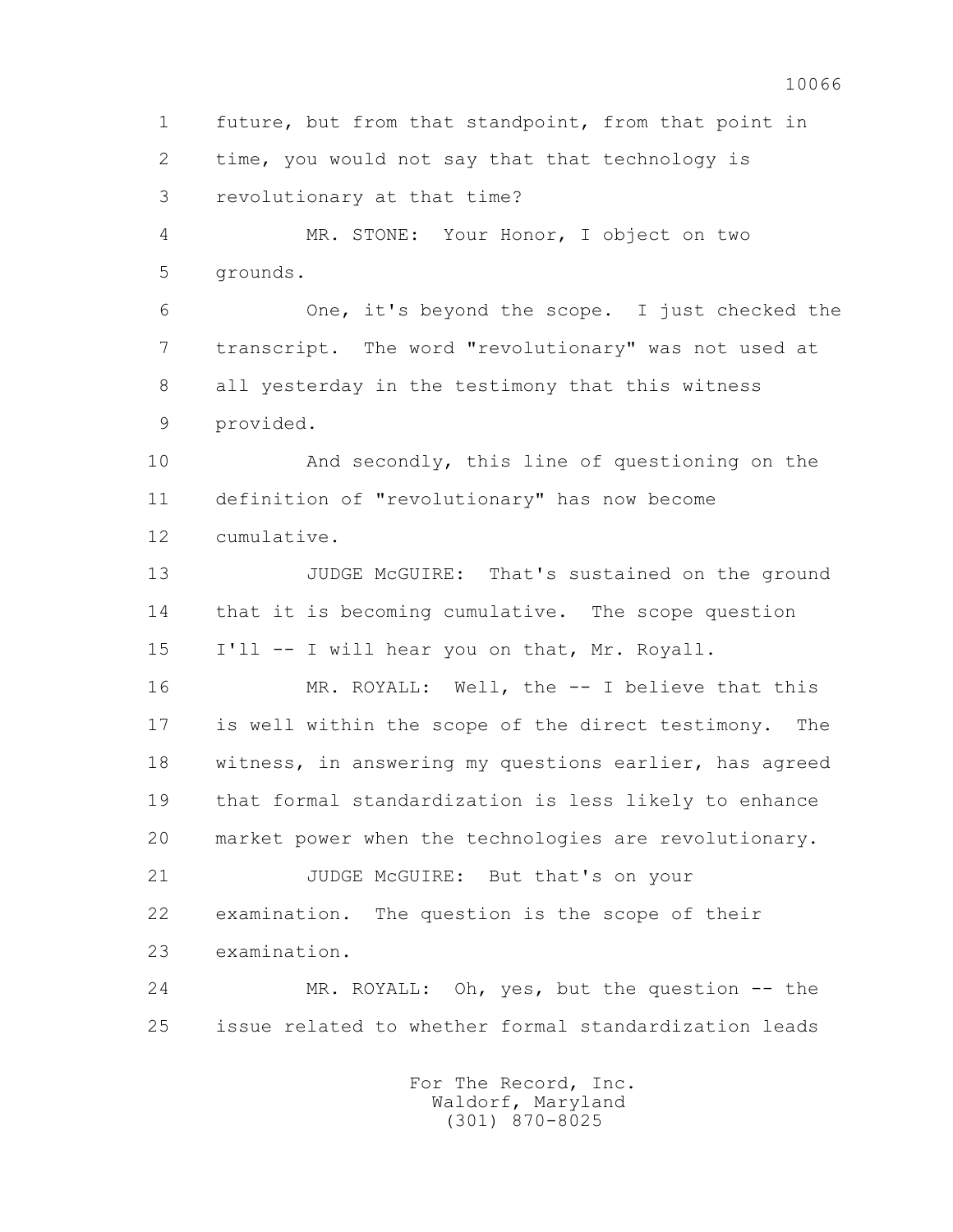1 to market power. That is one of the essential 2 conclusions --

 3 JUDGE McGUIRE: Okay. That's fine, except I 4 believe that we've hit on this now adequately. It's 5 becoming cumulative, as you may have inferred from my 6 earlier interjection, so I asked you to expedite that 7 examination. Can I assume at this point you're through 8 with that?

 9 MR. ROYALL: Well, I'm through -- I'm 10 certainly through with laying out this and asking any 11 questions that I've asked. There's more that I'd like 12 to do on the subject of revolutionary as it is a 13 central element of the bases for this witness' 14 conclusions on many of the issues that were presented 15 in his direct testimony.

 16 MR. STONE: Well, he didn't use the word in 17 his direct testimony, Your Honor, so it's not central. 18 There are certainly concepts that may be central to 19 his testimony, but the word is not and the definition 20 is not. And the very difficulty we're having in 21 coming to an agreement on the definition of 22 "revolutionary" today, as we have throughout the 23 course of the trial, is one reason I certainly didn't 24 ask about it in the direct. I don't think it's a 25 helpful concept.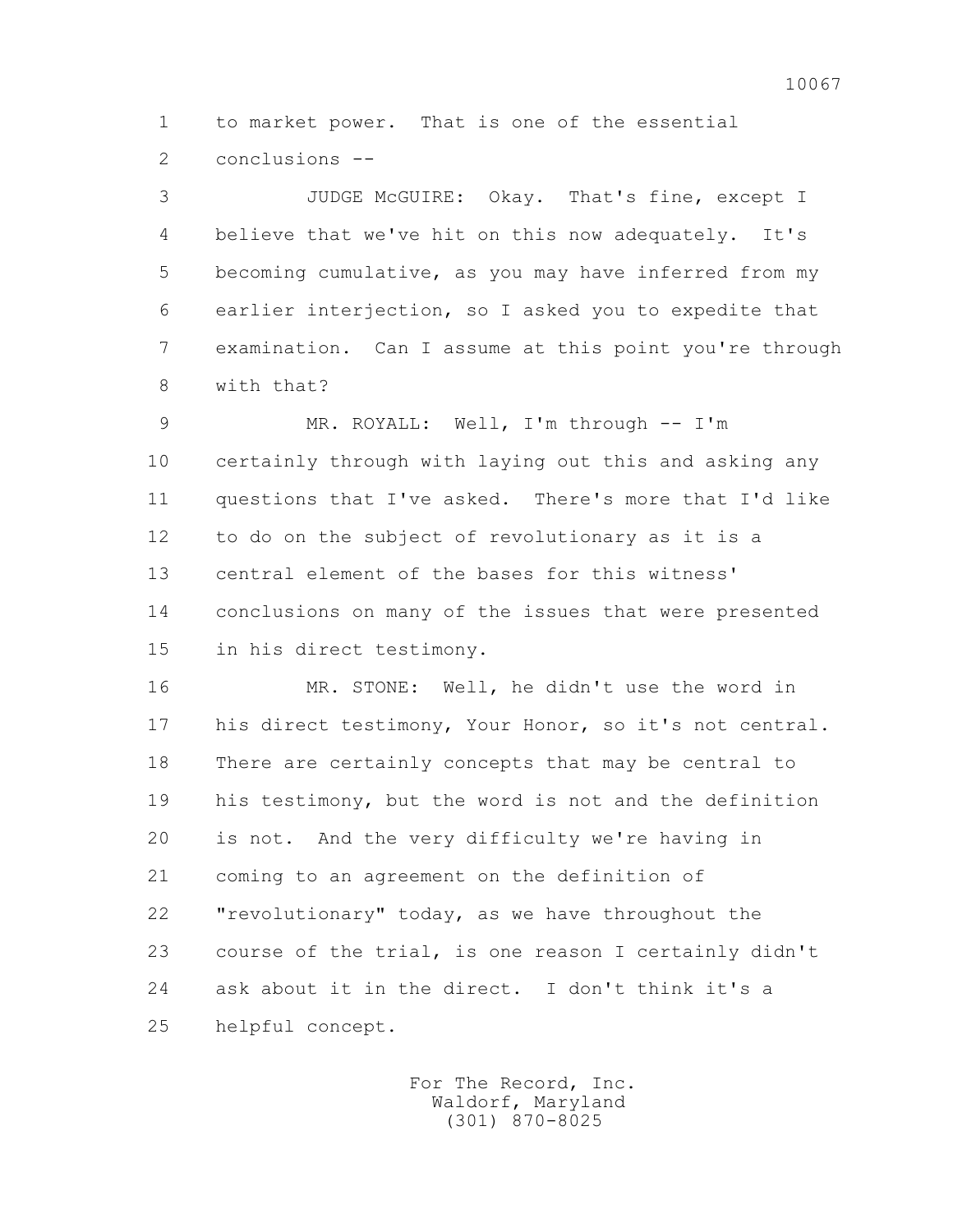1 MR. ROYALL: Your Honor, if I could be allowed 2 to continue with another line of questioning as to the 3 issue of revolutionary as -- and I'm perfectly willing 4 and able to demonstrate that this is a central concept. 5 Whether he chose to use it in the direct or not, it's 6 central to the witness' conclusions as set forth in his 7 expert report.

8 JUDGE McGUIRE: Well, make it short, 9 Mr. Royall, because I'm at that point where I don't 10 want to hear any more on it, but I will give you the 11 opportunity, but I'm going to hold you on a pretty 12 tight rein.

13 MR. ROYALL: Thank you, Your Honor.

14 JUDGE McGUIRE: Keep it short.

15 BY MR. ROYALL:

 16 Q. It's your opinion, isn't it, Dr. Rapp, that 17 the extent to which a DRAM technology is revolutionary, 18 as you define the term, is an indicator of how much 19 value the technology will have in the marketplace 20 independent of whether it's adopted as a formal 21 standard? 22 A. Yes. But that applies not only to

 23 revolutionary technologies but to any technology that 24 has a substantial cost-performance advantage.

25 Q. And this is a factor, this issue of whether a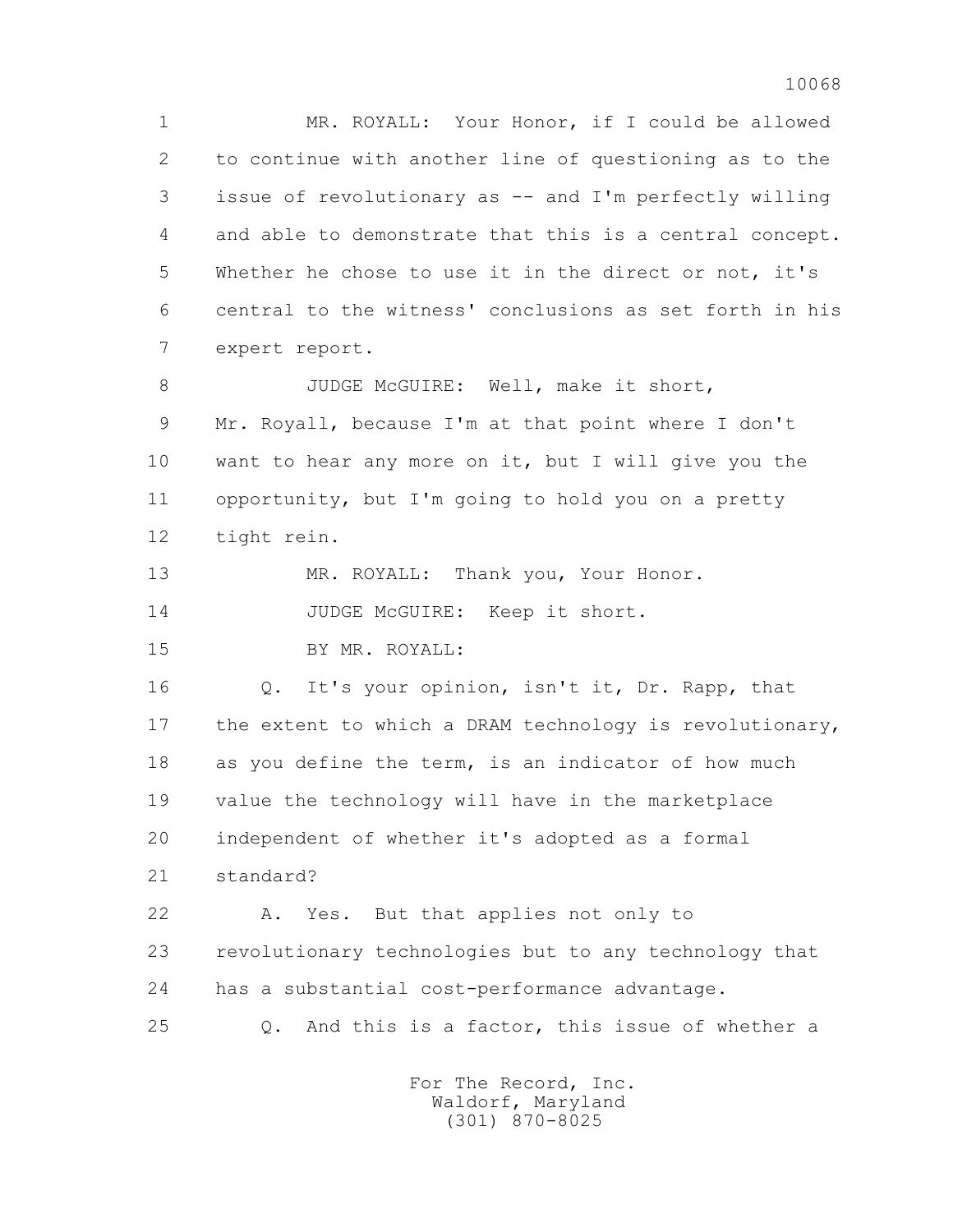2 revolutionary, that is a factor that you considered in 3 reaching your conclusions about market power in this 4 case?

 5 A. It was a factor that I considered early in my 6 research about that, and I shifted the focus of my 7 research to something that was more directly meaningful 8 and in some sense more continuous and manageable, and 9 that has to do with cost-performance.

 10 Q. Well, you say it's a factor that you considered 11 early in your research. Isn't it a factor that you 12 featured in your expert report in this case?

13 A. Yes.

14 0. Okay. And as an economic matter, you believe 15 that when you label as an economic matter a technology 16 as a revolutionary technology, that should be a 17 reliable indicator of its likelihood of succeeding in 18 the marketplace?

19 A. If I said that, there may have been a context 20 around it. I won't agree to it as a general 21 proposition that all revolutionary technologies 22 necessarily succeed. There's got to be more to it.

 23 Q. Well, you would agree as a general proposition 24 that revolutionary technologies tend to have high 25 market value?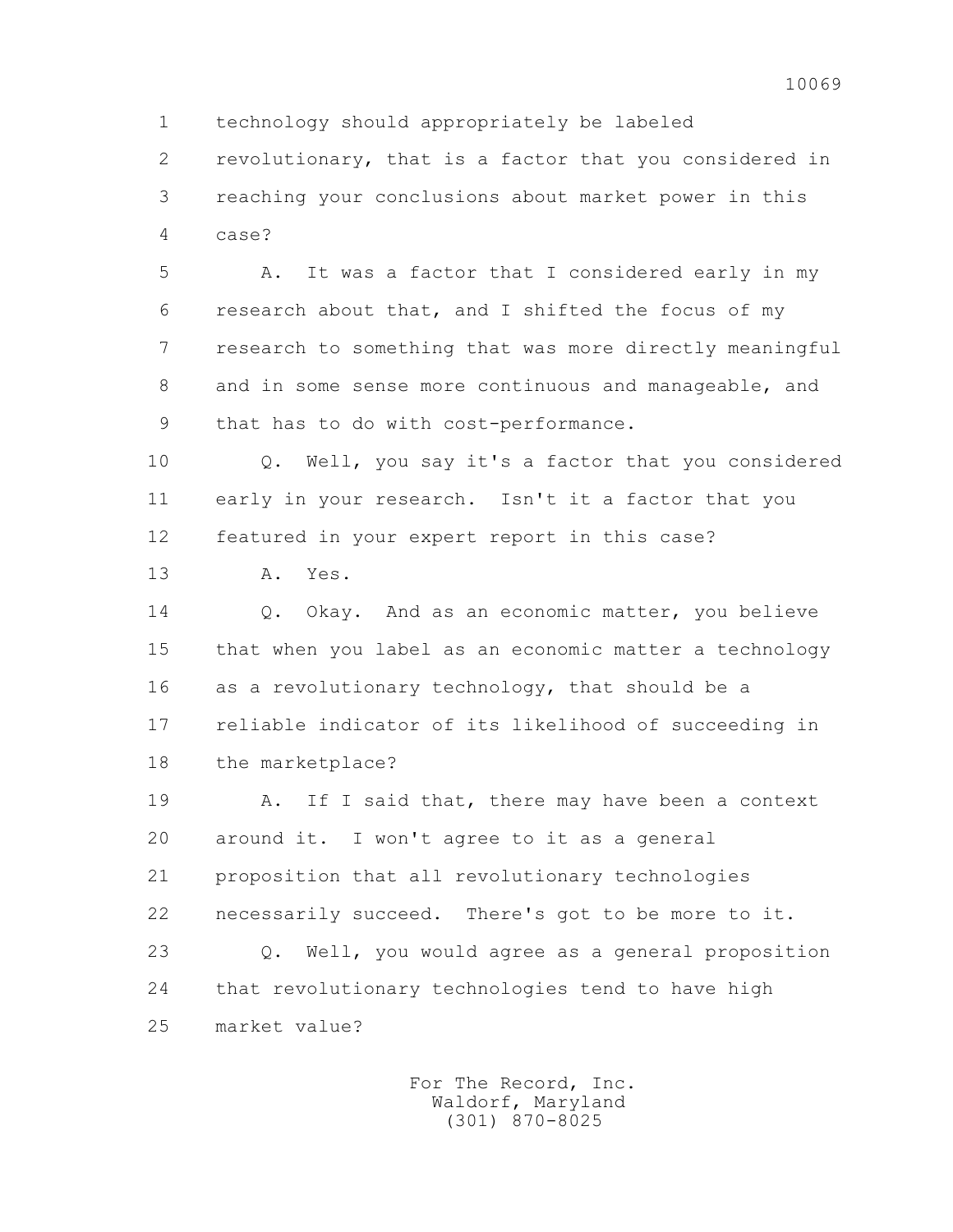1 A. If they are both revolutionary and desired by 2 customers. Now I'm going to draw a distinction between 3 those two. If they are -- if the characteristic that 4 makes them revolutionary is something that is desired 5 by customers, then the answer is sure.

 6 Q. And am I right that it's your view that Rambus' 7 RDRAM technology when it was first introduced into the 8 marketplace was a revolutionary technology, as you 9 define the term?

10 A. Yes.

11 0. And as you define the term, Rambus' RDRAM 12 technology was more revolutionary than either SDRAM or 13 DDR SDRAM?

14 A. Yes.

 15 Q. In your view, DDR is not a revolutionary 16 technology; is that right?

 17 A. To the extent that DDR's performance 18 characteristics derive from inventions that were first 19 embodied in RDRAM, then the answer is no. If it's 20 simply a matter of comparison to a previous 21 generation, then the answer -- then that's a different 22 story.

 23 Q. Well, you said that to be revolutionary the 24 technology cannot have close economic substitutes; 25 right?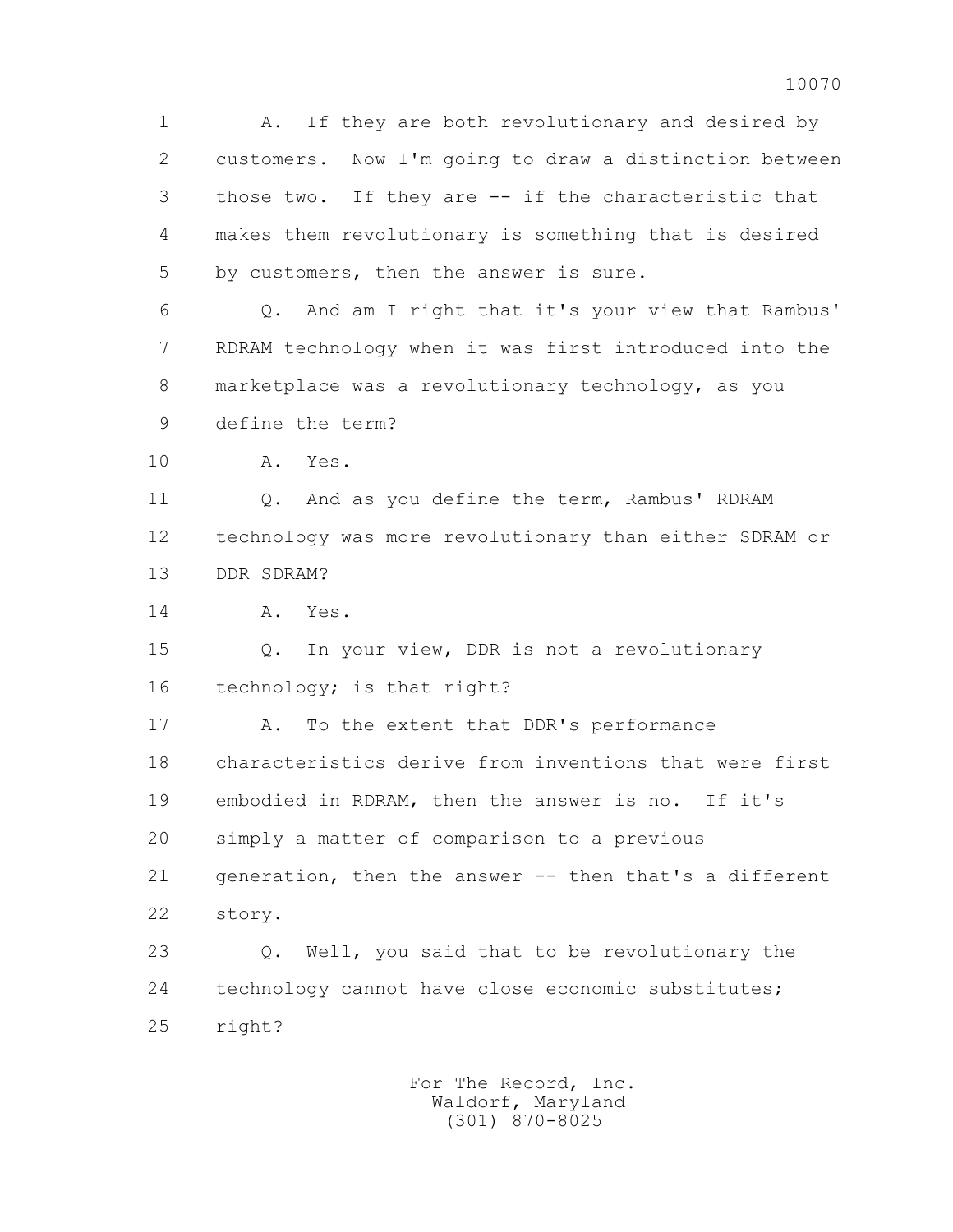1 A. Right.

 2 Q. Did DDR when it was introduced have close 3 economic substitutes?

 4 MR. STONE: Your Honor, I do object again that 5 this goes beyond the scope. The question of whether 6 DDR has economic substitutes and the question of how 7 RDRAM did in the market, which seem to be the subjects 8 of this line of examination, are well beyond the scope 9 of the direct.

 10 And I don't mean to inhibit the ability to do a 11 cross-examination that brings you back to the issues 12 that were covered on direct, but I do think these 13 issues were not touched on on direct at all and are 14 beyond the scope.

15 JUDGE McGUIRE: Mr. Royall, I'm really at a 16 point where I'm going to cut you off now. I think 17 you've explored this issue adequately.

 18 MR. ROYALL: Your Honor, if I could just be 19 heard on this because I do believe this to be a very 20 significant issue.

 21 Putting aside what questions were asked of the 22 witness on direct -- and I'll acknowledge the word 23 "revolutionary" may not have come up -- in the 24 witness' expert report, which the commission's rules 25 require set forth the bases for the opinions and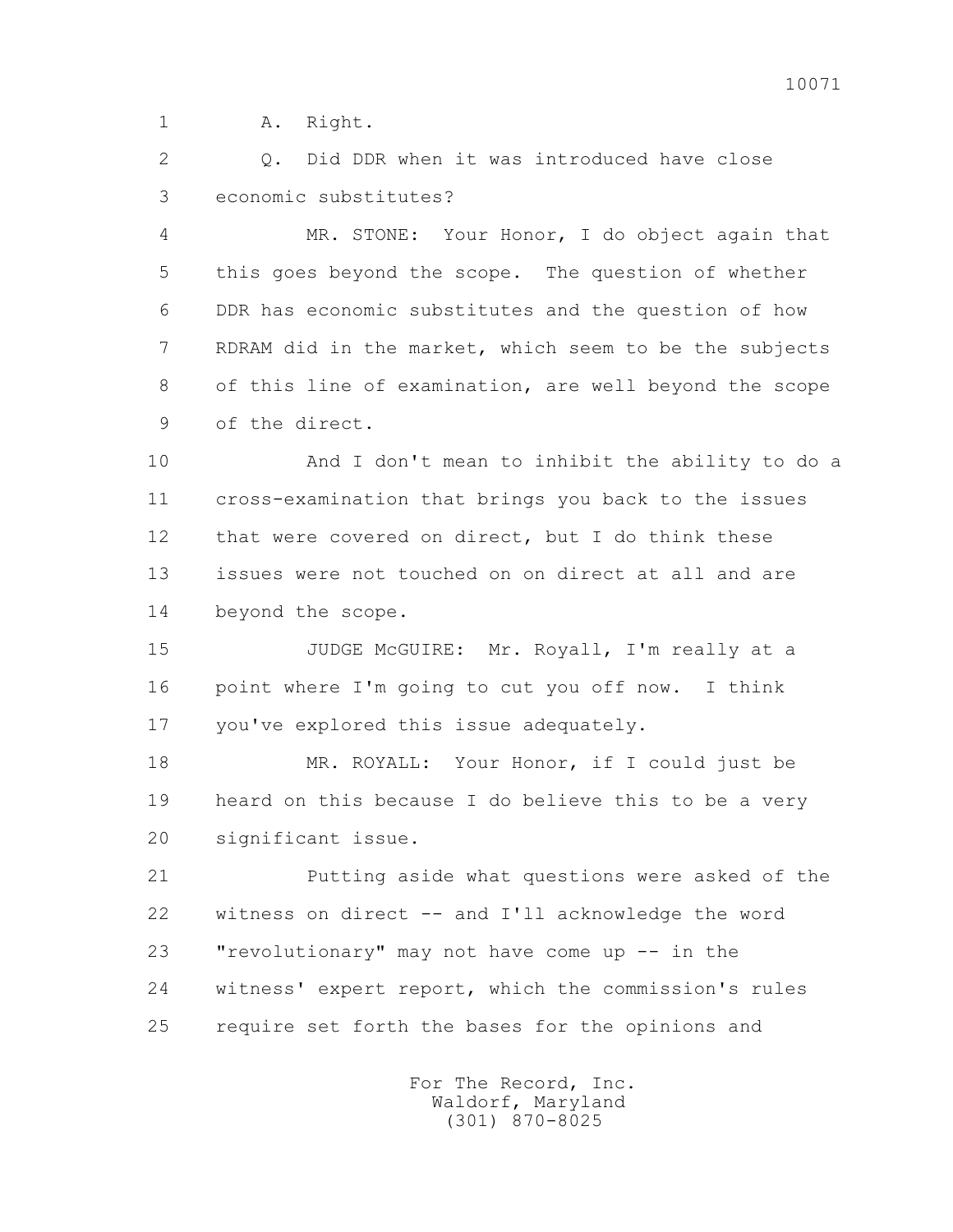1 conclusions, the same opinions and conclusions that he 2 testified to vesterday, the bases for those 3 conclusions on market power and other issues included 4 in a very central way this issue of a revolutionary 5 technology and the relevance of that, and so my 6 position would be that because that was a basis for 7 the conclusions that we heard about yesterday -- it 8 may not be a basis that came out on direct, but it was 9 nonetheless a basis and indeed a central basis for 10 those conclusions -- that it would be prejudicial to 11 our case to be deprived an opportunity to conduct this 12 examination.

13 JUDGE McGUIRE: I think you've had the 14 opportunity. The issue here is how much more time do 15 you feel you need to spend on this and I feel you need 16 to spend on this, so it's not a question of not having 17 had the opportunity. You've been on this now for 18 several minutes.

 19 I will inquire of you again, how much more time 20 do you intend to spend on this?

 21 MR. ROYALL: I -- I'm happy, Your Honor, in 22 response, to expedite this portion of the examination, 23 but I will say that this is such a central issue that 24 I don't feel like I can leave this issue alone given 25 that it was -- it may be something that was for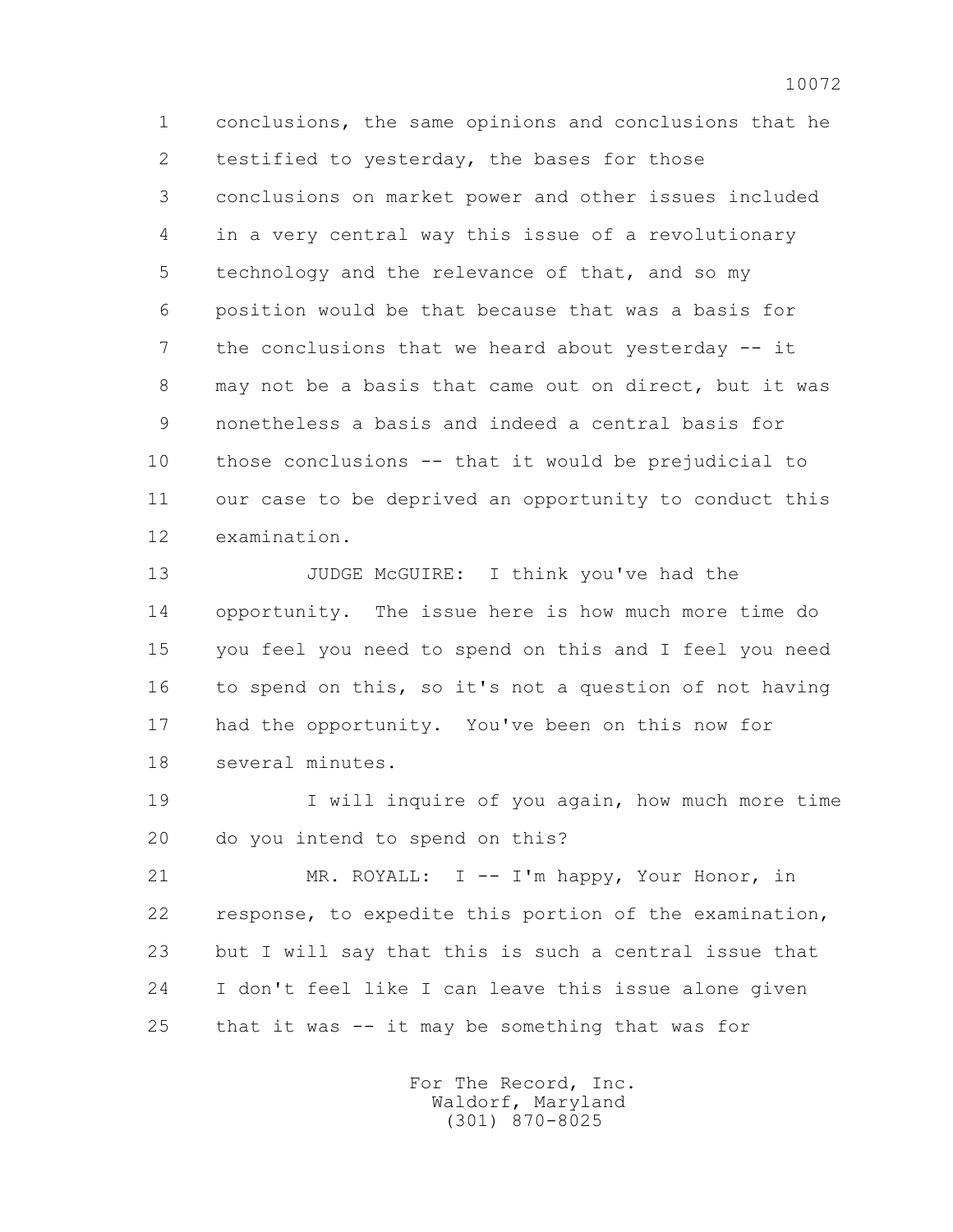1 reasons -- Rambus for their own reasons has chosen not 2 to focus on as a basis, but it is a central basis in 3 the report.

 4 But I'm happy to expedite and move through much 5 of what I was planning to cover in deference to 6 Your Honor's preferences, if that's what you would 7 like.

8 MR. STONE: I want to respond only on one 9 point.

10 We don't agree it's central. The witness 11 hasn't said it was central. He may agree or disagree 12 with that point. I don't agree it's central. I 13 disagree only to the extent that Mr. Royall 14 characterizes the report one way or the other.

 15 JUDGE McGUIRE: Ultimately I have to decide 16 whether it is central to the arguments of either side, 17 so you can go into it for somewhat more, Mr. Royall, 18 but I'm just not going to allow you to continue on this 19 for the next, you know, half hour. I'm just not going 20 to let you do it, and then you can make whatever 21 arguments that you want.

 22 But I'll give you some more inquiry on this, 23 but you know, you need to decide what questions you 24 want to be sure to cover on this because you just don't 25 have much more time to spend on this, so --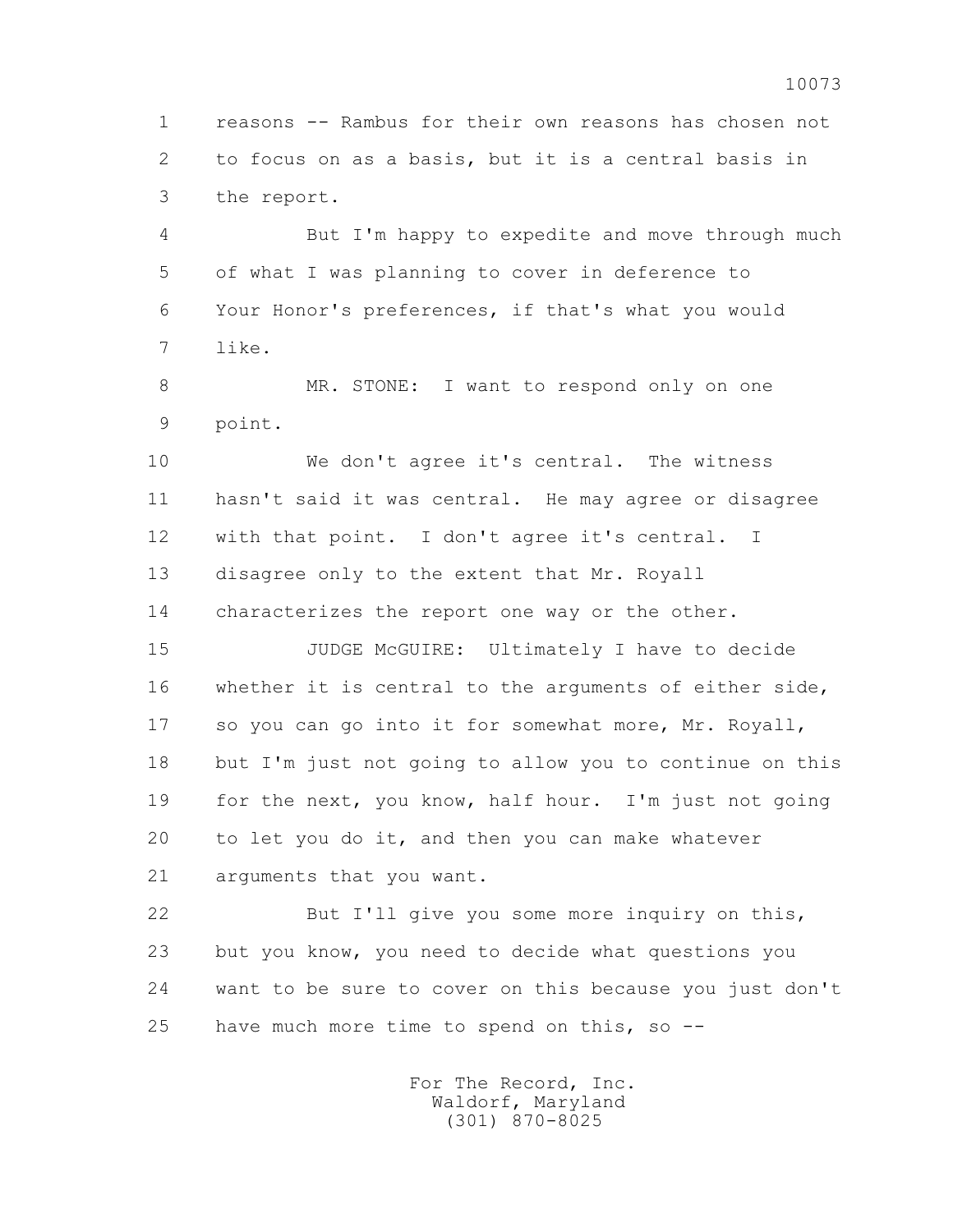1 MR. ROYALL: I understand, Your Honor. 2 JUDGE McGUIRE: So for the second time I'm 3 going to ask you to expedite this and I'm not going to 4 ask a third time. 5 MR. ROYALL: Thank you, Your Honor. And what I 6 propose to do is to move away from the issue for a 7 moment and then see if I need to come back to it. 8 JUDGE McGUIRE: Okay. 9 BY MR. ROYALL: 10 Q. Let me shift gears for a moment, Dr. Rapp, and 11 ask you about what your understandings or assumptions 12 about the royalties that Rambus charges for SDRAM and 13 DDR. I'm not asking about details or specific royalty 14 rates or anything you've seen in license agreements, 15 but I understand that you have made assumptions and I 16 think the numbers that you assumed to apply you've 17 already testified about.

18 A. Yes.

 19 Q. And am I right that in your view Rambus faces 20 competitive constraints that limit its ability to 21 increase the royalty rates for SDRAM and DDR -- 22 relating to the use of its technologies in SDRAM and 23 DDR beyond the levels that you've assumed to apply? 24 A. Yes.

25 Q. And the constraints that you have in mind are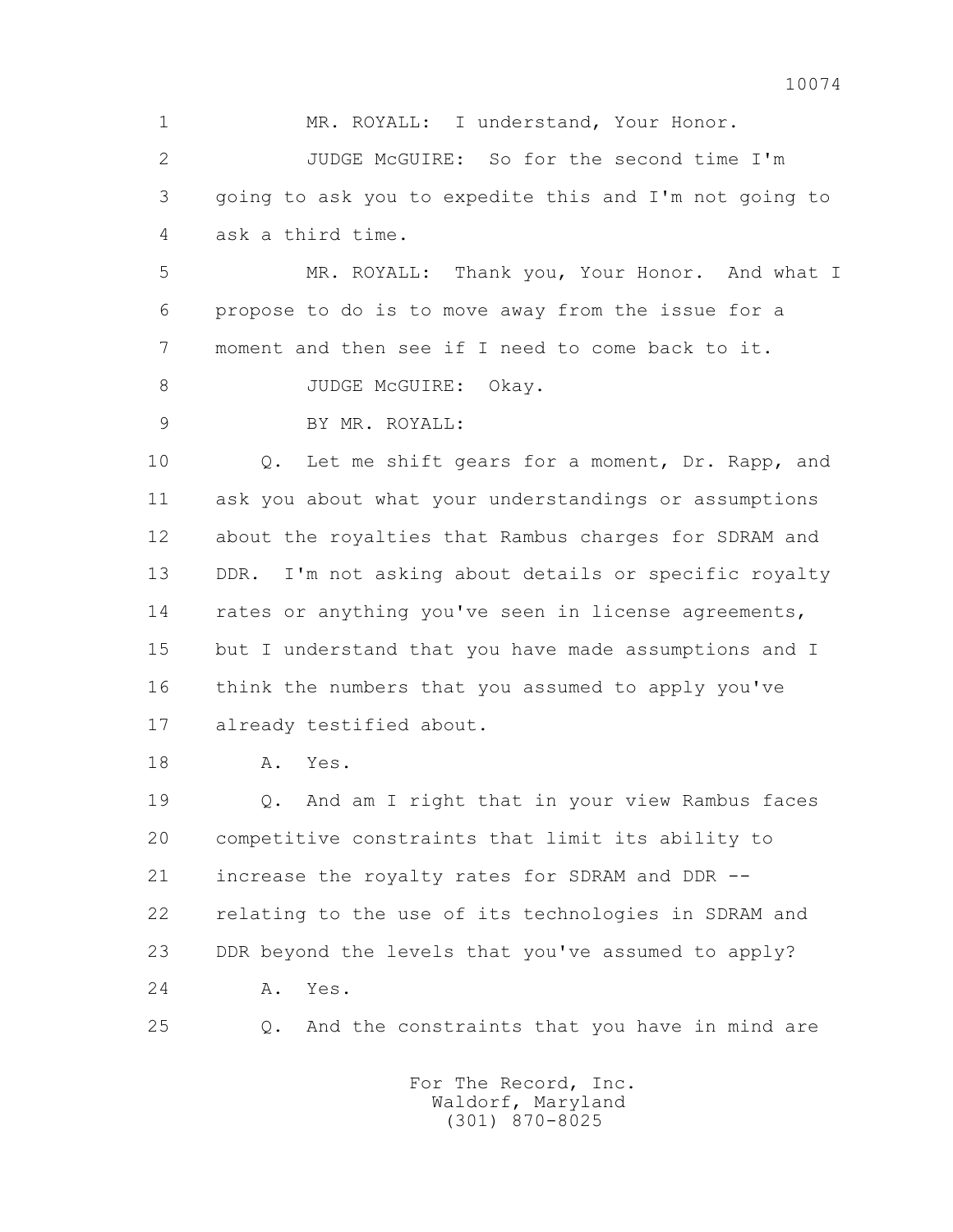1 constraints imposed by the existence of alternative 2 technologies; correct?

3 A. Yes.

 4 Q. And some of the alternatives to, let's start 5 with, programmable CAS latency and programmable burst 6 length are in your view close enough alternatives that 7 they provide some competitive constraint on Rambus' 8 ability to increase the royalty rates relating to those 9 technologies?

10 A. Yes.

 11 Q. And in your view, there are also competitive 12 constraints imposed by alternatives on Rambus' ability 13 to increase royalty rates relating to the use of its 14 technologies in DDR SDRAMs?

15 A. Yes.

 16 Q. And in your view, the competitive constraints 17 on Rambus' ability to raise its royalty rates for SDRAM 18 devices are such that it would not be profitable for 19 Rambus to attempt to raise its current rates, that is, 20 or what you assume to be its current rates above the 21 levels that you've assumed to exist today?

 22 A. That's an inference. I mean, I -- among the 23 various opinions that I've offered in the past day and 24 a half, I don't want that to rise to a high level of 25 analysis. I'm assuming that Rambus' royalty rates are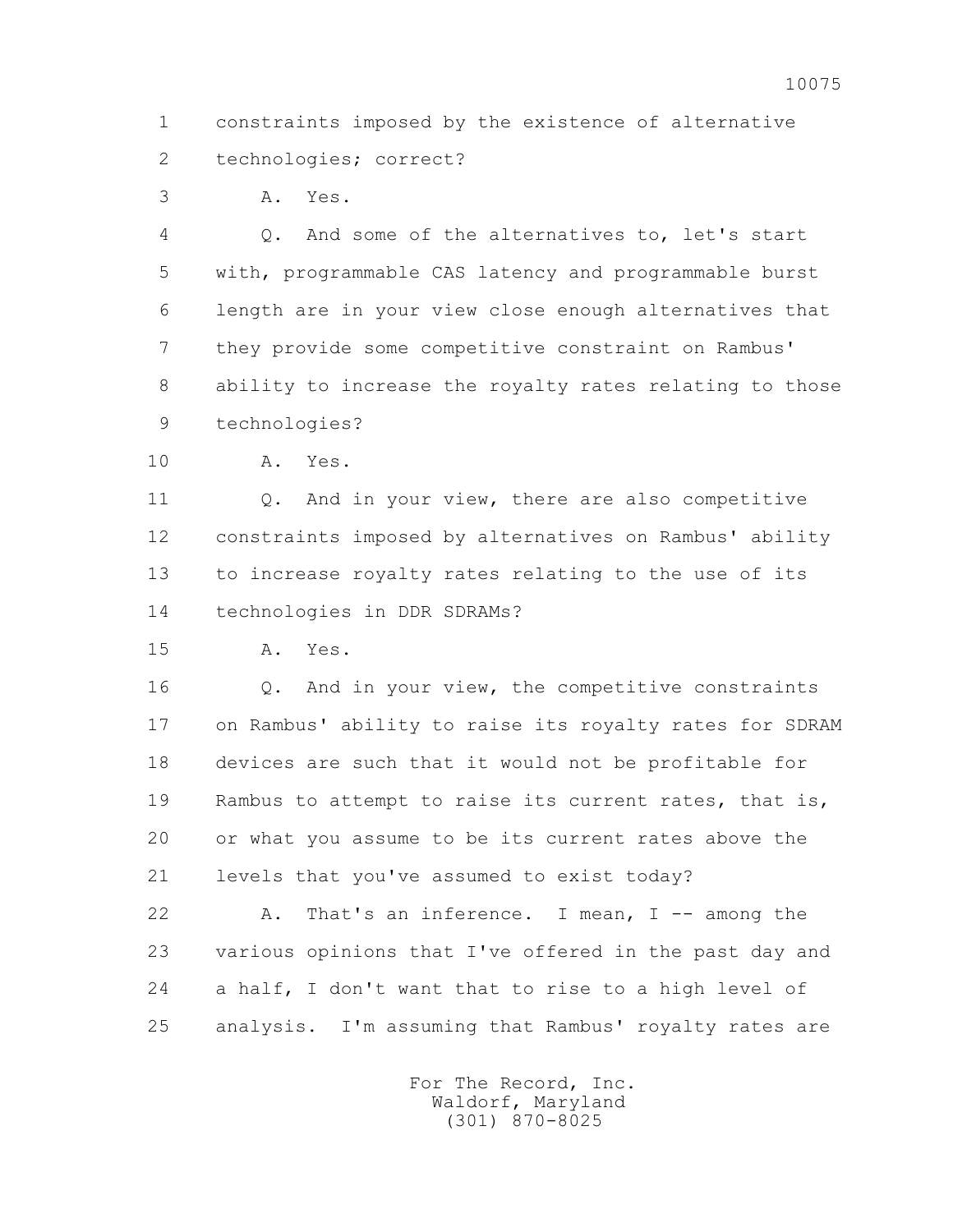1 constrained by substitutes, and that is the -- that's 2 the extent of my understanding. Or substitution 3 possibilities I should say.

 4 Q. You agree that the level of market power 5 associated with a product or technology depends in 6 significant part on the extent to which there are 7 price-constraining alternatives for that technology?

8 A. It depends upon whether there are close 9 economic substitutes. Price-constraining alternatives 10 are -- you know, can be present and can be a force, but 11 it is the -- let's put it this way. It's the closest 12 price-constraining alternative that is the relevant one 13 in response to your question.

14 0. And you agree that if standard-setting 15 activities were to have the effect of eliminating 16 price-constraining alternatives as commercially viable 17 alternatives, that could have the effect of enhancing 18 the market power of the technology that was 19 standardized?

20 A. In certain circumstances, yes.

 21 Q. Now, in explaining your views on market power 22 in this case in your expert report you use something in 23 your report that you refer to as a matrix. Do you 24 recall that?

25 A. Yes.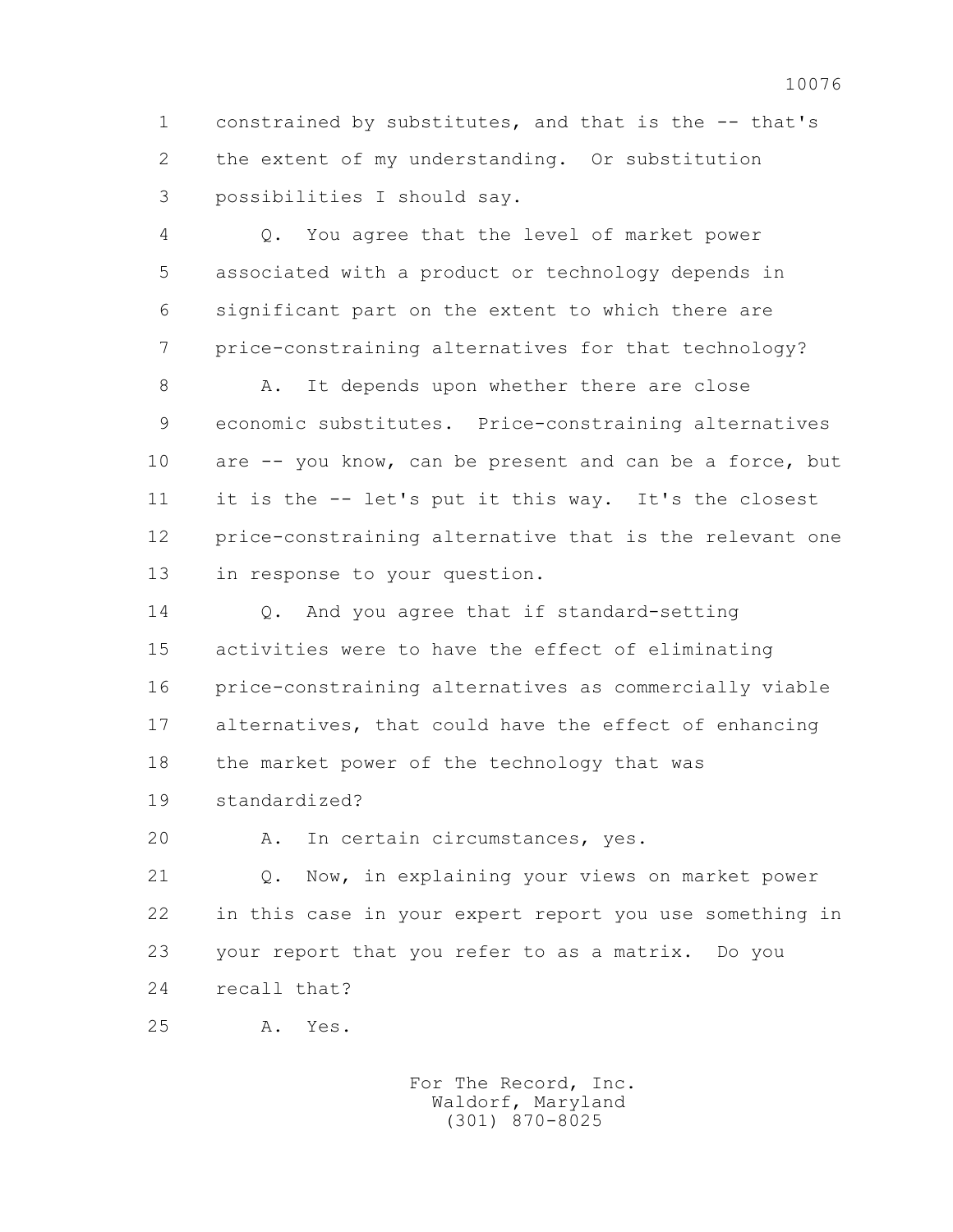1 Q. And you used that same matrix in at least one 2 of the white papers that you submitted to the 3 commission in this case; is that right? 4 A. Yes. 5 Q. And you used that same matrix in your expert 6 reports in the Infineon and in the Micron cases; is 7 that right? 8 A. Yes. 9 Q. And the purpose of the matrix that we're 10 referring to was -- your purpose was to describe 11 varying conditions under which in your view formal 12 standardization of a technology may have greater or 13 lesser effects in terms of enhancing the value or 14 market power of the technologies that are 15 standardized? 16 A. Yes. 17 Q. And in that matrix one of the factors that you 18 identified as being relevant was the extent to which 19 the market at issue is one in which compatibility 20 requirements are important; is that right? 21 A. Yes. 22 Q. And when you use the term "compatibility 23 requirements," you're talking about the degree to which 24 a user or manufacturer can substitute different 25 technologies one for another where those technologies For The Record, Inc. Waldorf, Maryland

(301) 870-8025

## 10077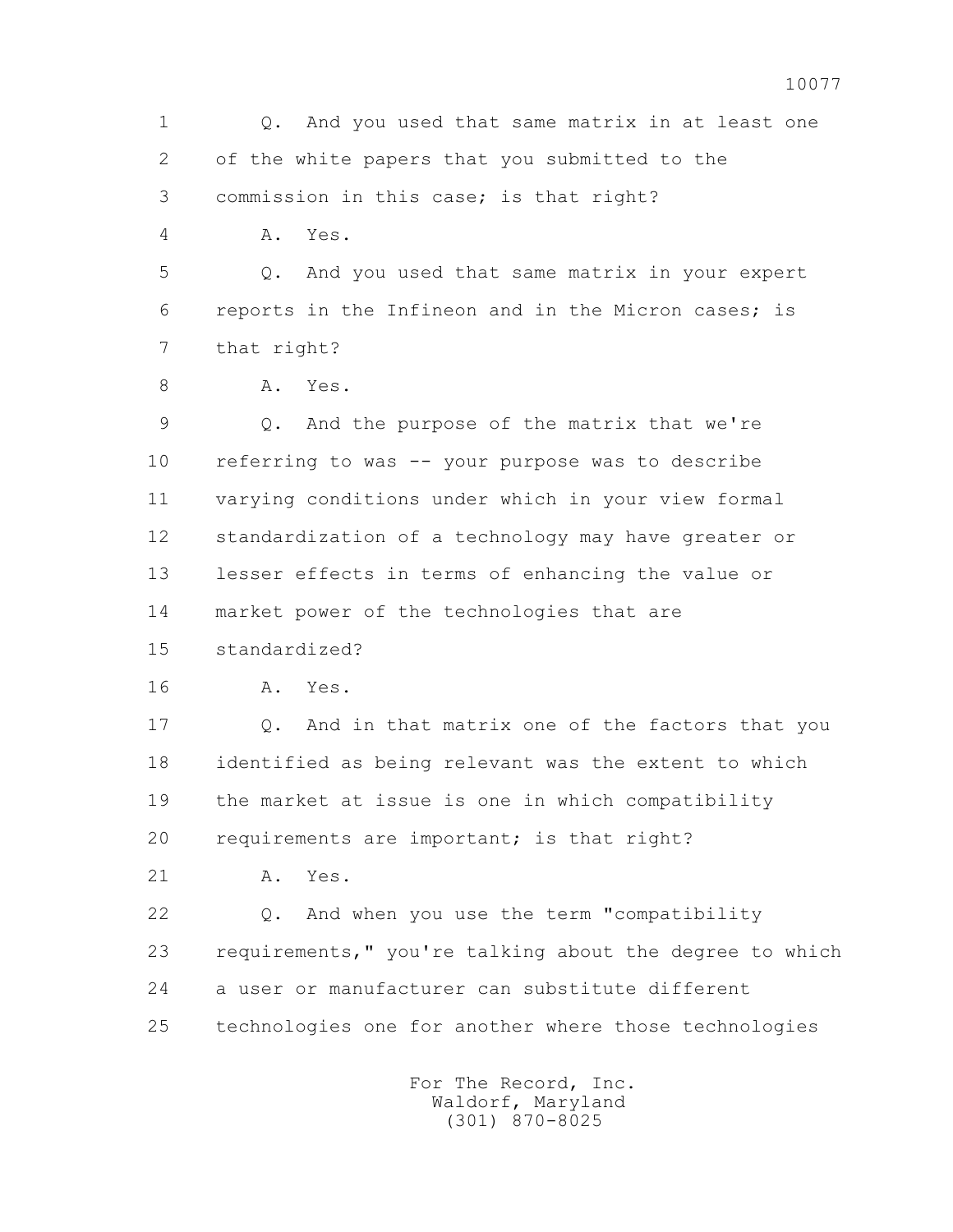1 are incompatible?

 2 A. Yes. 3 Q. And in a market in which a user or manufacturer 4 can easily substitute between different incompatible 5 technologies, you would say that there are low 6 compatibility requirements? 7 A. Right. 8 0. And in markets where users or manufacturers 9 cannot easily substitute between different 10 incompatibility -- different incompatible technologies, 11 you would say there are high compatibility 12 requirements; right? 13 A. Right. 14 0. And in the matrix that we're referring to, the 15 outcomes that you depict in terms of high and low 16 compatibility, those outcomes you think should -- are 17 more appropriately thought of as a continuous spectrum 18 of outcomes from low to high compatibility? 19 A. In reality, they are continuous as opposed to 20 the presentation device of a dichotomous, either/or, 21 yes-or-no matrix, that's correct. 22 Q. And in the matrix that we're referring to, you 23 also considered the extent to which a technology could 24 be categorized as a minimal advance as opposed to a 25 great leap forward; is that right? For The Record, Inc. Waldorf, Maryland (301) 870-8025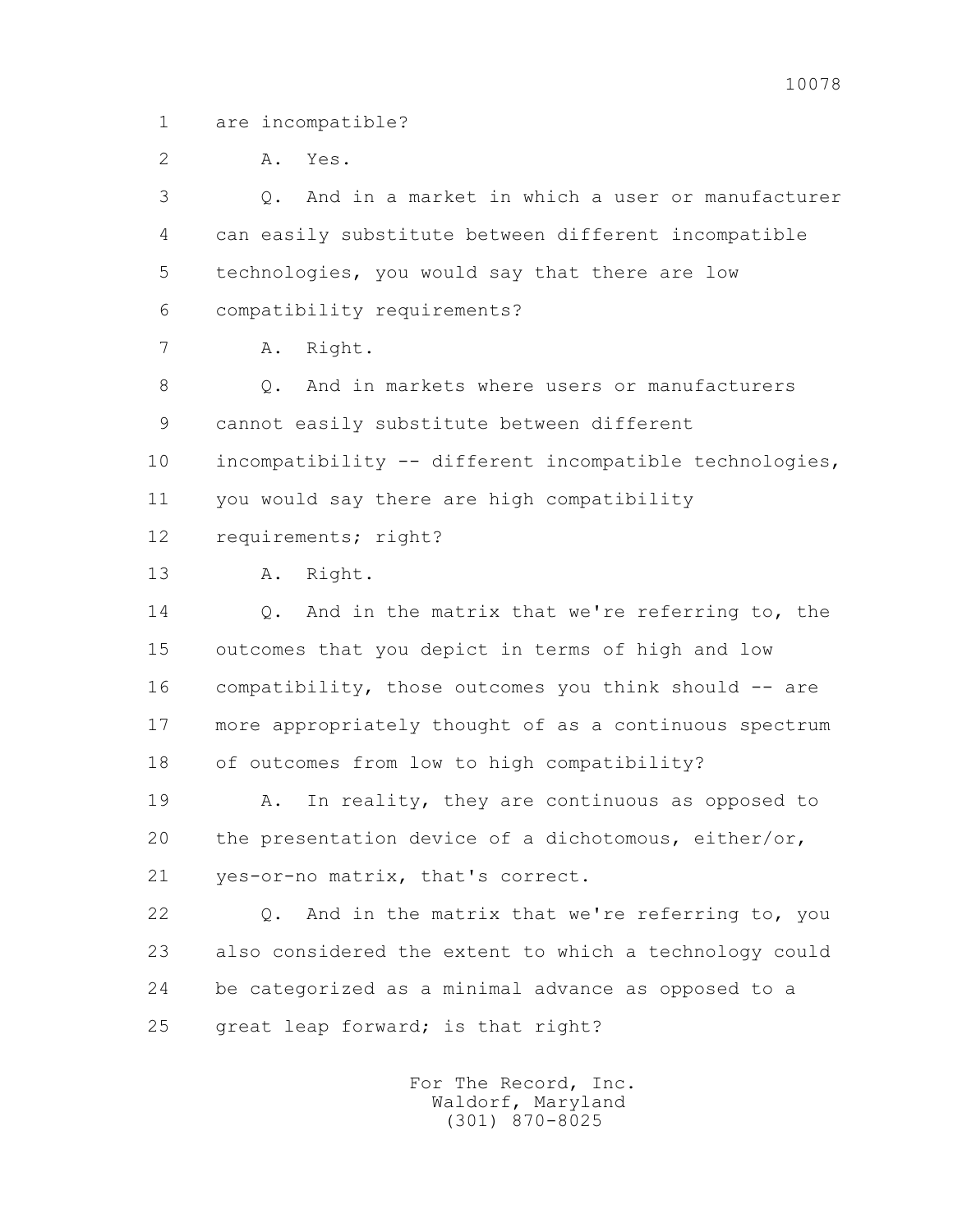1 **A.** Yes.

 2 Q. And by "a minimal advance" you're referring to 3 a technology that has a number of preexisting cost or 4 performance equivalent alternatives?

5 A. Yes.

 6 Q. And generally speaking, a minimal advance as 7 you think about it is a technology that absent formal 8 standardization will have low value or low market

9 power?

10 A. Right.

 11 Q. And that's because it faces by as you define 12 that term preexisting price-constraining alternatives? 13 A. Yes.

14 0. And when you use the term "great leap forward" 15 in the context of this matrix that you've used in all 16 these different narrative, written submissions, you're 17 generally referring to a technology that has few or 18 perhaps no close economic substitutes?

19 A. Yes.

 20 Q. And you use that term -- you have used that 21 term "great leap forward" in the matrices that we're 22 referring to as being essentially synonymous with the 23 term "revolutionary technology" as you defined it 24 earlier (indicating)?

25 A. Yes, leaving aside this caveat about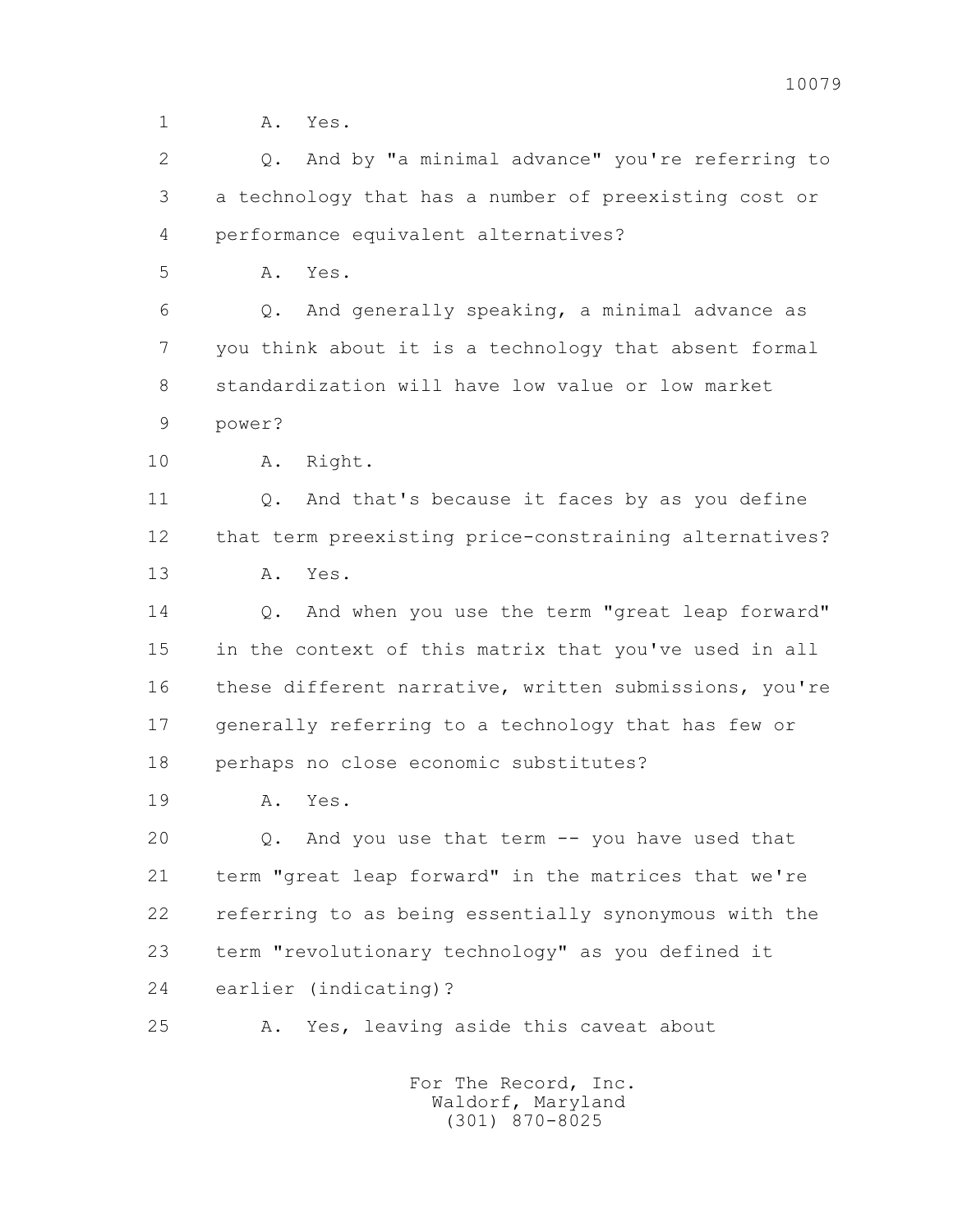1 desirability by consumers, but generally, yes.

 2 Q. Let me ask you to look at your expert report, 3 paragraph -- I'm sorry -- footnote 31, which is on 4 page 14.

 5 And am I right that in that footnote of your 6 report you note that your report uses the term 7 "revolutionary" or sometimes "great leap forward" to 8 refer to a substantial advance in performance relative 9 to older technologies or existing or known 10 alternatives?

 11 A. Yes. And then it goes on to say, "Thus, 12 revolutionary implies having no close economic 13 substitutes," which satisfies the first of those 14 conditions but not the second on your chart.

 15 Q. And you -- but you would define the term "great 16 leap forward" in the same way?

 17 A. Yes. As revolutionary, as it appears in 18 footnote 31, correct.

19 Q. We can pull that down off the screen.

 20 Now, all things equal, where the technology 21 involved or where the technology that we're considering 22 involves only the most minimal advances,

 23 standardization through a formal standard-setting 24 process in your view would have greater potential to 25 add value or market power to the technology?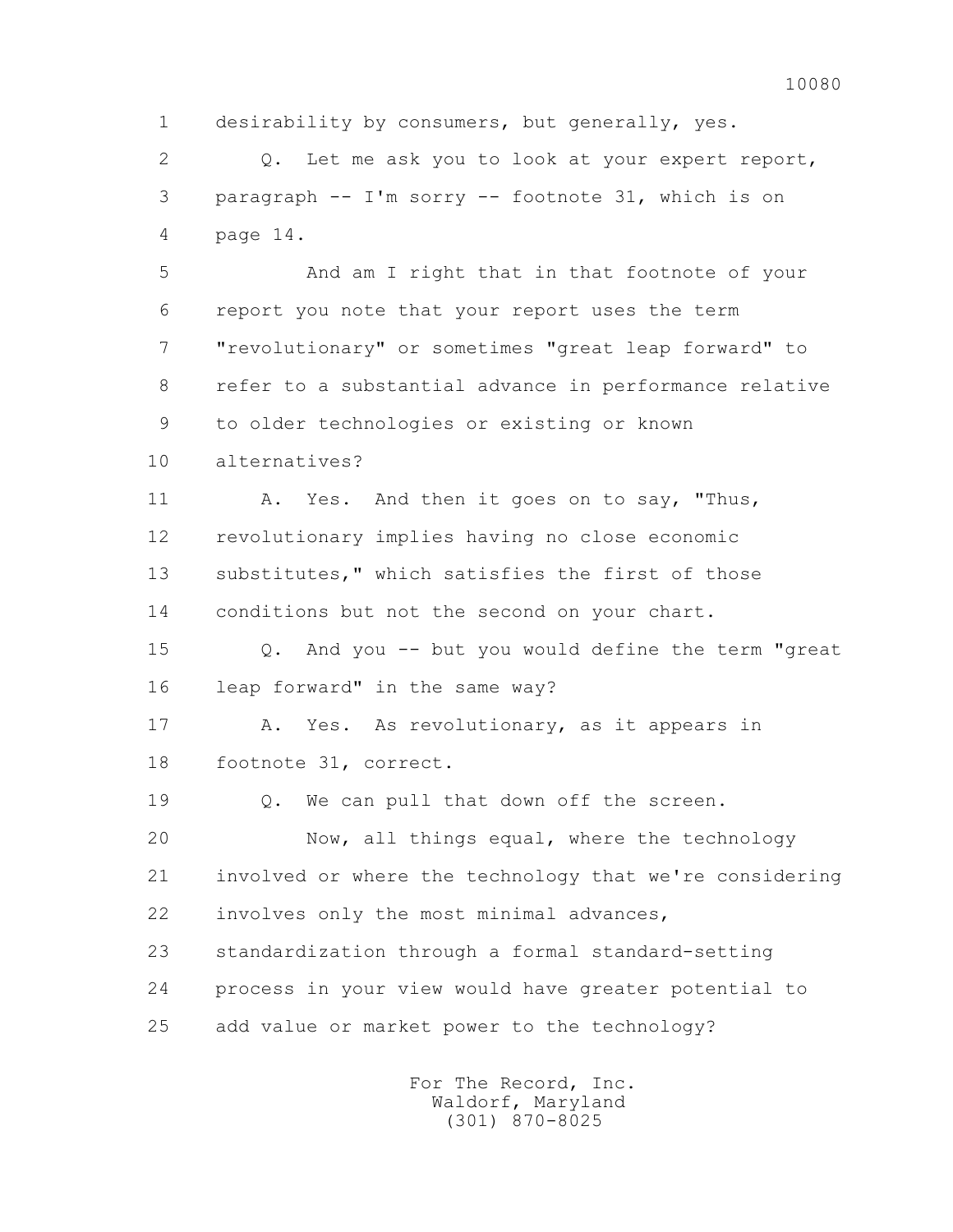1 A. All else equal, yes.

 2 Q. Now, in terms of this matrix that you've used 3 in describing your opinions on market power to the 4 commission, to other courts and in this case, you have 5 views on how you would characterize the four Rambus 6 technologies that are at issue here in the context of 7 such a matrix; is that right? 8 A. Yes. 9 MR. ROYALL: May I approach, Your Honor? 10 JUDGE McGUIRE: Go ahead. 11 We'd better mark that -- let's mark that as I 12 think it's 326. 13 MR. ROYALL: That sounds right. Thank you. 14 (DX Exhibit Number 326 was marked for 15 identification.) 16 MR. ROYALL: I'll go ahead and mark this one 17 before we go ahead. 18 (DX Exhibit Number 327 was marked for 19 identification.) 20 BY MR. ROYALL: 21 Q. I hope -- I don't know if you can read my 22 writing, but what I've written on this four-quadrant 23 matrix, on the top left I wrote "minimal advance," top 24 right "great leap forward." 25 Does that correspond with the matrix we've been For The Record, Inc. Waldorf, Maryland

(301) 870-8025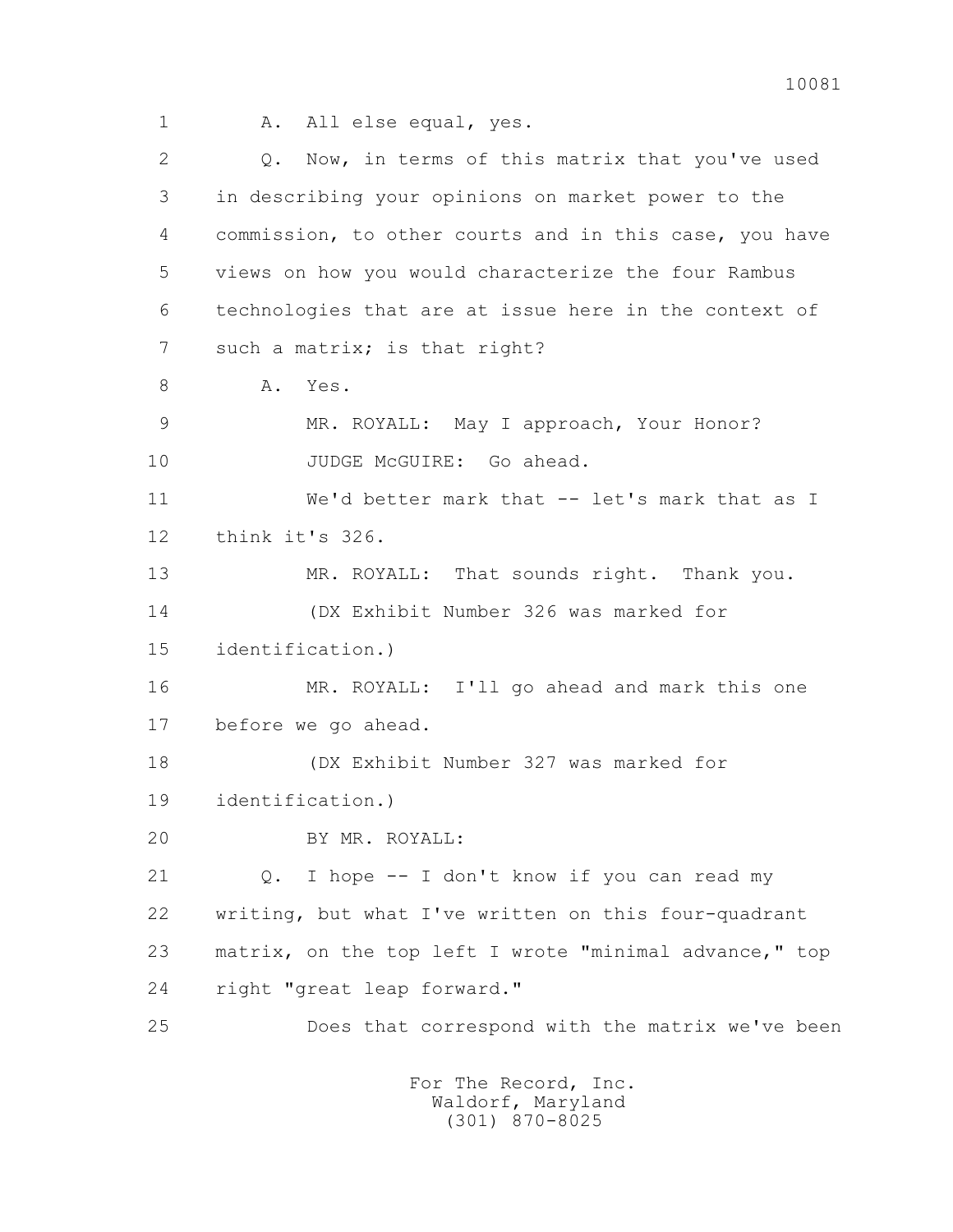1 discussing?

2 A. Yes.

 3 Q. And in the -- on the vertical axis on the top I 4 wrote "low," referring to low compatibility.

5 Does that correspond with your matrix?

6 A. Yes.

 7 Q. And on the bottom I wrote "high," referring to 8 high compatibility --

9 A. Right.

10 Q. -- and that corresponds?

 11 And then I'm just going to put arrows up and 12 down on both axes to reflect this concept of these -- 13 both of these being continuous spectrums or continuous 14 ranges, as you described earlier --

- 15 A. Right.
- 16 Q. -- right?
- 17 A. Not in this presentation but in reality.
- 18 Q. In conceptual?
- 19 A. Yes.

 20 Q. In terms of the four Rambus technologies that 21 are at issue in this case, am I right that, within the 22 logic of the matrix that you have used in defining or 23 describing your views on market power, you would place 24 two of those technologies, the programmable CAS latency 25 and programmable burst technologies, you would place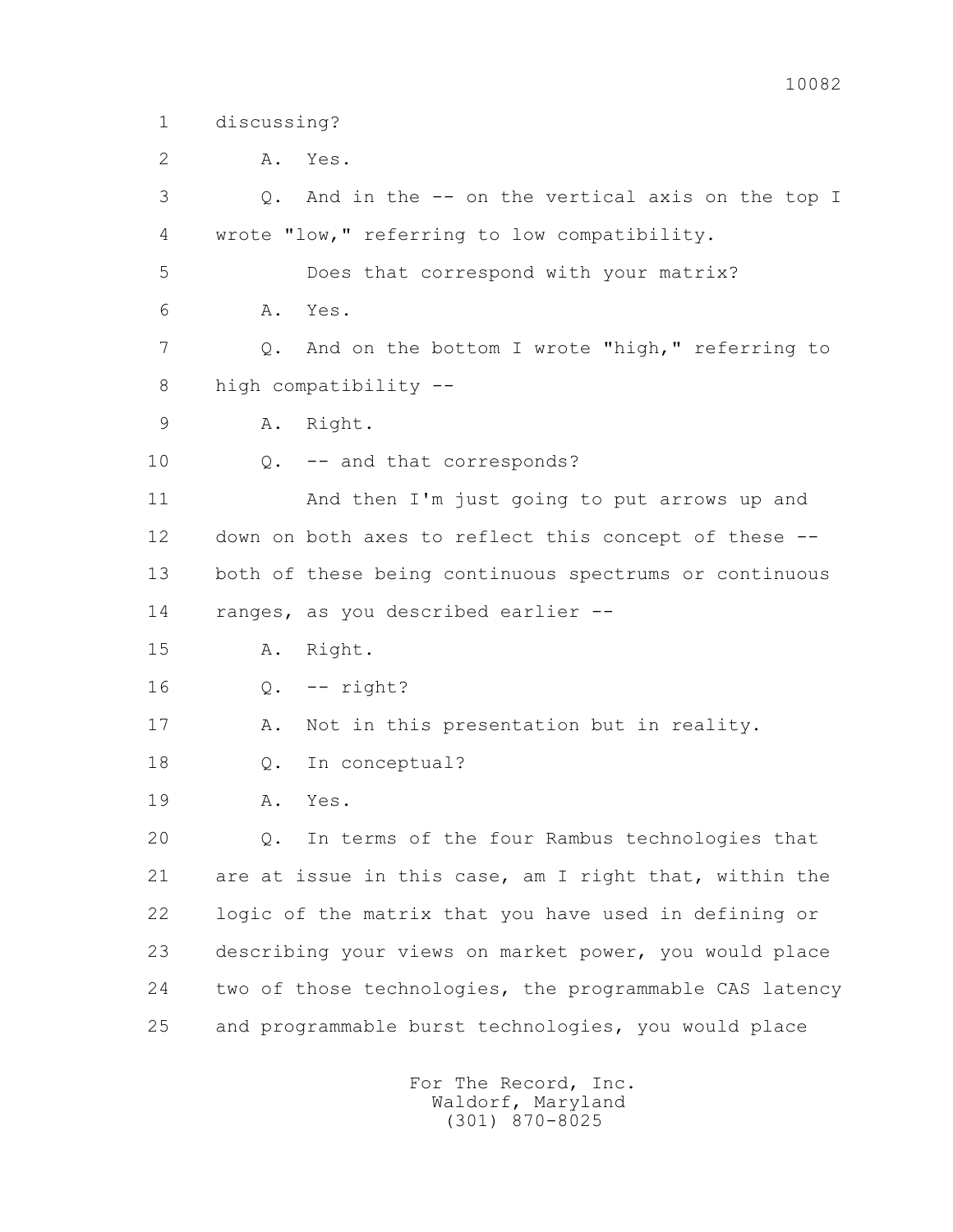1 those right here (indicating)?

 2 JUDGE McGUIRE: Where is "here"? 3 BY MR. ROYALL: 4 Q. For the record -- I'm sorry -- right on the 5 line between "minimal advance" and "great leap forward" 6 but in the low compatibility range? 7 A. Well, yes, if it's -- it should be a little 8 over from the line, not right on the line. But -- but 9 yes. In other words, not squarely in the "great leap 10 forward" category. 11 0. So close to the border? 12 A. Yes. 13 Q. Okay. And I'm placing my finger close to the 14 border so -- 15 A. I'm understanding that matrixes don't really 16 work that way, but let's put it close to the border. 17 Q. So I've put the -- I've written "R-1" on the 18 far left-hand of the "great leap forward" category but 19 in the low compatibility region, and R-1 to refer to 20 programmable CAS latency and programmable burst 21 length. 22 A. Okay. 23 Q. Does that reflect your views as to where you 24 would place those technologies in this matrix? 25 A. Yeah. Understanding that these are approximate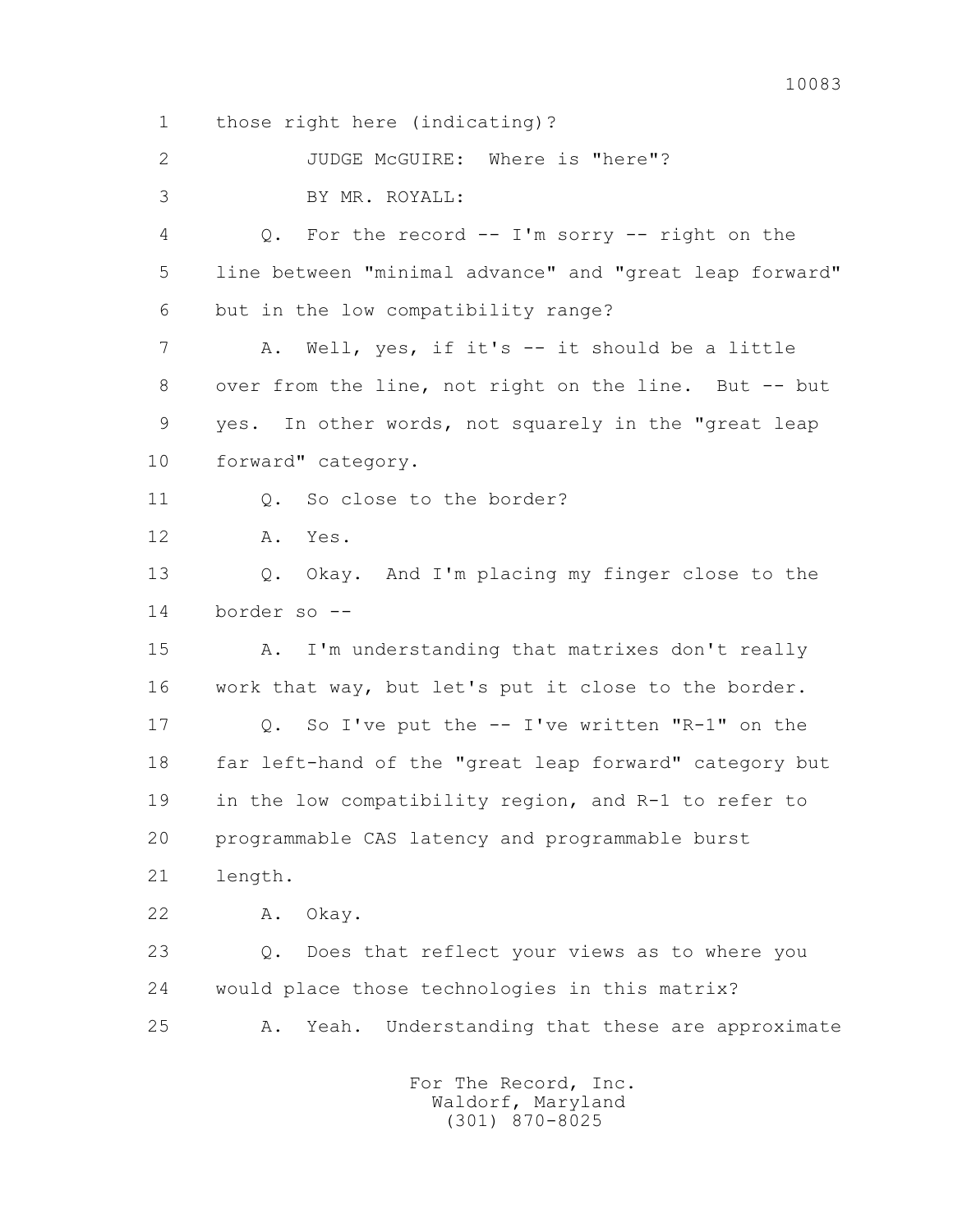1 and conceptual and not based on calculation the way 2 some of my other testimony has been.

 3 Q. And understanding that, am I right that you 4 would then place the other two Rambus technologies, 5 on-chip PLL/DLL and dual-edged clock, in the middle of 6 the "great leap forward" box on a horizontal -- 7 horizontally but still in the same low compatibility 8 region?

 9 A. Still in the low compatibility region. "The 10 middle" means squarely in the "great leap forward" 11 category.

 12 Q. So I've written "R-2" to refer to that and then 13 I've just defined R-2 to refer to DEC, or dual-edged 14 clock, and PLL/DLL.

 15 Now, am I right that at an earlier point in 16 your thinking about the issues in this case you would 17 have placed all four of the Rambus technologies on this 18 matrix in essentially in the place where I've written 19 "R-2" in this box? Is that right?

20 A. That is correct.

 21 Q. And you later, based on further analysis and 22 review of facts or understanding of facts, you later 23 came to the view that the programmable burst length and 24 programmable CAS latency technologies should be moved 25 further to the left as reflected in DX-327; is that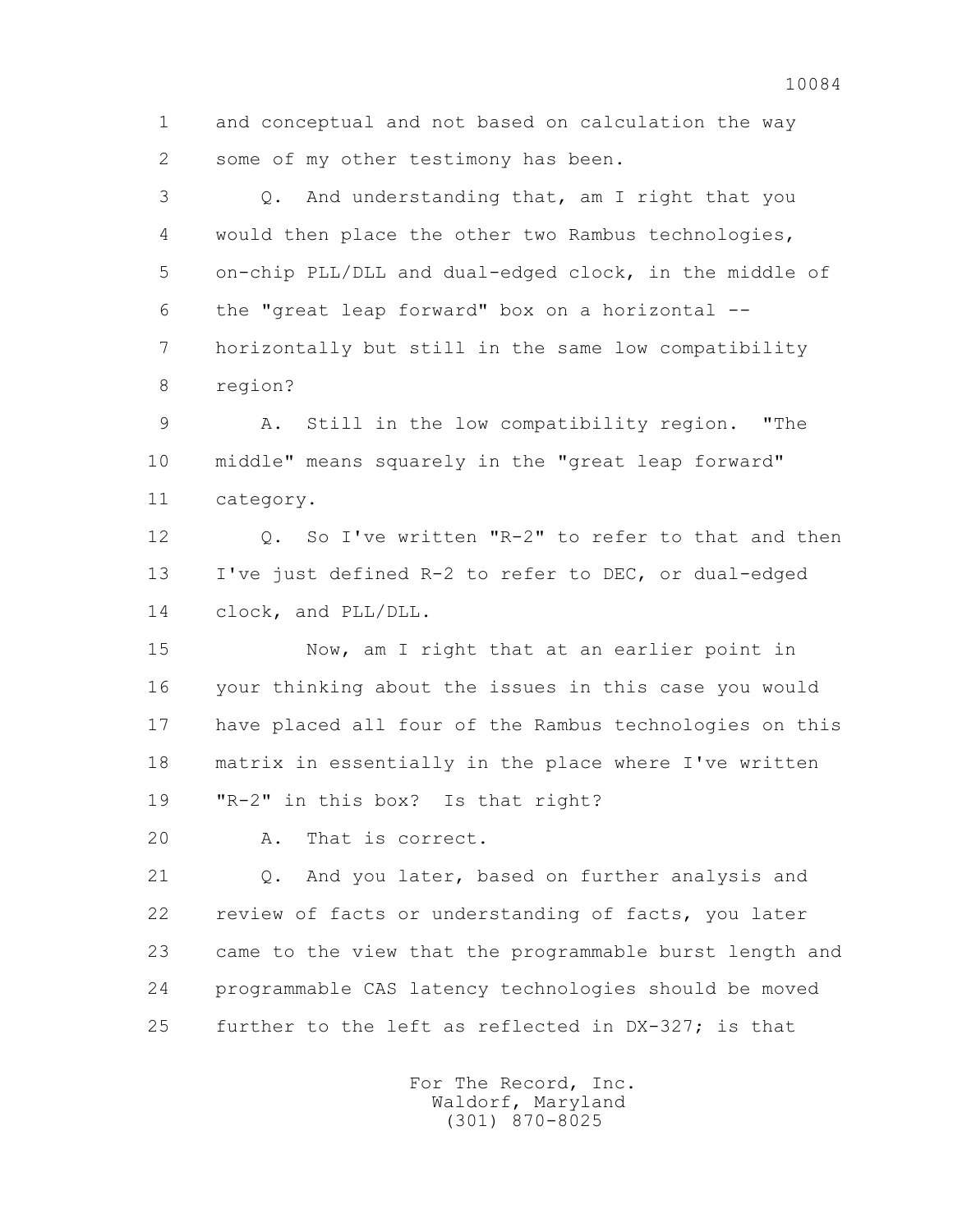10085

1 right?

| Α. | Yes<br>$\bullet$ |
|----|------------------|
|    |                  |

 3 Q. And that's because over time you gained a 4 fuller or more complete understanding of the extent to 5 which those technologies satisfy the great leap forward 6 or revolutionary definition as you defined that 7 definition earlier?

8 A. Yes.

 9 Q. Now, as we've noted earlier, as you noted 10 earlier, this matrix that I've drawn up here, this is 11 my effort to characterize or to depict it, but this -- 12 essentially this same matrix is something that you have 13 used in various written submissions in addition to your 14 expert report in this case?

 15 A. Yes. As a device for explaining in general 16 terms the relationship between compatibility 17 requirements, the degree to which a technology 18 leapfrogs earlier or extends beyond earlier 19 technologies and the likelihood that standardization 20 will enhance market power.

 21 Q. And within the framework of your analysis and 22 in your opinions, the placement of these technologies 23 in the low compatibility region of this matrix is quite 24 significant, is it not?

25 A. Yes, it is.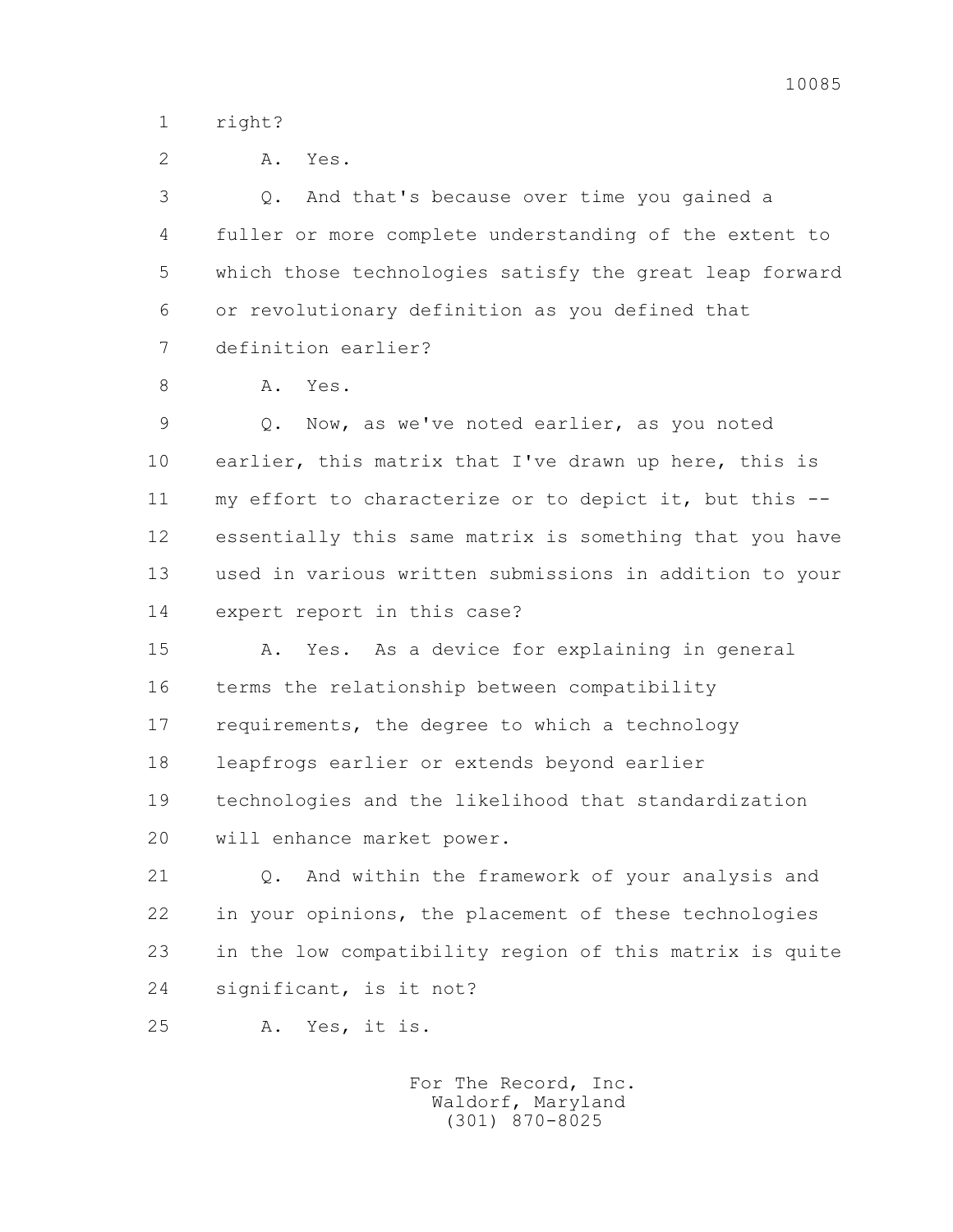1 Q. And it's significant because within the 2 framework of your analysis, placing these technologies 3 in the low compatibility region makes it far less 4 likely that formal standardization of these 5 technologies would enhance the market value of the 6 technologies; is that right?

7 A. Right.

 8 Q. But in another case, in the Infineon case, you 9 took the position that when it comes to positioning 10 SDRAM on the same matrix, the compatibility 11 requirements were sufficiently high that SDRAM should 12 be positioned on the bottom row of the matrix, that 13 is, in the high compatibility region; isn't that 14 right?

 15 A. That was not my position. That was a single 16 question and answer in a deposition and either it was a 17 mistake on my part or it was -- it had to do with the 18 context of the question.

 19 If you -- if you were to look at my Infineon 20 expert report, you would see that I did not have a 21 change of heart or I didn't have an earlier opinion 22 that was different from my current opinion at all about 23 compatibility requirements, notwithstanding a question 24 that reads as you describe.

25 MR. ROYALL: May I approach, Your Honor?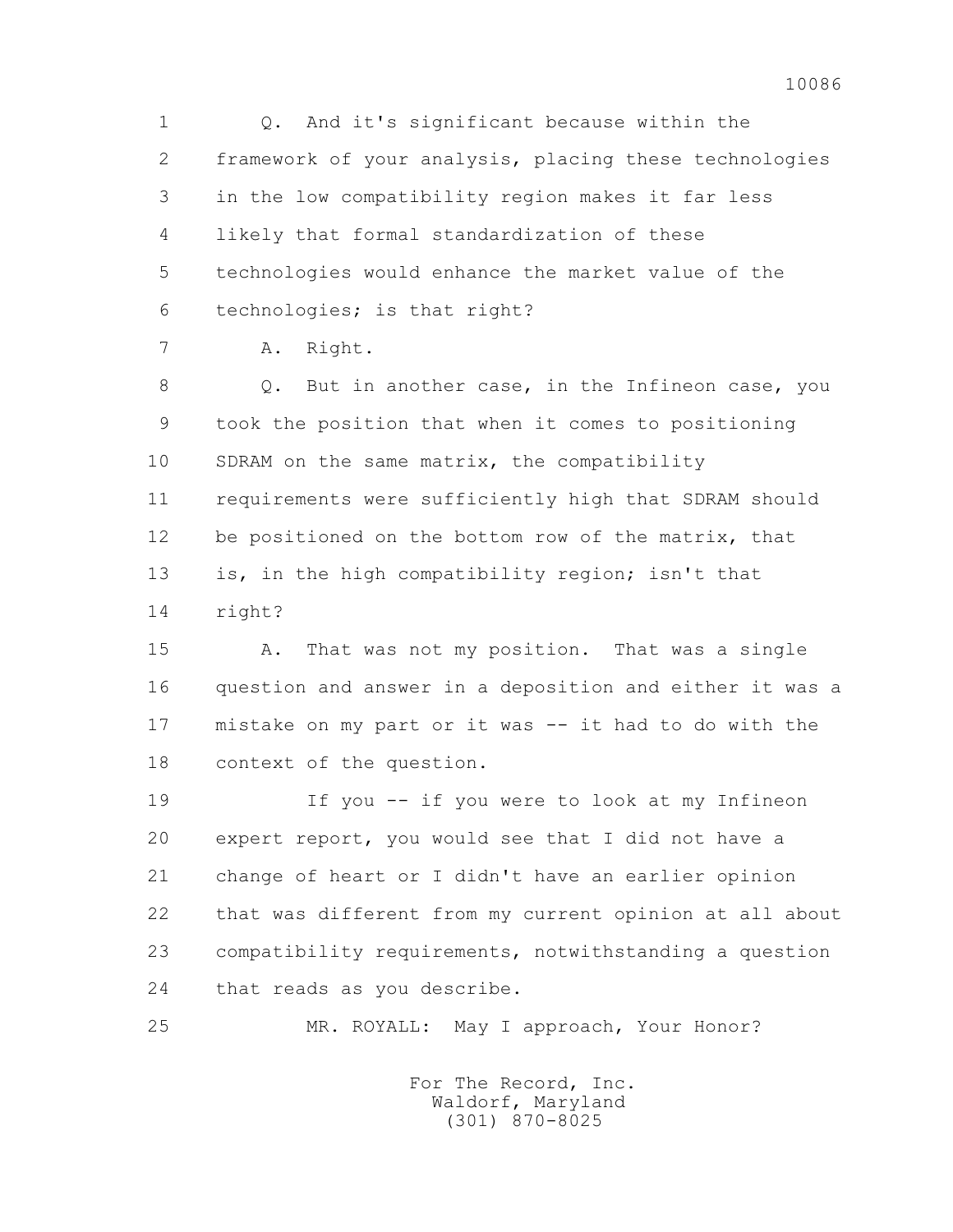1 JUDGE McGUIRE: Go ahead. 2 BY MR. ROYALL: 3 Q. Dr. Rapp, I've just handed you a copy of your 4 deposition in the Infineon case, and let me ask you, if 5 you could, to turn to page 128. 6 A. I just need to pause for one second if I may. 7 It will take me a little longer to get to that page. 8 O. Oh, sure. 9 (Pause in the proceedings.) 10 Just tell me whenever you're ready. 11 A. Sure. Just give me a second. 12 (Pause in the proceedings.) 13 128 you said. 14 Q. Yes. 15 And I don't think that the copy that we have 16 here has line references. By my count, I would like to 17 start at what is line 12, which is the first question 18 on page 128 of that transcript. 19 A. I'm with you. 20 Q. And the version of it that's on the screen does 21 have line references and it shows that I was actually 22 off in my count. It's line 13. 23 A. Uh-huh. 24 Q. And starting with that line, my question was: 25 "And if you do need the same device in order to For The Record, Inc.

 Waldorf, Maryland (301) 870-8025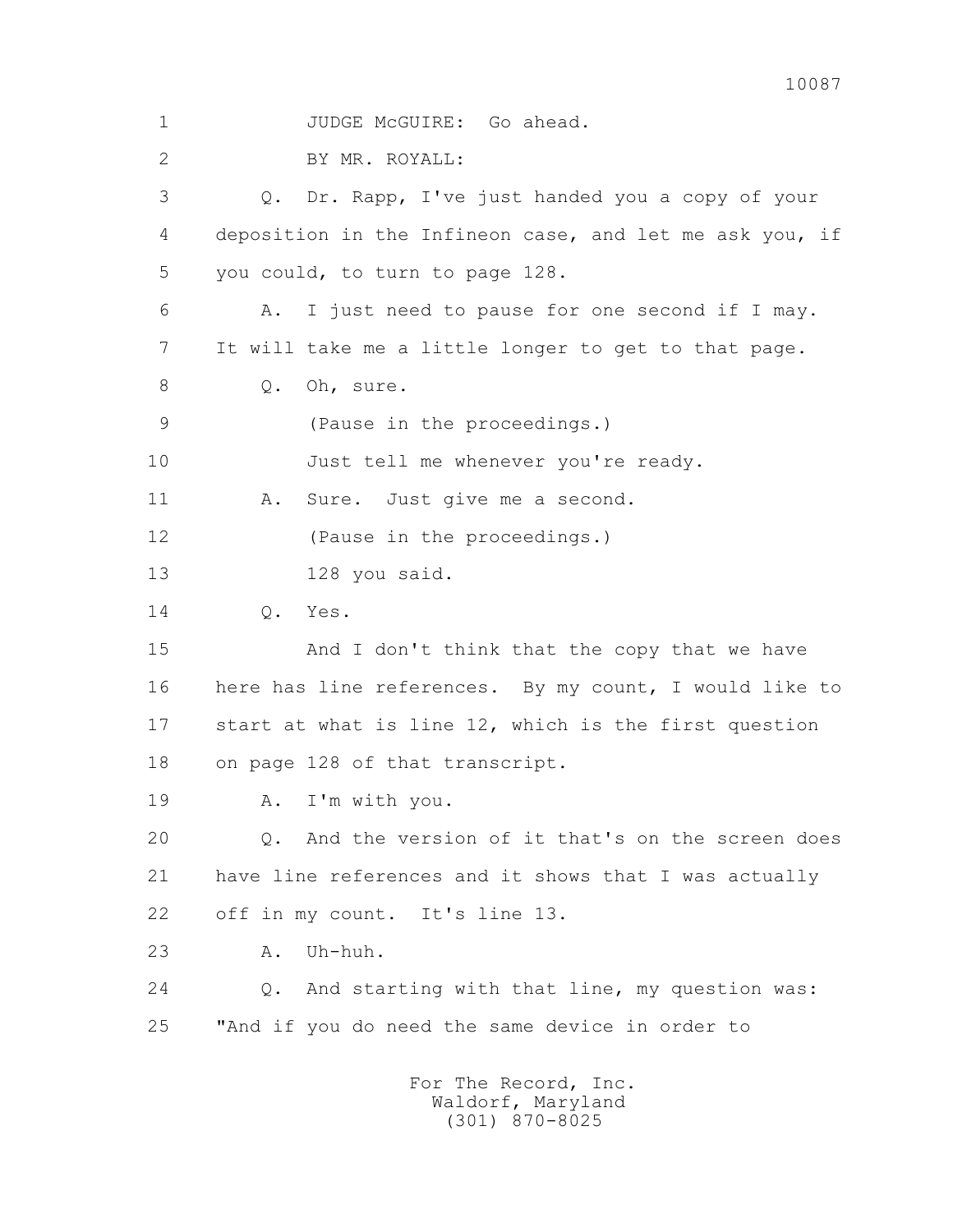1 accomplish what you need, then we're in the situation 2 where there is high compatibility requirements?" 3 I'm sorry. This was not my question; it was 4 the lawyer's question in the Infineon case. 5 A. Right. 6 Q. Your answer: "Yes. 7 "QUESTION: In order for the system to work, 8 the machine that you're putting it into to work? 9 "ANSWER: Right. 10 "QUESTION: Now, SDRAM has to work in a 11 specific way. It interacts with the microprocessing 12 unit. It interacts with other parts of the computer. 13 "ANSWER: Right. 14 "QUESTION: And so SDRAM, if you change some 15 part of SDRAM, it may impact how the other parts of the 16 computer perform; correct? 17 "ANSWER: I agree." 18 We're now on page 129. 19 MR. STONE: Your Honor, I move to strike this 20 line of questioning and object to it on the grounds it 21 does not impeach. The witness admitted that he gave 22 testimony in his Infineon deposition and this 23 testimony is not at all impeaching. He's admitted 24 that he gave testimony in his Infineon deposition just 25 as he was asked by Mr. Royall initially, and the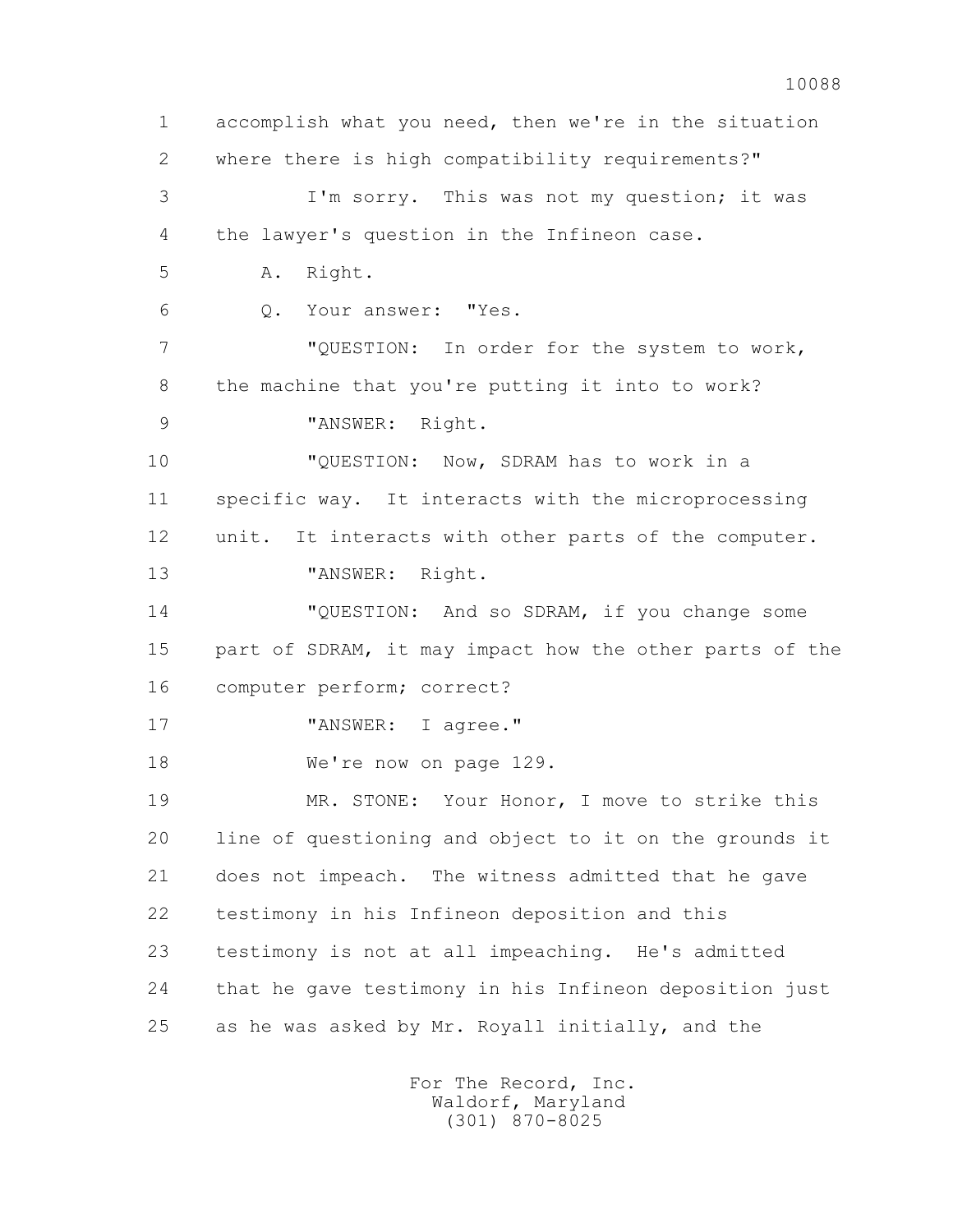1 reading from that deposition transcript does not 2 impeach him.

 3 JUDGE McGUIRE: Mr. Royall? 4 MR. ROYALL: Your Honor, I submit that it does 5 impeach because he did not merely say that he gave 6 testimony, but he said that he gave testimony and it 7 did not involve placing these technologies in a 8 different region on the matrix, and that's what I'm 9 seeking to do through this impeachment -- 10 JUDGE McGUIRE: Overruled. 11 MR. ROYALL: -- is to show that he did. 12 BY MR. ROYALL: 13 Q. So picking up on page 129, the question was: 14 "So SDRAM is a situation where there are high 15 compatibility requirements? 16 "ANSWER: I agree. 17 "QUESTION: So we're now no longer in the top 18 row of your chart; we're now in the bottom row of your 19 chart? 20 "ANSWER: Right. 21 "With respect to SDRAM?" was the question. 22 "ANSWER: Correct. 23 "QUESTION: And so with respect to SDRAM now, 24 we're in a situation where standards may be important 25 if the technology is a minimal advance, and standards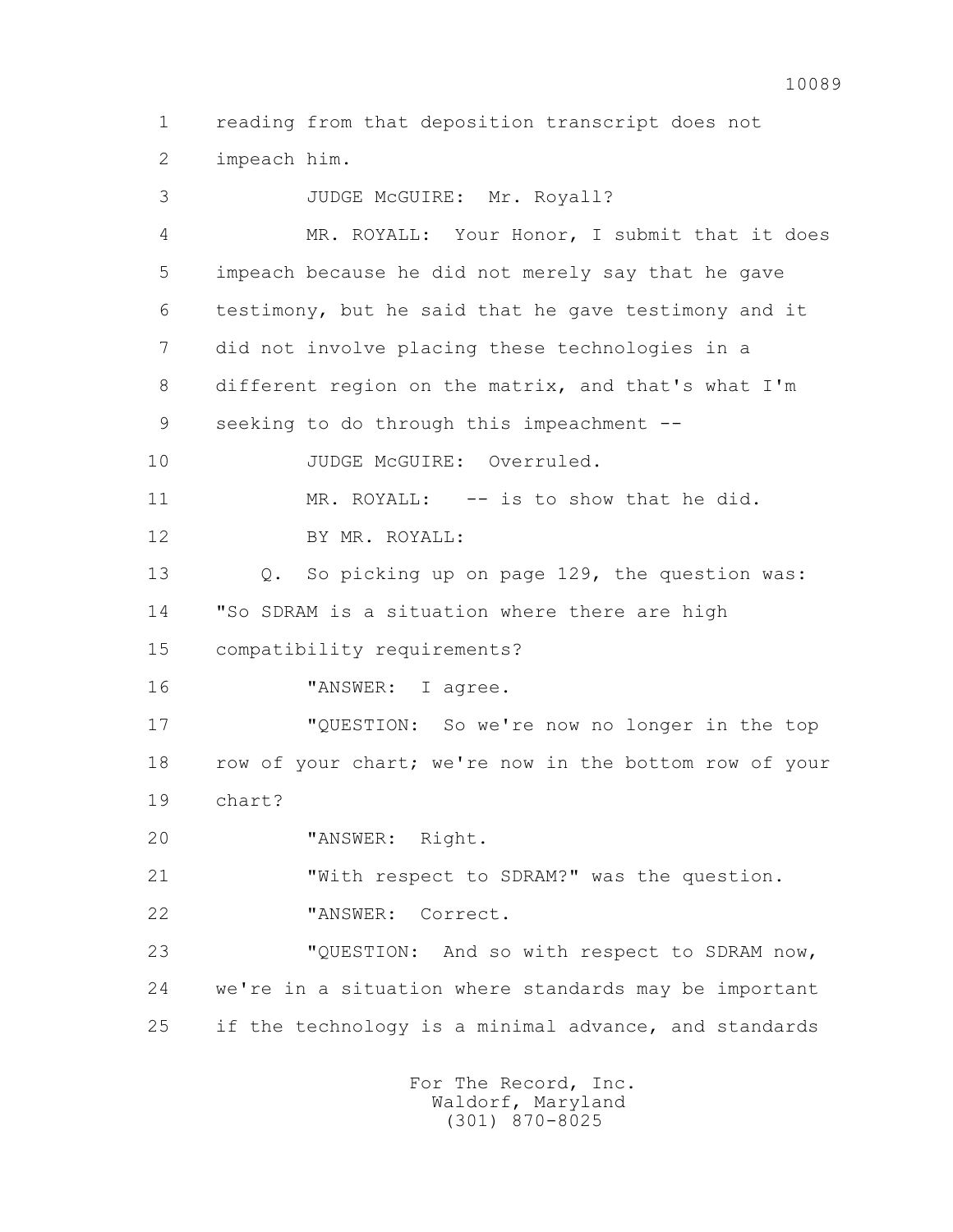1 may not be important if it's a great leap forward? 2 "ANSWER: Yes. 3 "QUESTION: Thank you for the clarification. 4 "ANSWER: Sure." 5 Now, let me stop there. 6 Those were the questions that you were asked in 7 the Infineon deposition and those were the answers that 8 you gave; is that correct? 9 A. That's a correct reading of them, yes. 10 Q. And you've had an opportunity to review the 11 transcript of your deposition in the Infineon case; 12 correct? 13 A. Yes. 14 Q. And you didn't -- you don't recall making any 15 changes to the transcript? 16 A. I do not. 17 Q. And you agree that the testimony that I've 18 just read from your Infineon deposition is clearly 19 different from your report and your testimony in this 20 case? 21 A. I agree with that, and as I told you in my 22 deposition in this case, it was probably an error on my 23 part -- let's call it that -- and probably a -- 24 certainly an error on my part and probably associated 25 with the fact that that question and answer was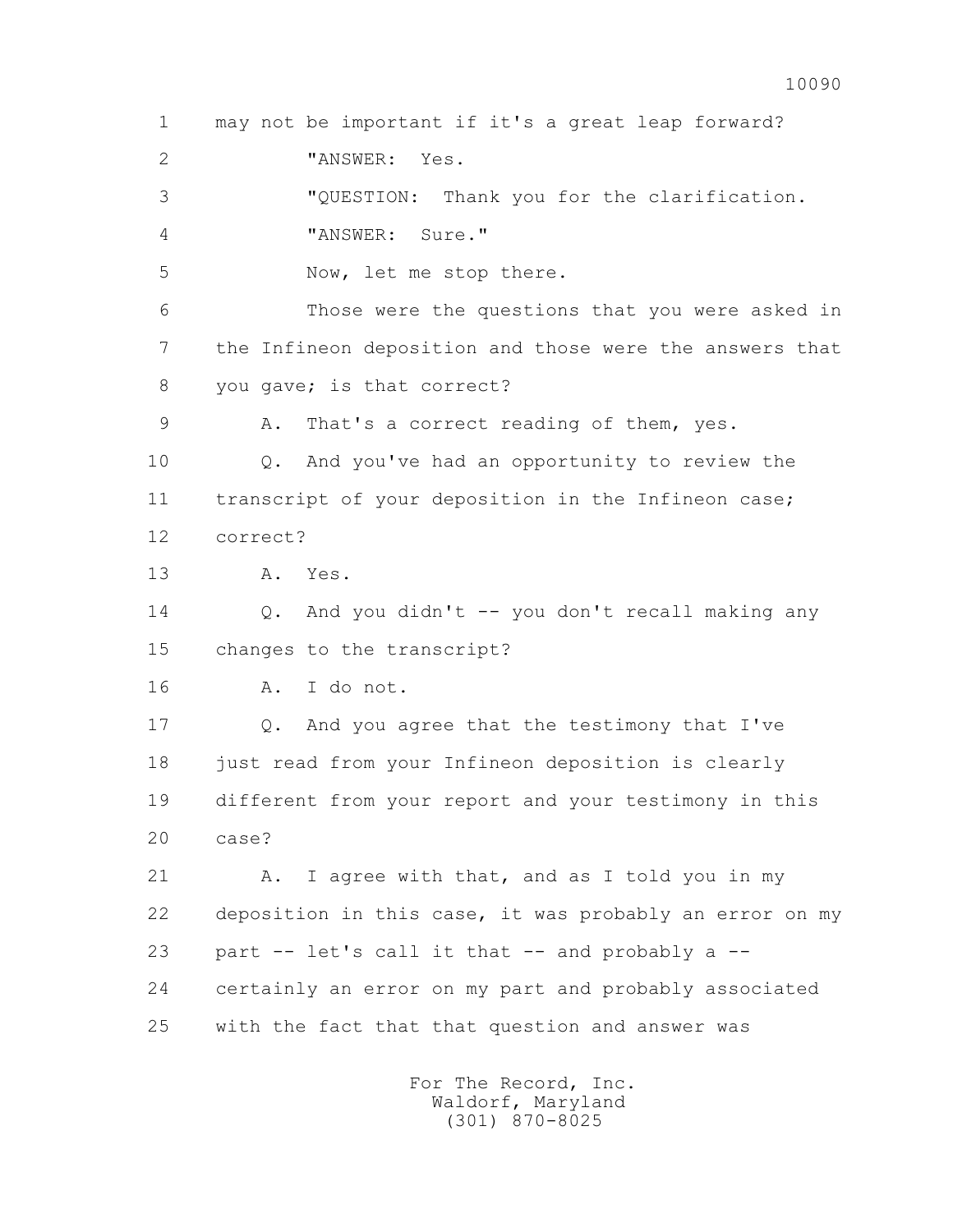1 preceded by colloquy about the difference between parts 2 compatibility and network compatibility.

 3 But insofar as I answered that question yes to 4 the proposition that RDRAM technology belonged in the 5 high compatibility region of the matrix, that was 6 wrong. My -- I'm sure that my expert report in 7 Infineon did not indicate that that was so. And that 8 would not have been my opinion if we were -- if I had 9 testified at trial.

 10 Q. Just to be clear, you made a reference to 11 parts compatibility versus systems compatibility; 12 right?

13 A. Right.

14 0. The matrix that I've drawn here and that you've 15 used in other reports, it doesn't -- it doesn't relate 16 to parts compatibility.

 17 When you use the term "compatibility" in this 18 context, you're referring to systems compatibility; 19 right?

 20 A. I'm referring to compatibility in general, but 21 right in the sense that high compatibility requirements 22 implies -- sorry -- that it -- I'm going to start that 23 answer again.

 24 The reference is to compatibility requirements 25 in general on that matrix, and generally speaking,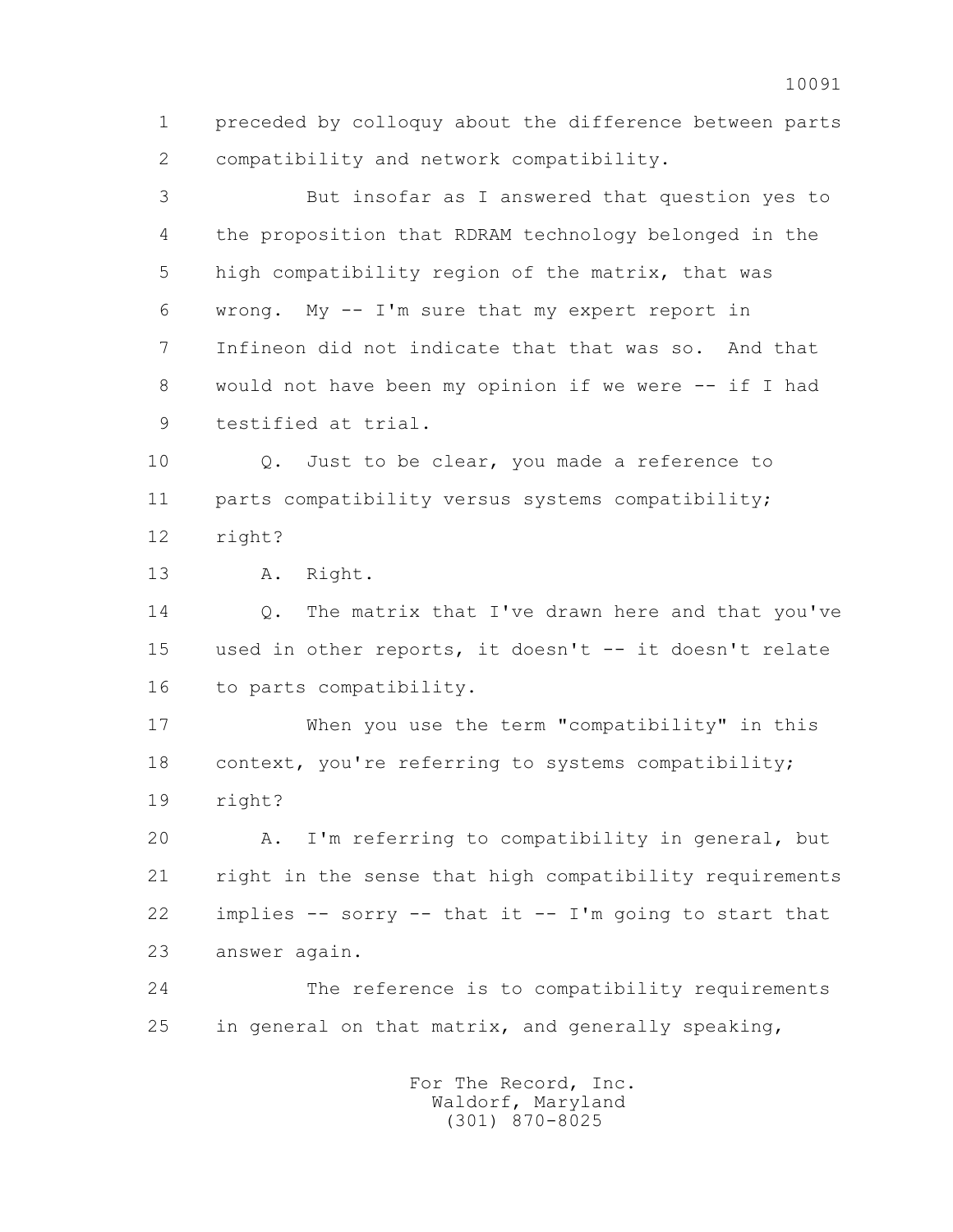1 when you see high compatibility in the lower half of 2 that matrix, what I have in mind is network 3 compatibility. 4 Q. So when you answered the question of the 5 Infineon lawyer and said so SDRAM -- the question was: 6 "So SDRAM is a situation where there is high 7 compatibility requirements? 8 "ANSWER: I agree. 9 "QUESTION: So we're no longer in the top row 10 of your chart; we're in the bottom row of your chart? 11 "ANSWER: Right." 12 When you said that, you were saying that SDRAM 13 was in the high compatibility, meaning high network 14 compatibility region of this matrix? 15 A. Yes. And that was an error. That was wrong. 16 Q. Now, on the subject of parts compatibility, you 17 agree that there is high parts compatibility in the 18 DRAM marketplace? 19 A. Yes. That means that DRAM have to be 20 compatible with the individual computer that they get 21 put into. 22 Q. Now, when you assess compatibility in a 23 marketplace, isn't it relevant to assess that from the 24 standpoint of the relevant consumers in the 25 marketplace?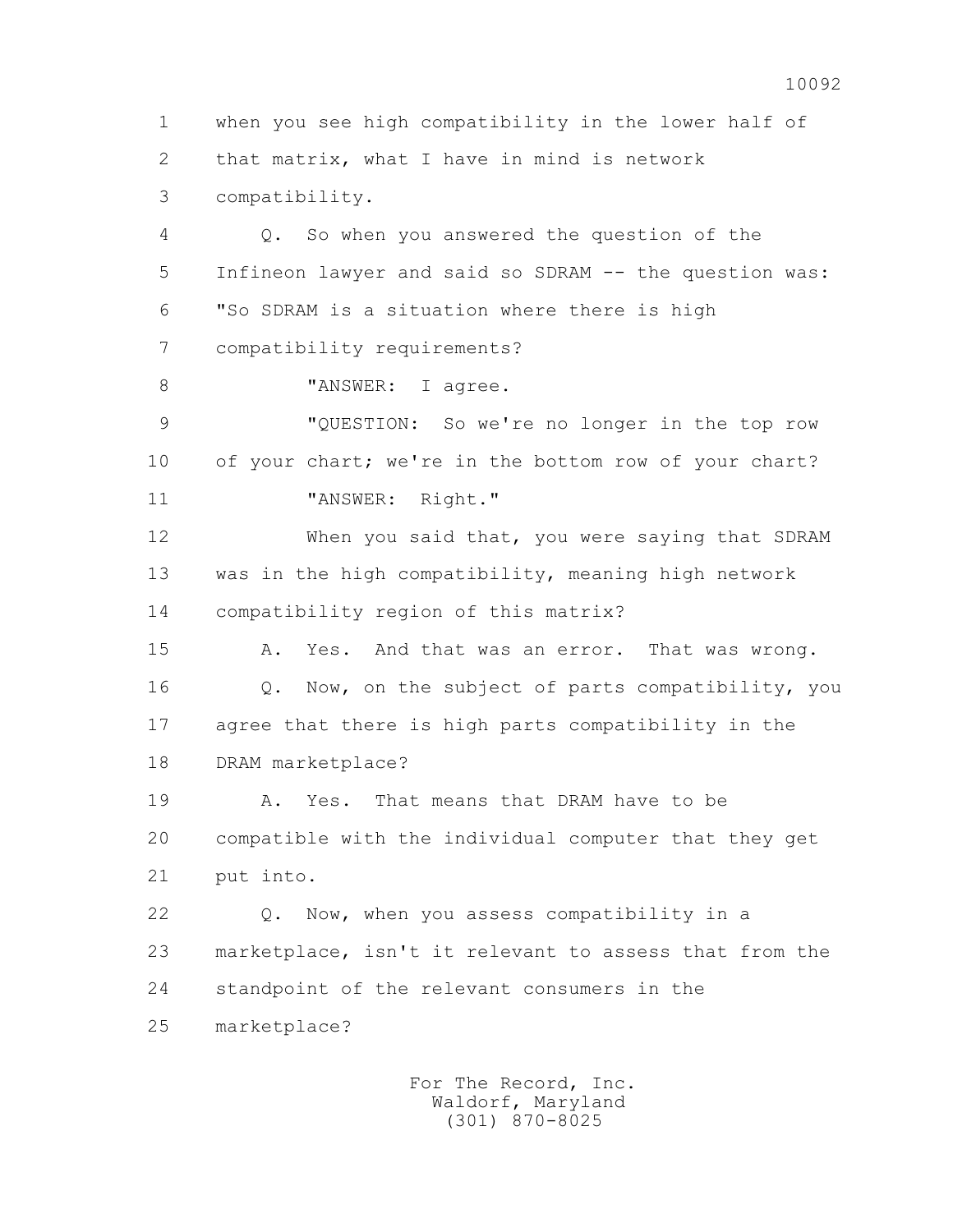1 A. I don't know what you mean by that.

 2 Q. Well, if you're assessing whether the DRAM 3 technology marketplace is a marketplace in which there 4 are high compatibility requirements, wouldn't it be 5 most relevant to consider the compatibility 6 requirements from the standpoint of the consumers of 7 DRAM technology?

8 A. As opposed to the engineers? I'm not sure. 9 Q. Well, by "consumers of DRAM technology" I'm 10 referring to your earlier testimony that the relevant 11 consumers in this marketplace are the manufacturers of 12 DRAM as opposed to the downstream consumers.

13 A. Understanding that, I'm not sure how to answer 14 that question.

 15 Q. Do you agree that from the standpoint of DRAM 16 manufacturers that compatibility of DRAM parts is an 17 important issue?

18 A. Yes.

 19 Q. And do you agree that DRAM manufacturers -- 20 well, strike that.

 21 Am I right that you have expressed the view in 22 the past that large, sophisticated buyers of DRAM can 23 specify their own requirements for memory?

24 A. Yes.

25 Q. But your views on that issue have changed over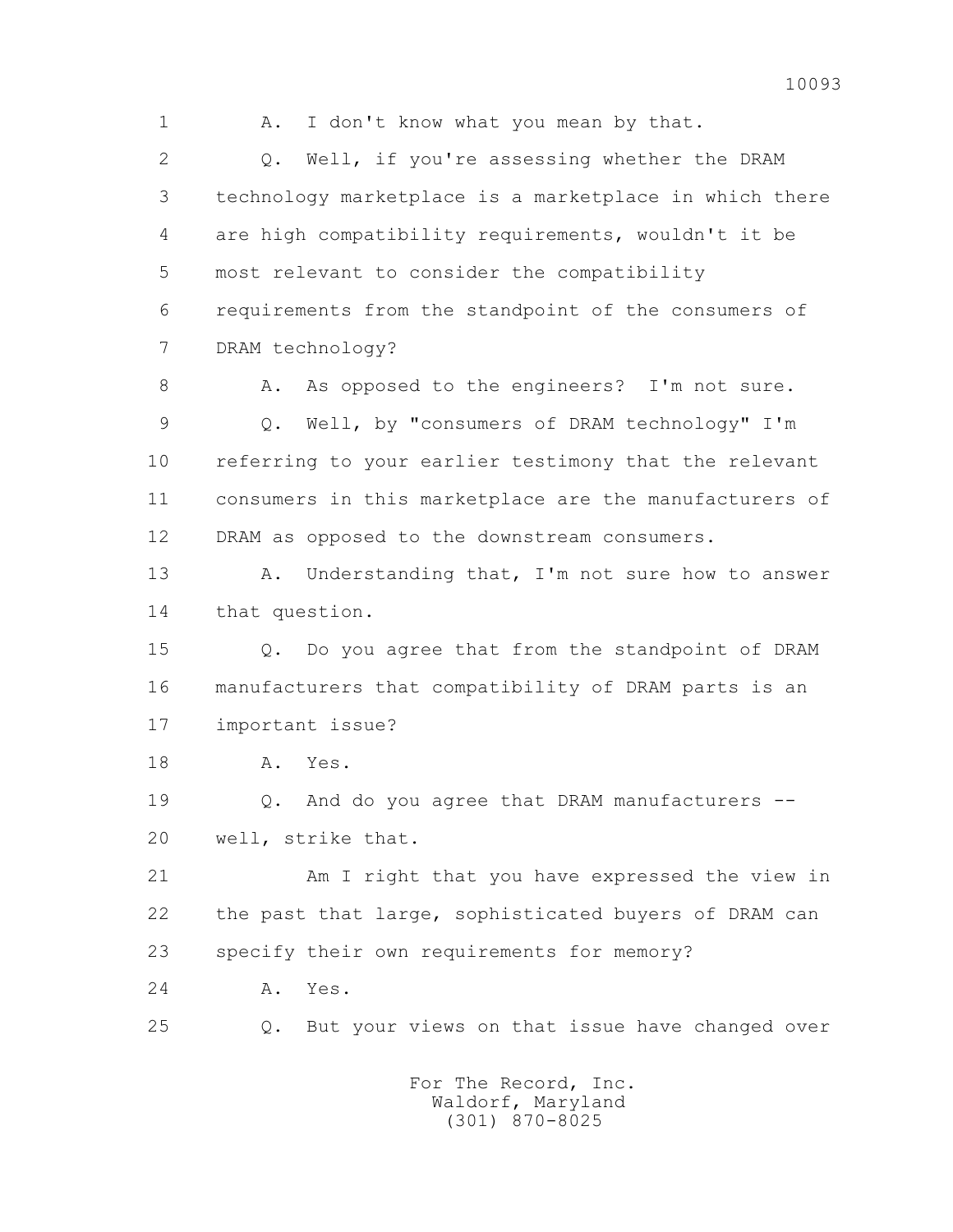1 time; isn't that right?

2 A. They have.

 3 Q. You are not of the view any longer that a 4 single, large, sophisticated purchaser of DRAM could 5 realistically specify its own requirements for memory; 6 is that right?

 7 A. Correct. I think that a single microprocessor 8 manufacturer, Intel, can specify essentially its own 9 standard and have the industry follow along, but I do 10 not think that it is true either of the manufacturer or 11 a consumer, that is to say, a buyer of DRAM.

 12 Q. And am I right that you acknowledge that there 13 are advantages to commoditization of DRAMs?

14 A. Yes.

 15 Q. And you agree that it would be contrary to the 16 economics of the DRAM industry for a single DRAM 17 manufacturer to attempt to develop a unique 18 specification for DRAM at the cost of losing benefits 19 of commoditization?

20 A. I just need to have that back again.

21 (The record was read as follows:)

 22 "QUESTION: And you agree that it would be 23 contrary to the economics of the DRAM industry for a 24 single DRAM manufacturer to attempt to develop a unique 25 specification for DRAM at the cost of losing benefits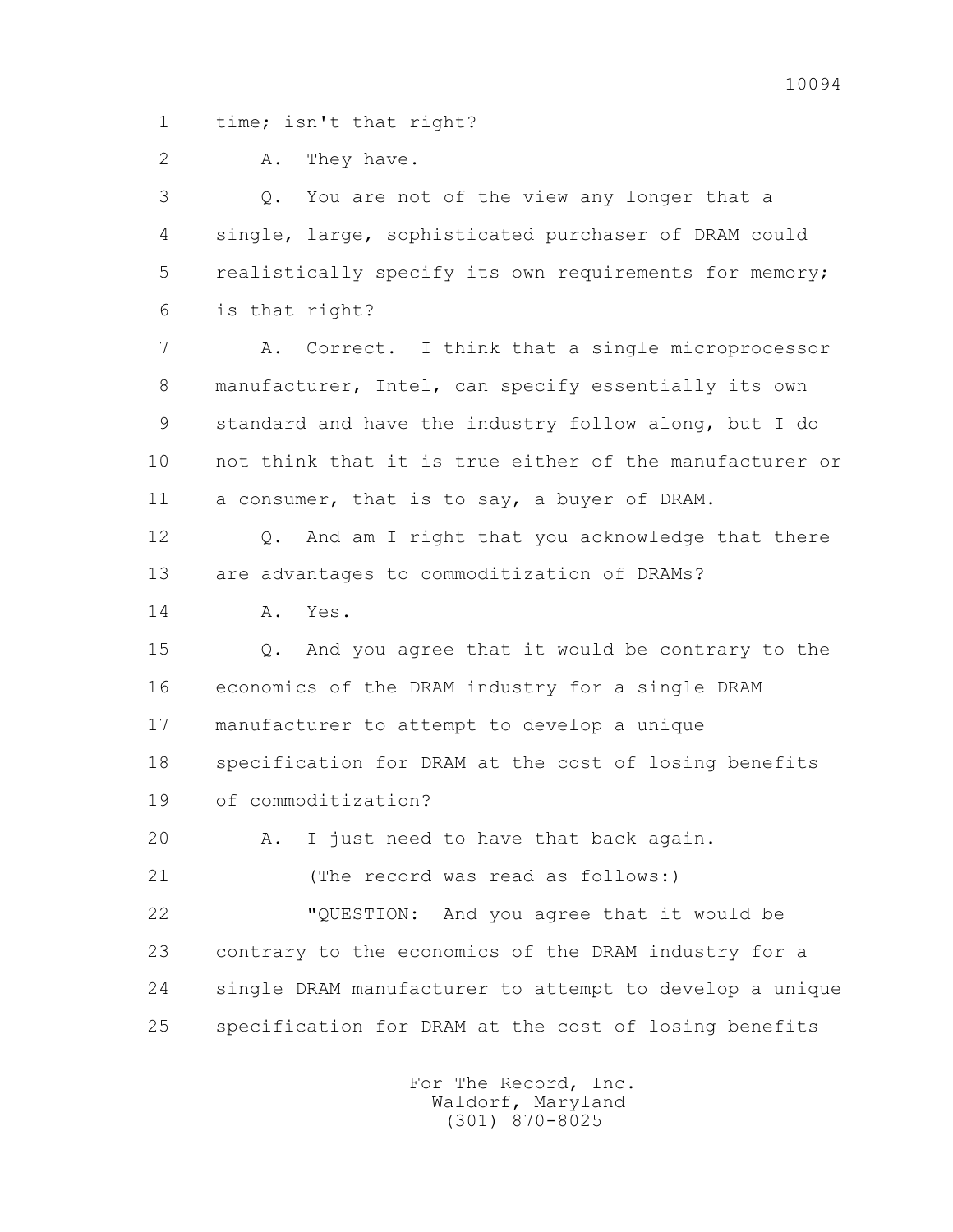1 of commoditization?"

 2 THE WITNESS: The answer is yes with the 3 following qualification. I think that it would 4 probably go against the economics of the industry for a 5 single DRAM manufacturer to define a specification that 6 would be incompatible with other DRAM of that 7 generation. But I do not -- but that does not mean 8 that individual DRAM manufacturers cannot diversify 9 their products in ways that do not affect 10 compatibility so that we can have product diversity in 11 that market. 12 BY MR. ROYALL: 13 Q. Would you agree that when you talk about high 14 compatibility requirements within the context of this 15 matrix that we've been discussing that what you're 16 really trying to get at, if you will, are situations in 17 which standard-setting creates value? 18 A. No. What I'm really trying to get at in that 19 particular respect is whether it is possible to have 20 multiple flavors, multiple specifications, not 21 necessarily many, but a few, so that the -- and it is 22 the overall matrix that speaks to the issue of value. 23 The connection between -- I'm sorry. 24 Q. It's your view that standardization is less 25 likely to enhance value in markets in which multiple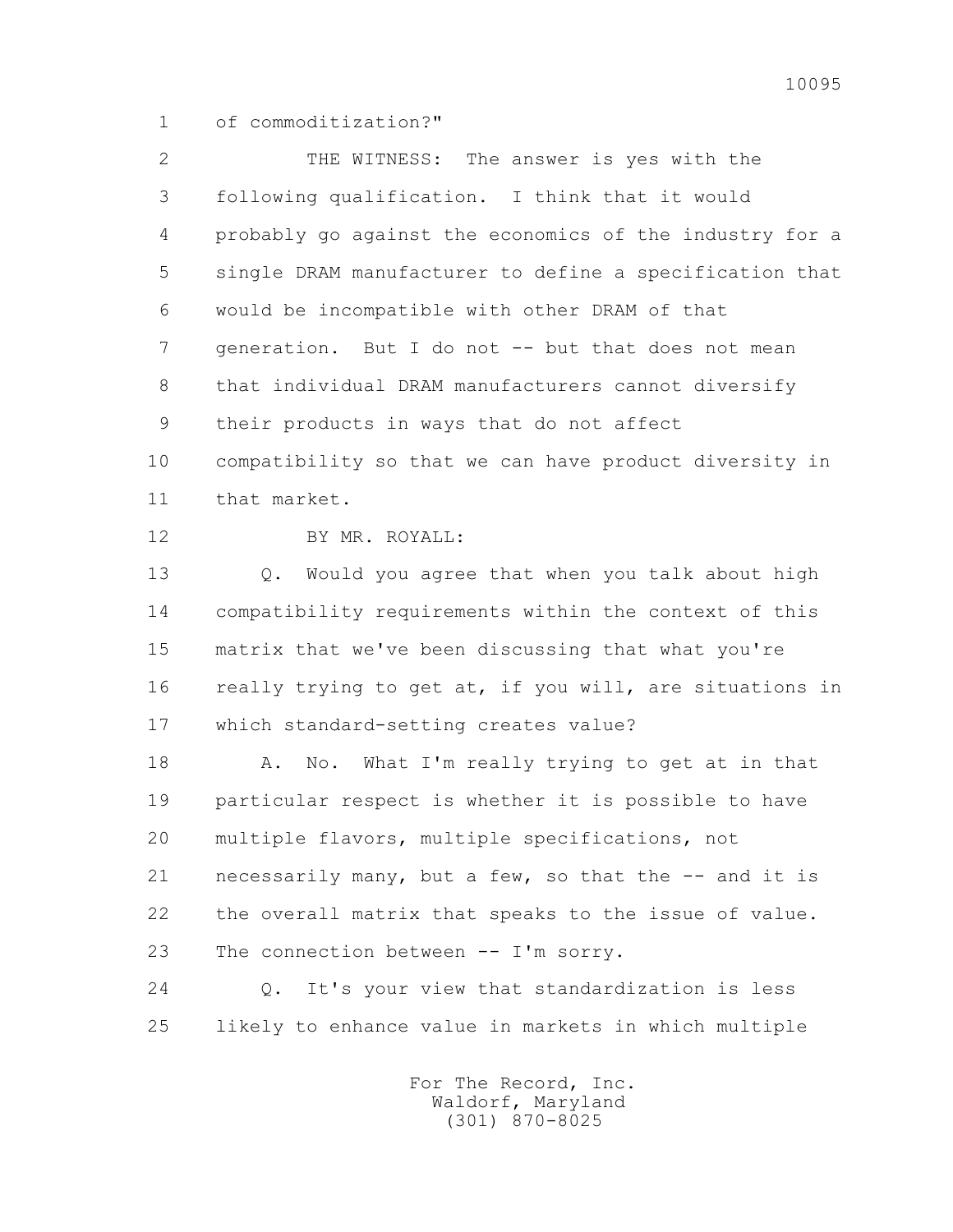1 industry standards can coexist; is that right? 2 A. Yes. 3 Q. And in a market in which compatibility 4 requirements are low, it would be more likely that 5 multiple standards could simultaneously coexist? 6 A. Right. Multiple standards or specifications, 7 correct. 8 Q. And in your view, standardization is more 9 likely to enhance value -- I'm sorry. Let me restate 10 that. 11 And in your view, standardization is more 12 likely to enhance value in markets in which industry 13 standards either cannot or do not coexist; right? 14 A. Just read it back for me, please. 15 Q. I can restate it. 16 A. It's clear. I just lot the thread. 17 Q. That's fine. 18 In your view, standardization is more likely to 19 enhance value in markets in which multiple industry 20 standards either cannot or do not coexist? 21 A. Yes. 22 Q. And in a market in which compatibility 23 requirements, as you define that term, are high, it 24 would be more likely that there would be only one 25 dominant standard in the marketplace; is that right? For The Record, Inc. Waldorf, Maryland

10096

(301) 870-8025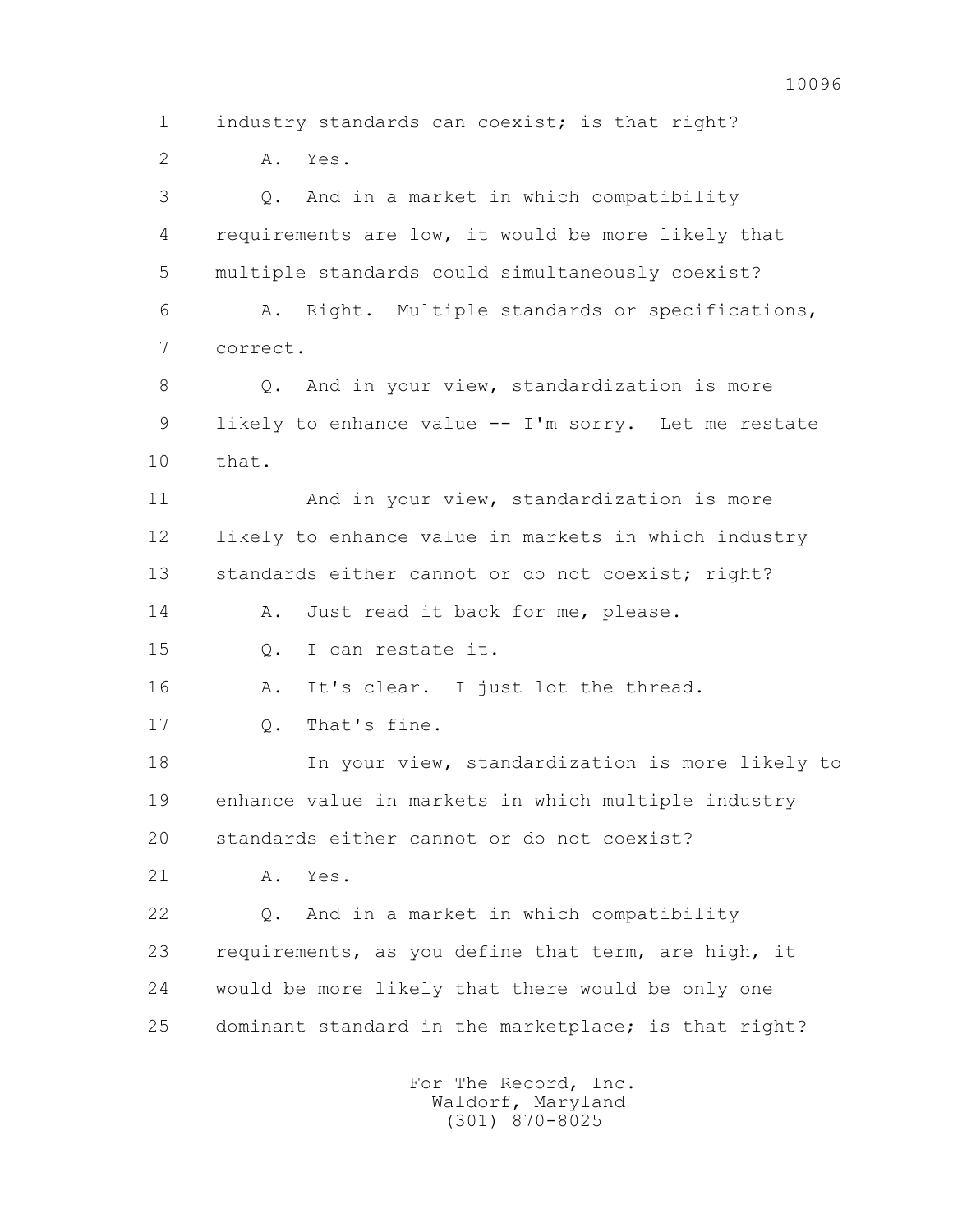1 A. Yes. At the extreme -- again, this matrix 2 talks about the limits, minimum advance, great leap 3 forward, high compatibility at the extreme, low 4 compatibility. The answer is yes.

 5 Q. So in a way, isn't the compatibility 6 requirements consideration a proxy for the importance 7 of having a single industry standard in the relevant 8 marketplace?

 9 A. It's not a proxy. It is a -- it is a -- there 10 is a causal economic connection. By using 11 compatibility requirements, I am trying to, in this, 12 what is essentially a teaching device, trying to make 13 clear what the issue is underlying the possibility of 14 having multiple standards.

 15 Q. And would you agree that in a market in which 16 historically there were, say, to pick a number, 17 twenty competing standards, each with 5 percent of the 18 market, that type of market is one that you would place 19 on the extreme low end of the compatibility

20 continuum --

21 A. Yes.

22 Q. -- right?

23 And a market, by contrast, in which 24 historically there were only one dominant standard 25 accounting for 90 percent or more than 90 percent of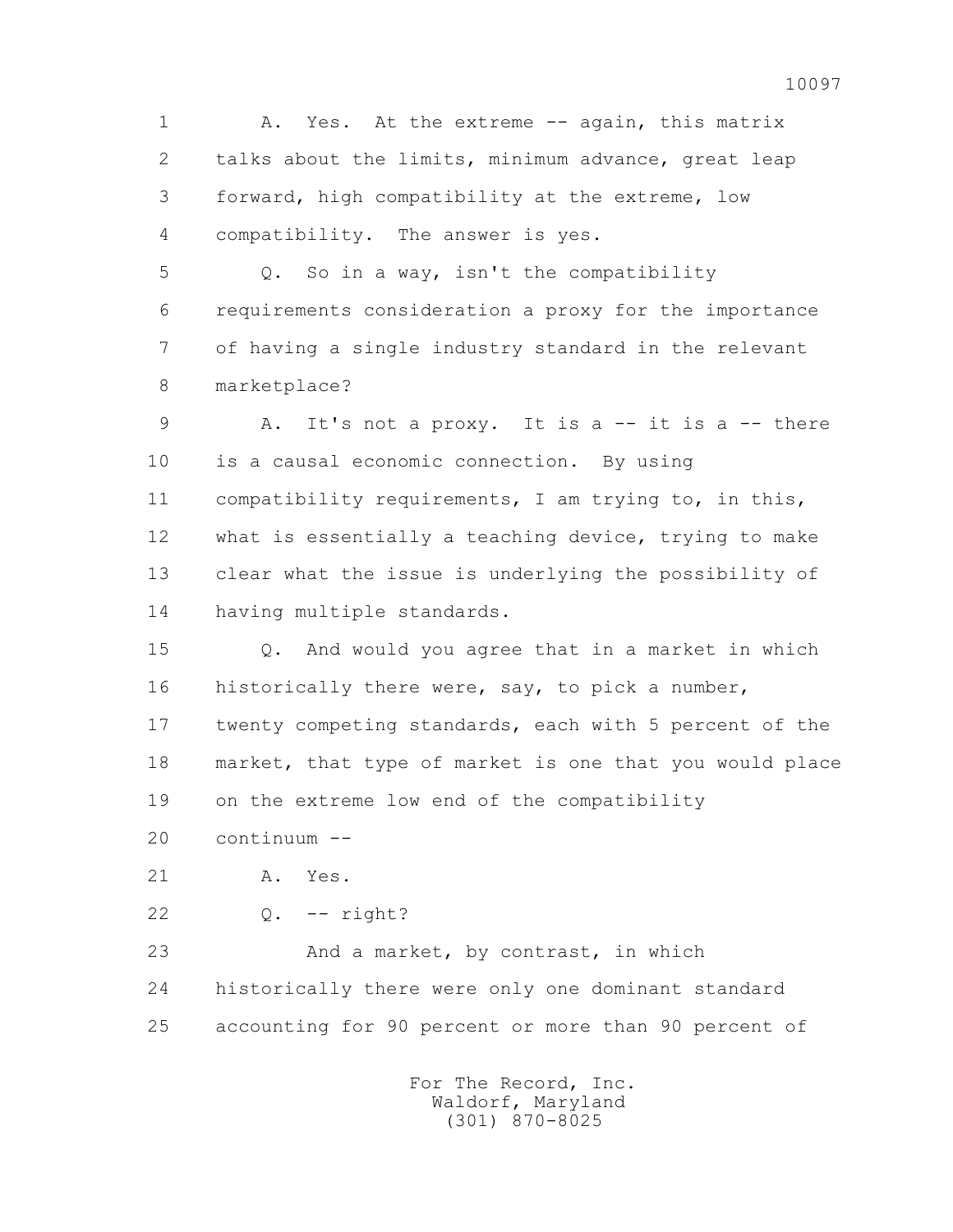1 the market, you would put that type of market on the 2 extreme high end of the compatibility continuum, maybe 3 not the very end but up toward the end of the high 4 end?

 5 A. Well, if that were necessary as a result of the 6 compatibility requirements rather than for some other 7 reason, the answer is yes. If that were an outcome 8 that would be required in all circumstances, the answer 9 is yes. If that condition couldn't be violated, if 10 there always had to be only one, then the answer is 11 yes.

 12 Q. Isn't it true, Dr. Rapp, that the historical 13 evidence in the DRAM industry strongly suggests that 14 this is an industry in which having a single dominant 15 standard is important?

 16 A. No. I think that it is an industry in which 17 the recent history of the standards set within JEDEC 18 suggest that they do things one at a time, but it is 19 not an industry in which the economics and the 20 engineering requirements, insofar as that I understand 21 them, compel a situation where you can't have 22 coexisting different specifications of DRAM.

 23 Q. Well -- and you have, as part of developing 24 your opinions in this case, you've considered the 25 market shares attributable to different DRAM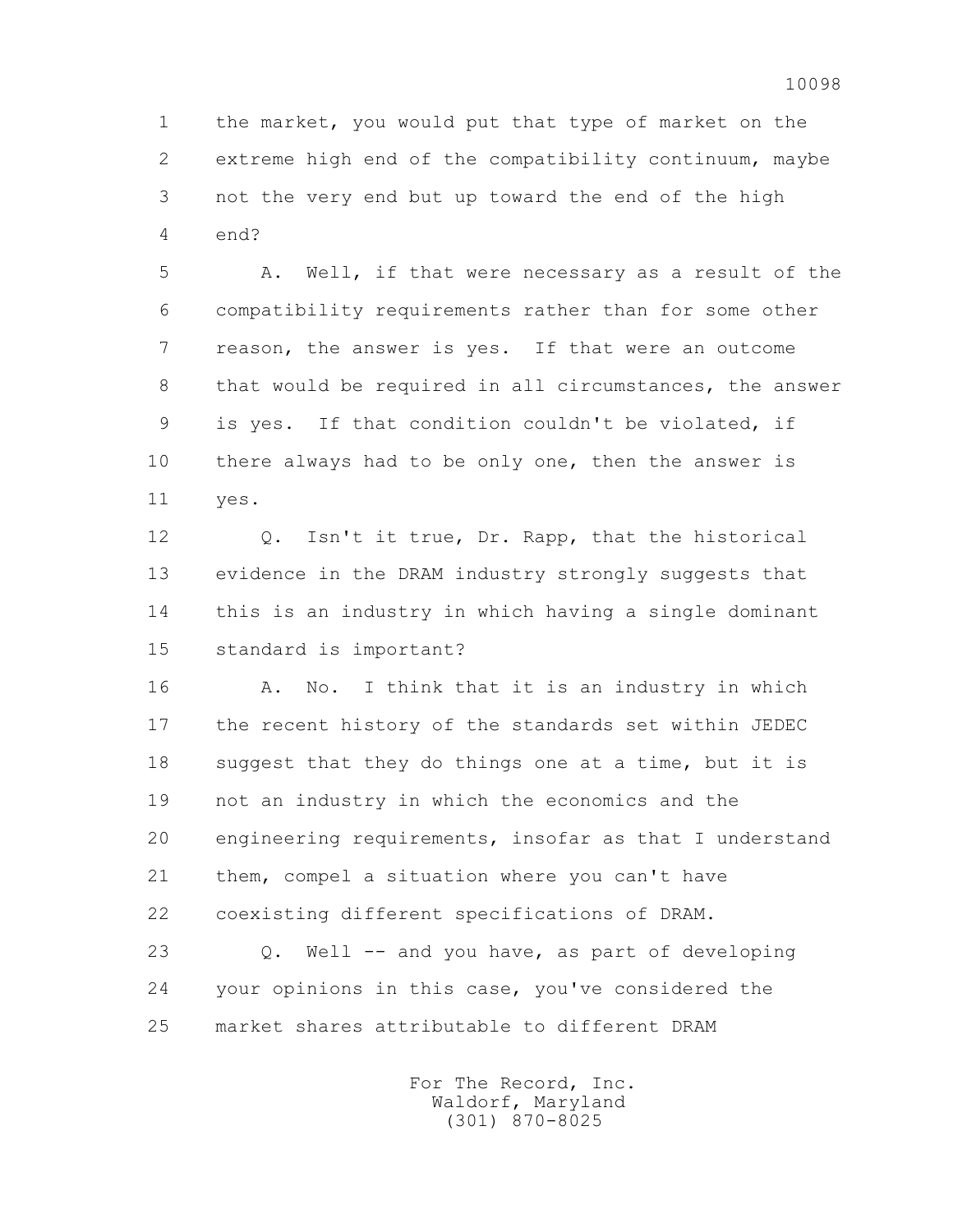1 architectures over time; is that right? 2 A. I have looked at that subject, yes. 3 Q. And that's something that you report in 4 Exhibit 3 to your expert report; is that right? 5 I'll give you a moment to look at that. 6 If I can clarify that, the data on historic 7 market shares of different DRAM architectures is 8 something that you report in that exhibit to your 9 expert report. 10 A. Right. 11 MR. ROYALL: If I could approach the easel? 12 JUDGE McGUIRE: Fine. 13 BY MR. ROYALL: 14 Q. Now, referring to that exhibit to your expert 15 report, Exhibit 3, am I right that the numbers that you 16 report there are broken down by DRAM architecture for 17 the years 1994 through 2006? 18 A. Yes. 19 Q. And the numbers given for 2002 and beyond are 20 forecasted numbers as opposed to historic numbers; is 21 that right? 22 A. Correct. 23 Q. And the numbers for the prior years 1994 to 24 2001 are historic revenue data for different 25 architectures; is that right? For The Record, Inc.

 Waldorf, Maryland (301) 870-8025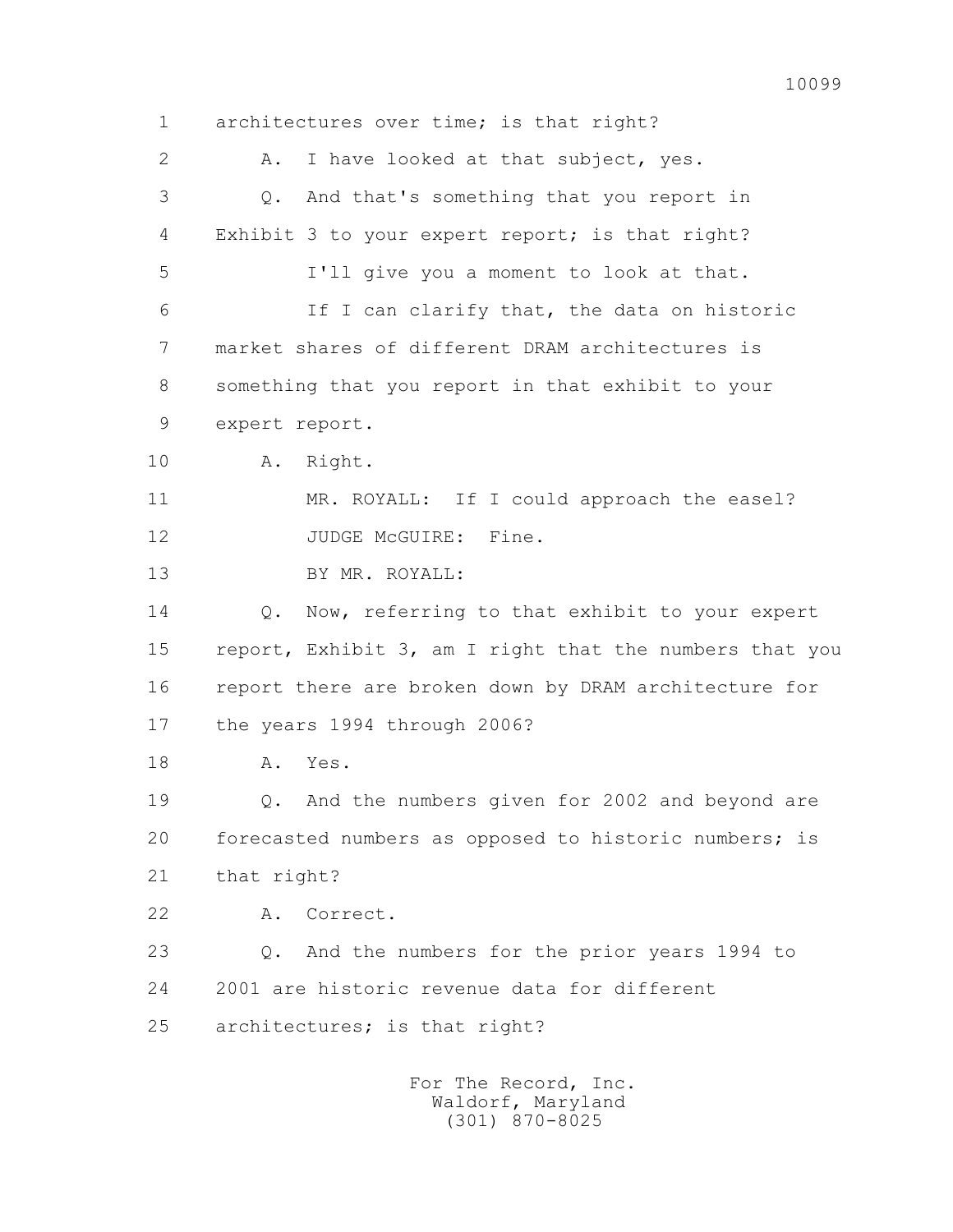1 **A.** Yes. 2 Q. Now, I'd like to make some notes based on that 3 information, if you could follow along with me. 4 Am I right that for 1994 your Exhibit 3 reports 5 that the leading DRAM technology by market share was 6 fast page mode? 7 A. Yes. 8 Q. And in that year you report that fast page mode 9 had a 96.7 percent share? 10 A. Yes. 11 Q. So I'm going to write my notes here, DX-3 -- 12 JUDGE McGUIRE: 328. 13 MR. ROYALL: 328. Thank you. 14 (DX Exhibit Number 328 was marked for 15 identification.) 16 BY MR. ROYALL: 17 Q. I'm just going to round that off to 97 percent. 18 And I round down, too. I'm not only rounding 19 up. 20 Now, in 1995 fast page mode was still the 21 leading technology and you report that in your 22 Exhibit 3; right? 23 A. Yes. 24 Q. And in that year you report that it had an 25 87.2 percent share; is that right? For The Record, Inc.

 Waldorf, Maryland (301) 870-8025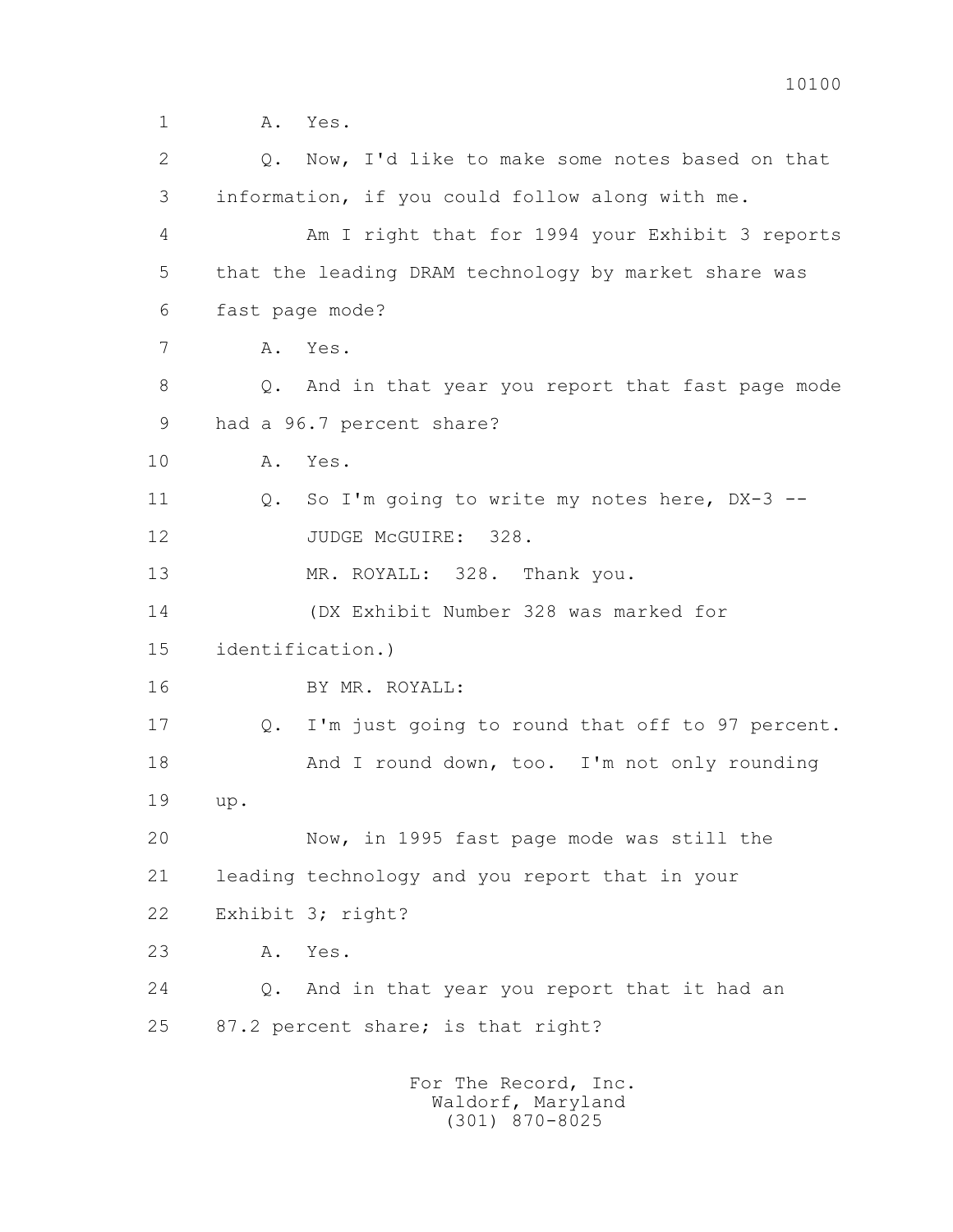1 **A.** Yes. 2 Q. So I will round that one down to 87. Now I'm 3 going to write "FPM" for fast page mode beside both of 4 those years. 5 In 1996 you report that EDO had the highest 6 share of any DRAM technology; is that right? 7 A. Yes. 8 Q. And in that year you report that EDO had a 9 52.7 percent share; is that right? 10 A. Yeah. Uh-huh. 11 Q. So I'll round that one to 53 percent and write 12 "EDO." 13 And in 1997 EDO again had the highest share 14 according to your data; is that right? 15 A. Right. 16 Q. And in that year you report a 55.2 percent 17 share? 18 A. Uh-huh. Right. 19 0. I'll round that one down to 55. 20 And in 1998 you report that SDRAM had the 21 highest share; is that right? 22 A. Yes. 23 Q. And you report that it had a 60.8 percent 24 share; is that correct? 25 A. Yes, that's right.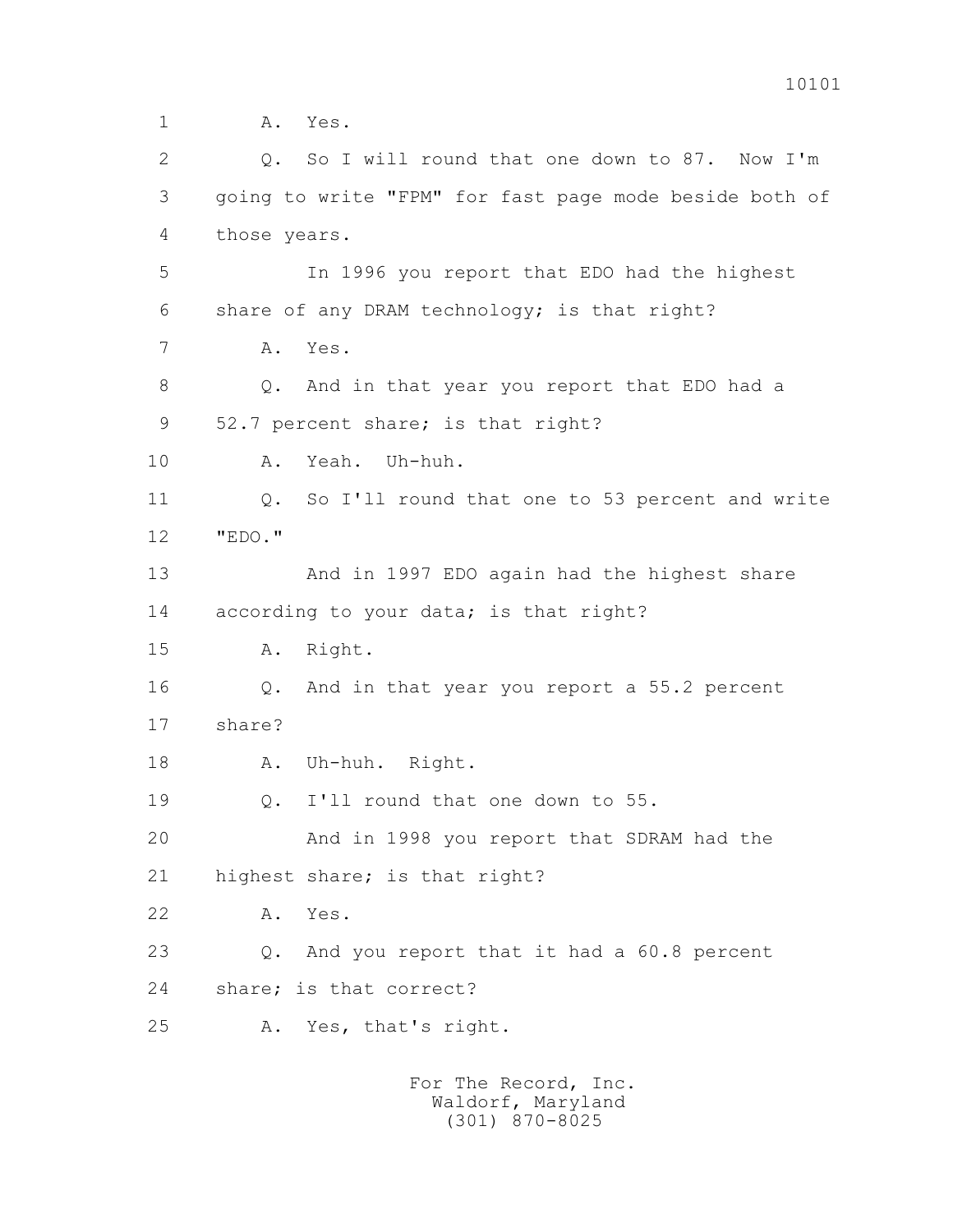1 Q. I'll round that to 61 percent. 2 And then in 1999 you report that SDRAM again 3 had the highest share and in that year it was a 4 69.3 percent share; is that right? 5 A. Yes. 6 Q. So 69 percent for SDRAM. 7 And in 2000 you report that SDRAM again had the 8 highest share and it was a 78.4 percent share; is that 9 right? 10 A. Right. 11 Q. So 78 percent for SDRAM in that year. 12 And then the final year for which you report 13 historic data, 2001, again SDRAM had the highest share 14 at 69.7; is that right? 15 A. Yes. 16 Q. So round that to 70 percent for SDRAM. 17 And since what we've been talking about here 18 are the shares of the leading technology, I'm just 19 going to title this Shares of Leading DRAM 20 Technologies, and I think the years are apparent from 21 the exhibit. 22 Now, I'd be happy to give you a calculator -- I 23 think we have a calculator -- if you want it. But I'm 24 told that if you average these numbers that the average 25 comes out to be 71.25 percent.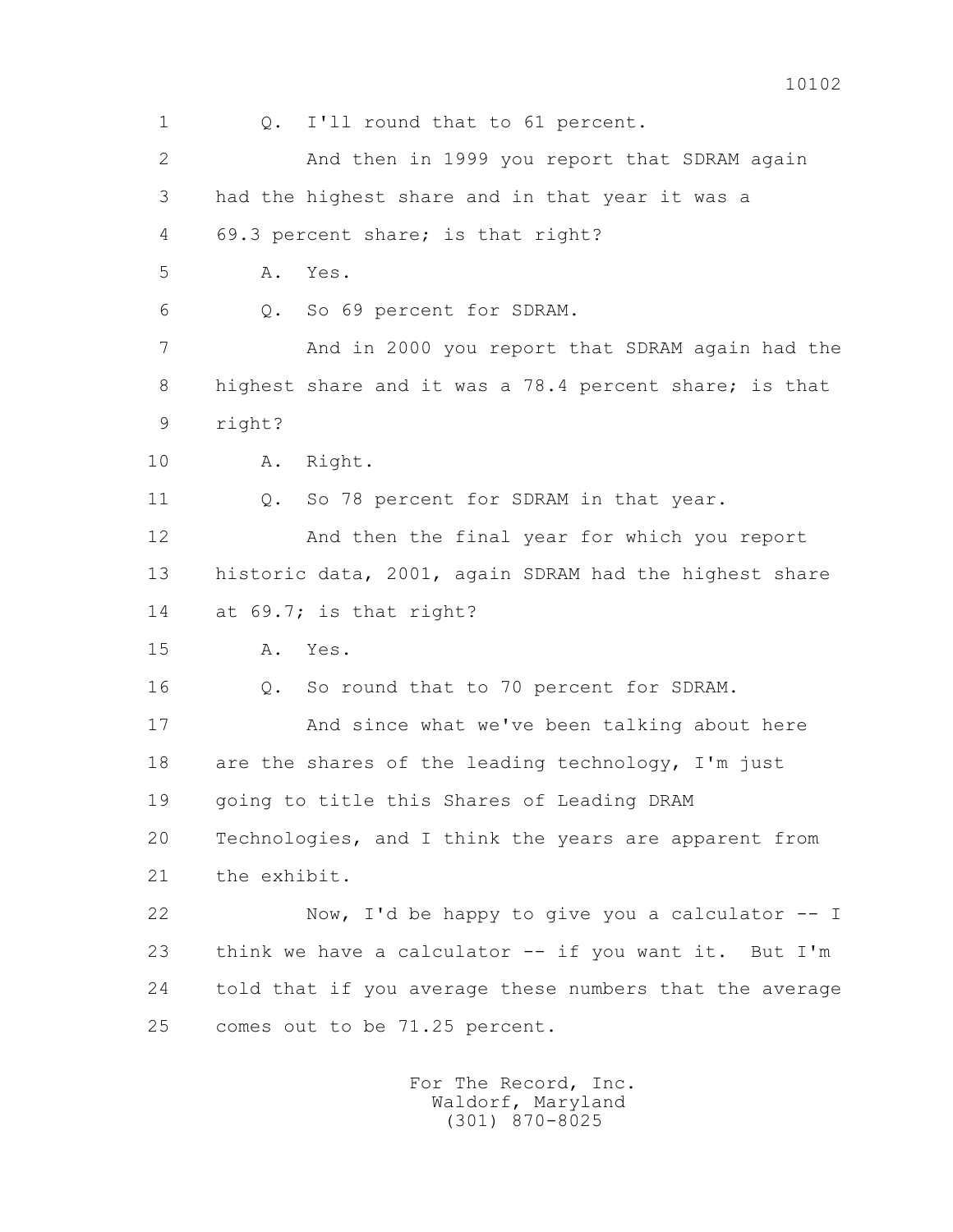1 Would you like to verify that? 2 A. I'd be happy to assume it if an assumption 3 would suffice. 4 Q. I think that's fine, and the record will 5 reflect that I represented that to be true, and I'm 6 just going to write "average equals" and round that as 7 well to 71 percent. 8 Now, doesn't this data from your report 9 summarized and rounded off in this exhibit suggest that 10 in the DRAM industry having a single leading or 11 dominant standard is or has been important? 12 A. Mr. Royall, I couldn't disagree more because 13 the chart that we have in front of us, it seems to me, 14 without any computation or anything, teaches exactly, 15 exactly the opposite thing. 16 Just look at the years that you read off to me, 17 1996 through 1998. In 1996, when -- or let me go back 18 a year if I may. In 1995, fast page mode has an 87.2 19 share. In the following year, it's down to 40 percent,

 20 39 -- sorry -- 39.4 percent, and EDO has taken the lead 21 with 52.7. But there's a difference between them of 22 12 percentage points. The market in that year is 23 divided between two different standards and it teaches 24 just the opposite.

25 In other words, there was no computer meltdown

 For The Record, Inc. Waldorf, Maryland (301) 870-8025

10103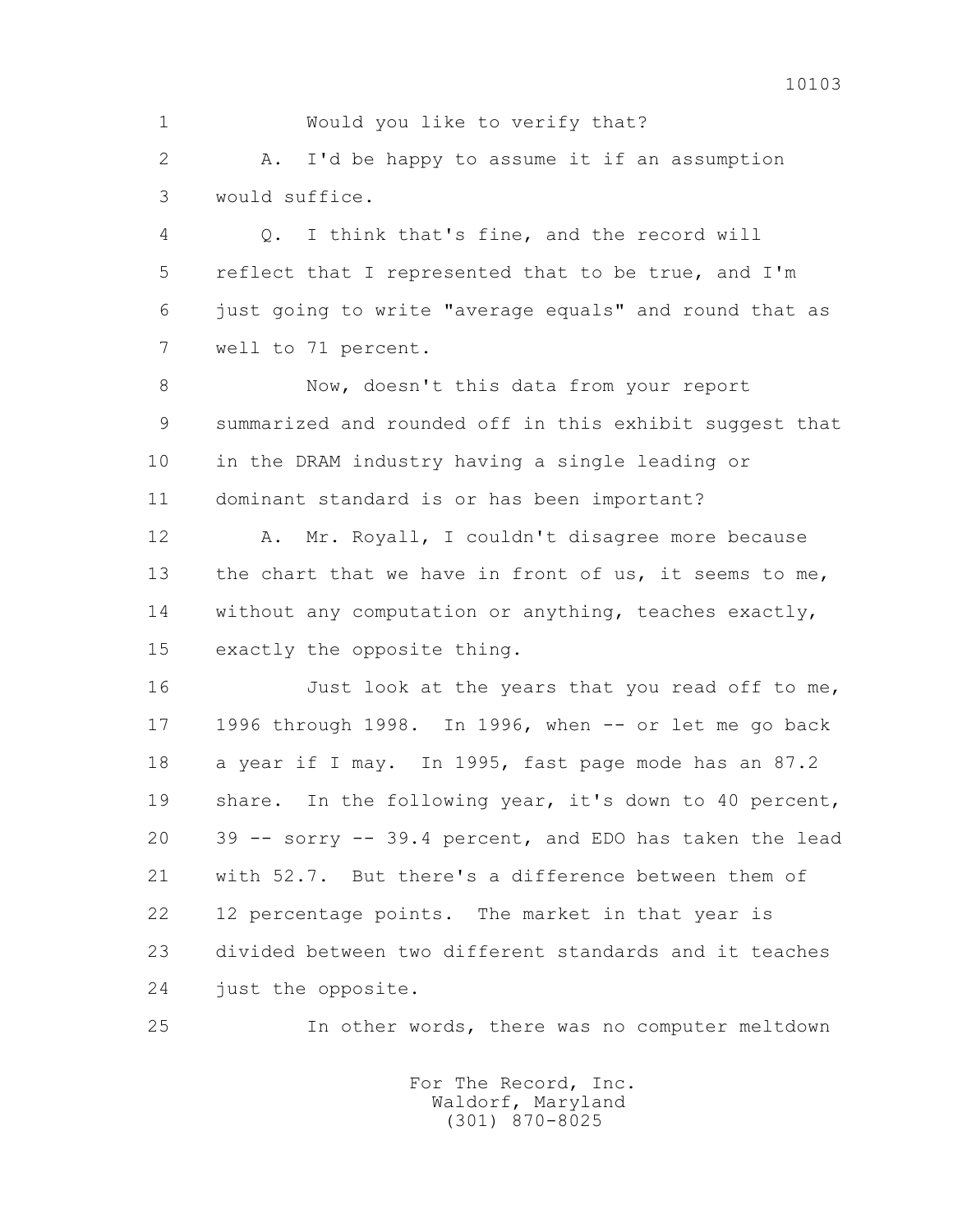1 or anything like that. The following year, just one 2 year later, SDRAM is in the market and has captured, if 3 I'm reading this right, a 33.5 percent share and FPM 4 isn't gone with either.

 5 So what we've got in any given year is the 6 market being divided among incompatible standards. 7 Now, I don't know whether that's true of FPM and EDO, 8 but it seems to me that it teaches exactly the opposite 9 thing, that there is no technological requirement that 10 only one standard has to dominate.

11 0. Dr. Rapp -- are you finished?

12 A. I am.

13 0. Dr. Rapp, isn't it true that you are unaware of 14 any time in the last 13 years, going back to 1990, in 15 which there was not a single dominant standard in the 16 DRAM industry?

 17 A. If by "dominant" we mean one higher than the 18 other, yes, but if -- but you can't look at those 19 numbers and take that statement to mean that there is 20 no coexistence of different standards in the market. 21 The numbers say the opposite.

 22 Q. It is your understanding, is it not, that at 23 every point since 1990 there has been a single dominant 24 standard in the DRAM industry?

25 JUDGE McGUIRE: Okay. Mr. Royall, I'm going to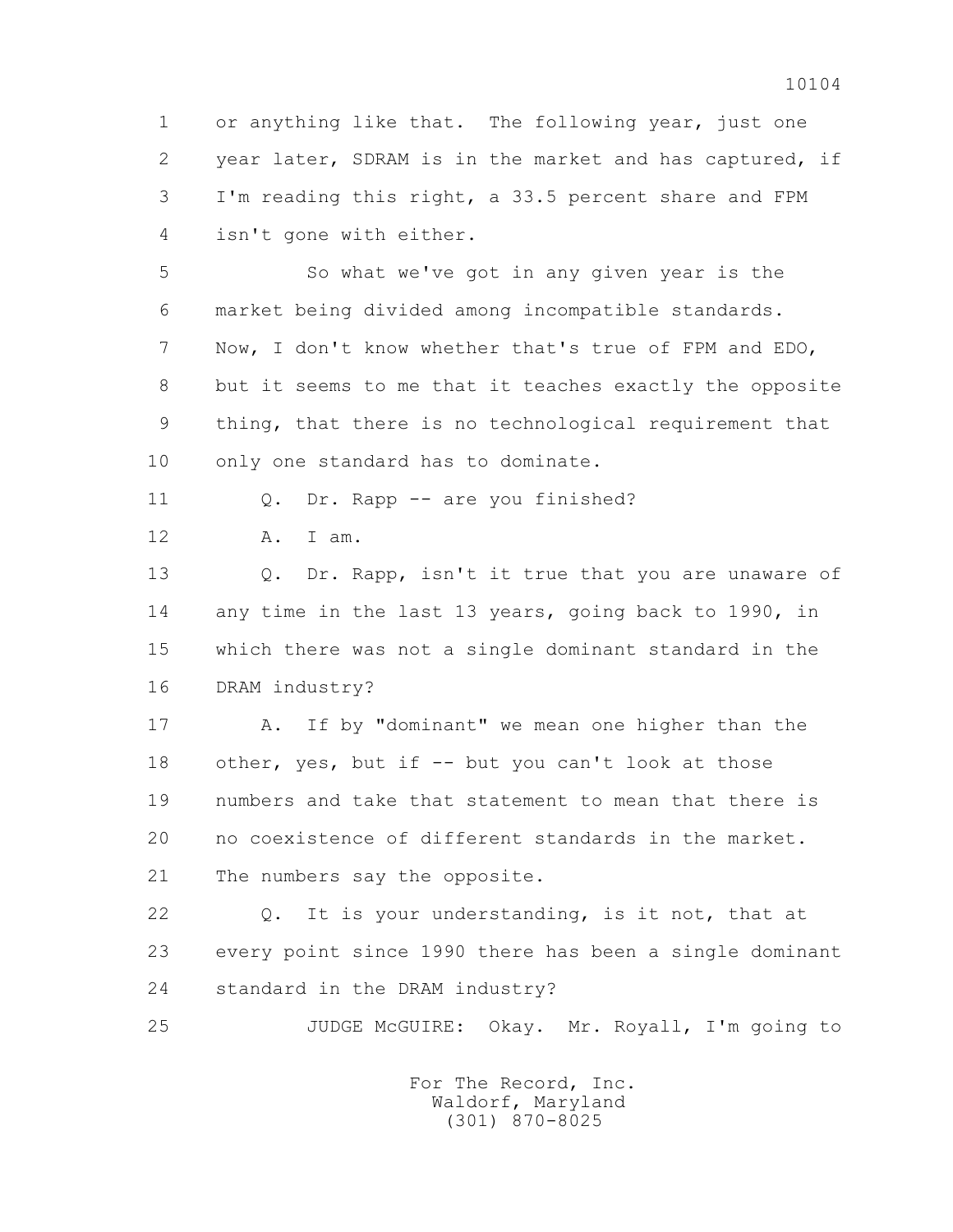1 ask you as to how you define the term "dominant," 2 because he just answered that question based on his 3 understanding, so I guess we need to ask yours now. 4 MR. ROYALL: I'm happy to withdraw the question 5 and accept his earlier answer on that. 6 JUDGE McGUIRE: Thank you. 7 MR. STONE: Your Honor, are we -- I don't mean 8 to interrupt, but are we getting at a break point? 9 MR. ROYALL: Very close. I was about to 10 suggest that actually. 11 BY MR. ROYALL: 12 Q. Now, I understand that you have things to say 13 about economic theory and you have things to say about 14 what maybe the historical data show, but focusing just 15 first on the historical data -- and I have one or two 16 questions here and then we can take a break -- you're 17 not saying that this historical data shows that this is 18 a marketplace in which multiple standards have 19 simultaneously coexisted? 20 A. That's exactly what I'm saying. That's 21 precisely what I'm saying. 22 Q. Isn't it true, Dr. Rapp, that you admit that 23 the DRAM industry is not full of examples of multiple 24 standards coexisting? 25 A. It's --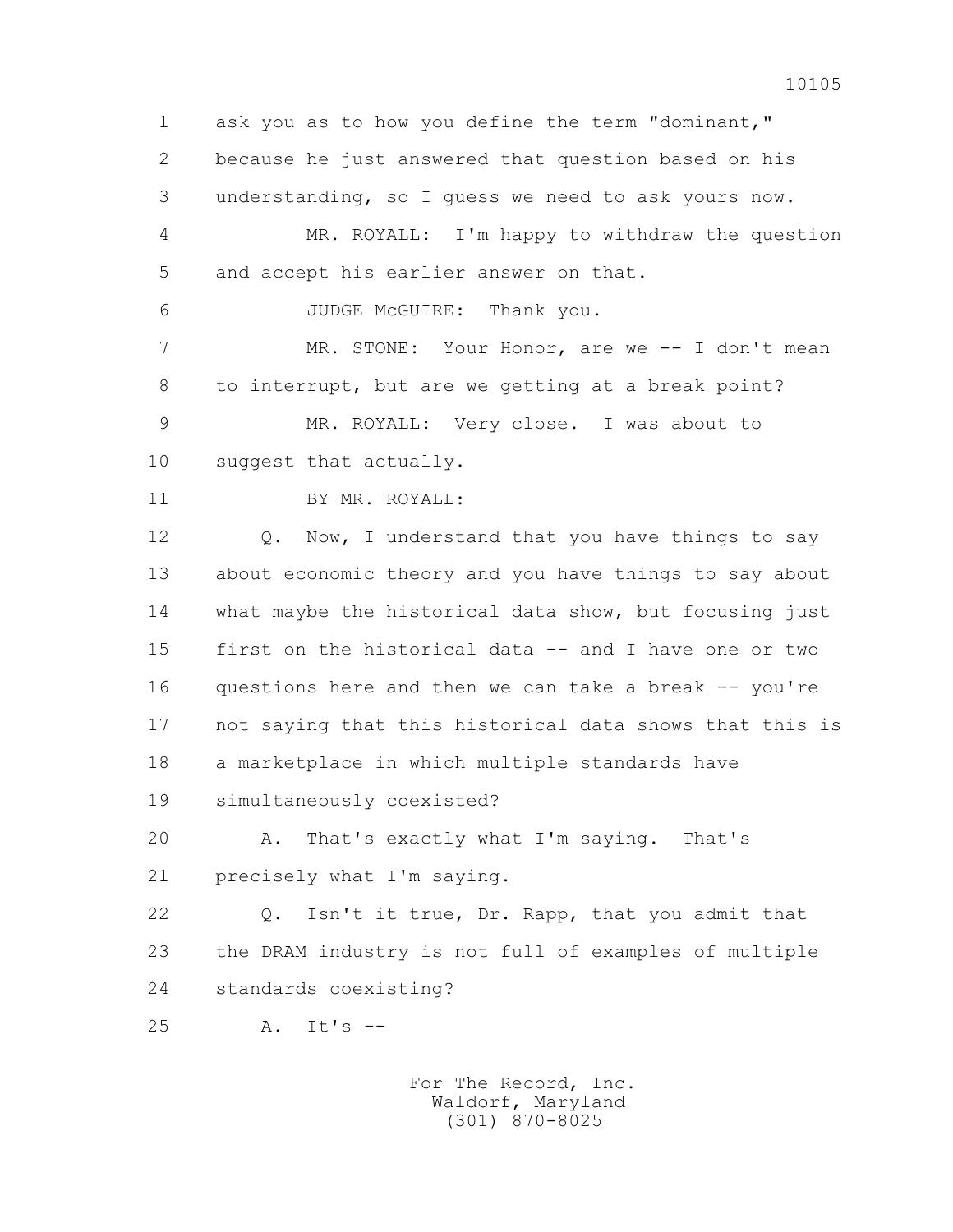1 Q. At least within the same generation? 2 A. Ah. No. It's an industry -- I agree with 3 that. It is an industry that one generation after 4 another has tended in the past, in the decade that 5 we're looking at, to select one standard to the 6 exclusion of others. That is not motivated by the 7 economics of the industry or the, as I understand it, 8 the technology requirements associated with 9 compatibility, and there is nothing in economics or 10 technology that, as I understand it, compels that 11 outcome, and that apparently is true to the analysts at 12 Cahners InStat who are the source of these data because 13 those analysts predicting the future imagined a 14 division of the market between RDRAM and DDR in the 15 same generation.

16 0. But you're not -- and this will be my last 17 question before the break -- but you're not aware of 18 anytime in the history of the DRAM industry, putting 19 aside what someone may have projected could happen in 20 the future, you're not aware of anytime in the history 21 of the DRAM industry in which two standards did coexist 22 within the same generation?

23 A. Well, I know that two noncompatible DRAM of 24 the same generation coexist in DDR and RDRAM. It's 25 true that DDR's shares are not high as in the case of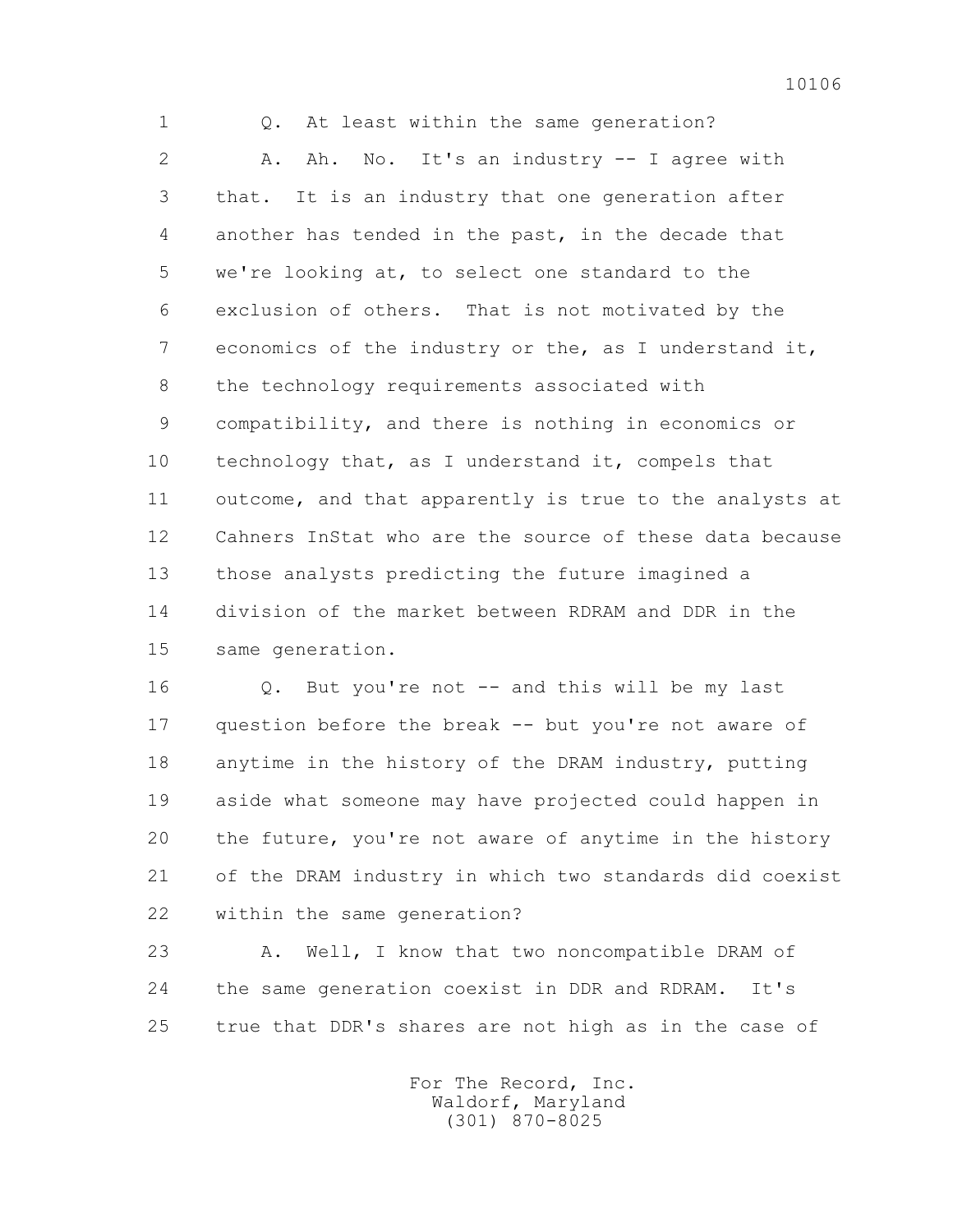1 the ones that I gave earlier, FPM and EDO, but they 2 are both within a single generation and they both 3 coexist. 4 JUDGE McGUIRE: Okay. Very good. I think this 5 is a good time then to take a break. We'll be off the 6 record for ten minutes. 7 MR. ROYALL: Thank you, Your Honor. 8 (Recess) 9 JUDGE McGUIRE: At this time you may proceed 10 with your inquiry, Mr. Royall. 11 MR. ROYALL: Thank you, Your Honor. 12 BY MR. ROYALL: 13 O. I'd like to move on to another subject, 14 Dr. Rapp. 15 A. Uh-huh. 16 Q. Am I right that it's your conclusion that 17 Rambus' challenged actions or what you understand to be 18 Rambus' challenged actions at JEDEC did not affect 19 JEDEC's choice of memory technology? 20 A. Yes. 21 Q. And you believe or it's your conclusion that in 22 a but-for world in which Rambus had disclosed all of 23 the patent-related information that complaint counsel 24 contends it failed to disclose or wrongfully failed to 25 disclose that in such a but-for world the disclosure of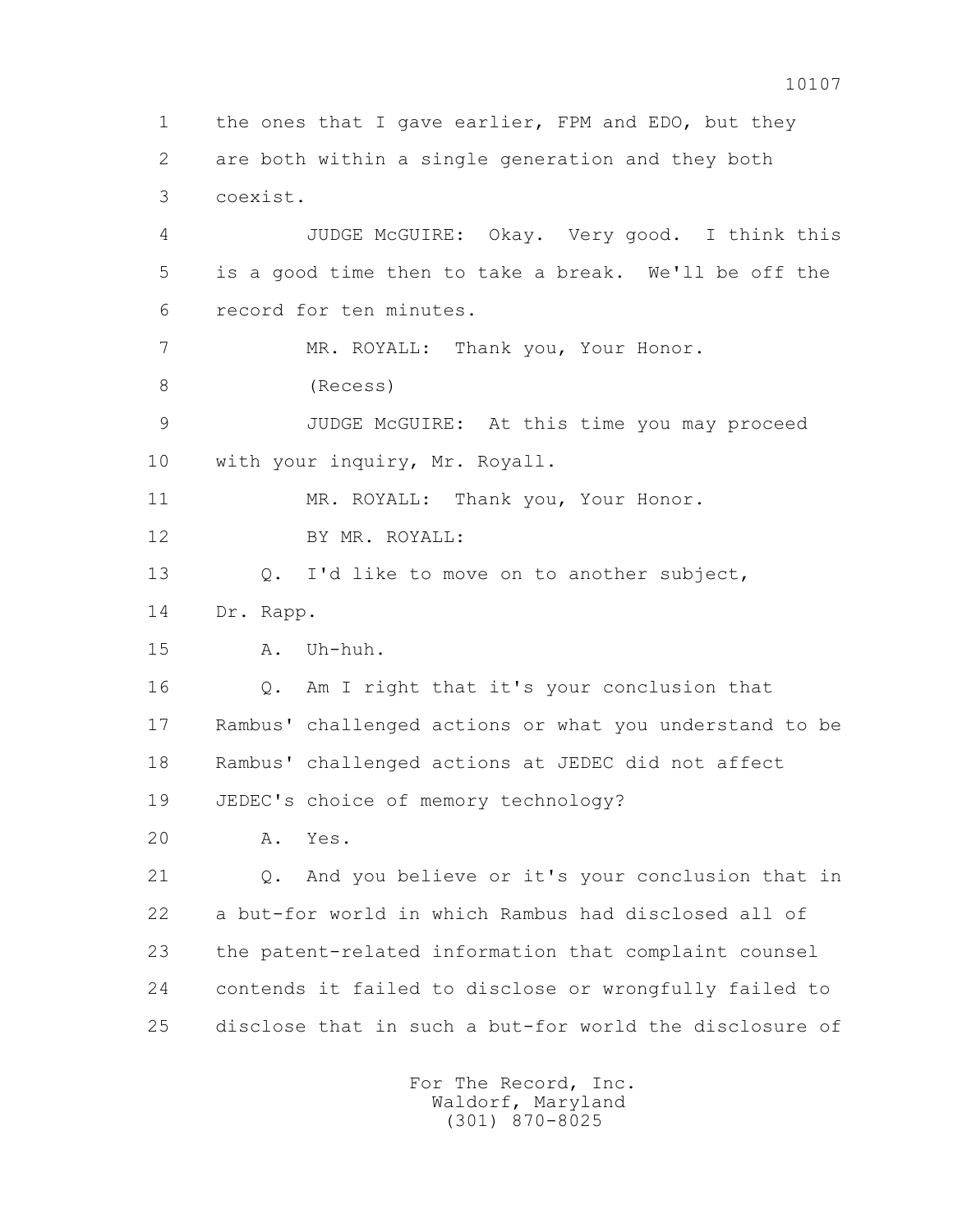1 that information would not have affected JEDEC's 2 choices of technologies?

3 A. That is correct.

 4 Q. So it's your opinion that in such a but-for 5 world JEDEC would have adopted the same SDRAM and 6 DDR SDRAM standards that exist today?

7 A. Yes.

 8 Q. And am I right that that opinion is based on 9 your analysis, the analysis set forth in your report of 10 the variable and inventory costs associated with 11 various alternative technologies?

 12 A. That's only part of it. It is based on the 13 variable inventory costs. It is based upon the 14 performance characteristics. It is not based upon but 15 consistent with the opinion of Professor McAfee that if 16 Rambus had not attended JEDEC meetings that JEDEC would 17 have chosen the Rambus technologies. All of those 18 things.

 19 Q. When you reached this conclusion and recorded 20 it in your expert report, that is, the conclusion that 21 Rambus' actions didn't affect JEDEC's choice of memory 22 technology, when you reached those conclusions and put 23 them in your expert report, am I right that you were 24 not familiar with the details of the process that JEDEC 25 went through in the real world in selecting those four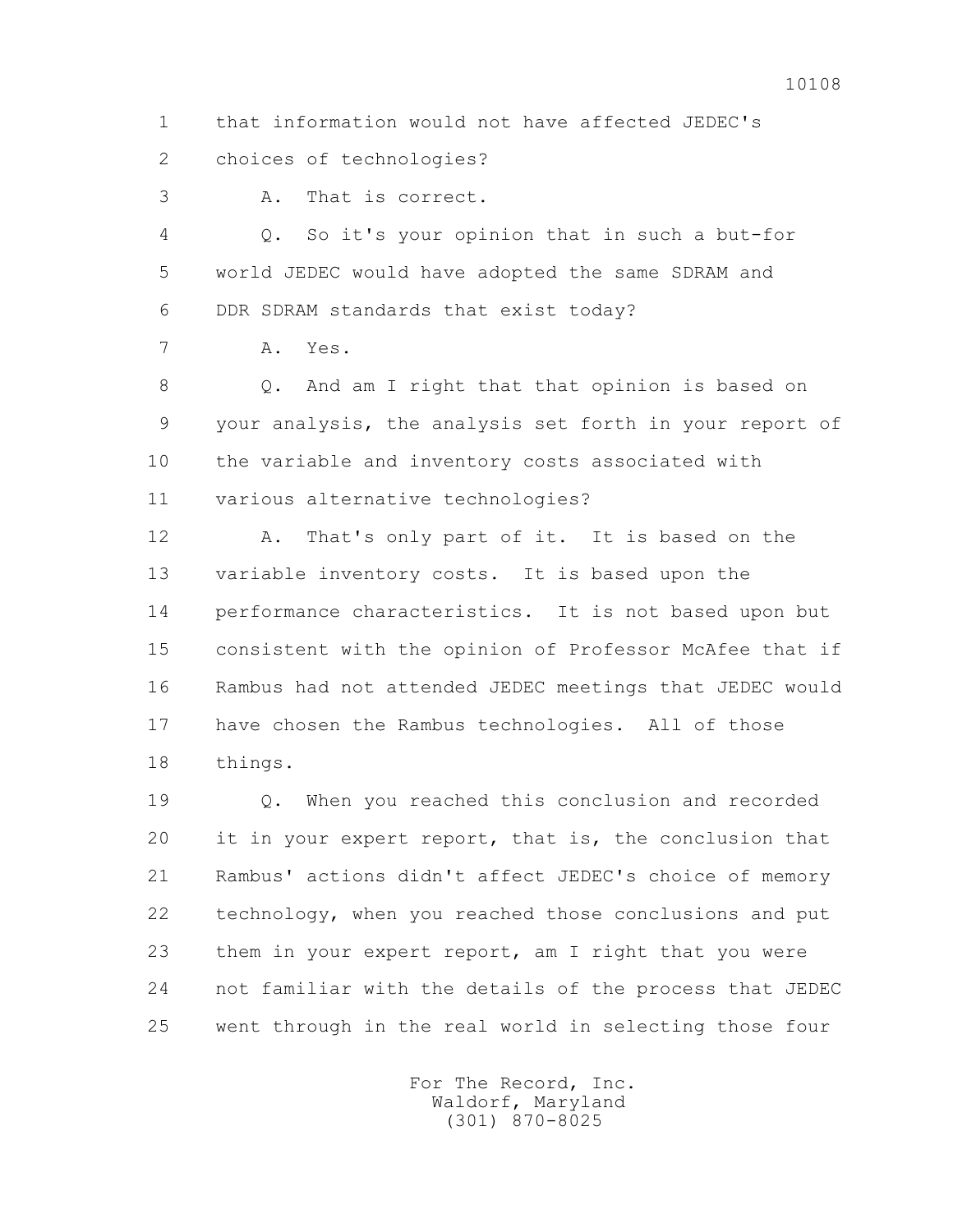1 Rambus technologies?

 2 A. That's correct. I hadn't studied the balloting 3 and so forth.

 4 Q. And you didn't know, for instance, whether 5 prior to their ultimate adoption there was any 6 opposition within JEDEC to the use of any of those four 7 technologies?

8 A. Right.

 9 Q. And you didn't know whether any alternatives 10 to those four technologies were discussed within 11 JEDEC?

12 A. Right.

 13 Q. And you didn't know which companies in 14 particular were most vocal about promoting any 15 particular alternatives?

16 A. Right.

17 Q. And you didn't know --

 18 MR. STONE: Your Honor, I object. The line of 19 questioning about what JEDEC did or didn't do was a 20 line of questioning to which Mr. Royall objected on the 21 grounds it was not covered by his expert report, and I 22 was not permitted to question about this area.

 23 Having foreclosed my questioning on this area, 24 his efforts to go back into the -- I understand he made 25 an argument earlier that Mr. Rapp had not done a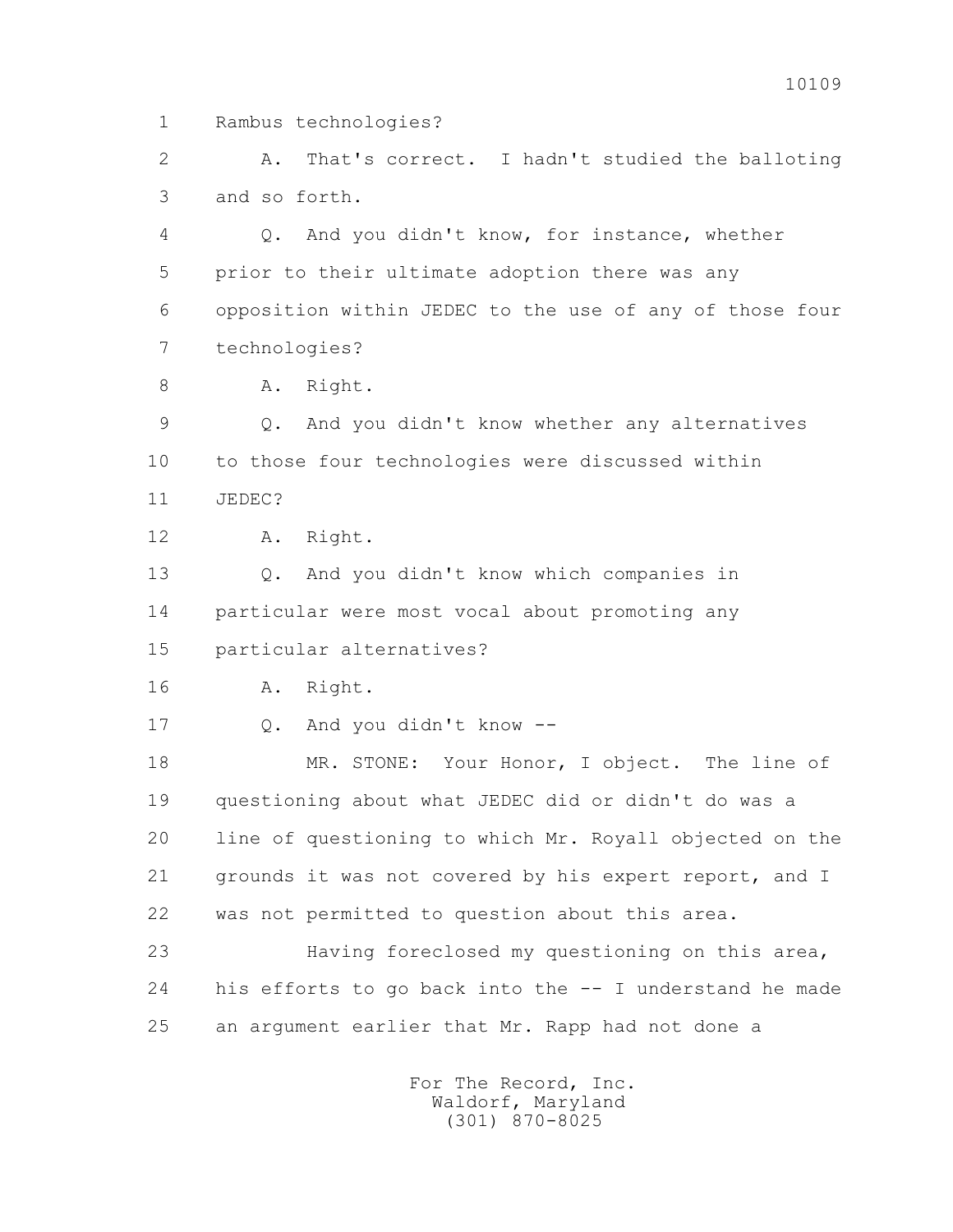1 detailed analysis of JEDEC's behavior, which he 2 admitted, but to go into this detail is beyond the 3 scope of the direct and inconsistent with the 4 objections earlier made by complaint counsel. 5 JUDGE McGUIRE: Mr. Royall. 6 MR. ROYALL: Yes, Your Honor. My objection 7 was simply that I didn't believe the witness should be 8 permitted to testify as to matters that aren't in his 9 expert report and it was a perfectly appropriate 10 objection. What I'm doing now is demonstrating that 11 he reached a conclusion without certain information, 12 which I think is perfectly appropriate 13 cross-examination. 14 JUDGE McGUIRE: Overruled. I will hear it on 15 that basis. 16 BY MR. ROYALL: 17 Q. And you didn't know, Dr. Rapp, when you 18 reached that conclusion which companies in particular 19 were most vocal about promoting any particular 20 alternative? 21 A. Right. 22 Q. And you didn't know what pros or cons may have 23 been discussed within JEDEC relating to any given 24 alternative? 25 A. Yes.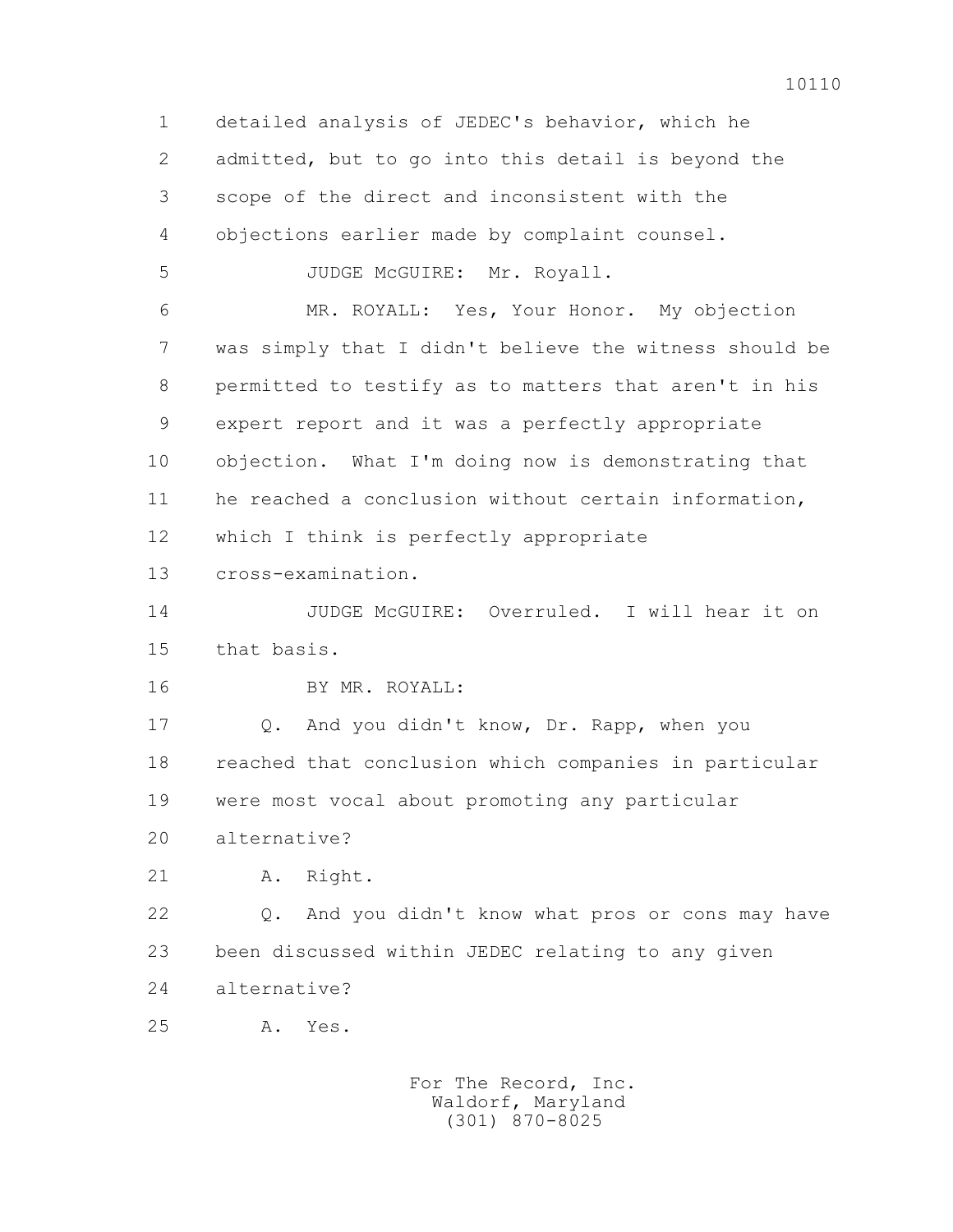1 Q. And that's because you did not look at the 2 evidence, that is, before completing your expert 3 report, you did not look at the evidence relating to 4 the process through which JEDEC made the decisions that 5 it in fact did make in developing the relevant 6 standards?

7 A. All of that is correct.

 8 Q. And so you developed your opinions about the 9 commercial viability of various alternatives without 10 having any understanding as to why JEDEC in fact chose 11 the four Rambus technologies over any alternatives that 12 it may have considered?

 13 A. Yes. And that is because the commercial 14 viability and substitution qualities of those 15 alternatives are independent of what got said in 16 JEDEC.

 17 Q. Now, don't you agree, Dr. Rapp, that knowing 18 the reasons behind JEDEC's selection of -- and let's 19 focus on SDRAM for the moment -- but knowing the 20 reasons behind JEDEC's selection of SDRAM as the 21 standard, the current formulation of SDRAM, knowing the 22 reasons behind JEDEC's selection of SDRAM as a standard 23 is something that would be important for the purpose of 24 evaluating the economic soundness of whether a given 25 alternative in the but-for world would or would not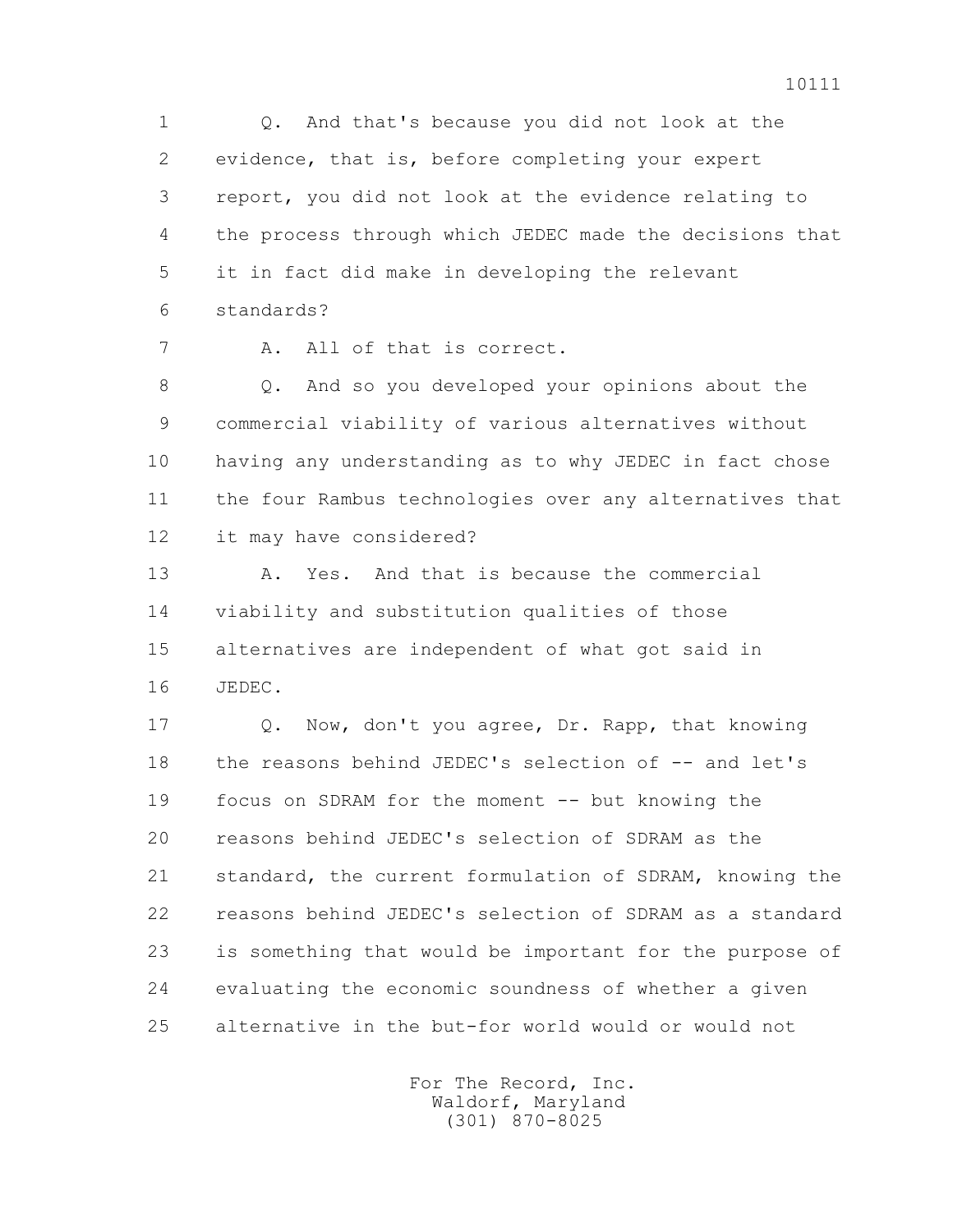1 have been attractive to JEDEC?

 2 A. No. My job is to provide an economic analysis 3 of substitution based upon cost-performance, and it 4 is -- it's not necessary for me to know about the 5 JEDEC process or the opinions of JEDEC members in 6 order to make my contribution to the record in this 7 case. 8 Q. Let me ask you, if you can find it in front of 9 you, if you could take a look at the rebuttal report 10 that you submitted in the Micron case which we briefly 11 touched on yesterday. 12 A. I have it. 13 Q. Let me ask you to turn to page 6 of that 14 report. 15 A. I'm with you. 16 Q. And in this report you were setting forth your 17 critiques and comments on the Micron expert's economic 18 conclusions, that is, Professor Carlton's conclusions; 19 is that right? 20 A. Uh-huh. Yes. 21 Q. And in the first paragraph on page 6 you 22 state, "Knowing the reasons behind JEDEC's selection 23 of SDRAM as the standard is important for evaluating 24 the economic soundness of the assumption that the 25 members would have switched to an alternative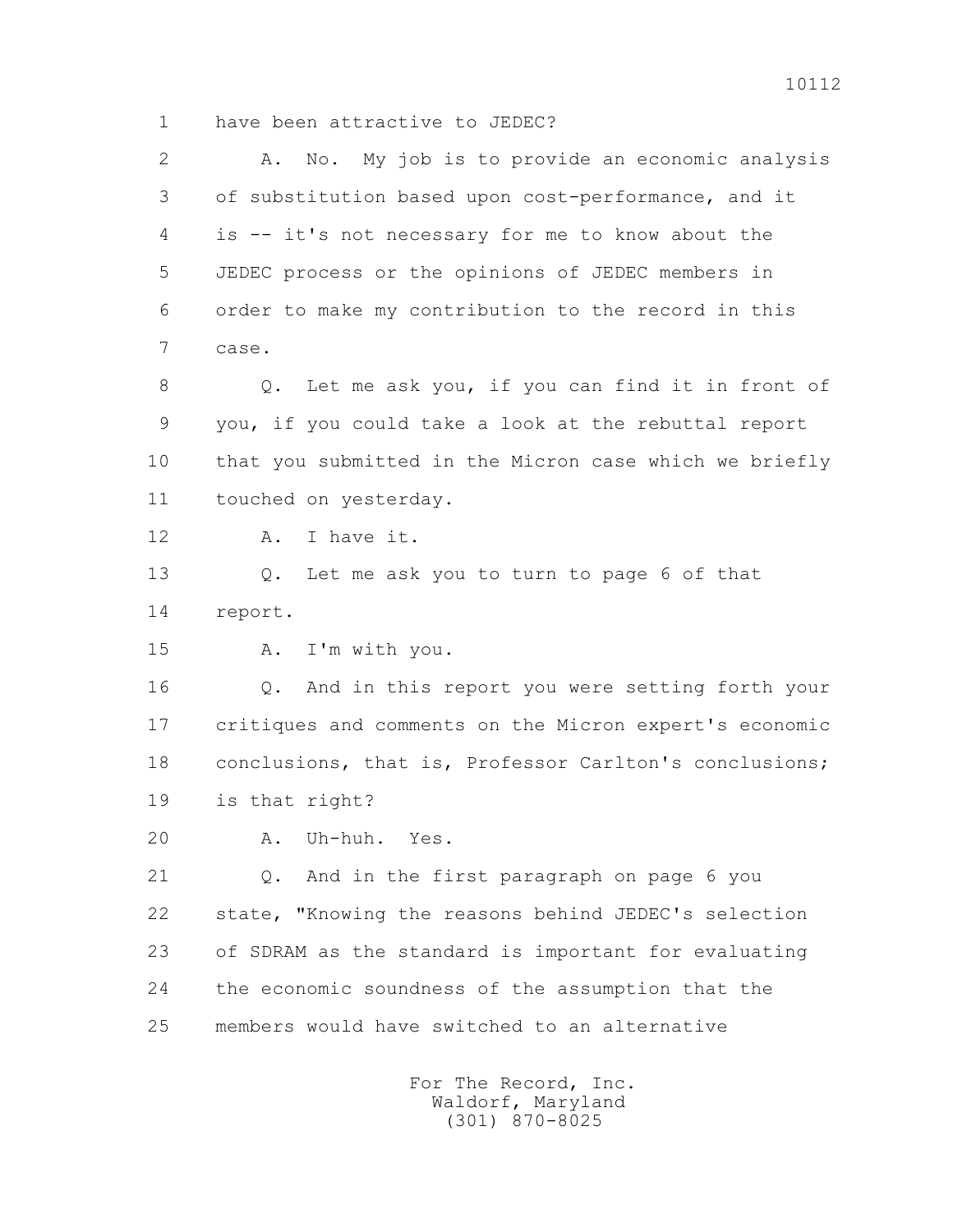1 technology if Rambus' potential future royalty demands 2 were disclosed at the time the SDRAM standard was 3 being set."

4 Do you see that?

5 A. Yes.

 6 Q. That was a statement that you made in the 7 context of criticizing Professor Carlton's work or his 8 conclusions; is that right?

9 A. Yes.

 10 Q. And in that case Professor Carlton offered the 11 conclusion that if Rambus made the patent disclosures 12 to JEDEC that it has been argued it failed to make or 13 should have made, JEDEC would have switched to 14 alternatives, that was the conclusion he was offering? 15 A. Right.

 16 Q. And what you were saying here was that, in the 17 course of criticizing Professor Carlton, was that in 18 your view an economist cannot offer sound economic 19 conclusions about what JEDEC would or would not have 20 done in terms of switching to alternatives without 21 knowing the reasons behind JEDEC's selection of the 22 SDRAM standard; right?

 23 A. All of that takes place in the absence of the 24 kind of information that Mr. Geilhufe and Dr. Soderman 25 provided. This critique of Professor Carlton had to do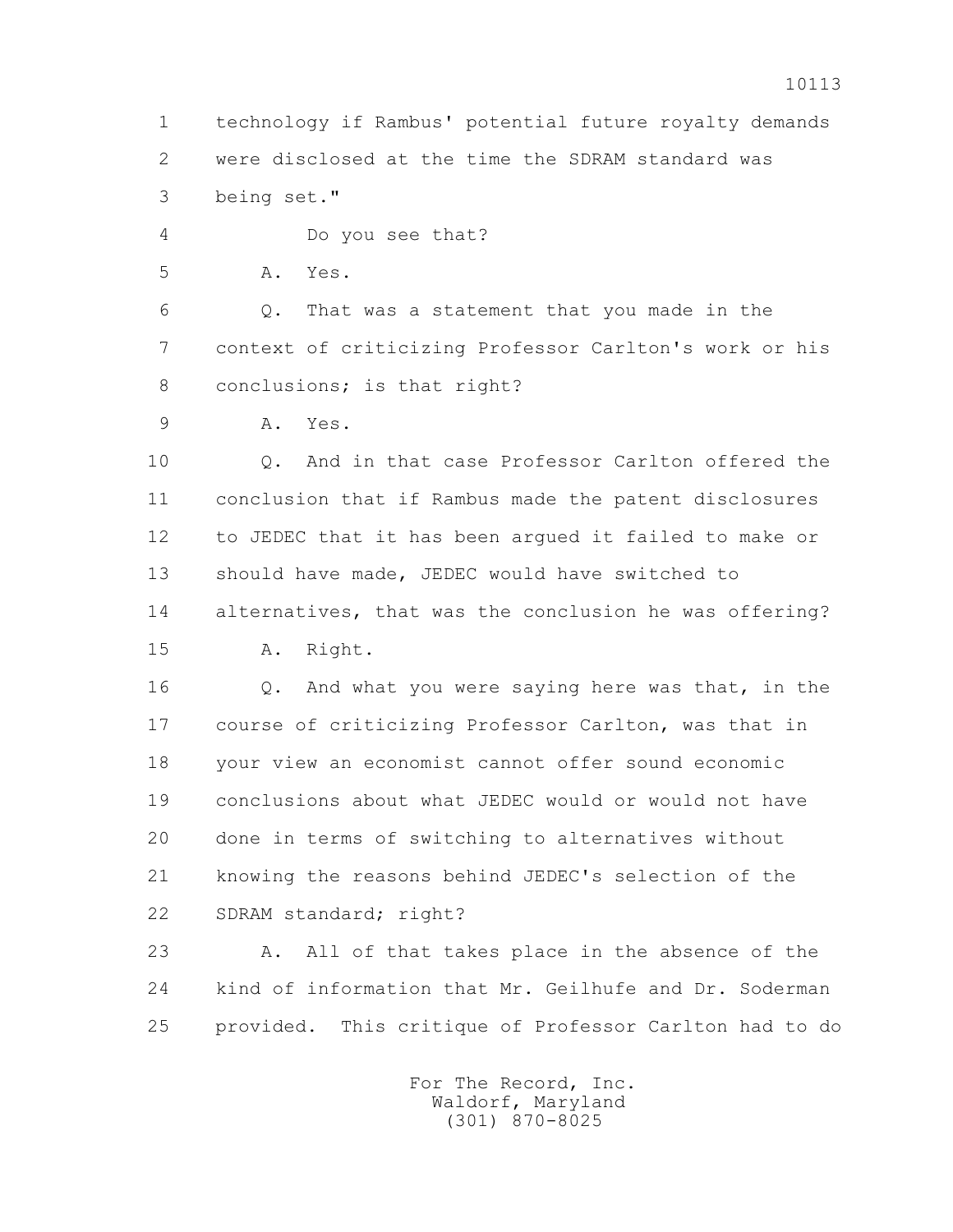1 with the fact that the two of us were opposed to one 2 another as experts in this trial and Professor Carlton 3 had proposed that there were alternatives to the Rambus 4 technology without stating what those alternatives 5 were.

 6 So there was no discussion of fixed latency and 7 burst and all of the other various alternatives. And 8 in the absence of that information, I said that if he 9 or anybody else was going to reach an ultimate 10 conclusion about what JEDEC would have done in the 11 absence of information, then they would need to know 12 what happened in JEDEC.

13 If the -- just a bit more on that. 14 If the door were open for such things, what I 15 would have said is what Professor Carlton needs is 16 Dr. Soderman and Mr. Geilhufe or some equivalent of 17 them in order to be able to make statements, economic 18 statements about the quality of substitution among 19 realistic alternatives.

 20 Q. Let me see if I can just present this in a 21 simple way.

22 A. Sure.

 23 Q. In the Micron case you criticized 24 Professor Carlton for offering economic conclusions 25 about what JEDEC would have done in terms of switching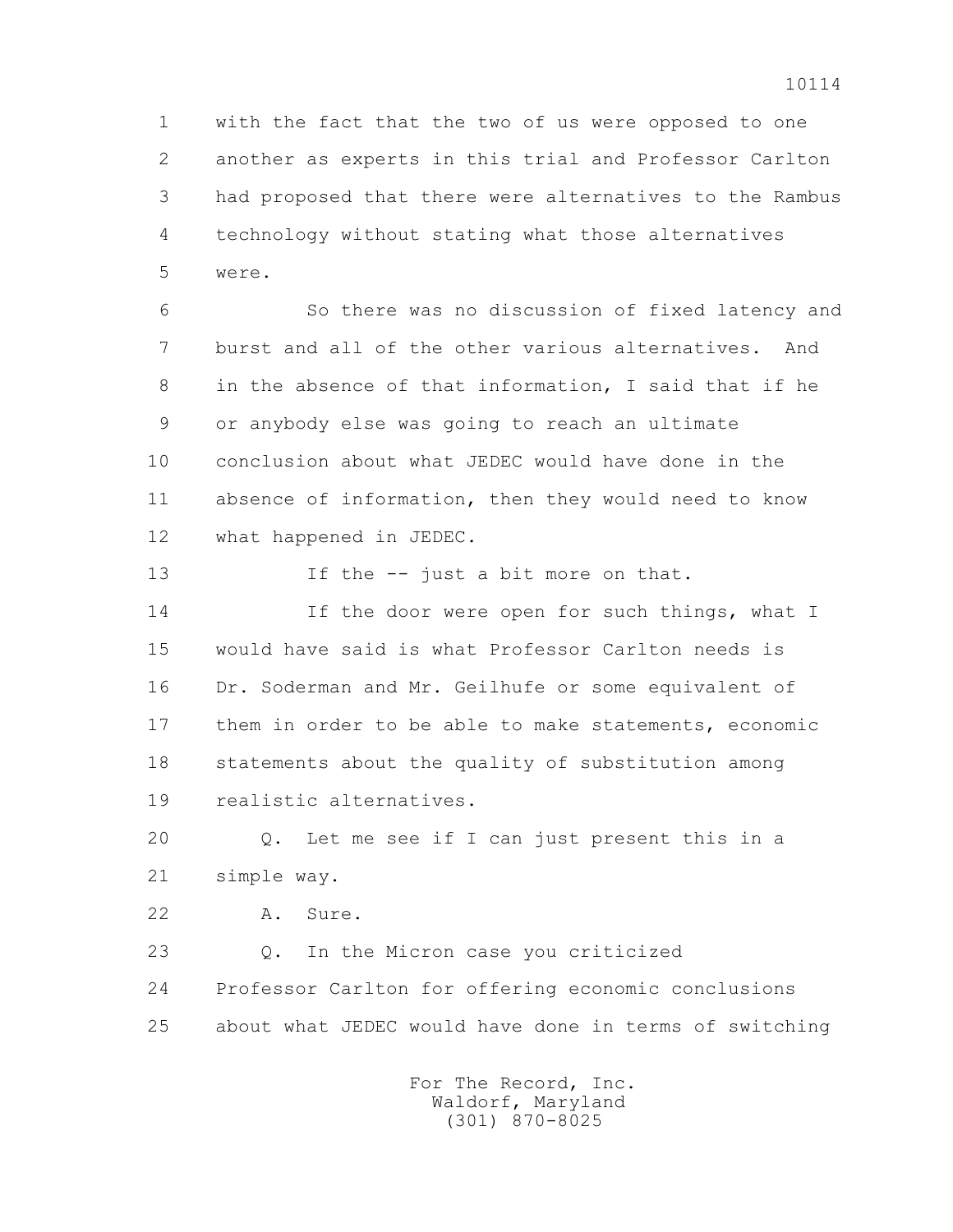1 to alternatives because you submitted that he didn't 2 know the reasons behind JEDEC's selection of SDRAM as 3 the standard; right?

 4 A. In a different context than this one, right. 5 Q. And you have offered conclusions in this case 6 about what JEDEC would have done in a but-for world in 7 which those disclosures would have been made and yet 8 you likewise have not learned -- not sought to learn 9 the reasons behind JEDEC's selection of SDRAM as the 10 standard; isn't that right?

 11 A. I have listened to or read the transcript of 12 the trial, but it did not form the basis of my 13 conclusions, that's correct.

 14 Q. It did not form the basis of the conclusions 15 that were set forth in your expert report?

16 A. Correct.

 17 Q. And it not only did not form the basis of those 18 conclusions, it was not something that you even 19 considered in forming those conclusions?

20 A. Right.

21 Q. Okay. Now, in developing -- you can pull that 22 down.

 23 In developing the opinion that we've been 24 discussing that -- your opinion that if Rambus had 25 disclosed the patents and patent applications that are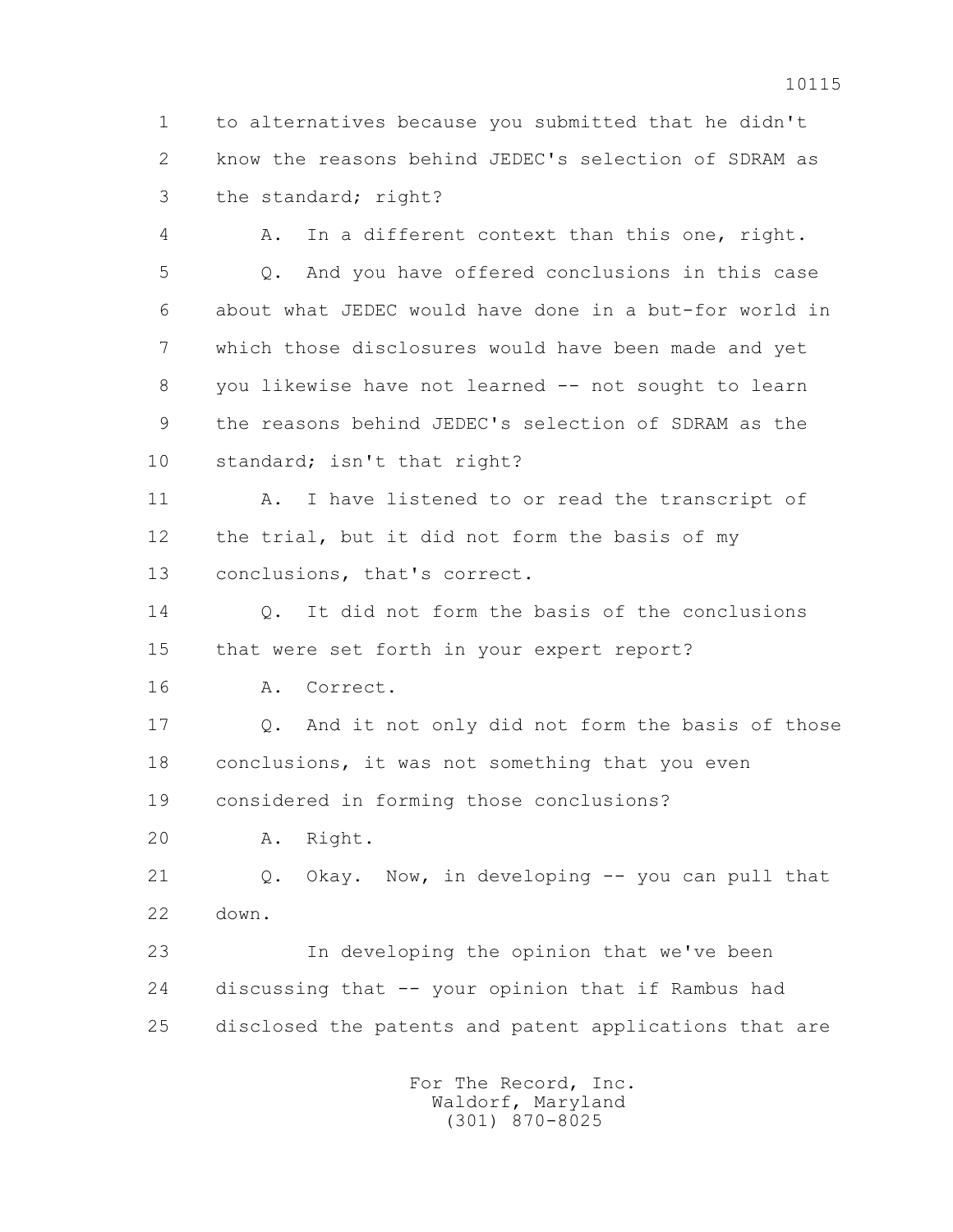1 at issue here and that have been allegedly not 2 disclosed in a wrongful way, your opinion that if that 3 were to have happened in a but-for world JEDEC would 4 not have altered its memory technology choices in these 5 standards, in developing that opinion, am I right that 6 you also did not give consideration to JEDEC's specific 7 processes or rules for dealing with patent

8 disclosure-type issues?

 9 A. Well, I understood in general terms what they 10 were, but I didn't delve into them in forming that 11 conclusion.

 12 Q. When you wrote your report in this case, isn't 13 it true that you did not have any understanding one way 14 or the other as to whether JEDEC's rules impose any 15 limitations on the ability of JEDEC committees to adopt 16 standards that incorporate patented or patent-pending 17 technologies?

18 A. I don't recall. I think I must have had some 19 information, but if that's what I testified to, then 20 I'll stand by it.

 21 Q. Well, let me ask you to take a look at your 22 deposition --

23 A. Okay.

 $24$  0.  $-$  in this case, page 196.

25 And I'll just refresh your recollection on what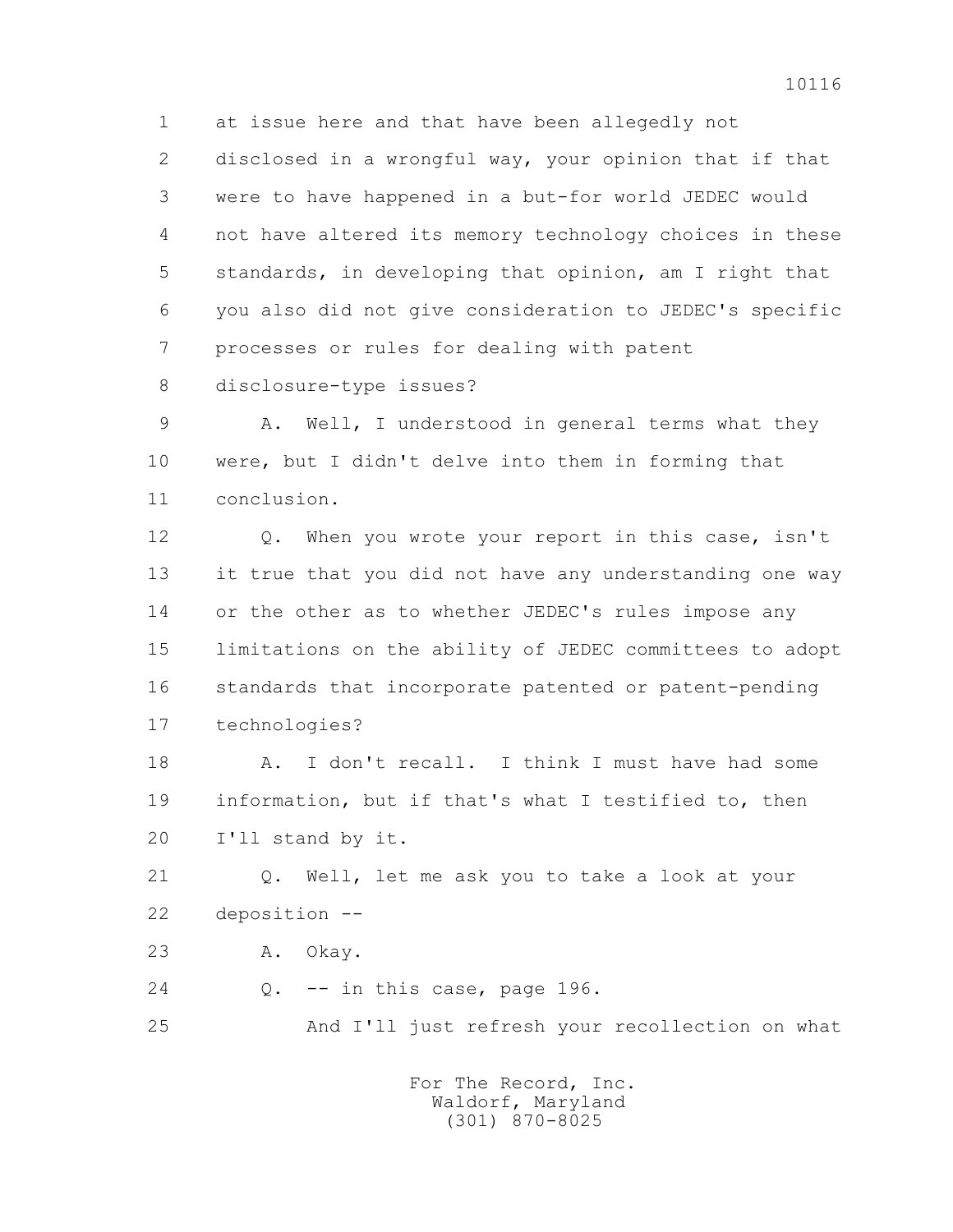1 you did testify to in this case. 2 A. Let me catch up. 3 Q. Oh, I'm sorry. 4 A. That's all right. 5 Q. Starting on line 7, my question was: "Do you 6 have an understanding as to whether JEDEC's rules 7 impose any limitations on the ability of JEDEC 8 committees to adopt standards that incorporate patented 9 or patent-pending technology? 10 "ANSWER: I don't. Sorry, I don't have that 11 particular understanding." 12 Do you see that? 13 A. Yes. I'd just like to look behind that a 14 little bit. The "yes" was to that I've seen it. 15 Have I got a different pagination here or am I 16 looking at the wrong document? 17 Q. I'm sorry. 18 If I could approach, Your Honor. 19 The transcript from this case is this document 20 (indicating). You may be looking at the Infineon one. 21 A. Thank you. 22 Q. And it's page -- I'm sorry. I thought we were 23 on the same page. It's page 196. 24 A. Just let me catch up and have a look a bit at 25 what surrounds that. 196?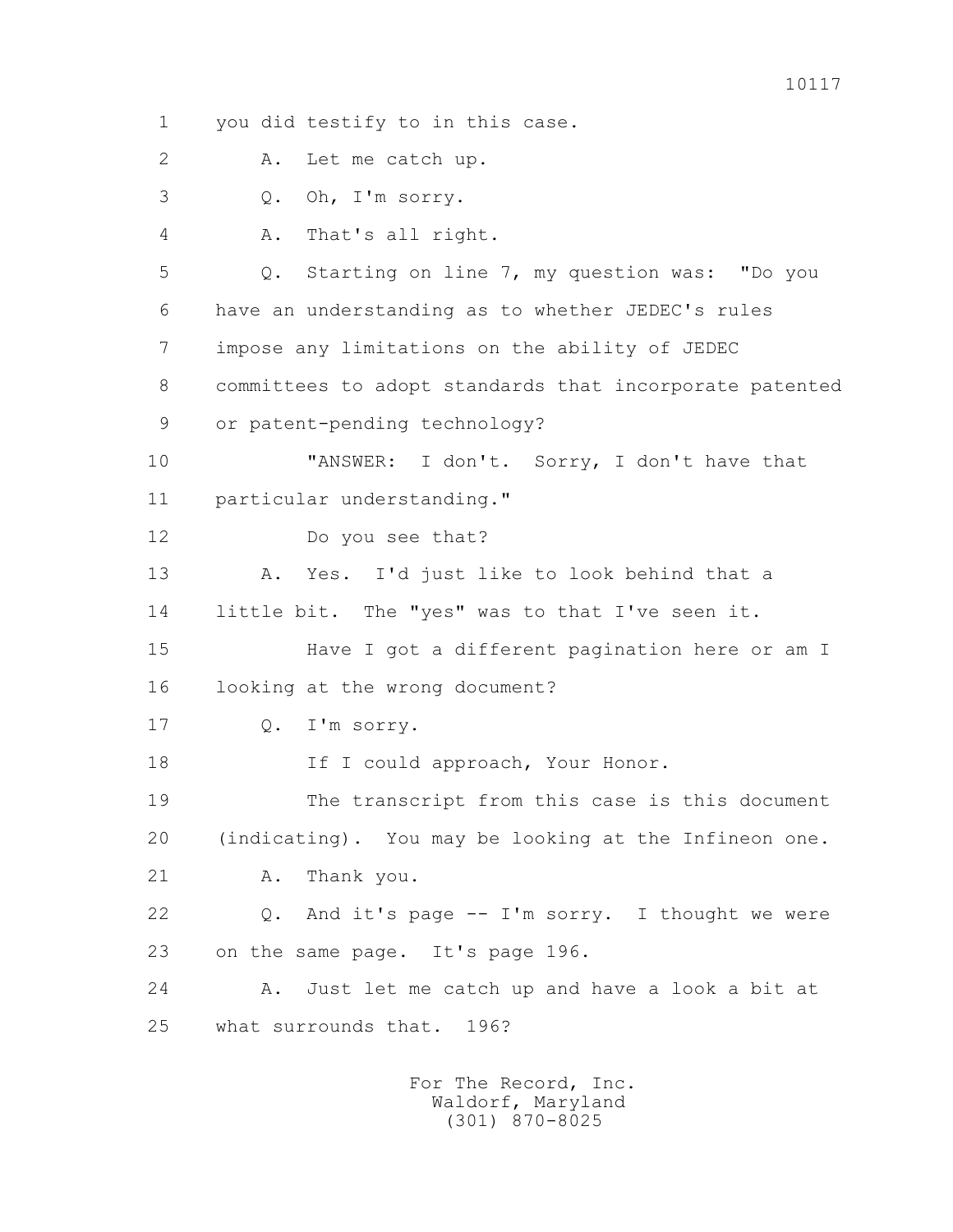1 Q. Yes.

 2 A. I see the question and answer. Just let me 3 refer you back, if I may, to the preceding page. 4 There's a question that reads as follows: 5 "Assuming Rambus had disclosed to JEDEC that it 6 possessed patents or patent applications that related 7 to JEDEC's standardization work, do you have an 8 understanding as to how, in terms of its process, JEDEC 9 would have responded to such disclosures?" 10 And I answered: "I understand that at some 11 point -- and I don't know where, if the -- that a 12 request, if that is the right word, for an assurance 13 that licenses would be granted on a reasonable and 14 nondiscriminatory basis would be requested, that the 15 request would be made." 16 The reason that I'm reading that is because 17 that's the antecedent to your question. It does 18 bespeak some understanding about what would go on in 19 JEDEC under these circumstances. And the later 20 question sort of assumed that had been taken care of I 21 think.

 22 Q. And just to complete this before we leave this 23 page, immediately after what you read, I asked the 24 question on the bottom of page 105 starting at line 21: 25 "Do you have any further understanding of what would

> For The Record, Inc. Waldorf, Maryland (301) 870-8025

10118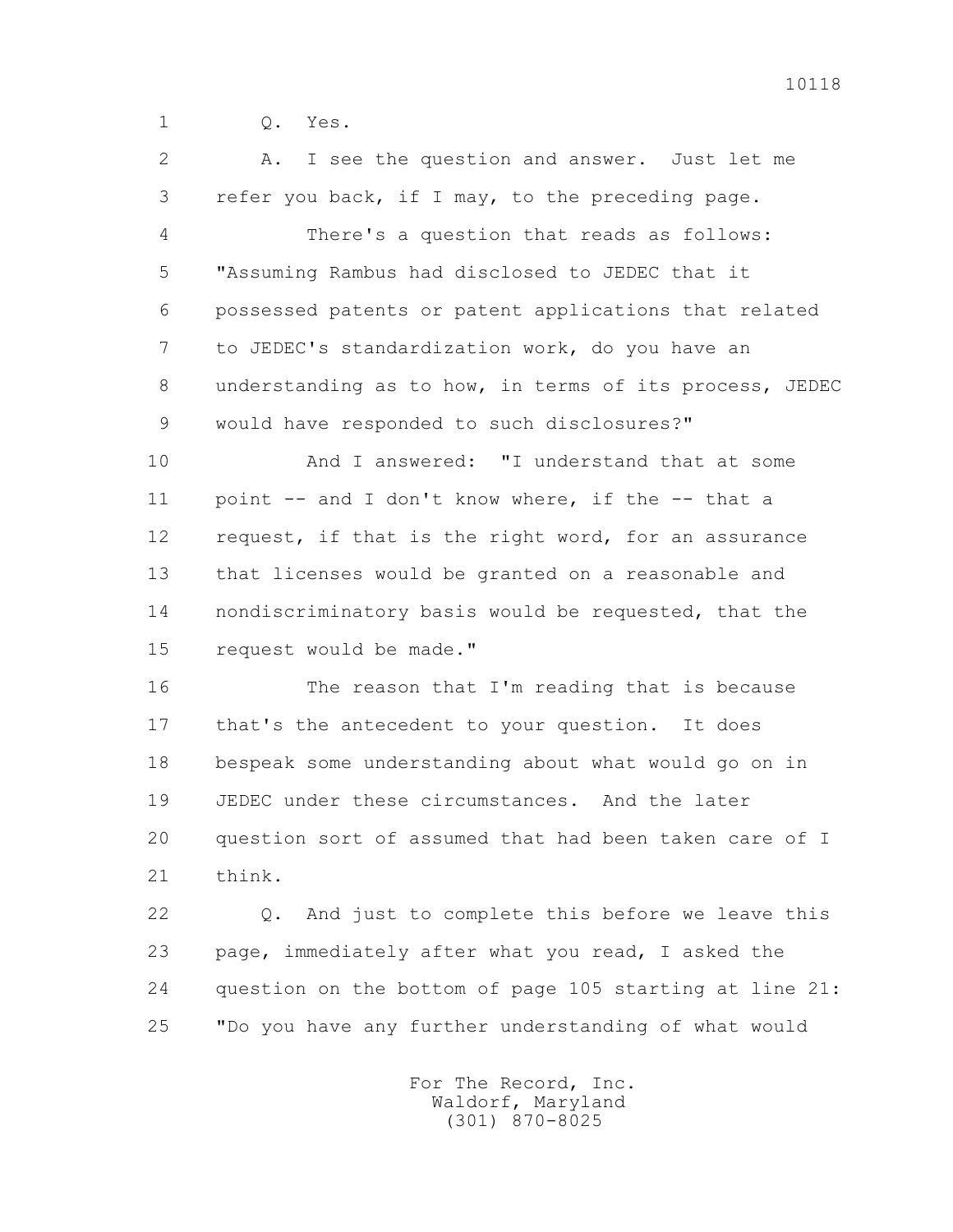1 have happened in terms of JEDEC's process had Rambus 2 disclosed the existence of relative patents or patent 3 applications?"

4 And you answered, "No."

5 A. Right.

 6 Q. Okay. Now, when you developed your opinions as 7 to what JEDEC would have done in a but-for world in 8 which Rambus had made the challenged disclosures or 9 nondisclosures, you were not aware of anything in 10 JEDEC's rules or in its procedures that might have 11 precluded JEDEC from using Rambus' technologies if they 12 ranked higher on a cost-performance basis than all 13 alternative technologies; is that right?

14 A. Right.

 15 Q. And when you developed your opinions, you were 16 not aware of whether in the history of JEDEC there has 17 ever been a situation in which a company had disclosed 18 a patent or patent application to JEDEC and JEDEC 19 proceeded to adopt that proprietary technology as part 20 of its standard?

21 A. Right.

22 Q. I'm sorry. You said "right"?

23 A. Uh-huh.

 24 Q. Now, let me move to the subject of lock-in, and 25 in that regard let me ask you to take a look at -- we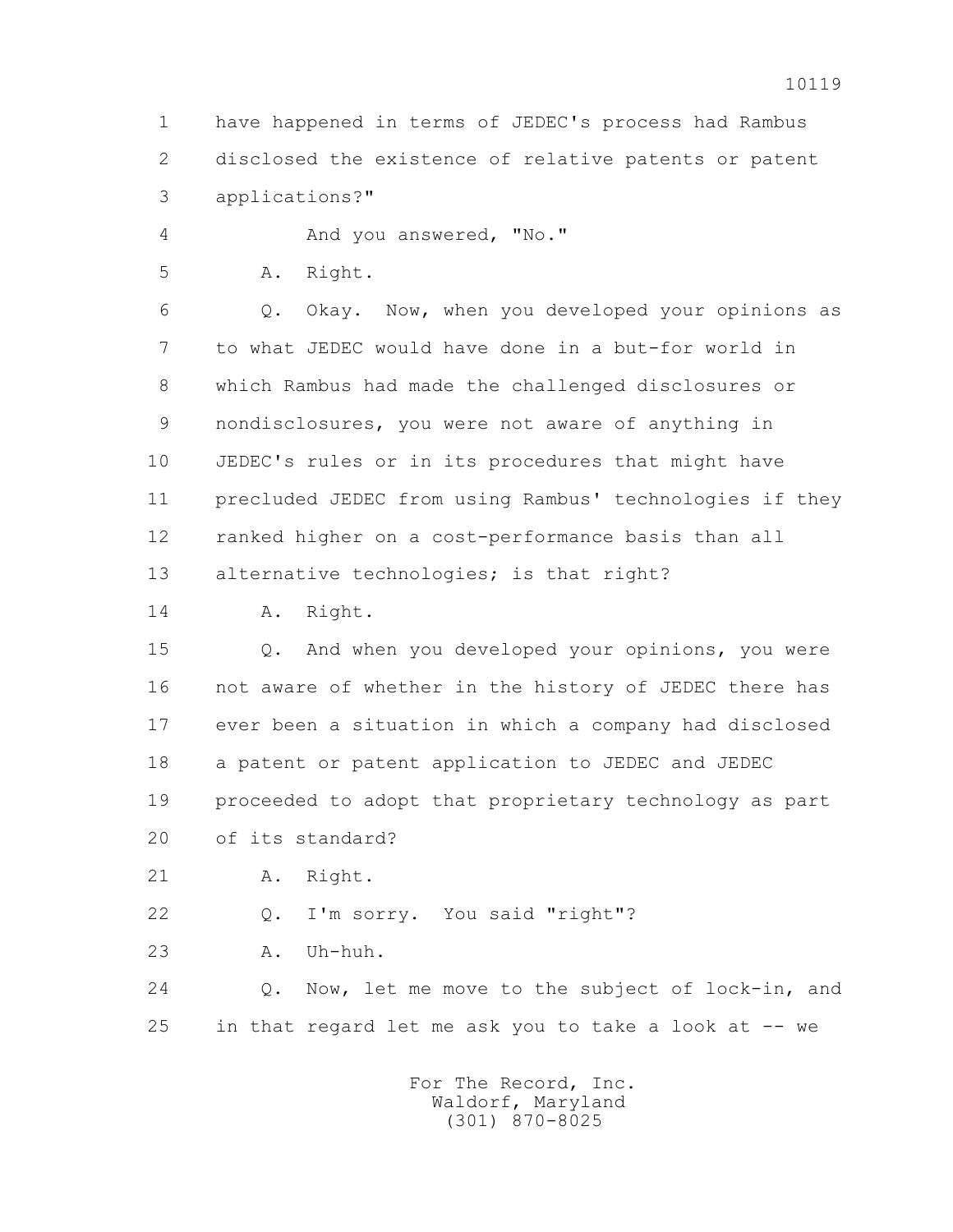1 can put this on the screen -- DX-317, which is a slide 2 that was presented in connection with your testimony, 3 your direct testimony yesterday. 4 Can we blow that up? Is that -- that's not 5 what I had marked as DX-317. 6 Okay. Now I think we're on the same page. 7 Do you see the slide on the screen, Dr. Rapp? 8 A. Yes. 9 Q. This is a slide that you prepared relating to 10 your opinions on switching costs and generally the 11 subject of lock-in; is that right? 12 A. Yes. 13 Q. And you say here -- and the title of this slide 14 is Switching Costs Are Relatively Low, and that is your 15 opinion, that the switching costs that are relevant to 16 your economic analysis of the markets at issue here are 17 relatively low? 18 A. I didn't hear the question. My economic 19 analysis of? 20 Q. It's your opinion that the switching costs that 21 are relevant to your economic analysis in the context 22 of the markets at issue here, that those switching 23 costs are relatively low? 24 A. Yes. 25 Q. And the categories of costs that you refer to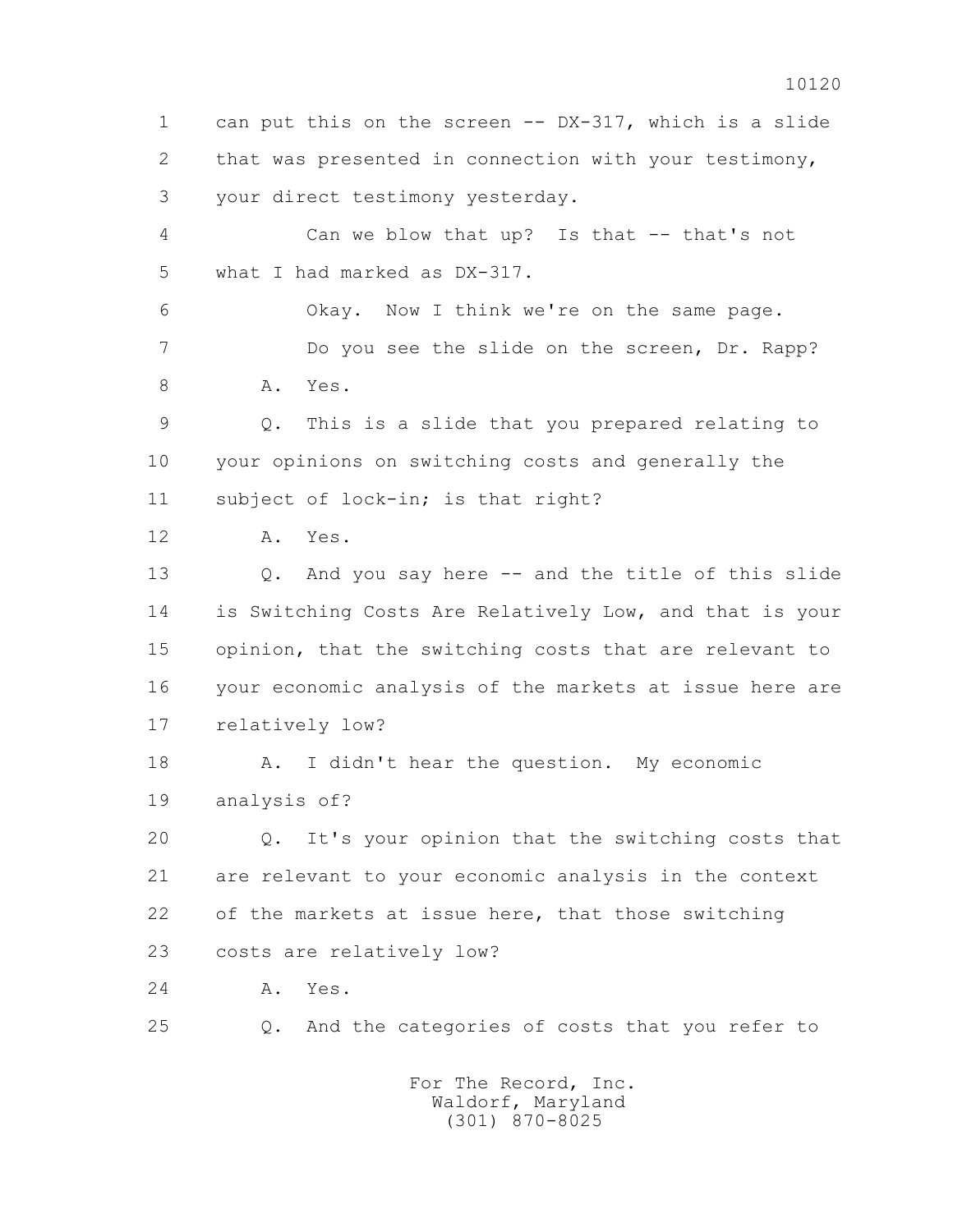1 on this slide, DX-317, are design costs, qualification 2 costs and phototooling costs.

3 Do you see that?

4 A. Yes.

 5 Q. Is it your opinion that those are the only 6 relevant categories of cost to look at from the 7 standpoint of assessing switching costs in the context 8 of this case?

9 A. For this particular technology, yes.

 10 Q. Are there additional switching costs that you 11 would look at in context of other technologies?

12 A. The -- what I'm doing here is using an SDRAM 13 example. Whatever it was that Mr. Geilhufe recorded 14 about switching with respect to the two DDR 15 technologies that don't appear in SDRAM, for example, 16 they might be included.

 17 Q. Well, without referencing Mr. Geilhufe's 18 testimony, can you tell me whether there are other 19 switching costs that you believe are relevant to 20 consider besides these three costs either in the 21 context of these technologies or other technologies?

 22 A. To the extent that we are speaking about 23 switching from other Rambus technologies, then the -- 24 then any up-front costs associated with that switch are 25 appropriate. I don't think that there are any costs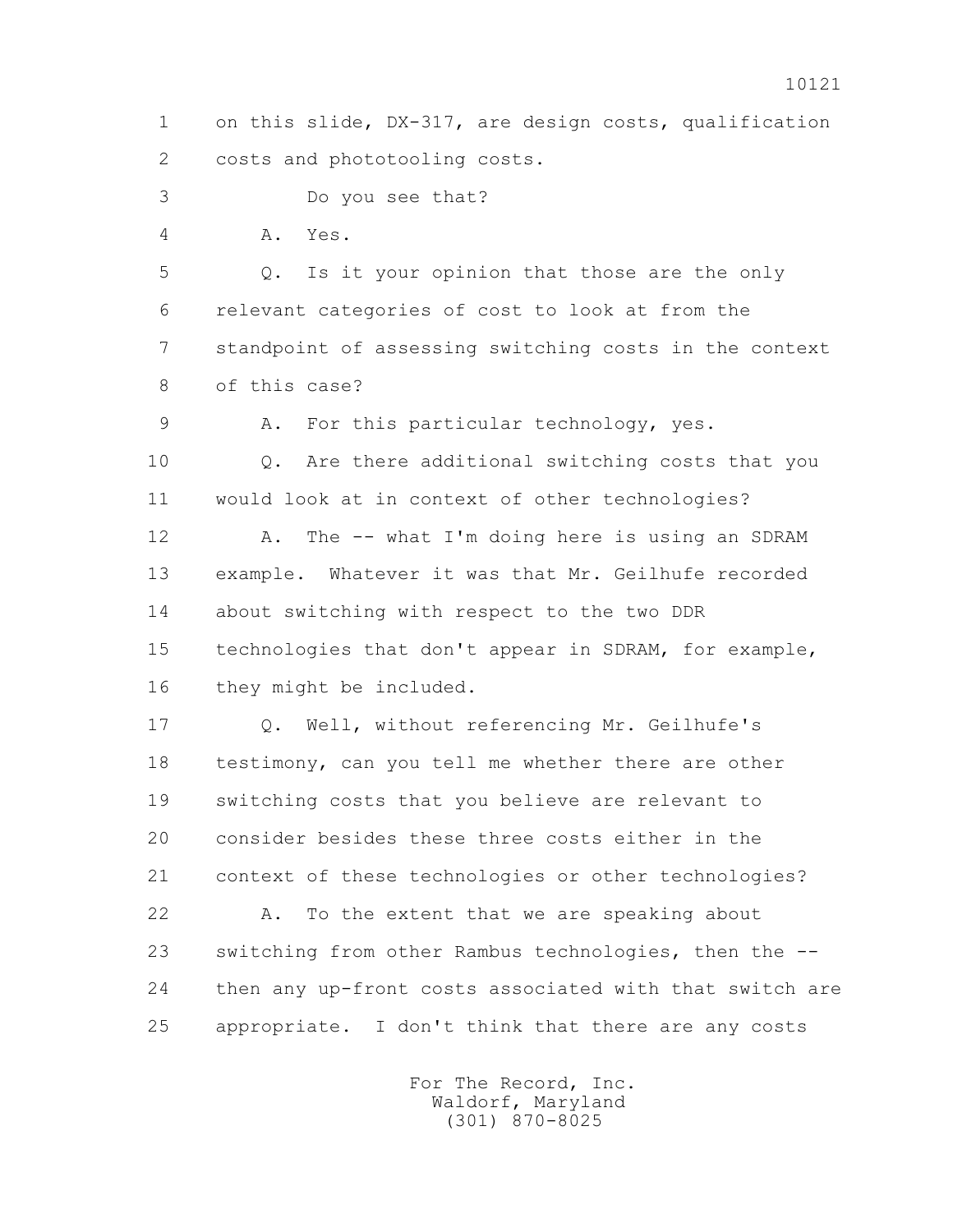1 other than design, qualification and phototooling, but 2 I'd have to look. I haven't -- I haven't done every 3 possible combination of switching costs. This is an 4 example of the fact that switching costs are low, not a 5 complete statement of every cost for every technology. 6 This is an SDRAM example.

7 and Q. So you presented an example of a 8 quantification of switching costs, but you have not in 9 fact sought to quantify all of the switching costs 10 that would be relevant to consider in this case with 11 respect to the various different technologies at 12 issue; is that right?

 13 A. They appear on Mr. Geilhufe's table, and all of 14 the relevant costs are there, but I haven't produced 15 tables for all of them.

 16 Q. So it's your economic conclusion that all of 17 the relevant costs from an economist's standpoint that 18 would need to be considered in a switching cost 19 analysis are presented in Mr. Geilhufe's analysis?

20 A. Yes.

 21 Q. And when you present this figure, this example, 22 the \$4.3 million figure here, that is your 23 understanding of what it would cost a single 24 manufacturer to switch from the programmable CAS 25 latency and programmable burst length technology to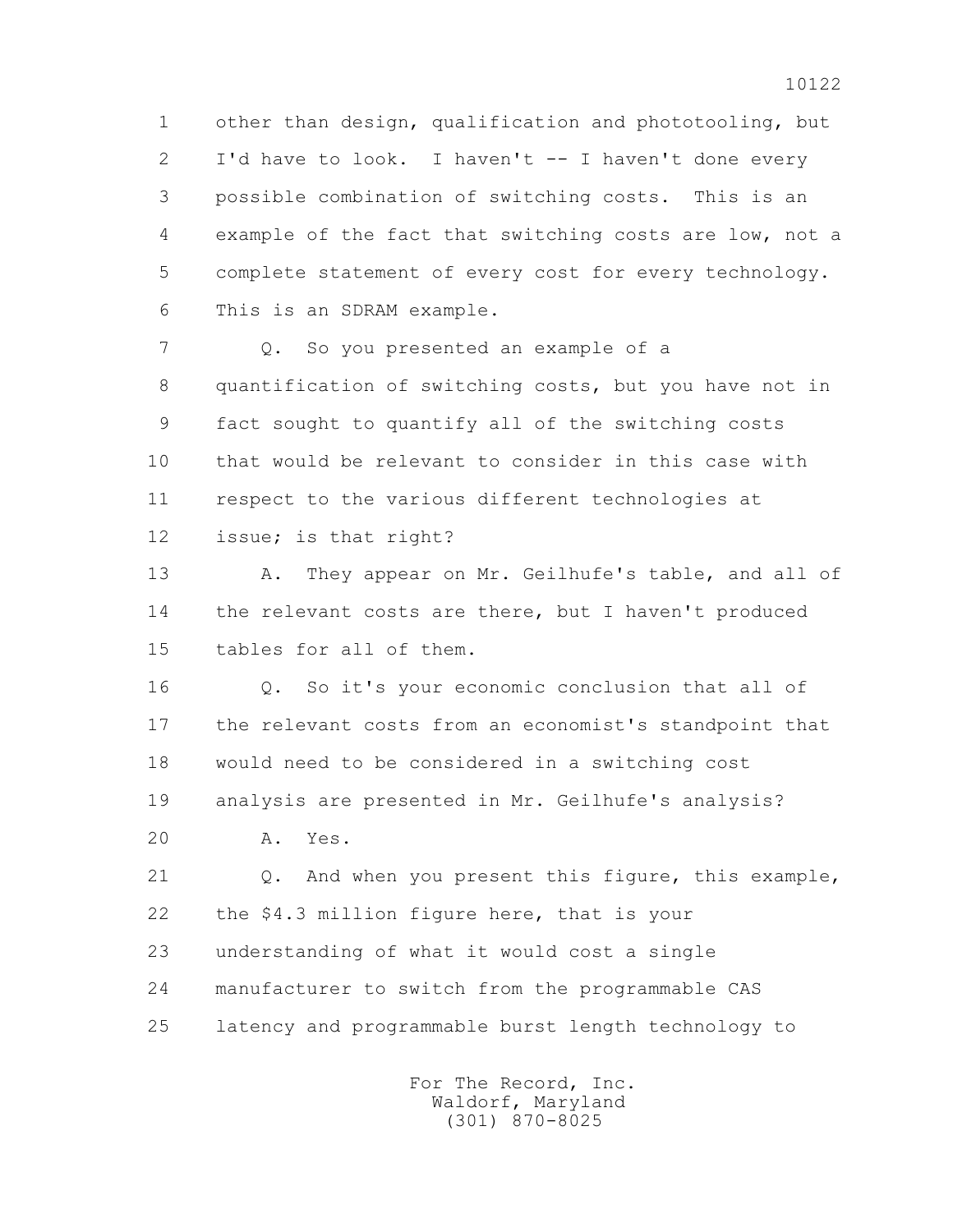- 1 the fixed latency and fixed burst length
- 2 technologies --
- 3 A. Yes.
- 4 Q. -- is that right?

 5 And would it be relevant from an economic 6 standpoint to consider such costs on a per-manufacturer 7 basis or a per-plant basis?

8 A. Certain of the costs if more than one line were 9 involved or more than one plant were involved might 10 conceivably be greater.

 11 I don't know what Mr. Geilhufe's assumption was 12 about phototooling. Oh, he -- yes, his assumption was 13 that this was phototooling associated with a given 14 product run, so I think he has -- I don't know what he 15 assumed about the number of plants, but presumably the 16 phototooling that he was reckoning with was for a full 17 production run, so the answer is that whether it's at 18 the manufacturer level or the plant level is immaterial 19 to me. It's been taken account of.

 20 Q. And the only basis that you have for the 21 numbers that you report here is Mr. Geilhufe; is that 22 right?

23 A. Right.

 24 Q. And you don't present an example I don't 25 believe or you have not presented an example of the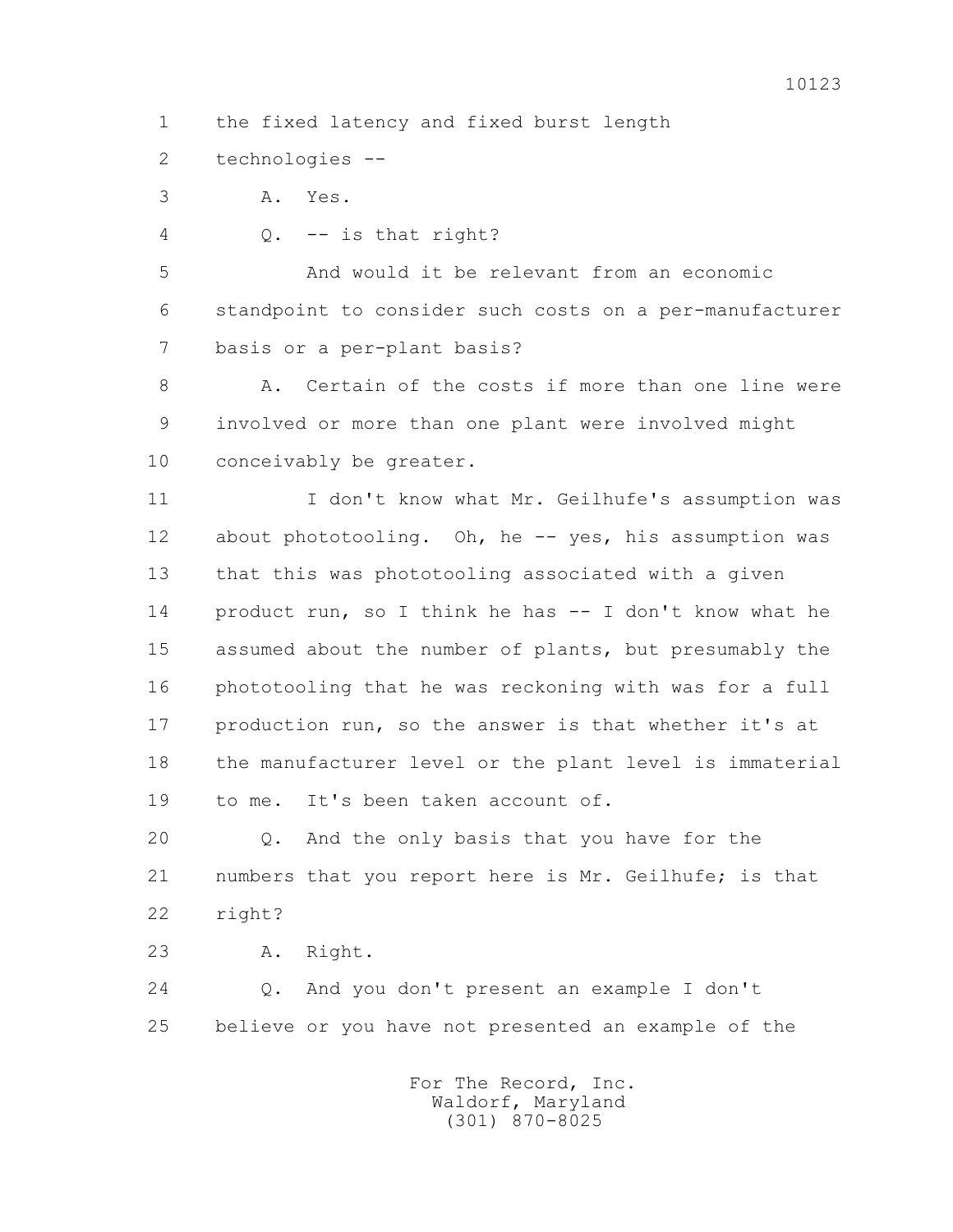1 costs associated on a -- for a single manufacturer 2 associated with switching from the technologies used in 3 DDR to alternative technologies?

 4 A. That's right. And I haven't presented other 5 alternative SDRAM alternatives other than fixed burst 6 and CAS latency. But the numbers are characteristic, 7 looking at Mr. Geilhufe's tables, the design costs that 8 are listed and qualification costs are all in the same 9 magnitude.

 10 Q. You agree, don't you, that from the standpoint 11 of assessing lock-in in this case it's important to 12 look beyond the cost of a single manufacturer and to 13 take into account the costs that would be borne by the 14 entire DRAM manufacturer or the minimum multiple DRAM 15 manufacturers?

 16 A. You could multiply this as needed by the number 17 of manufacturers.

 18 Q. Now, if the DRAM industry as a whole or 19 multiple DRAM manufacturers were to seek to work around 20 Rambus' technologies by defining alternative versions 21 of the SDRAM and DDR SDRAM standards, you acknowledge, 22 don't you, that for that effort to be successful, in 23 terms of leading to commercially viable alternative 24 products, there would have to be changes in other 25 products besides DRAMs for that to be a viable avenue;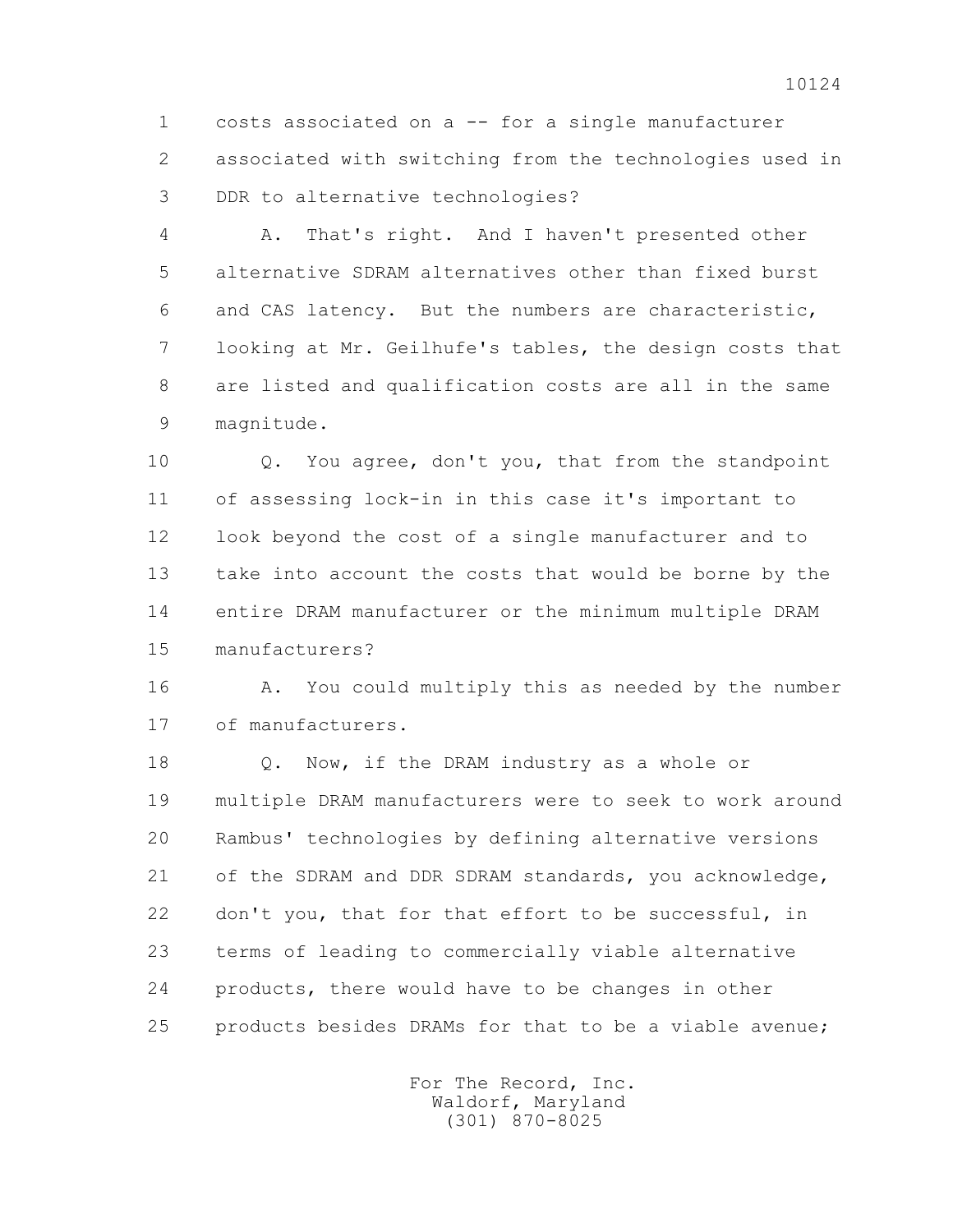1 is that right?

| $\overline{2}$ | Yes, I agree.<br>Α.                                   |
|----------------|-------------------------------------------------------|
| 3              | Q. And if a group of DRAM buyers or the DRAM          |
| 4              | industry as a whole were to attempt to pursue this    |
| 5              | round of developing alternative standards to work     |
| 6              | around Rambus' patents, they would need to coordinate |
| $7\phantom{.}$ | with manufacturers of other products; correct?        |
| 8              | Yes.<br>Α.                                            |
| $\mathcal{G}$  | They would have to coordinate with the makers<br>Q.   |
| 10             | of microprocessors; right?                            |
| 11             | Yes.<br>Α.                                            |
| 12             | The makers of chipsets?<br>Q.                         |
| 13             | Yes.<br>Α.                                            |
| 14             | Motherboards?<br>Q.                                   |
| 15             | Socket makers. Motherboards, I'm -- I quess<br>Α.     |
| 16             | you could include that, but I'm not really sure.      |
| 17             | You're not sure?<br>$Q_{\bullet}$                     |
| 18             | Certainly the makers of sockets if different<br>Α.    |
| 19             | pin configurations are required.                      |
| 20             | Q. Do you know, Dr. Rapp, who Mr. Richard Heye        |
| 21             | is?                                                   |
| 22             | I read testimony of his, but I don't recall<br>Α.     |
| 23             | his affiliation. I know that he testified in this     |
| 24             | trial.                                                |
| 25             | Okay. So you have read trial testimony from<br>Q.     |
|                |                                                       |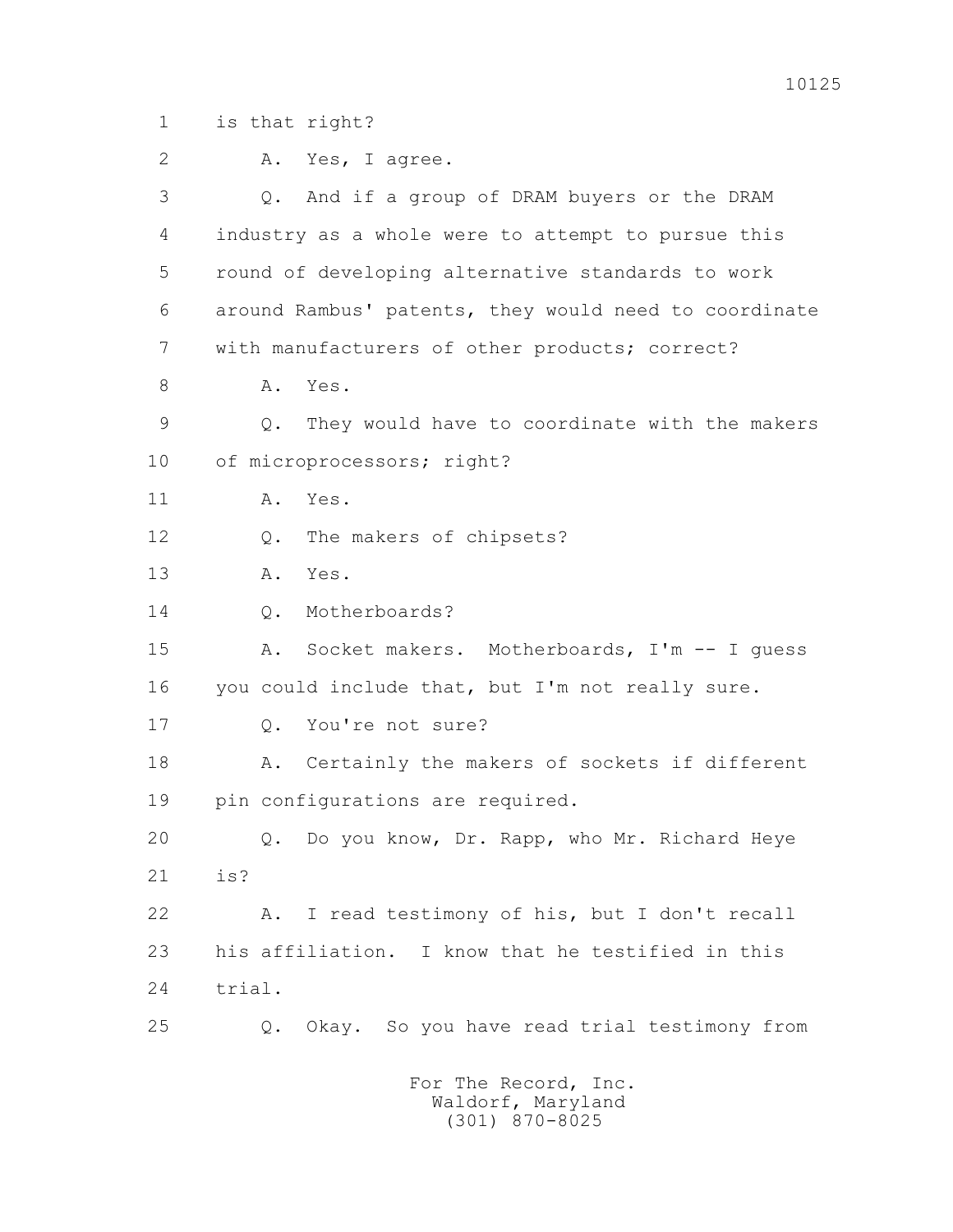1 Mr. Heye?

 3 Q. Mr. Heye is an executive of AMD. I don't know 4 if that refreshes your recollection, but I'll represent 5 that to you.

6 A. Sure.

 7 Q. Let me pull up, if we have it, the 8 demonstrative exhibit that Mr. Heye created at trial. 9 Can we blow that up so that he can -- so we all can see 10 this?

11 Can you see that on the screen?

12 A. Yes.

 13 Q. Have you seen this demonstrative exhibit 14 before? This is DX-30.

15 A. Yes, I have.

 16 Q. Does that demonstrative exhibit help you in 17 any way in identifying what other component 18 manufacturers other than the ones that we've 19 identified so far, microprocessors, chipsets, socket 20 makers -- and you're unsure about motherboards -- but 21 other than those manufacturers, does this exhibit help 22 you to identify any other manufacturers that -- 23 component manufacturers that DRAM producers would have 24 to coordinate with in order to successfully develop 25 alternative versions of the JEDEC standards that work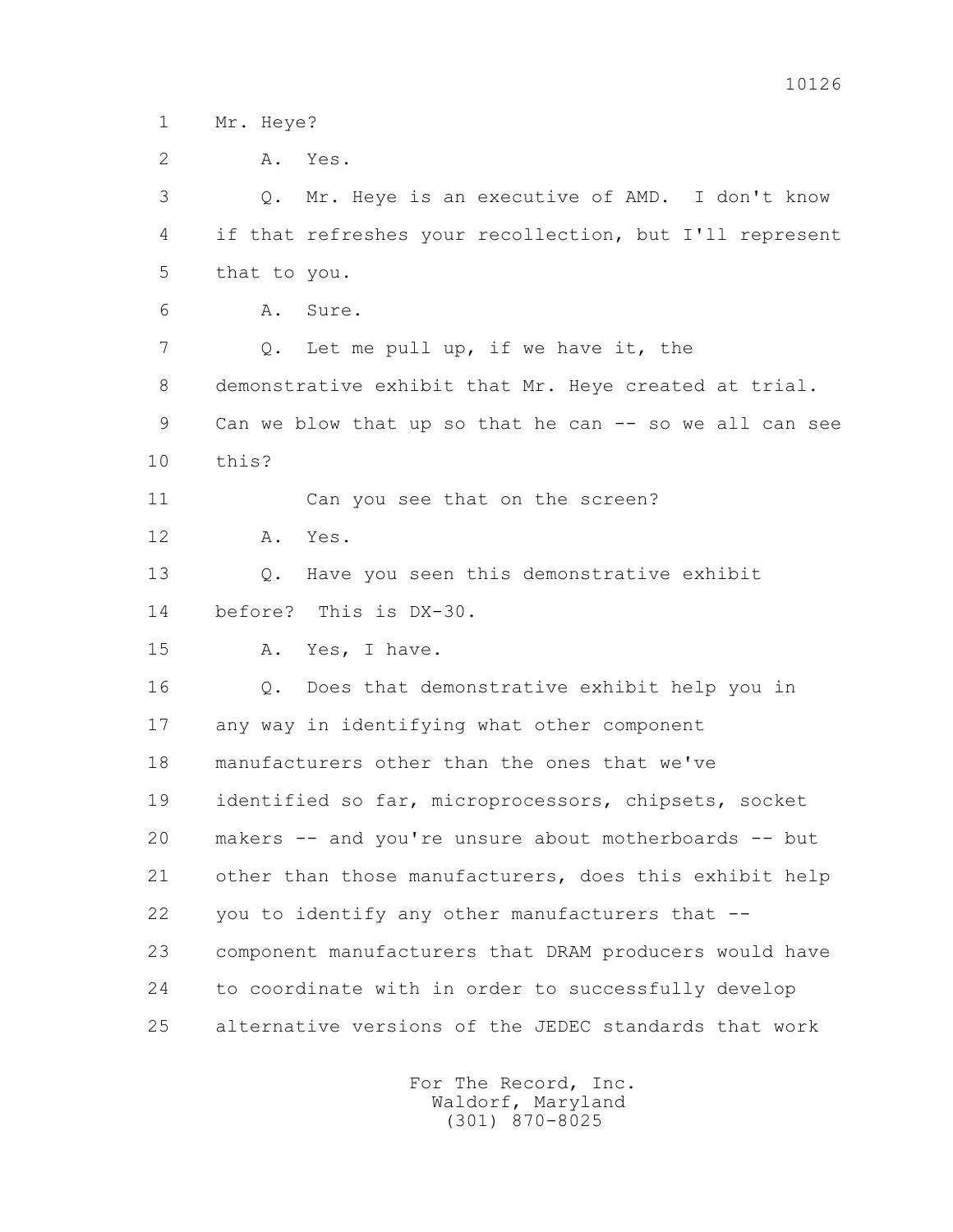1 around Rambus patents?

 2 A. No. Not without knowing what the alternatives 3 are and which components are implicated by the change.

4 Q. Let's pull this down.

 5 Have you calculated the switching costs that 6 would be associated with changes to any other products 7 other than DRAM products in the event that there were 8 an effort to work around the JEDEC -- work around the 9 Rambus patents through alternative JEDEC standards?

10 A. No.

 11 Q. Have you even considered what the costs might 12 be to chipset manufacturers, microprocessor 13 manufacturers, socket manufacturers or anyone else? 14 A. No. I have considered that coordination 15 efforts and changes in an industry as dynamic as the

 16 computer industry take place all the time, and I infer 17 from that that costs to these other makers of 18 complementary goods would for the most part be 19 accomplished within the framework of continually 20 changing your products.

 21 Q. Are you saying, Dr. Rapp, that from the 22 standpoint of assessing lock-in on this case that you 23 don't think that it's relevant to consider or quantify 24 what coordination difficulties there would be or costs 25 that would be borne by manufacturers of products other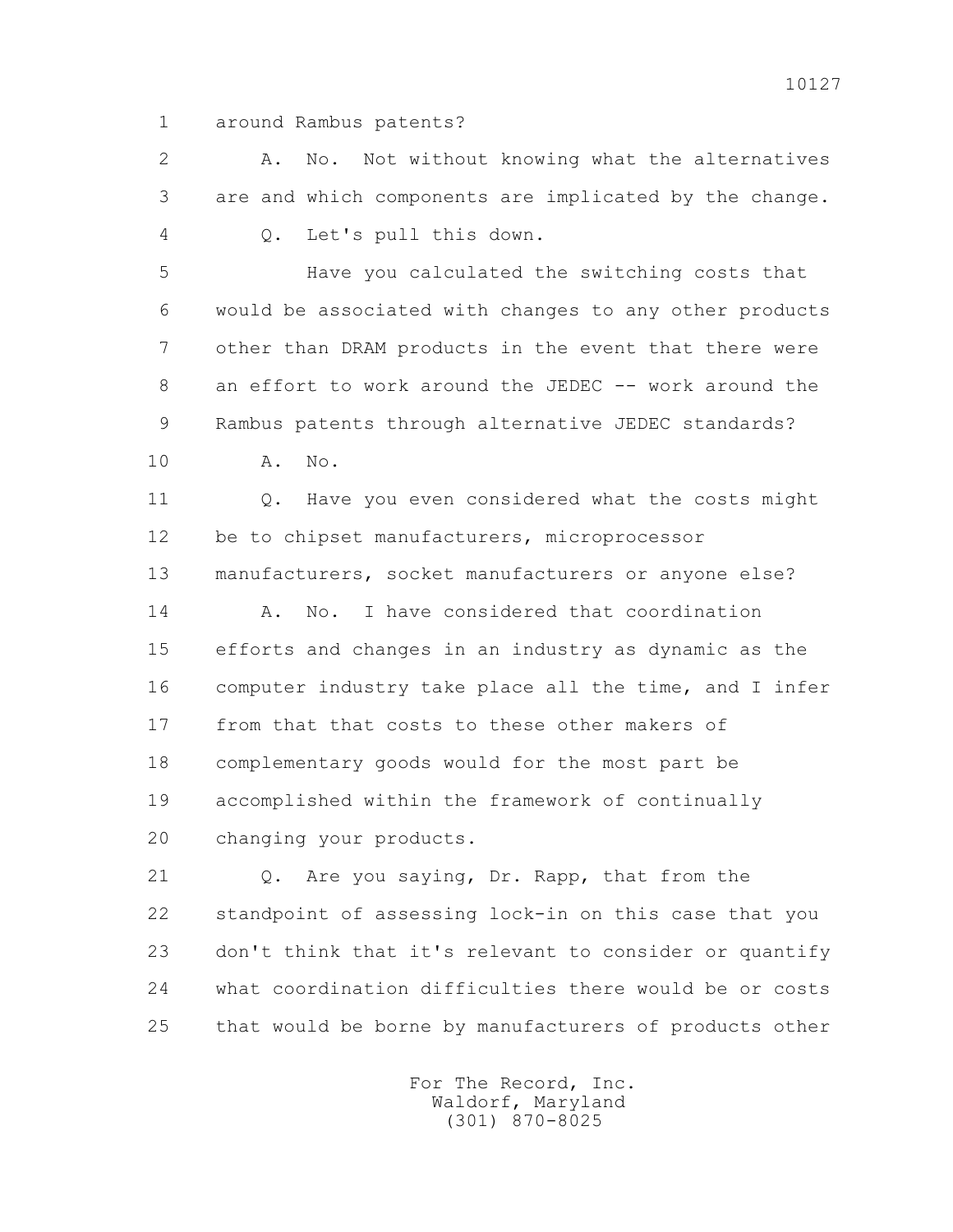1 than DRAM?

 2 A. No. I think it's appropriate to consider that 3 but that it is also a fair inference that the order of 4 magnitude of those costs are going to be the likes of 5 which I have described in connection with my SDRAM 6 example rather than the magnitudes that 7 Professor McAfee spoke about when he talked 8 about billion-dollar fabs and things like that. 9 Q. What basis do you have to speak to the 10 magnitude -- relative magnitude of the costs that 11 would be borne by non-DRAM manufacturers in the event 12 of a change of the sort we're describing? What basis 13 do you have to compare the magnitude of that to the 14 magnitude of the costs that would be borne by DRAM 15 manufacturers?

 16 A. The understanding that circuitry is subject to 17 continual change in the computer industry and that 18 switching costs are, generally speaking, relatively low 19 when there is -- when change is routine, in the same 20 way as in the DRAM industry.

 21 Q. Have you read any trial testimony in this case 22 that suggests that the manufacturers of products other 23 than DRAMs would experience costs, would have to incur 24 costs if the JEDEC standards were changed to work 25 around Rambus' technologies?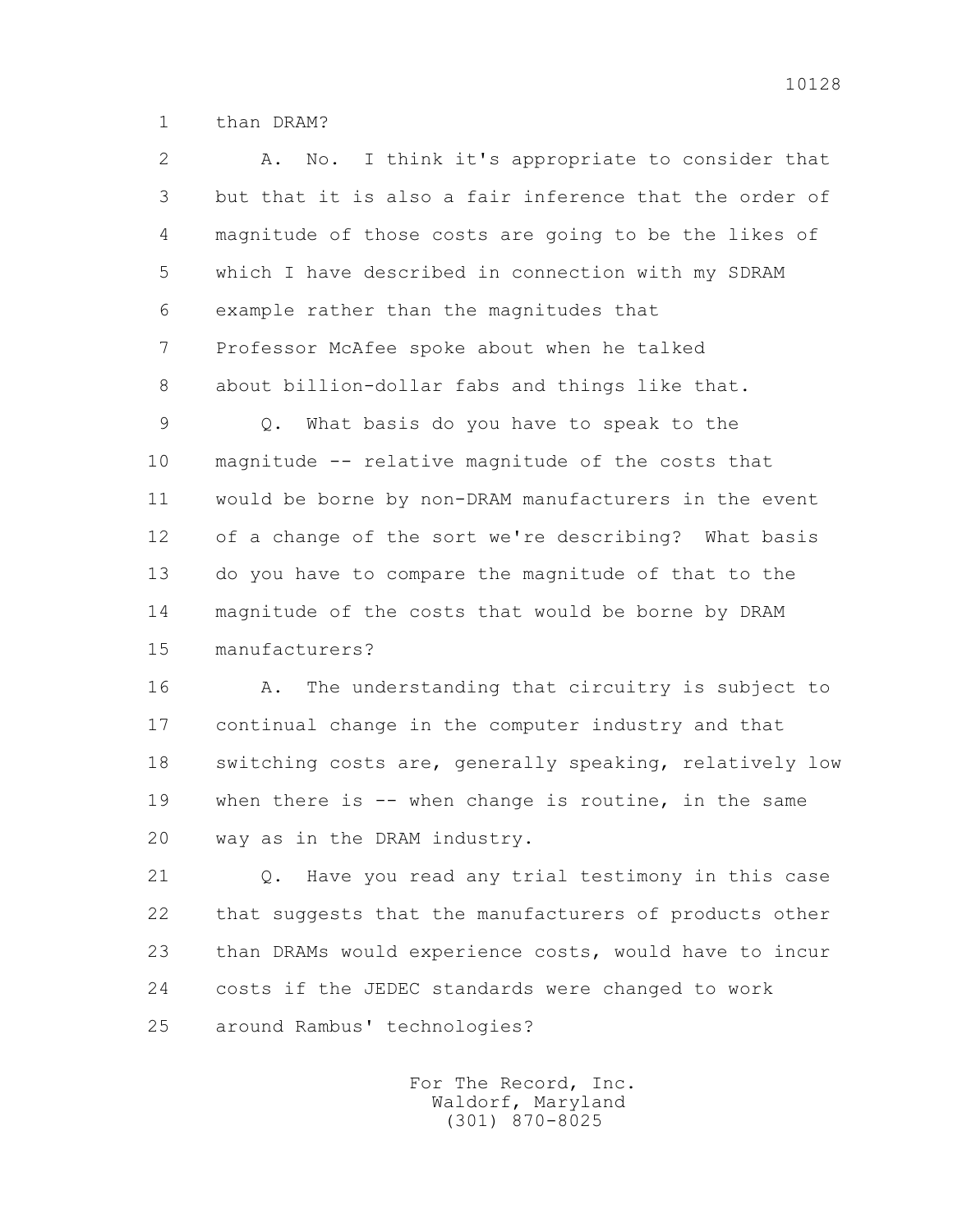1 A. I don't recall testimony, but I'm sure that 2 that's so. 3 Q. And have you not taken account of such 4 testimony in developing your views on switching  $5$  costs  $-$  6 A. I have. I haven't quantified those costs, but 7 in my statement that switching costs are low, I haven't 8 seen evidence to the contrary. 9 Q. Do you know who Mr. Andy Bechtelsheim is? 10 A. I'm sorry. Say the name again. 11 Q. Andrew Bechtelsheim. Are you familiar with 12 that name? 13 A. I'm not. 14 O. Are you aware that a Mr. Andrew Bechtelsheim 15 testified in this case? 16 A. Yes. 17 Q. Did you read his testimony? 18 A. I did not. 19 Q. I believe you may have said on your direct 20 testimony that costs -- I don't want to misstate your 21 testimony, but let me just ask you this and tell me if 22 this is your view or not -- that costs to be 23 meaningful must be subject to quantification. Is that 24 your view? 25 A. Yes. I do believe that.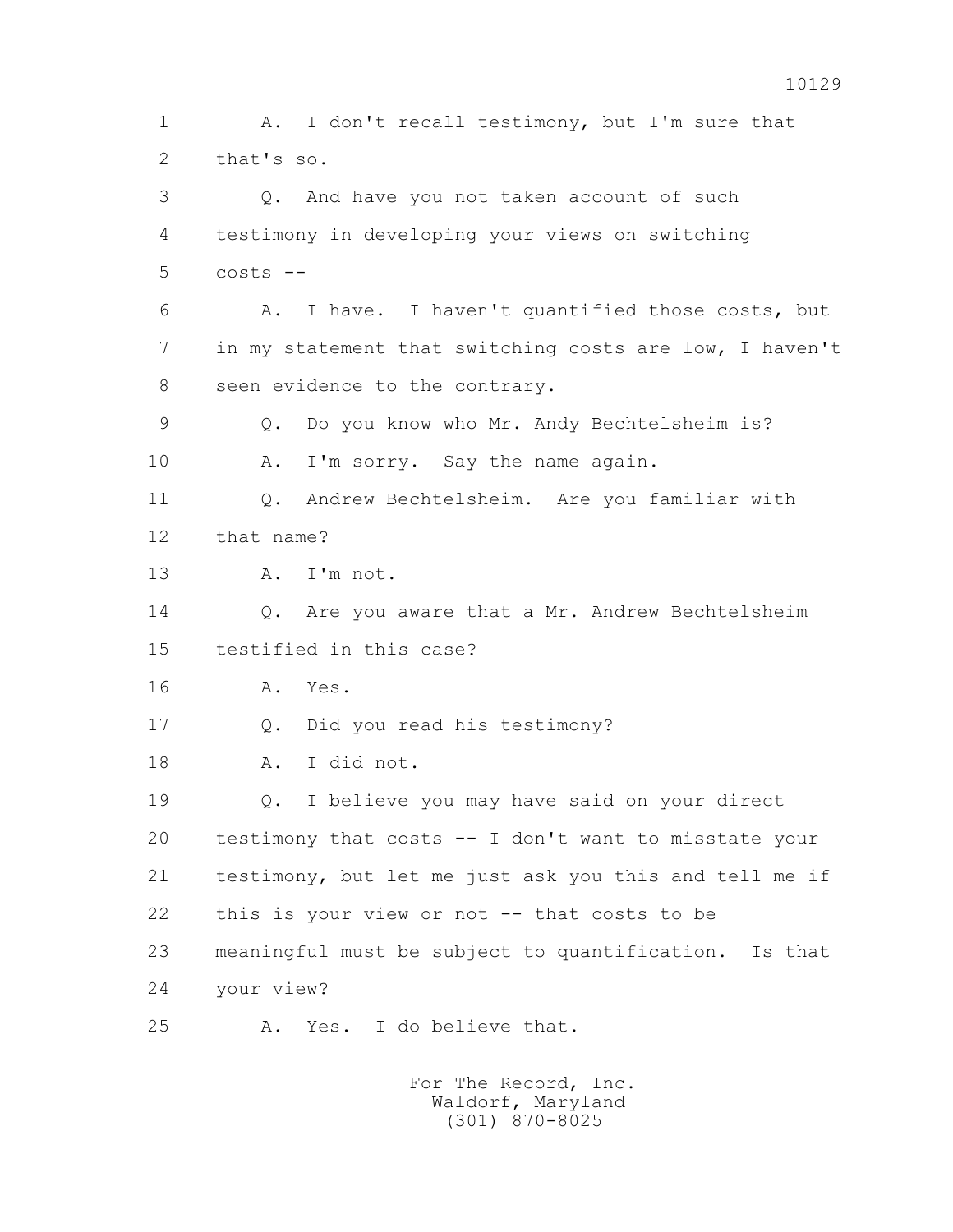1 Q. You think that's a sound view from the 2 standpoint of economics?

3 A. Yes, I do.

 4 Q. So if a cost cannot be quantified, it's not 5 subject to quantification, from the standpoint of 6 economics, you think that's a meaningless cost? 7 A. I think it is -- I think that it is not subject 8 to analysis. I don't know what the word "meaningless 9 cost" is, but I agree that and I stated I believe 10 correctly that quantification is required when costs 11 are discussed.

 12 Q. You say that costs if they can't be quantified 13 are not subject to analysis, and yet in answers you 14 just gave me a moment ago you said that it's your view 15 that the costs, costs that you haven't quantified, to 16 non-DRAM makers of a change of the sort that we've been 17 describing are low relative to the costs to DRAM 18 makers. That's your conclusion; right?

19 A. No. Not relative to the cost of DRAM makers, 20 relative to the costs that Professor McAfee spoke of. 21 If you heard -- if I said that the costs of 22 manufacturers were lower than the costs of DRAM makers, 23 I didn't intend that.

 24 Q. Oh, so the costs to non-DRAM makers of the 25 change of the sort that we're describing could actually

> For The Record, Inc. Waldorf, Maryland (301) 870-8025

10130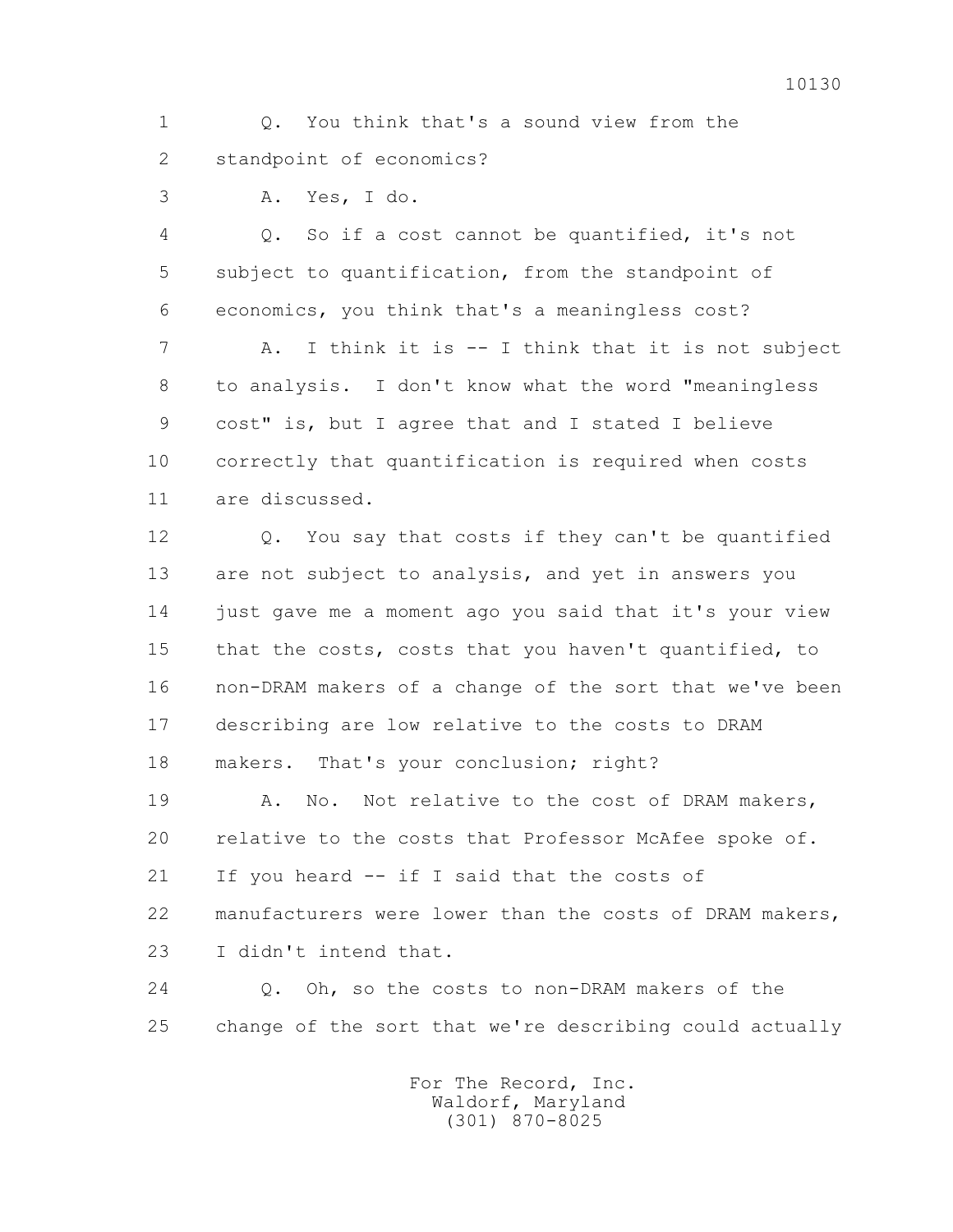1 be higher than the costs of the DRAM makers; is that 2 right?

 3 A. Yes. But in the same -- the same magnitude. 4 In other words, in the millions of dollars, not the 5 tens of or hundreds of millions of dollars. 6 Q. If you haven't quantified those costs, 7 Dr. Rapp, how can you offer an opinion that the costs 8 would be in the same magnitude? 9 A. It is an inference based upon my understanding, 10 and it is only an understanding, of computer 11 technology. 12 Q. And is that a meaningful inference, meaningful 13 economic inference, despite the fact that you haven't 14 quantified those costs? 15 A. It is less meaningful than the quantification 16 inference. 17 Q. You would agree, don't you, that among the 18 types of costs to consider in a lock-in analysis 19 relevant to this case would be the costs associated 20 with sunk investments? 21 A. Only insofar as those sunk investments would 22 need to be replaced with other investments, and it is 23 the replacement costs that I -- that are the relevant

 24 costs. It is not the historic sunk costs that are 25 relevant.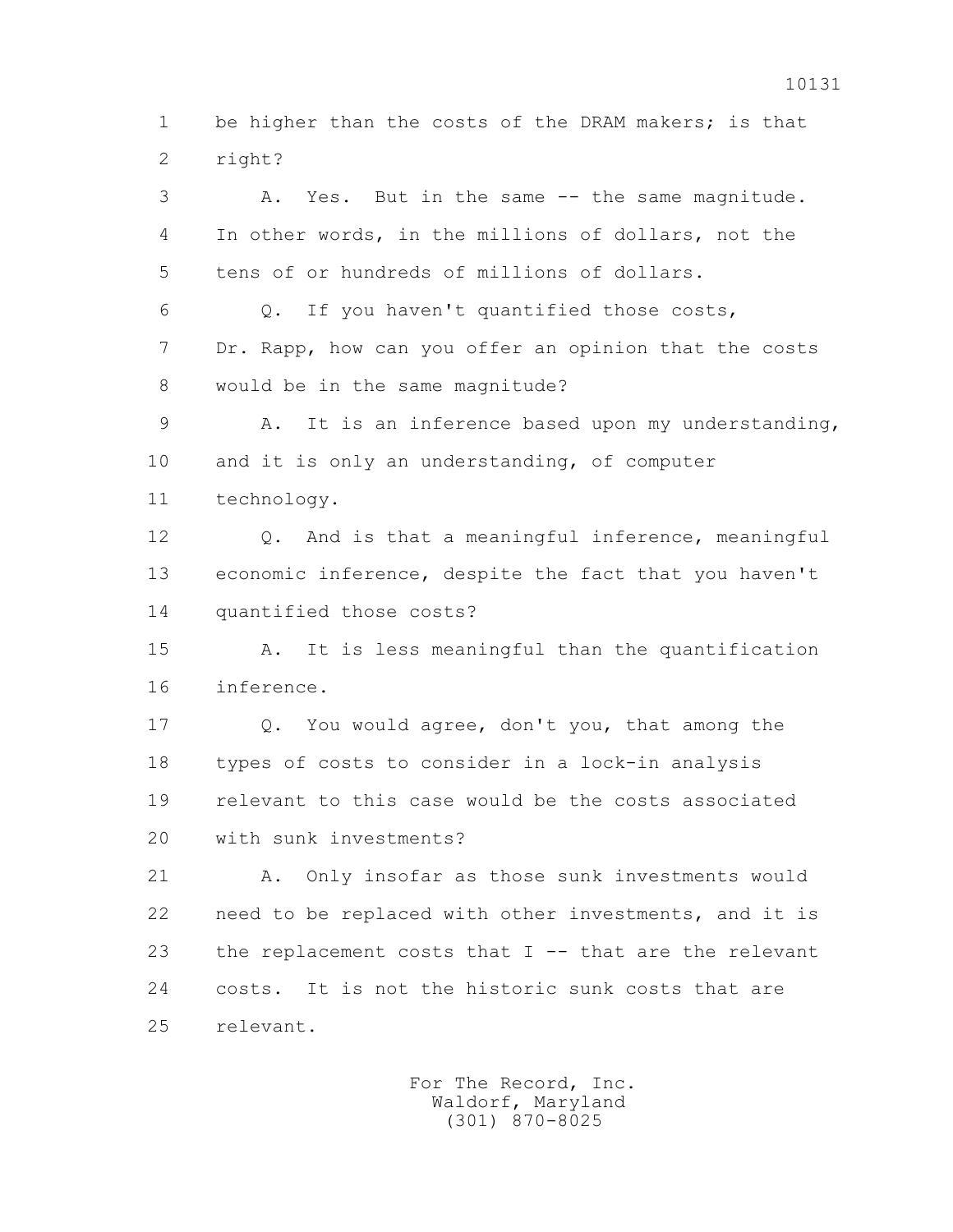1 Q. And have you considered whether in the event of 2 a change in the JEDEC standards to work around Rambus' 3 patents either DRAM manufacturers or other 4 manufacturers would be required to replace sunk 5 investments? 6 A. I am confident that that is not the case for 7 DRAM manufacturers, and that is based upon discussions 8 with Mr. Geilhufe and his testimony about what the 9 costs of substituting alternatives are, and so far as 10 other manufacturers, non-DRAM manufacturers, I have 11 only an inference to draw on that. 12 0. You haven't looked at the evidence that bears 13 on that issue? 14 A. I have not. 15 Q. And you haven't quantified the amount of any 16 such sunk costs if they exist? 17 A. Correct. But again, it is not the sunk costs 18 that matter; it is the going-forward costs associated 19 with substituting for whatever sunk investments are 20 abandoned in some hypothetical. 21 Q. You say it's not the sunk costs that matter. 22 Let me show you something. 23 I apologize, Your Honor. 24 May I approach? 25 JUDGE McGUIRE: Yes. For The Record, Inc.

 Waldorf, Maryland (301) 870-8025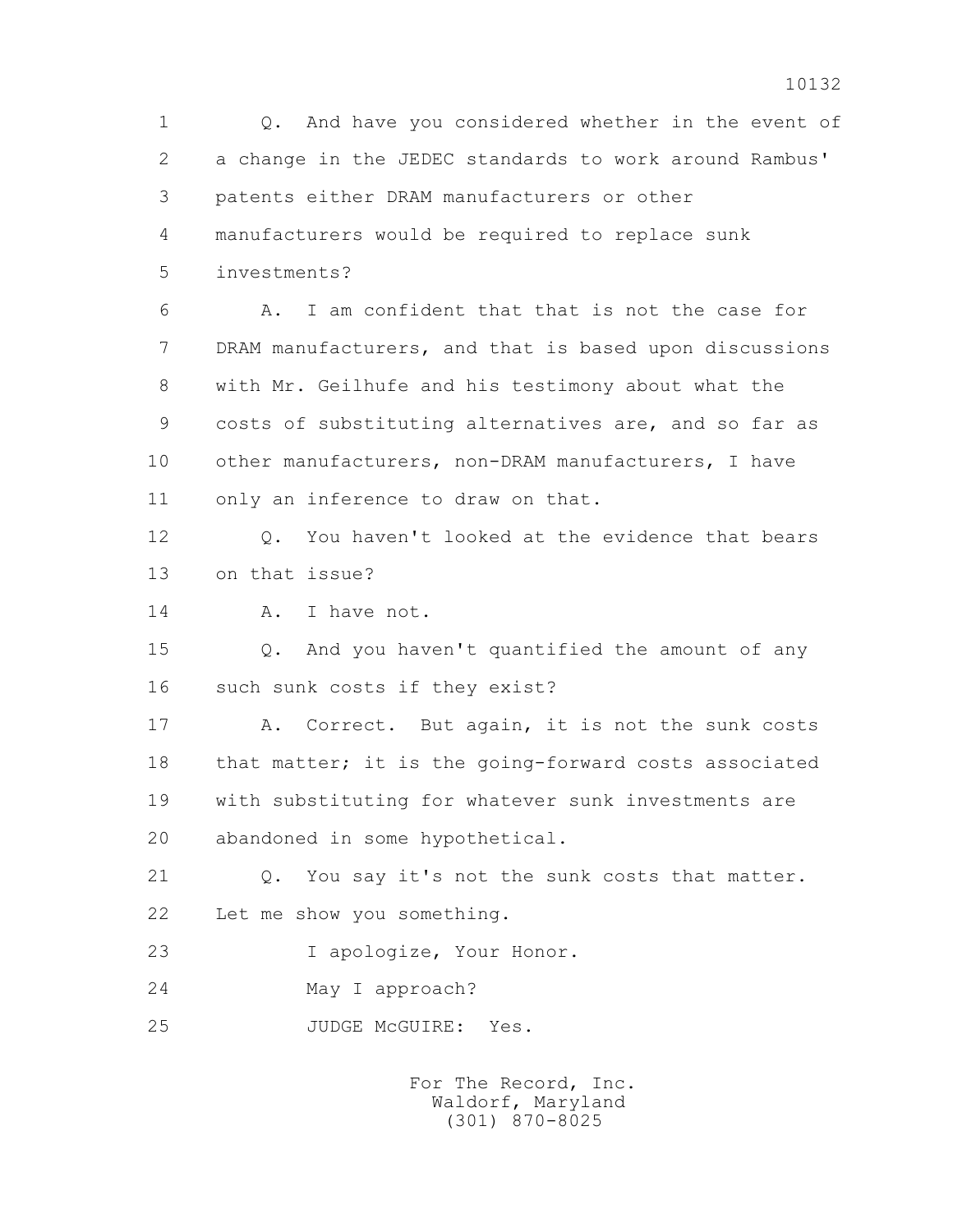1 BY MR. ROYALL:

 2 Q. I've just handed you a document, Dr. Rapp. Do 3 you recognize this document?

4 A. Yes.

 5 Q. Am I right that these are slides that you 6 presented to the commission prior to the complaint 7 being voted out in this case along with the white paper 8 that we touched on yesterday?

9 A. Right.

 10 Q. I don't want to discuss this at any length, but 11 I would like to ask you to look at page --

 12 MR. STONE: Your Honor, Mr. Royall yesterday 13 made reference to presentations made to the commission 14 before the complaint was voted out. My concern is that 15 he's trying to suggest an argument that the commission 16 has already ruled on this issue based on a presentation 17 that was made precomplaint, and I want to just be 18 clear -- I don't think that would be proper for him to 19 do so and I don't think that's what he means to 20 suggest, but if there was any such suggestion or if we 21 might hear some argument later, I'd want to address it 22 with a line of questioning that I otherwise think is 23 probably not pertinent here.

24 JUDGE McGUIRE: Mr. Royall? 25 MR. ROYALL: Whether one could make any such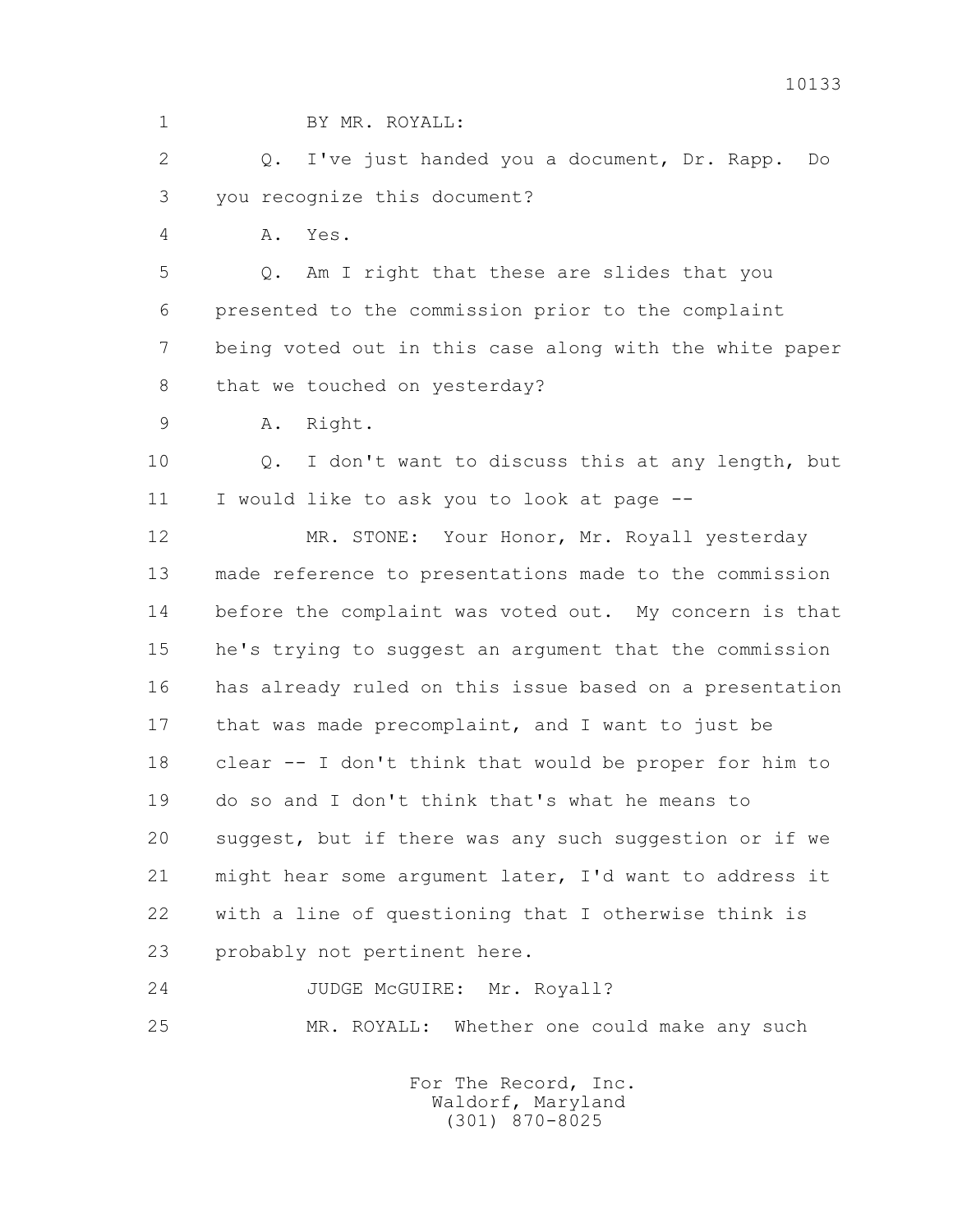1 suggestion, I'm not meaning to. And so that's not -- 2 the only reason I draw that distinction is just to make 3 clear that this is not something that he prepared in 4 the context of after he was retained in the case. 5 MR. STONE: Thank you. That's all I wanted to 6 clarify. 7 JUDGE McGUIRE: And so clarified. 8 MR. STONE: I appreciate it. 9 BY MR. ROYALL: 10 Q. And I simply want to ask you to refer to page 2 11 of these slides, white -- slides that accompanied your 12 white paper. 13 And do you see on that page, in discussing the 14 question of how standards can affect market power of 15 intellectual property, at the bottom of the page, you 16 say "by affecting scarcity of alternatives through 17 increasing the cost of alternatives" and you have a 18 reference to lock-in and a bracket that encompasses 19 three things, sunk investments, switching costs and 20 coordination difficulties? 21 A. Right. 22 Q. Do you see that? 23 A. Yes. 24 Q. And this is something that you presented to the 25 commission in the context of essentially the For The Record, Inc. Waldorf, Maryland

(301) 870-8025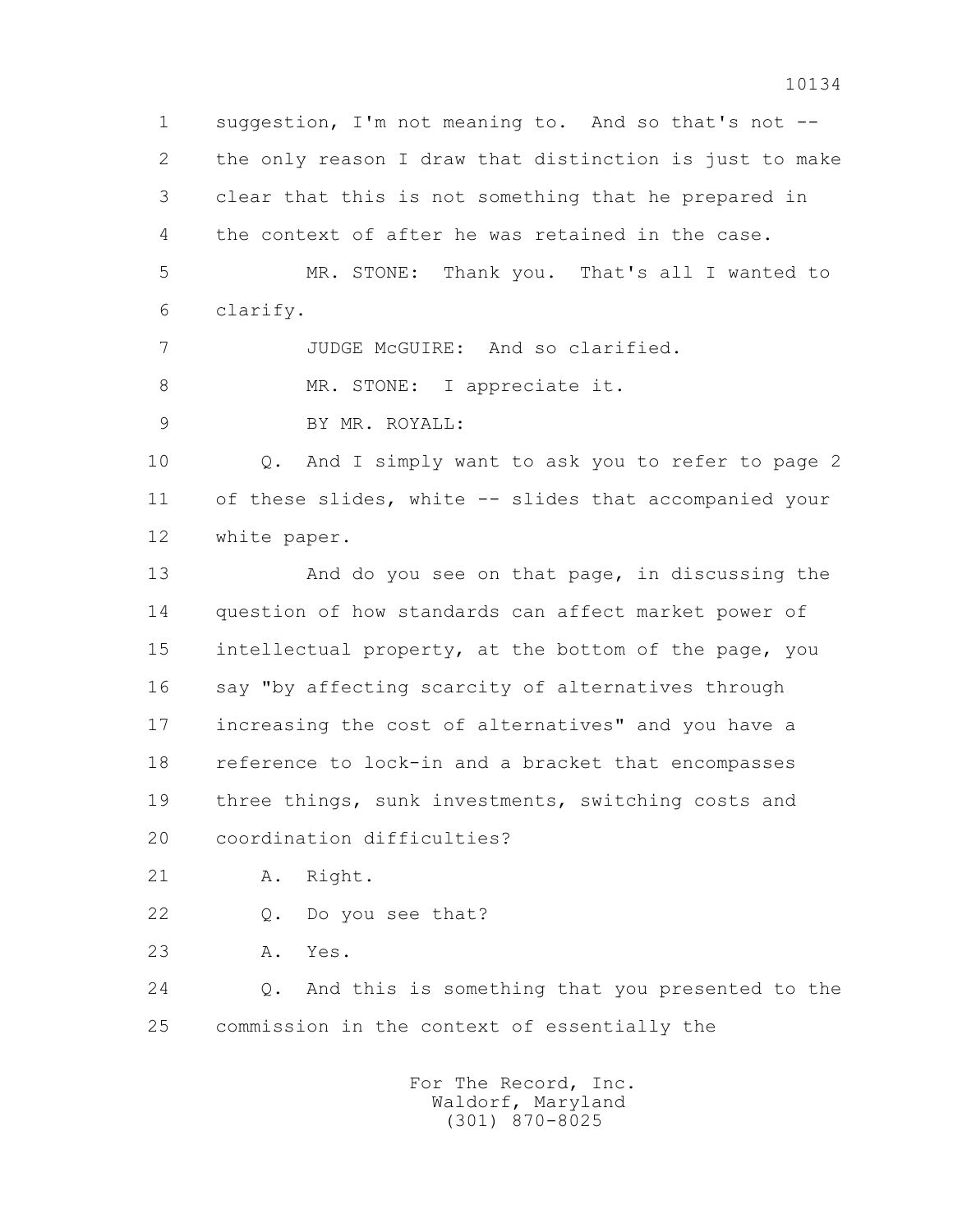1 investigation that led to this very case; right?

2 A. Sure.

 3 Q. Now, you said a moment ago -- I forget exactly 4 what your testimony was, but I thought you said that 5 sunk investments are not a relevant consideration for 6 lock-in.

 7 A. I didn't say that they were not a relevant 8 consideration. I said that you have to think about 9 them in the right way, and it is -- all I'm referring 10 to is the same considerations to which I testified in 11 my direct testimony when I was talking about coal 12 plants. It is not the fact of abandoning a plant that 13 is the relevant cost; it is what you have to do to 14 replace the capacity.

 15 So yes, sunk investments are important, sunk 16 in the sense that they're not irreversible, but if 17 there were -- in other words, I'm sure that if I was -- 18 if discussion of this with commissioners took place, 19 my opinion would be the same, and I think -- while I 20 won't represent what all economists agree or don't 21 agree, but there is a general proposition in economics 22 that sunk costs are irrelevant for economic 23 decision-making.

 24 And the significance of sunk costs in this 25 context is based upon an assumption that it would be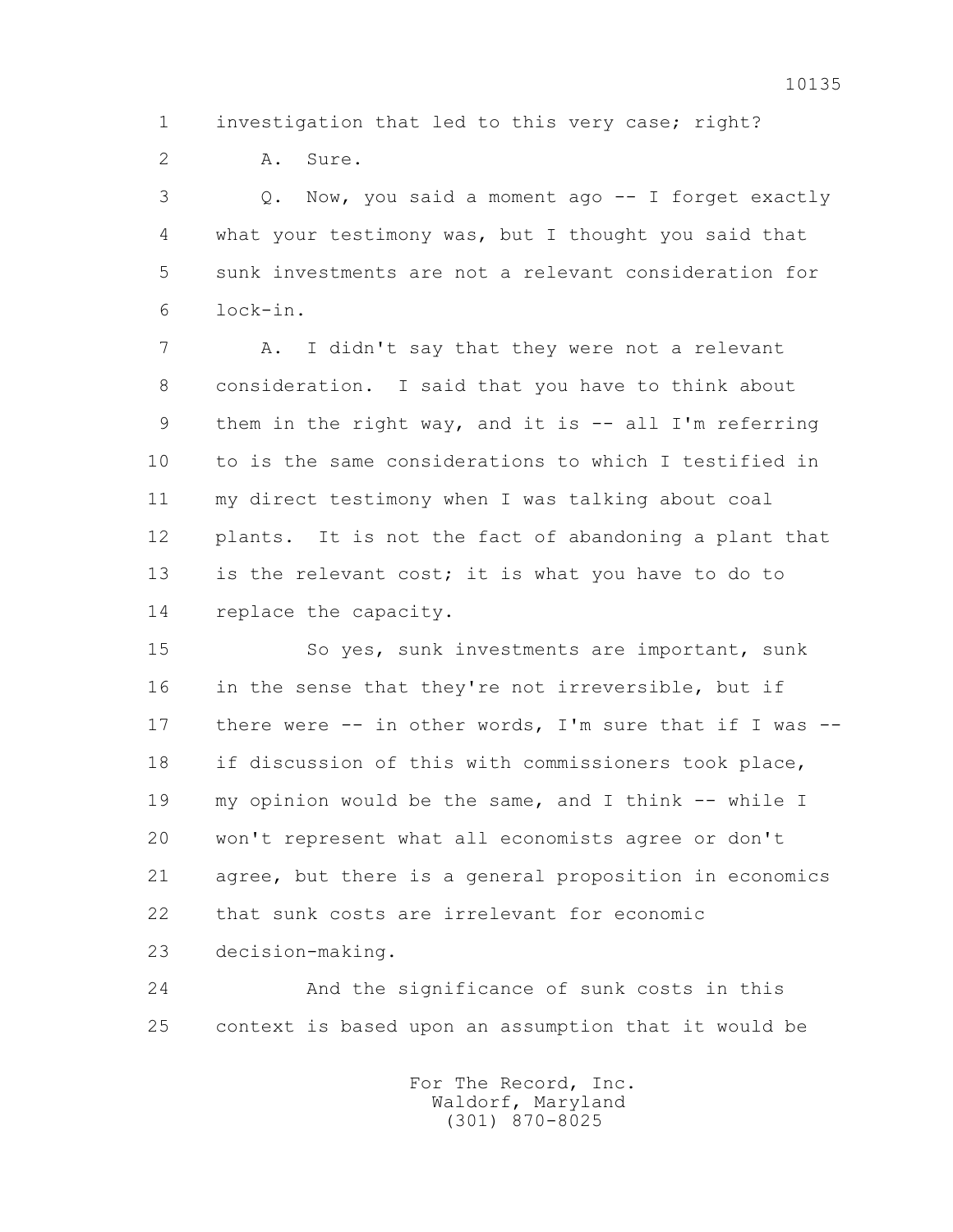1 costly to replace what is abandoned. That's the only 2 point. Not that sunk costs are irrelevant.

3 Q. Okay. Thanks for that clarification.

4 A. Sure.

 5 Q. The only -- of the various categories that you 6 refer to here inside the bracket that leads to lock-in, 7 the only type of costs that you have quantified in this 8 case and even then only by way of example are switching 9 costs; right?

 10 A. What I have quantified is switching costs. 11 What I understand is that there are not sunk 12 investments that would be abandoned and have to be 13 replaced in connection with switching technologies. 14 And coordination difficulties I believe are 15 continually resolved among DRAM manufacturers and the 16 manufacturers of complementary goods. That's my 17 opinion.

 18 Q. Now, is it possible, Dr. Rapp, that the 19 aggregate costs that would be borne by non-DRAM 20 manufacturers in the event of a change to work around 21 Rambus' technologies, is it possible that the aggregate 22 costs that would be borne by non-DRAM manufacturers 23 might actually exceed the costs that would be borne by 24 the DRAM manufacturers --

25 A. Yes.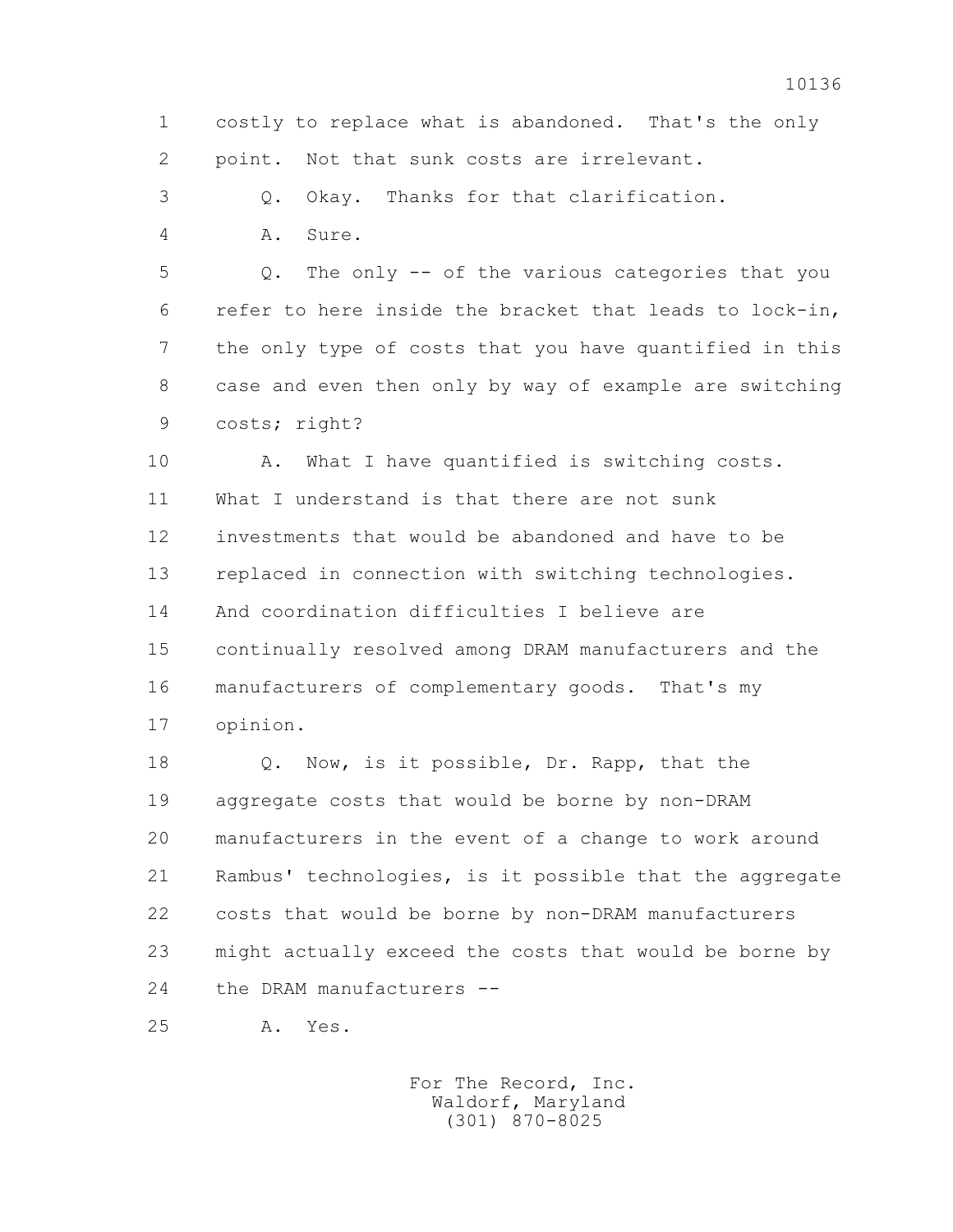1 Q. -- given such a change?

2 It's possible?

3 A. It is possible.

 4 Q. In assessing the lock-in issue -- Your Honor, I 5 understand we're getting close to the lunch hour. I 6 can go a few more minutes before we break.

 7 JUDGE McGUIRE: Let me just make an inquiry. 8 How much more time do you anticipate you'll need for 9 cross? I was hoping maybe we could conclude cross 10 before we go to lunch, but if you're going to be 11 another hour or more, then we ought to go ahead and 12 break.

 13 MR. ROYALL: I'm afraid it's going to be -- my 14 estimate would be it would be another hour and a half 15 to two hours.

 16 JUDGE McGUIRE: Okay. Then this is a good time 17 if you're at a convenient stopping point.

18 MR. ROYALL: I'm happy to do that, and that 19 would allow me to see if I can shorten this issue.

20 JUDGE McGUIRE: Then why don't we break.

 21 And then is it my understanding that at the 22 conclusion of this testimony we're going to hear from 23 Reese Brown at his deposition?

 24 MR. STONE: No, Your Honor. Because of two 25 factors. One, we had trouble with the video for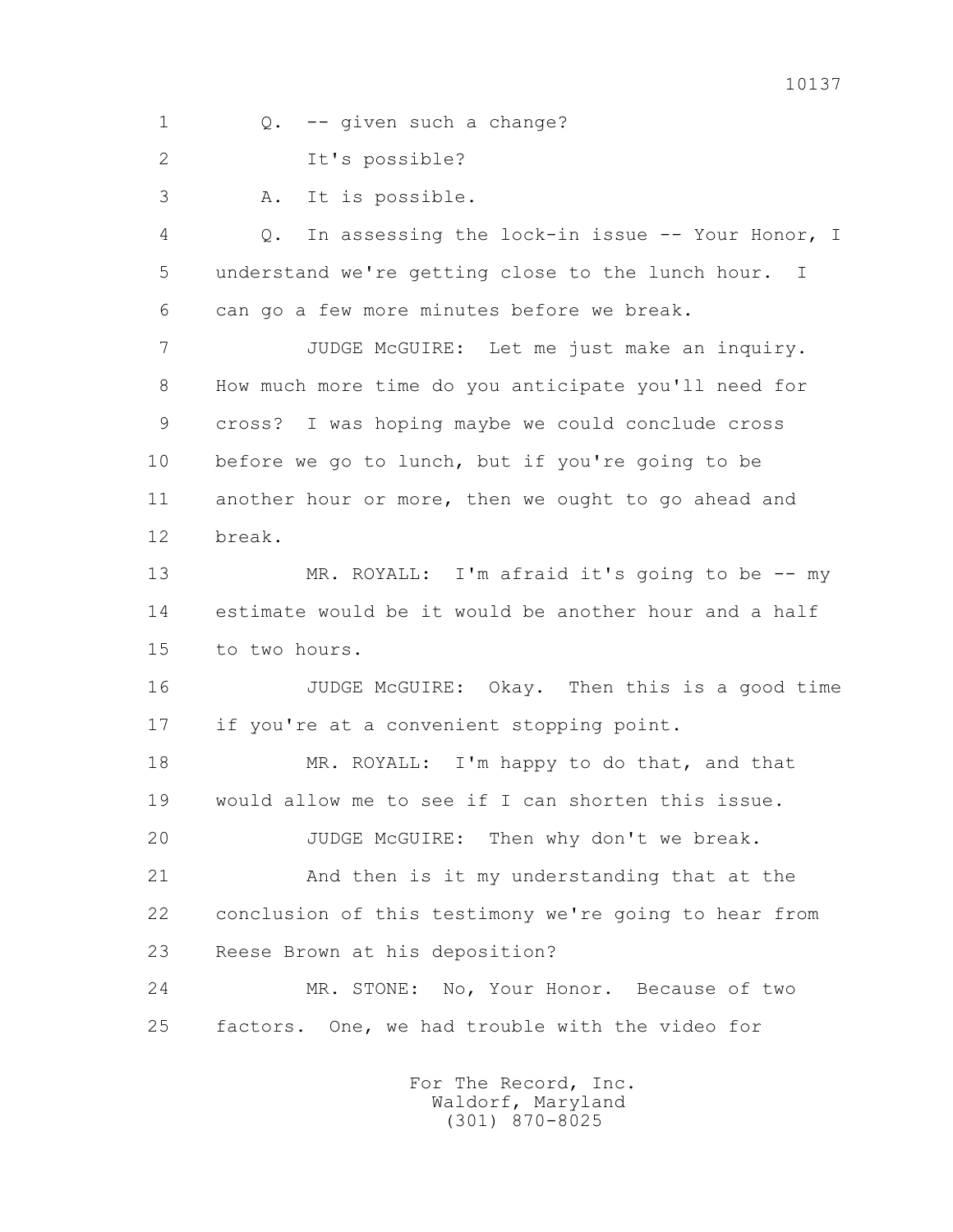1 Mr. Mailloux, and I think because of the length of this 2 examination, by the time we're done with it, it will be 3 pretty late today.

 4 What we now think our schedule would be -- and 5 let me take a minute and run it past you -- we won't 6 have any witness after Dr. Rapp is concluded today. We 7 will call Professor Teece the first thing tomorrow 8 morning. I expect we'll get to the point where 9 cross-examination of Professor Teece starts tomorrow 10 but will not conclude.

 11 Complaint counsel have advised us that they 12 have no objection to starting, if the court would allow 13 us, starting a little earlier on Friday at 9:00. We're 14 going to call Mr. Wiggers, Hans Wiggers, who's a 15 third-party witness, who will be quite short. We can 16 put him on at 9:00, interrupt Professor Teece so 17 that -- Mr. Wiggers is retired -- so that he can 18 testify and get home, and then complete Professor Teece 19 on Friday.

 20 And what we thought we would do on Monday is we 21 will just have the deposition testimony on Monday of 22 Mr. Brown, which is very short, and of Mr. Mailloux, 23 which is some video and some reading, which is about 24 two hours, and then we will call our last witness on 25 Tuesday.

> For The Record, Inc. Waldorf, Maryland (301) 870-8025

10138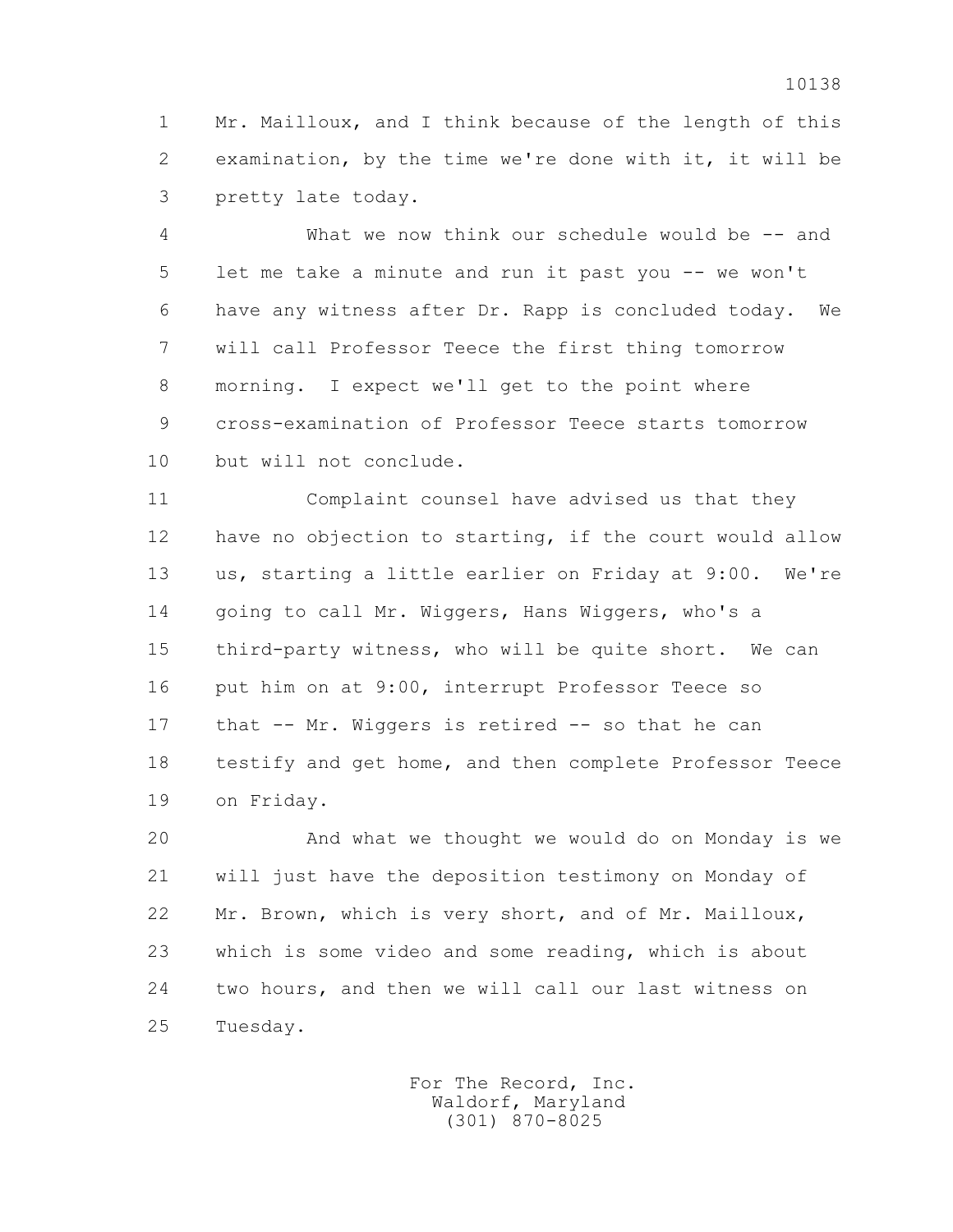1 JUDGE McGUIRE: So you anticipate a short day 2 on Monday. 3 MR. STONE: I do, Your Honor. 4 JUDGE McGUIRE: Okay. Good. Because I have 5 another engagement that I need to squeeze in sometime 6 between tomorrow and Monday, so perhaps that's when 7 I'll try to do that. 8 MR. STONE: We will certainly on Monday, 9 barring something completely unexpected, be done by the 10 lunch break and really sooner than that I believe. 11 JUDGE McGUIRE: Very good. 12 Then let's take a break. In any event, then 13 we'll be done here today by 5:00 I suspect? 14 MR. ROYALL: I'm not sure -- well, I would 15 certainly expect so, yes. 16 JUDGE McGUIRE: Because if we -- I was only 17 going to take maybe an hour break today for lunch so we 18 don't go too late, but is that good? 19 MR. STONE: I think that's best. 20 JUDGE McGUIRE: Then let's convene back here at 21 1:30. 22 MR. ROYALL: Thank you, Your Honor. 23 (Whereupon, at 12:25 p.m., a lunch recess was 24 taken.) 25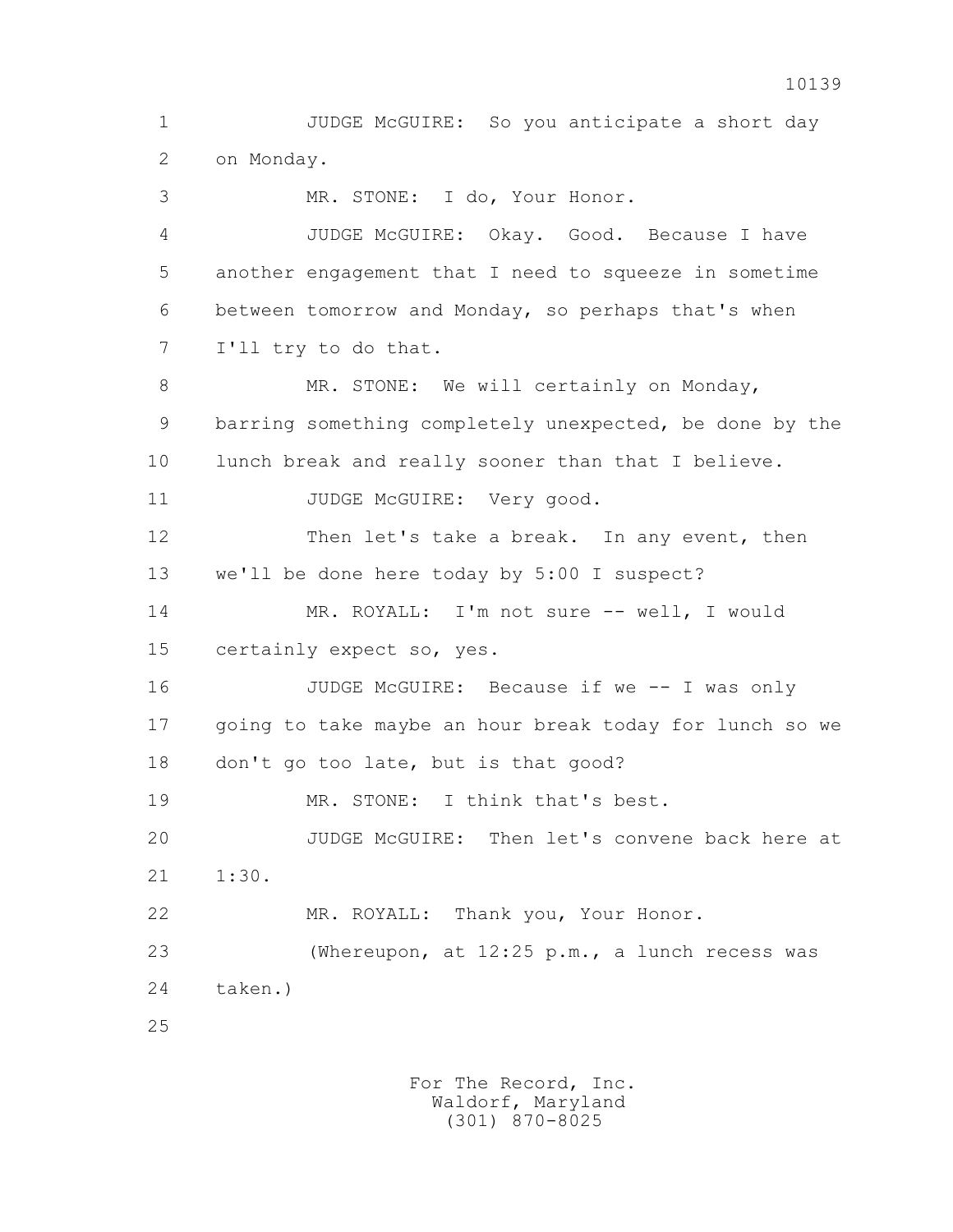10140 1 A F T E R N O O N S E S S I O N 2 (1:31 p.m.) 3 JUDGE McGUIRE: At this time we'll continue 4 with the cross-examination of the witness. 5 Mr. Royall. 6 MR. ROYALL: Thank you, Your Honor. 7 BY MR. ROYALL: 8 Q. Dr. Rapp, I'd asked you earlier what types of 9 non-DRAM devices might have to be changed in order to 10 accommodate a change in the JEDEC standards to work 11 around Rambus' patents. You mentioned I believe CPUs, 12 chipsets, sockets, and you weren't sure whether 13 motherboards might or might not -- 14 A. Only because I'm not sure whether -- when 15 people speak of motherboards, what they mean is a bunch 16 of different devices mounted on the main circuit board 17 of a computer, and I don't know whether for any 18 substitution of an alternative the motherboard itself 19 needs to be changed. 20 Q. Let me ask you about that. 21 In assessing the lock-in question, have you 22 considered the specific type of change that would have 23 to be made to go to any given alternative that's been

24 raised as a possibility in the case?

25 A. I -- the -- I haven't considered, with the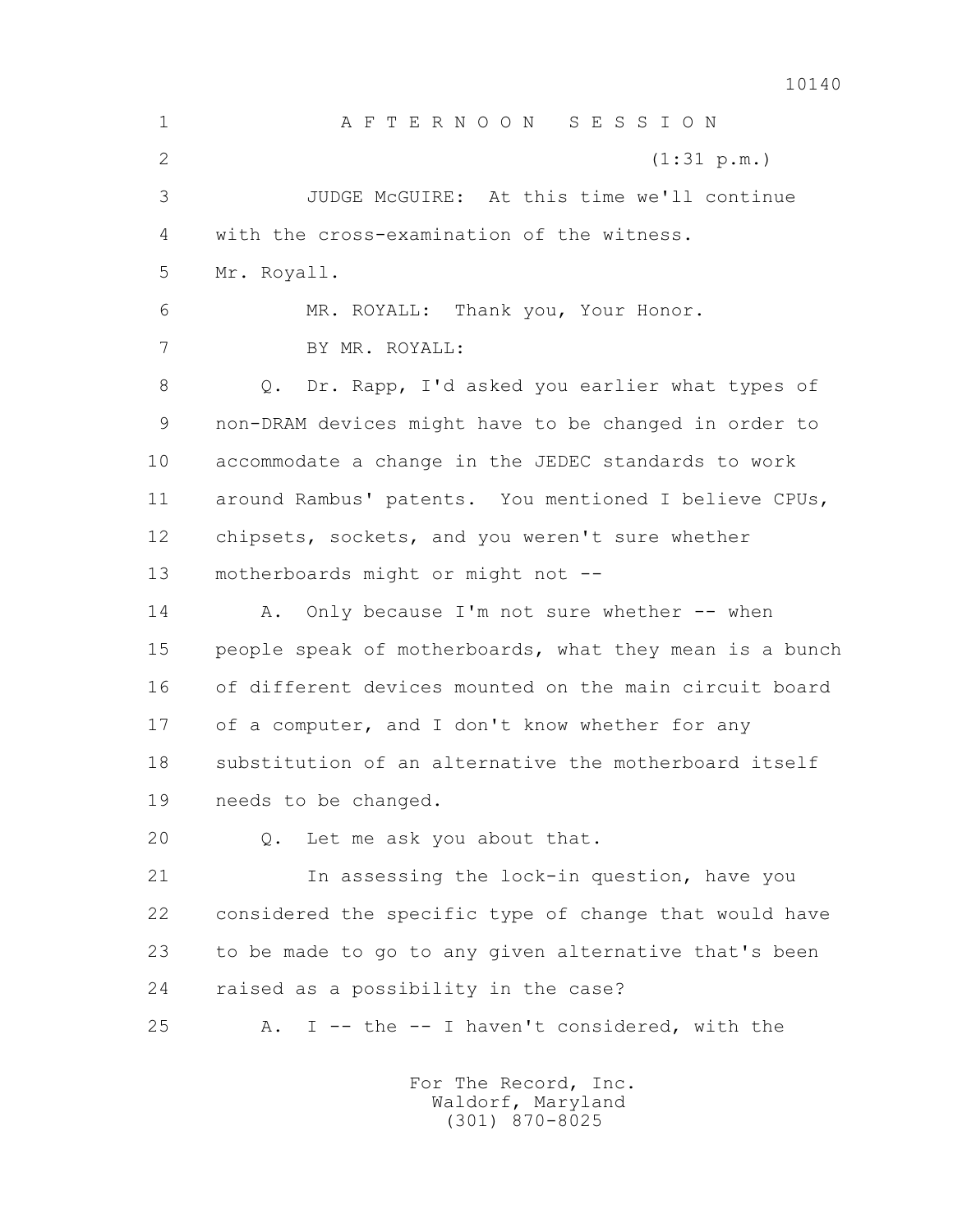1 exception of the example that I gave, anything other 2 than the general fact that it would be circuitry design 3 changes.

 4 Q. Let's pull up a document that was marked as a 5 demonstrative exhibit with Professor McAfee's 6 testimony. I think it's DX-221. Let's try to blow 7 that up a little bit, make it easier to see the 8 demonstrative, the picture here.

 9 Do you recall this demonstrative, Dr. Rapp? 10 A. Yes.

 11 Q. And you'll see that there are references to 12 various components types of products that relate to -- 13 in some way to DRAMs. And let me ask you, starting 14 with connectors -- do you see the reference to

15 connectors?

16 A. Yes.

17 Q. On the top?

18 A. Yes, I do.

 19 Q. Do you know what a connector is, as that term 20 is used in reference to DRAM?

 21 A. I think that it refers to what I was calling 22 sockets.

 23 Q. And so you've already said that you understand 24 that sockets might need to be changed to accommodate a 25 new DRAM standard; right?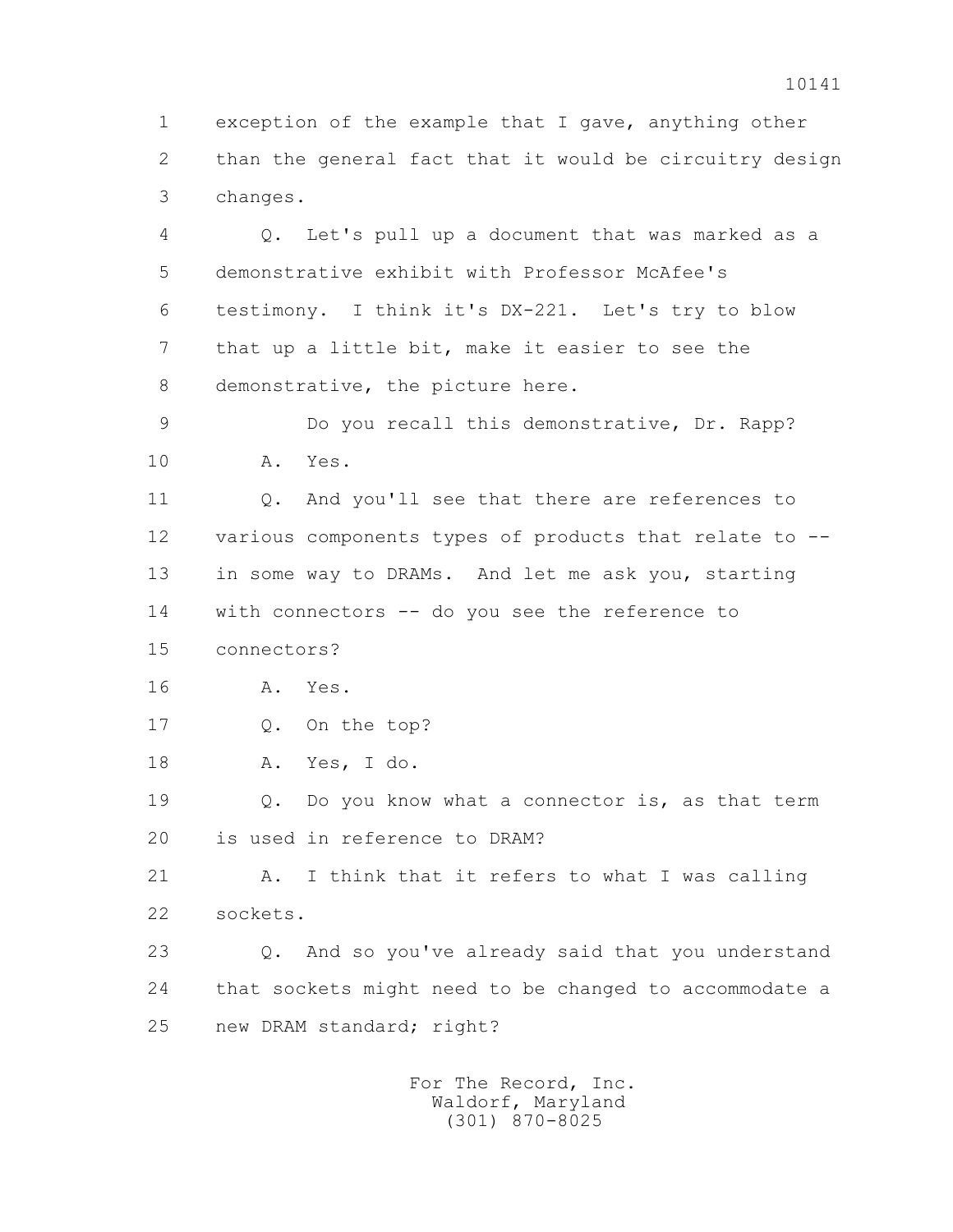1 A. That would depend upon what alternative was 2 substituted. 3 Q. And depending on what alternative was 4 substituted, is it possible also that hard drive 5 storage would have to be changed to accommodate such a 6 change? 7 A. Yes, depending upon the alternative. 8 Q. Is it possible that modems might have to be 9 changed depending on the alternative? 10 A. Yes. 11 Q. And is it possible that memory modules, 12 referring now to the bottom left, might have to be 13 changed depending on the alternative? 14 A. Yes. 15 Q. And would your answer be the same for graphics 16 cards? 17 A. Yes. 18 Q. And graphics subsystems? 19 A. Yes. 20 Q. And CDROM/DVD drives? 21 A. Yes. In all cases. Possible depending upon 22 the alternatives. 23 Q. Okay. Thank you. 24 We can pull that down, and let's go back to 25 Dr. Rapp's DX-317.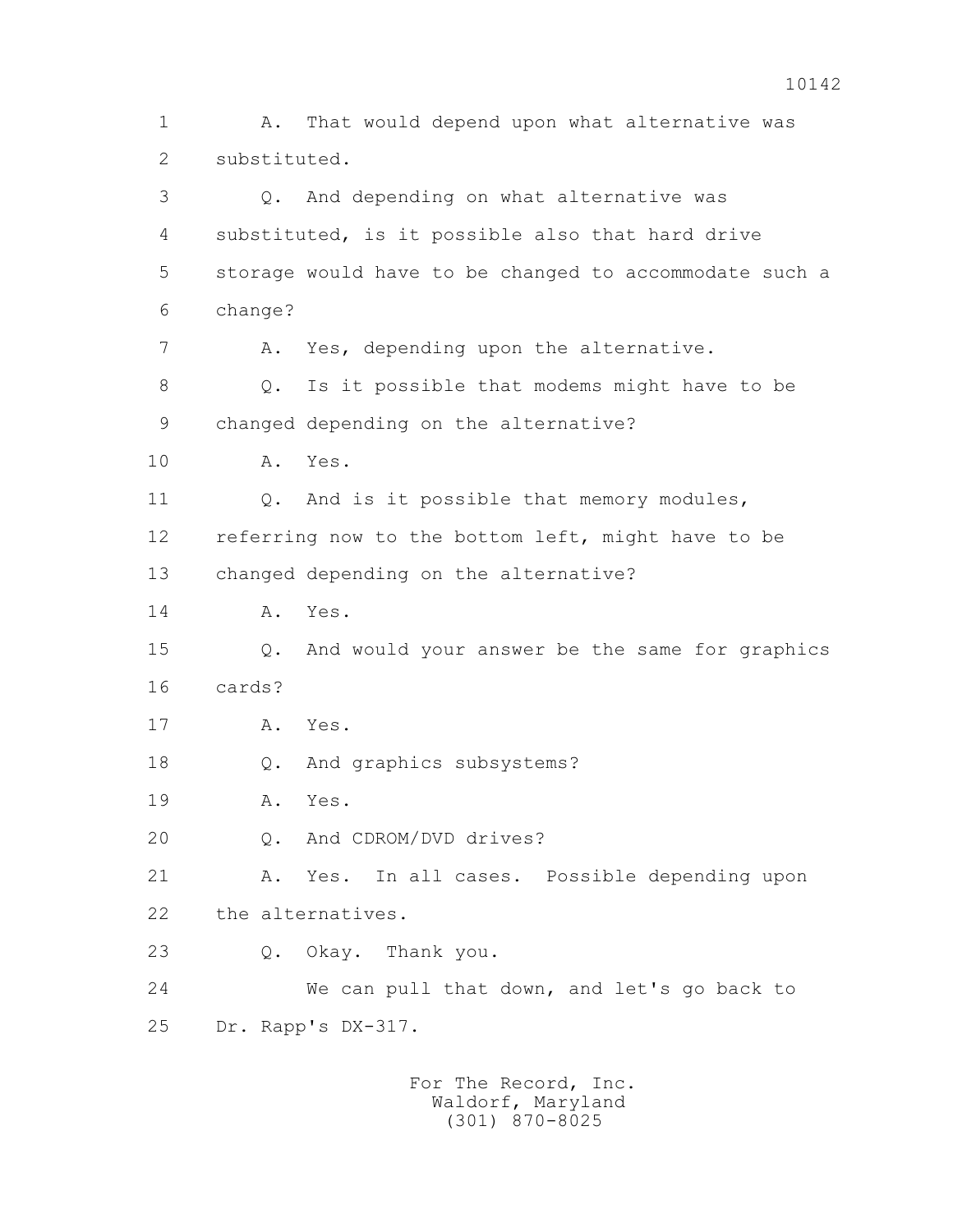1 This is the slide we were discussing earlier 2 as one of your slides that presents your -- the 3 example of switching costs that we were discussing 4 earlier.

5 A. Yes.

 6 Q. When you were assessing the amount of 7 switching costs that might be entailed by changes to 8 work around Rambus' patents, did you take into account 9 the issue of whether DRAM manufacturers at a given 10 time might have different densities of products in 11 production?

 12 A. I am not sure. I'm inclined to punt because 13 the word "density" is not one with which I'm familiar.

14 **Are you talking about the size of the DRAM?**  15 Q. Well, just before I tell you what I understand 16 density to be, and I don't purport to be the expert, 17 but you don't understand what the term "density" means 18 in reference to DRAMs?

 19 A. I think in terms of size when I think in terms 20 of memory, you know, in other words, whether or not it 21 is, for example, a 256 or a 512-bit, megabit, chip.

 22 Q. And do you understand that a given DRAM 23 manufacturer at any given time might have multiple 24 densities of the same product -- and I'll use here 25 SDRAM as the product -- but might have multiple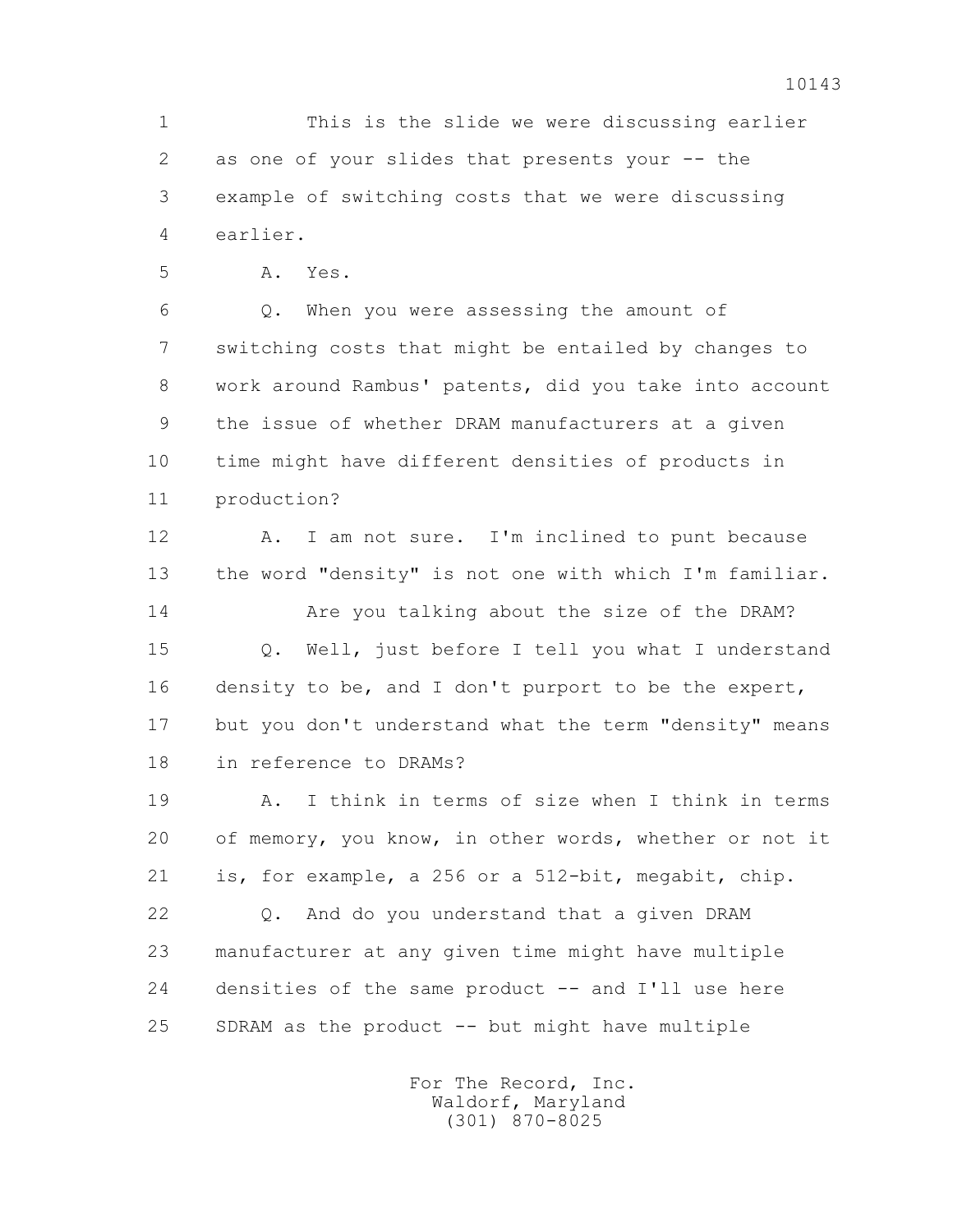1 densities of SDRAM in production at one time?

 2 A. If we're talking about the same thing, then the 3 answer is yes.

 4 Q. And do you have an understanding of how many 5 densities it is common for a single DRAM manufacturer 6 to have in production at one time?

 7 A. I think perhaps fewer than four. I'm not sure. 8 In the low single digits is what I believe to be the 9 case.

 10 Q. And isn't it true that for a DRAM manufacturer 11 to avoid Rambus' patents, if the DRAM manufacturer were 12 to seek to do that, they would need to make changes to 13 each of the densities of SDRAM or DDR that they had in 14 production in order to avoid the patents?

15 A. Yes.

 16 Q. And in assessing lock-in, did you consider 17 whether avoiding Rambus' patents with respect to each 18 density of product in production would require 19 multiples of the lock-in costs that, for instance, you 20 give as an example in DX-317?

 21 MR. STONE: Your Honor, could I just -- the 22 question may be vague. Could I just inquire whether 23 when Mr. Royall uses the word "density" he means it to 24 mean size, 256-megabit or 512, as the witness was using 25 it earlier, and not some other term, because I know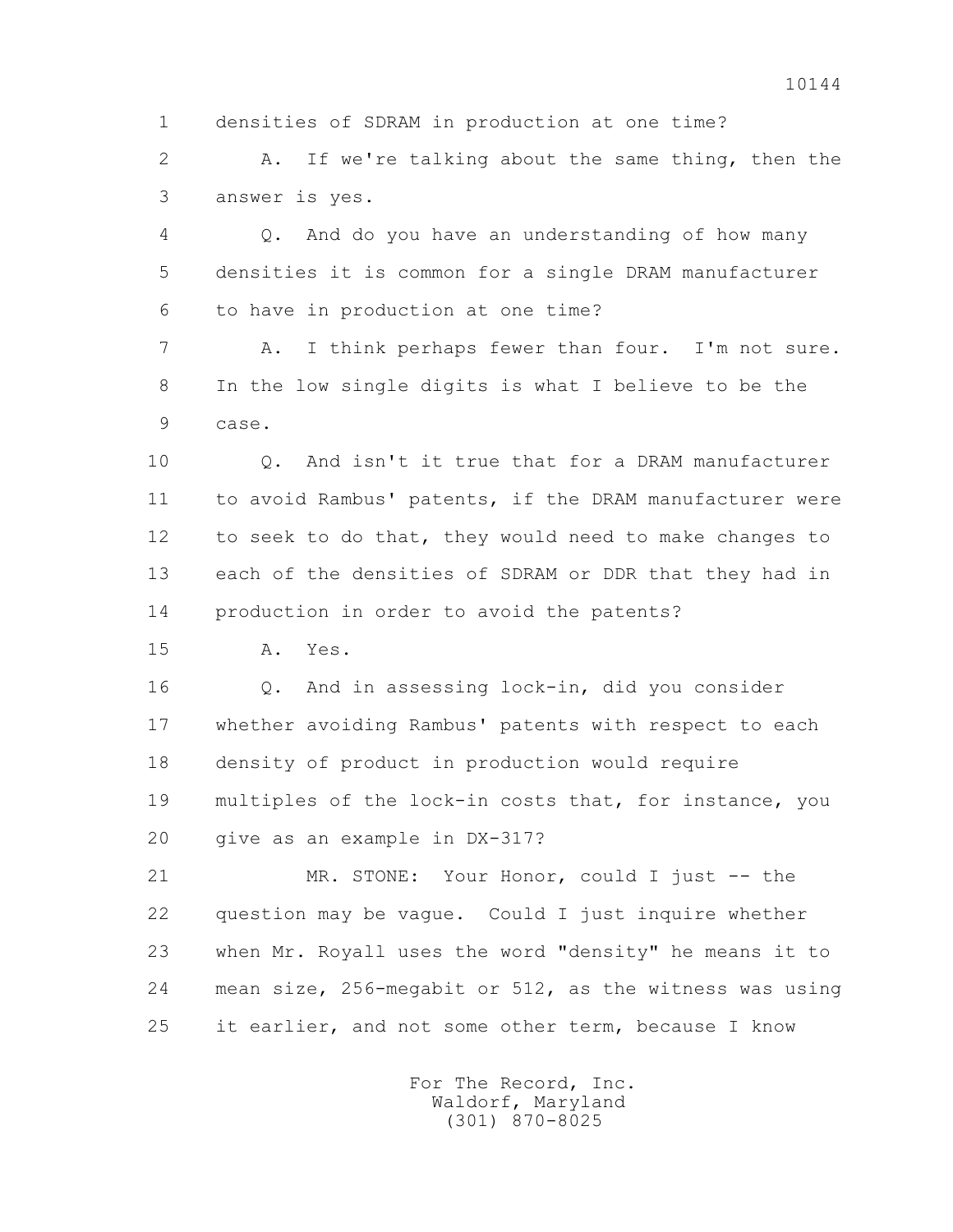1 we've heard the term used in different contexts in the 2 course of trial. 3 JUDGE McGUIRE: Mr. Royall?

 4 BY MR. ROYALL: 5 Q. Well, let's -- using that term as you 6 understand it to refer to 256-megabit or 512-megabit -- 7 A. I don't want to be guilty of getting it wrong. 8 I said I use "size" for that. If that's what you 9 intend by "density," that's fine, but I can't certify 10 that the -- that density refers to that 11 characteristic. 12 Q. Okay. Well, referring to size in that way, the 13 256 megabits or 512 as an example -- 14 A. Sure. 15 Q. -- did you consider in assessing lock-in costs 16 whether for each of those different sizes of an SDRAM 17 or DDR SDRAM a manufacturer would have to incur 18 multiples of the switching costs that you describe as 19 an example here on DX-317? 20 A. Well, the answer is yes. It depends upon the 21 technology to which we switch. 22 Remember what I've done is I've taken a 23 technology that involves the substitution of twelve 24 parts for one. That's the nature of substituting 25 fixed latency and burst for programmable latency and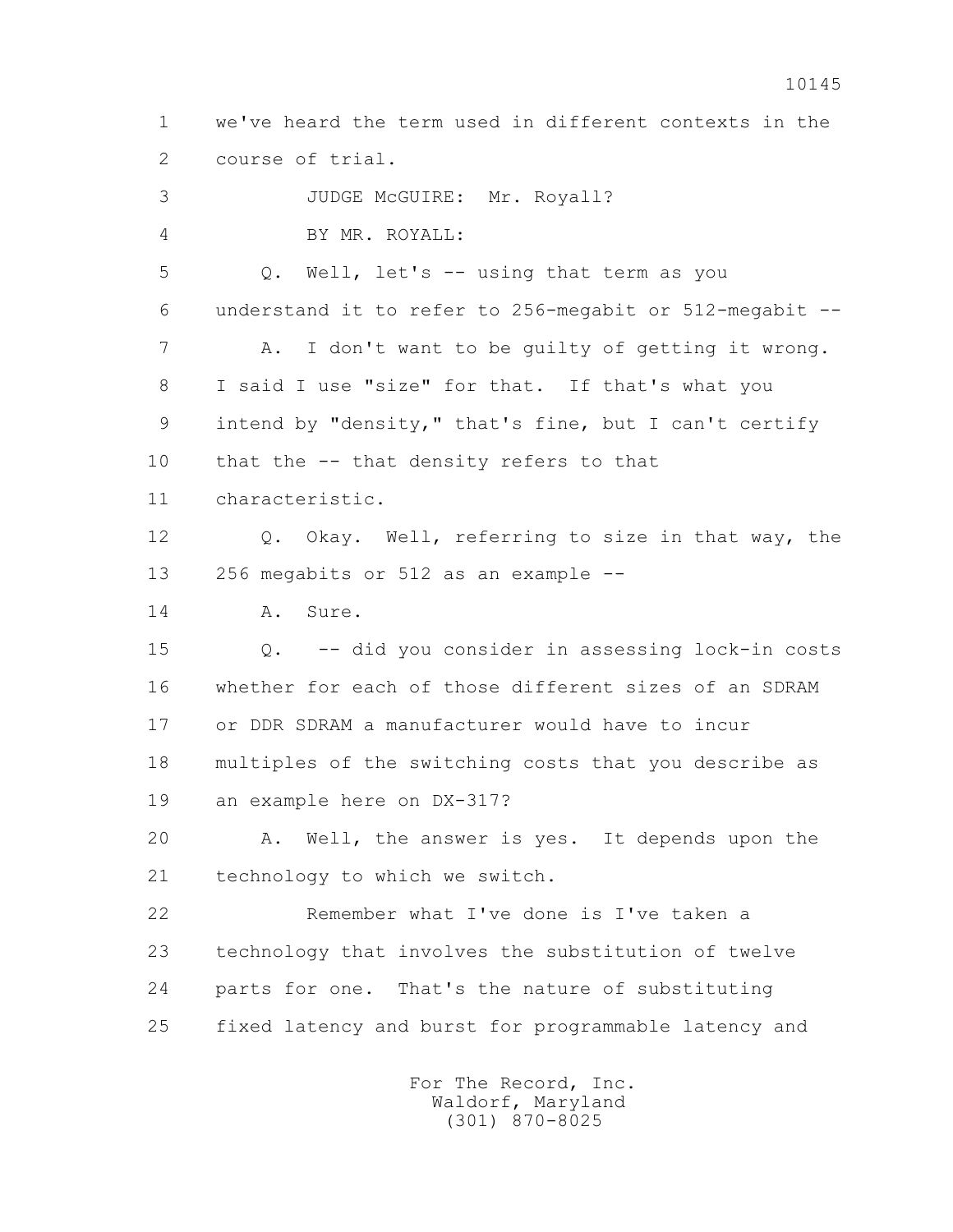1 burst.

 2 So what I reckon is that if we were talking 3 about another technology that involved only a hundred 4 thousand dollars of design costs, for example, that the 5 amount for that might be less than this. But I 6 acknowledge that this is for -- this is starting with 7 one part, this example, and if we were talking about a 8 manufacturer who had to start with three different 9 parts, then whatever the switching costs were, whether 10 it was this amount or a smaller amount, then it would 11 be multiplied by the number of parts that they were 12 starting off with.

 13 Q. And I believe you agreed earlier that the costs 14 that were presented here in DX-317 were for a single 15 manufacturer and to the extent that these changes were 16 being made across the industry by multiple 17 manufacturers you would have to multiply the costs by 18 the number of manufacturers that were incurring such 19 costs; right?

20 A. Yes.

 21 Q. And do you have an understanding of how many 22 DRAM manufacturers there were in, to pick a year, 23 1995?

 24 A. Between five and ten major ones. 25 Q. And what about, to pick another year, the year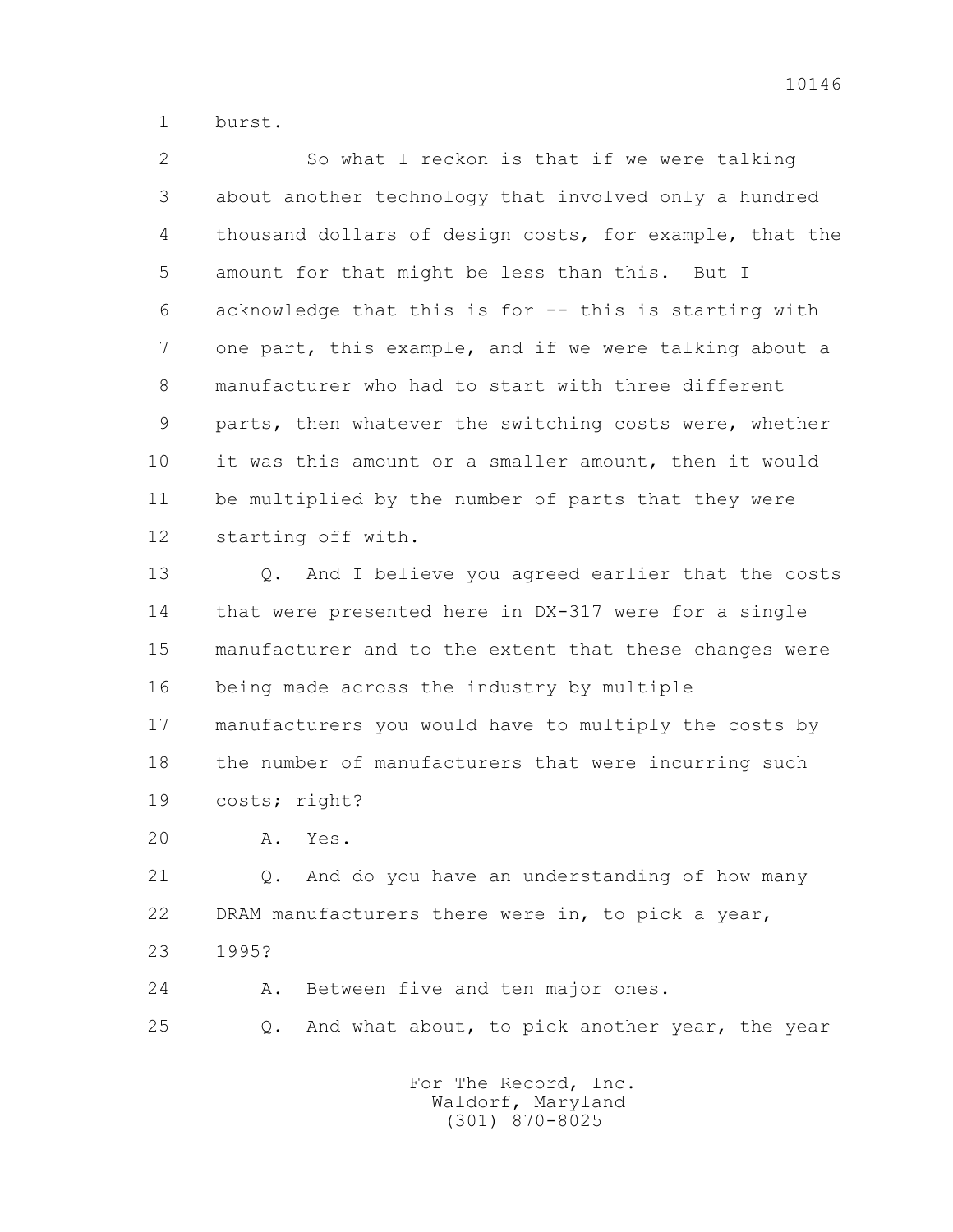1 2000? Do you have an understanding of how many? 2 A. Fewer than that because of mergers. 3 Q. Is time a relevant consideration in an analysis 4 of the costs of lock-in? 5 A. Time -- time isn't a cost, but time is a 6 relevant consideration in considering lock-in, yes. 7 Q. You say time is not a cost, but wouldn't you 8 agree that from the standpoint of economics time can 9 impose costs? 10 A. That in certain circumstances that when time 11 is expended that it can have cost consequences, that 12 the expenditure of time can have cost consequences, 13 yes. 14 O. Have you considered how long it would take 15 either the DRAM industry as a whole or multiple 16 participants in the DRAM industry to agree upon a 17 single or uniform approach for working around Rambus' 18 patents if that were to be attempted? 19 A. I did consider that. 20 Q. You did? 21 A. Yes. 22 Q. And what amount of time do you believe or have 23 you assumed that that would take? 24 A. I've assumed that that would take no more time 25 than normal redesign efforts take.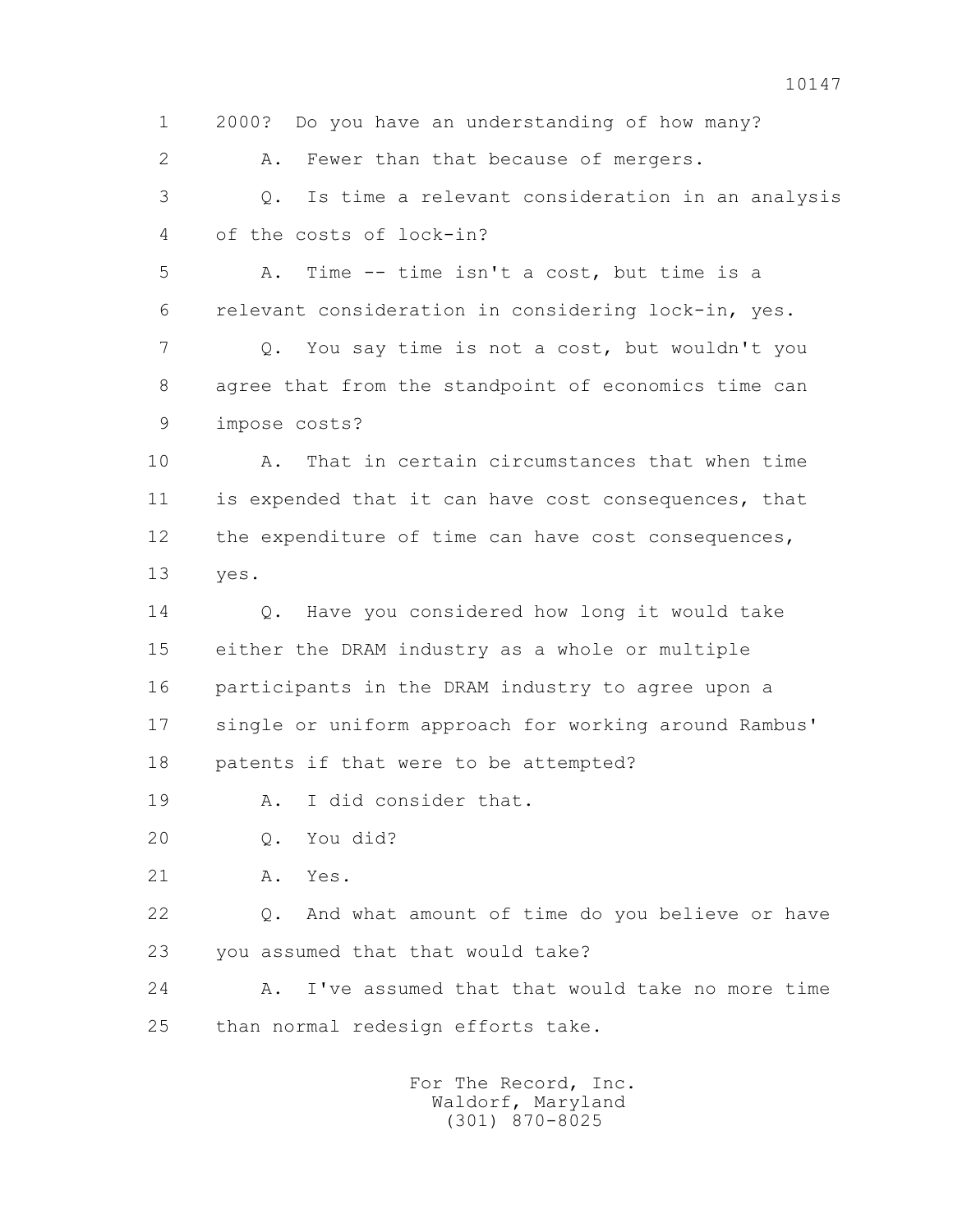1 As I've said before, this is an industry, both 2 the DRAM industry and the larger components industry, 3 where technical change happens with high frequency and 4 redesigns occur with high frequency, and I took for my 5 assumption the fact that the changes that would be 6 necessary to create and implement new designs involving 7 the substitution of these alternatives could be done in 8 a time frame of normal redesigns.

 9 Q. And when you say normal redesigns in the DRAM 10 industry, what specifically, what type of redesigns are 11 you referring to?

 12 A. I'm talking about either process changes, 13 redesigns in connection with die shrinks, or other 14 sorts.

 15 Q. And again, just to make it clear we're talking 16 about the same thing, my question was solely focused on 17 the time it would take for multiple DRAM participants 18 to agree upon an approach to working around Rambus' 19 patents, not to implement it but to agree upon it. And 20 did you understand, in your testimony earlier, did you 21 understand my question that way?

 22 A. I thought you were speaking of both agreement 23 and implementation.

 24 Q. I'll get to implementation, but have you 25 considered separately the time it would take multiple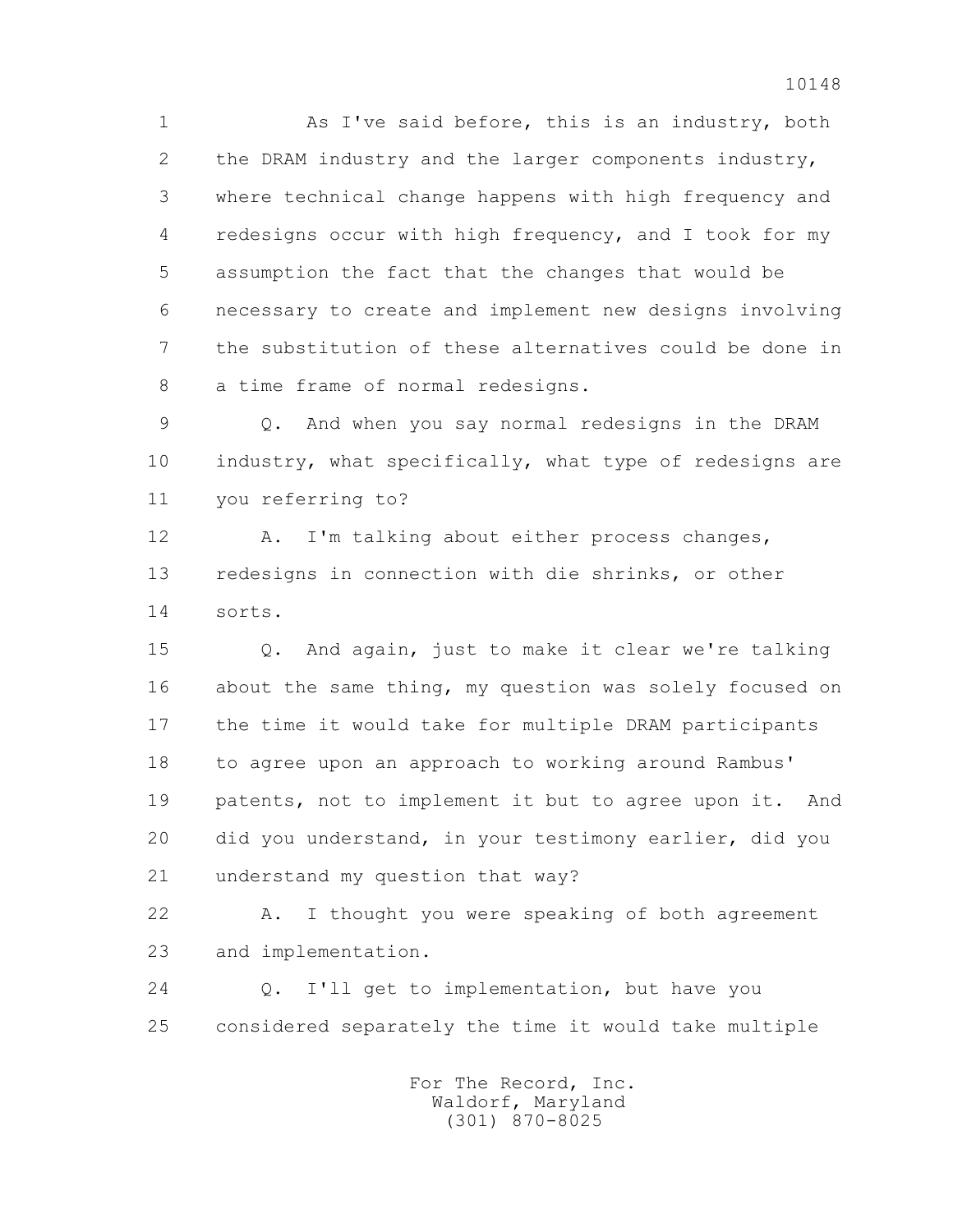1 DRAM participants to agree upon an approach, a uniform 2 approach for working around Rambus' patents, if they 3 were to seek to do that? 4 A. No. 5 Q. Do you know how long it took JEDEC to agree 6 upon the SDRAM specification from the start of the 7 process to the end of the process? 8 **A.** No. 9 Q. Do you know how long it took JEDEC to agree 10 upon the DDR specification from the start of the 11 process to the end of the process? 12 A. If memory serves, something on the order of 13 about three years. 14 Q. Do you have any views as to how big a change 15 was involved in moving from SDRAM to DDR? 16 A. I have a sense that although the two are 17 connected generations of DRAMs that the change was very 18 substantial, that it was a major effort because every 19 single feature of the chip, except for the basic memory 20 array, needed to be considered as to whether it would 21 change or whether it would remain the same. That's 22 different from changing a single attribute or two 23 attributes of a standard. 24 Q. Well, is it different as in the case of DDR 25 changing four attributes of the standard? For The Record, Inc. Waldorf, Maryland

(301) 870-8025

10149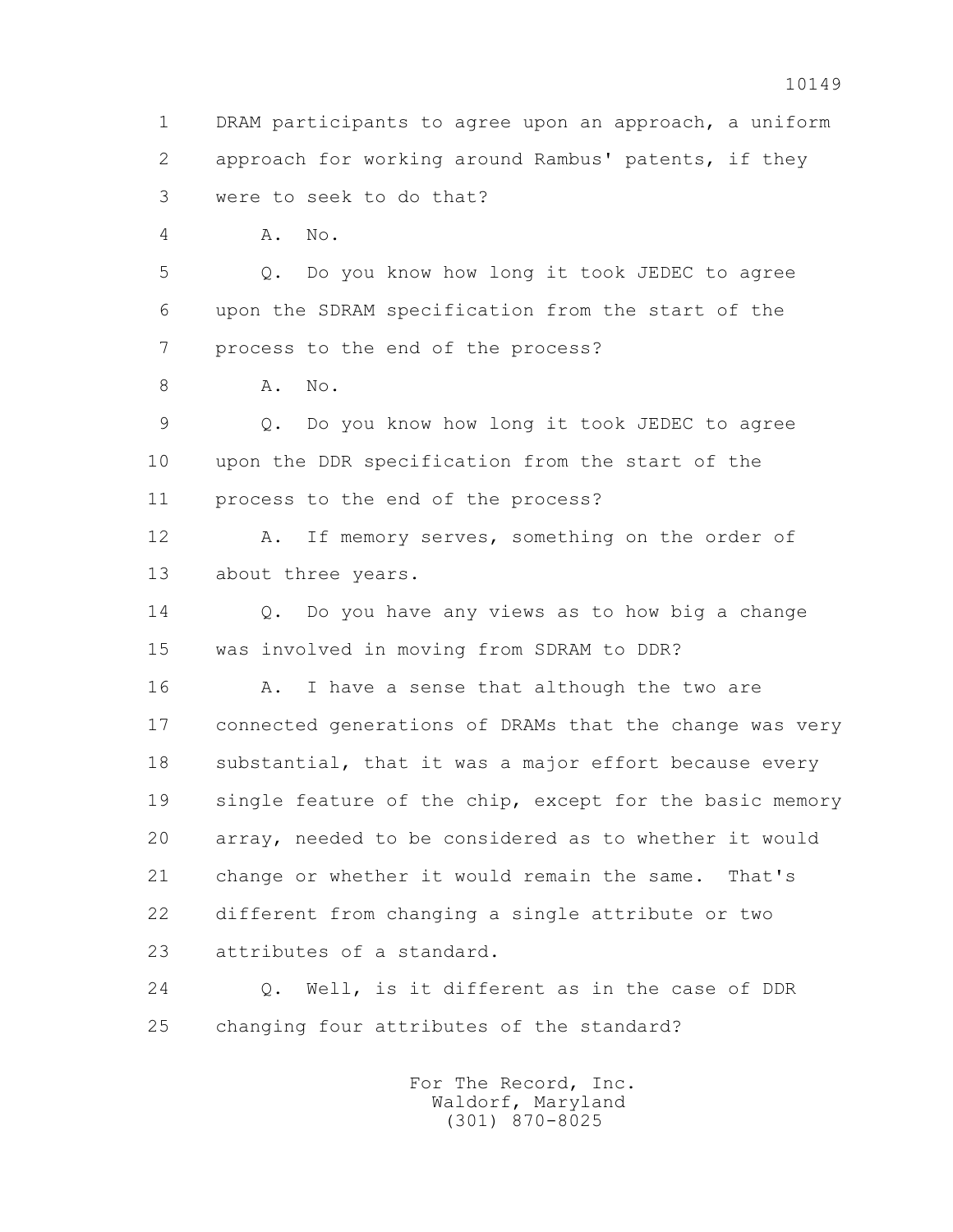1 A. I'm sorry. I don't understand the question. 2 Q. I'm referring to the four Rambus technologies 3 that would need to be worked around in order to create 4 a noninfringing version of DDR. 5 A. But the question doesn't carry with it the 6 implication that those are the -- I'm sorry. 7 Let me hear the question again. 8 JUDGE McGUIRE: Could the court reporter please 9 read back the question. 10 MR. ROYALL: Your Honor, to expedite things -- 11 JUDGE McGUIRE: All right. Go ahead, 12 Mr. Royall. 13 BY MR. ROYALL: 14 Q. Have you considered how a change to work 15 around the Rambus patents in SDRAM or DDR SDRAM would 16 compare in magnitude to the changes that were entailed 17 in JEDEC moving from an SDRAM standard to DDR 18 standard? 19 A. I am assuming, and it is merely an assumption, 20 that it would take far less time to consider changes in 21 four characteristics than it would to consider changes 22 in most characteristics of a new generation of DRAM, 23 such as DDR SDRAM. 24 Q. You say that that's an assumption that you're 25 making.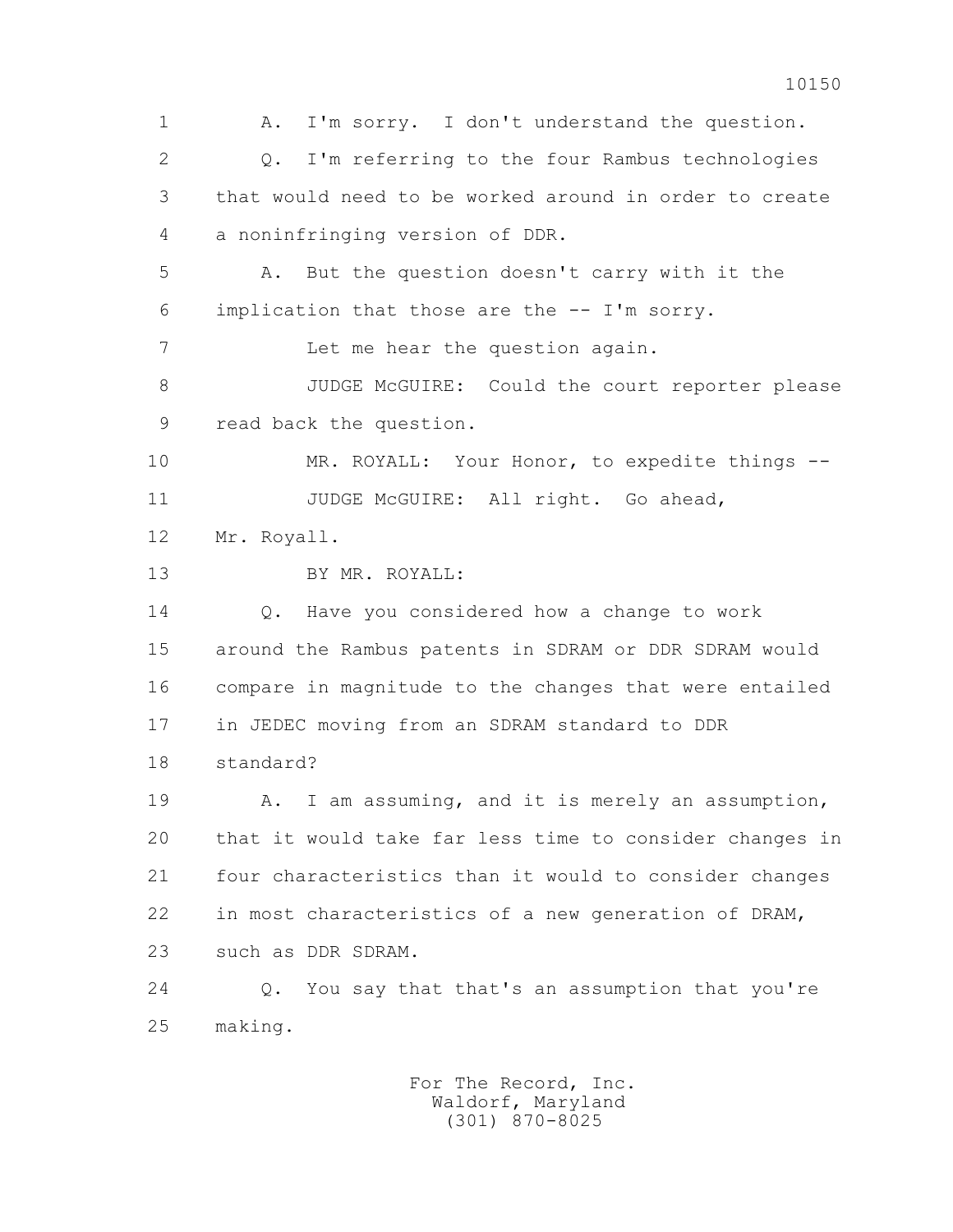1 What is the factual basis for that assumption? 2 A. The factual basis for that assumption is 3 simply an understanding that there are many, many 4 times more characteristics that would need to be 5 considered to set the entire DRAM standard for a new 6 generation of DRAM than there would be to consider 7 those four changes. 8 In other words, whether changes take place or 9 not from one generation to the next, I assume that 10 specifying or setting the standard for a new generation 11 requires a consideration of many features, and the 12 factual basis for that is my review of the JEDEC 13 standards and the report on DDR-II that bears 14 Mr. Macri's name. 15 Q. That's something that you looked at after you

 16 completed your expert report in this case; is that 17 correct?

18 A. That's correct.

 19 Q. And you understand that in moving from SDRAM to 20 DDR JEDEC added at least two specific features, 21 dual-edged clocking and on-chip PLL/DLL; right?

22 A. Yes.

 23 Q. Can you name any other specific features that 24 JEDEC added in moving from the SDRAM to the DDR 25 standard?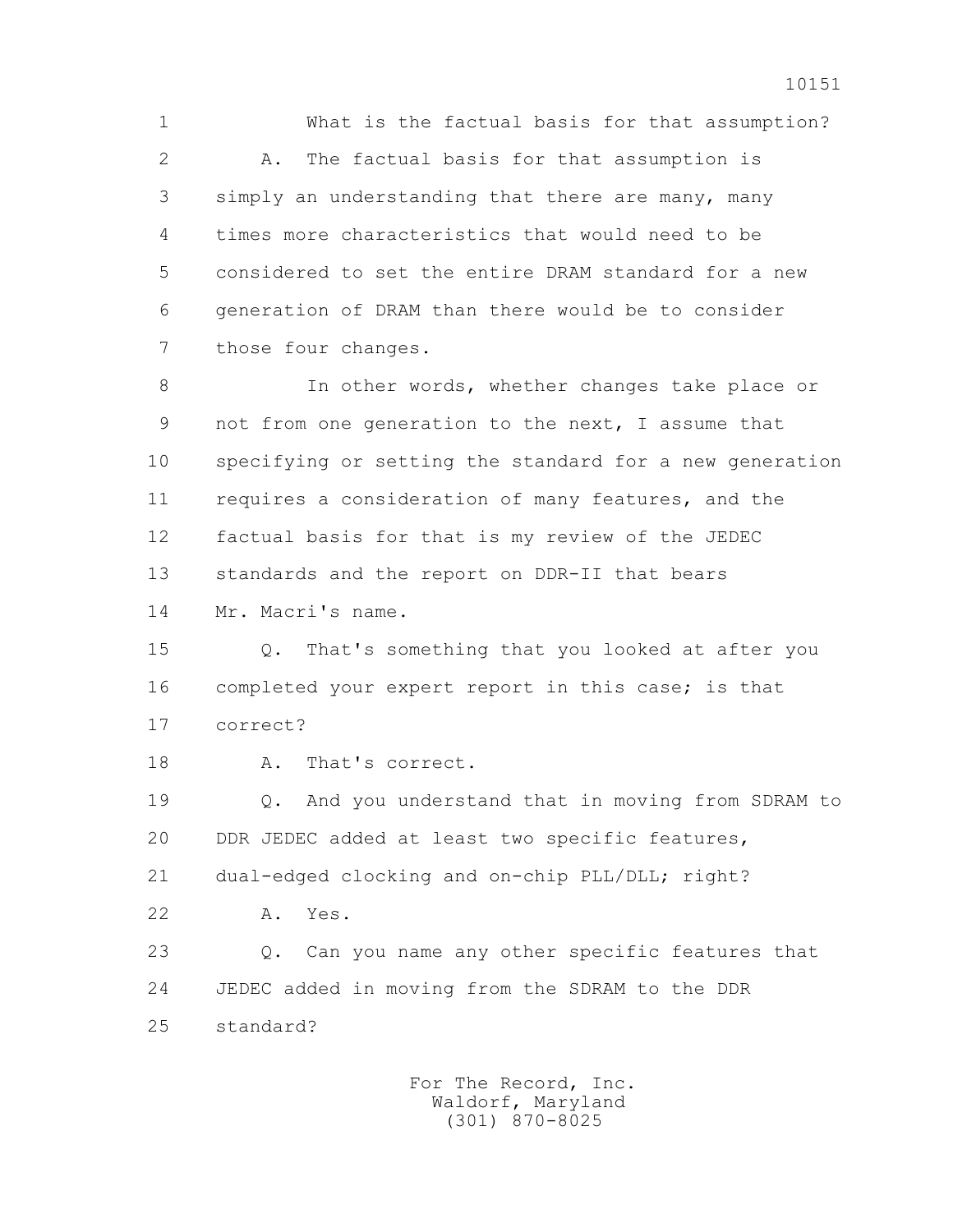1 A. I cannot. But if I had Mr. Macri's report, I 2 could name a lot of characteristics of DDR SDRAM that 3 were considered by JEDEC and needed to be addressed in 4 the course of setting the DDR-II standard, at least 5 according to that report. Subjects other than and 6 more numerous than the two additional Rambus 7 technologies embodied in DDR SDRAM -- I'm sorry. Go 8 ahead. 9 Q. The Macri report you're talking about -- 10 A. Yes, it was about DDR-II. 11 0. -- it's about DDR-II; it's not about SDRAM to 12 DDR? 13 A. I'm sorry. That was a mistake. So it's just 14 the JEDEC DDR-II standard that I have to base my 15 opinion on. 16 Q. All right. Well, let's put DDR-II aside. 17 A. The DDR standard. 18 Q. Do you have any understanding as to what 19 features other than dual-edged clocking and on-chip 20 PLL/DLL were added when JEDEC moved from SDRAM to the 21 DDR SDRAM standard? 22 A. The answer is that I do not have any specific 23 knowledge of that. 24 Q. Do you know whether there were features added 25 in the move from SDRAM to DDR other than dual-edged For The Record, Inc.

 Waldorf, Maryland (301) 870-8025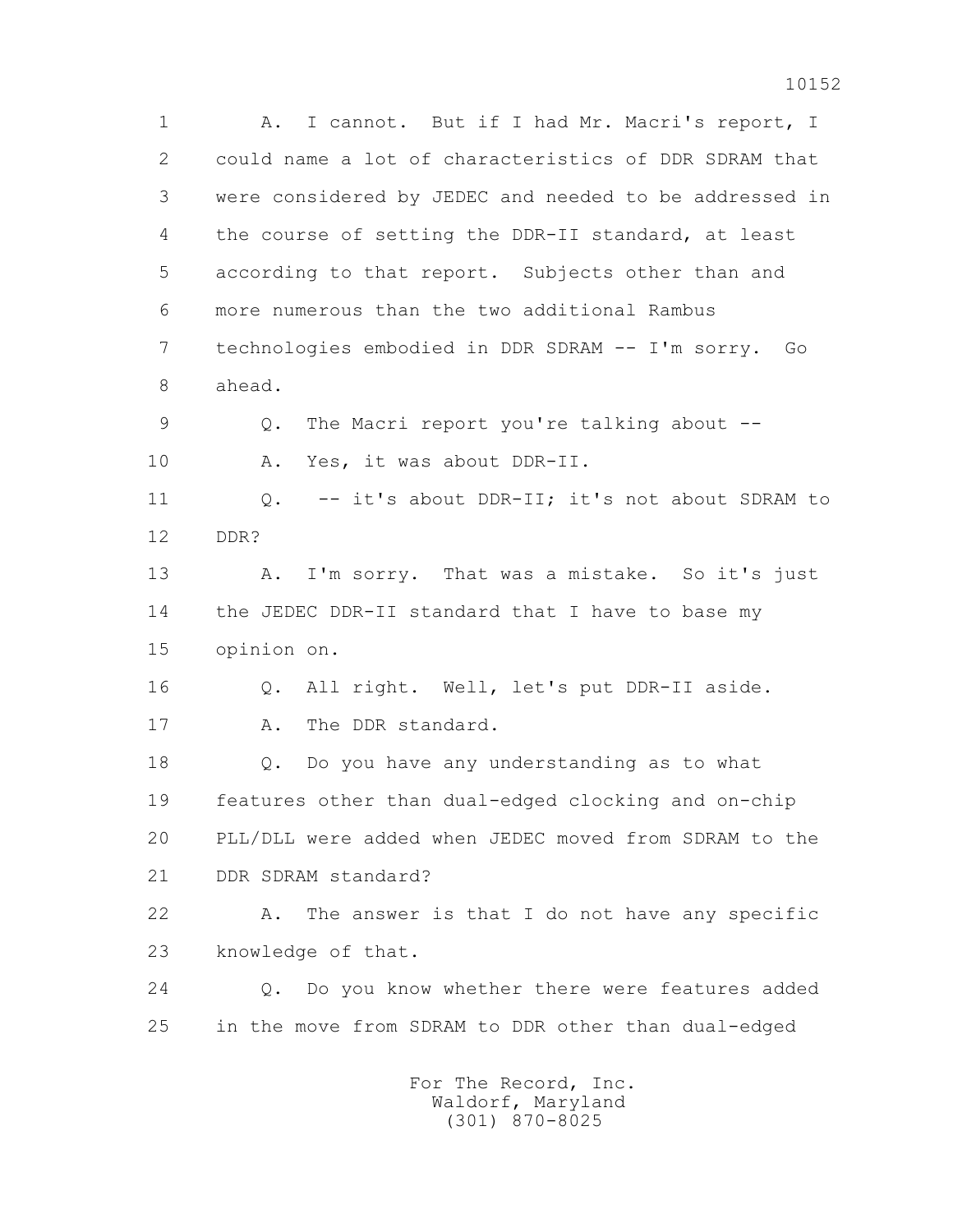1 clocking and on-chip PLL/DLL?

2 A. I do not specifically know.

 3 Q. Now, you said that you -- as part of your 4 lock-in analysis you haven't considered specifically 5 the amount of time it would take for multiple DRAM 6 manufacturers to agree, putting aside implementation, 7 but to agree upon a uniform approach to working around 8 Rambus' patents; right?

9 A. Right.

 10 Q. But you have considered how long it would take 11 to implement an approach to working around Rambus' 12 patents once there had been an agreement on such an 13 approach; right?

14 A. I have to say I am vague on whether or not it 15 is once there had been an agreement or whether it 16 includes that agreement.

 17 Q. And you say you're vague because what you have 18 in mind is not your own analysis of this issue but 19 Mr. Geilhufe's analysis?

 20 A. No. It's because what I have in mind is the 21 routine -- is the interval, the routine interval of 22 design changes in the DRAM industry to which those 23 outside the DRAM industry have to accommodate as well. 24 Q. But your understanding as to whatever this 25 routine interval is is based on something you learned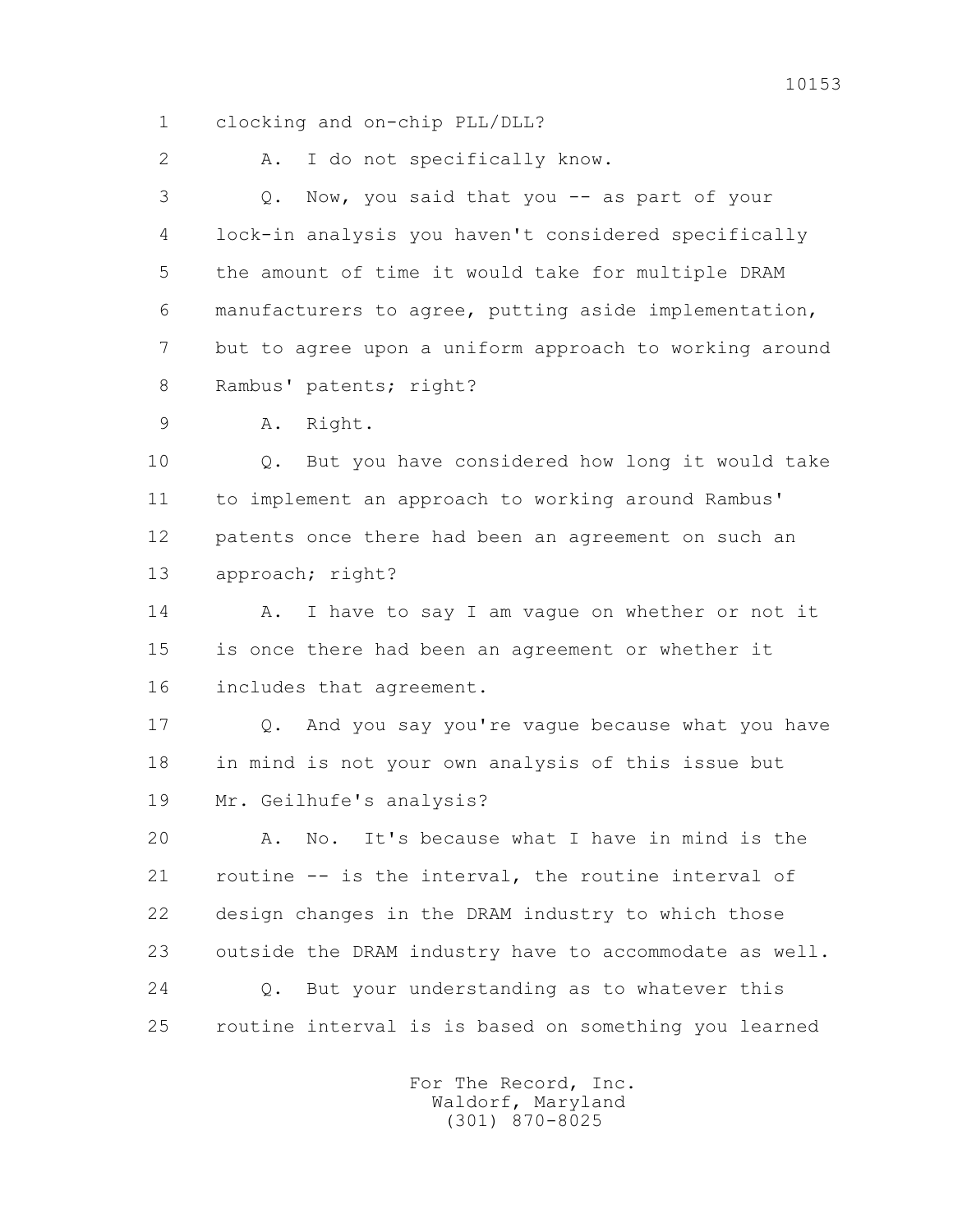1 from Mr. Geilhufe?

| $\overline{2}$ | No. It's based upon testimony in -- well,<br>Α.         |
|----------------|---------------------------------------------------------|
| 3              | Mr. Geilhufe did -- yes, that's right. It was either    |
| 4              | Mr. Geilhufe or Dr. Soderman who told me about this,    |
| 5              | who informed me about this initially. Since then,       |
| 6              | there has been trial testimony about this subject.      |
| 7              | Do you have any understanding as to whether<br>Q.       |
| 8              | either Mr. Geilhufe or Dr. Soderman were involved in    |
| 9              | any way in JEDEC's process of defining the SDRAM or DDR |
| 10             | standard?                                               |
| 11             | I understand that they were not.<br>Α.                  |
| 12             | Now, am I right that you have not as part of<br>Q.      |
| 13             | your lock-in analysis sought to separately quantify any |
| 14             | costs associated with the period of time it would take  |
| 15             | to either agree upon an approach for working around     |
| 16             | Rambus' patents or to implement such approach?          |
| 17             | Right. For reasons that I've already given.<br>Α.       |
| 18             | Do you agree that opportunity cost is a<br>Q.           |
| 19             | relevant consideration from the standpoint of assessing |
| 20             | lock-in?                                                |
| 21             | Opportunity costs of what, I'd be inclined to<br>Α.     |
| 22             | ask.                                                    |
| 23             | Well, can you think of any opportunity costs or<br>Q.   |
| 24             | are you aware of any testimony that would suggest that  |
| 25             | there are any opportunity costs that might arise in the |
|                | For The Record, Inc.                                    |

Waldorf, Maryland (301) 870-8025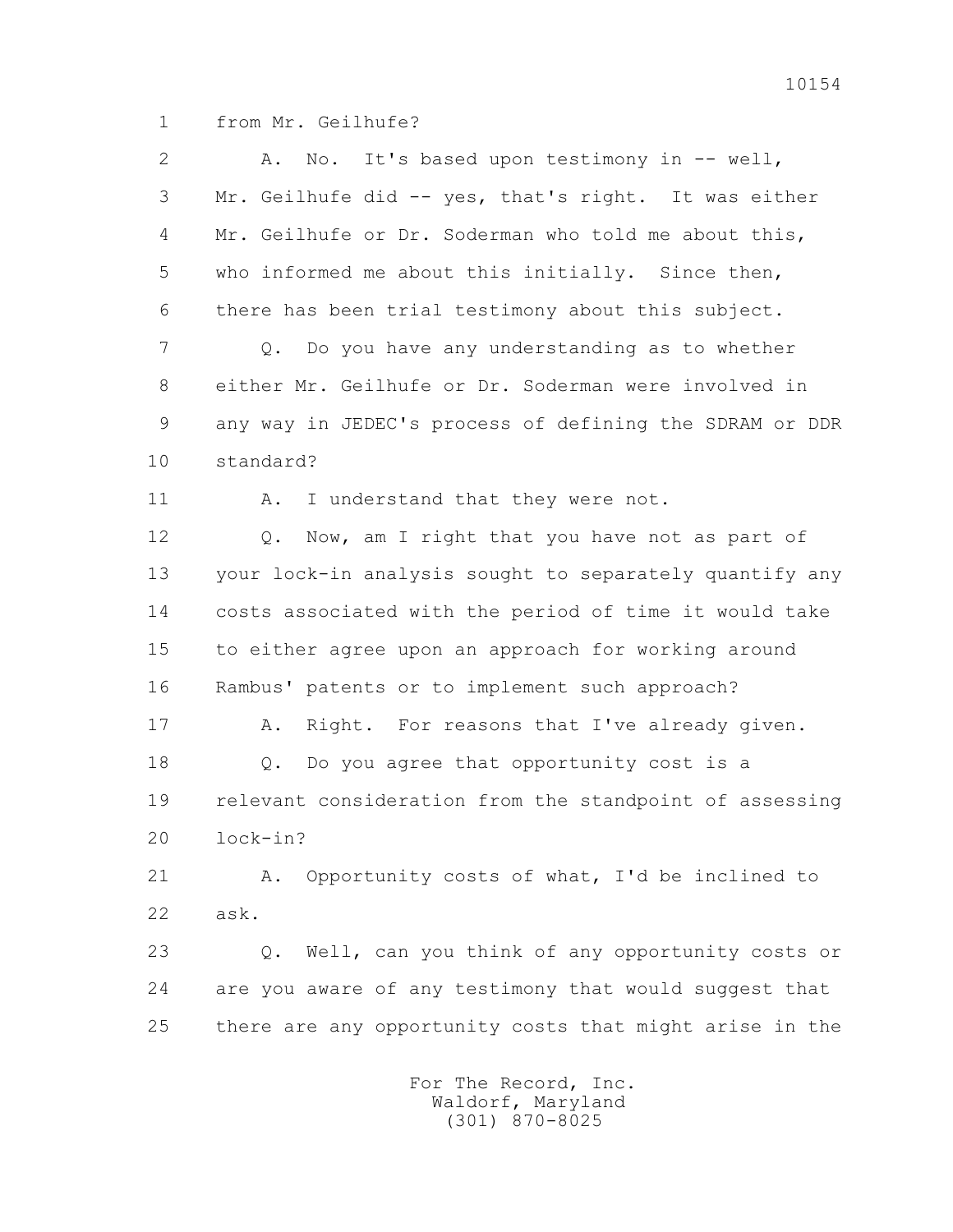1 course of DRAM manufacturers or other component 2 suppliers seeking to work around Rambus' patents? 3 A. Well, the opportunity cost that comes to mind 4 is the opportunity cost of engineers and devotion of 5 their activities to working around the Rambus patents 6 in your example. 7 Q. And are you aware of any trial testimony on 8 that subject? 9 A. Certainly I know the subject has come up. I 10 don't recall -- bear with me a second. 11 I think that Professor McAfee had something to 12 say about that. 13 Q. Are you aware of any trial testimony on that 14 subject from participants in the DRAM industry who 15 testified in this trial? 16 A. Not at the moment, no. 17 Q. So is it fair to say that in assessing lock-in 18 you haven't taken into account any testimony that was 19 given by DRAM industry participants during the trial 20 relating to the subject of opportunity costs, if any, 21 associated with engineers? 22 A. That's correct. That's fair. 23 Q. And you haven't quantified any amount of 24 opportunity costs of this sort in connection with your 25 lock-in analysis; is that right? For The Record, Inc.

 Waldorf, Maryland (301) 870-8025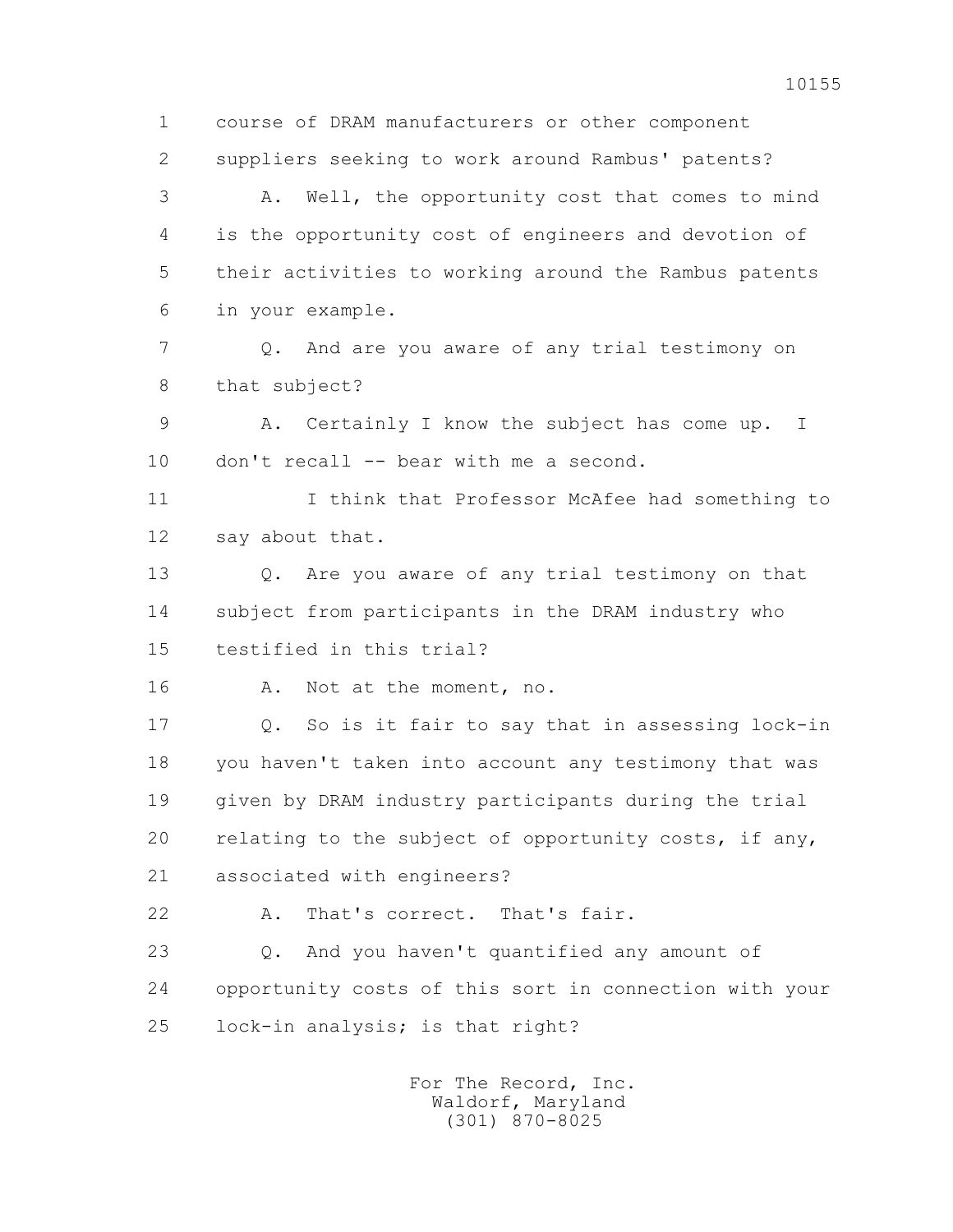1 A. Yes, I have.

2 0. You have quantified that?

 3 A. Sure. I think I did, unless I'm imagining. I 4 think in my direct testimony I made reference to the 5 fact that the opportunity costs of engineers are best 6 measured by their wages so that when Mr. Geilhufe 7 speaks of design costs of a hundred thousand dollars, 8 what he means is that it's going to take a team of 9 engineers a hundred thousand dollars' worth of their 10 time to design it. That's time taken away from 11 something else. That's opportunity cost. The best 12 measure of that is the hundred thousand dollars.

 13 Q. Can you assume with me that the engineering 14 time that it would take -- well, strike that. Let me 15 ask you this first.

 16 Have you conducted any analysis into or looked 17 at any facts relating to what amount of engineering 18 time would be required to, on the part of any DRAM 19 manufacturer, to work around Rambus' patents? Have you 20 looked at or thought about how much engineering time 21 that might require?

 22 A. No. I've relied on nothing other than 23 Mr. Geilhufe's numbers on that subject.

 24 Q. Well, let me ask you to assume that it would 25 take ten  $-$  just to pick a number, and I'm not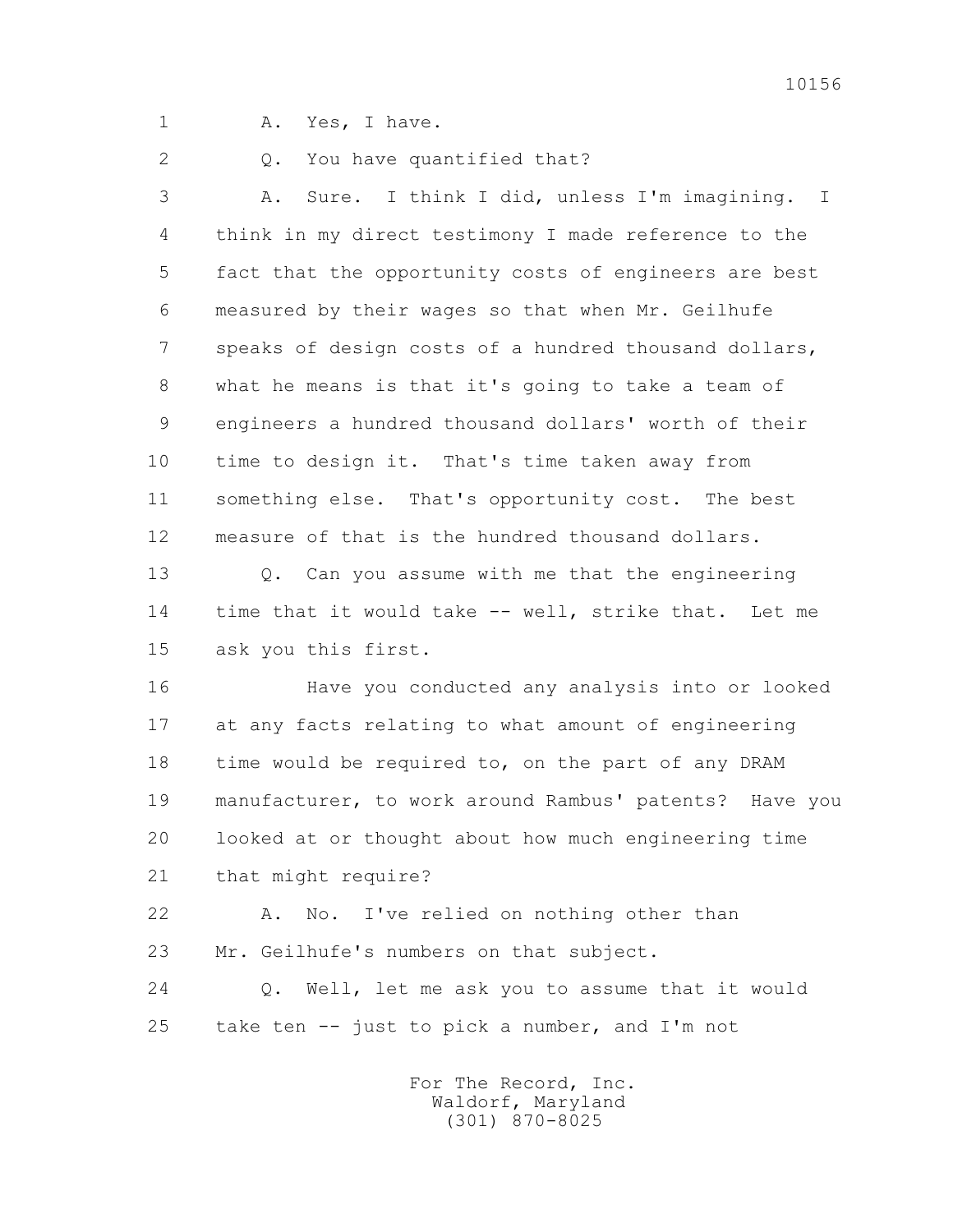1 representing that this relates to testimony, but just 2 to take a number -- let's say that it would take ten 3 engineering -- the term we use is full-time equivalents 4 or --

5 A. Sure.

 6 Q. -- more antiquated term I think would be 7 man-years or engineering years -- to work around 8 Rambus' technologies, so we're talking about ten 9 engineers -- years of -- ten engineer years.

10 A. Right.

11 O. And let's say that each engineer makes a 12 hundred thousand dollars, so without discounting it for 13 the time value of money or anything else, let's just 14 assume that we're talking about a million dollars in 15 terms of the engineering years quantified by the 16 salaries of these engineers to work around Rambus' 17 patents.

- 18 A. Right.
- 19 0. A million dollars?
- 20 A. Uh-huh.

 21 Q. Now, do you think that that would, from an 22 economic sense, would be the relevant calculation of 23 the opportunity -- the full extent of the opportunity 24 costs that a DRAM manufacturer might incur if it were 25 to devote ten engineer years to working around Rambus'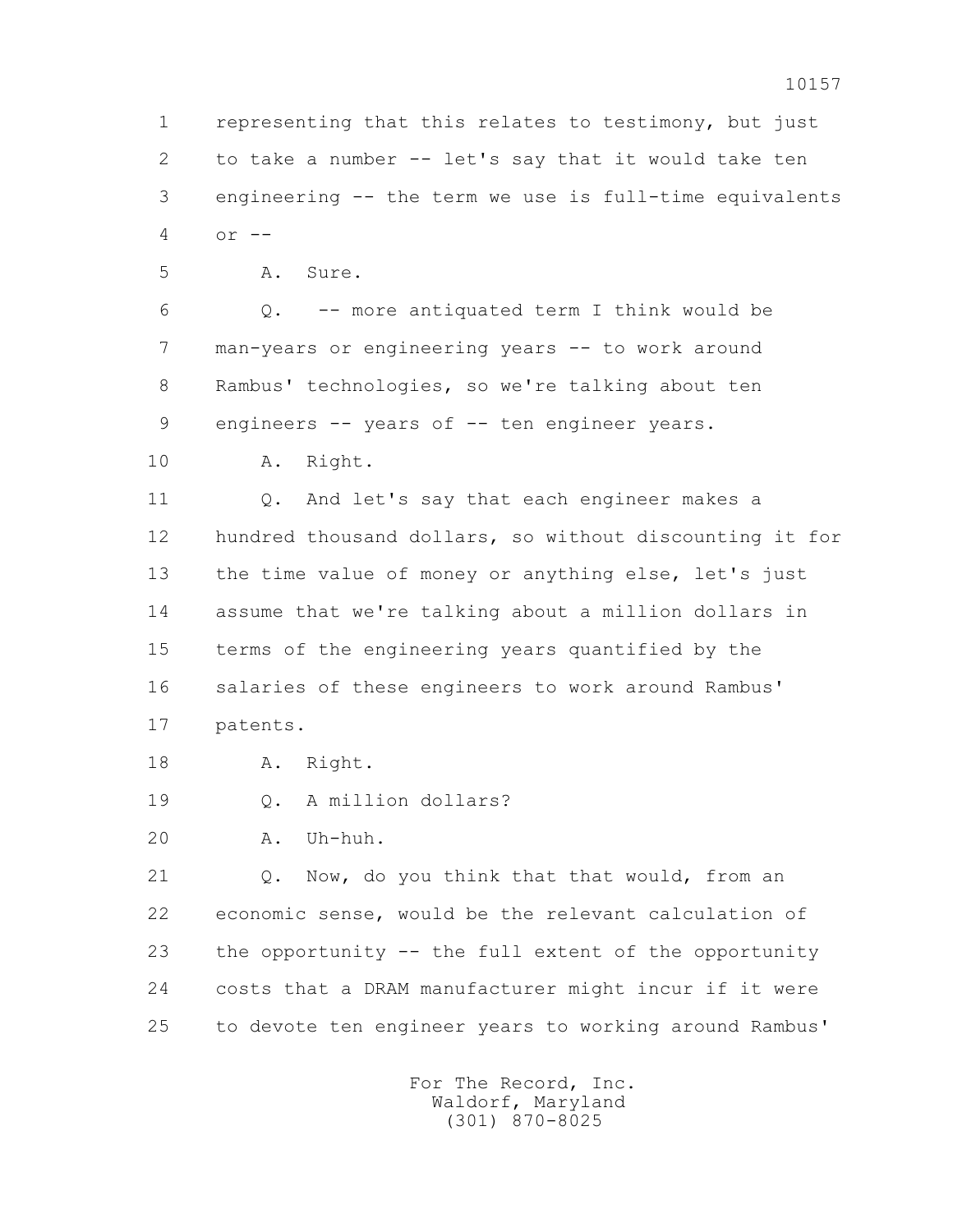1 patents?

 2 A. Yeah, I can't think of anything else. In other 3 words, in the assumption that you've -- that you've 4 given me.

 5 Q. From the standpoint of economics, would you 6 conclude that the benefit to an employer is equal -- of 7 an employee's time is equal to the salary that that 8 employee makes, or is it possible -- let me add to 9 that.

10 A. Sure.

 11 Q. -- or is it possible in an economic sense that 12 the employer gains more value or surplus from the 13 employee's time beyond what salary the employee is 14 paid?

 15 A. Well, the surplus is -- there is a possibility 16 of surplus, but at the margin what the engineer's wage 17 is is the -- and to the extent that it is set 18 competitively by the market, is the value of the 19 engineer's marginal product to the employee.

 20 The -- I can't think of a better measure of 21 opportunity cost than wage in this context.

 22 Q. Would you agree that it's possible in the 23 example that I gave you that I asked you to assume that 24 by devoting ten engineers' years -- ten engineer years 25 to this project of working around Rambus' patents that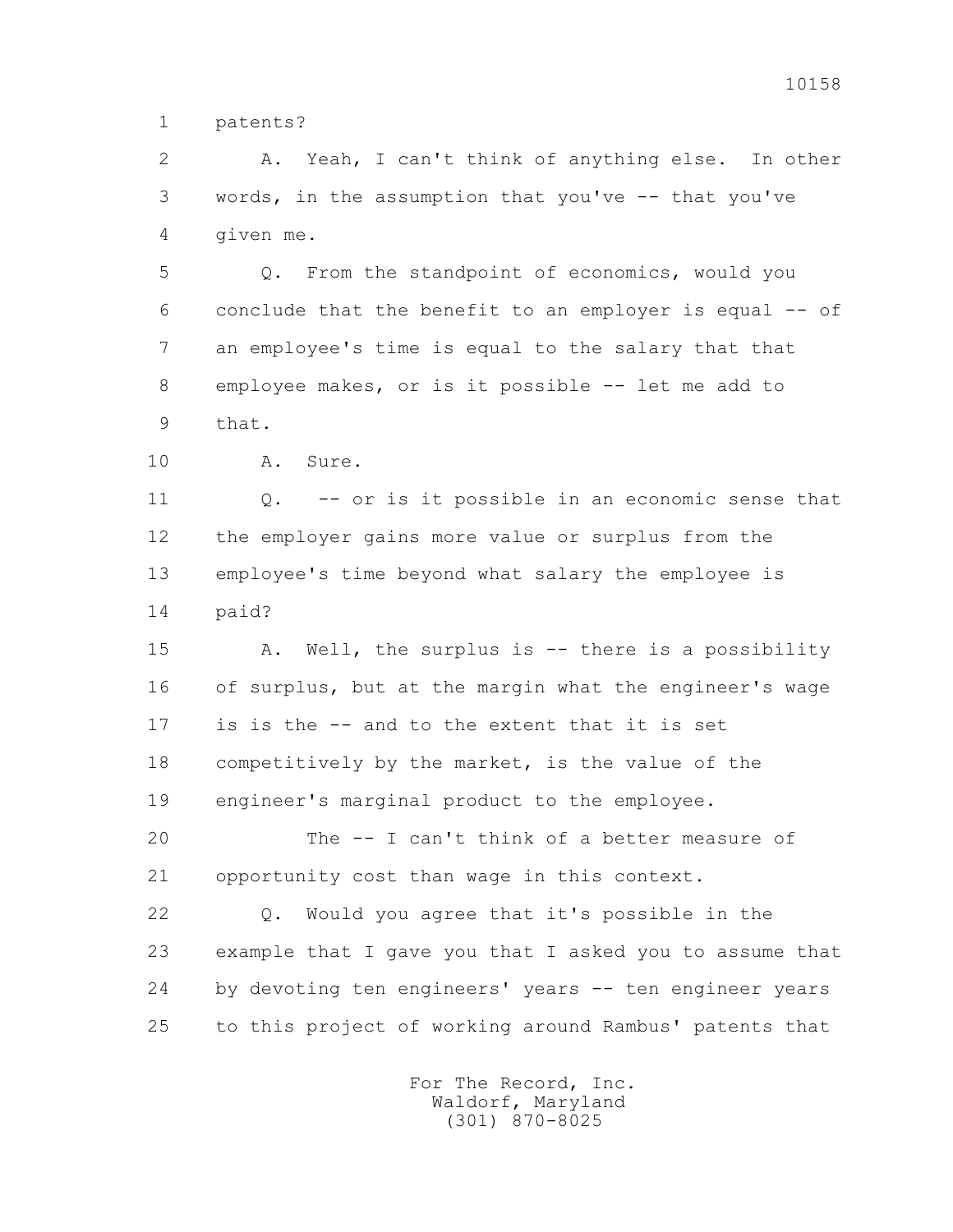1 the DRAM manufacturer would be suffering some setback 2 in its business in terms of what those engineers might 3 otherwise be doing to advance the interests of that 4 company in developing other products or in doing other 5 things that they might otherwise be doing? Do you -- 6 will you agree to that proposition?

 7 A. Yes. But you would have to agree to the 8 proposition that the devotion of engineers to that 9 purpose, if it were value creating for them in saving 10 them the costs, for example, of paying a royalty, is -- 11 that there's a symmetry there that they could be -- 12 that their next best alternative next to that could be 13 lower and less valuable to the employee than their 14 employment in working around the Rambus patents.

 15 Q. Isn't it possible that the cost in terms of 16 opportunity cost of forgoing the other work that these 17 ten engineers or ten engineer years would have gone to 18 within the company, that the opportunity cost of that 19 to the company shifting those resources to this project 20 would have caused the company to incur costs 21 potentially far exceeding the salaries associated with 22 those ten engineer years?

23 A. Why would the -- I'll have to answer the 24 question why would they not hire more engineers if 25 there were value to be created by employing more in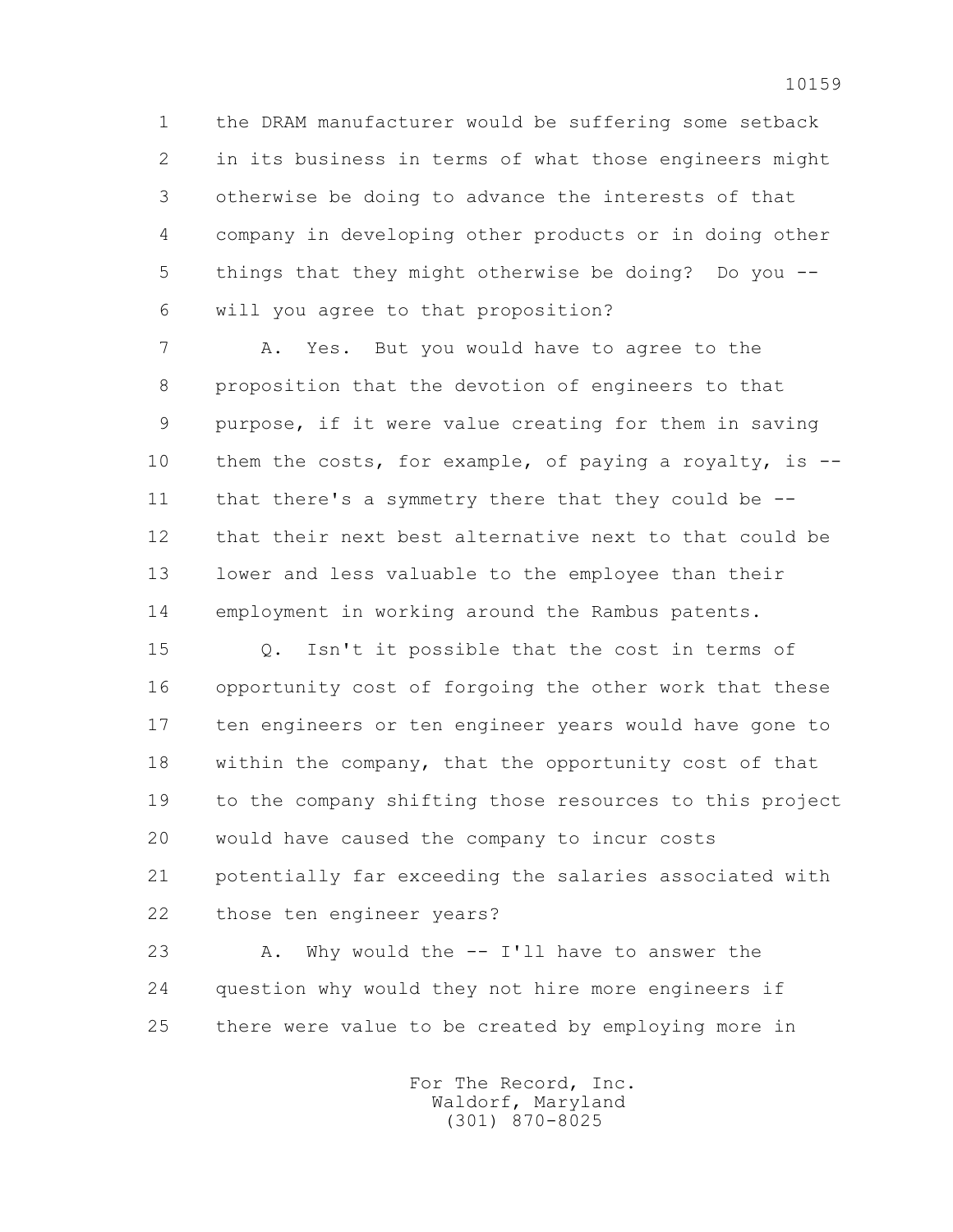1 that fashion.

 2 Q. Have you considered whether there might be any 3 form of scarcity in the market for engineers 4 knowledgeable about DRAM design issues? Have you 5 considered that issue? 6 A. Yeah, I've considered it, and I considered that 7 it is reflected in the wage in your assumption about a 8 hundred thousand dollars. 9 Q. Is it your testimony, Dr. Rapp, that the DRAM 10 industry is not today and never has been locked into 11 JEDEC's SDRAM standards? 12 A. I can't speak to never has been. That's -- 13 that goes beyond the scope of my studies, so the answer 14 is no. 15 JUDGE McGUIRE: Well, there's two questions 16 there, whether it's either not today or I think never 17 has been. Your answer seems to speak to the latter. 18 I'm not sure if you answered, you know, the former, 19 though. 20 MR. STONE: And I just want to object that as 21 to lock-in as to the SDRAM standard, if counsel meant 22 that as opposed to the two technologies at issue here 23 that are in the standard, it does go beyond the scope 24 of the direct. I'm not sure whether he meant to do 25 that or not.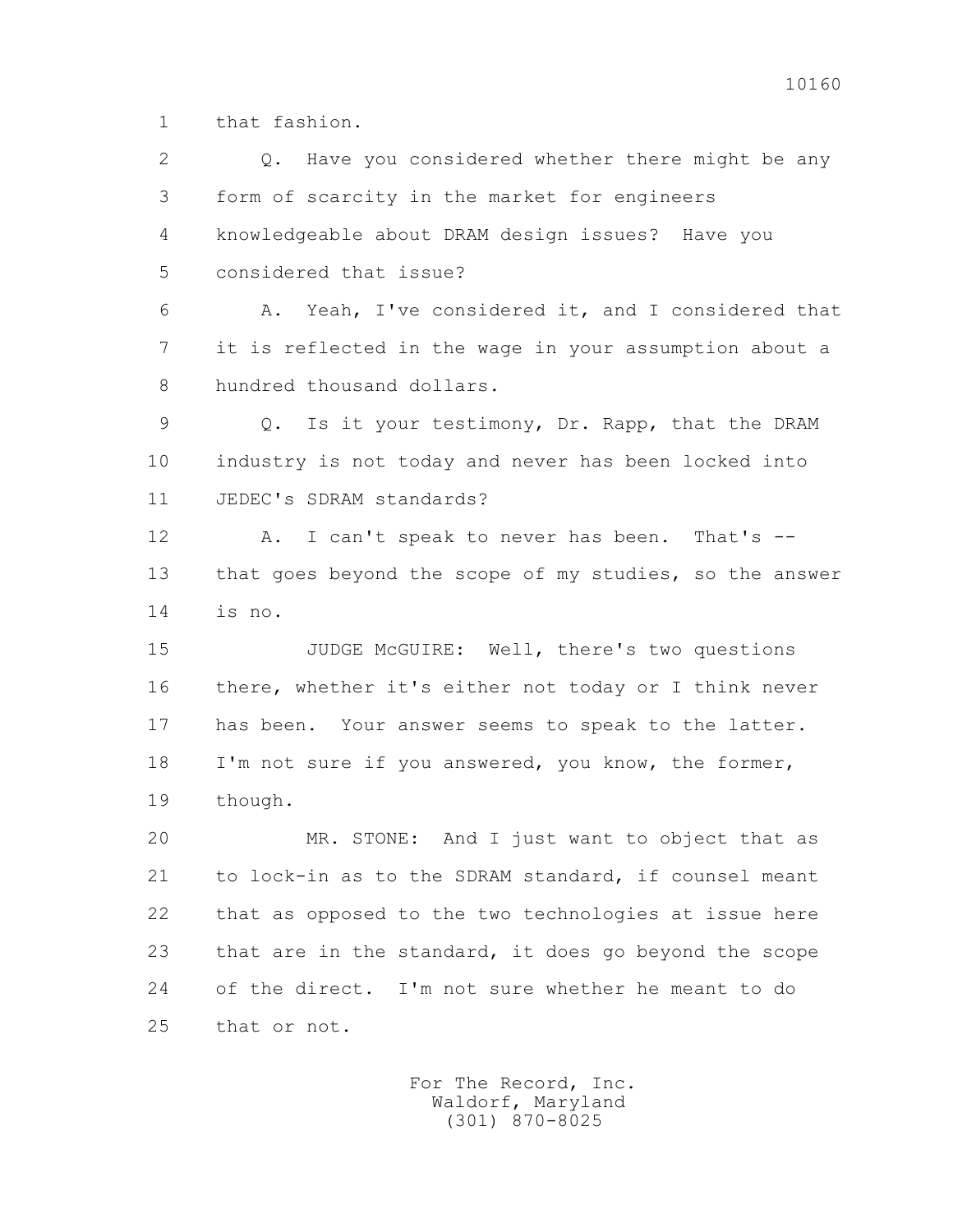1 MR. ROYALL: Well, I can re-ask the question to 2 accommodate both issues.

3 JUDGE McGUIRE: Yes.

 4 MR. ROYALL: But I would say that I don't think 5 a question of this sort goes beyond the scope of the 6 direct.

 7 JUDGE McGUIRE: Well, let's restate and see. 8 BY MR. ROYALL:

 9 Q. Would you agree, Dr. Rapp, that from the 10 standpoint of today, 2003, a time when SDRAM is nearing 11 or has reached essentially the end of its life cycle, 12 that the DRAM marketplace is, as of this present time 13 period, locked into the SDRAM technology as it is 14 currently formulated in JEDEC's standards?

 15 A. I think when a product is at the end of its 16 life cycle that there is some degree of lock-in just 17 because it would be impractical to make sizeable 18 changes for diminishing volumes.

 19 So if we specify for SDRAM at the end of its 20 life cycle, I would say yes.

 21 Q. And when did -- in the sense that you used that 22 terminology, when did SDRAM reach the end of its life 23 cycle, or have you considered that?

 24 A. I've looked at it, but I don't think I can 25 answer without reference to a -- to the statistics, so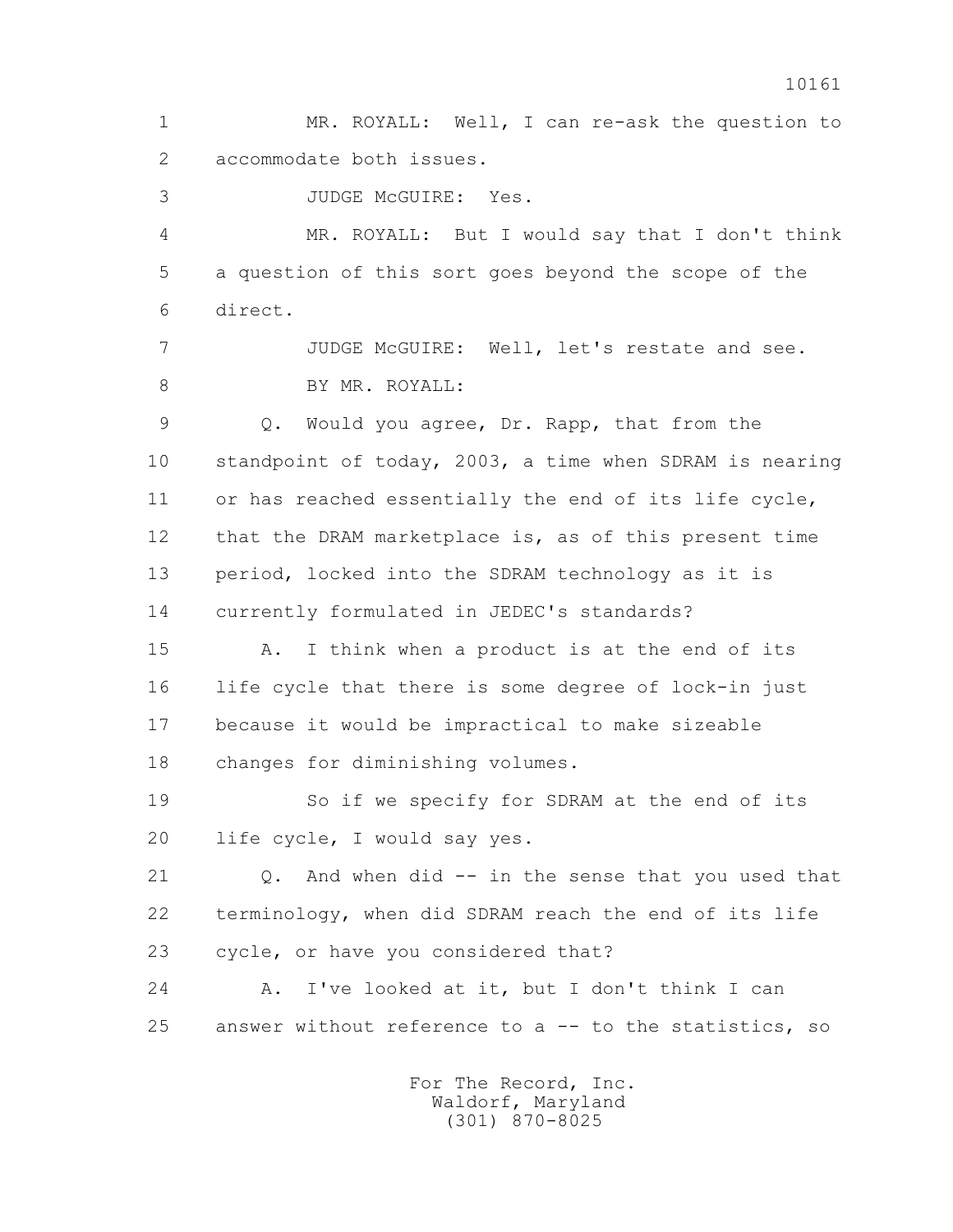1 give me just a minute and I'll see if I can be 2 helpful.

 3 Q. Just so the record is clear, you're referring 4 to the statistics attached in exhibits to your report? 5 A. Yes. Exhibit 3 to my expert report. 6 I would say I guess in looking at this that 7 we're not there yet, so it would be sometime in the 8 future that the lock-in effect arising from end of life 9 for SDRAM would occur, not in 2003. 10 Q. Now, you recall, don't you, Dr. Rapp, that the 11 figures that you present in Exhibit 3, they don't 12 present actual historic figures for 2002 or 2003, those 13 are forecasted numbers? 14 A. Right. 15 Q. So how can you say that we're not there yet 16 based on forecast -- you can't say that, can you, based 17 on forecasted numbers, because you don't know whether 18 those numbers square with reality, do you? 19 A. That's fair. That's fair. 20 Q. So without having the actual numbers in front 21 of you, you can't really answer that question; is that 22 fair? 23 A. I think that's right. The reason I can't 24 answer it is because SDRAM may not be in fact at the 25 end of its life. You're right.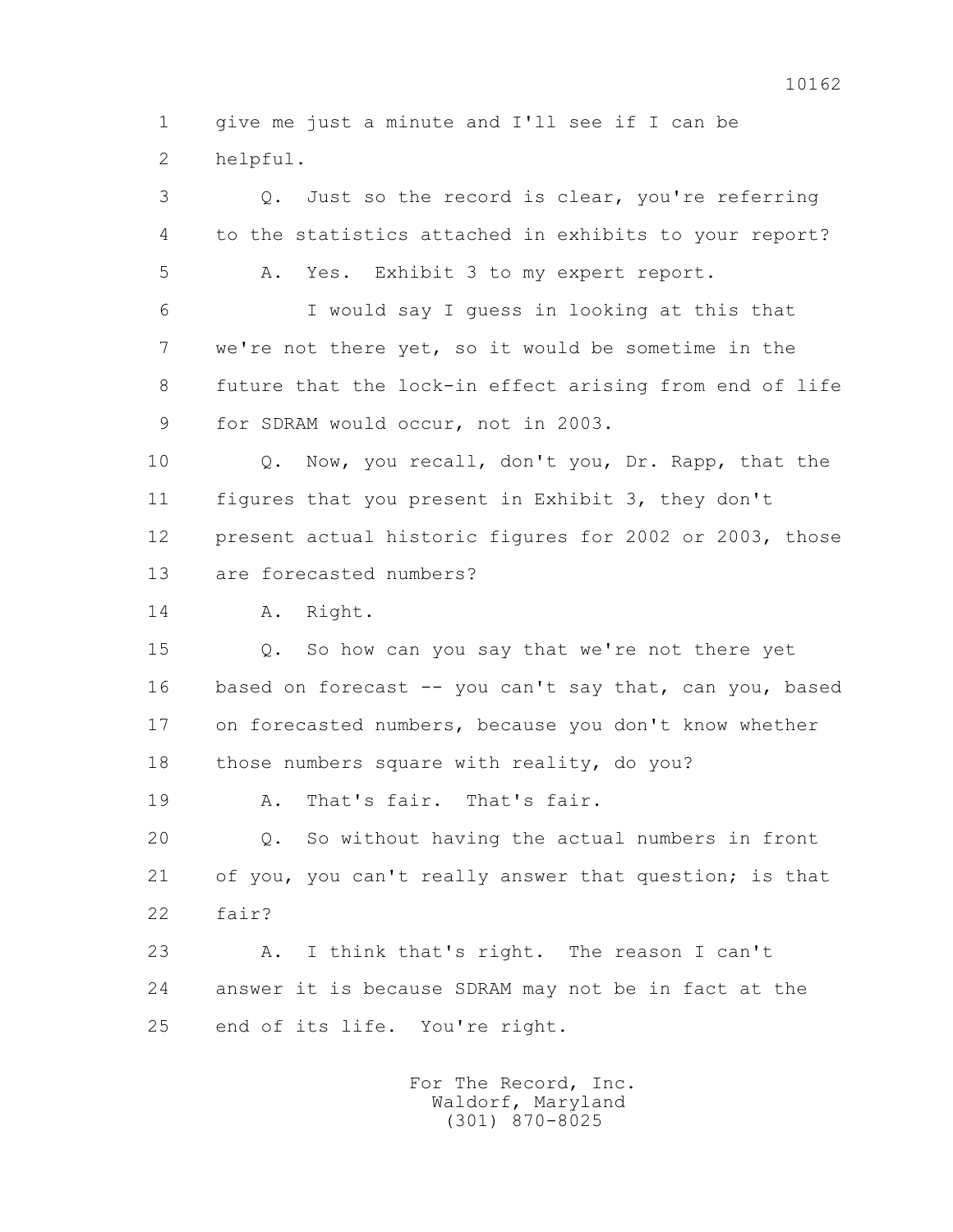1 Q. What would the -- what would you have to see in 2 the actual historic numbers in terms of market share 3 for SDRAM to cause you to conclude that it had reached 4 its -- the end of its life cycle? 5 A. Market share is less relevant than actual 6 shipments, but a diminution of, to very, very small 7 volume, of shipments. 8 Q. Do you have any particular volume numbers in 9 mind? 10 A. No. 11 Q. Now, if we could go to slide -- this is DX-320. 12 It's one of the slides that was presented in connection 13 with your direct testimony. 14 If we could blow that up a little bit. 15 Do you see this slide on your screen? 16 A. Yes. 17 Q. Now, you set forth in this slide, DX-320, your 18 understanding of the relevant economic considerations 19 for assessing whether conduct is predatory or 20 exclusionary; is that right? 21 A. Yes. 22 Q. And you say here that one of the hallmarks of 23 exclusionary conduct is evidence of short-run actions 24 that would be contrary to self-interest but for an 25 adverse impact on competitors; is that right?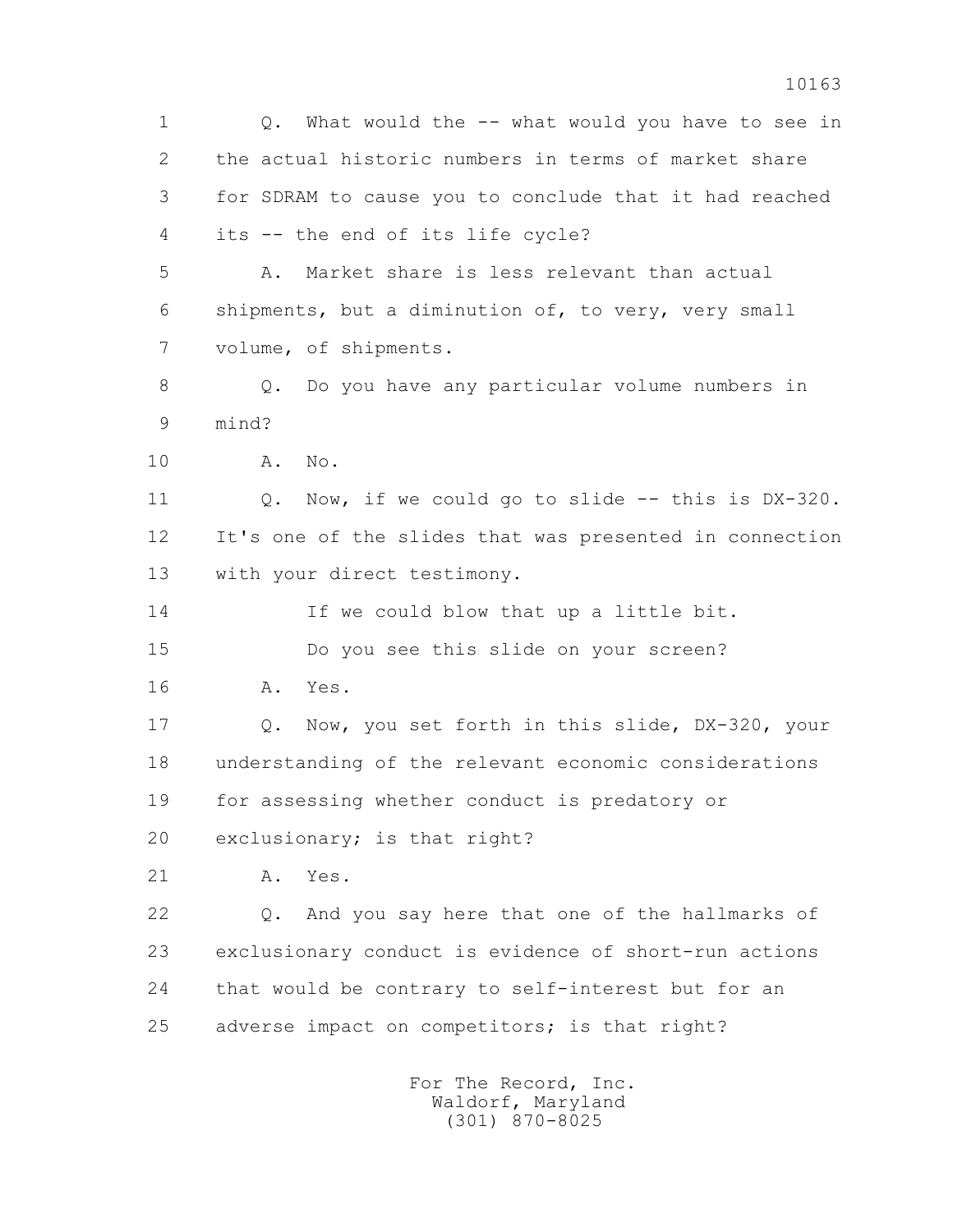1 **A.** Yes. 2 Q. And am I right that when you -- well, strike 3 that. 4 Let's go to the next slide, which is DX-321. 5 And can we blow that up a little bit. 6 Do you see DX-321 on your screen? 7 A. I do. 8 Q. And in this slide, you say that if Rambus had 9 made the additional disclosures that complaint counsel 10 has contended it should have made, Rambus would have 11 done two things. First, it would have jeopardized 12 patent claims. 13 Do you see that? 14 A. Yes. 15 Q. And it would have lost competitive advantages; 16 is that right? 17 A. Yes. 18 Q. Let's take those one at a time. 19 Is it your testimony that Rambus would have an 20 economic interest in avoiding situations that could 21 result in jeopardizing its patent claims? 22 A. Yes. 23 Q. And in developing the opinions set forth in 24 your expert report, did you see any contemporaneous 25 evidence relating to internal Rambus concerns that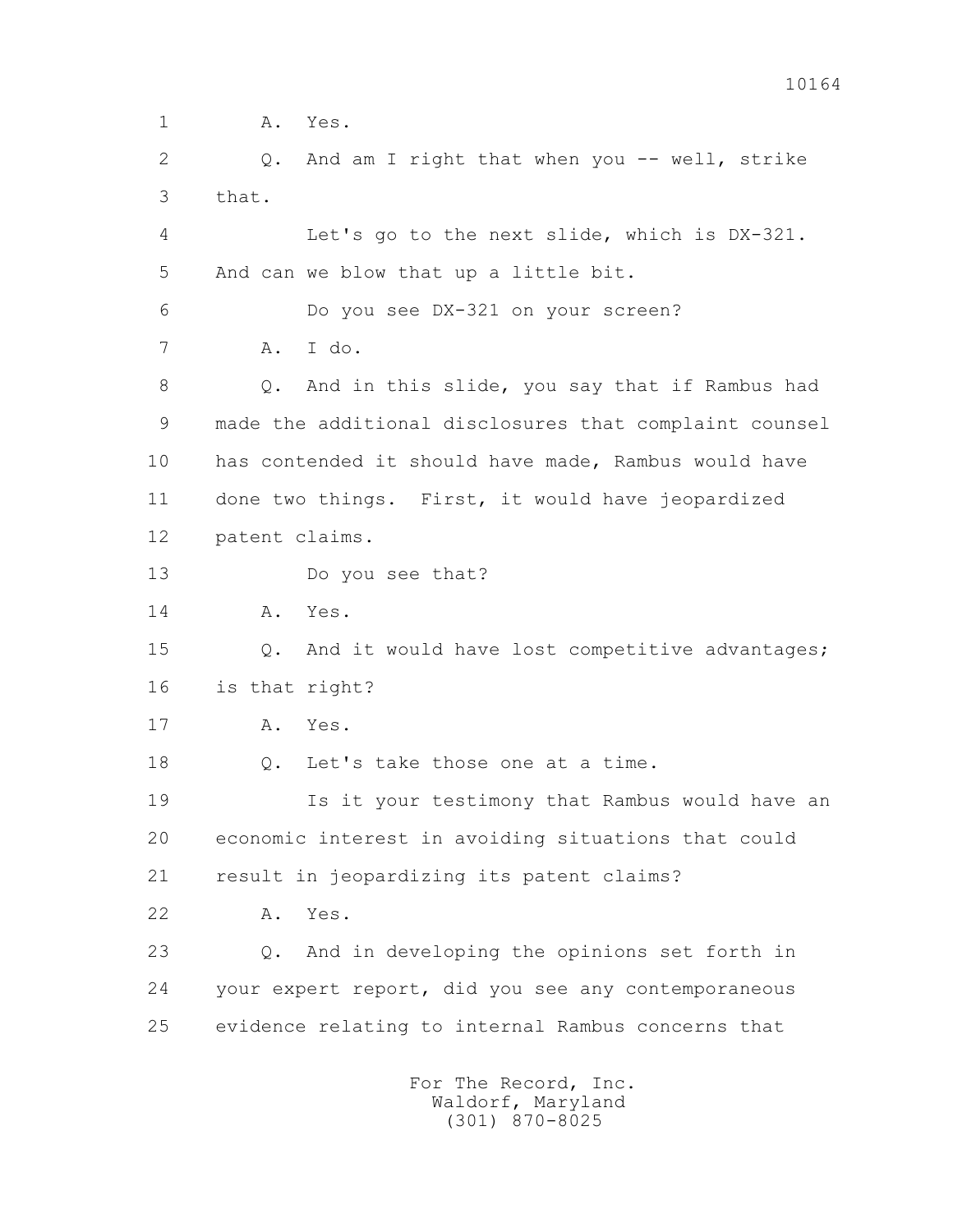1 disclosure of patent-related information to JEDEC would 2 or could jeopardize Rambus patent claims?

 3 A. Not -- not at the time of writing my expert 4 report.

 5 Q. Well, let me expand the question then to 6 include work you've done after completing your report. 7 Have you seen any evidence -- and I want to be 8 clear about this. I'm referring to contemporaneous 9 evidence, that is, evidence during or that relates to 10 the time period in which Rambus was participating in 11 JEDEC -- that employees of JEDEC had concerns or 12 others affiliated with JEDEC had concerns that 13 disclosure of patent-related information -- I may have

14 misspoke.

15 I did. Let me restate that.

 16 Have you seen any evidence from that time 17 period during which Rambus was a member of JEDEC -- and 18 I'll reference you to the December 1991 to June 1996 19 time period -- have you seen any evidence that Rambus 20 during that time period had concerns that disclosure of 21 patent-related information to JEDEC could jeopardize 22 Rambus patent claims?

23 A. Yes.

24 0. What evidence have you seen?

25 A. I saw dialogue of some sort, possibly in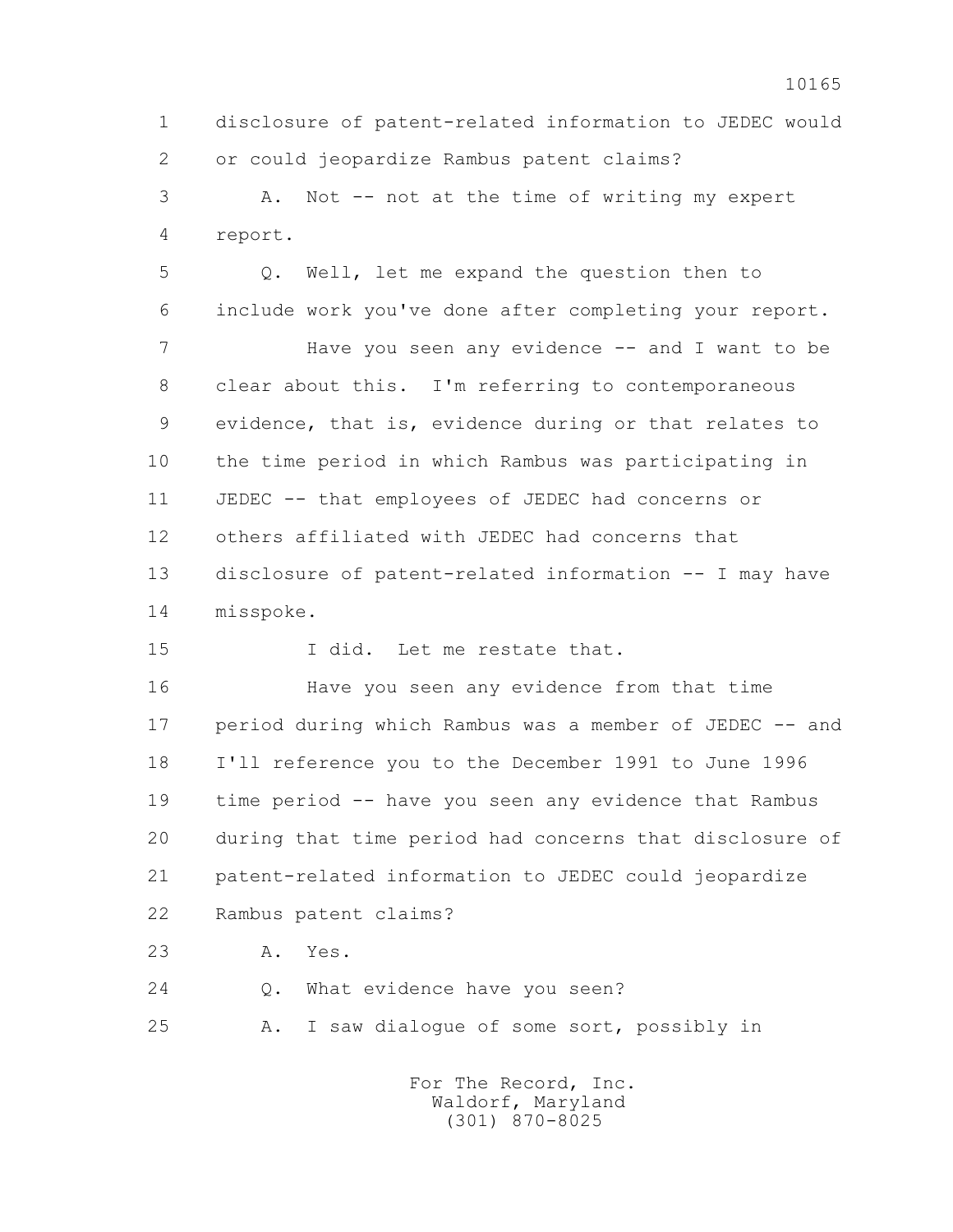1 e-mail, between Richard Crisp and one of the lawyers 2 advising JEDEC (sic) about the advisability of 3 remaining in JEDEC, and the concerns had to do with 4 jeopardizing -- with Rambus jeopardizing its future 5 patent position.

 6 Q. Okay. So in your answer you've said that 7 you've seen a dialogue of this sort that you recall 8 being between Richard Crisp and lawyers relating to 9 concerns having to do with Rambus -- the advisability 10 of Rambus remaining in JEDEC and with the potential for 11 Rambus jeopardizing its future patent position, but my 12 question then to you is: And was it your understanding 13 that the concern that was being expressed in that 14 dialogue related to the potential that disclosing 15 patent-related information could jeopardize Rambus' 16 patents as opposed to not disclosing that information 17 jeopardizing Rambus' patents?

18 A. I don't have a recollection about that.

 19 Q. What you're talking about here is the potential 20 that --

21 JUDGE McGUIRE: When you say "here," 22 Mr. Royall -- 23 MR. ROYALL: I'm sorry. DX-321.

24 BY MR. ROYALL:

25 Q. What you're talking about in DX-321 is not the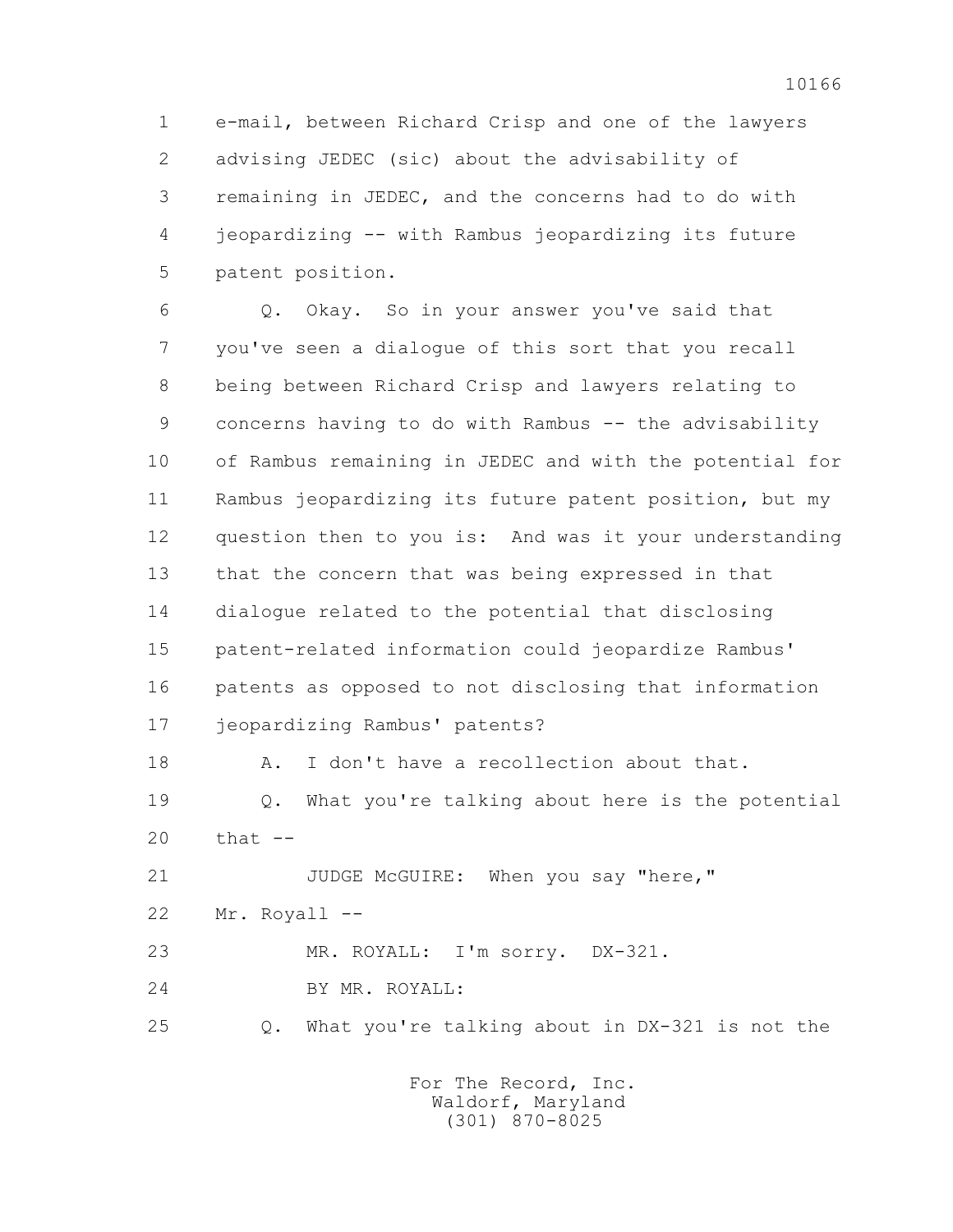3 disclosure could jeopardize Rambus patents?

4 A. Right.

5 Q. Right?

6 A. Yes.

 7 Q. And you can't tell me, you can't point me to 8 any specific evidence that you've seen that during the 9 time Rambus was a member of JEDEC that anybody at 10 Rambus actually had that concern, can you?

11 A. Correct.

12 Q. Now, let me ask you the alternative question. 13 Have you seen evidence that Rambus during the 14 time it was a member of JEDEC did have concerns or that 15 others associated with Rambus, like its lawyers, did 16 have concerns that the failure to disclose 17 patent-related information to JEDEC might potentially 18 jeopardize Rambus patent claims?

 19 A. No. I can't say that either. The right 20 phrasing for my purposes is that JEDEC's continued 21 participation in JEDEC by whatever meaning, for 22 whatever reasons and whatever activities that 23 comprehends would jeopardize Rambus' patents, not 24 disclosure issues.

25 Q. Are you aware of any evidence that during the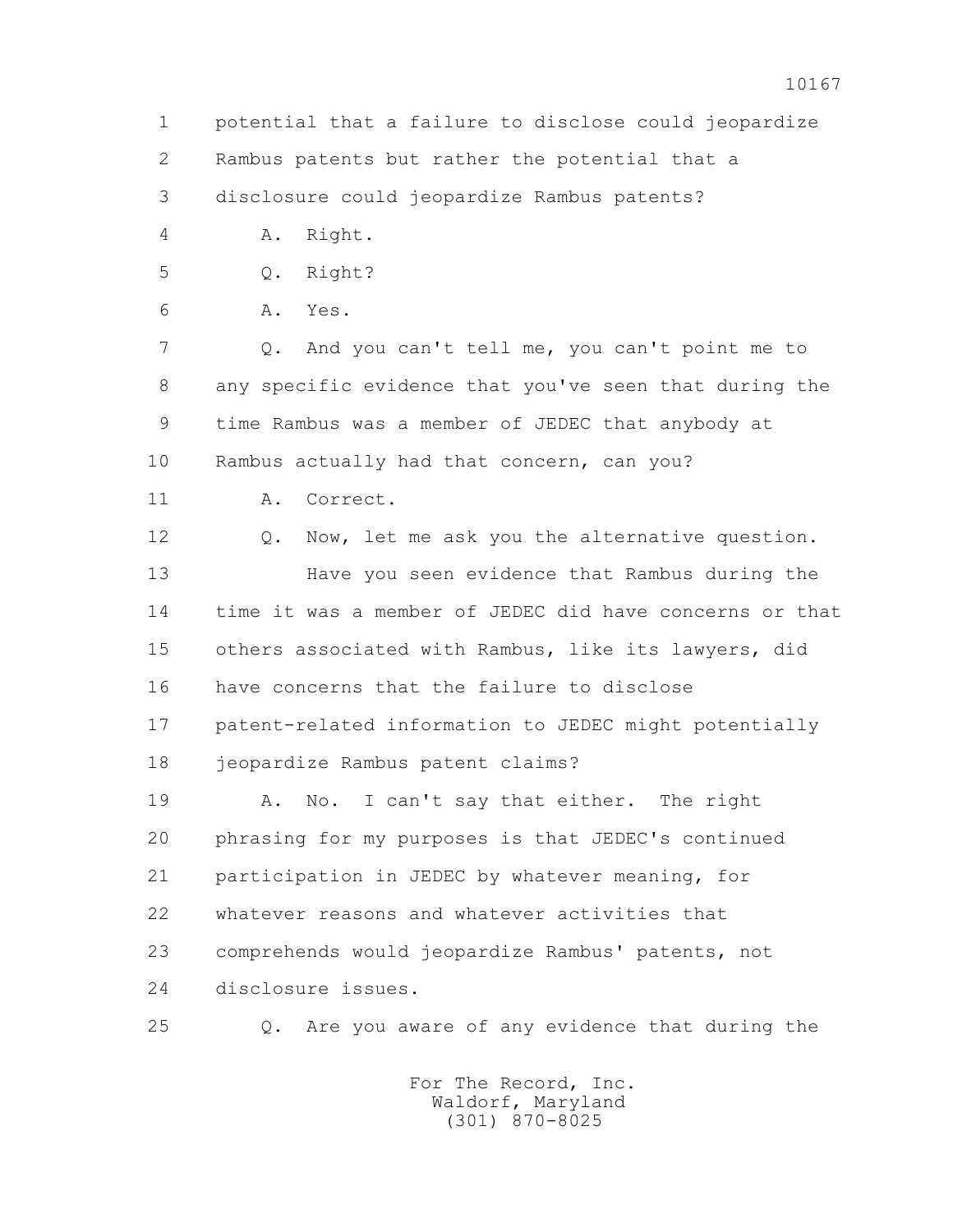1 time Rambus was a member of JEDEC that the company's 2 either in-house or outside patent counsel advised 3 Rambus of the potential that failure to disclose 4 patent-related information could lead to so-called 5 equitable estoppel risks? 6 A. You're asking me whether I recall? 7 Q. Yeah, whether you're aware or you recall any 8 such evidence. 9 A. Not to that specific degree, no. 10 Q. Are you aware of any evidence that any Rambus 11 lawyer during the time it was a member of JEDEC advised 12 Rambus of the potential that failure to disclose 13 patent-related information could lead to potential 14 antitrust risks? 15 A. No. Again, the answer is the same because I 16 don't recall the subject of disclosure in the dialogue, 17 merely that of participation in JEDEC's 18 standard-setting activities. 19 Q. And have you sought at any time before or after 20 writing your report in this case to investigate whether 21 the record reveals any evidence of the sort that I've 22 described in those questions? 23 A. Yes. I've reviewed the materials that I have 24 in mind now as I answered your previous questions. 25 Q. Have you reviewed either documents written by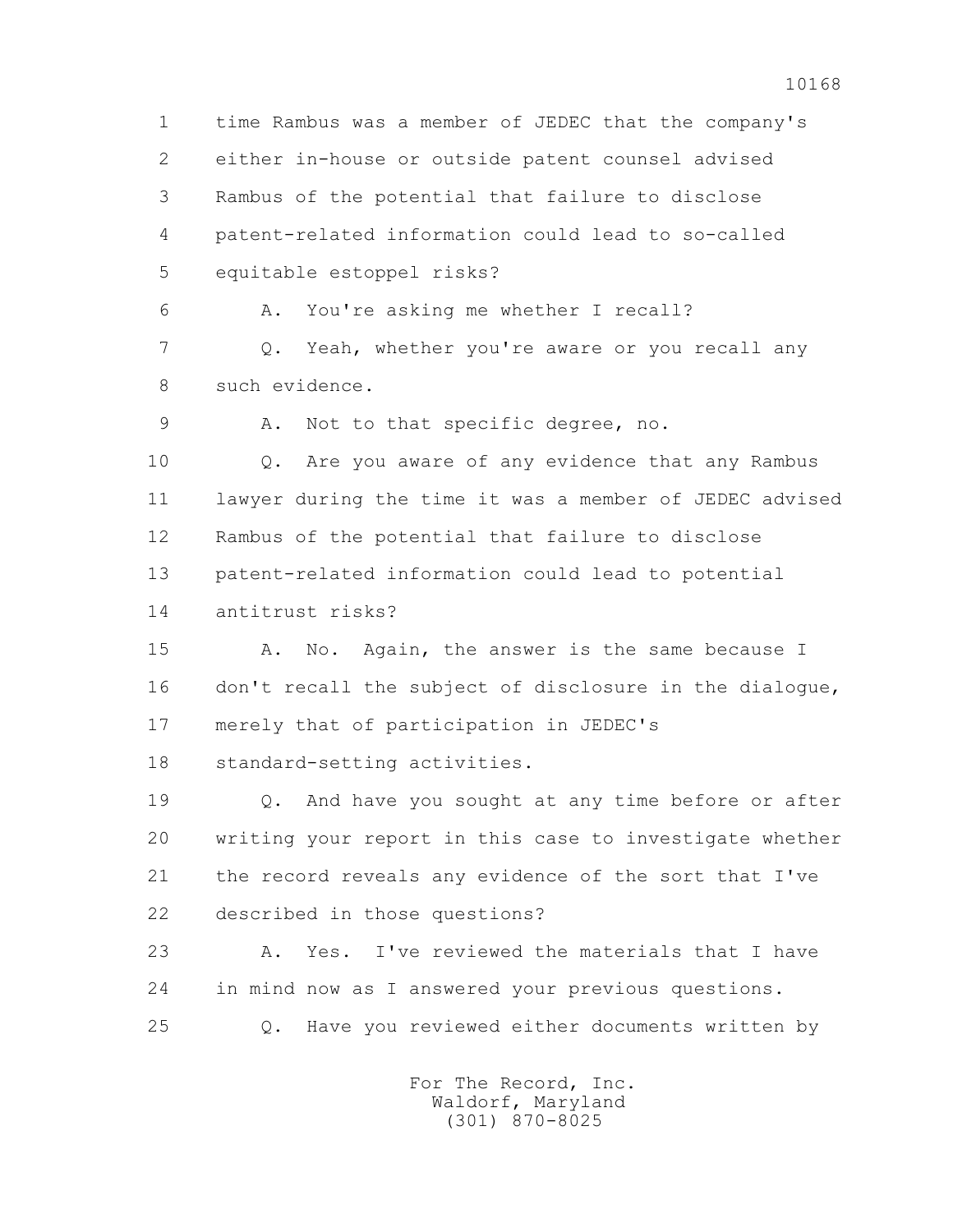1 or testimony given by Mr. Lester Vincent?

2 A. Yes.

 3 Q. And in that testimony have you or in those 4 documents have you seen anything to suggest that 5 Lester Vincent alerted Rambus to the potential of 6 equitable estoppel risks associated with failures to 7 disclose patent-related information at JEDEC?

8 A. I don't remember the disclosure part of it. 9 The rest of it I do.

 10 Q. Have you studied the factual record as it 11 pertains to Rambus' decision to withdraw from JEDEC in 12 mid-1996?

13 A. Yes.

14 0. Are you aware of evidence that Rambus made 15 that decision in part based on legal advice about the 16 risks to its patents of continued participation in 17 JEDEC?

18 A. Yes.

19 0. And I take it from your earlier answers, 20 though, that you're not aware that -- of that advice 21 being in any way linked to concerns or potential 22 concerns about failures to disclose patents or patent 23 applications?

 24 A. In response to that question, the only thing 25 that comes to mind is notes that reflect uncertainty on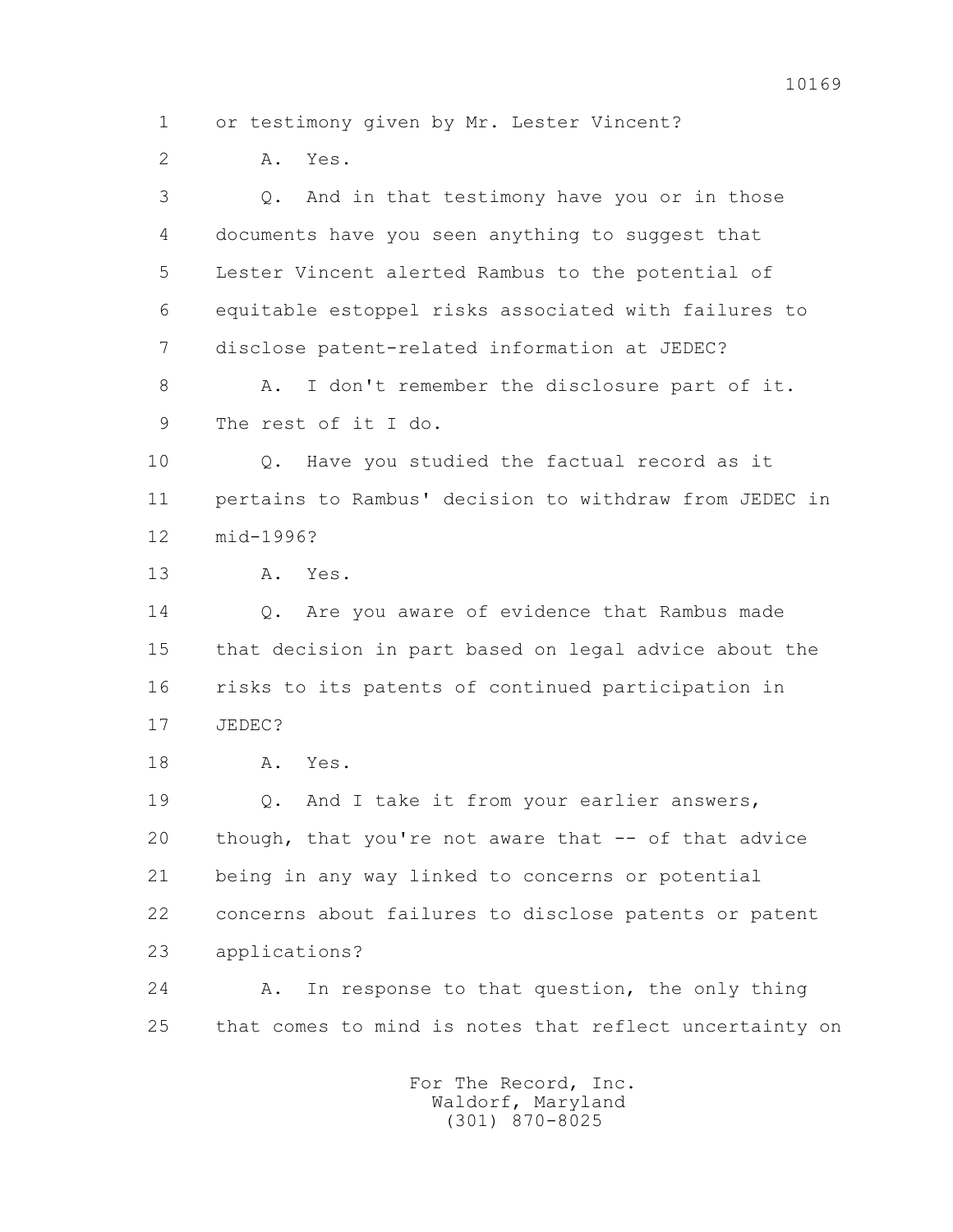1 the part of the lawyer who was advising JEDEC about 2 whether silent participation could lead to unspecified 3 legal problems, and again I emphasize that it was 4 uncertainty on the part of the lawyer at that time. 5 Q. You refer in DX-321 to patent interferences and 6 races to the patent office. 7 Do you see that language? 8 A. Yes. 9 Q. Now, are these potential concerns -- are these 10 concerns that you saw referenced in documents or 11 testimony in this case from -- either written by or 12 given by employees of Rambus? 13 A. I don't recall. 14 Q. Isn't this more of a theoretical proposition 15 that you're raising here as opposed to something that 16 you've seen in the facts of the case; that is, aren't 17 you referring here to the potential as a theoretical 18 matter that disclosure of patent-related information to 19 JEDEC might have jeopardized Rambus patent claims in 20 the ways that you mention here (indicating)? 21 A. It's -- it is in that respect -- I mean, it's 22 not -- it is -- I'm not sure that "theoretical" is the 23 right word, but I can't link it to any specific 24 evidence or testimony. 25 Q. Now --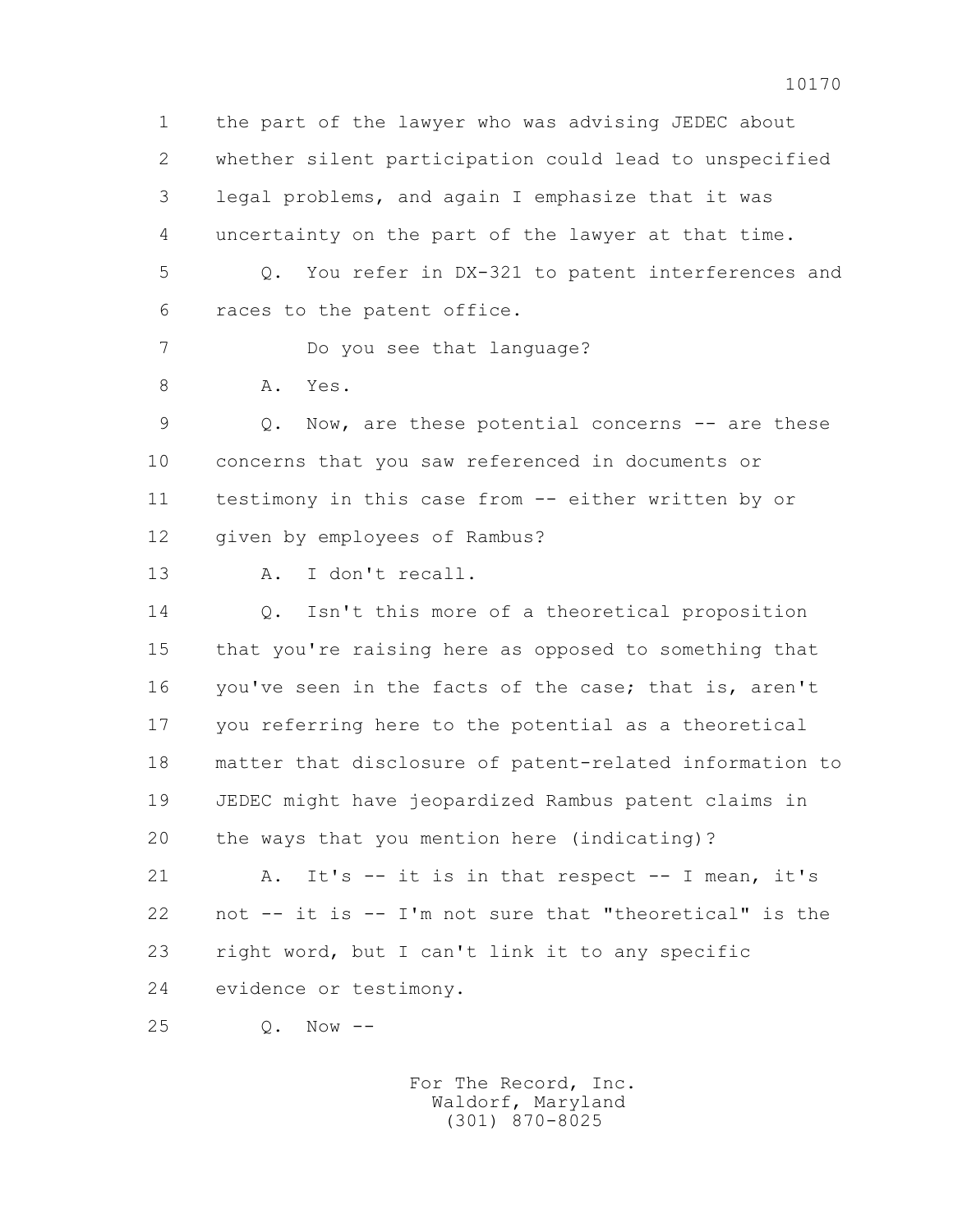1 A. It's real enough in the sense as an analysis of 2 incentives, what the incentive is of somebody who has 3 proprietary strategic information about its patent 4 program and the incentives to keep that information 5 secret.

 6 Q. So referring to the "jeopardize patent claims" 7 bullet point and the two subbullets below that on 8 DX-321, you're not saying that it's your understanding 9 of the facts that these are in fact reasons why Rambus 10 chose not to disclose certain patent-related

11 information to JEDEC?

12 A. It's my understanding of the incentives.

 13 Q. Now, going to the next point, lost competitive 14 advantages, do you see that?

15 A. Yes.

 16 Q. You say that one of the lost competitive 17 advantages to Rambus of disclosing patent-related 18 information to JEDEC is that this could induce 19 work-around efforts. Do you see that?

20 A. Yes.

 21 Q. And in your view, this is a reason why it would 22 not have been in Rambus' interest to disclose 23 additional patent-related information to JEDEC?

24 A. Sure.

25 Q. Is that your view?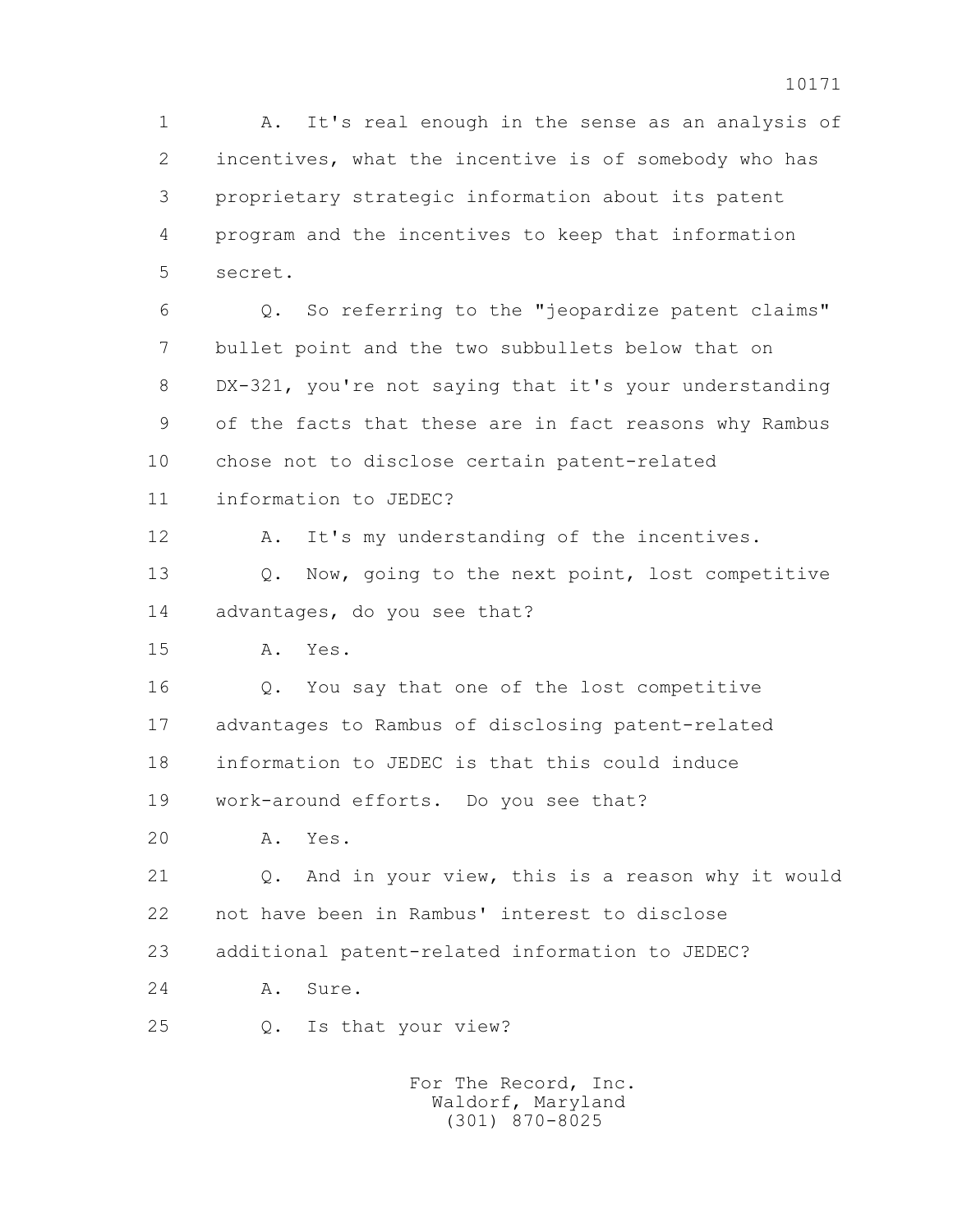1 A. Sure.

2 0. Have you seen contemporaneous evidence, again, 3 in the way that I've defined that term earlier, 4 referring to the time period that Rambus was a member 5 of JEDEC, have you seen evidence from that time period 6 that this in fact was a concern that influenced Rambus' 7 decisions regarding disclosure of patent-related 8 information to JEDEC? 9 A. No. I haven't seen anything in the record. 10 Q. So is this -- this again is more in the nature 11 of you applying economic theory to discuss incentives 12 that might apply in this context? 13 A. It's an analysis of the incentives of somebody 14 who has proprietary strategic information and why they 15 would want to keep it secret. 16 0. Now, how could inducing work-around effects, 17 how could that cause a loss of competitive advantage to 18 Rambus? 19 A. In the normal bargain between a recipient of a 20 patent and the government, the deal is that when -- at 21 this time, that when the patent is published, the 22 information is available to the public in a way that it 23 had not been before, and at that point work-around 24 efforts are induced by the publication of the patent. 25 Keeping the patent process confidential as it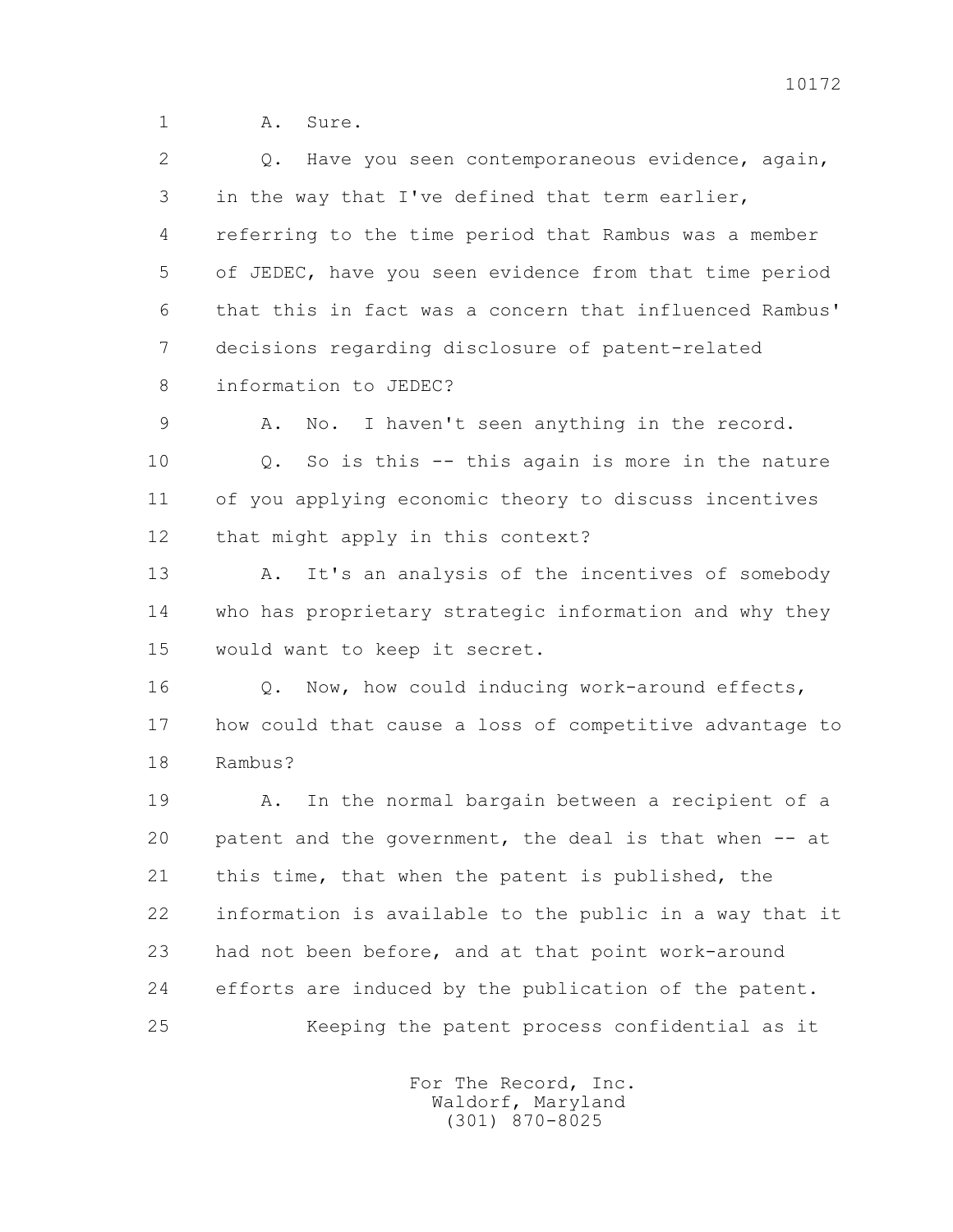1 was at this time prevents that from happening, and to 2 disclose patent applications or intentions about patent 3 claims induces early work-around efforts before they 4 would normally arise with the publication of the 5 patent.

 6 Q. And again, to be clear, what you're describing 7 is your views from the standpoint of economic theory 8 about what incentives might apply in this context as 9 opposed to something that you've seen in the factual 10 record of this case relating to actual concerns of 11 Rambus during the period in which it was participating 12 in JEDEC?

 13 A. Right. I haven't seen any writings about this 14 in the record. I'm not sure it rises to the level of 15 economic theory. It has to do with understanding the 16 patent system and understanding the incentives of the 17 way the patent system acts on inventors.

 18 Q. Now, if disclosing additional patent-related 19 information to JEDEC could have caused Rambus to suffer 20 a lost competitive advantage by inducing work-around 21 effects, does it also follow that by not disclosing 22 such information to JEDEC Rambus gained a competitive 23 advantage?

 24 A. It does not follow, unless you -- because the 25 competitive advantage -- it gained a competitive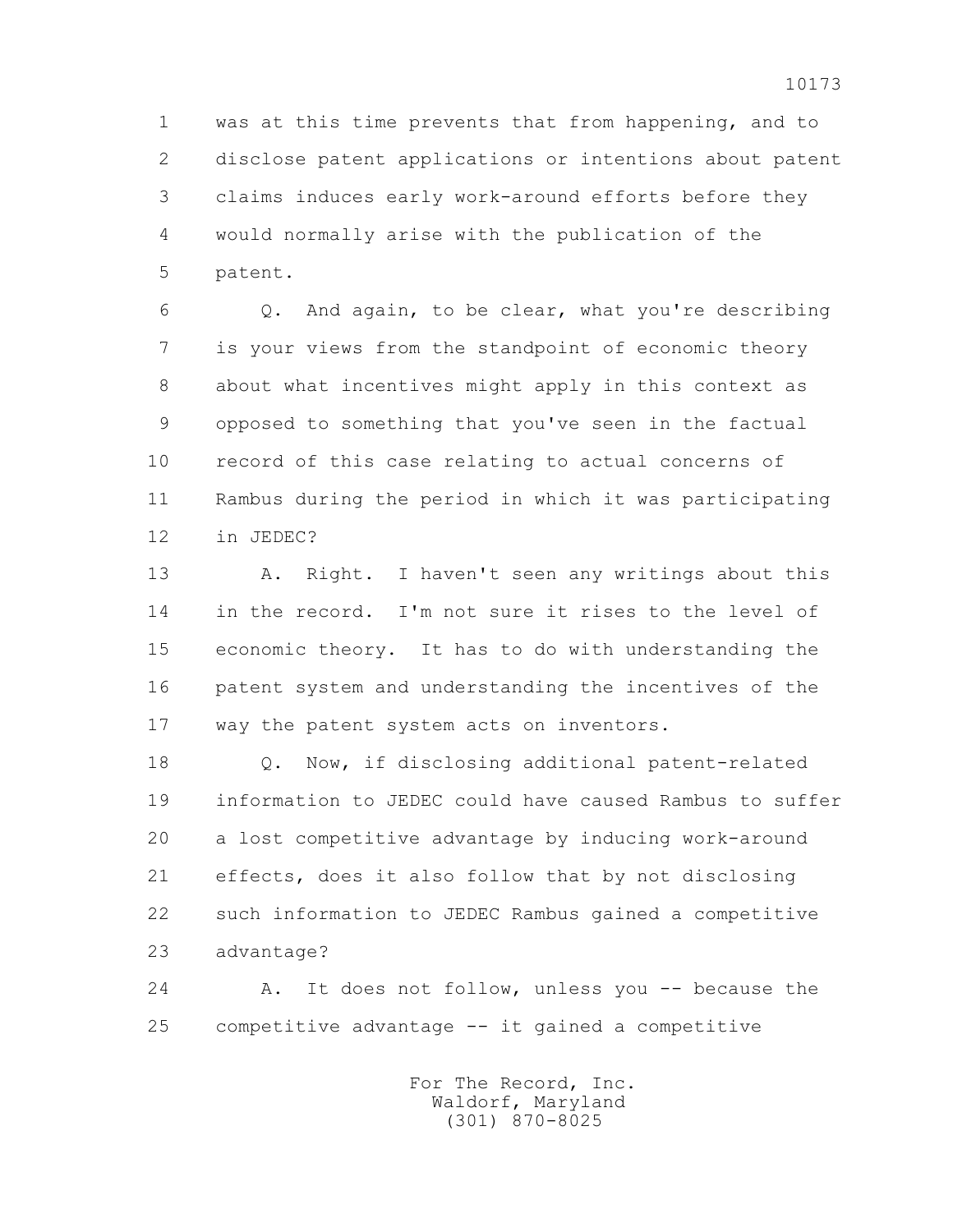1 advantage only relative to the time when its patents 2 would normally issue, not to any other -- not at any 3 other point.

 4 That didn't come out clearly. I'm sorry. Let 5 me think about that answer a bit.

 6 Q. Well, I'm happy to do that, but let me phrase a 7 different question and see if that may give you an 8 opportunity that --

 9 A. But let the record reflect that answer was a 10 monologue.

11 0. Would you agree that if in fact the effect of 12 Rambus not disclosing the additional patent-related 13 information that you refer to in general terms in 14 DX-321, if the effect of that were to have been that by 15 not disclosing that information Rambus avoided inducing 16 work-around efforts, if that were the effect, would you 17 agree that, by avoiding that, Rambus would have gained 18 a competitive advantage?

19 A. I would agree with that, but a context of my 20 answer is that work-around begins when the patent is 21 issued. So the gain of competitive advantage is 22 relative to when the patent issues.

23 Q. You agree -- strike that.

 24 It's your view that there cannot be any effort 25 to work around potential patent claims until an actual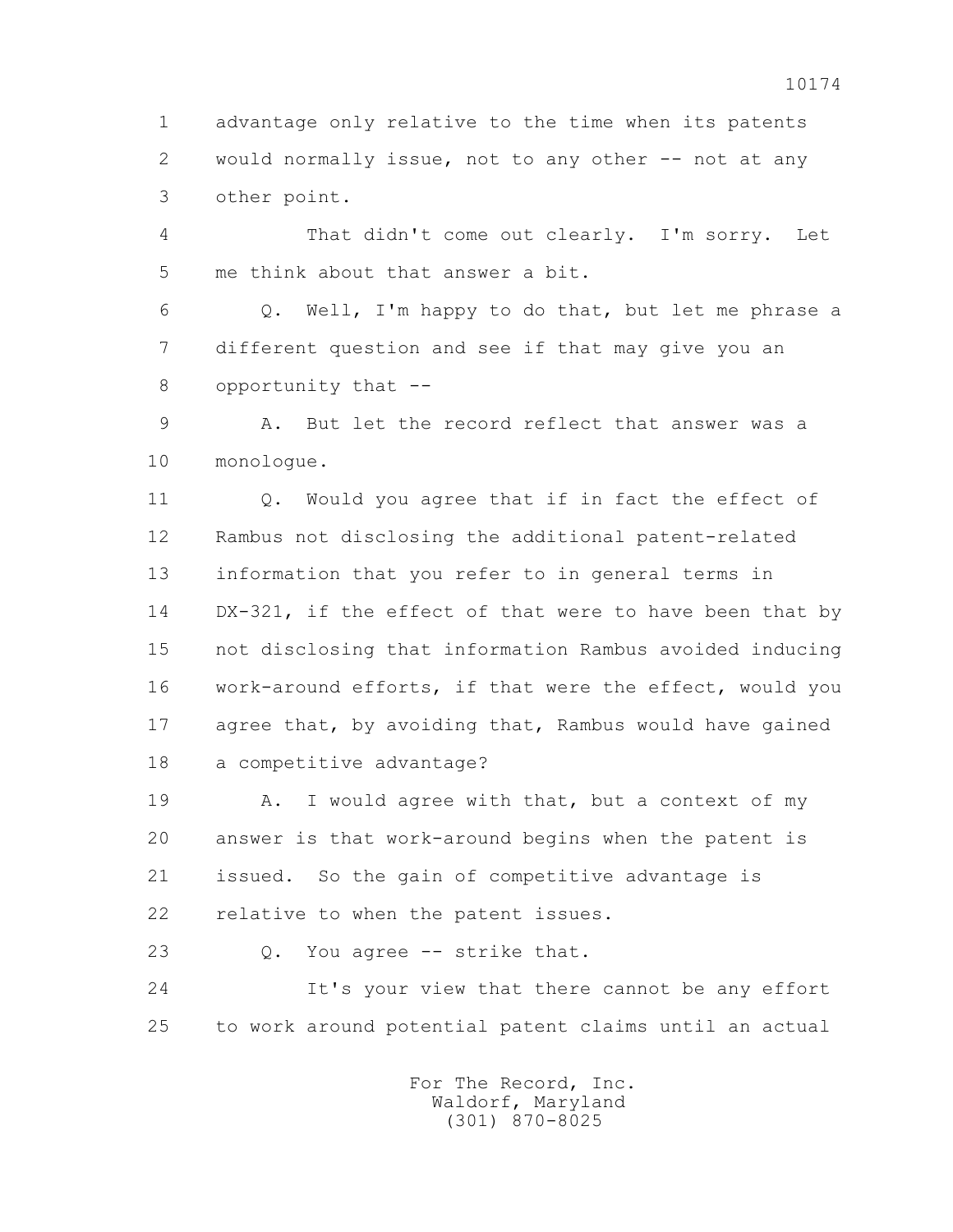1 patent issues?

 2 A. In the normal course of events where the 3 application and everything is secret, then people don't 4 know what they're working around. Obviously there may 5 be parallel efforts towards the same technology, but 6 you don't know that you're working around the patent 7 until you see the patent. Right? 8 Q. But you agree that if Rambus had disclosed 9 additional patent-related information to JEDEC, 10 including patent applications, not-yet-issued patents, 11 that that might have induced work-around efforts 12 focused on what JEDEC participants understood to be 13 covered or purportedly covered by the patent 14 applications that were disclosed? 15 A. Right. 16 Q. And you agree that it's possible -- I'm not 17 saying that you're commenting on this as a factual 18 matter, but you agree that it's possible that that 19 would have been the effect of Rambus disclosing 20 additional patent-related information, that it would 21 have had the effect in this but-for world of causing 22 JEDEC participants to commence efforts to try to work 23 around what they understood these patents or patent 24 applications to purportedly cover? 25 A. Yes. Not patents, patent applications.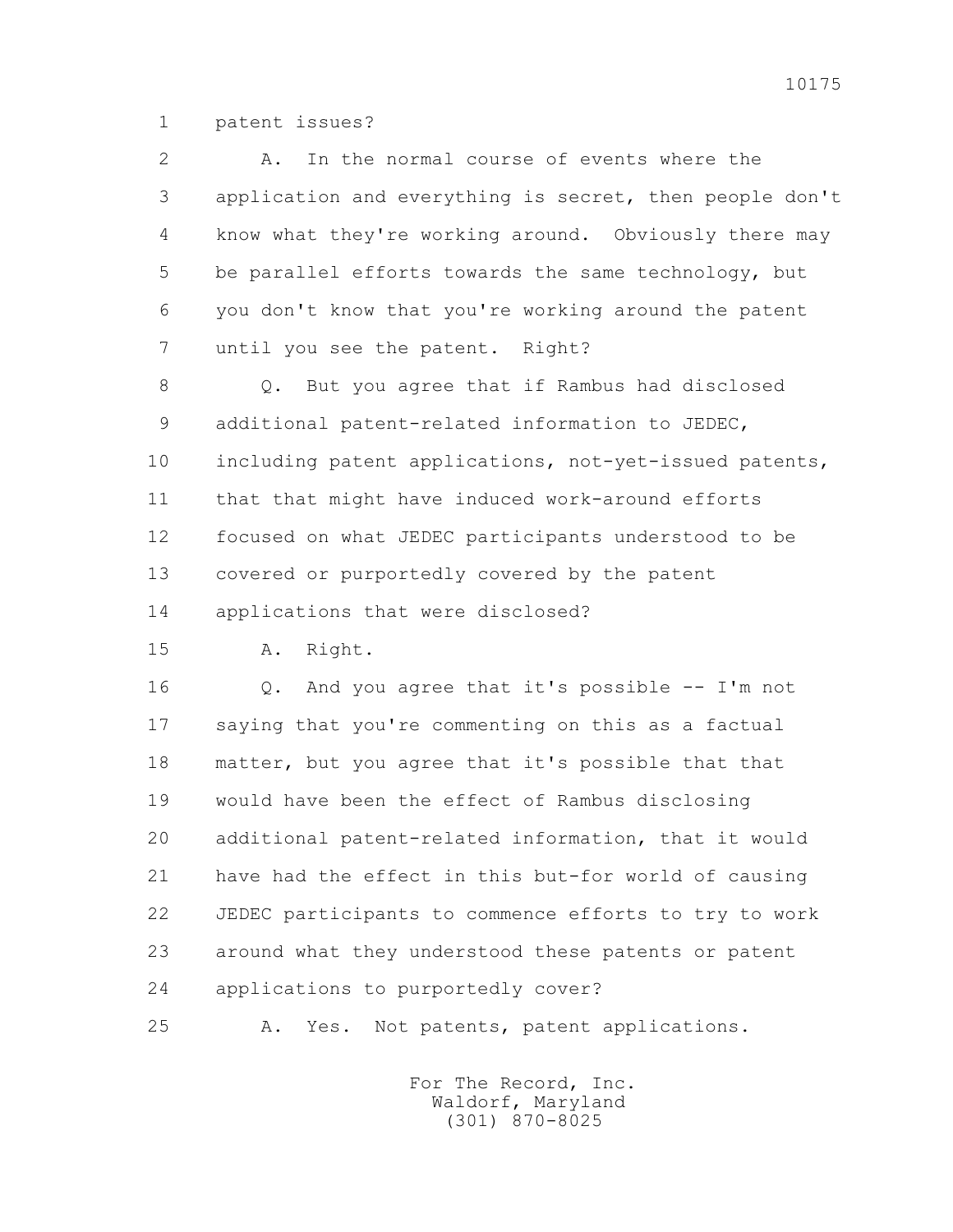1 Because if it's a patent, then it's out in the world.

 2 Q. Well, it's out -- it's out in the world, but it 3 may not be that JEDEC has reason to understand that 4 Rambus believes the patents relate to the work that 5 JEDEC is doing. You'll agree with that?

 6 A. I do, but it applies not just to Rambus but to 7 every patent holder in JEDEC.

 8 Q. Now, let me ask you about the second point you 9 make under the heading or the bullet Lost Competitive 10 Advantages.

 11 You say here that one of -- one way in which 12 disclosing additional patent-related information may 13 have caused Rambus to lose a competitive advantage 14 relates to what you refer to as disclosure of R&D 15 focus?

16 A. Yes.

 17 Q. What specifically do you mean by that 18 terminology, "disclosure of R&D focus"?

 19 A. I mean the strategy of intellectual property 20 protection, not the inventions themselves but the 21 decision about where to devote effort to render 22 research work proprietary.

 23 Q. And have you seen contemporaneous evidence from 24 the time period that Rambus was a member of JEDEC that 25 suggests that while it was a member of JEDEC Rambus had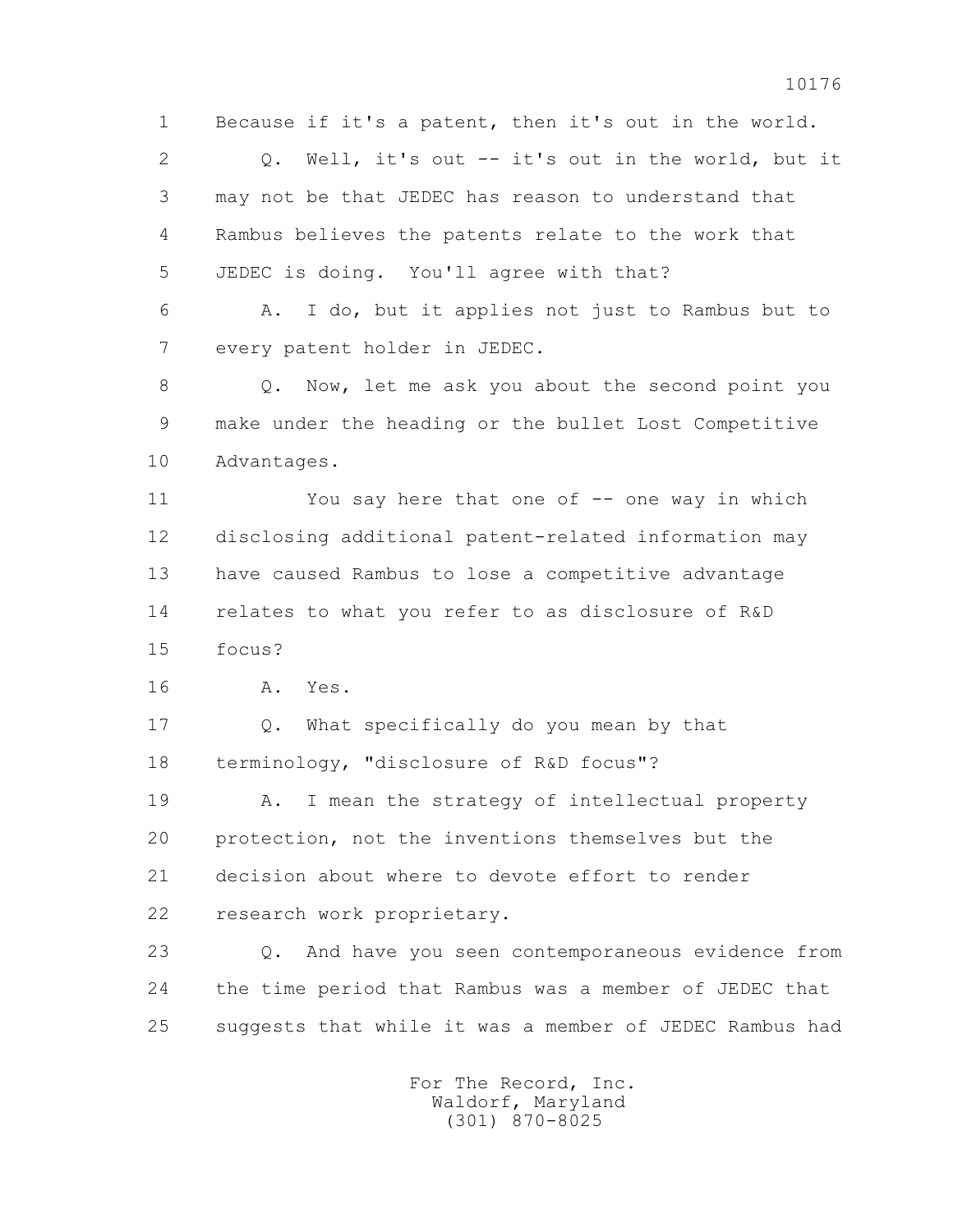1 concerns of that sort associated with potential adverse 2 consequences of disclosing additional patent-related 3 information?

4 A. I don't recall any.

 5 Q. So is this, this point, of the nature of the 6 other, other points that you make in this slide, that 7 that is it relates to what you understand based on 8 input about these issues from others of the incentives 9 that might influence decisions of this sort in this 10 context?

11 A. Yes.

 12 Q. Do you understand or do you have an 13 understanding as to whether all of the additional 14 patent-related information that you refer to here as 15 information that complaint counsel says should have 16 been disclosed, do you have an understanding as to 17 whether that information, all of that information, 18 relates to patents or patent applications that derive 19 from Rambus' '898 patent application?

 20 A. My understanding is that it is at least 21 principally that. I don't know whether the '898 patent 22 is comprehensive.

 23 Q. Do you have an understanding as to whether the 24 specification, the technical specification, from 25 the '898 patent application was at any point during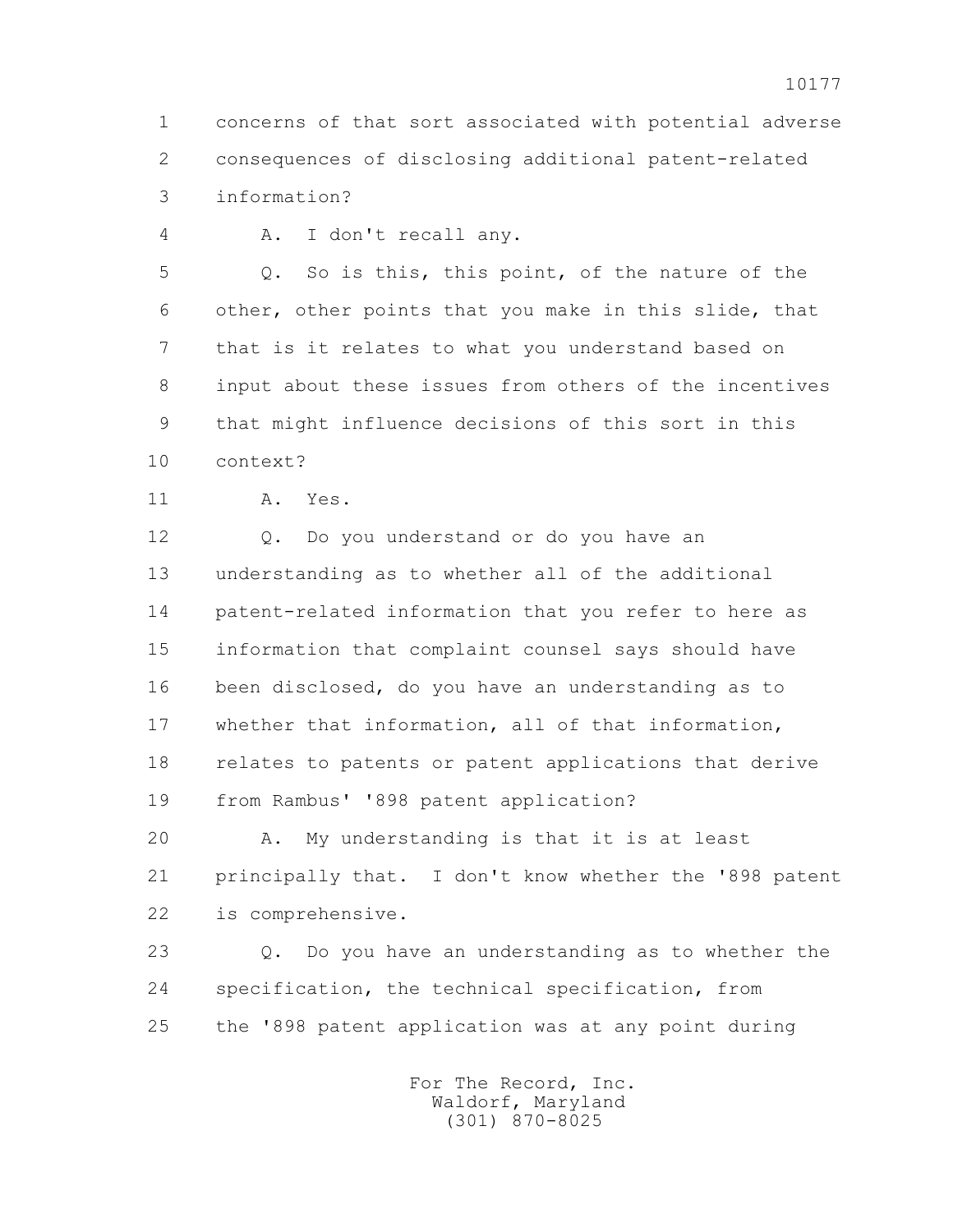1 the time Rambus was a member of JEDEC publicly

2 available?

3 A. Yes.

 4 Q. And your understanding is that at some point it 5 did become -- that specification did become publicly 6 available?

7 A. Yes.

 8 Q. Do you have an understanding as to when that 9 occurred?

10 A. I don't recall.

 11 Q. Let's assume that JEDEC members had available 12 to them the technical specification from the

13 '898 patent application sometime in 1993.

14 A. Okay.

 15 Q. Now, if that were true, how is it that 16 disclosure of additional patents or patent applications 17 that relate back to the '898 application could have led 18 to a loss of competitive advantage through disclosure 19 of R&D focus?

 20 A. To the extent that the additional patent 21 applications speak to which elements of the 22 '898 description JEDEC (sic) intended to file 23 subsequent claims to, that is precisely what I mean by 24 the disclosure of R&D focus.

25 Q. And so that information about what claims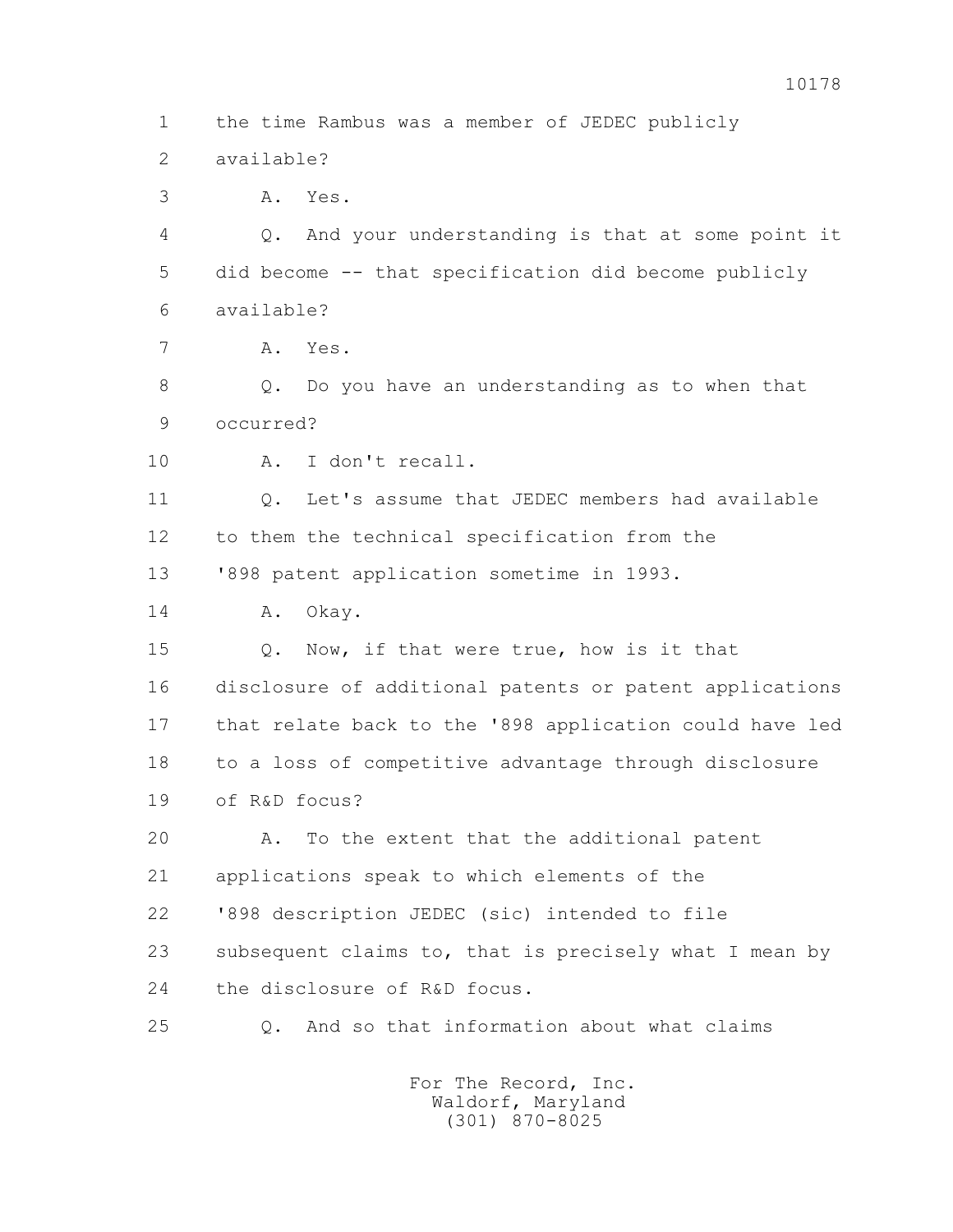1 Rambus -- well, strike that.

 2 In your answer, just to be clear, you referred 3 to what JEDEC intended to file? 4 A. I'm sorry. Rambus. 5 O. You meant Rambus? 6 A. What Rambus intended to file. Sorry. 7 Q. So it's your understanding that information 8 about what Rambus intended to file in terms of 9 subsequent claims, that's information that JEDEC would 10 not have already had but might have obtained through 11 these additional disclosures that you referred to on 12 DX-321; is that right? 13 A. That's my understanding. 14 0. Now, doesn't this slide, DX-321, assume that 15 JEDEC was not already aware of the additional 16 patent-related information that complaint counsel 17 contends Rambus should have but did not disclose? 18 A. It assumes that the disclosure would have 19 released additional information to JEDEC. 20 Q. And do you have a view as to whether that 21 assumption is supported by facts in this case? 22 A. I don't have a -- I don't have specific 23 documents to which I could refer. 24 Q. And you said -- we discussed earlier -- and we 25 don't need to pull this up on the screen -- but you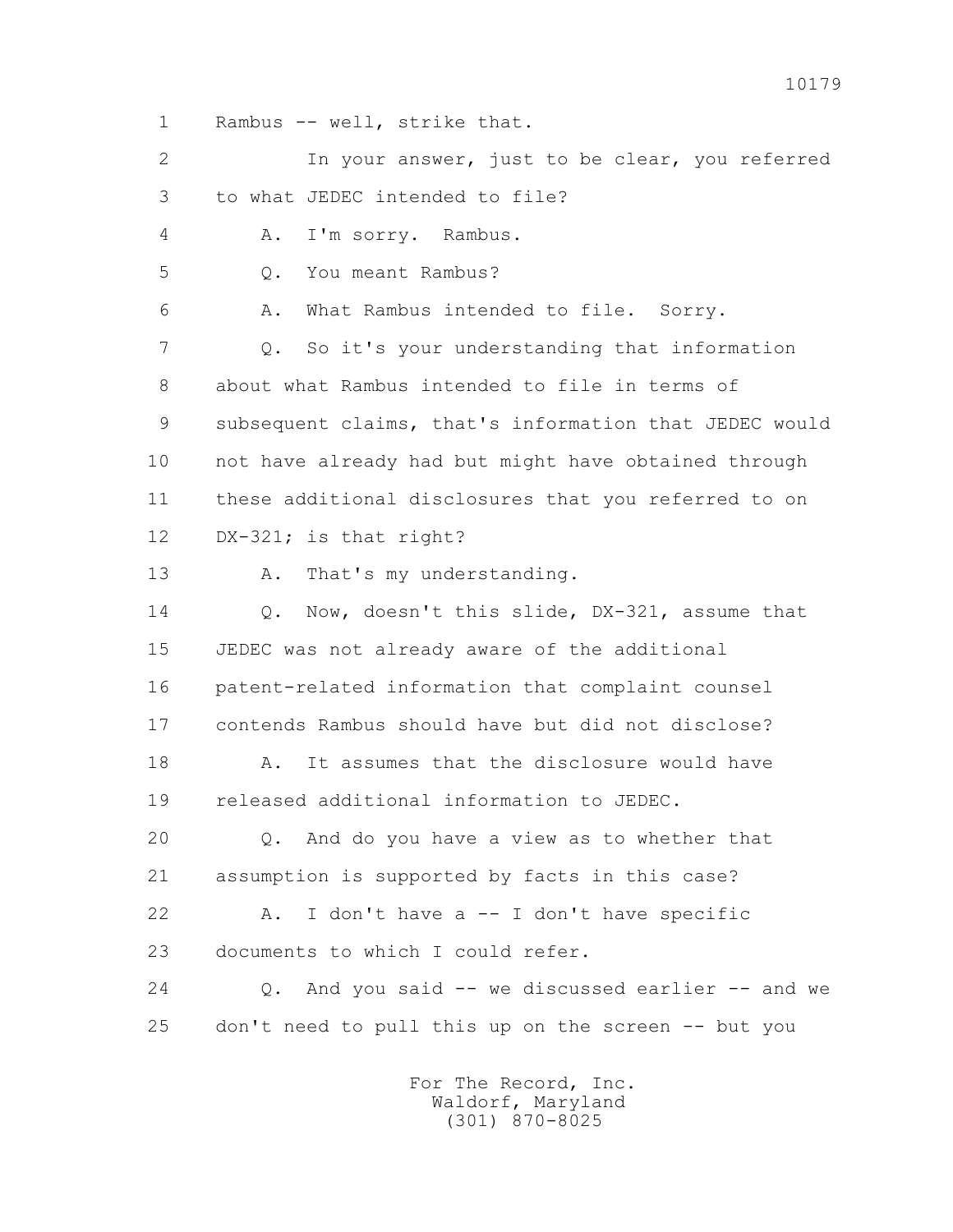1 agreed that an economist's work is properly subject to 2 criticism to the extent that assumptions are made that 3 are not well-founded in facts and evidentiary

4 materials; right?

5 A. Yes.

 6 Q. And the assumption that you make here, is 7 this -- that we focused on in terms of whether 8 additional disclosures would have added to add that 9 information to what JEDEC already knew about Rambus' 10 intellectual property, is the assumption that you make 11 here not one that you've sought to determine whether it 12 is supported by facts or evidentiary materials?

13 A. Let me answer you in this way. If that were an 14 assumption that complaint counsel and Professor McAfee 15 regarded as invalid, then there would be no claim of 16 competitive impact, would there, at least in my way of 17 thinking. The implication that everything that might 18 have been disclosed by Rambus to JEDEC was already 19 known to JEDEC carries with it an implication that the 20 disclosure would be without impact.

 21 Q. Okay. And that's the basis upon which you made 22 this assumption?

23 A. Yes.

 24 Q. Now, let's assume that it is true, just for 25 sake of assumptions and for the sake of this question,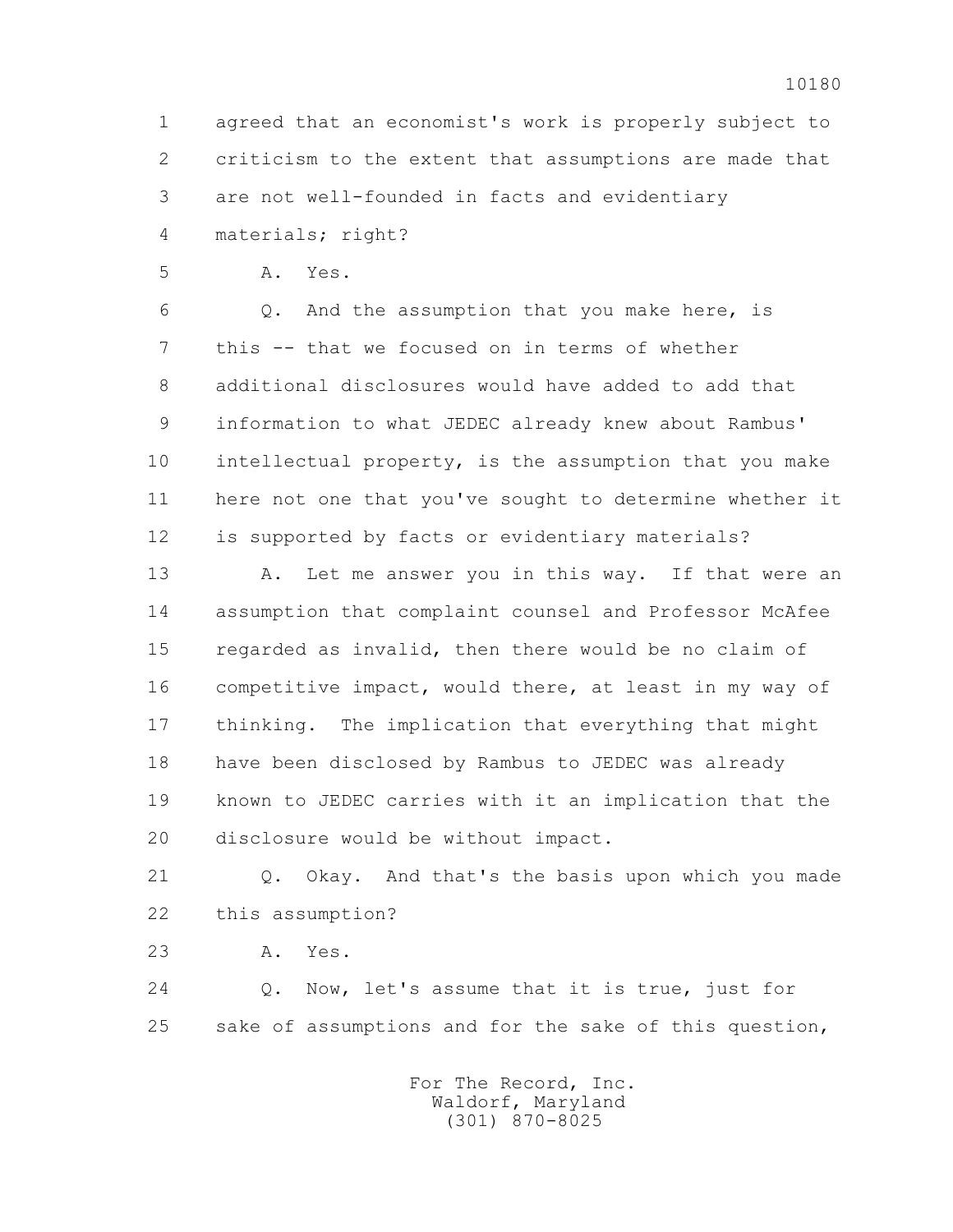1 that Rambus, while it was a member of JEDEC, was 2 concerned that disclosure of patent-related 3 information, additional patent-related information, to 4 JEDEC might entail the risks that you describe on 5 DX-321, assuming that Rambus actually had those 6 concerns during the time it was a member of JEDEC.

7 A. Okay.

 8 Q. Is it your testimony that Rambus would have a 9 legitimate business justification for violating JEDEC's 10 rules?

 11 A. It is my testimony that it would have, as the 12 box says, legitimate procompetitive business reasons 13 for avoiding early disclosure, and what I'm leaving 14 open is the question of the clarity of JEDEC's rules.

 15 Q. Well, you haven't -- you haven't looked at 16 JEDEC's rules as part of the work that you did leading 17 up to your expert report?

18 A. Right. But I'm aware that there is an issue 19 about whether JEDEC's rules were clear and 20 interpretable.

 21 Q. Let's assume, given that the very nature of 22 this slide is to assume that we're talking about 23 disclosures that complaint counsel contend should have 24 been made, so let's assume that the disclosures that 25 we're talking about are disclosures that were either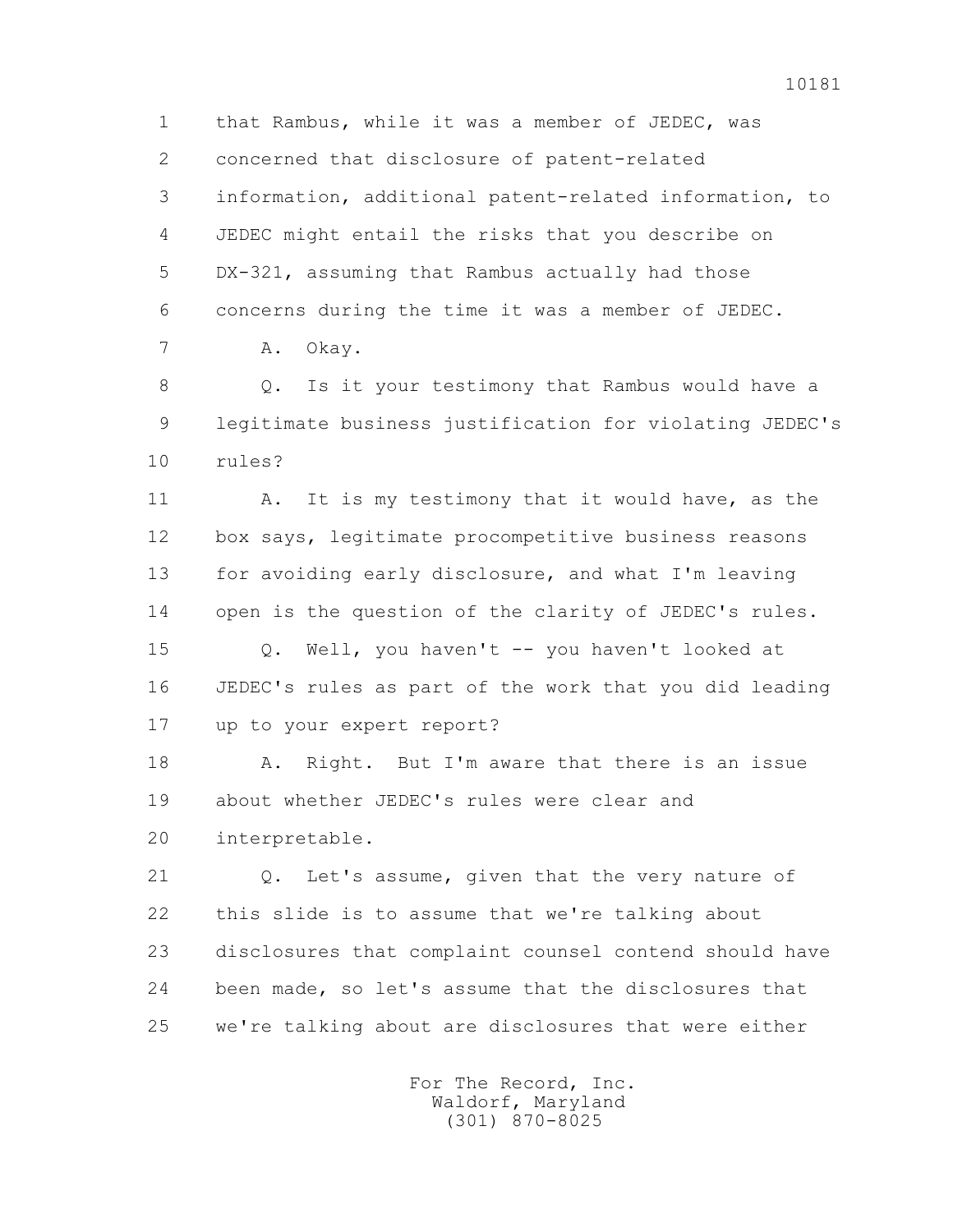1 mandated by JEDEC's rules or disclosures that should 2 have been made consistent with good-faith 3 participation with the JEDEC process, but either way 4 that they're disclosures that we're assuming Rambus 5 should have made for one or both of those reasons. 6 Okay?

7 A. Okay.

8 Q. And assuming that were the case, is it your 9 testimony that you think that despite that 10 assumption -- and I'm asking you to make the 11 assumption -- that Rambus, if it were to have had these 12 concerns and contemporaneous with its participation in 13 JEDEC, would have been justified, would have had a 14 legitimate business justification for not disclosing 15 information that either the rules or the process of 16 JEDEC would have required be disclosed?

 17 MR. STONE: Your Honor, I object on the grounds 18 that I think counsel is inquiring into the area that 19 was prohibited by complaint counsel's motion in limine 20 with respect to efficient breach.

 21 I think I tried to make clear yesterday in my 22 direct that the scope of the testimony, consistent with 23 Your Honor's ruling, that we would elicit from Dr. Rapp 24 was simply as to whether there are legitimate or 25 procompetitive reasons to avoid disclosure, and I made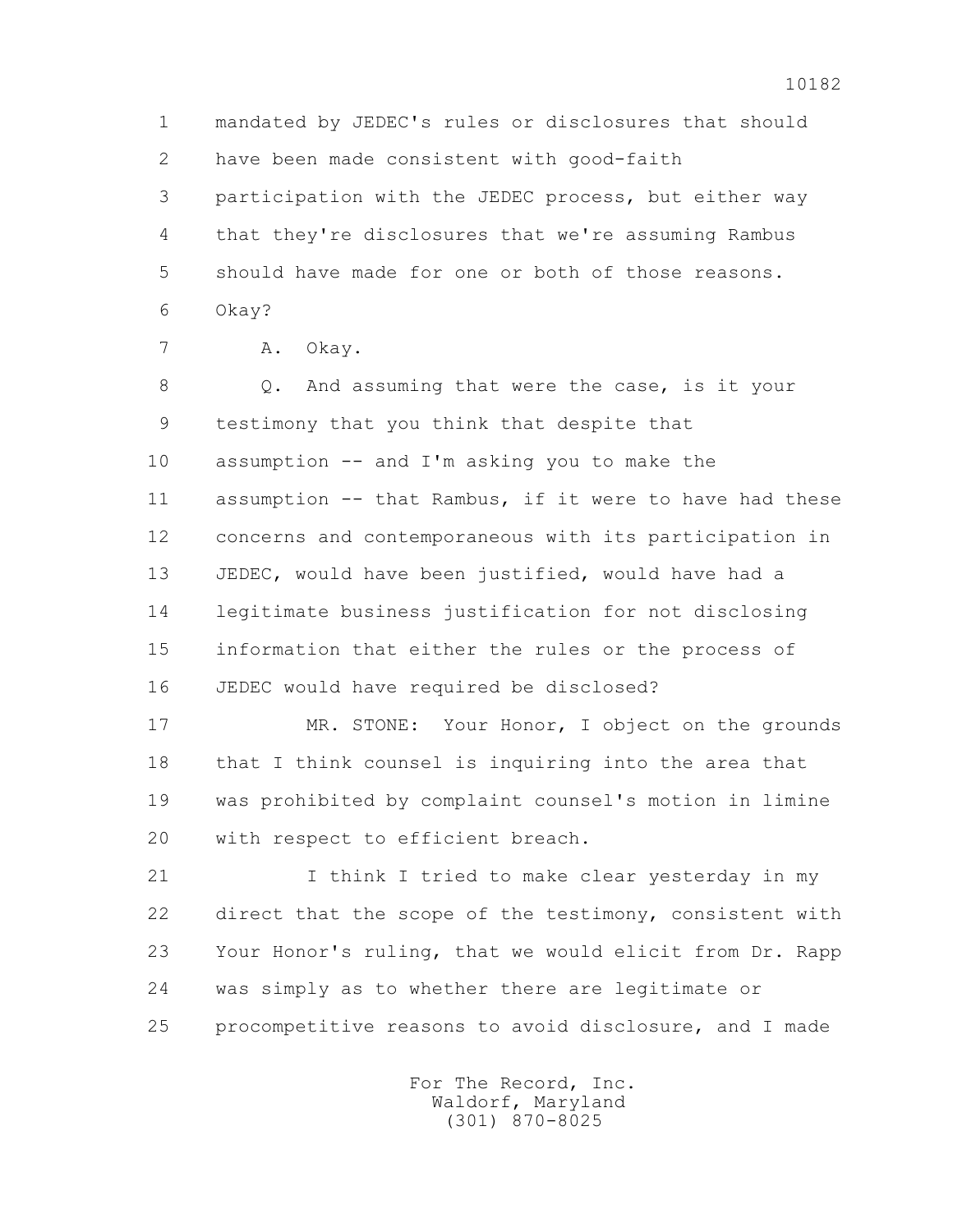1 clear on the record he was not going to talk about 2 whether that would justify or not justify violating a 3 rule which might lead to sanctions that JEDEC might 4 impose or otherwise because I was conscious of that 5 ruling, which Mr. Royall at one point reminded us of 6 the ruling, on that efficient breach motion, and I 7 think this question goes directly to that and puts me 8 in an awkward position of opening the door to a line of 9 questioning that I was prohibited from going into 10 yesterday.

11 JUDGE McGUIRE: Mr. Stone, response? 12 MR. STONE: I think you mean Mr. Royall. 13 JUDGE McGUIRE: I'm sorry. Mr. Royall? 14 MR. ROYALL: Your Honor, I'm not intending at 15 all to open the door to that. That's a very separate 16 issue.

 17 The efficient breach issue has to do with an 18 argument that something about JEDEC's process might 19 arguably give rise to some claim that breaches of 20 JEDEC's rules could be justified in some theoretical 21 economic sense. That's not what I'm talking about.

 22 I'm talking about the slide here, and I'm 23 simply asking whether these considerations, which are 24 not -- it's not the efficient breach considerations -- 25 but these considerations are ones that would cause this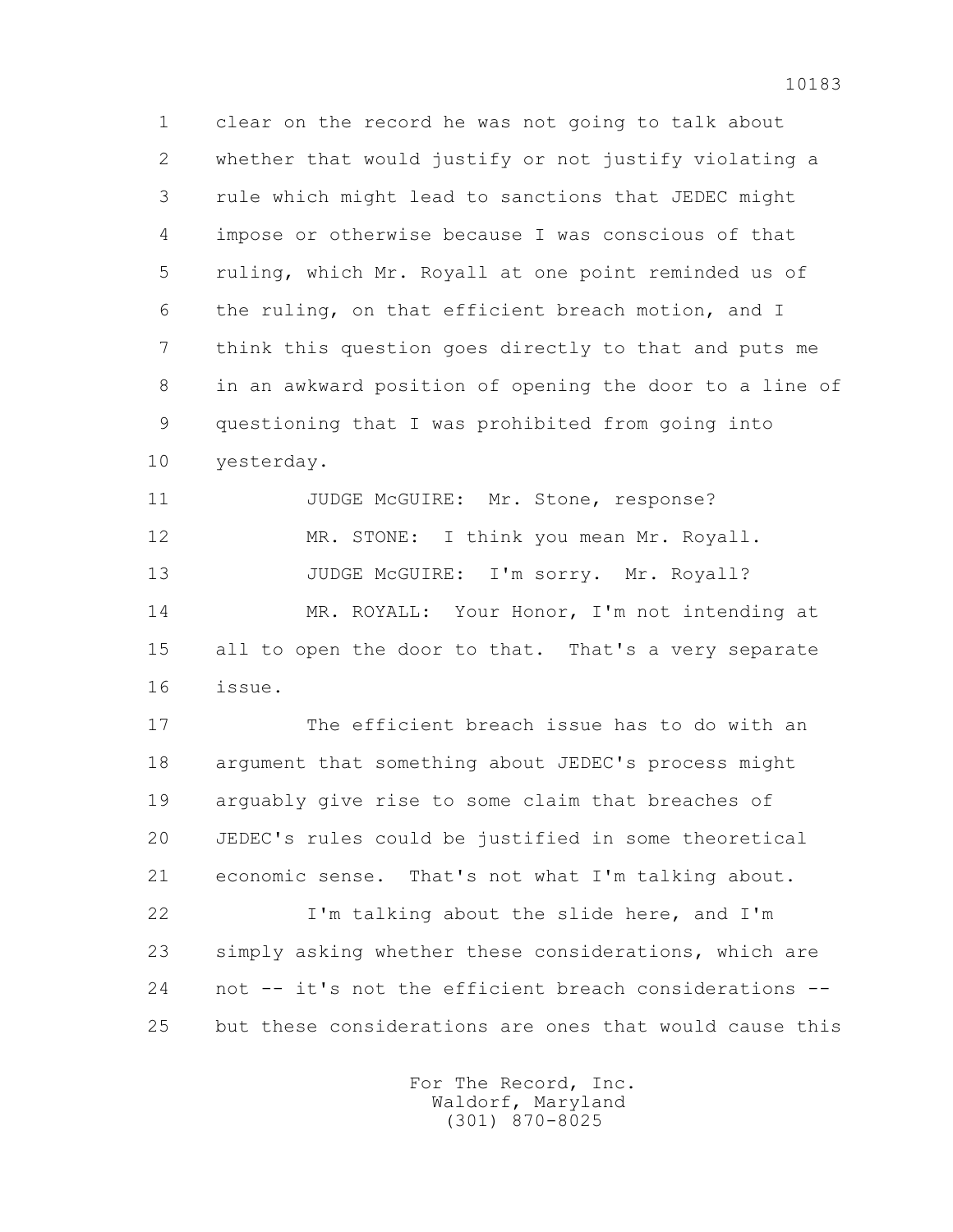1 witness to conclude that acting in a way that was 2 inconsistent with JEDEC's process or rules would be 3 justified. That's all I'm asking. 4 MR. STONE: Your Honor, if I might be heard? 5 JUDGE McGUIRE: Go ahead, Mr. Stone. 6 MR. STONE: Just briefly. 7 1 I limited the questions very narrowly, 8 consistent with Your Honor's ruling, to this witness' 9 opinions as a matter of antitrust economics because 10 Your Honor's in limine ruling says that under this -- 11 describes our theory that we're prohibited from 12 pursuing as being that breach of the JEDEC patent 13 disclosure rules is fully excused because, and then it 14 goes on to these reasons, and counsel is asking whether 15 we were entitled for one reason or another to breach 16 those rules. 17 JUDGE McGUIRE: What page are you on there in 18 my order? 19 MR. STONE: It starts on page 10, Your Honor. 20 JUDGE McGUIRE: Page 10. All right. 21 MR. STONE: And I was just going to get to  $22$  the  $-$  23 MR. ROYALL: If I could comment, just to be 24 clear, what Mr. Stone said is I'm asking the witness 25 whether Rambus would be entitled for one reason or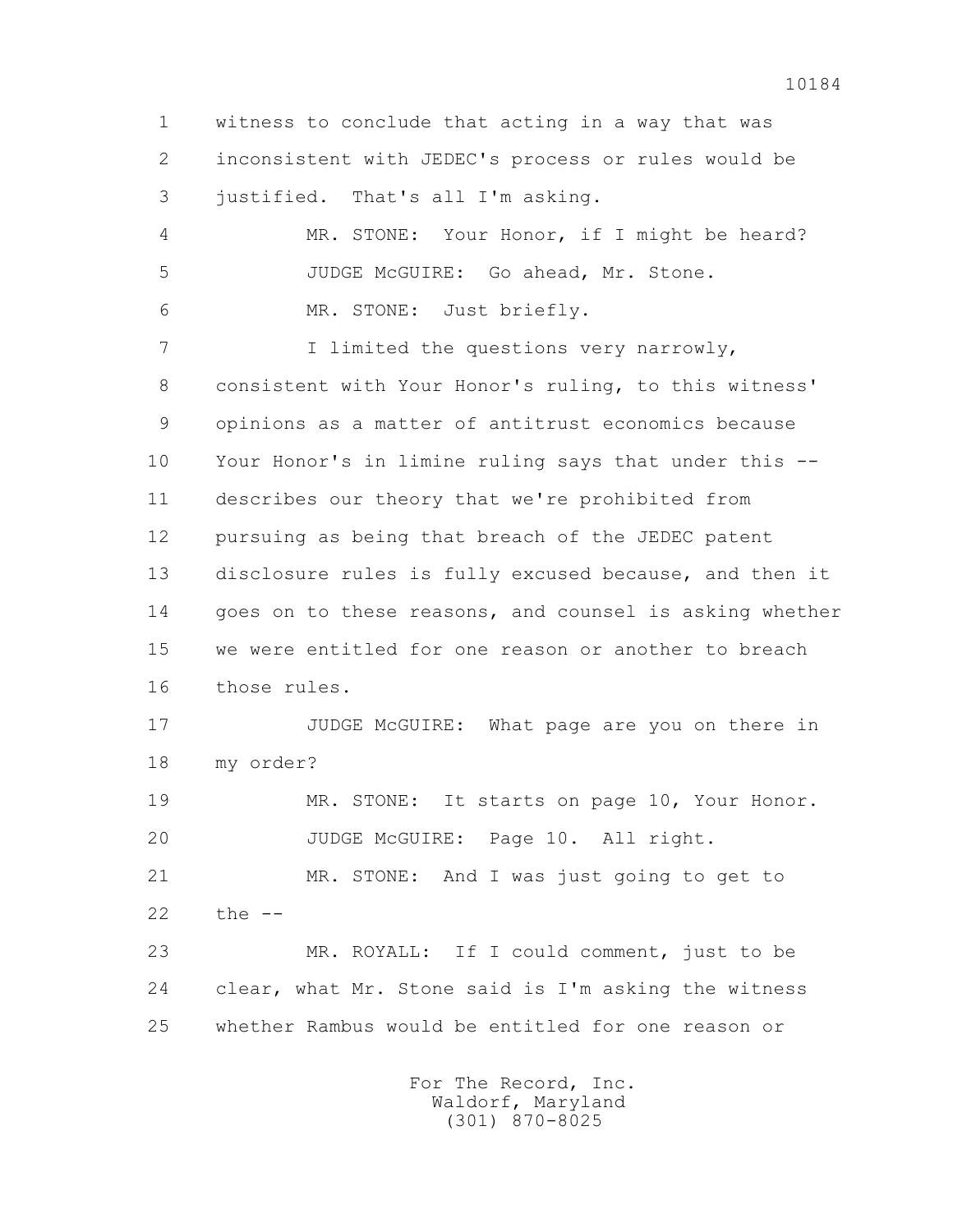1 another to breach the rules. That's the point I'm 2 making. I'm not asking that. I'm asking whether he 3 believes that Rambus would be entitled because of these 4 reasons, the reasons on this slide, not one reason or 5 another.

 6 MR. STONE: But this witness was not permitted 7 to testify whether there could be any reason to violate 8 a rule and I didn't ask him whether there was any 9 reason to violate a rule. I asked him a very simple 10 question, which was as a matter of antitrust economics 11 are there procompetitive or legitimate business reasons 12 to avoid early disclosure. And I didn't ask about 13 breaking any rules. I didn't ask him to form an 14 opinion about the rules or whether they would have been 15 broken.

 16 JUDGE McGUIRE: Well, based on my order on 17 page 10, we talk about the arguments there that have 18 been made by respondent regarding this efficient 19 breach theory. It speaks in terms to nondisclosure 20 that was made with the intent to counter supposedly 21 illegal anticompetitive rules within JEDEC. And I 22 don't take that as to be the import of the inquiry 23 here.

 24 MR. ROYALL: That's exactly right, Your Honor. 25 JUDGE McGUIRE: Now, is that correct,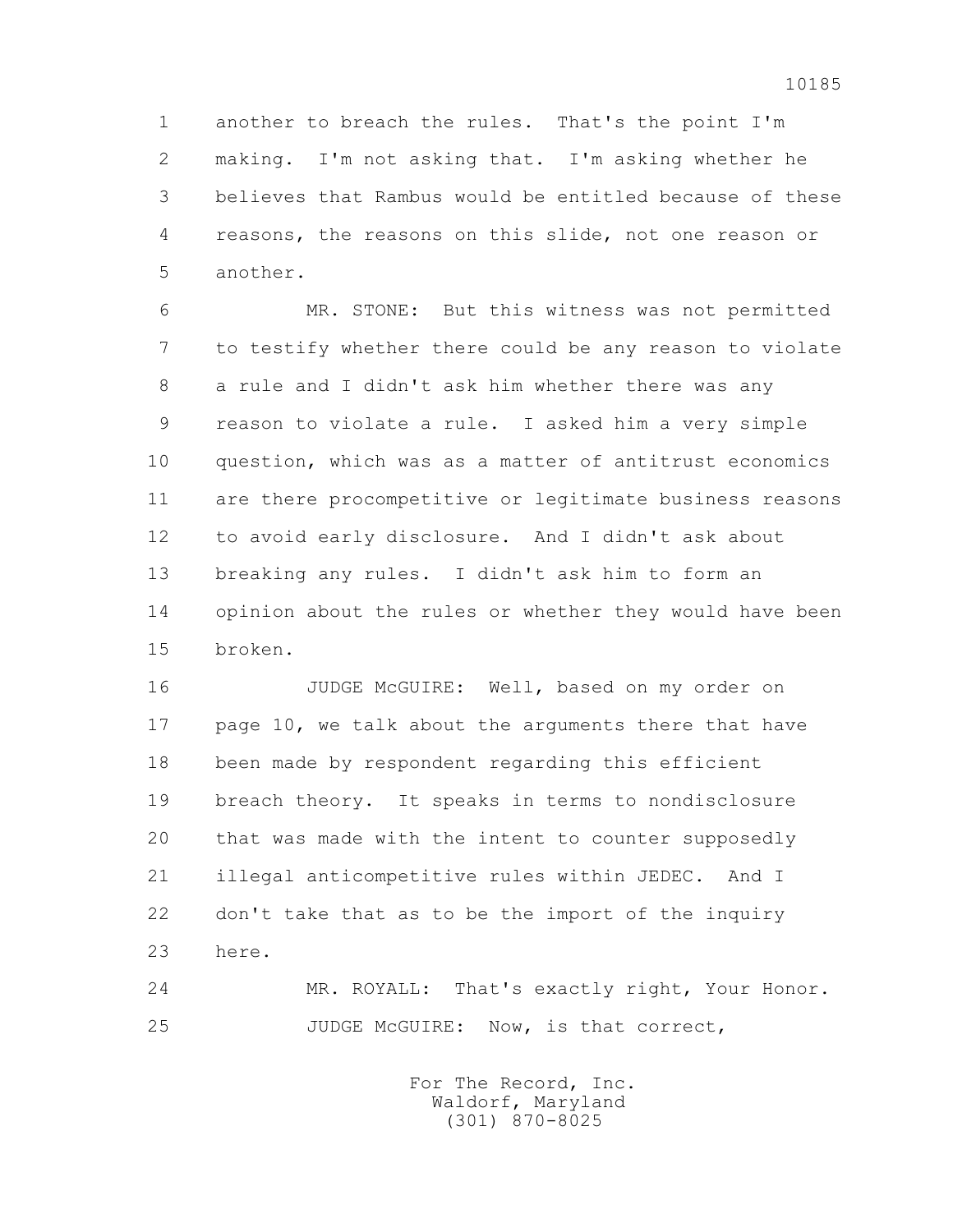1 Mr. Royall?

25 efficient breach.

 2 MR. ROYALL: Yes, Your Honor. 3 MR. STONE: Okay. 4 JUDGE McGUIRE: On that grounds, I'm going to 5 hear this line of inquiry, and you can certainly 6 follow up on your further redirect if you feel it 7 necessary. 8 MR. STONE: I appreciate it. 9 JUDGE McGUIRE: But I do not see this inquiry 10 as of yet as approaching the theory of the efficient 11 breach that I earlier said I wasn't going to hear 12 about. And if it gets to that point, then we're not 13 going to hear it. 14 MR. STONE: That's fine, Your Honor. 15 JUDGE McGUIRE: Okay. 16 MR. ROYALL: And everything -- I agree with 17 everything you said in terms of your understanding of 18 my questions. I just want to make clear that I did not 19 intend and I'm not understanding you to say that I will 20 be -- if I simply ask questions in the context of this 21 slide that I have now opened the door into efficient 22 breach, because if that's the case, then I want to be 23 very -- 24 JUDGE McGUIRE: You have not opened the door to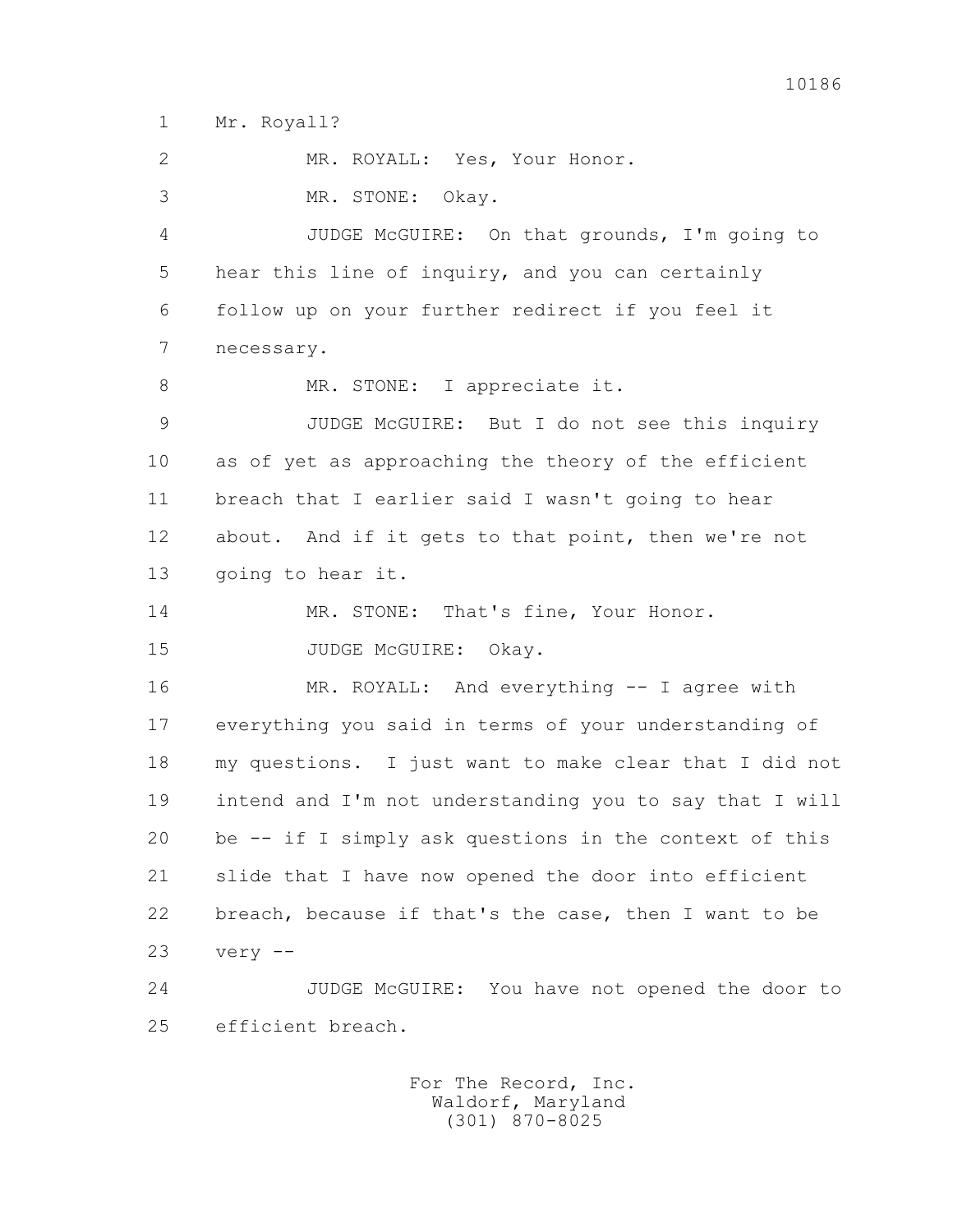1 MR. STONE: No. All he's opened the door is to 2 whether this witness can testify on redirect as to the 3 subject matters that he inquires about, and I 4 understand that's not efficient breach as so far the 5 question has yet been asked, but I do think he's opened 6 the door to something that we didn't cover yesterday in 7 direct because I thought we weren't permitted to, so he 8 is beyond the scope of direct, but as to that 9 objection, I think I'll wait and see how far beyond 10 that scope -- 11 JUDGE McGUIRE: Now, what is that that you're 12 referring to so I've got a little heads-up? 13 MR. STONE: Certainly, Your Honor. 14 Yesterday in the transcript, thinking this is 15 what I needed to do, I said: "Am I correct that you're 16 not expressing an opinion here today about whether 17 Rambus was for any reason free from liability or 18 sanction if it violated rules that it should not have 19 violated? Is that correct?" 20 He said, "Correct." 21 And what I was trying to do was say I simply

 22 wanted him to testify whether from a perspective of 23 antitrust economics where there is a requirement for 24 conduct to be predatory that you show there was -- you 25 can show it was not predatory if you show a legitimate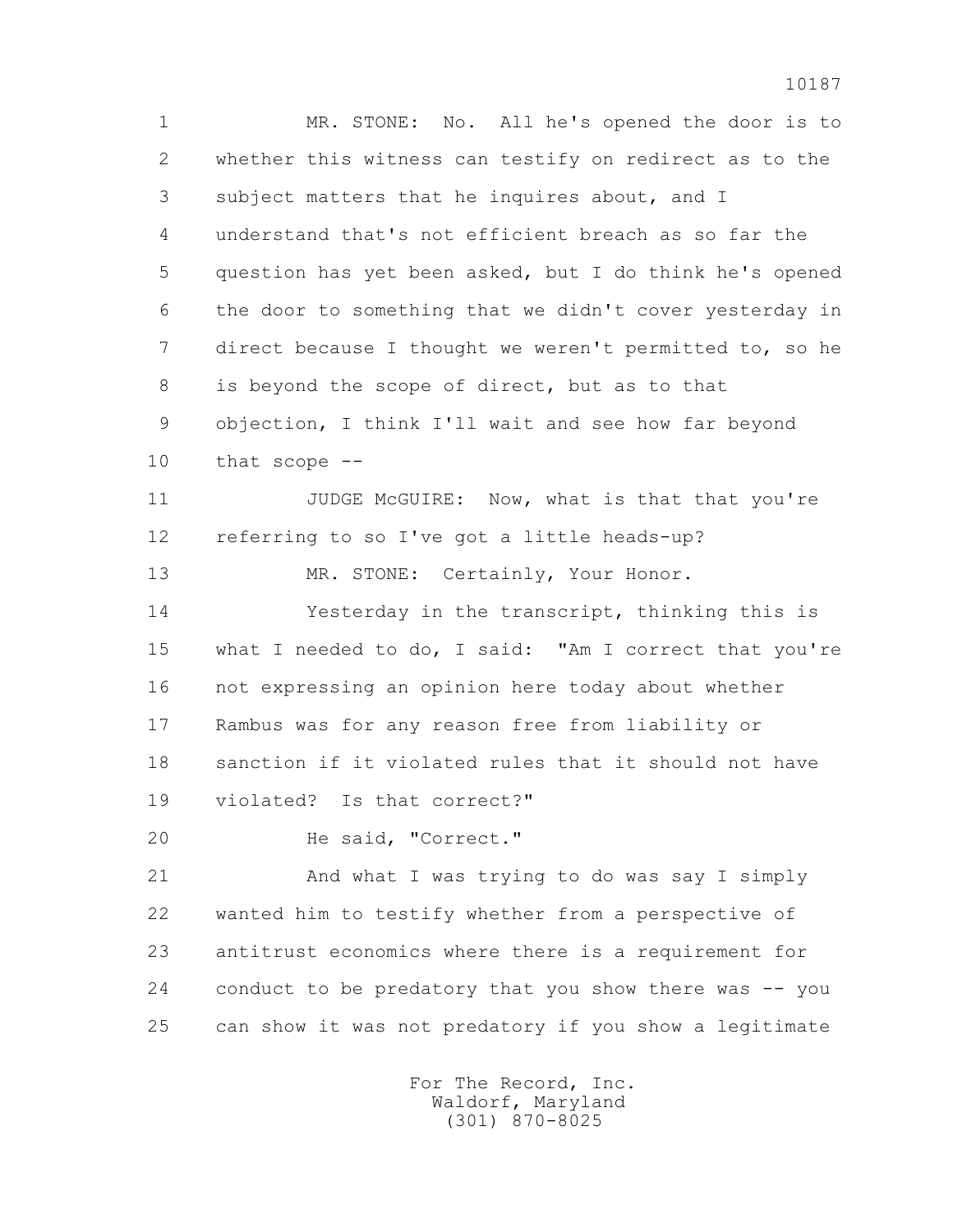1 business justification for it to limit him just to that 2 antitrust economic question, so I framed it very 3 narrowly to avoid anything to do with JEDEC's rules, 4 which -- and I do think counsel is now at least opening 5 the door to this witness' testimony on JEDEC's rules 6 and a violation.

7 T do think that's beyond the scope. I 8 understand it may not be --

 9 JUDGE McGUIRE: Based on the efficient breach. 10 Well, if you open the door on the inquiries as 11 to his understanding of the rules of JEDEC, then I'm 12 going to allow counsel an opportunity to go into it on 13 his redirect.

 14 MR. ROYALL: Your Honor, let me make a 15 suggestion. Having heard -- because I do think I did 16 not recall it was as clear as that, I think he limited 17 the witness' testimony in that question on direct in a 18 way that really satisfies what I'm getting at here. 19 And I do not want to open the door to an area that 20 you've ruled --

 21 JUDGE McGUIRE: I'm sure you don't, but let's 22 be careful that -- well, then --

 23 MR. ROYALL: So having been reminded of that, 24 I'm happy to both gloss over this and move on to 25 something else.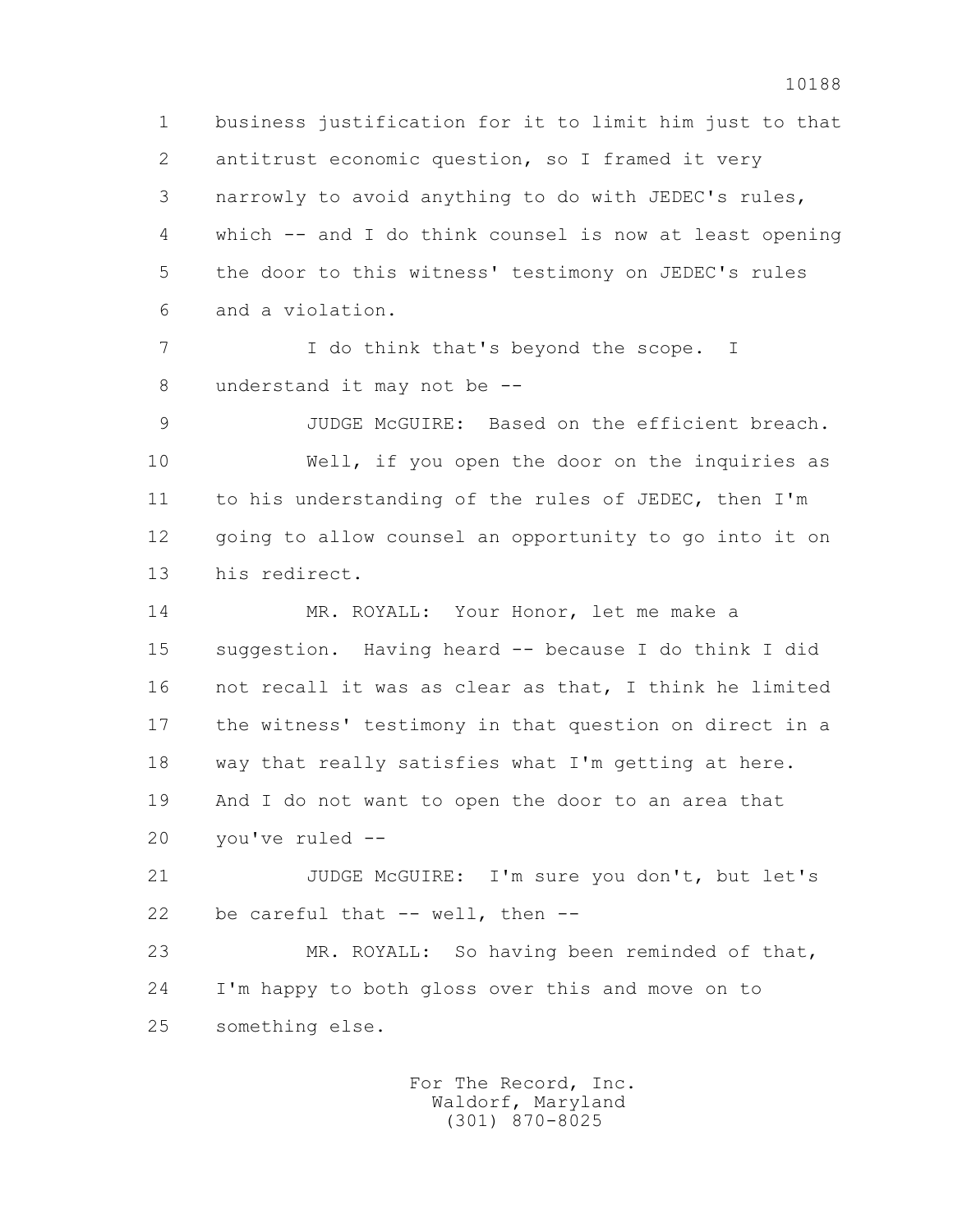1 JUDGE McGUIRE: Very good.

2 BY MR. ROYALL:

 3 Q. Now, let's assume, Dr. Rapp, that the risks 4 that you refer to as potential risks on the slide that 5 we've been discussing, which I seem to have misplaced, 6 DX-321 I believe it is, am I right that -- pardon me. 7 Strike that.

 8 Let's assume that those risks again did in 9 fact exist in the sense that they were concerns of 10 Rambus during the time period that it was a member of 11 JEDEC.

12 **If that were true, is there any reason why**  13 Rambus would not have known of those risks at the time 14 it joined or before it joined JEDEC?

 15 A. Well, the principal reason has to do with the 16 way that the disclosure policy was presented in JEDEC 17 and whether there were changes over time in the policy, 18 changes over time in the way that the policy had been 19 advertised to its members, and so forth.

 20 Q. Do you agree that the risks that you identify 21 or potential risks that you identify on this exhibit, 22 DX-321, could be avoided by Rambus simply by not 23 participating in JEDEC or not joining JEDEC?

 24 A. Well, the answer is yes, subject to a couple of 25 massive qualifications. The first is that that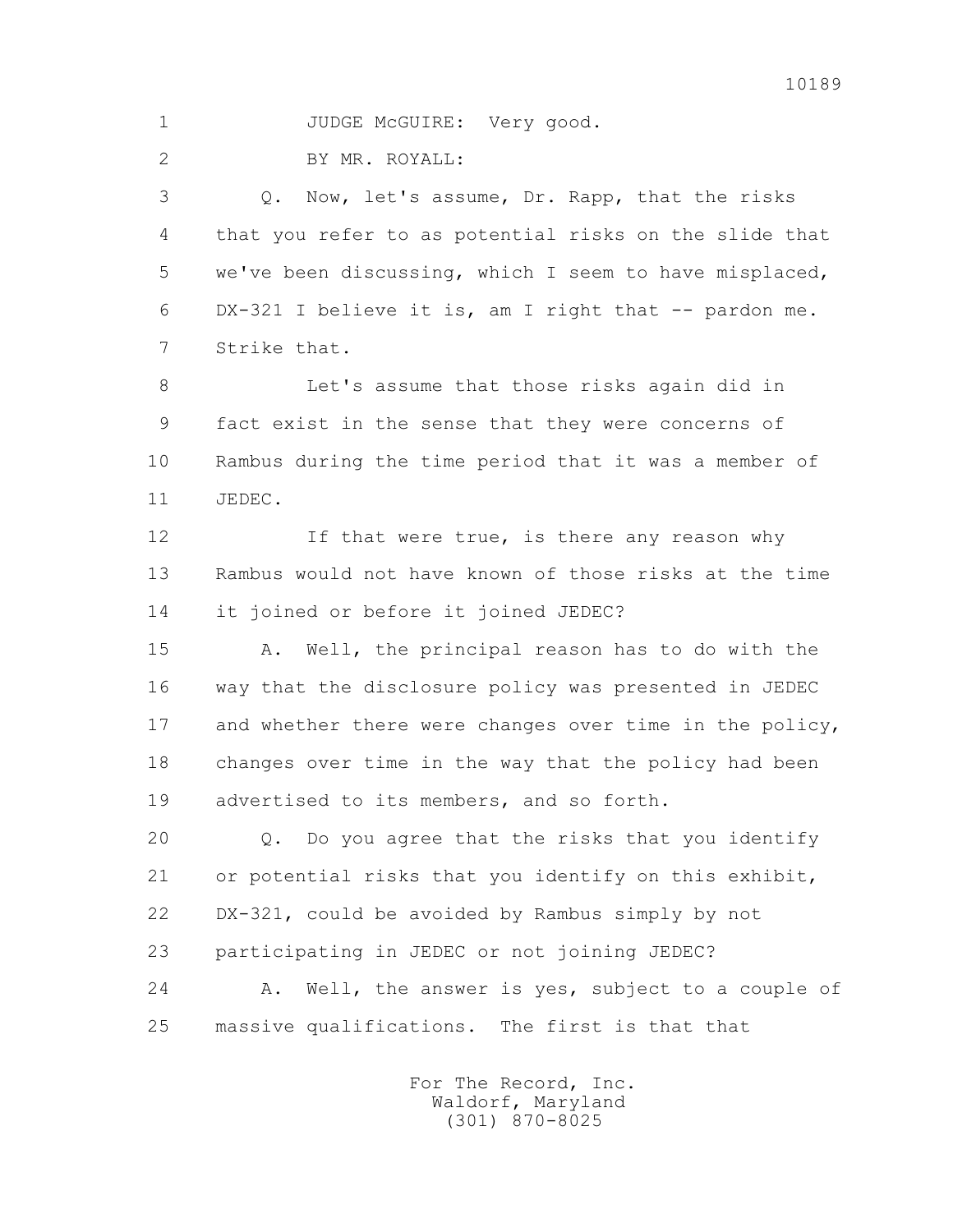1 supposition depends upon the availability and the 2 clarity of the policy. And the second consideration is 3 even bigger, and that is whether the decision by Rambus 4 to remain outside JEDEC carried its own set of risks, 5 nonparticipation or nonappearance in a forum where 6 decisions are being made that participants in the DRAM 7 industry are party to which JEDEC would have to absent 8 itself from.

 9 Q. Now, this slide, DX-321, it doesn't say 10 anything about whether or not JEDEC's rules are clear 11 or not; right?

12 A. Right.

 13 Q. And would you agree that if we assume that 14 JEDEC's rules were crystal-clear that these in your 15 view would still be legitimate potential concerns on 16 the part of Rambus or a similarly situated company with 17 respect to additional disclosures? Even if the rules 18 were crystal-clear, would it be in your view that these 19 would still be concerns, valid concerns?

20 A. Yes, they still would be.

 21 Q. Okay. So let's then -- let's not make any 22 assumption about whether the rules were clear or not 23 because this slide doesn't relate to that. Does it? 24 A. Well, it depends upon what question you're 25 about to ask me, but the safest course is to assume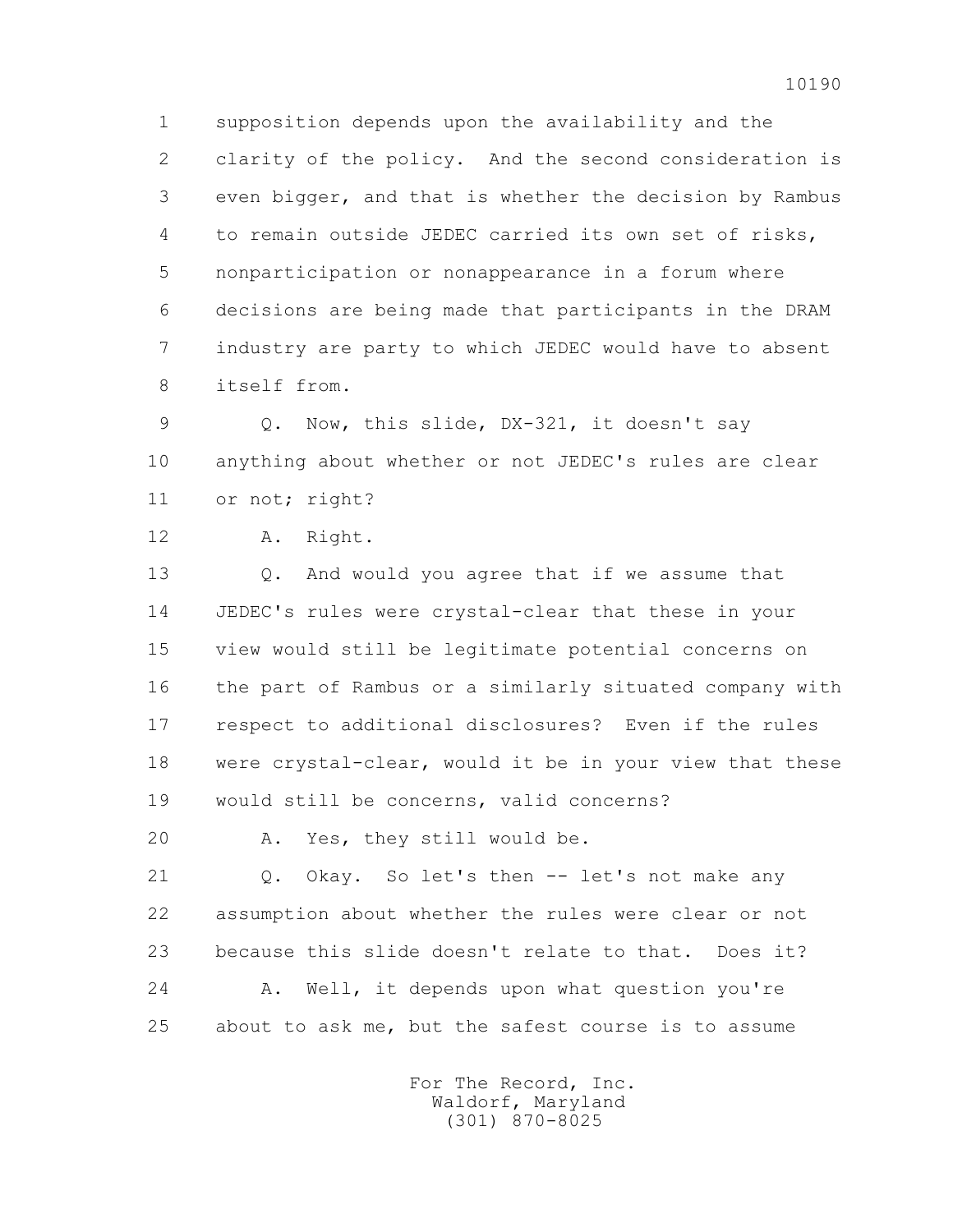1 that the rules are clear if that's useful.

 2 Q. Well, this slide doesn't relate to whether the 3 rules are clear; right? It doesn't say anything about 4 that. And you've agreed that the considerations that 5 you explain here would apply regardless of whether the 6 rules are clear; right? 7 A. They would still be in force if the rules were

8 not.

 9 Q. Okay. So then the question is: Could Rambus 10 avoid these potential drawbacks or concerns simply by 11 having not joined or participated in JEDEC at all?

 12 A. Not without creating another set of risks for 13 itself, commercial risks, potentially larger than the 14 risk of participating.

 15 JUDGE McGUIRE: But you seem to be saying that 16 it would at least avoid those risks that he's just 17 indicated by being involved in JEDEC? That's not to 18 say that you didn't answer there would be other risks 19 that it would have to consider if it were offered 20 independently of JEDEC?

 21 THE WITNESS: Yes, it would. Staying out of 22 JEDEC would avoid risks of disclosing inside JEDEC,

- 23 yes, Your Honor.
- 24 BY MR. ROYALL:
- 25 Q. Thank you.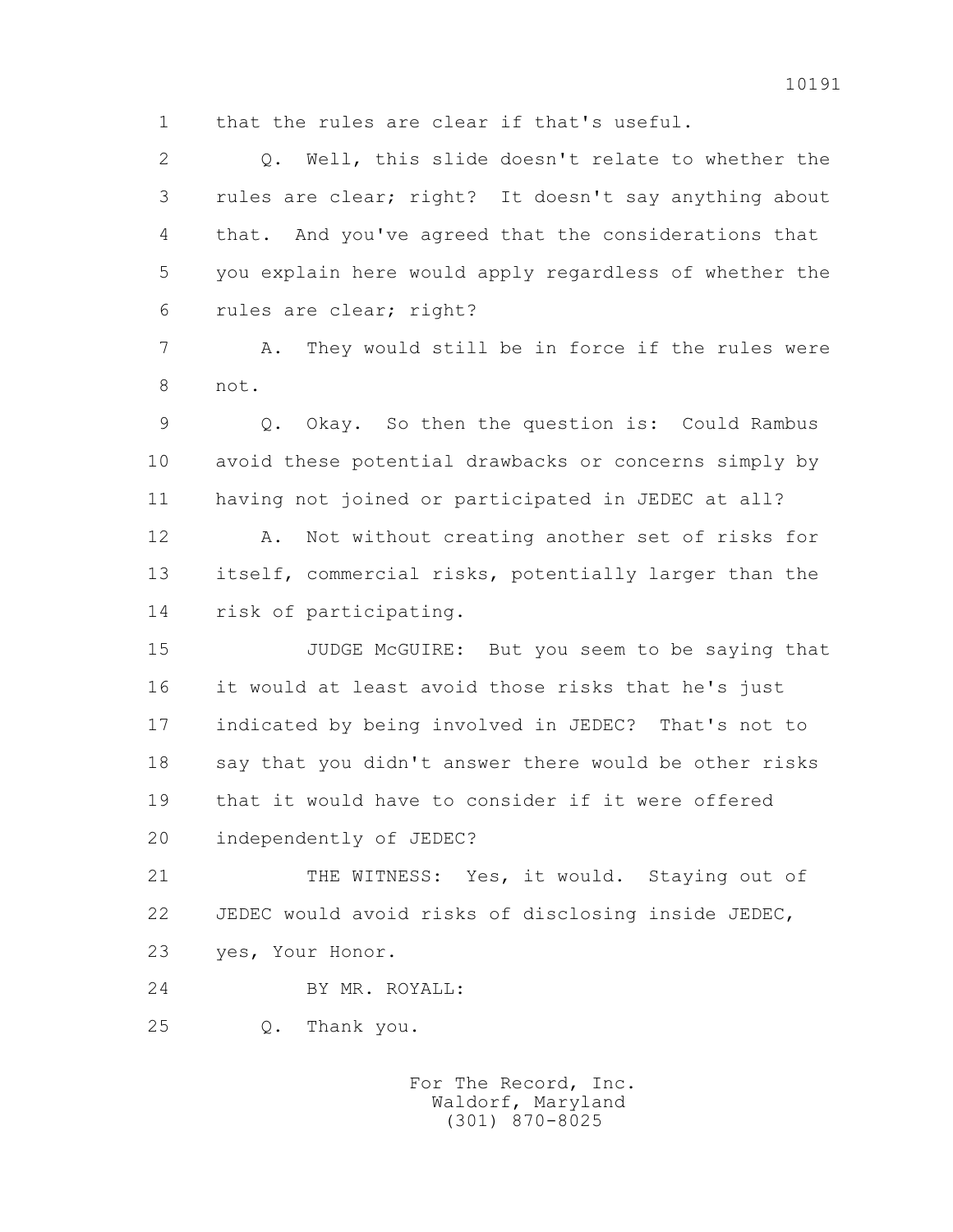1 Now, I'm going to move on to something else, 2 and this will be the last topic. 3 In your -- and having said that, Your Honor, 4 this is going to take on the order of 20-25 minutes. 5 JUDGE McGUIRE: I would rather you go ahead and 6 just as soon finish. If anyone needs to take a break, 7 let me know. If not, I'd rather you complete your 8 cross and then we'll take a break. 9 MR. ROYALL: Okay. I'll do that. Thank you. 10 BY MR. ROYALL: 11 0. In your direct examination, you spent a 12 significant amount of time explaining your 13 understanding of the views and conclusions of Rambus' 14 two technical experts, Mr. Geilhufe and Dr. Soderman; 15 right? 16 A. Yes. 17 Q. And we've already I think heard from you that 18 you acknowledge that you yourself are not a technical 19 expert? 20 A. Yes. 21 Q. But your economic testimony depends in various 22 ways on technical information that you are assuming to 23 be true based on what you've learned from Mr. Geilhufe 24 and Dr. Soderman; right? 25 A. Yes.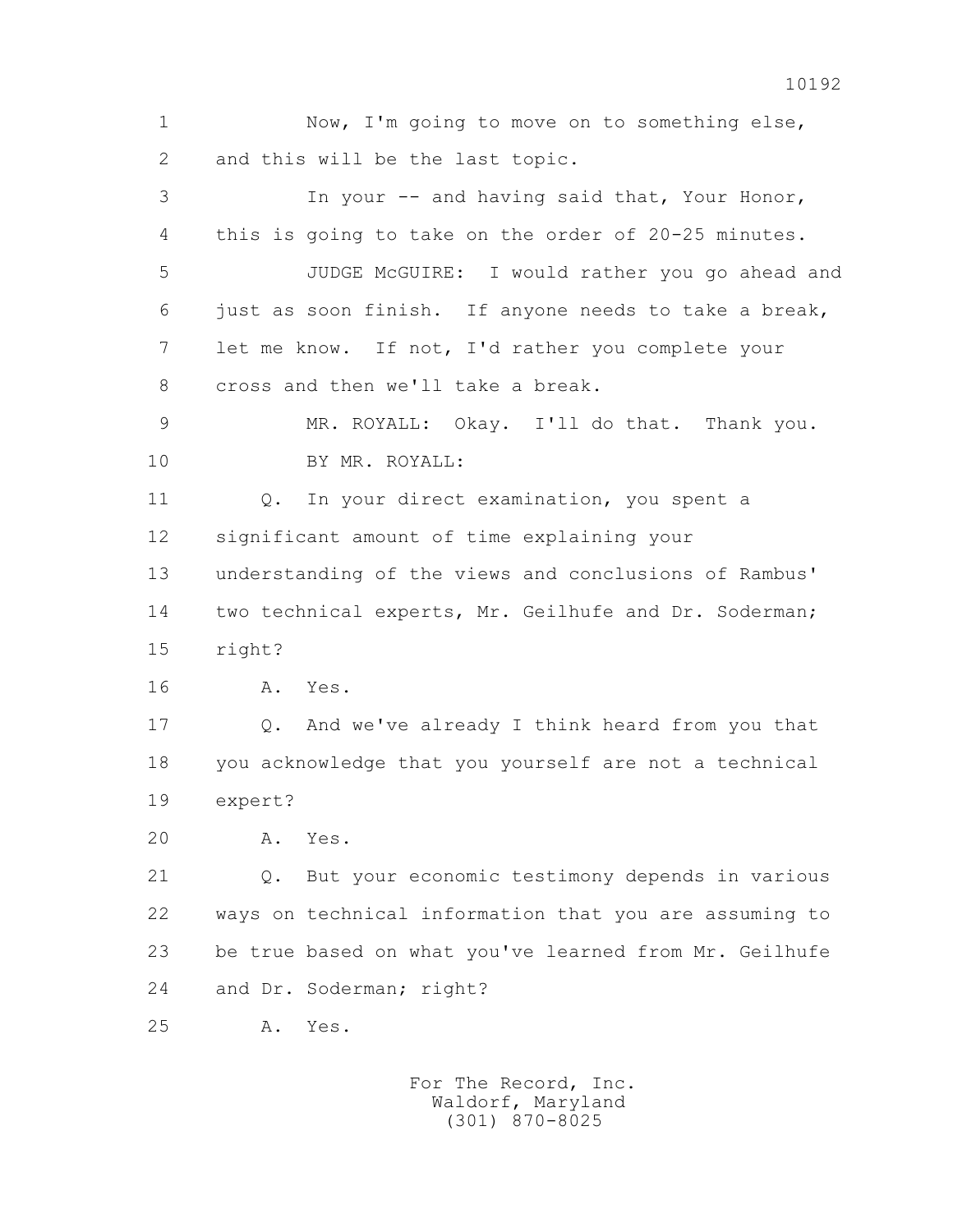1 Q. And that information that you've learned from 2 these two gentlemen includes information about variable 3 and fixed costs associated with different DRAM 4 technologies; right? 5 A. Yeah. 6 Q. And it includes information on technical 7 advantages or disadvantages associated with various 8 DRAM technologies; right? 9 A. Yes. 10 Q. And it includes information about whether the 11 various DRAM technologies may or may not be covered by 12 Rambus patents -- 13 A. Yes. 14 Q. -- right? 15 And other than those general categories of 16 information, are there other general categories of 17 information that come to mind that you've relied on 18 Mr. Geilhufe and Dr. Soderman for? 19 A. I think that covers it. 20 Q. And the input that you've received from 21 Mr. Geilhufe and Dr. Soderman is important to a number 22 of your economic conclusions, is it not? 23 A. Very much so. 24 Q. Let's pull up the first demonstrative exhibit 25 used with your testimony. And I've again misplaced my For The Record, Inc.

 Waldorf, Maryland (301) 870-8025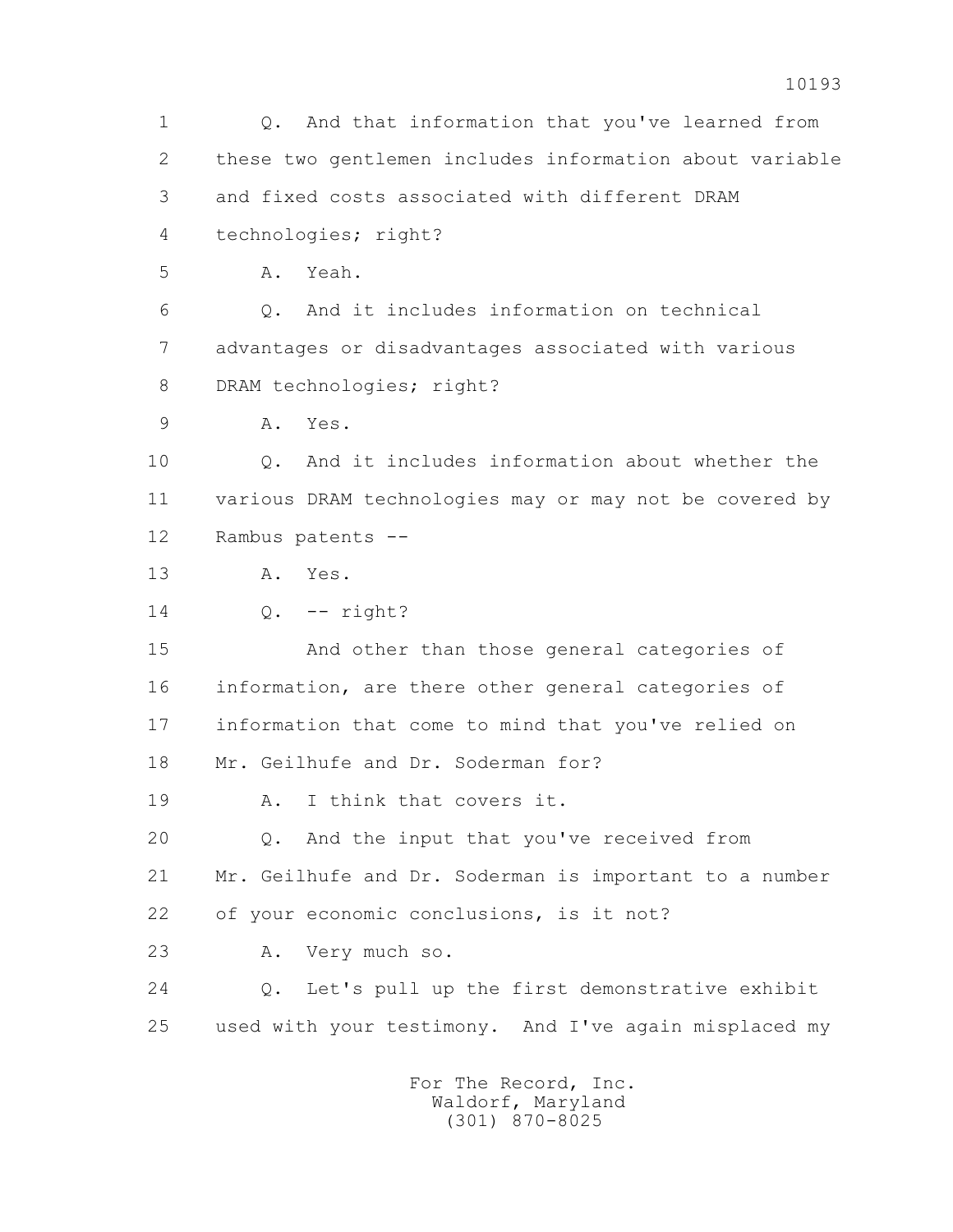1 copy with the DX numbers on it. 2 Did you say 302? 3 MR. MELAMED: Yes. 4 MR. ROYALL: 302? Thank you. 5 Okay. And if we could enlarge that. 6 MR. MELAMED: That's 303. 7 MR. ROYALL: It is 303, but in fact this was 8 the one I had in mind. 9 BY MR. ROYALL: 10 Q. Do you see DX-303 on the screen? 11 A. Yes. 12 Q. And this is a broad summary of your 13 conclusions -- 14 A. Yes. 15 Q. -- is that right? 16 And would you agree that the input that you 17 received from Mr. Geilhufe and/or Dr. Soderman was an 18 important factual predicate for each of the first three 19 conclusions identified in the bullet points on this 20 slide? 21 A. Yes. 22 Q. And the input you received from Mr. Geilhufe 23 and Dr. Soderman was also an important predicate to the 24 conclusions that you reached and explained in your 25 expert report about whether Rambus' technologies or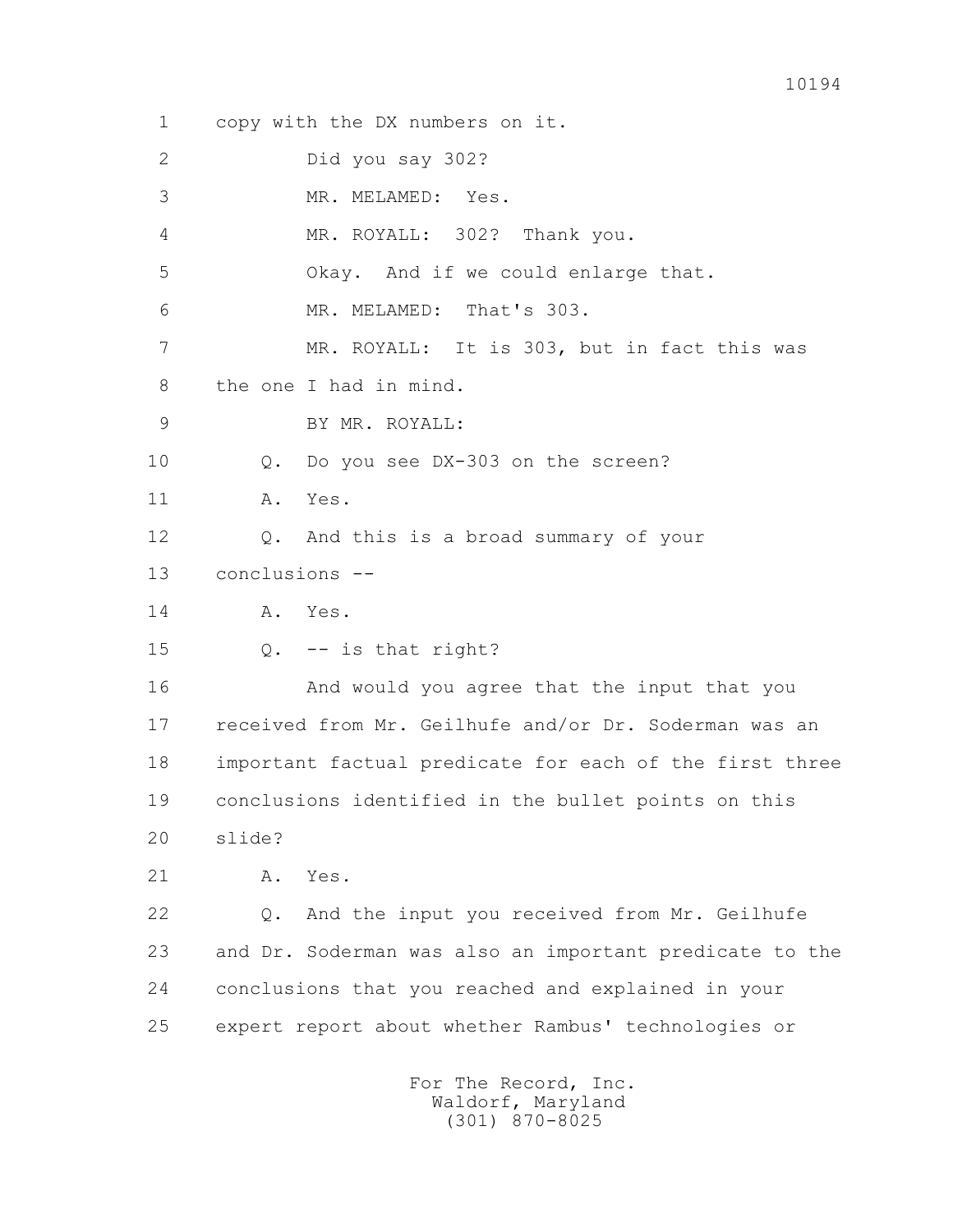1 other technologies are, quote-unquote, revolutionary; 2 right?

 3 A. Yes. And for the sake of completeness, because 4 this slide is somewhat incomplete, their conclusions 5 figure in my conclusion about impact upon competition 6 as well.

 7 Q. The impact upon competition of Rambus' 8 challenged conduct; is that what you're referring to? 9 A. Yes.

 10 Q. And input that you received from Mr. Geilhufe 11 and Dr. Soderman was also an important factual 12 predicate to your analysis of whether the four Rambus 13 technologies have close economic substitutes?

14 A. Yes.

 15 Q. And also that information was an important 16 predicate to your analysis as to whether formal 17 standardization of Rambus' technologies added to their 18 market value or market power?

19 A. Yes.

 20 Q. And that input was an important factual 21 predicate to your analysis as to or your conclusions as 22 to whether additional disclosures by Rambus would have 23 led to the adoption of different JEDEC standards? 24 A. Yes.

25 Q. And that input was important -- an important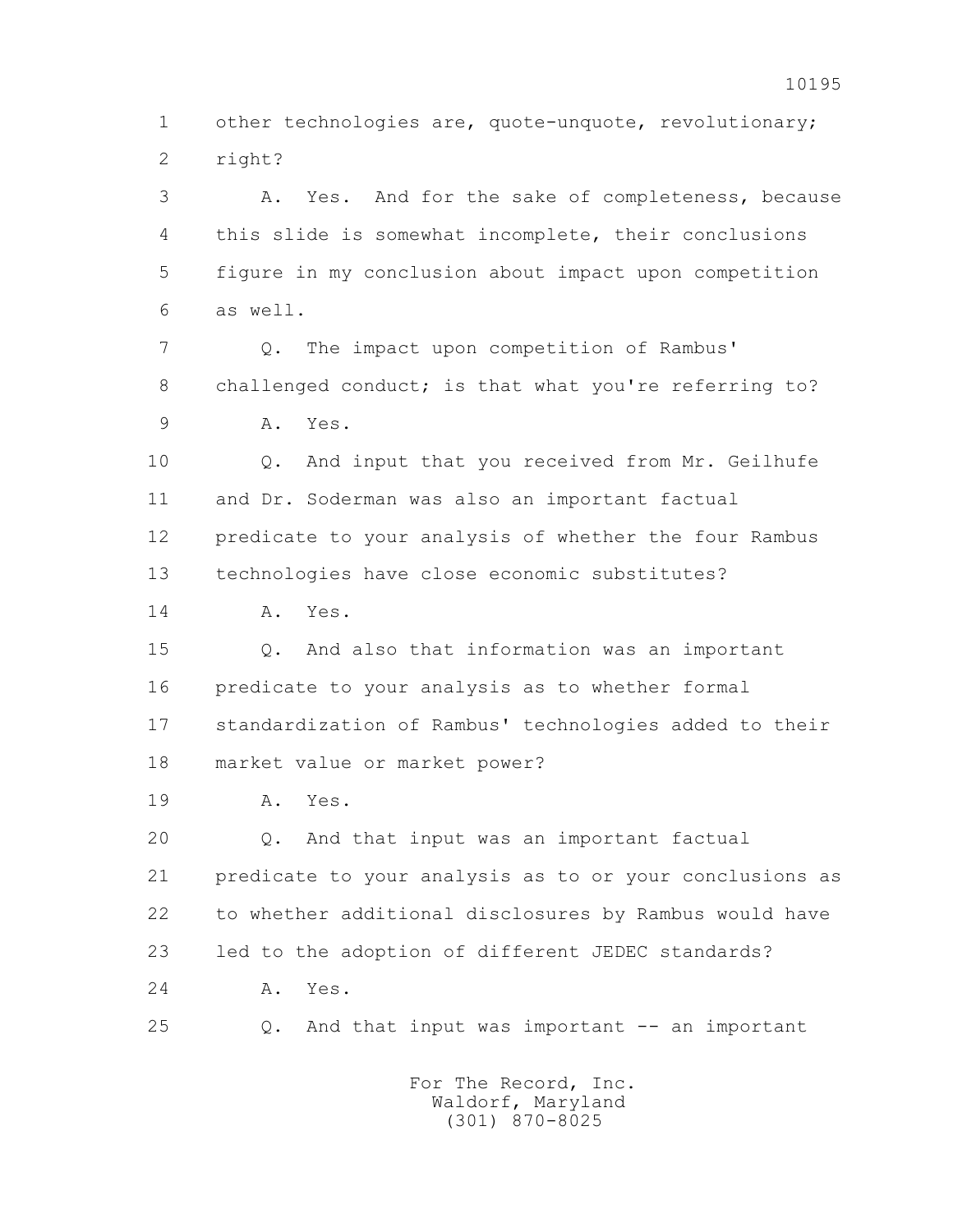1 factual predicate to your conclusions as to whether -- 2 well, actually I think that sums it up. Strike that. 3 Now, based on the input you received from 4 Mr. Geilhufe and Dr. Soderman, you conducted your own 5 analysis focusing on whether if JEDEC had known that 6 the four Rambus technologies -- if JEDEC had known that 7 Rambus would expect to have royalty payments for the 8 use of those technologies in DDR SDRAM and in SDRAM, it 9 would have been economically rational for JEDEC or 10 JEDEC participants to switch to alternatives versus 11 proceeding to adopt standards incorporating those 12 technologies; right? 13 A. I'm sorry. I just need it read back. 14 Q. It was a very long question. I apologize for  $15$  that, but  $-$  16 A. My fault. 17 Q. -- I can read it back. If that's all right. 18 JUDGE McGUIRE: Yeah, go ahead. 19 BY MR. ROYALL: 20 Q. The input that you received from Mr. Geilhufe 21 and Dr. Soderman, based on that, you conducted your own 22 economic analysis; correct? 23 A. Yes. 24 Q. And that analysis focused on whether, if JEDEC 25 had known that Rambus would expect royalty payments for For The Record, Inc.

 Waldorf, Maryland (301) 870-8025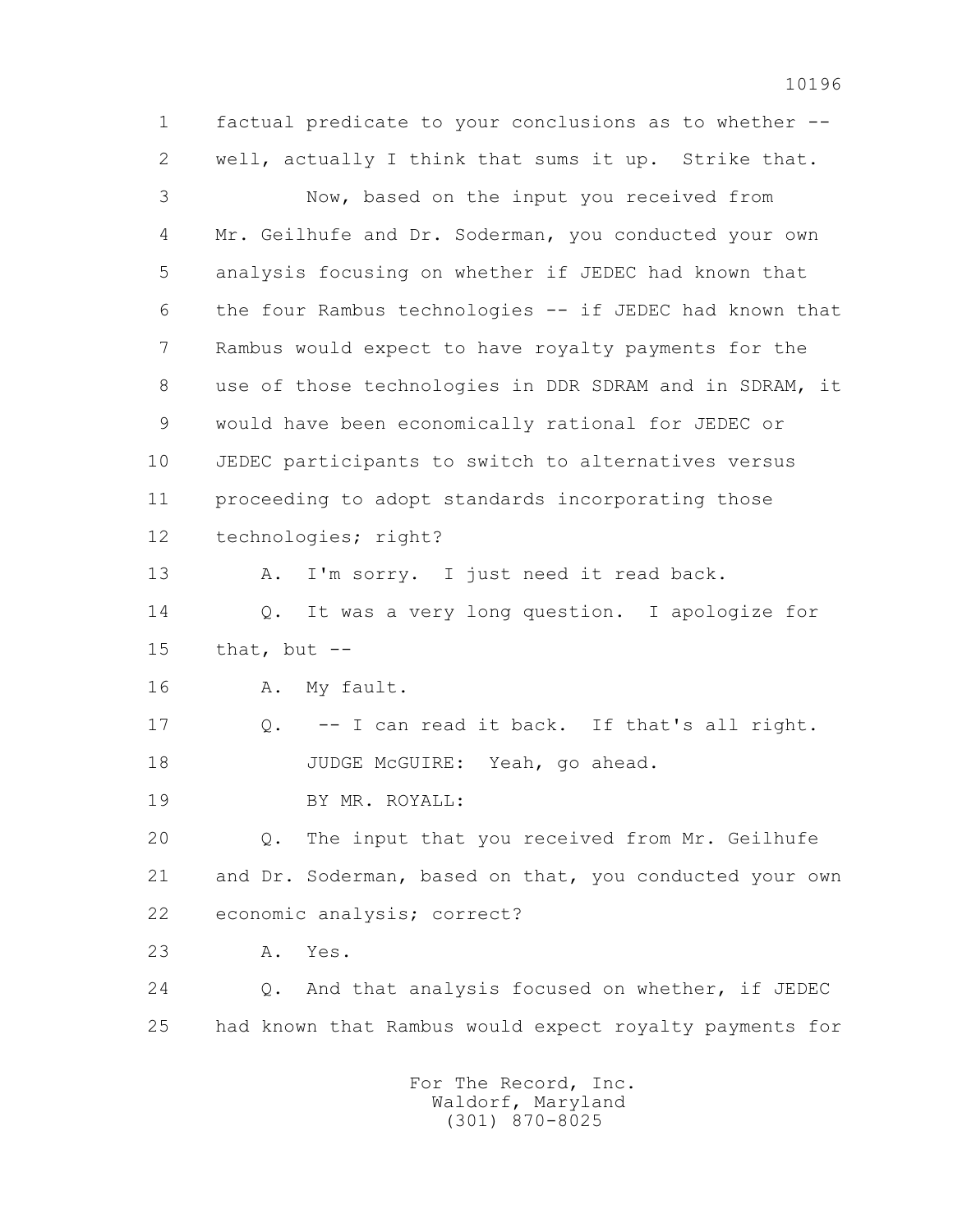1 the use of those four technologies in DDR SDRAM and in 2 SDRAM, it would have been economically rational for 3 JEDEC or JEDEC participants to switch to alternatives 4 versus proceeding to adopt standards incorporating 5 those four technologies?

6 A. Yes.

 7 Q. And in doing the analysis that you did, you've 8 not made any assumptions about the way that the JEDEC 9 process or the rules work; right?

10 A. Right.

11 0. And you have just assumed that a rational 12 standards organization and rational members of such an 13 organization would choose the best cost-performance 14 options; right?

15 A. Yes. By and large that's right.

 16 Q. And at the end of your analysis you conclude 17 that Rambus' technologies, even if the royalties 18 associated with them were factored in -- and by that I 19 mean the royalties that you've assumed -- but even if 20 those assumed royalties were factored in, at the end 21 of your analysis you've concluded that those 22 technologies would still be the best cost-performance 23 alternatives compared to other alternatives that you 24 considered?

25 A. Yes.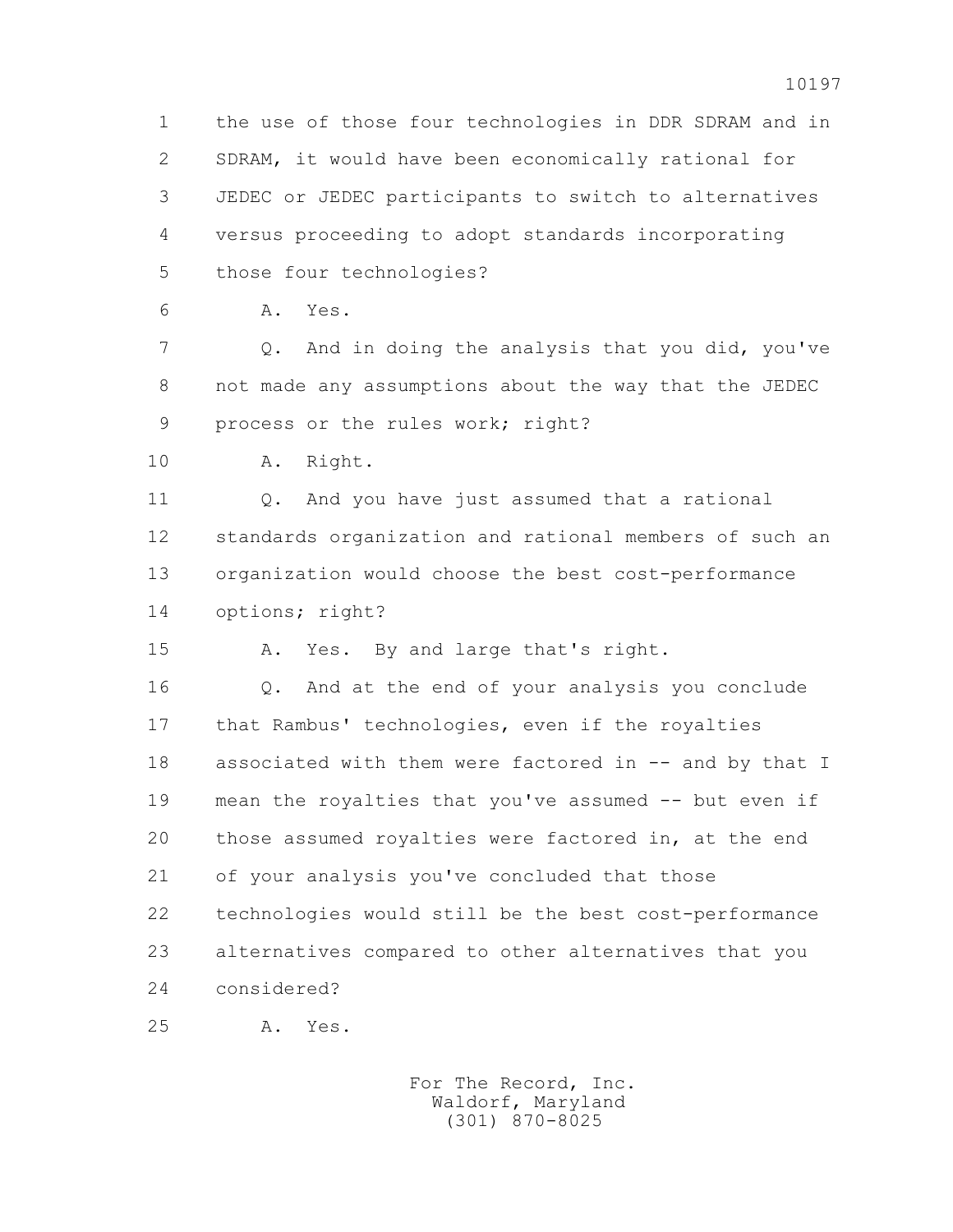1 Q. And for purposes of your analysis you assumed 2 that the programmable CAS latency and burst length 3 technologies together would have a .75 percent royalty 4 associated with them; right? 5 A. Yes. 6 Q. And you assumed that the other two 7 technologies, dual-edged clock and on-chip PLL/DLL, 8 together with the prior two technologies would have a 9 3.5 percent royalty associated with that collection of 10 four technologies; right? 11 A. Yes. 12 Q. And you compared the cost of these Rambus 13 technologies assuming those royalty rates to the 14 additional variable and inventory costs associated with 15 alternatives, borrowing that information or those cost 16 figures from Mr. Geilhufe; right? 17 A. Yes. 18 Q. And to make an apples-to-apples comparison, if 19 you will, you converted Mr. Geilhufe's cost information 20 into numbers reflecting a percentage of the selling 21 price of either SDRAM or DDR SDRAM -- 22 A. Yes. 23 Q. -- right? 24 And to do that, you calculated a weighted 25 average selling price for both of those products, SDRAM For The Record, Inc. Waldorf, Maryland (301) 870-8025

10198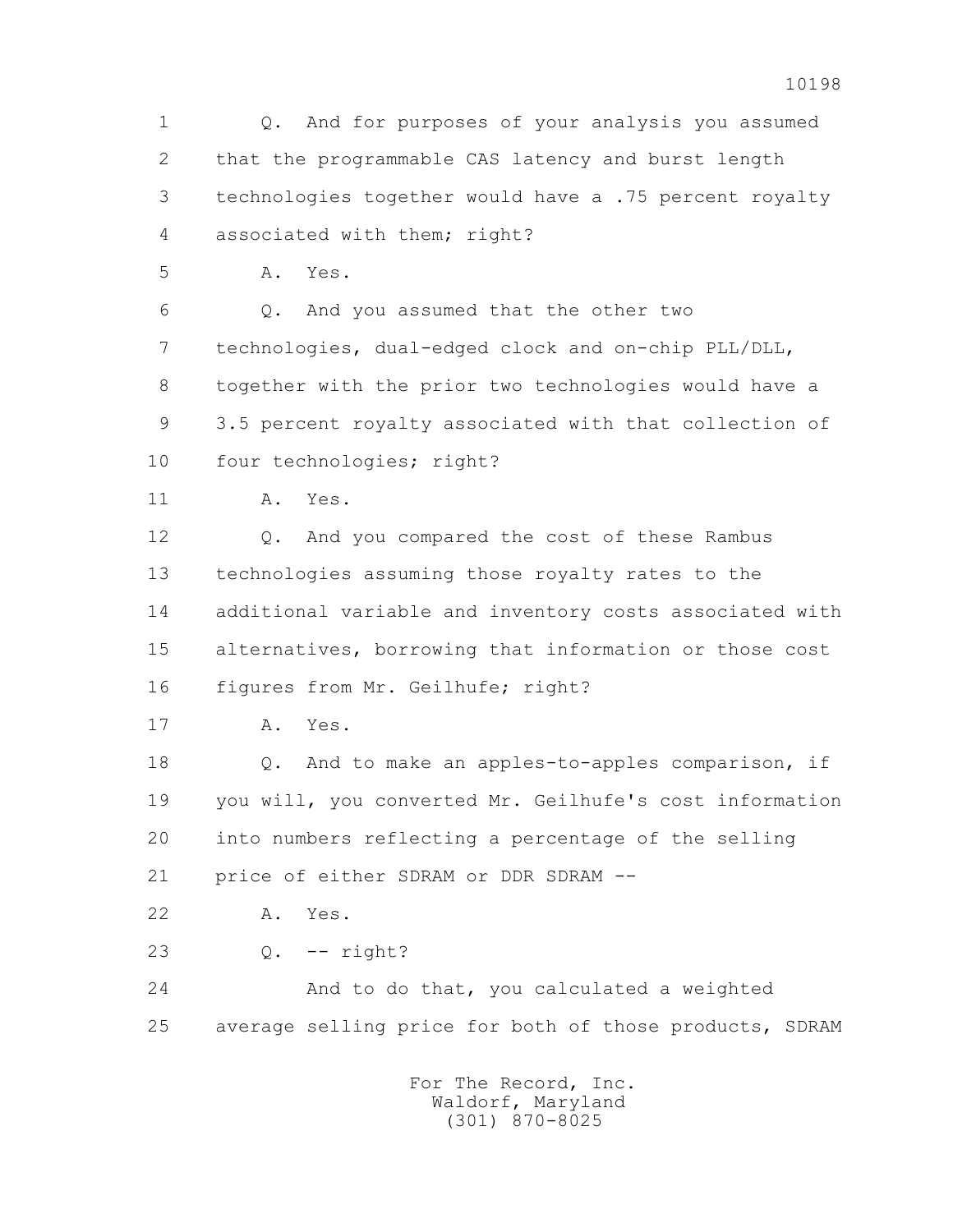1 and DDR SDRAM, based on information that you obtained 2 from an industry report; right?

3 A. Yes.

 4 Q. Now, having covered in a broad sense your 5 methodology, let me ask you about some of the 6 components of the methodology.

 7 First let me ask you about the relevant time 8 period.

 9 I understand that you've used this analysis for 10 various purposes, but to the extent that you used this 11 analysis that we're discussing to draw economic 12 conclusions about what would have been rational for 13 JEDEC or JEDEC participants to do faced with the choice 14 between Rambus' technologies and alternatives, to the 15 extent that that's the question that you're focused on, 16 do you agree that the relevant time frame to focus on 17 for such an analysis is the so-called ex ante time 18 frame, that is, before the relevant standards were 19 adopted?

 20 A. Not necessarily. In other words, the relevant 21 time frame may be the anticipation by decision makers 22 in the ex ante period of the course of the DRAM product 23 life cycle. In other words, it doesn't have to be any 24 one moment in time.

25 Q. Well, I'm not asking whether there's -- you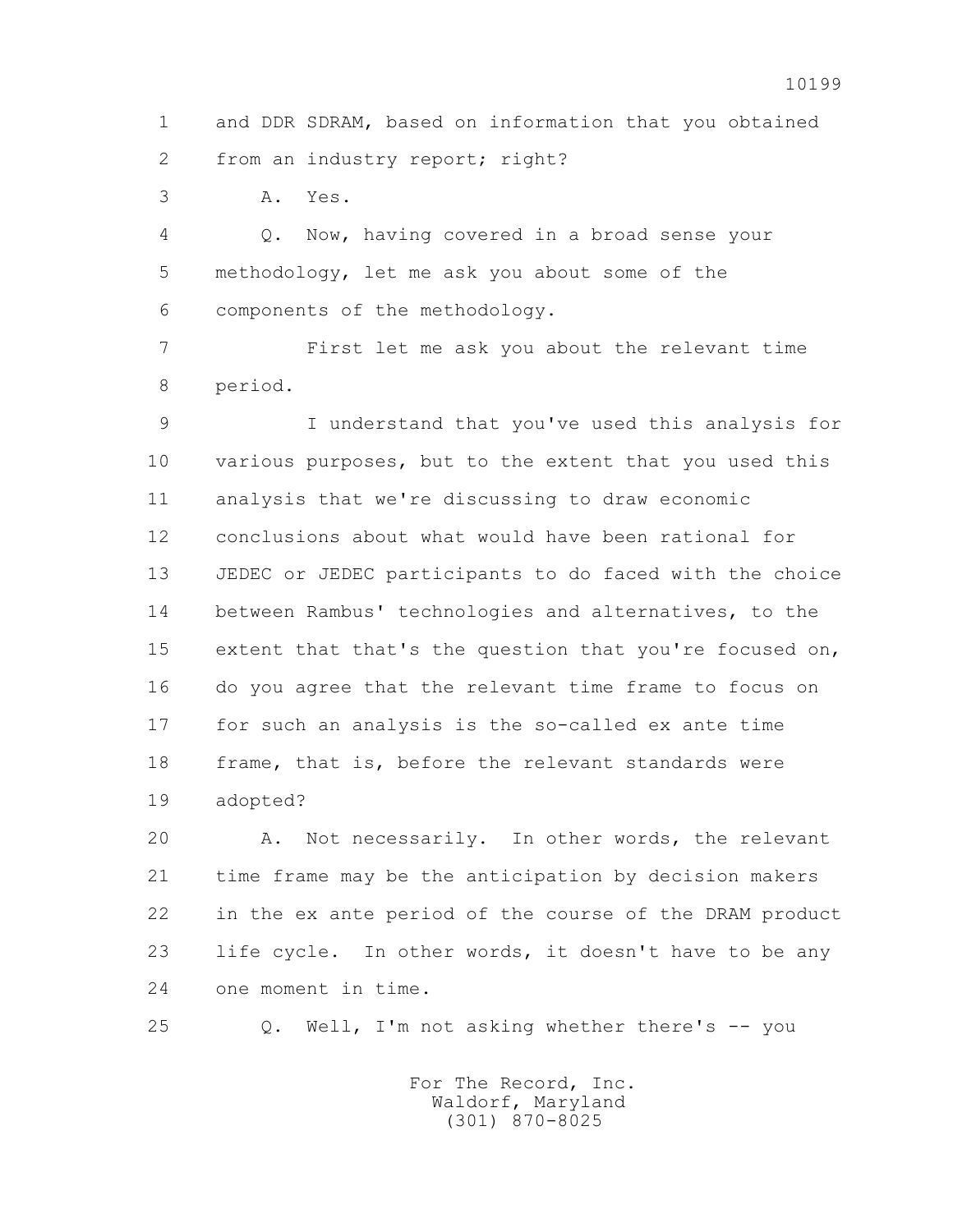1 have to have a precise moment in time, but you agree 2 that from the standpoint of analyzing what would have 3 been rational for JEDEC to do in a but-for world in 4 which they knew in advance of adopting the standards 5 that Rambus would be seeking royalties associated with 6 these four technologies, from the standpoint of 7 assessing that type of but-for world type question, you 8 agree that the relevant time period would be the 9 ex ante time period, that is, before the standards were 10 adopted?

 11 A. Let me answer you this way and see if it's 12 helpful because this is what I regard as the correct 13 answer.

 14 The relevant time period in which to situate 15 the hypothetical decision maker is the ex ante period. 16 That does not imply that the time horizon of the 17 ex ante decision maker is only in the ex ante period. 18 Q. I think I understand. I appreciate the 19 clarification.

 20 And you said -- I believe yesterday you said 21 that for purposes of your analysis you have assumed 22 that the relevant disclosures would have been made in 23 the but-for world at the earliest time at which they 24 may have been required. I believe that you said that 25 in response to a question from Mr. Stone. Is that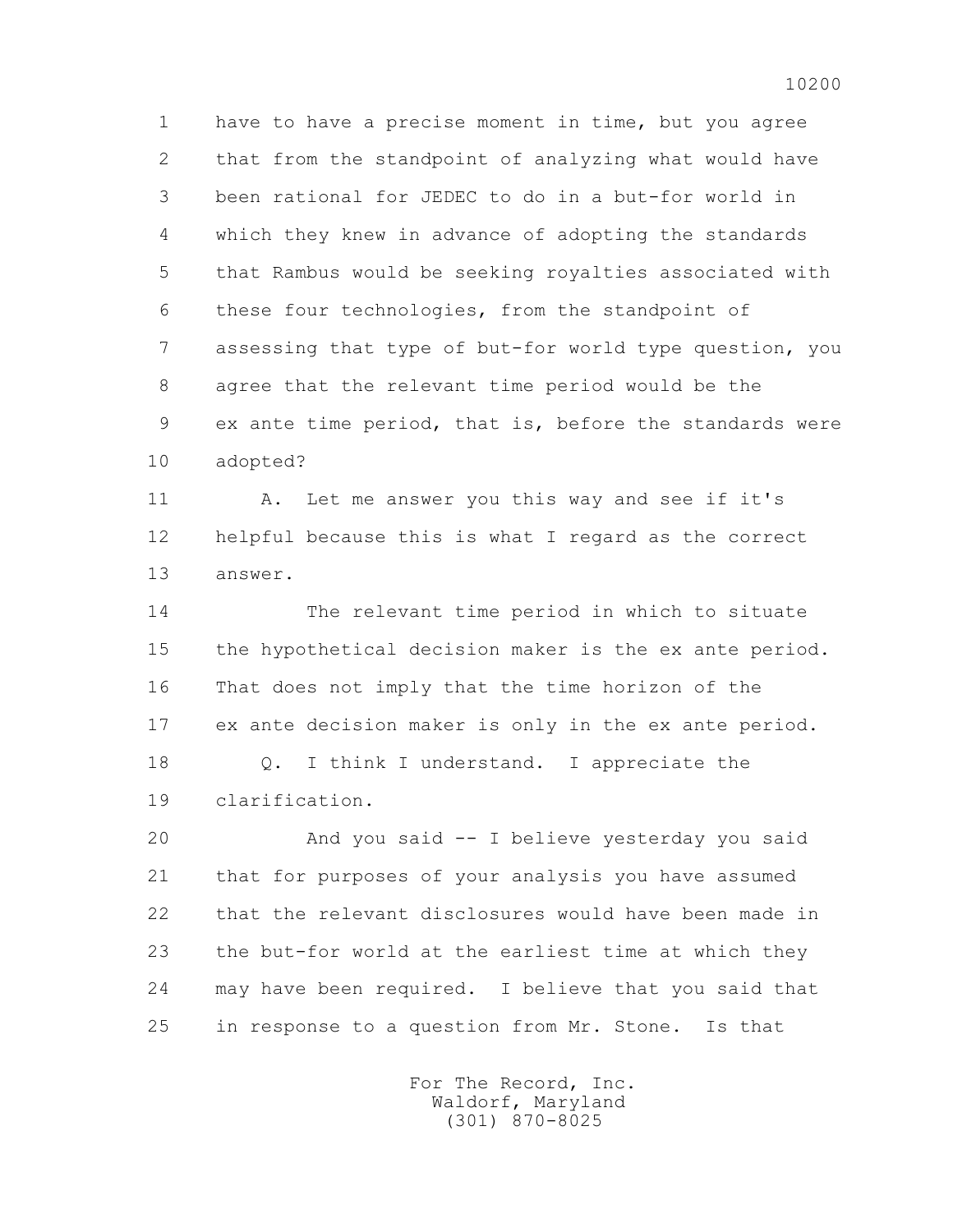1 right?

 2 A. Sure. 3 Q. Now, then let's talk about the cost component 4 of your analysis. 5 All of the cost information that you used in 6 your analysis came from Mr. Geilhufe; right? 7 A. Yes. 8 Q. And in conducting the analysis summarized in 9 your report, you didn't seek to obtain cost information 10 on various alternatives from JEDEC or JEDEC 11 participants or documents that might speak to what cost 12 information they might have had on these alternatives; 13 right? 14 A. Right. 15 Q. And you didn't review JEDEC-related materials 16 to see if you could corroborate the cost information 17 that you obtained from Mr. Geilhufe? 18 A. To the best of my knowledge, there was none, 19 but I did not. 20 Q. Well, you say to the best of your knowledge 21 there was none. Did you investigate that issue and 22 actually review documents to see whether there was such 23 information? 24 A. The answer is that my -- that we did make a 25 request, in other words, and my staff looked for cost For The Record, Inc.

 Waldorf, Maryland (301) 870-8025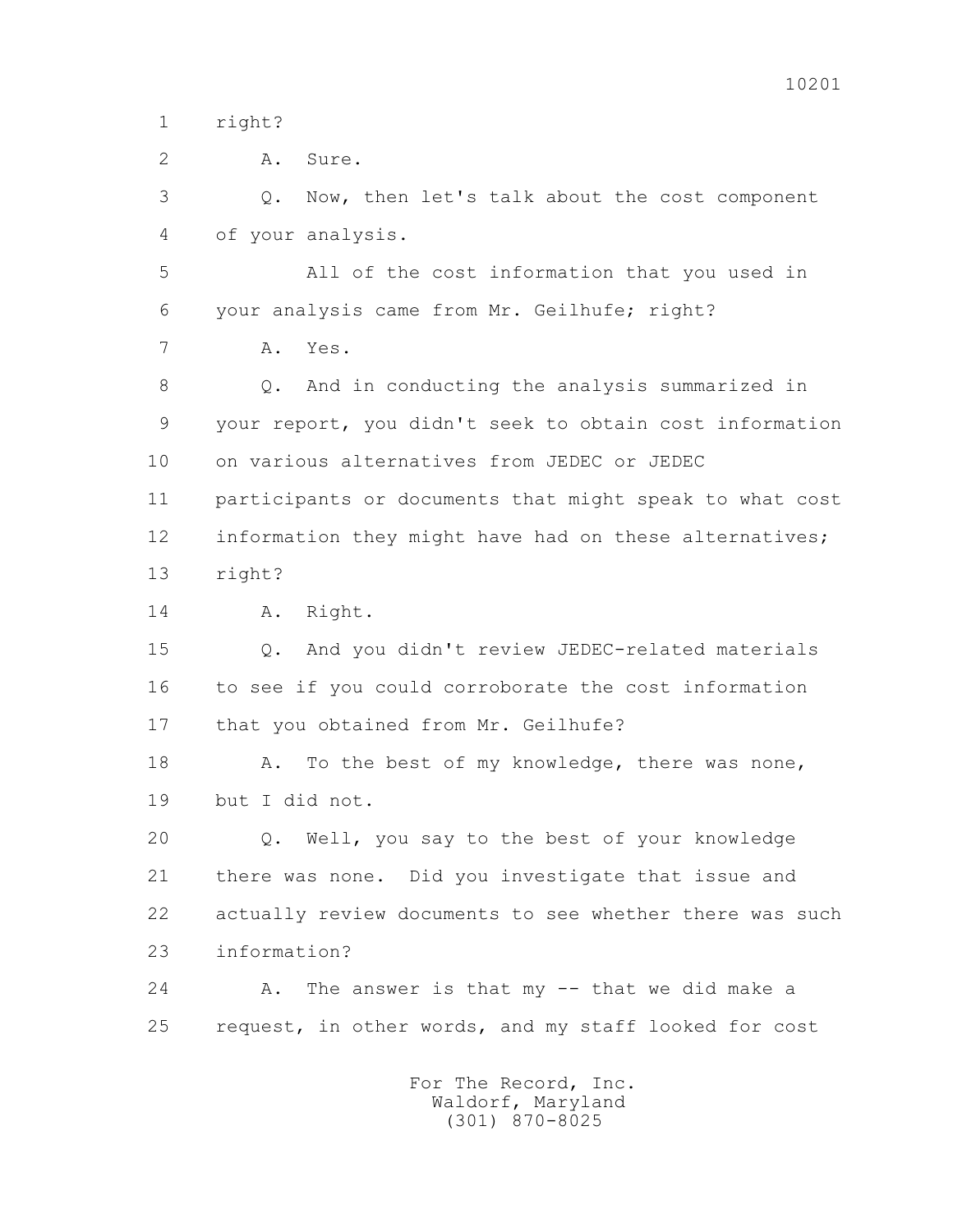1 information at the time available. The reason that 2 there was none that I considered in the expert report 3 is that none was available to me.

 4 Q. So putting aside whether you saw any such 5 information, I take it from your answer that you agree 6 that if there were such information it would be 7 important for you to consider; that is, if there were 8 information about what JEDEC or JEDEC participants in 9 fact believed to be the case with respect to the cost 10 of the alternatives that you considered, it would be 11 important for you to consider that information?

 12 A. Only if it were the relevant decision-making 13 costs. The answer is sure, but "cost" is a very broad 14 term and it has to be the right sort of costs.

 15 Q. So you agree that those costs would be relevant 16 to consider, and it's your understanding that there 17 simply is no evidence in the factual record that bears 18 on what JEDEC or JEDEC participants understood to be 19 the relevant costs associated with the alternatives you 20 considered; right?

 21 A. That's not true. I understand that there was 22 testimony in this court that JEDEC participants, 23 manufacturers' representatives, testified that certain 24 alternatives would be more or less costly or more or 25 less advantageous.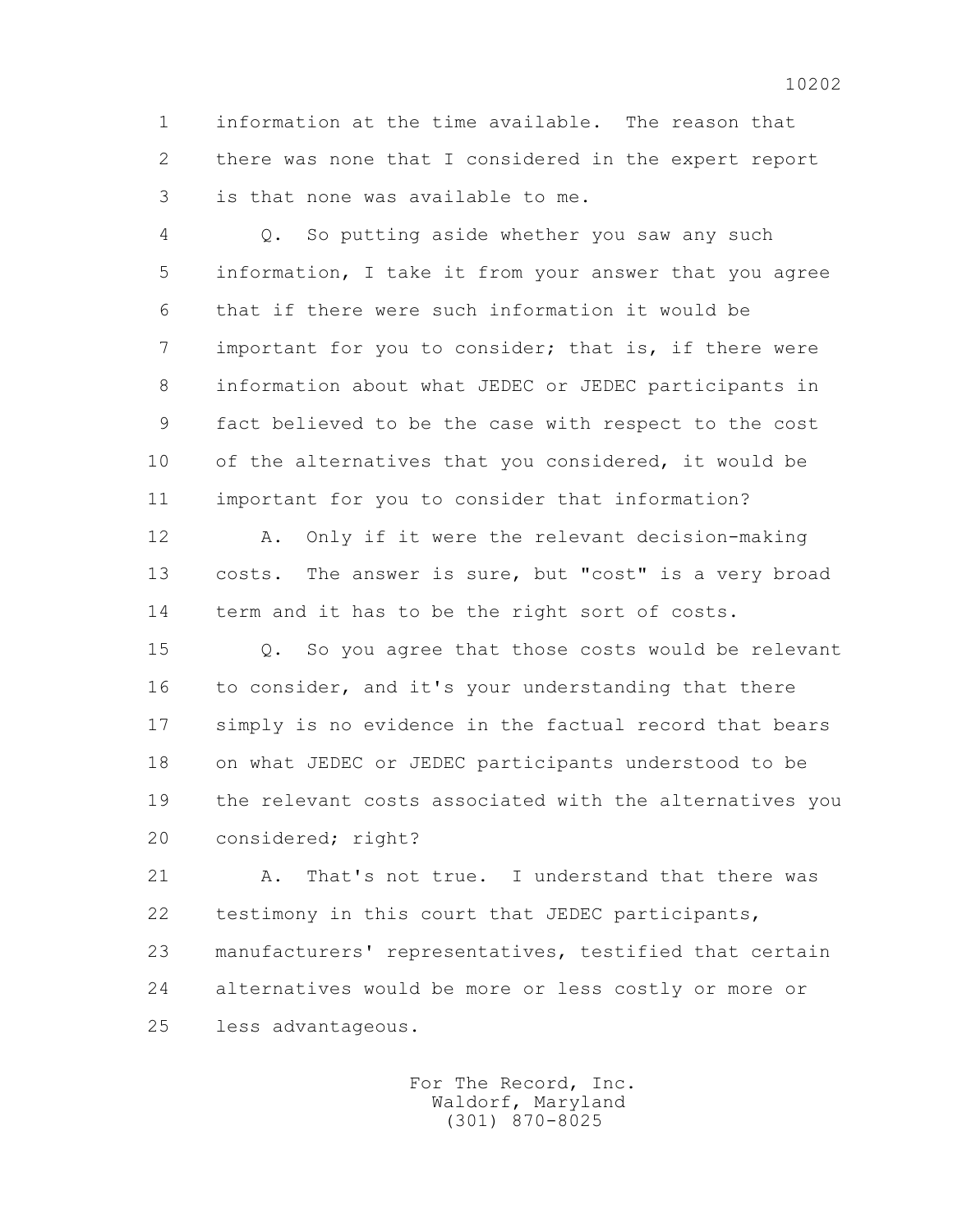1 Q. My questions relate to what information you 2 considered when you finalized your report -- 3 A. I'm sorry. 4 Q. -- and set forth your analysis. 5 A. The answer is I didn't have any at my 6 disposal. 7 Q. And it was your understanding there was none? 8 A. Well, my staff didn't find any that was 9 relevant. 10 0. And you don't understand Mr. Geilhufe to have 11 testified as to what cost information JEDEC or JEDEC 12 participants had in this ex ante time period? 13 A. That was not the nature of his testimony. As I 14 understand it. 15 Q. Now, if JEDEC or JEDEC participants had, at the 16 time period in which they were developing the relevant 17 standards, if in that time period they had information 18 about the costs of these various alternatives that you 19 considered that was different from Mr. Geilhufe's cost 20 information, that might undermine the economic 21 conclusions that you have made about what decisions 22 would be rational for JEDEC or JEDEC participants to 23 make in the but-for world; right? 24 A. It could, but it would depend greatly on the 25 nature of that cost information and whether it was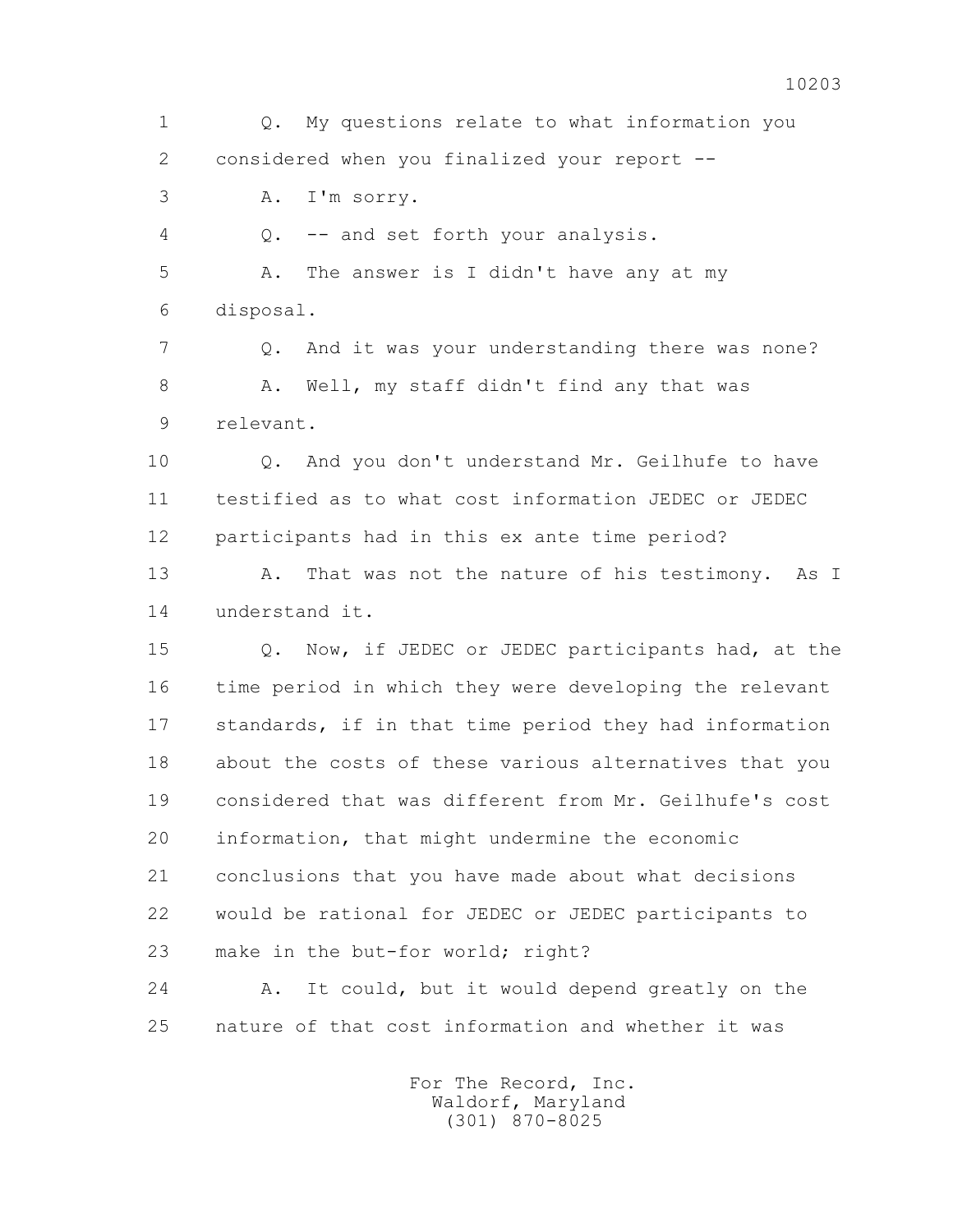1 appropriate to solving the problem that we are solving 2 by the cost analysis, Mr. Geilhufe's and subsequently 3 mine.

 4 Q. So you'll acknowledge that if it were the case 5 that JEDEC or JEDEC participants had different 6 information about the costs of these alternatives, that 7 might suggest that JEDEC participants would have 8 reached different conclusions than the conclusions that 9 you have reached and still have been acting in an 10 economically rational manner?

 11 A. I will admit to the possibility that it would 12 suggest that, but nothing more. In other words, it 13 would not indicate that. It would raise the 14 possibility of it. And what the actual analysis would 15 consist of was understanding the nature of the costs 16 that were under consideration.

 17 Q. Well, and you'll agree as a general proposition 18 I assume that depending on what information JEDEC 19 participants had in this relevant time period about the 20 alternatives that you considered as part of your 21 analysis, that whatever information they had -- and 22 we're not making any assumptions about what information 23 they had or what it would have shown -- but whatever 24 information that they had could have impacted what 25 choices would have been economically rational for such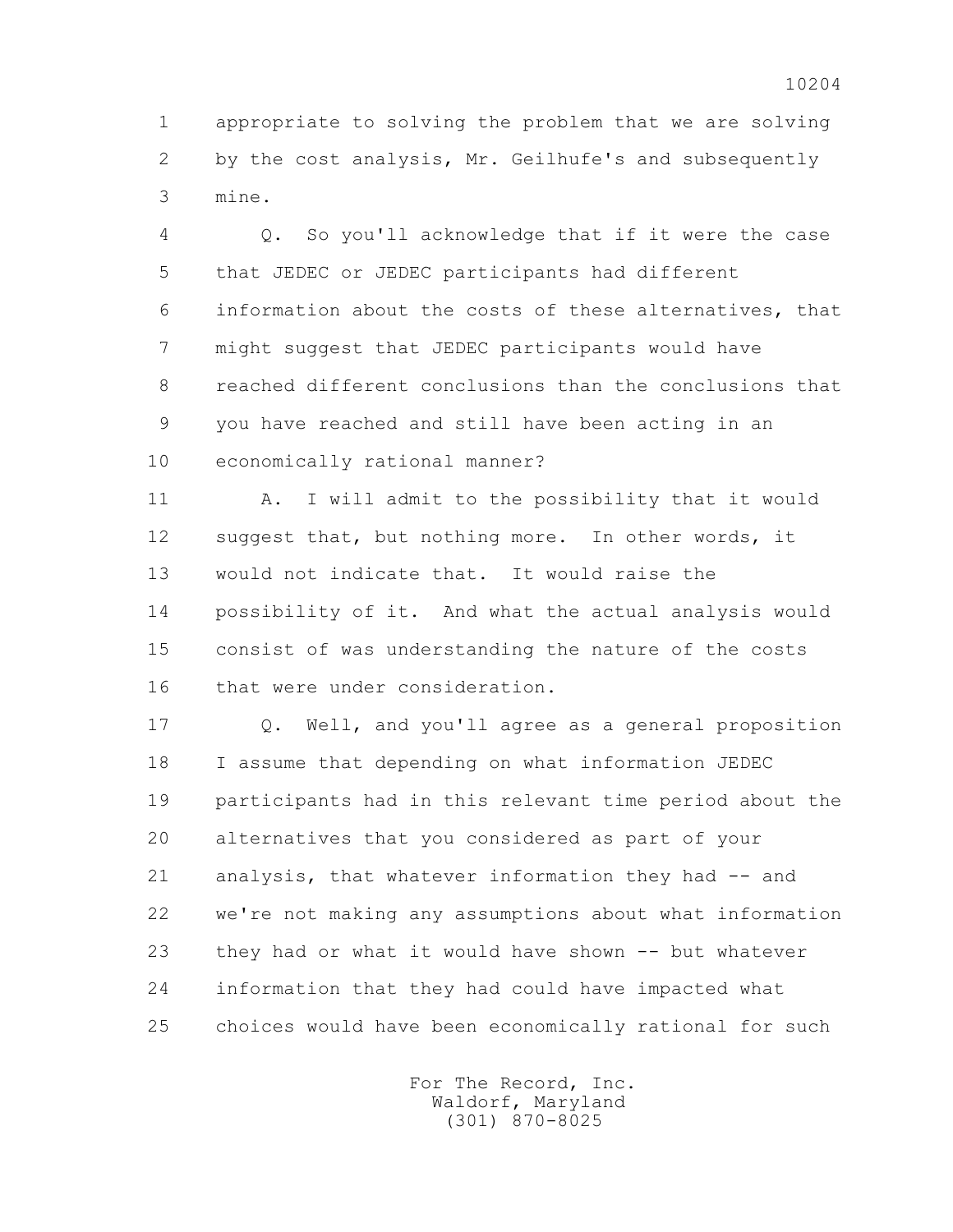1 JEDEC participants to make?

 2 A. Sure. If we're in the realm of could have, I 3 agree.

 4 Q. And you don't know what information any 5 individual JEDEC participant in fact did have relating 6 to any specific alternative that you considered; is 7 that right?

8 A. That is right.

 9 Q. And so you can't say as a matter of economic 10 analysis what decision in fact would have been 11 economically rational for any JEDEC participant during 12 the relevant time period based on information that was 13 at the disposal of such JEDEC participants?

14 A. With that limitation, the answer is yes. But 15 it is in the nature of the kind of analysis that 16 economists normally do to use available data to make 17 inferences about what individual decision makers would 18 do at a particular time in a particular economic 19 choice even though the data that was -- that were 20 available, even though it's not known that that -- that 21 those data were on the desktop of the individual in 22 question. There's nothing unusual about that 23 situation.

 24 Q. But you can't rule out the possibility that for 25 some of the companies that were participants of JEDEC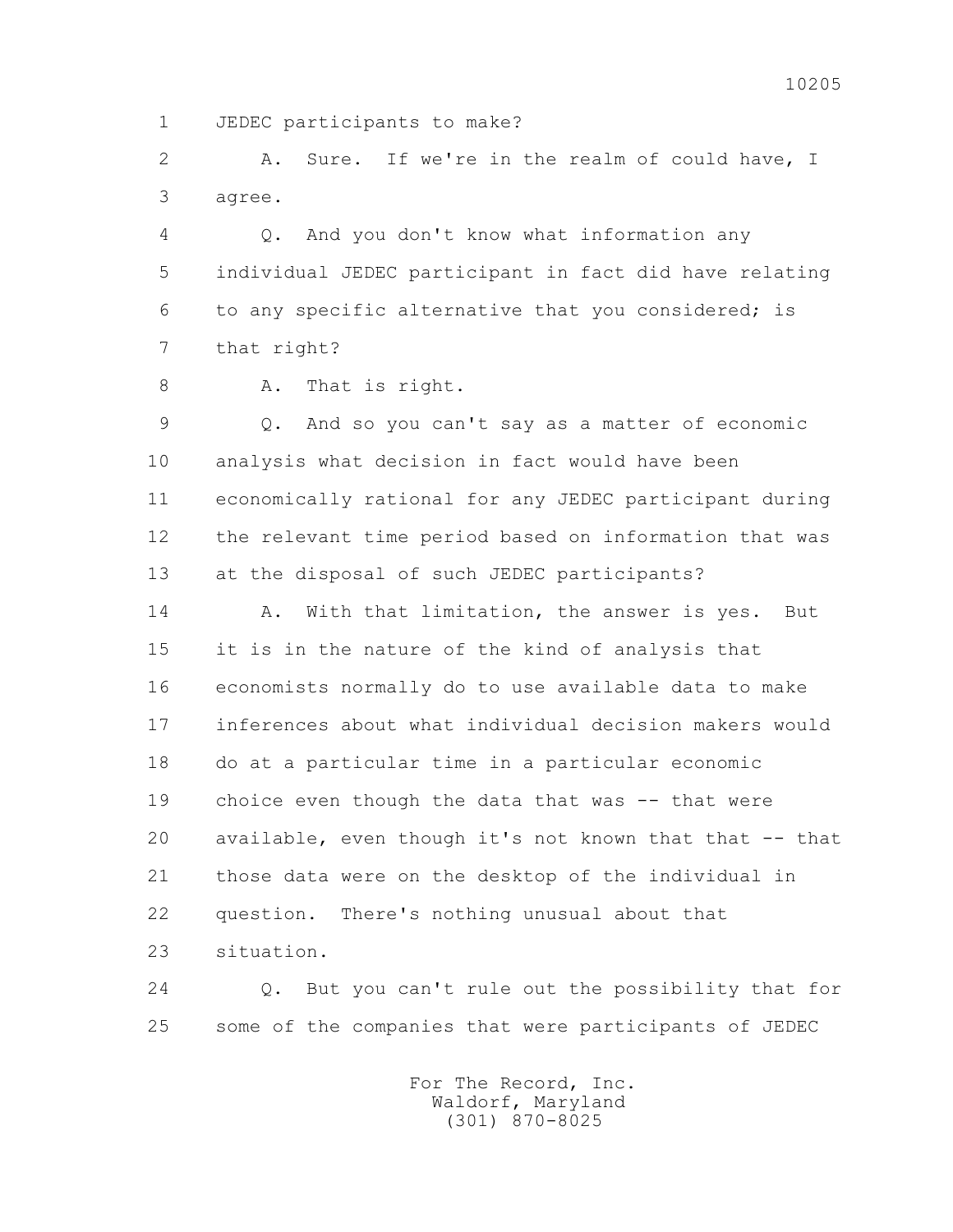1 in this time, based on the information that they 2 possessed, the economically rational thing would have 3 been to support the use of various alternatives over 4 the use of Rambus' technologies, you cannot rule that 5 out, can you?

 6 A. Let me say that I can't rule that out except to 7 the extent that the information isn't available at all, 8 in which case there would be no basis for assuming its 9 existence.

 10 I won't rule anything out of the realm of 11 possibility, but at least at the moment, we're talking 12 about hypothetical information that's presumably very 13 different from the information contained in 14 Mr. Geilhufe's and also Dr. Soderman's estimates. 15 We'll include performance or -- I understand you're 16 limiting the current inquiry to costs. 17 Q. To costs. 18 A. But I do want you to remember that performance 19 is part of my analysis as well. 20 Q. Now, let's talk about the royalty rate 21 assumption in your -- that aspect of your analysis. 22 We've already identified what royalty rates you 23 assume. 24 Do you think it's a reasonable assumption that 25 in the but-for world that we've been discussing JEDEC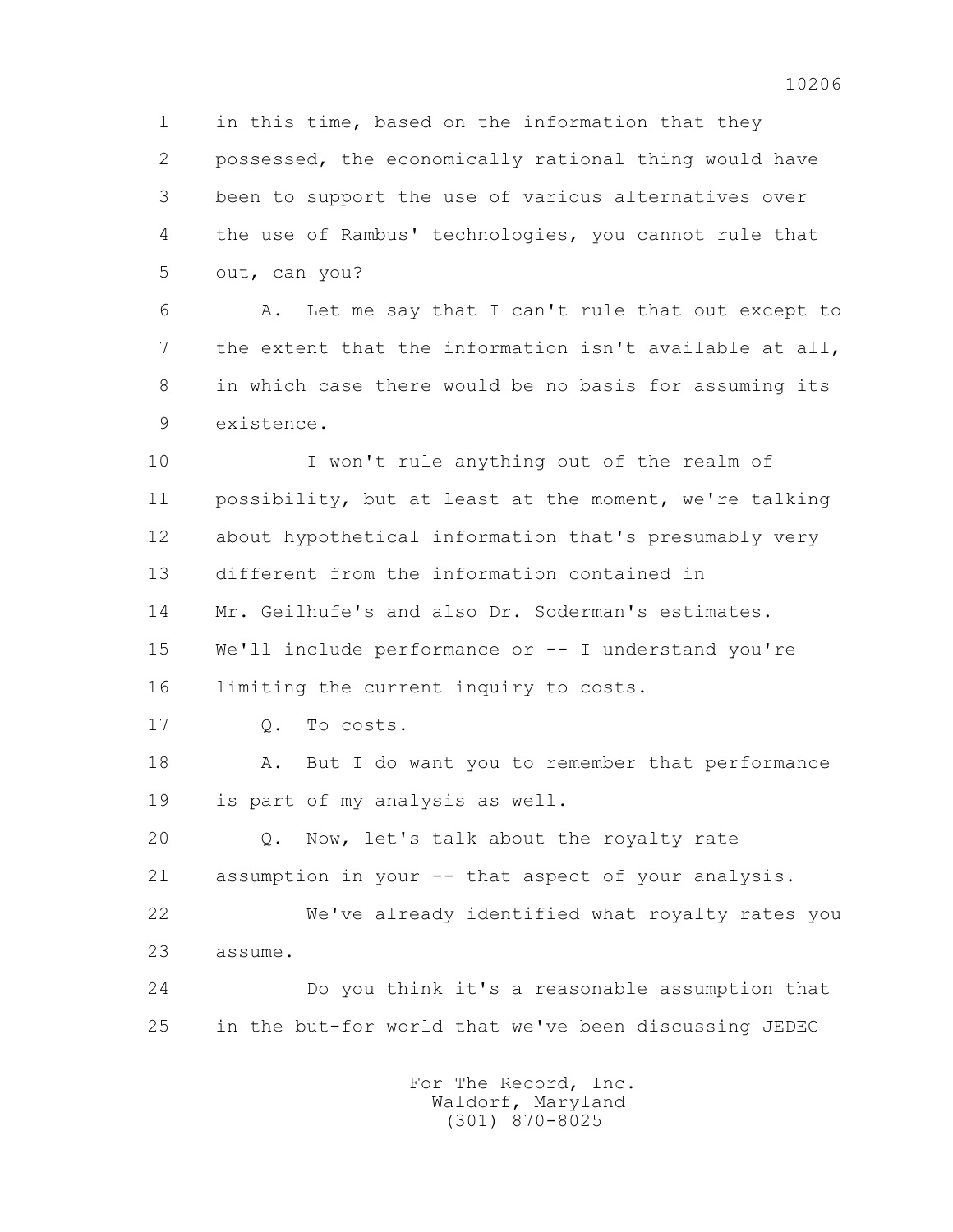1 and/or specific JEDEC participants would have known 2 specifically what royalties Rambus would seek in 3 connection with the four technologies that we've been 4 discussing in the event that those technologies were 5 adopted as part of JEDEC's standards? 6 A. Whether they would know with precision? Is 7 that the question? 8 0. Yes. 9 A. No, I don't think they would. 10 Q. But your analysis assumes they did, they would 11 have known with precision precise royalty rates; 12 correct? 13 A. It assumes -- and it's a standard assumption in 14 economics -- that they would have been able to 15 anticipate what turned out to be a market outcome. It 16 doesn't assume they would have known with precision. 17 It assumes that that is the best estimate, that the 18 actual royalty rates ex post are the best estimate 19 ex ante. 20 We know very well that royalty rates for 21 patent licenses aren't usually known with precision 22 before patents are granted and licensing programs

23 begin. It's a best estimate.

 24 Q. Is it possible -- wouldn't you agree it is 25 possible that in the but-for world JEDEC participants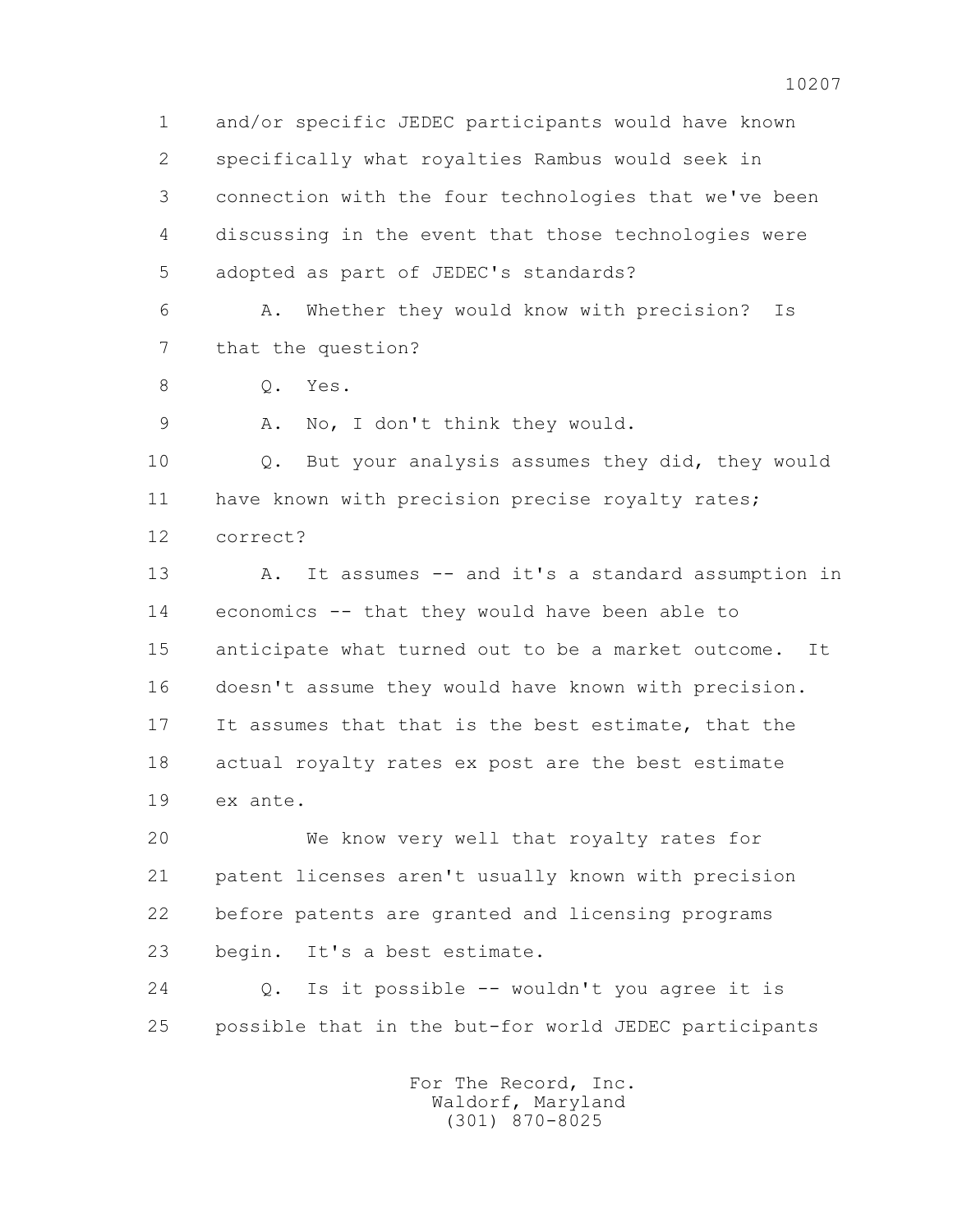1 might have been required to make judgments and choices 2 between Rambus' technologies and alternative 3 technologies without knowing what royalties Rambus 4 ultimately might charge for the use of its technologies 5 if they were used in the JEDEC standards?

 6 A. Without knowing with precision but with a 7 certain capacity for anticipation if they had the 8 disclosure at their disposal and if they knew about 9 what the alternatives were.

 10 Q. And have you considered how uncertainty about 11 the royalty rate in the relevant ex ante time period 12 might have affected the choices or the economically 13 rational actions of JEDEC participants?

14 A. Yes.

15 Q. You have considered that?

16 A. To the following extent. I assume that there 17 is a kind of confidence interval around the analysis 18 that I've done that nobody would expect an estimate of 19 perfect precision after the fact, but what we have are 20 a set of best estimates, best estimate of the royalty 21 rate and best estimate of costs, and those are the ones 22 to use in that circumstance just as a matter of normal 23 practice.

 24 Q. Is it your understanding that at all times 25 relevant to this case that Rambus internally had in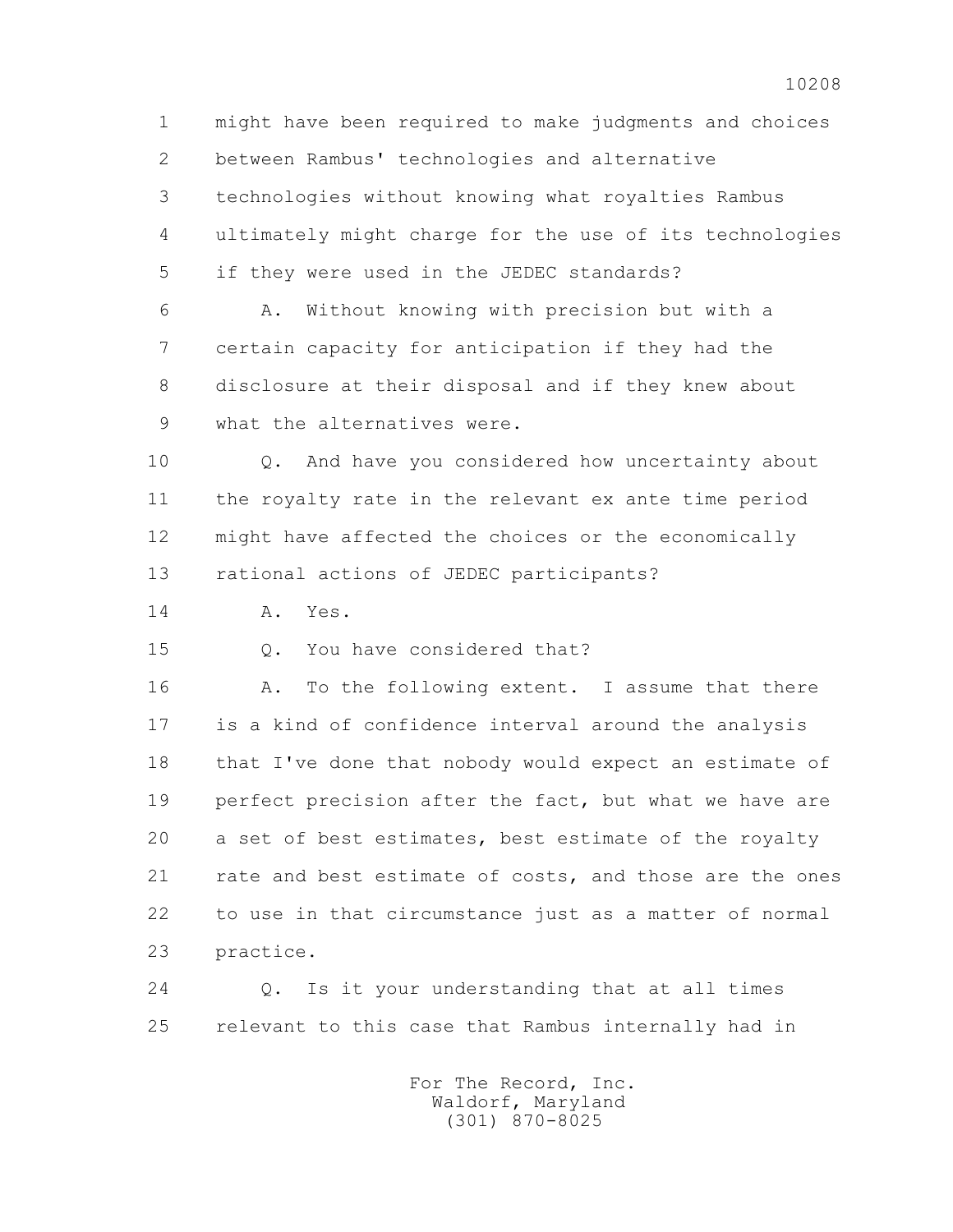1 mind the same royalty rates to charge for SDRAM and 2 DDR that it ultimately did charge when it signed 3 licenses?

4 A. That's not my understanding, no.

 5 Q. It's your understanding, isn't it, that the 6 amount of what royalty rates to charge is something 7 that thinking about that varied over time even within 8 Rambus? Right?

9 A. Sure.

 10 Q. And wouldn't you expect that to the extent that 11 JEDEC participants were uncertain about what royalty 12 rates that and Rambus itself was uncertain about what 13 royalty rates would apply that there could be varying 14 projections from JEDEC participant to JEDEC participant 15 and they could differ from the royalty rates that you 16 have assumed in material ways?

 17 A. Yes. I think that's fair. And I think the 18 best single estimate of what the outcome of the variety 19 of different possible forecasts is is the royalty rate 20 that came in fact to be Rambus' royalty rate, the 21 Rambus license royalty rate.

 22 Q. Let's talk about the price assumptions in your 23 analysis.

 24 And Your Honor, in the interest of full 25 disclosure, I've said this is going to take about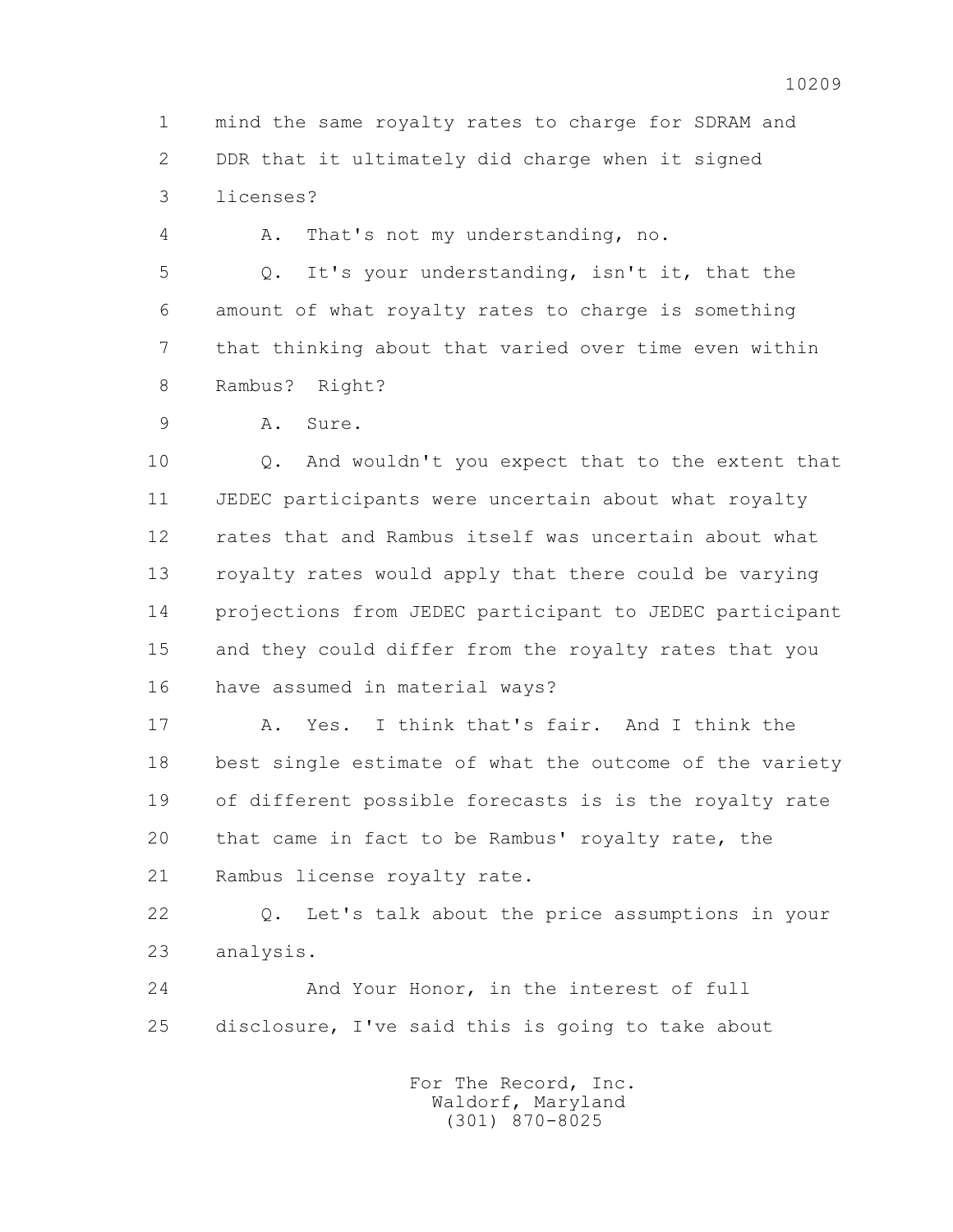1 25 minutes. It will take a little bit longer than 2 that. I'm happy to keep going before we take a break. 3 JUDGE McGUIRE: How much more time? And we'll 4 decide if we want to take a break. 5 MR. ROYALL: It may be 30 more minutes from 6 now. 7 JUDGE McGUIRE: Why don't we take a short 8 break, a ten-minute break, and we'll come back and you 9 can wrap up. 10 MR. ROYALL: Thank you. 11 (Recess) 12 JUDGE McGUIRE: You may proceed, Mr. Royall. 13 MR. ROYALL: Thank you. 14 BY MR. ROYALL: 15 Q. Doctor, I thank you for being patient with my 16 questions. I'm going to try to go through the 17 remaining details as quickly as I can. Obviously 18 you're entitled to whatever time you need. 19 A. Thank you. 20 Q. Let's talk then about the price assumption of 21 your analysis. 22 You agree that in the but-for world that we've 23 been discussing, to the extent that the price of 24 standardized products came into play in the type of 25 analysis that you've hypothesized, you agree that the For The Record, Inc.

 Waldorf, Maryland (301) 870-8025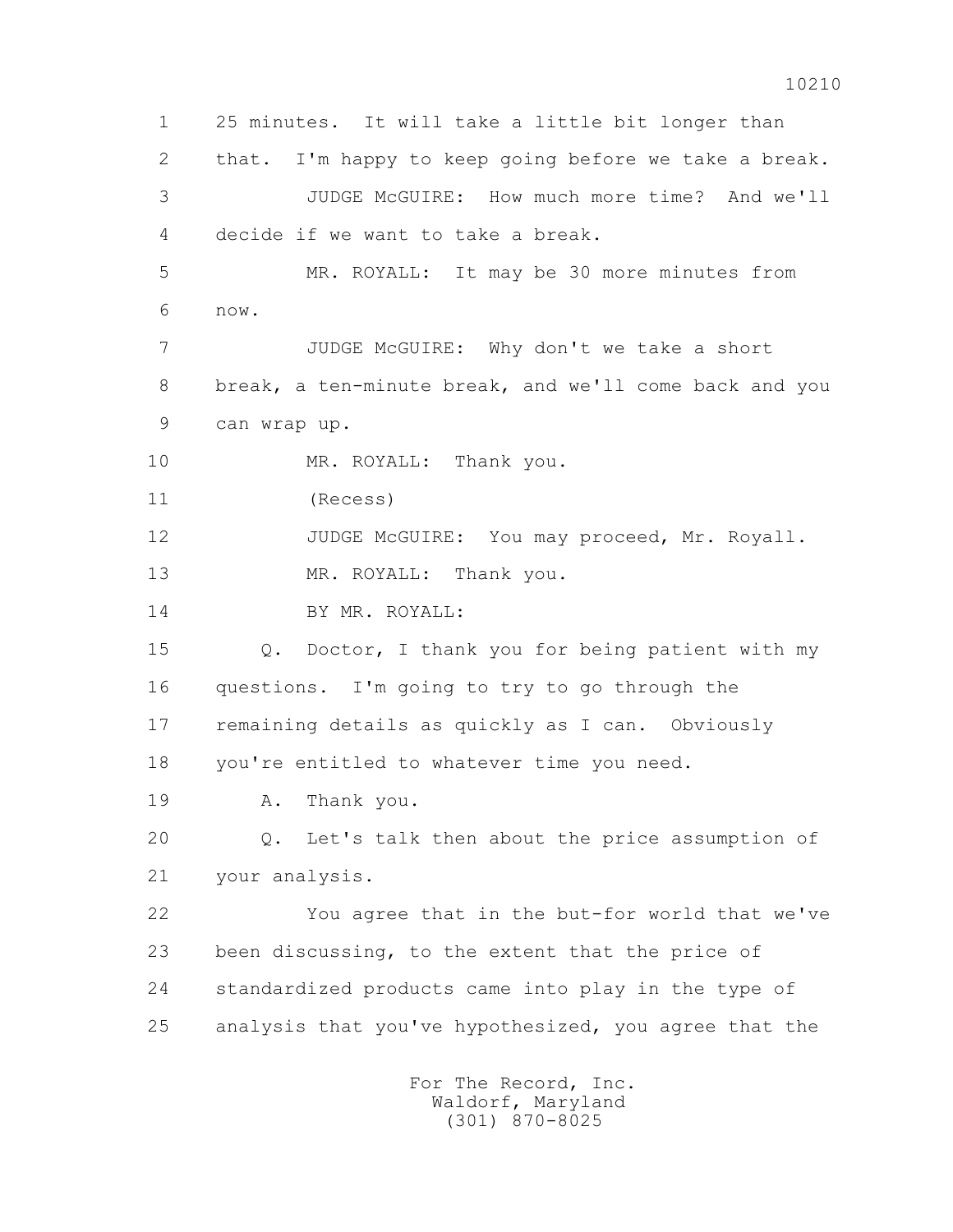1 relevant price figures would be, if they were 2 available, would be the price figures that JEDEC 3 participants would have used in making their own 4 judgments or calculations about the potential cost of 5 Rambus royalties?

 6 A. Without reference to any particular time 7 period, is the question whether the price data that 8 JEDEC members had at their disposal was relevant? I'm 9 not sure what the question is, I should say.

 10 Q. Well, you've sought to analyze what decisions 11 would be economically rational in the but-for world for 12 JEDEC participants faced with information about 13 Rambus --

14 A. Yes.

15 Q. -- patent claims on these technologies.

 16 And to the extent that price comes into that 17 type of calculus, wouldn't you agree that the relevant 18 price figures, if this information were available, 19 would be the prices that individual JEDEC participants 20 would have used in making their own calculations about 21 the potential cost of Rambus royalties?

 22 A. Yes. If you'll allow me to say that the 23 anticipations of price that they would have used, then 24 the answer is yes.

25 Q. And are the reasons why we refer to anticipated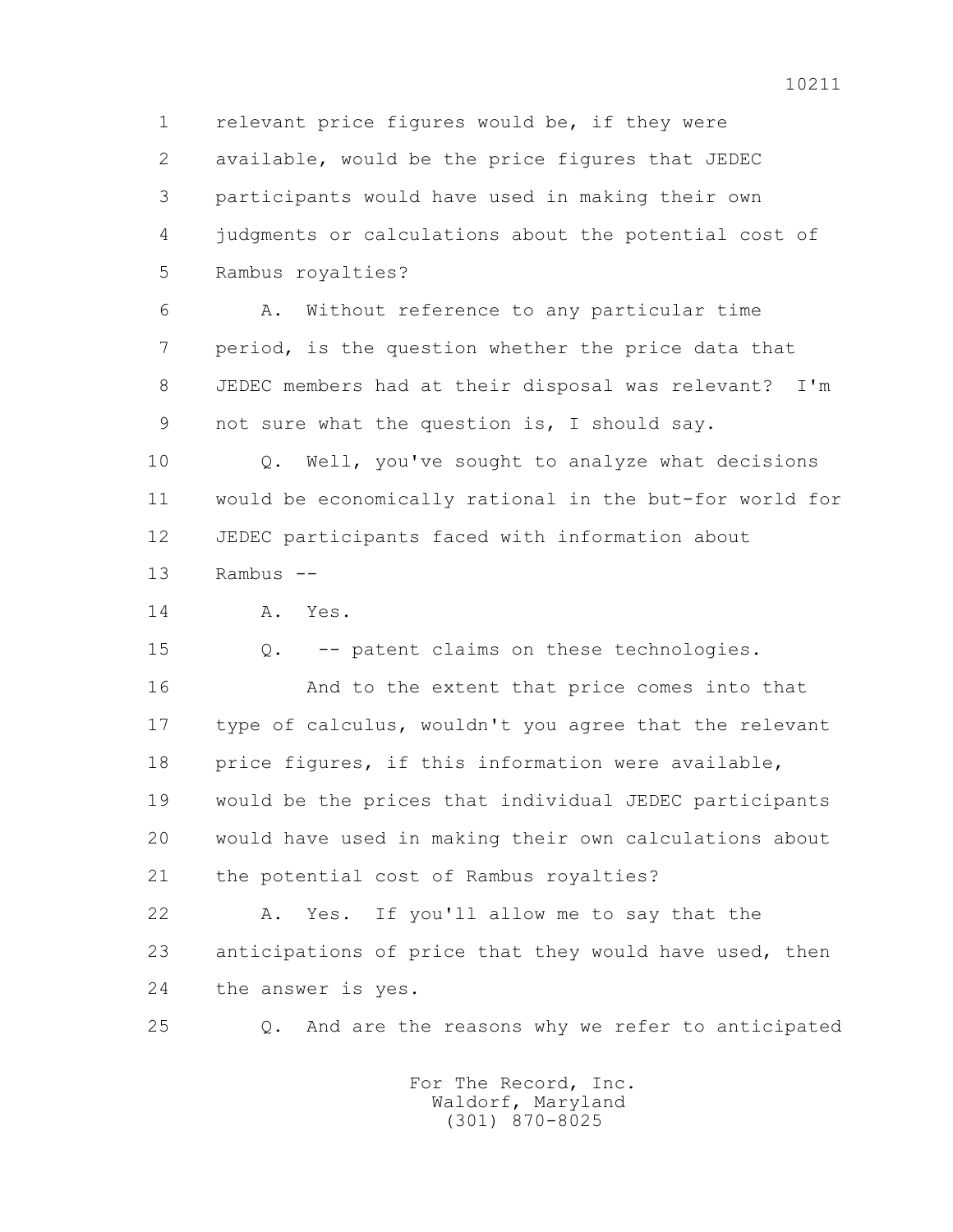1 prices is what we're talking about here are prices 2 relating to products that in this analysis would not 3 even have yet been standardized? 4 A. Right. The product is not yet for sale. 5 Q. Right. 6 And you understand that the DDR -- I'm sorry -- 7 the SDRAM standard was established in '93? 8 A. Yes. 9 Q. And do you understand that, give or take, 10 SDRAM products didn't reach volume production until 11 1996? 12 A. Yes. 13 Q. And SDRAM products are still being produced 14 today; right? 15 A. Yes. 16 Q. So from the standpoint of the JEDEC participant 17 in 1993 seeking to assess the cost of the Rambus 18 royalties, if they were to do that in anything 19 approaching an accurate sense, they would have to be 20 making projections about the cost of 21 not-yet-standardized devices in the marketplace 22 extending out many years into the future? 23 A. Right. 24 Q. And you understand, don't you, that the DRAM 25 industry is one that has some history over time of For The Record, Inc. Waldorf, Maryland

(301) 870-8025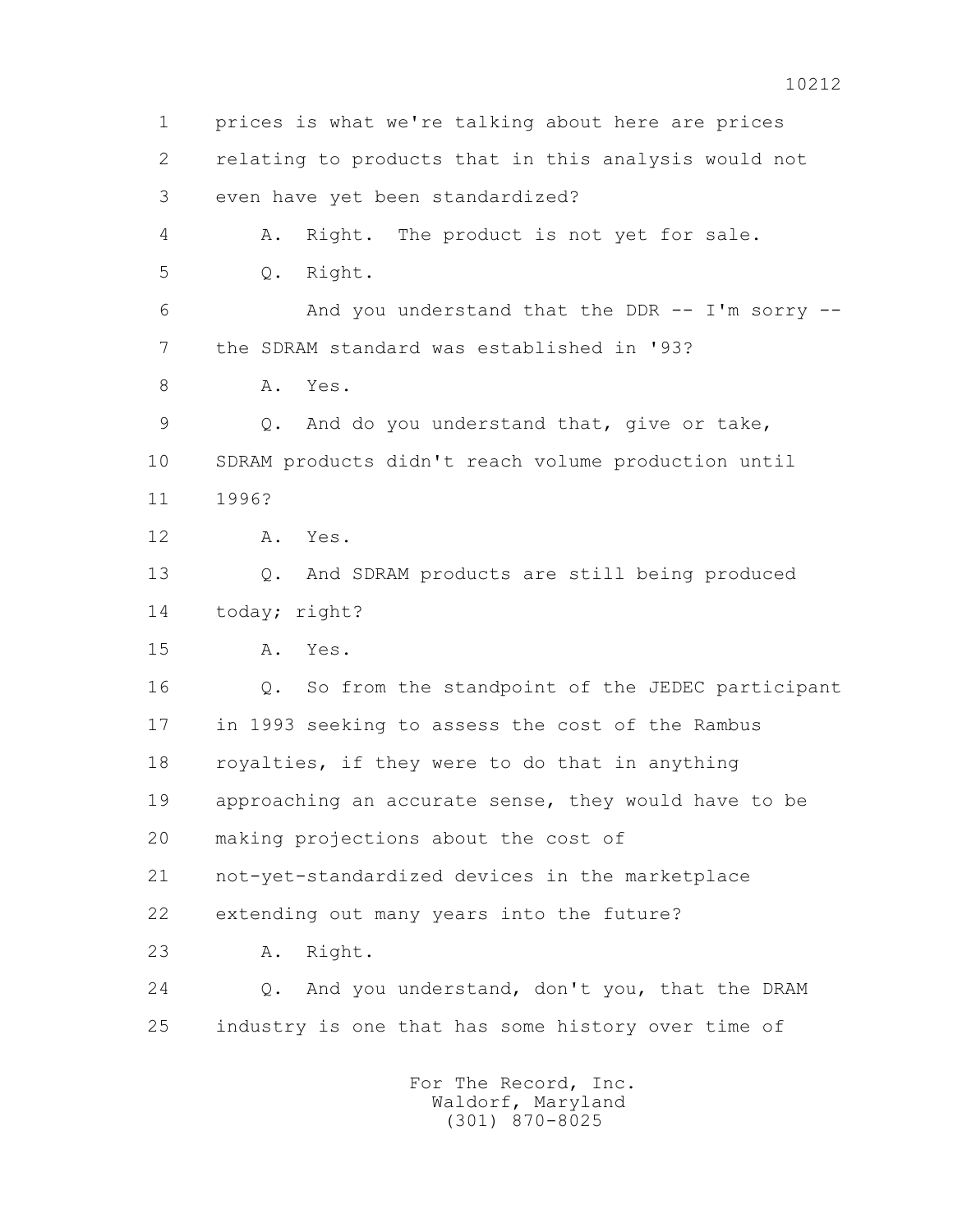1 price volatility?

2 A. Yes.

 3 Q. And would you agree that it's hard to project 4 what the price for a given DRAM device will be in the 5 future?

 6 A. I agree. And that's why a good assumption 7 about a piece of information that will substitute for 8 these anticipations in an economic analysis is a 9 weighted average value over a product life cycle, which 10 is what I have used.

11 0. In the real world, wouldn't you expect that to 12 the extent DRAM manufacturers are making projections 13 about future prices for various devices that those 14 projections are going to vary somewhat from one DRAM 15 manufacturer to the other?

16 A. I'm not sure. In other words, the easy thing 17 to do would be to say yes. The reluctance that I have 18 is that I noticed that over the years of studying DRAM 19 that there are really two or three publishers of data 20 on memory and other semiconductors, and I believe it to 21 be the case that the industry by and large relies on 22 those for both price and shipment forecasts. It may be 23 that not each individual member will have its own 24 forecasts that vary one to the other.

25 Q. Let me move to another topic.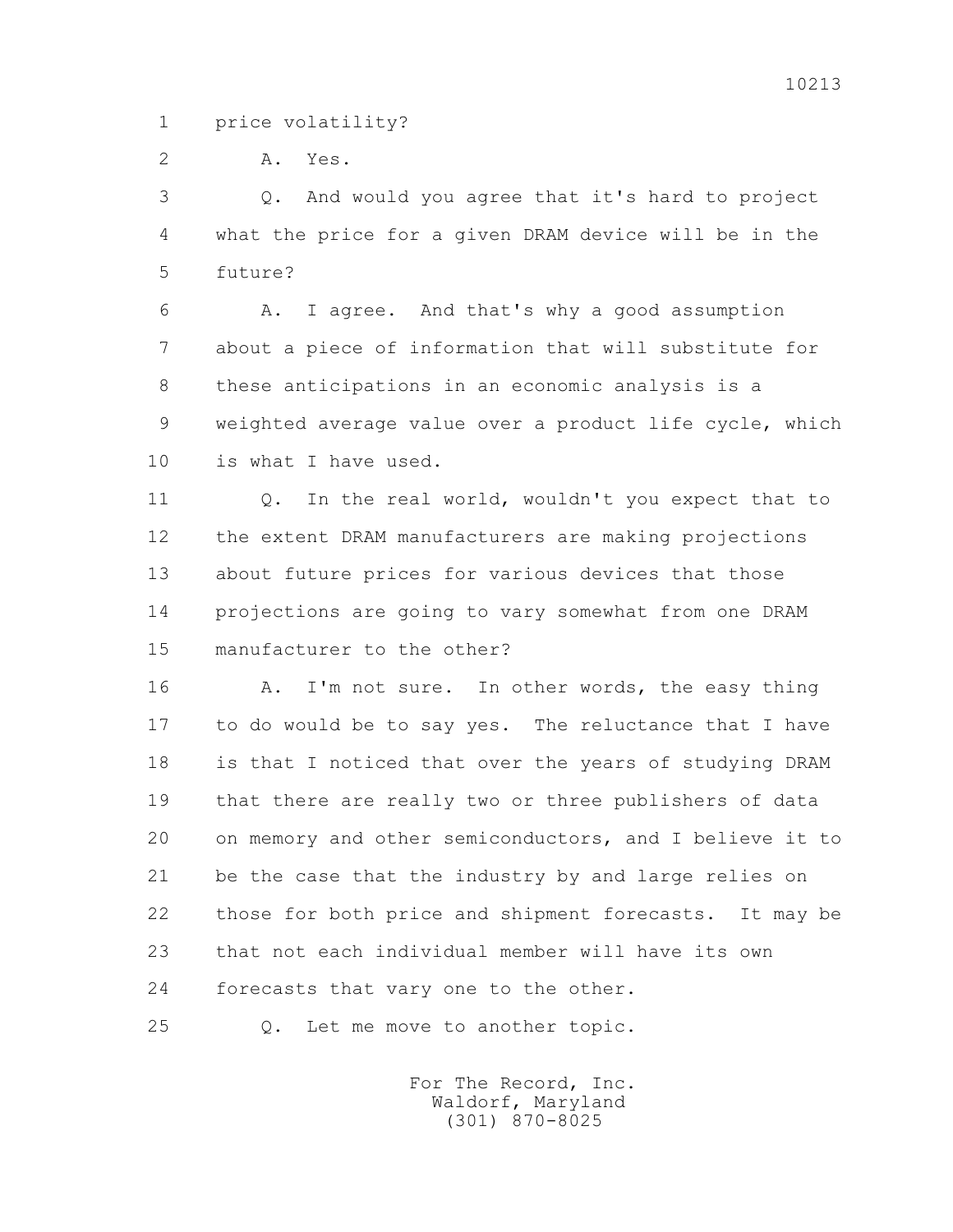1 You're aware, are you not, that in the real 2 world there have been instances in which JEDEC 3 participants have disclosed patent-related information 4 to JEDEC?

5 A. Yes.

 6 Q. Have you looked at the factual record in this 7 case to determine whether in instances in which this 8 has happened JEDEC participants in deciding what 9 actions to take have applied the same type of analysis 10 or methodology that you applied?

11 A. No.

 12 Q. And would you acknowledge that it's possible 13 that JEDEC participants faced with such situations 14 apply an analysis that is somewhat different from the 15 analysis or methodology that you apply?

16 A. In its specifics, certainly. In general terms, 17 I believe that the analysis that I applied is very 18 basic and fundamental, and that has to do with the 19 evaluation of cost and performance and the arraying of 20 alternatives in cost-performance terms and for 21 valuation purposes comparing one with the next best 22 alternative. I think that that is very, very 23 widespread and not likely to vary much.

 24 Q. But you said earlier -- you're not moving away 25 from the testimony you gave earlier that you have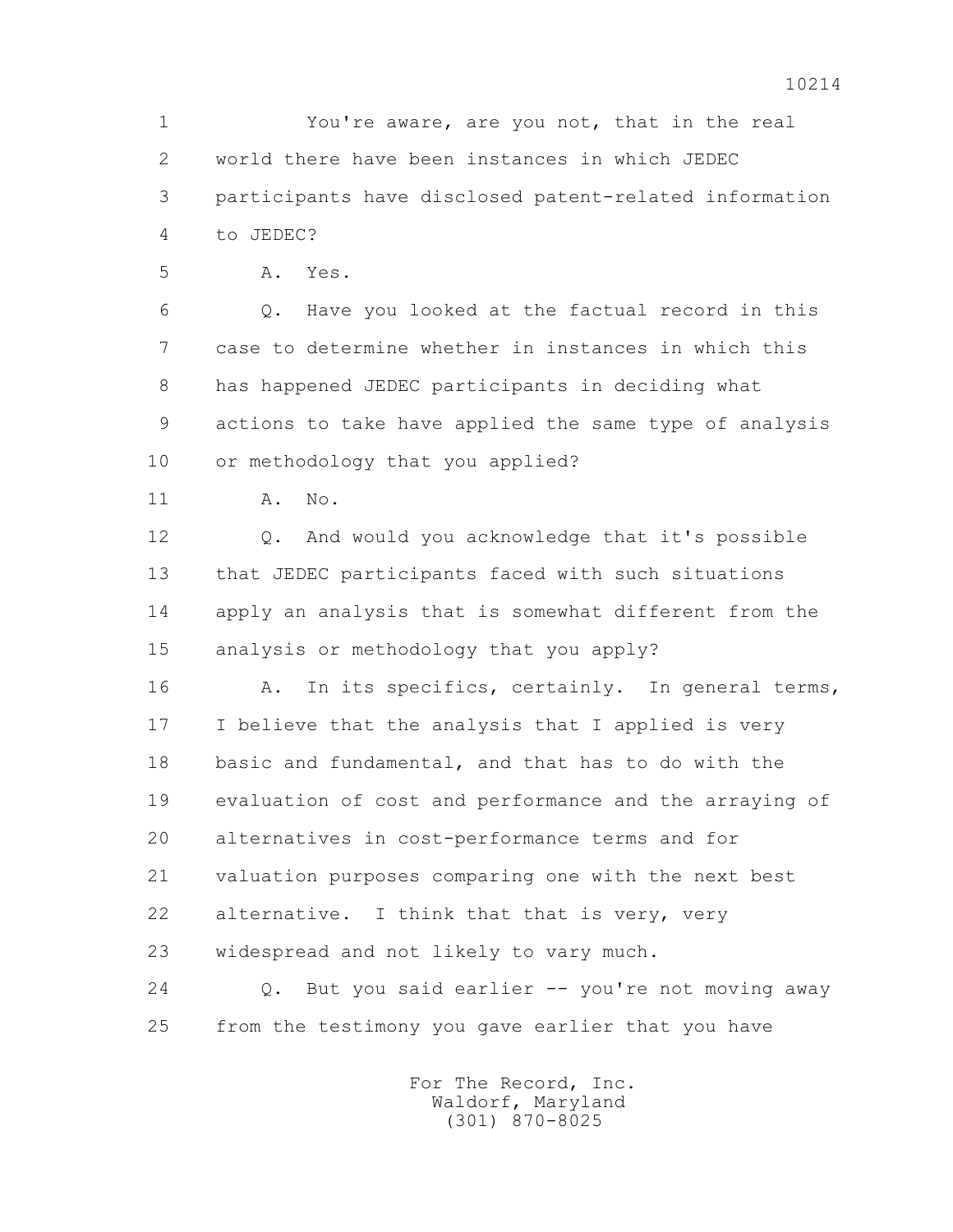1 not -- simply haven't looked at the factual record to 2 determine whether JEDEC participants in fact have 3 applied the methodology that you have or some other 4 methodology, you haven't looked at that? 5 A. Correct. 6 Q. Now, let me ask you about the extent to which 7 you rely on Dr. Soderman or input from Dr. Soderman as 8 part of your analysis. 9 Am I right that one of the things that you rely 10 on Dr. Soderman for are his opinions about whether 11 various alternatives identified by complaint counsel's 12 experts would be subject to Rambus patents? 13 A. Yes. 14 0. You rely on Dr. Soderman for that and not on --15 but not on any other source; right? 16 A. Correct. 17 Q. And you understand, don't you, that 18 Dr. Soderman is not a patent lawyer? 19 A. Yes, I do understand that. 20 Q. Do you think it's reasonable for you to be 21 relying on Dr. Soderman's opinions for that issue? 22 A. Yes. 23 Q. Are you aware that Dr. Soderman has not 24 designed -- been involved in design of DRAM for 25 decades?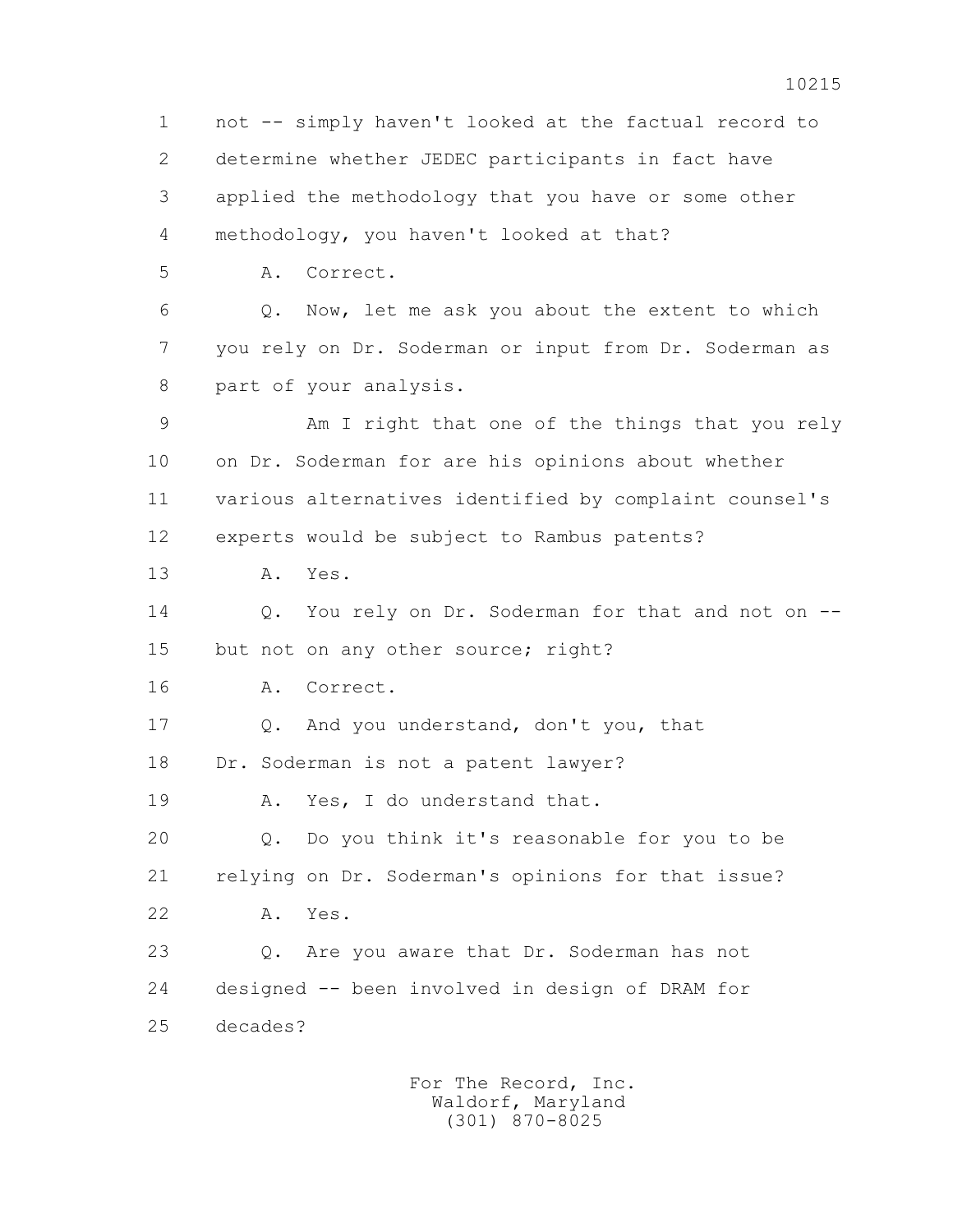1 A. Yes. But I remember his testimony to the 2 effect that he is a designer of products that employ 3 memory and that have the similar circuitry to memory 4 applications, specific integrated circuits among them. 5 Q. You're aware that he's never done work on 6 synchronous DRAMs; right? 7 A. I recall that. Sorry. "Work" meaning design 8 of a synchronous DRAM chip? Yes. 9 Q. Now, referring to DX- -- I believe DX-307. 10 Could we pull that up. 11 Now, this is a slide that you prepared relating 12 to the alternatives to programmable CAS latency in your 13 analysis; is that right? 14 A. Yes. 15 Q. And you identify the explicitly identify in 16 read command alternative as being covered by Rambus 17 patents on this slide. Do you see that? 18 A. Yes. Based upon my reliance on Dr. Soderman. 19 Q. And putting aside the patent issue, it was your 20 determination that this was the least costly of the 21 alternatives that you considered; is that right? 22 A. Yes. 23 Q. And then going to DX-309, this relates to 24 alternatives to programmable burst length. 25 Do you see the burst terminate alternative -- For The Record, Inc.

 Waldorf, Maryland (301) 870-8025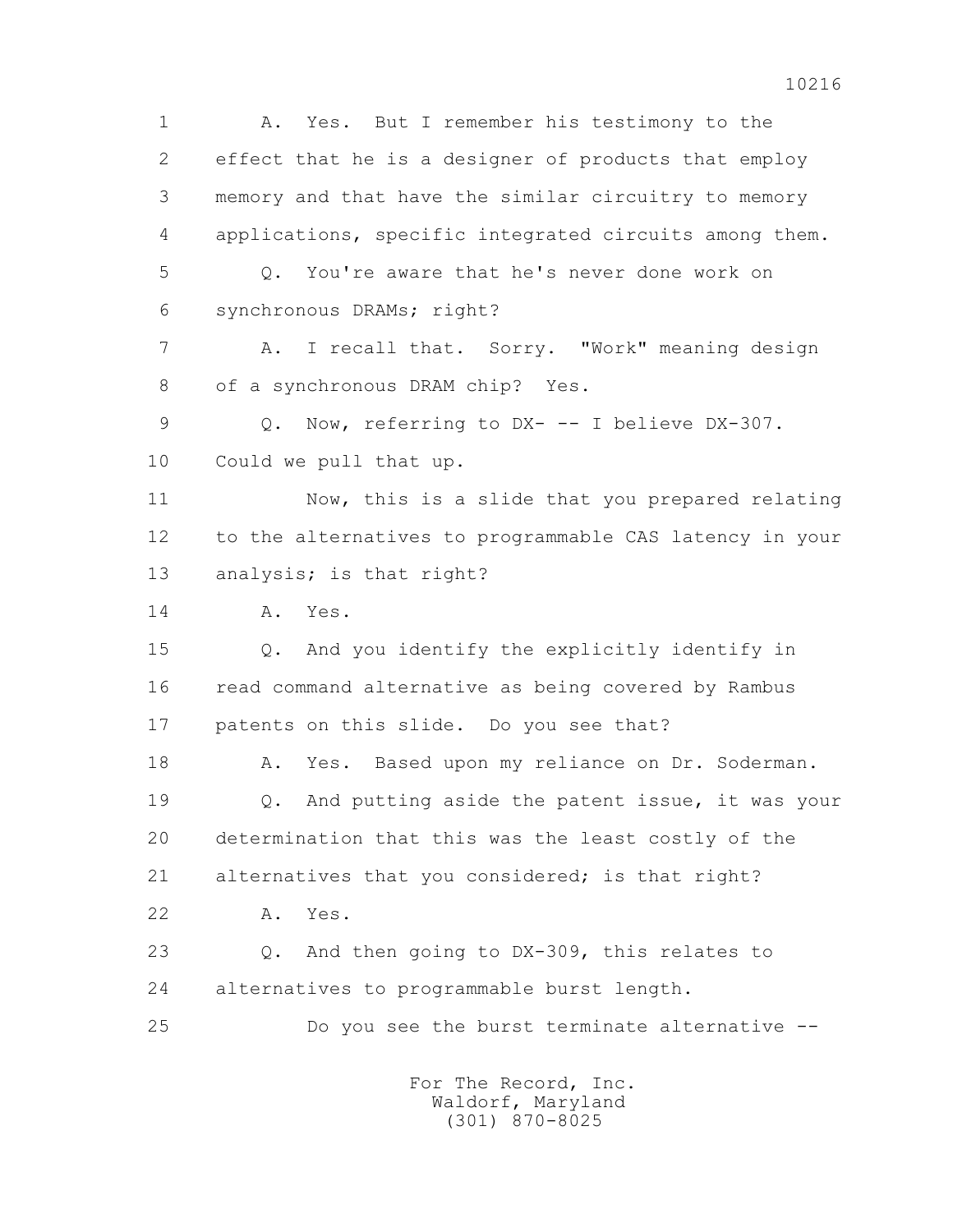1 you concluded that was the least costly of the 2 alternatives; right?

 3 A. Least costly in terms of Dr. Geilhufe's 4 implementation costs but not the least costly in terms 5 of performance penalty.

 6 Q. And putting aside the patent issue, the 7 explicitly identify in read command alternative would 8 be the second least costly of the alternatives that 9 you've considered to programmable burst length; is that 10 right?

11 A. Yes.

 12 Q. Now, going to DX-311, you discuss on this slide 13 the cost penalties associated with alternatives not 14 covered by Rambus patents; is that right?

15 A. Right.

 16 Q. And what you show here is that even combining 17 the least costly alternatives not covered by Rambus 18 patents you end up with a cost, an additional cost as a 19 percentage of average selling price greater than Rambus 20 royalties; is that right?

21 A. Yes.

 22 Q. But you don't consider on this slide what the 23 least costly combination of alternatives allegedly 24 covered by Rambus patents would be; right?

25 A. Correct.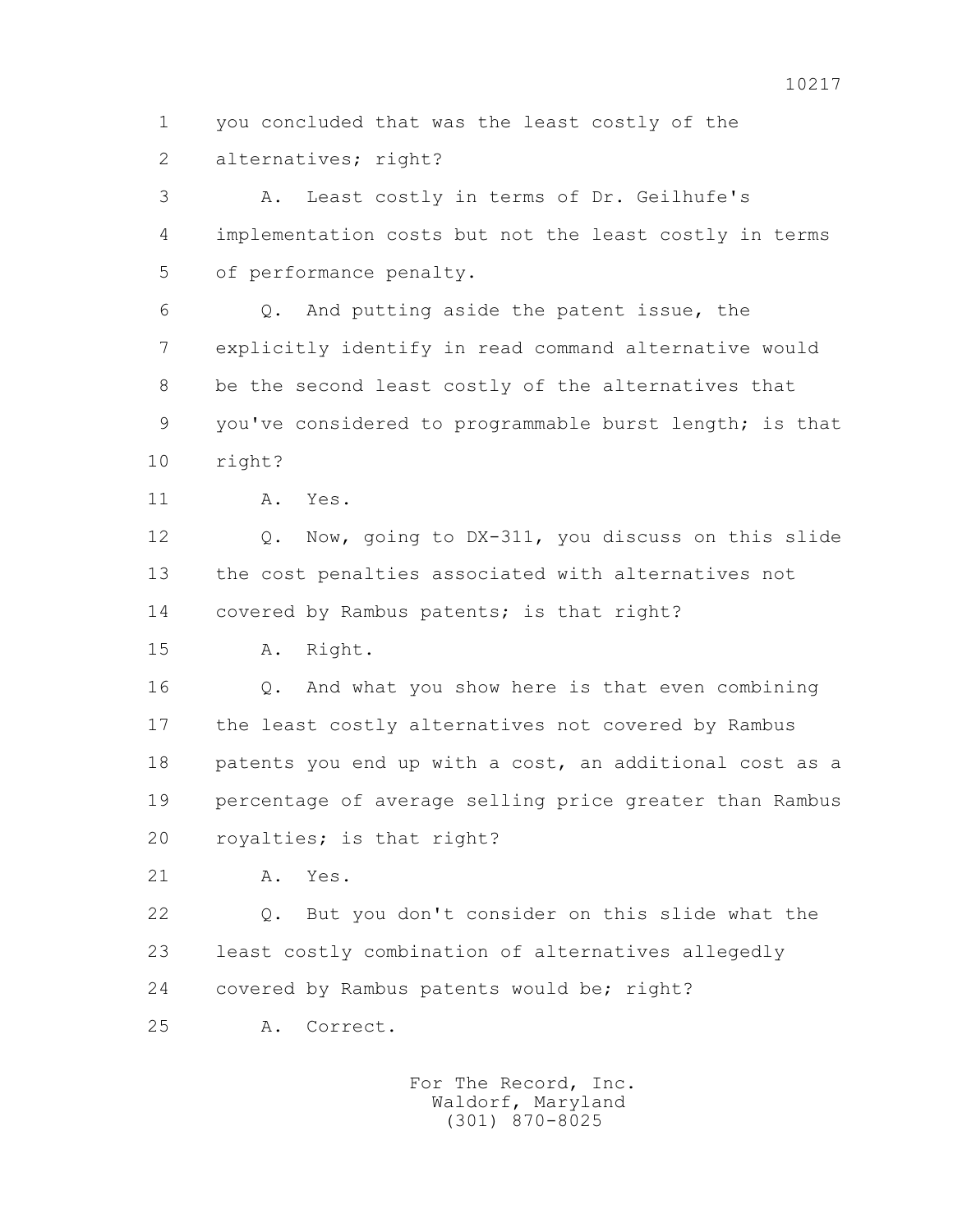1 Q. And am I right that the least costly 2 combination of those alternatives would be the 3 explicitly identify in read command for programmable 4 CAS latency and the burst terminate option for 5 programmable burst length, that combination would be 6 the least costly combination? 7 A. It would be the least costly in terms of 8 Mr. Geilhufe's costs as recorded here, but it would not 9 be the preferred choice not only on grounds of patent 10 coverage but also in performance terms. 11 0. And that -- if you were to do an analysis 12 similar to CX- -- or DX-311 relating to that 13 combination, am I right that those two together, those 14 two alternatives together, would add only .21 percent 15 to the cost of -- to cost as a percentage of average 16 selling price? 17 A. Yes. With costs identified as we are here and 18 disregarding the cost of the burst terminate 19 performance penalty. 20 Q. And referring to those costs, that would be 21 lower than the Rambus SDRAM royalties; correct? 22 A. Yes. Without reference to the cost of the 23 performance penalty. 24 Q. And the second least costly combination for the 25 SDRAM-related Rambus technologies would be to use the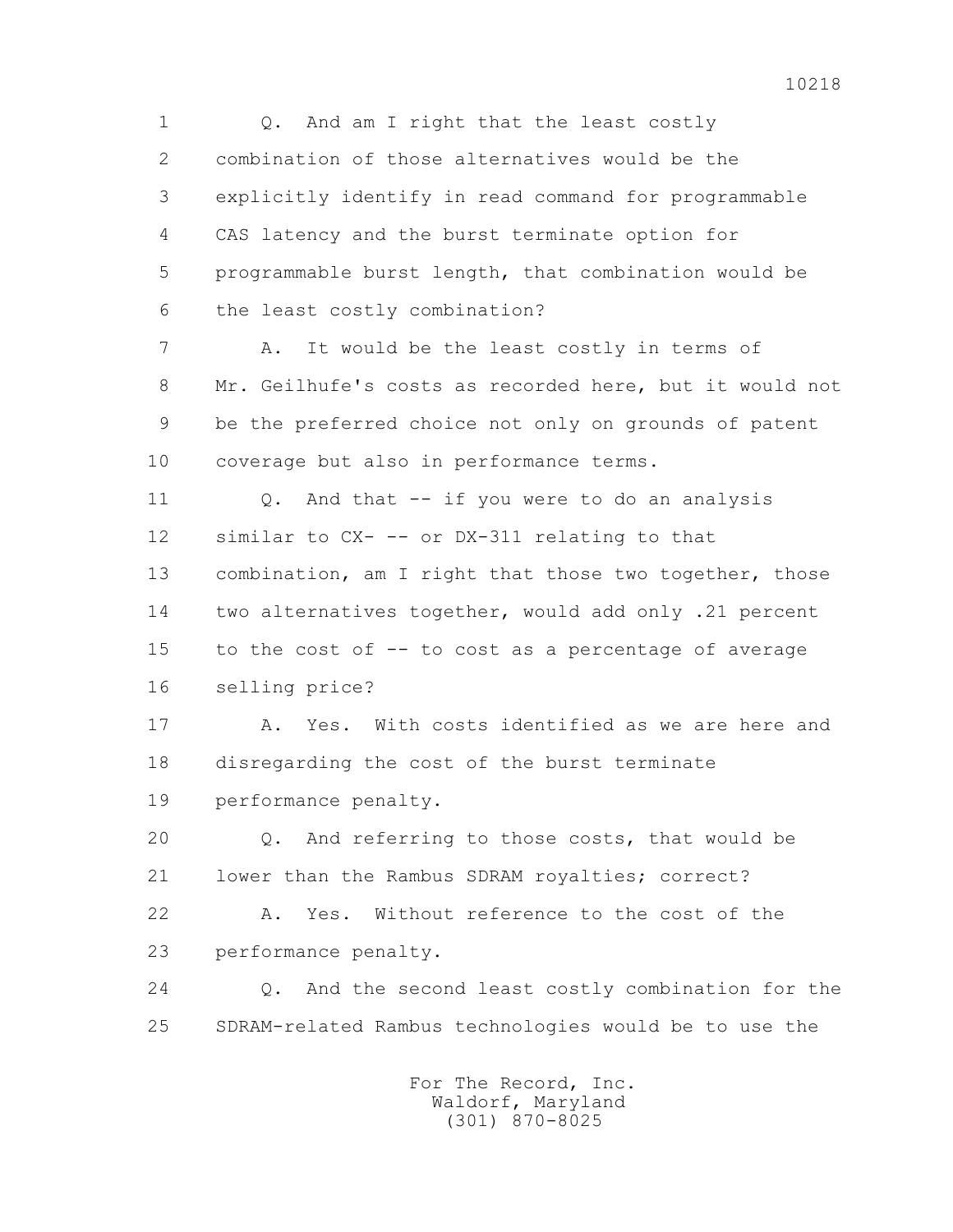1 explicitly identify in read command for both 2 programmable CAS latency and programmable burst; 3 right? 4 A. Without reference to patent coverage? 5 0. Without reference to patent -- 6 A. Yes. 7 Q. And that based on Mr. Geilhufe's information, 8 that would add .42 percent to the cost as a percentage 9 of average selling price; right? 10 A. Yes. 11 0. And that again would be less than the Rambus 12 royalties; correct? 13 A. And that too carries with it performance 14 penalties, bandwidth issues. 15 Q. You say at the bottom of this slide, DX-311, 16 that a rational manufacturer would have chosen to 17 license from Rambus rather than incur a higher cost for 18 the alternatives, but that's only looking at 19 alternatives that Dr. Soderman says are not covered by 20 Rambus patents; right? 21 A. It is, but the conclusion also means to take 22 account of the performance penalties as well, and if 23 penalties that appear to be less costly in terms of 24 manufacturing implementation have a high cost in terms 25 of system performance, that is, a computer system, that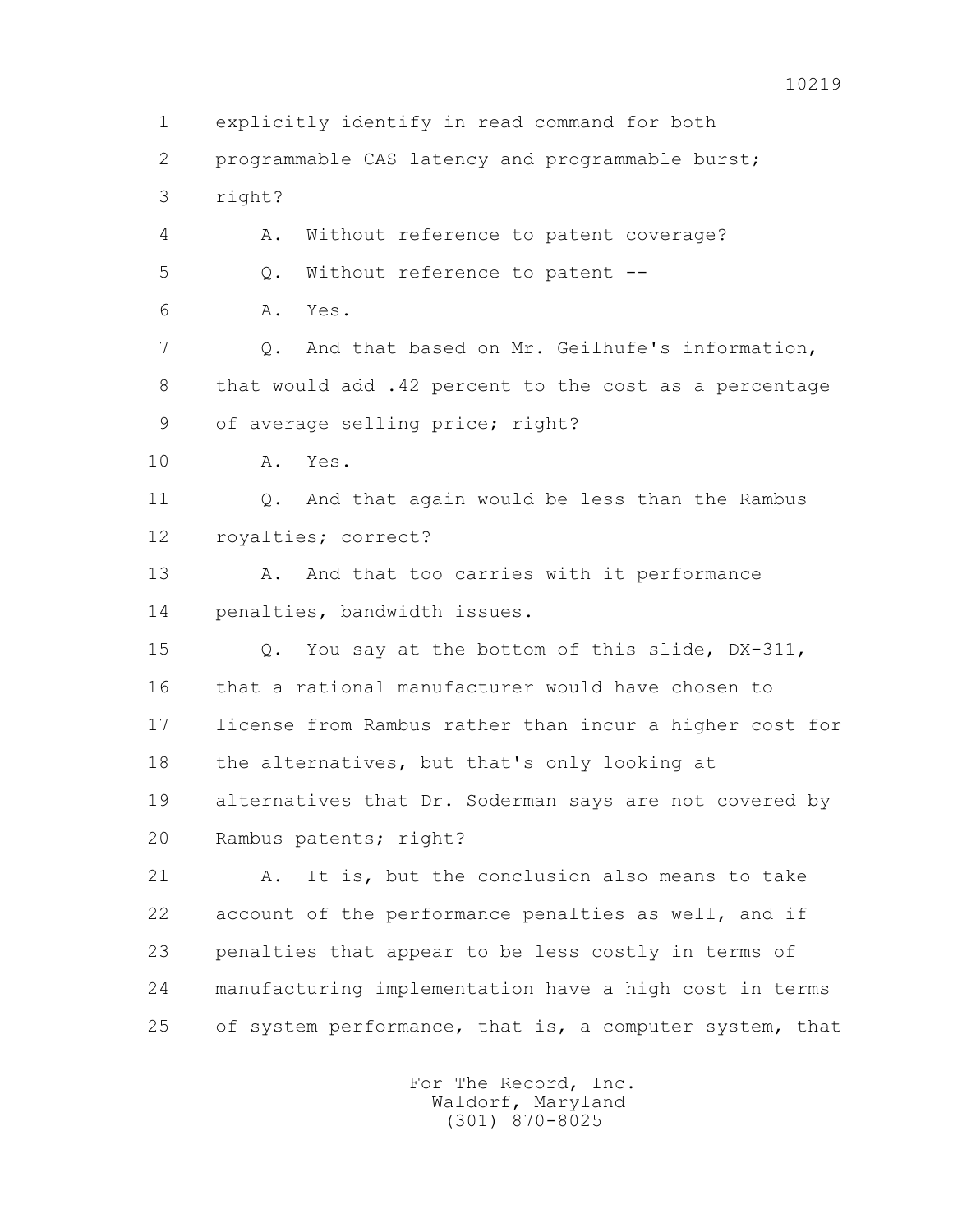1 would be taken account of also.

2 0. And when you refer to performance penalties --3 and could I ask you to take a look at DX-310.

 4 When you refer to performance penalties, are 5 you referring to the information that's of the sort 6 that you list in the far right-hand side of DX-310 for 7 these, the four alternatives that are discussed? 8 A. Yes. But there's additional information as

9 well at our disposal.

 10 Q. And am I right that you haven't sought to 11 quantify the costs associated with any of those 12 so-called performance penalties?

13 A. I have not, but I heard Dr. Jacob quantify one 14 of them, and that has to do with the burst terminate 15 command. He said that there was a 10 percent or 10 to 16 15 percent -- I forgot which -- performance penalty 17 associated with burst terminate.

18 Q. Now, focusing on programmable -- or I'm sorry. 19 Focusing on the fixed CAS latency and fixed 20 burst length, you find that, based on Mr. Geilhufe's 21 analysis, using fixed CAS latency would have increased 22 the cost of a DRAM by .82 percent; is that right? 23 A. Relative to -- I don't have a copy of readable 24 slides here, so let's just -- I'm sure that's right, 25 but let's just put it back on the screen if we may.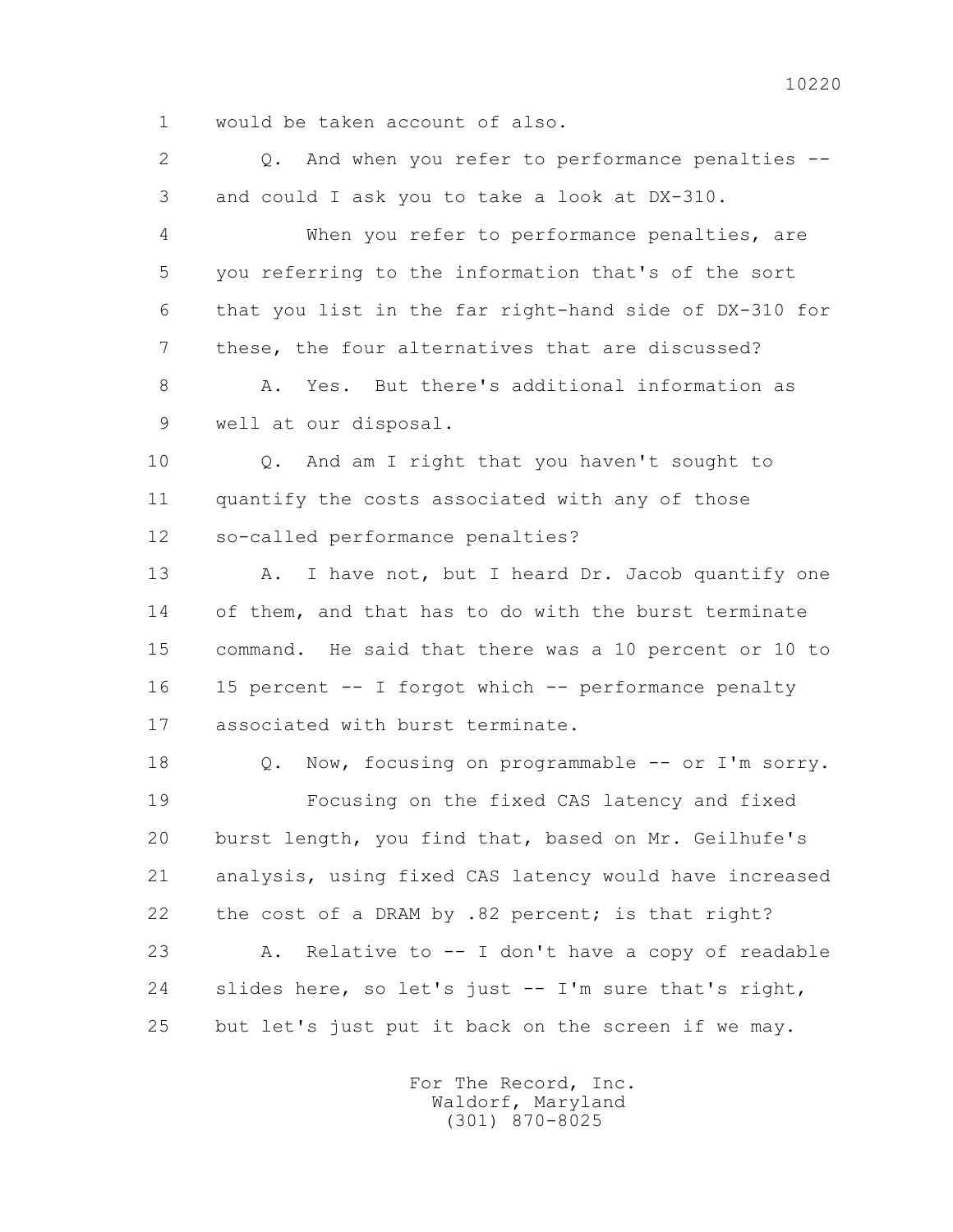1 These are too small for me to work with. 2 Q. I believe that's DX-309. 3 MR. STONE: His CAS latency is 307. 4 MR. ROYALL: Sorry. Thank you. DX-307. 5 May I approach, Your Honor? 6 JUDGE McGUIRE: Yes. 7 MR. ROYALL: I don't want to slow this down, 8 but pulling these things up on the screen is taking a 9 while. 10 THE WITNESS: Thank you. That's helpful. 11 BY MR. ROYALL: 12 Q. DX-307. 13 A. Your question was? 14 0. Actually let me withdraw that question in the 15 interest of time and move ahead. 16 Am I right that putting aside infringement, 17 each of the alternatives to -- let me ask about 18 programmable burst length -- are in your view 19 commercially viable substitutes to the Rambus 20 technologies? 21 A. It's a vague term with which I'm uncomfortable. 22 They are -- 23 JUDGE McGUIRE: That's all you need to say 24 then. 25 THE WITNESS: Thank you, Your Honor. For The Record, Inc. Waldorf, Maryland

(301) 870-8025

10221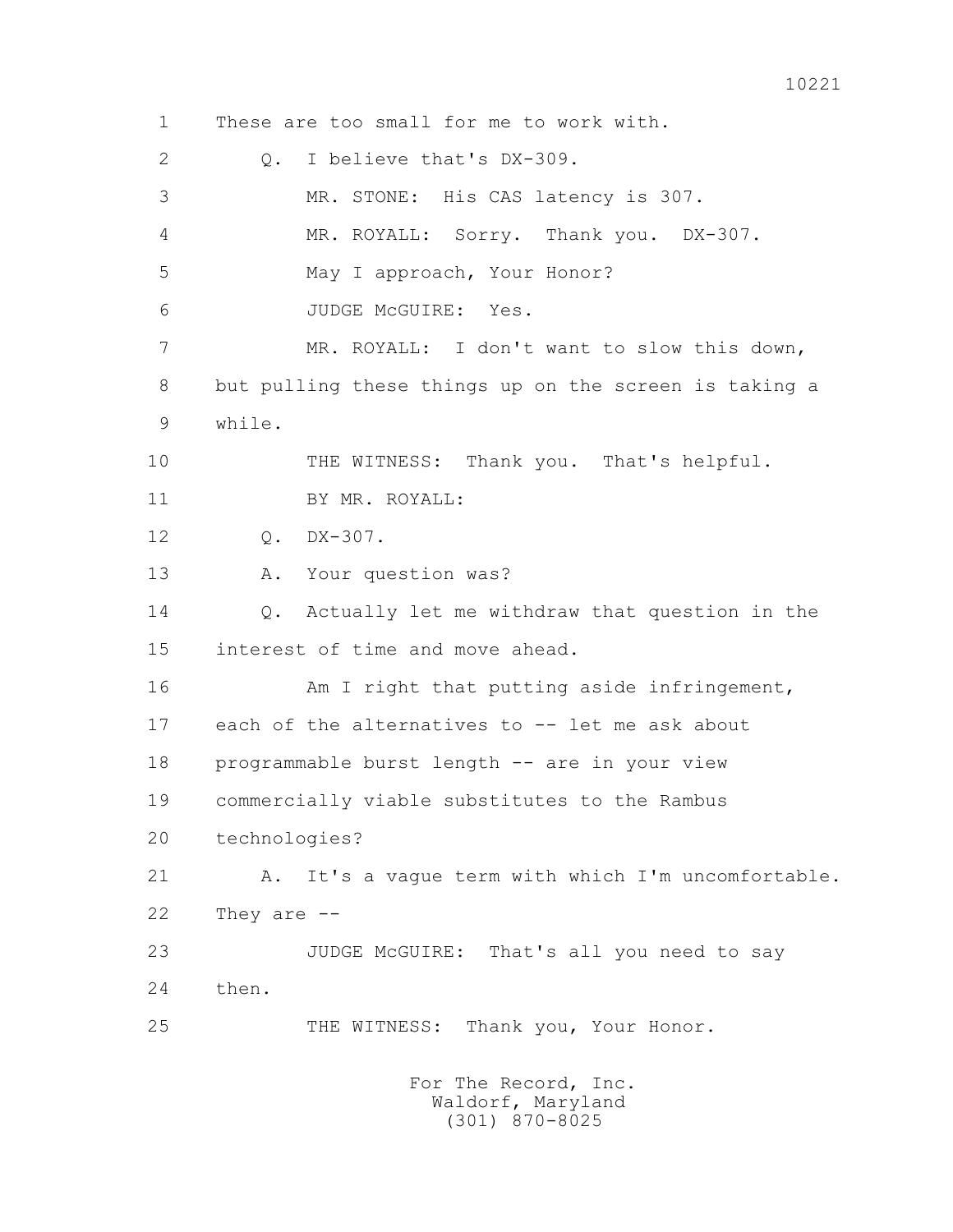1 BY MR. ROYALL: 2 Q. Could I ask you to take a look at your 3 deposition, page 165, from this case. And I'm trying 4 to move as quickly as I can here, but I'm going to ask 5 you to turn to page 165. 6 A. I am. 7 Q. Line 11. 8 I asked you about -- I said, "What about the 9 fixed burst length alternative to programmable burst 10 length? Is that a commercially viable substitute for 11 programmable burst length? 12 "ANSWER: According to my definition of 13 commercially viable, yes." 14 Next question: "And would it also be a 15 price-constraining alternative to burst length absent 16 formal standardization? My answer is yes." 17 A. Okay. 18 Q. And then let me just continue because it 19 relates to the broader question. 20 Then I asked, "What about the other 21 alternatives to programmable burst length discussed in 22 Exhibit 7," referring to your exhibit to your report, 23 "are any of these commercially viable substitutes, as 24 you define the term? 25 "ANSWER: Putting aside the question of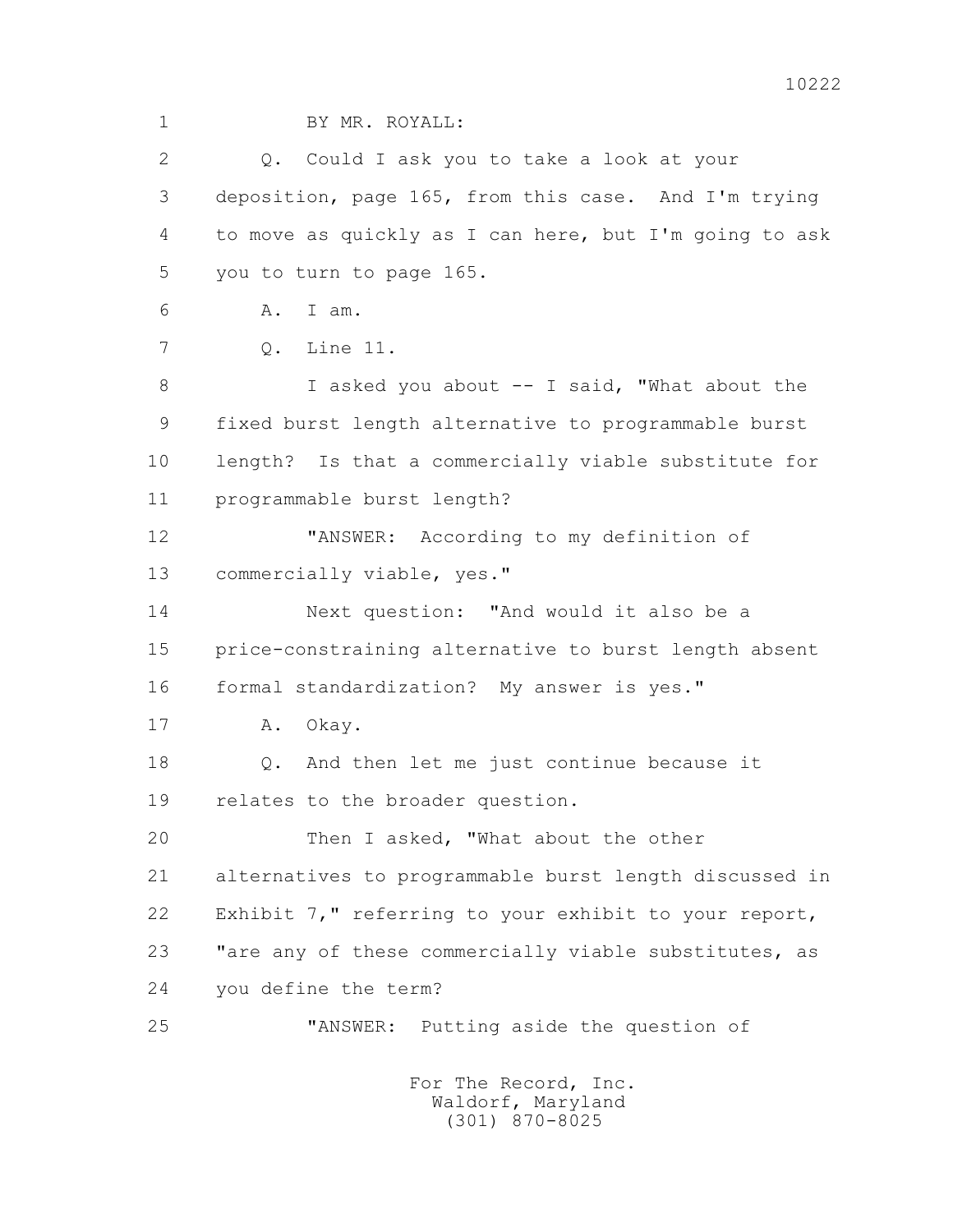1 infringement, I would say yes."

2 Do you see that?

3 A. Uh-huh.

 4 Q. So as you define the term "commercially 5 viable," would you agree that all of the alternatives 6 to programmable burst length that you considered are 7 commercially viable substitutes?

 8 A. Yes. However I defined it explicitly at some 9 point in my deposition, the answer is yes.

 10 Q. Well, do you have in mind what you understand 11 "commercially viable" to mean?

12 A. I don't at the moment. I was -- it must have 13 been vague in my mind -- I'm sure it was vague then and 14 I tried to be explicit about the usage, and I don't 15 want to waste your time looking for where that is in 16 the deposition, but I was clear to say according to the 17 definition that I'm using specifically. It's just 18 because it's a -- it's hard to -- it doesn't have a 19 common economic meaning, "commercially viable."

 20 Q. Now, am I right that you relied on the work of 21 Mr. Geilhufe that he performed to find that there would 22 be a number of different fixed CAS latencies in the 23 event that that alternative were chosen to work around 24 the programmable CAS latency?

25 A. Yes.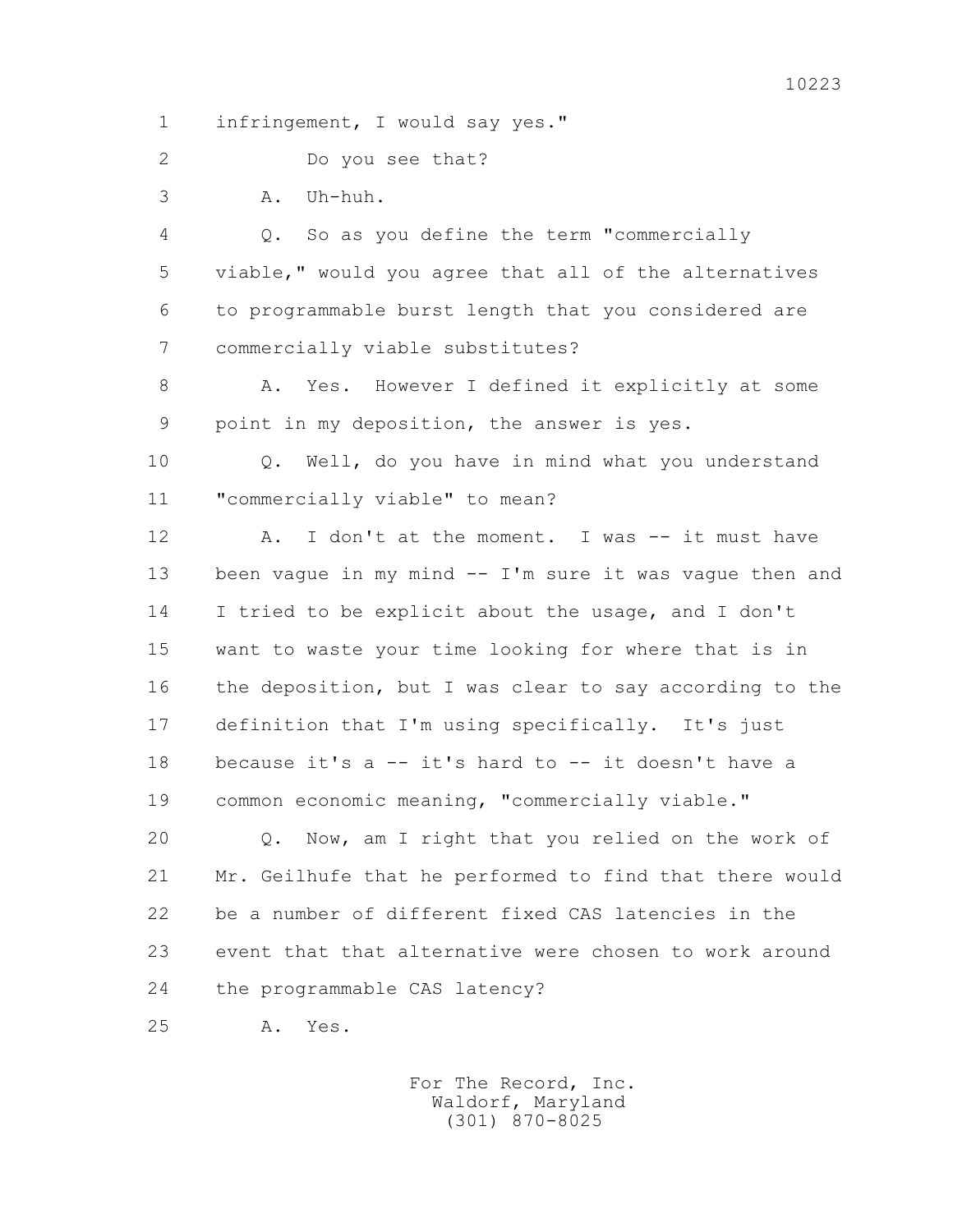1 Q. But you didn't perform any analysis that would 2 show or that would allow you to conclude that JEDEC 3 would have produced a standard that had a number of 4 different fixed CAS latencies if that alternative were 5 chosen by JEDEC; is that right?

 6 A. Well, here -- I hope I get the generation right 7 this time -- but here I think the history of the DDR-II 8 standard is relevant. Maybe not. Maybe that's burst 9 length.

10 Answer, no.

11 0. Are you aware of evidence in this case that 12 suggests that if JEDEC had used fixed CAS latency that 13 it would have settled on only one value for fixed CAS 14 latency?

15 A. I have not seen any evidence to that effect. 16 Q. Are you aware of evidence that if JEDEC had 17 used fixed burst length as to work around programmable 18 burst length that it would have settled on only one 19 value for fixed burst length?

 20 A. No. I do recall that there was testimony, 21 perhaps it was by Mr. Polzin, if he was of AMD, and 22 perhaps others that spoke of the advantages of the 23 flexibility of programmable latency, so presumably 24 there was some advantage to manufacturers of having the 25 availability of more than one value for both latency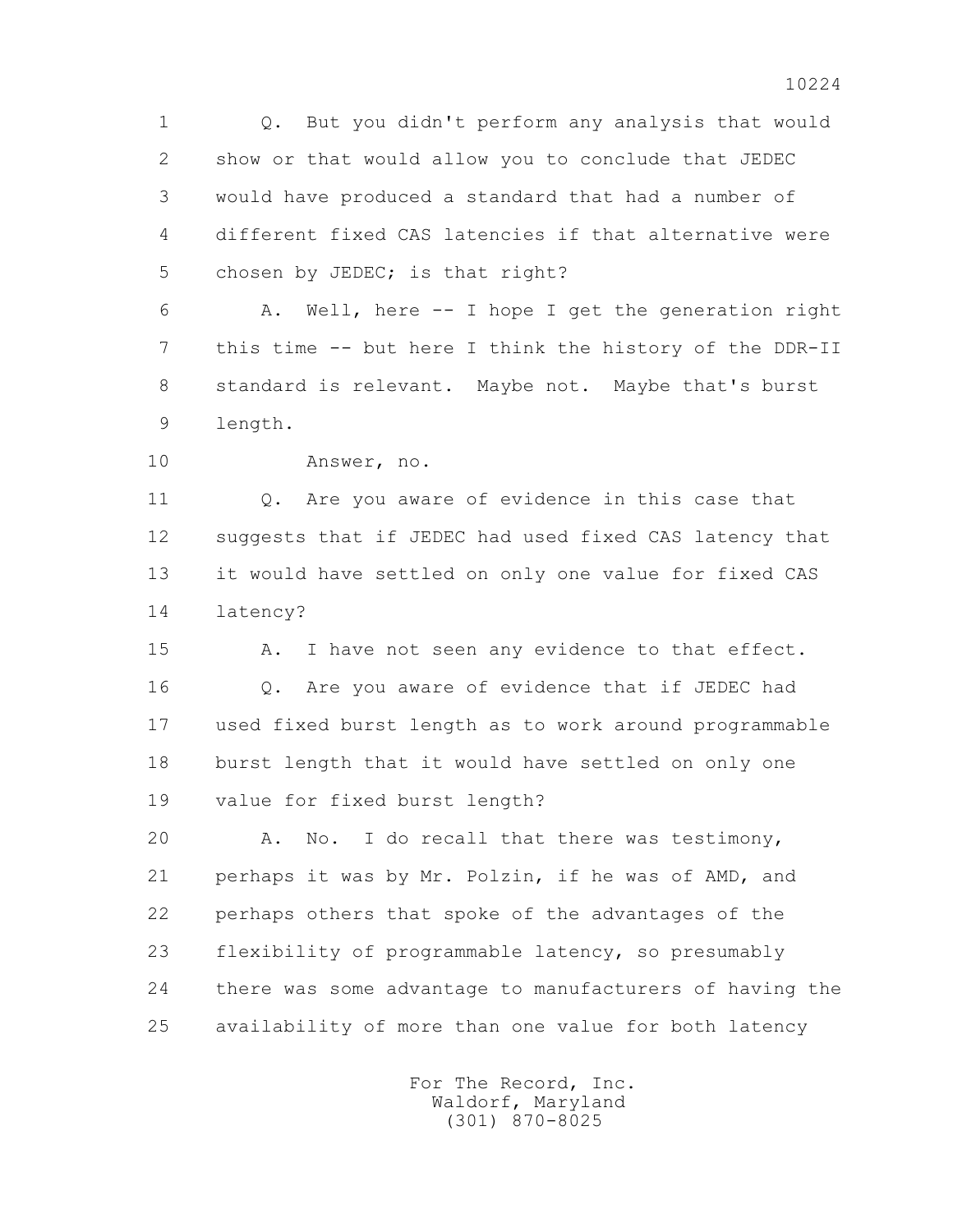1 and burst.

 2 So far as burst length is concerned, I recall 3 the DDR-II history where the preference was for 4 preserving two burst lengths. 5 Q. Moving to explicitly identify latency and burst 6 length in the read command alternative or alternatives, 7 you agree that the read/write command alternative 8 for -- to programmable CAS latency is -- would be a 9 commercially viable substitute? 10 A. If I said so in my deposition, then according 11 to the definition of "commercial viability" that I used 12 there, I would certainly stipulate to that. 13 Q. Well, I don't want to take the time to point 14 you in your deposition if I don't have to. 15 Would you be willing to acknowledge that as you 16 used that term or understood that term in your 17 deposition that you acknowledge that that was true? 18 A. As I understood it in my deposition, yes. I 19 haven't changed my opinion since then. 20 Q. Okay. Now, you find, based on Mr. Geilhufe's 21 cost analysis, that explicitly identifying the CAS 22 latency and burst length in the read command, that both 23 of these would involve -- increase the cost of a DRAM 24 by .21 percent? 25 A. Yes.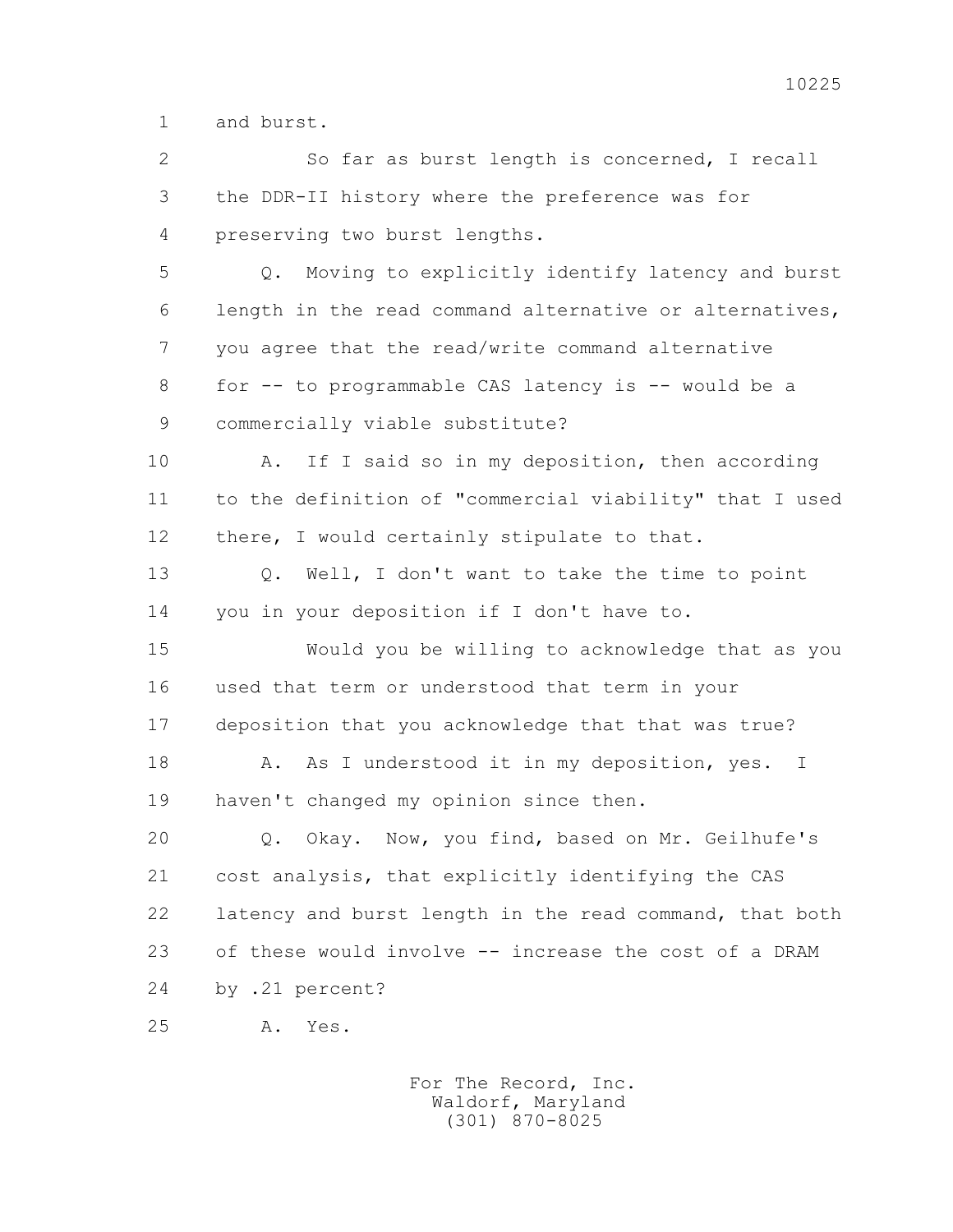1 Q. Is that right?

2 A. Yes.

 3 Q. And you're aware that Mr. Geilhufe's cost 4 estimates in that regard are predicated on his 5 understanding that additional pins might have been 6 required to implement this alternative? 7 A. I do not recall. In other words, this is 8 distinguished from the use of pins as you can see on 9 the table, so -- and Dr. Soderman does not speak of 10 requiring pins -- I guess my understanding had been 11 that extra pins were not required for this 12 alternative. 13 Q. That's your -- that's your present 14 recollection? 15 A. That's my present recollection. 16 0. Let me ask you about the -- on DX-308, which is 17 slide 7 in front of you, the explicitly identify in 18 read command. You mentioned that one of the 19 performance issues there is that it would require a 20 register similar to mode register to store latency 21 information. Do you see that? 22 A. Yes. 23 Q. Now, turning two more slides to DX-310 where 24 the same alternative is discussed in the context of 25 programmable burst length, you don't mention that same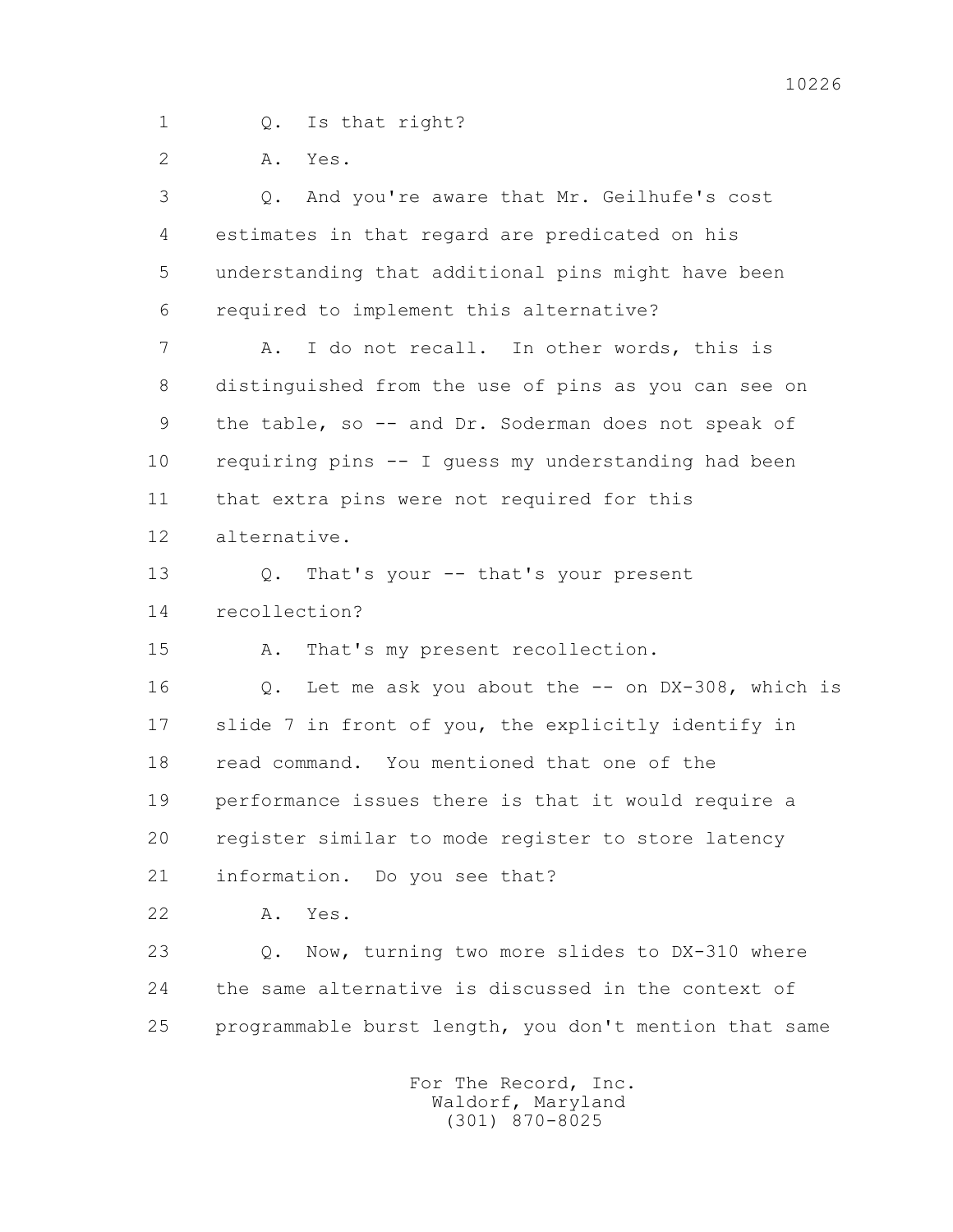1 performance issue.

 2 Is it your understanding that that performance 3 issue does not exist in the context of specifying burst 4 length?

 5 A. I would have to go back to Dr. Soderman's table 6 to see whether that's an omission. I presume that it 7 ought to be the same in that the cost is the same and 8 that both are deemed to be infringing and the need of a 9 register similar to a mode register appears to me -- 10 and this is just an understanding or really a guess I 11 have to say -- that it would be the same, that, I have 12 to check.

 13 Q. Let's turn to alternatives to dual-edged 14 clocking. And I believe that is the subject of DX-314. 15 A. I'm with you.

 16 Q. Now, am I right that based on Mr. Geilhufe's 17 cost analysis that you conclude that using double clock 18 frequency would increase the cost of a DRAM by 19 5.46 percent relative to the current standards?

20 A. Yes.

 21 Q. Not -- I'm not representing that those numbers 22 are specified or set forth on that exhibit.

23 A. It's on page 12 of my charts.

24 Q. DX-313.

25 And nearly all of the costs are based -- of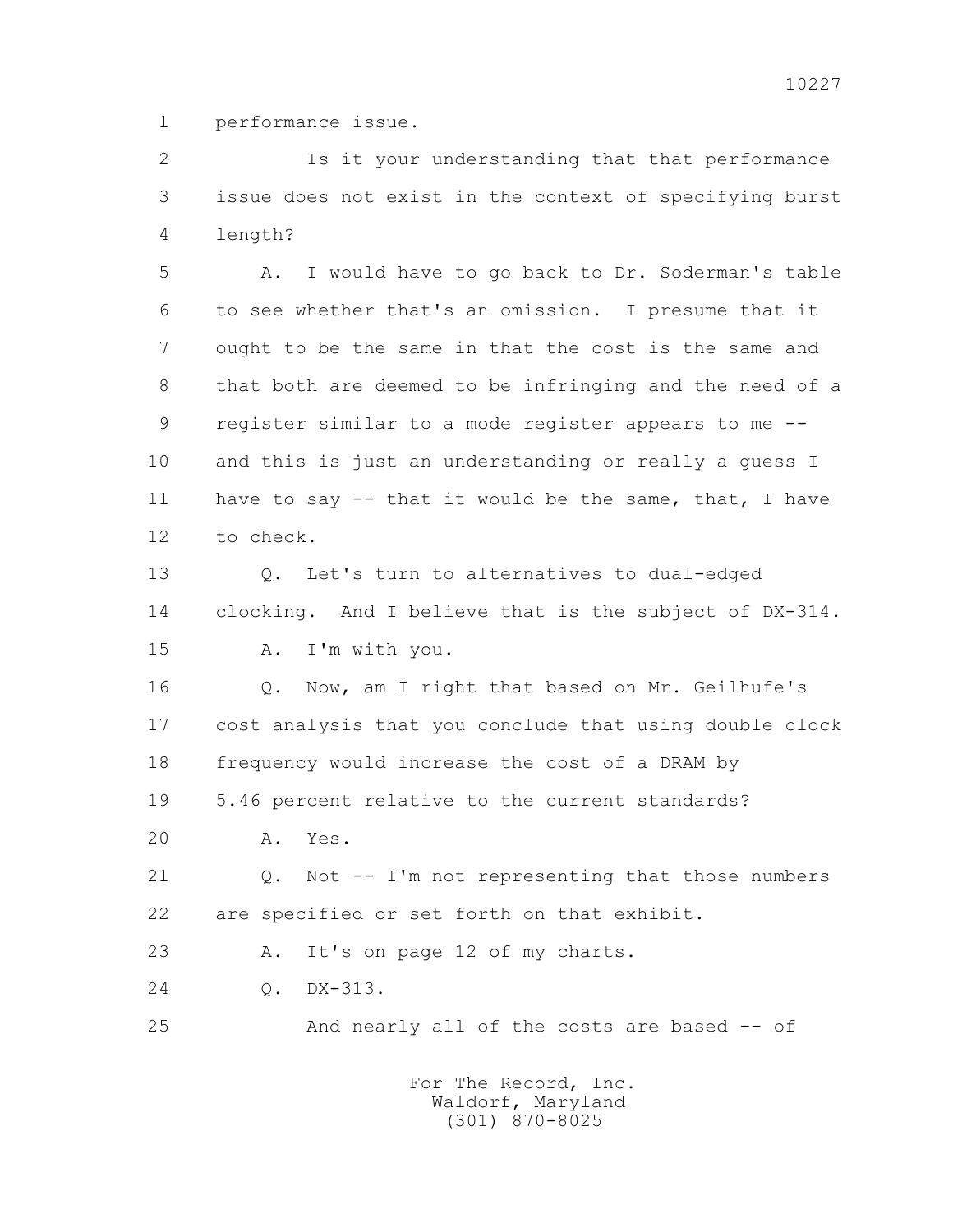1 those costs are based on the on-DIMM clock that 2 Mr. Geilhufe believes would be required; is that right, 3 for that alternative? 4 A. No. If -- I'm -- let me see. I do not -- I'm 5 not sure. I would have to return to his testimony on 6 that. 7 Q. And let's -- 8 A. I'm not certain. 9 Q. Let's move on in the interest of time to 10 alternatives to on-chip PLL/DLL. And that is discussed 11 on DX-315. 12 Am I right that you've not performed any 13 economic analysis based on Mr. Geilhufe's analysis of 14 the costs of alternatives to on-chip PLL/DLL? 15 A. Correct. 16 Q. And that's because Mr. Geilhufe didn't produce 17 to you any estimates of the costs of those 18 alternatives? 19 A. No. One of the alternatives he was able to 20 produce cost estimates for -- well, one out of four 21 didn't seem sufficient to assume -- not easier but 22 seemed fairer in some sense to assume zero. 23 Q. Now, you discuss on DX-315 four alternatives to 24 on-chip PLL/DLL and what I take to be references to 25 performance issues that you understand to be associated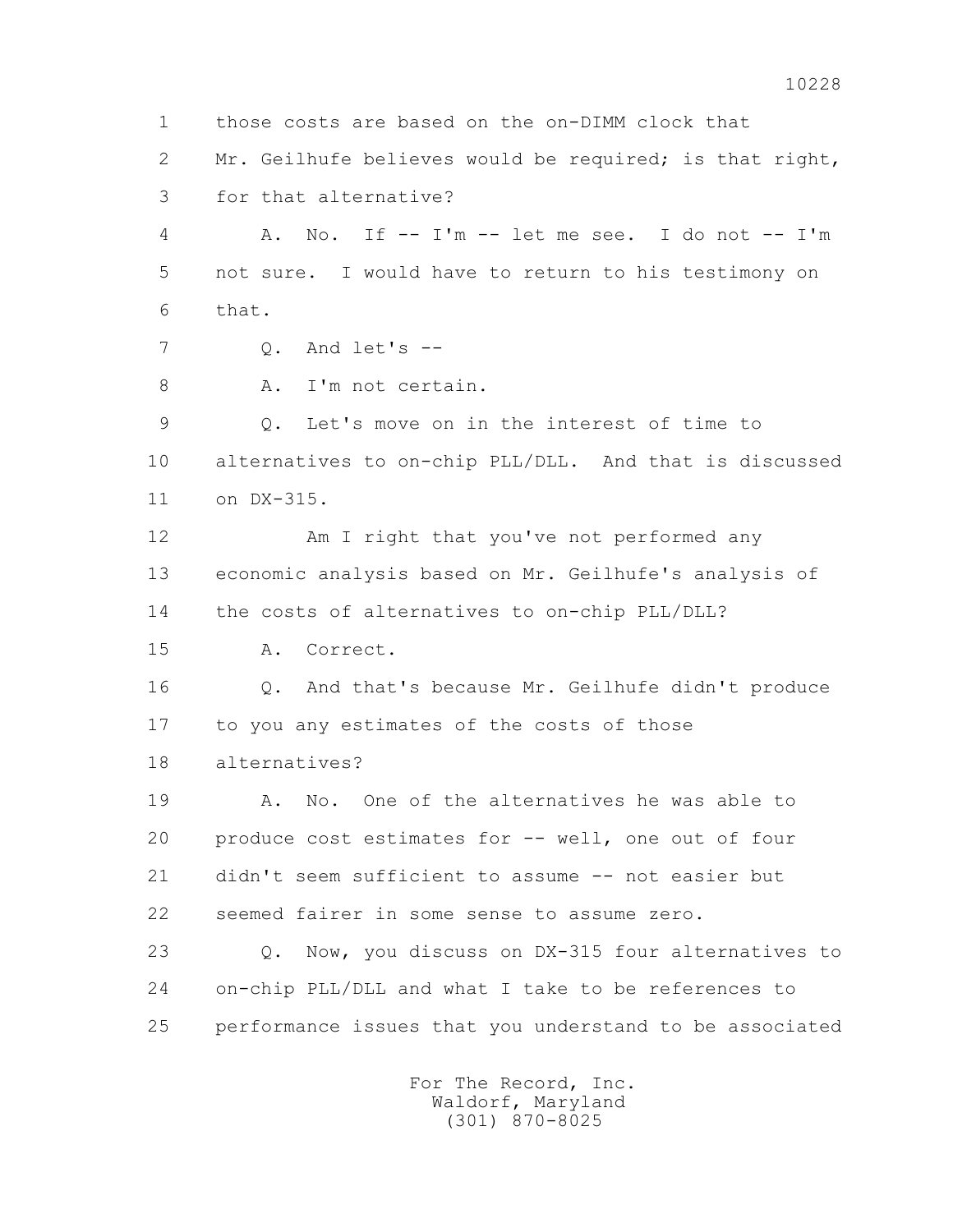2 A. Yes.

 3 Q. Now, you don't discuss on this slide the 4 alternative of not using a DLL at all; is that right? 5 A. Right.

 6 Q. But you do understand that that is an option 7 that would have been viable, that is, simply not using 8 a DLL or PLL at all, that -- you understand that that 9 would be viable for clock speeds up to 200 megahertz; 10 is that right?

11 A. That's my understanding.

 12 Q. And you understand that production of a DRAM 13 chip without an on-chip PLL or DLL would be 14 technically feasible for clock speeds up to that level;

15 right?

16 A. That's my understanding.

 17 Q. And you understand that the next generation of 18 DDR SDRAMs, the generation that may be in progress as 19 we speak, will involve clock speeds of 200 megahertz; 20 correct?

21 A. I -- I'm not aware of that. I thought the 22 clock speeds of 200 megahertz had already been 23 exceeded.

 24 Q. Well, I want to make sure that you understood 25 my question not to refer to data rates but rather to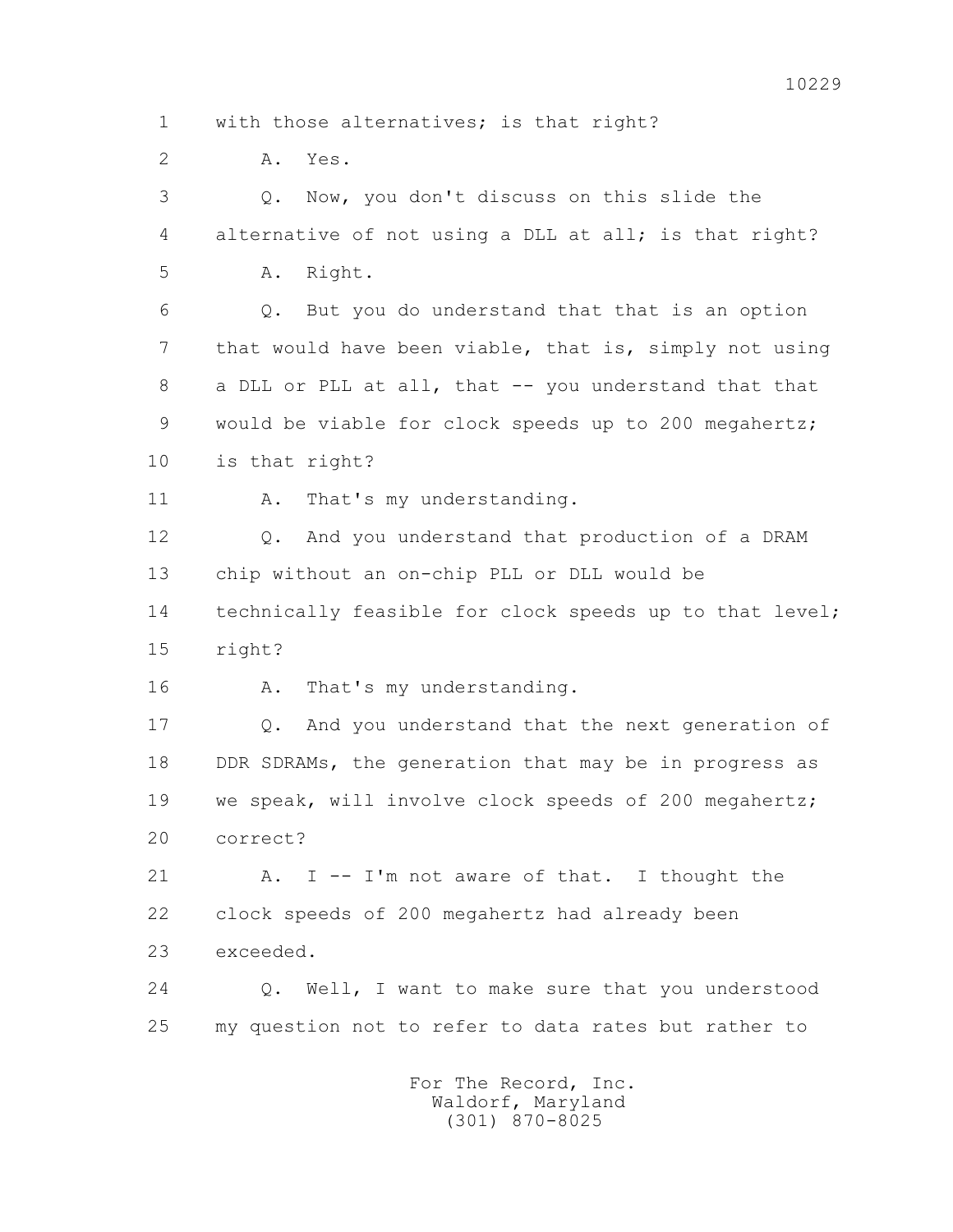1 clock speeds.

 2 A. I am still not sure. 3 Q. Let me ask you to -- well, strike that. 4 In any event, it is your understanding that 5 simply not using an on-chip PLL/DLL would be a viable 6 option, commercially viable option for clock speeds up 7 to 200 megahertz? 8 A. Yes. I understand that it would be undesirable 9 for -- to design a generation of DRAM at -- that is 10 limited to -- that has no headroom in terms of clock 11 speed. That designers wish to exceed those -- that 12 clock speed within the life of the generation of 13 DDR SDRAM. 14 MR. ROYALL: Your Honor, I move to strike that 15 answer as going beyond the question. And I'm happy not 16 even to repose a question because I think it may 17 already be asked and answered. If Mr. Stone wants to 18 raise this issue on redirect -- 19 JUDGE McGUIRE: Sustained. 20 Now, let me ask you a question. How much more 21 time are you going to take? 22 MR. ROYALL: I have one last question. 23 JUDGE McGUIRE: It's a good thing. Okay. I 24 was going to put you on the clock. 25 Go ahead.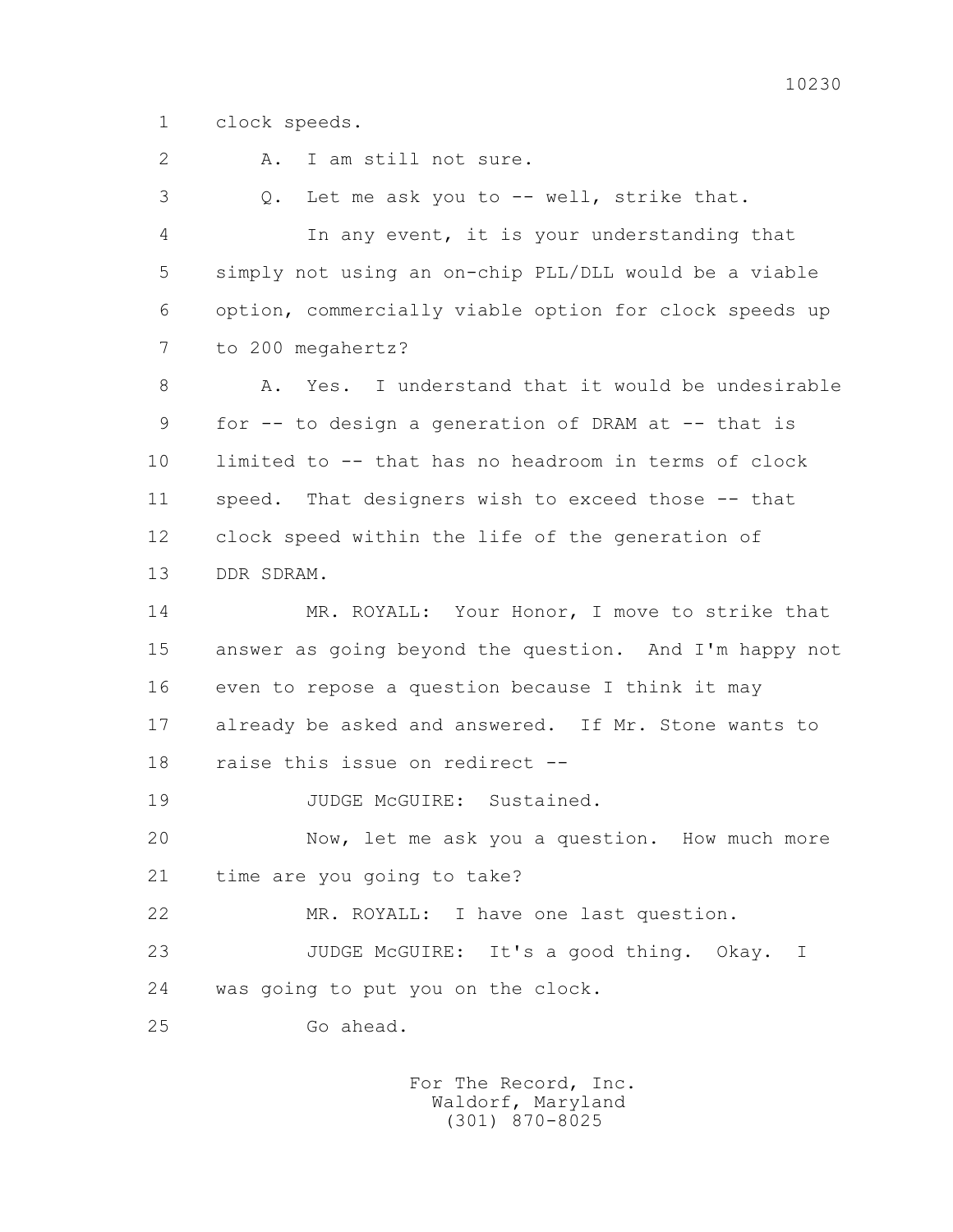1 MR. ROYALL: Thank you, Your Honor. 2 BY MR. ROYALL: 3 Q. Let me just -- this issue of commercially 4 viable, just so the record is clear in how you've 5 defined that term in your definition, let me ask you to 6 take a look at page 157 of your deposition in this 7 case. 8 On that page starting on line 12, do you see I 9 asked you, "Just so we're clear, what is your 10 definition of that term," referring to commercial 11 viability? 12 And you said: "My definition of that term 13 includes choices not made. In other words, it includes 14 possibilities to which customers could shift even 15 though the higher -- even though they are not first on 16 the hierarchy of choices and therefore may not be 17 chosen." 18 Do you see that? 19 A. Yeah. Excellent. 20 Q. So does that remind you of what context you had 21 for that term "commercial viability" in the context of 22 your deposition and the testimony that has related to 23 your deposition today? 24 A. Perfectly. Thank you. 25 Q. And you accept that definition? For The Record, Inc.

 Waldorf, Maryland (301) 870-8025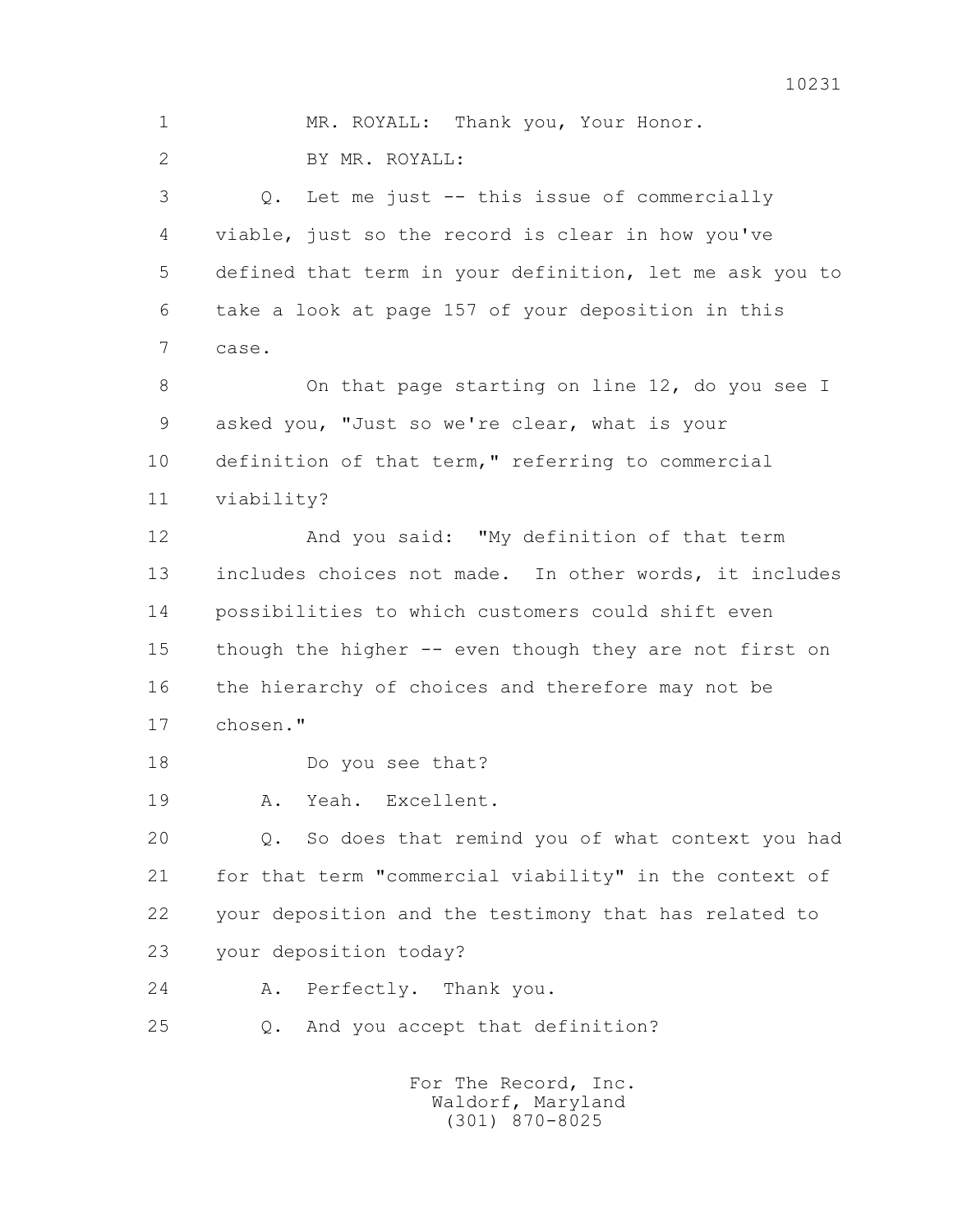1 A. Yes, I do. 2 MR. ROYALL: Thank you. No further questions. 3 JUDGE McGUIRE: All right. Thank you, 4 Mr. Royall. 5 Mr. Stone? 6 MR. STONE: Thank you, Your Honor. 7 JUDGE McGUIRE: Redirect? 8 REDIRECT EXAMINATION 9 BY MR. STONE: 10 Q. Hello, Dr. Rapp. 11 JUDGE McGUIRE: Well, good to see you again. 12 BY MR. STONE: 13 Q. Good to see you again. How's that? 14 You were asked some questions about the least 15 costly alternatives when you ignored whether or not 16 they were covered by Rambus patents. Do you recall 17 that? 18 A. Yes. 19 Q. Would it be correct that according to your 20 calculations with respect to the two features at issue 21 in SDRAM, if we were to ignore Rambus patents and any 22 royalties associated with those patents, the least 23 costly alternatives according to your computations 24 would be programmable CAS latency and programmable 25 burst length?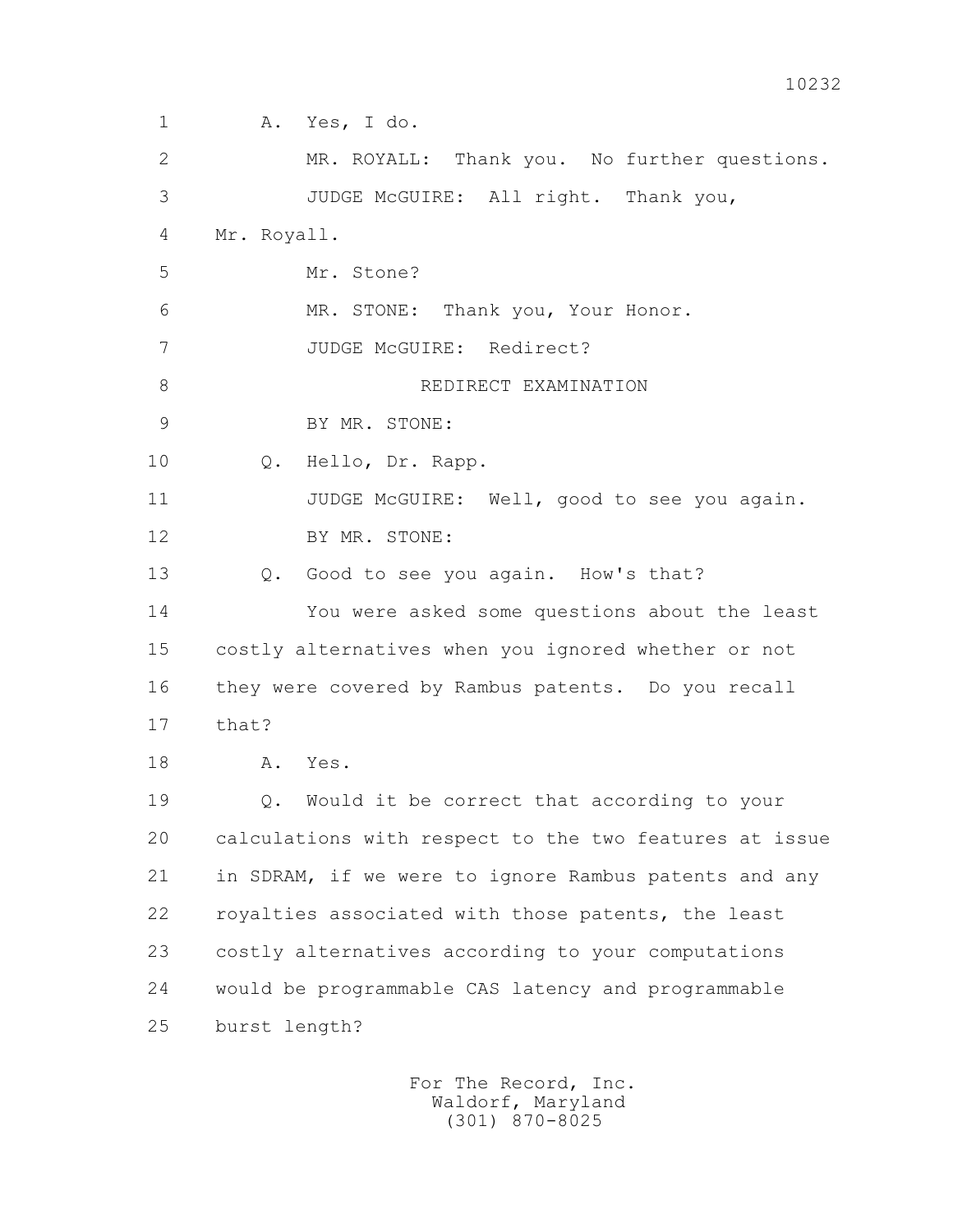1 **A.** Yes.

2 0. And would those be ones that had the fewest, if 3 any, performance disadvantages?

4 A. Yes.

 5 Q. Let me ask you -- you were asked some questions 6 today and perhaps even yesterday by Mr. Royall about 7 whether certain things are possible. Do you recall 8 those lines of questions?

9 A. Vaguely.

 10 Q. For example, a question like "would it be 11 possible that"?

12 A. Yes. Sure.

 13 Q. In the opinions that you expressed yesterday in 14 your direct examination, did you express those opinions 15 as ones that you believed as an economist and according 16 to economic principles are opinions that would be more 17 likely than not?

18 A. That was my intention in my testimony.

 19 Q. Okay. Let me go back to something you were 20 asked about yesterday, the subject of opportunism. Do 21 you recall that subject?

22 A. Yes.

 23 Q. In your view, how prevalent or common is 24 opportunism, as you were asked about that subject 25 yesterday?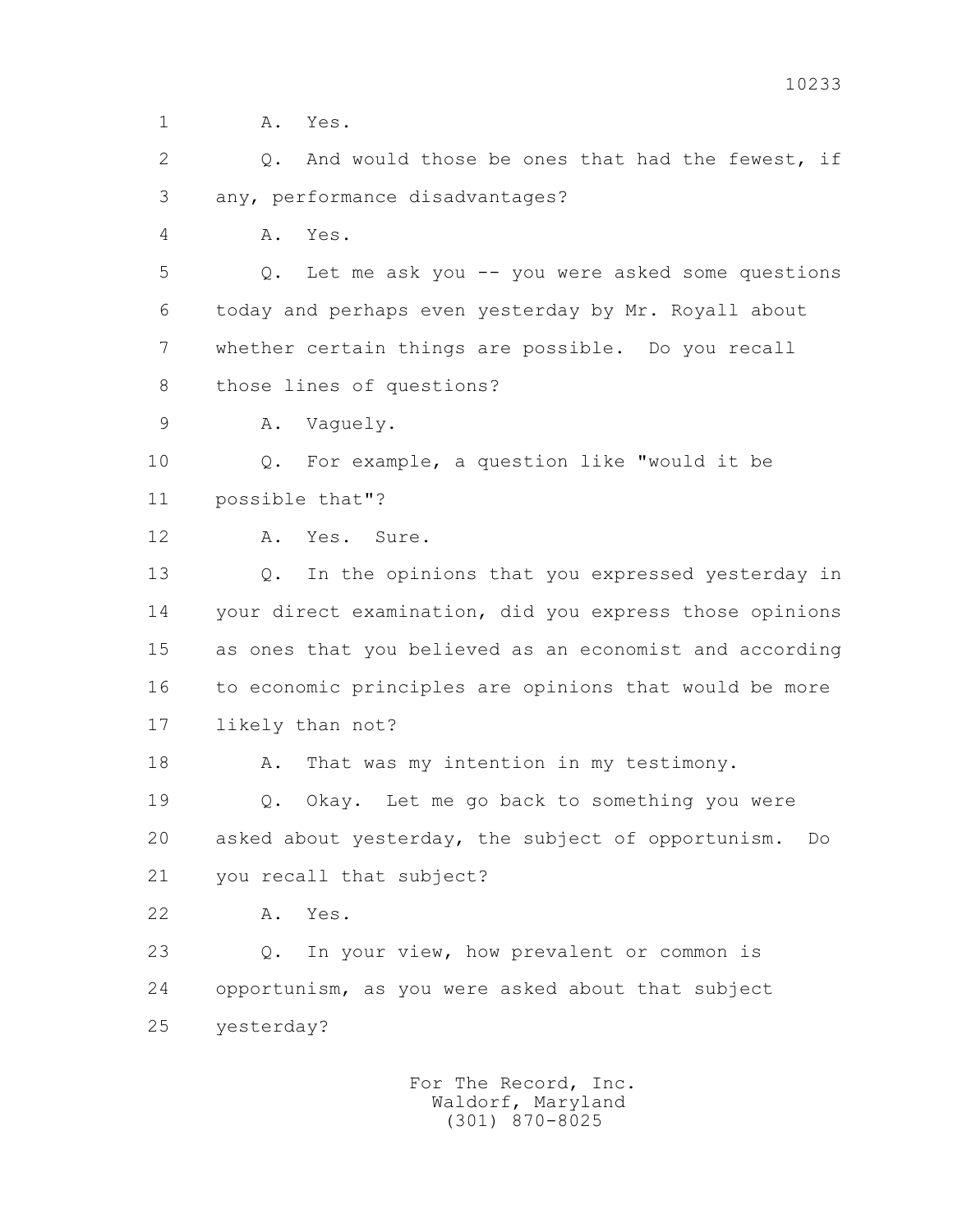1 A. Opportunism is everywhere in the economy, and 2 the reason that opportunism is everywhere is that 3 nobody is able to -- it's very rare that people are 4 able to specify perfect contracts, and as long as 5 contracts are imperfectly specified, people can take 6 advantage of the fact that they are -- that they're 7 imperfect. So it happens a lot.

 8 Q. Is there a necessary relationship between 9 opportunism and anticompetitive behavior from the 10 perspective of an antitrust economist?

 11 A. No. There is no necessary connection because 12 the world would be filled with antitrust violations if 13 there were.

 14 Q. So can you put that in a -- let me ask it in a 15 different sense.

 16 Does the fact that there is -- that opportunism 17 exists mean that every time it exists that 18 anticompetitive behavior will result?

19 A. That is not the case, if that's clear.

 20 JUDGE McGUIRE: You're saying that is not the 21 case that every time there's opportunism that it 22 follows that anticompetitive behavior would result?

23 THE WITNESS: Yes.

24 Thank you, Your Honor.

25 JUDGE McGUIRE: Okay.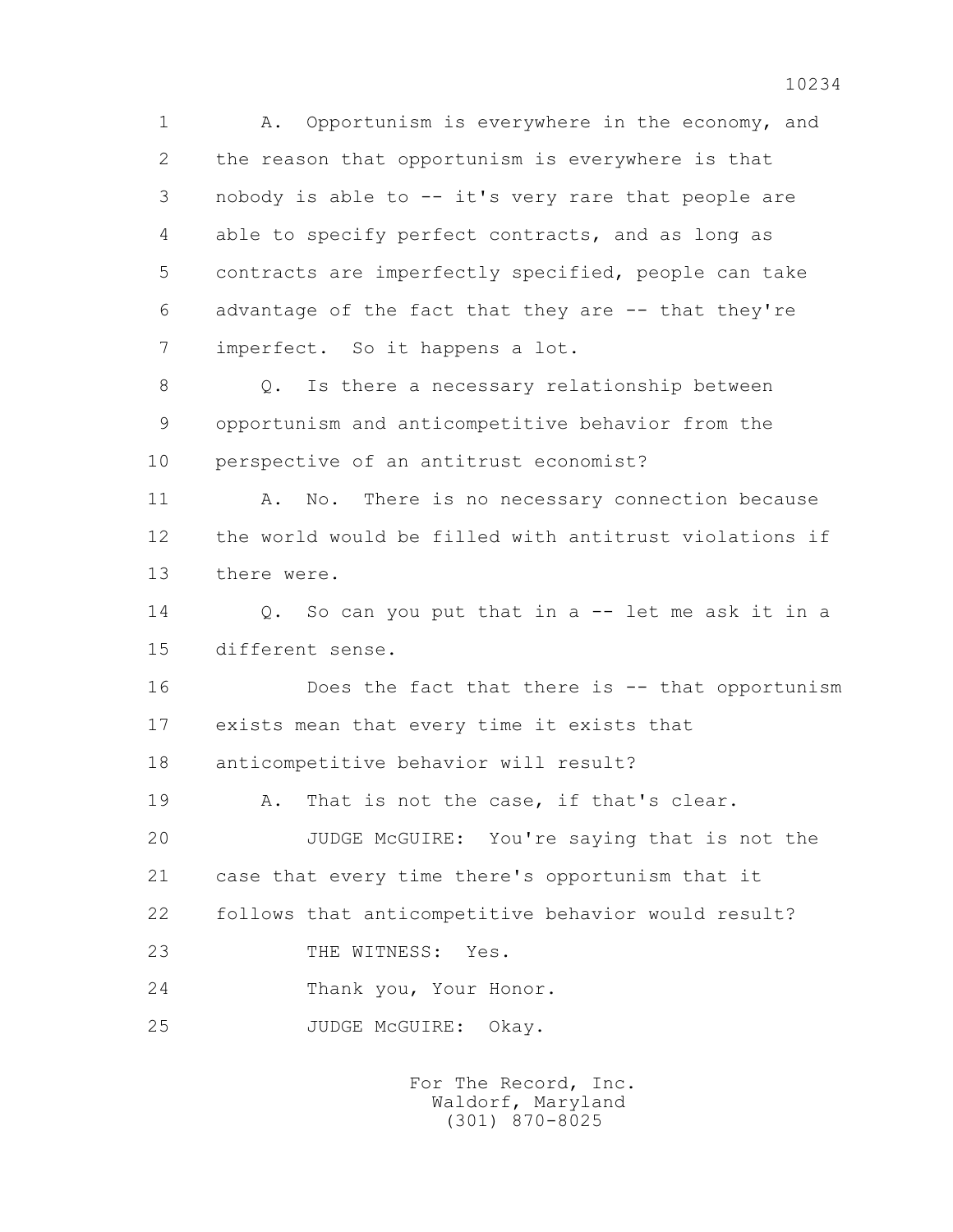| $\mathbf 1$    | BY MR. STONE:                                          |
|----------------|--------------------------------------------------------|
| $\overline{2}$ | Let me ask you if you would to turn to the<br>Q.       |
| 3              | white paper that you were shown earlier by Mr. Royall. |
| 4              | Got it.<br>Α.                                          |
| 5              | And let me ask you to turn to page 10 of that<br>Q.    |
| 6              | document. I believe at the top of that -- well, I'm    |
| 7              | going to have to bring this up.                        |
| 8              | I don't have it on our system, Your Honor.<br>Let      |
| 9              | me see if I can bring it up on the ELMO.               |
| 10             | Now let's see if I can do this (indicating).           |
| 11             | That's good.<br>Α.                                     |
| 12             | Is that good?<br>Q.                                    |
| 13             | Uh-huh.<br>Α.                                          |
| 14             | You were asked earlier about that first<br>$Q$ .       |
| 15             | paragraph that begins "A fact widely known to students |
| 16             | of intellectual property"; correct?                    |
| 17             | Α.<br>Yes.                                             |
| 18             | What was the purpose for including that<br>$Q$ .       |
| 19             | particular paragraph in this white paper?              |
| 20             | Nothing other than to initiate a discussion of<br>Α.   |
| 21             | value which relates eventually to market power, and    |
| 22             | that initial sentence was there to advise readers of   |
| 23             | this paper that even though we sometimes speak of      |
| 24             | patents as patent monopolies, that in an antitrust     |
| 25             | sense the word "monopoly" means something very         |
|                |                                                        |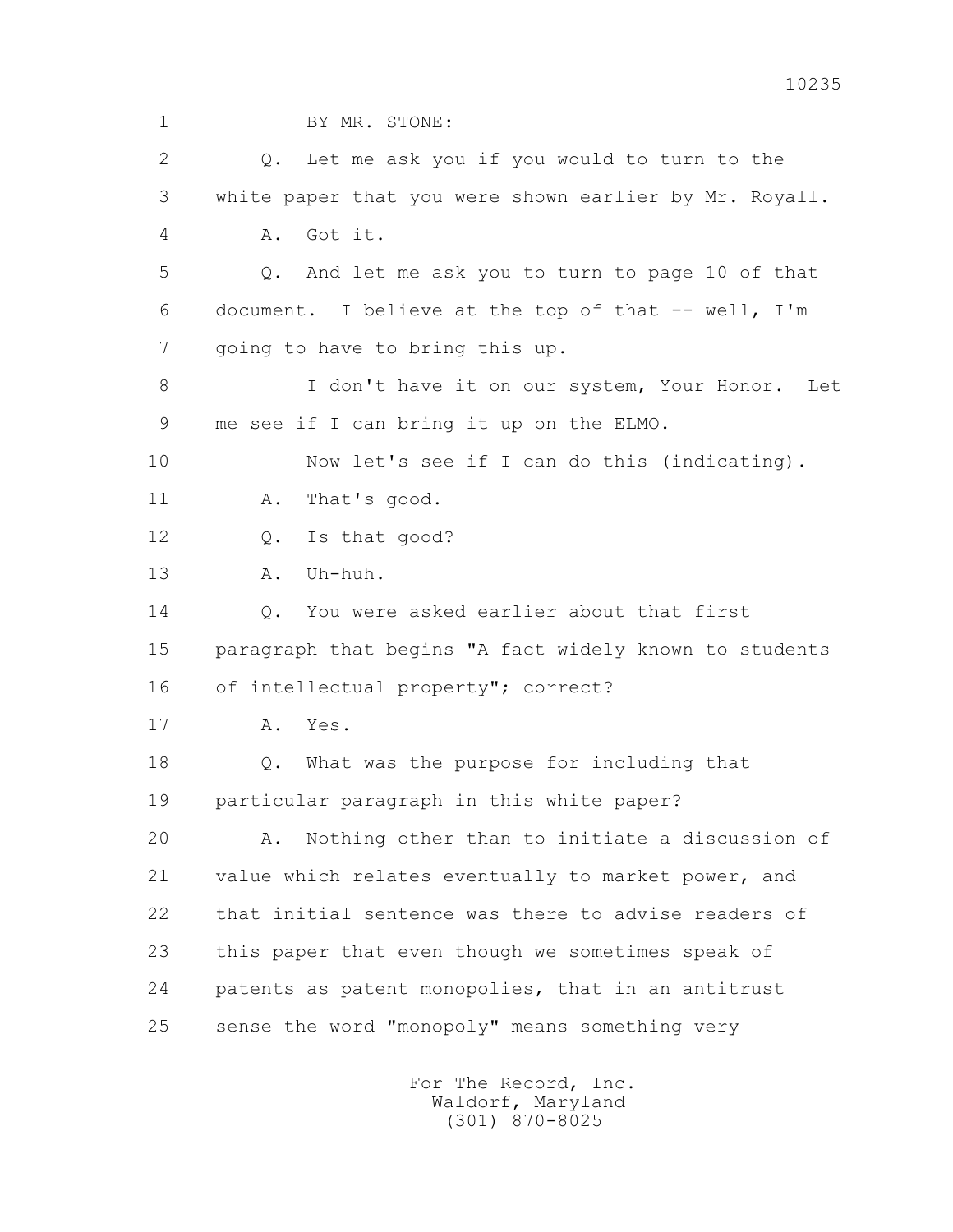1 different and that you can have a patent with all the 2 seals and ribbons and not have anything like a 3 monopoly, and that's more frequently the case than 4 not.

 5 Q. And did you go on from that in the next 6 paragraph to describe a methodology of analysis that 7 is related to the methodology that you've presented 8 here?

 9 A. Yes. In the first paragraph, the second 10 sentence and what follows, the same basic methodology 11 is the one that I've used. It's the essence of 12 economic valuation.

 13 And the second sentence of the first paragraph 14 reads, "The value of an invention is determined by how 15 much of an improvement the invention is over the 16 closest alternative." The second paragraph expands on 17 that.

 18 Q. And does the third paragraph in which you state 19 that "Of course revolutionary inventions -- useful 20 technical advances with weak or nonexistent economic 21 substitutes -- by exactly the same principle can be of 22 great value," is that an effort to build on the 23 introductory paragraph that you were asked about by 24 Mr. Royall?

25 A. Yes. While it is true, as I said at the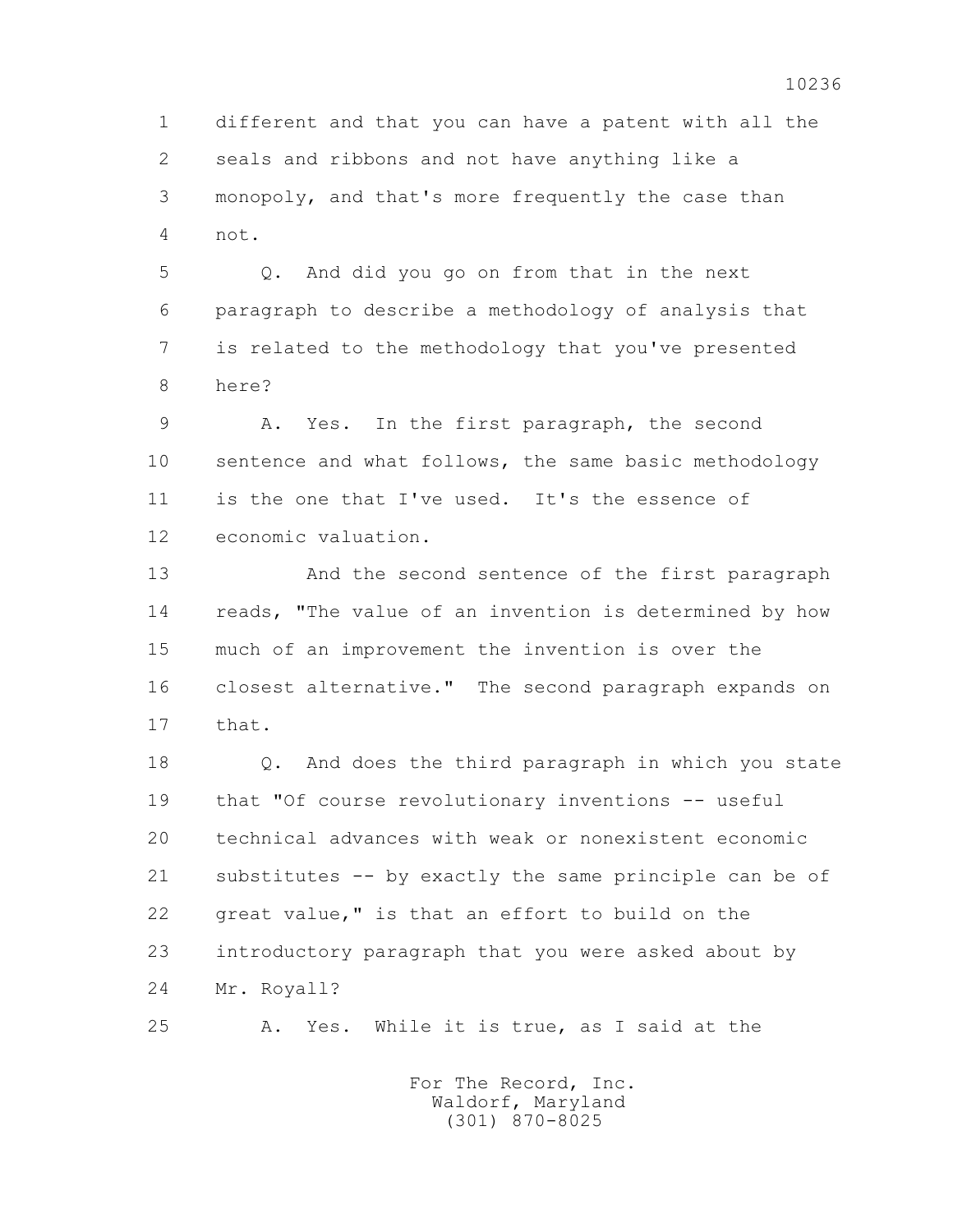1 outset, that most patents aren't worth much, there are 2 a few that are worth a great deal, and since that's the 3 subject of the inquiry, that -- we got to saying -- I 4 got to saying that, my coauthor and I, by the third 5 paragraph.

 6 Q. And is the next sentence of that third 7 paragraph, "Processes or products embodying such 8 inventions will themselves be valuable either because 9 the new product characteristics are desirable to 10 consumers or without alternative means to satisfy those 11 desires or because product costs have been reduced in 12 ways that could not be accomplished by other means," 13 consistent with the testimony you've presented in this 14 proceeding?

15 A. Yes. Absolutely.

16 0. Let me show you page 19 in that white paper, 17 which I believe you also were shown by Mr. Royall with 18 respect to the numbered paragraphs at the top of this 19 page.

 20 And to put those two numbered paragraphs on 21 page 19 in context, you need to consider the text that 22 follows in the next paragraph, the one that I have a 23 little line alongside?

24 A. Yes.

25 Q. And in that paragraph where you say -- are you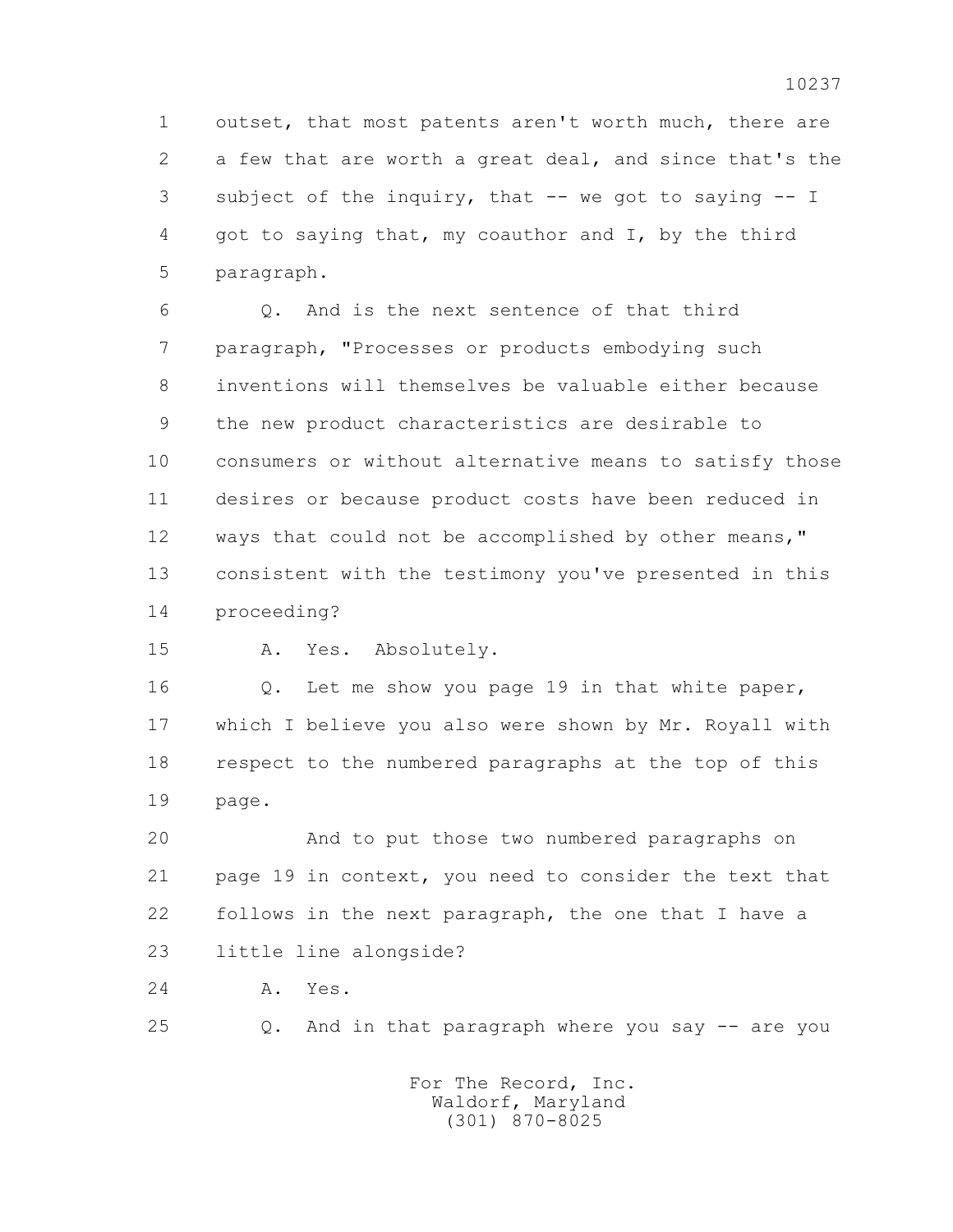1 talking about what the FTC would need to show, in your 2 view, to establish from an economic perspective that 3 there had been anticompetitive behavior? 4 A. Yes. 5 Q. And was it your view at the time of the white 6 paper that if chip manufacturers could switch to the 7 noninfringing alternatives at very little cost, then 8 there is correspondingly very little scope for harm 9 arising from Rambus' nondisclosure of patent 10 applications? 11 A. Right. 12 Q. Is that consistent with your testimony here? 13 A. Yes. 14 Q. And did you, for purposes of this white paper, 15 on page 20, the next page, did you talk at that time 16 about the existence of proposed alternatives and 17 potential cost penalties that might be associated with 18 them in reference, among other things, to the 19 declaration of Mr. -- Dr. Horowitz? 20 A. Yes. At the top paragraph. 21 Q. Yes. 22 And did you acknowledge in this white paper 23 that you had not at that time quantified the costs of 24 the various alternatives, in the paragraph that 25 follows?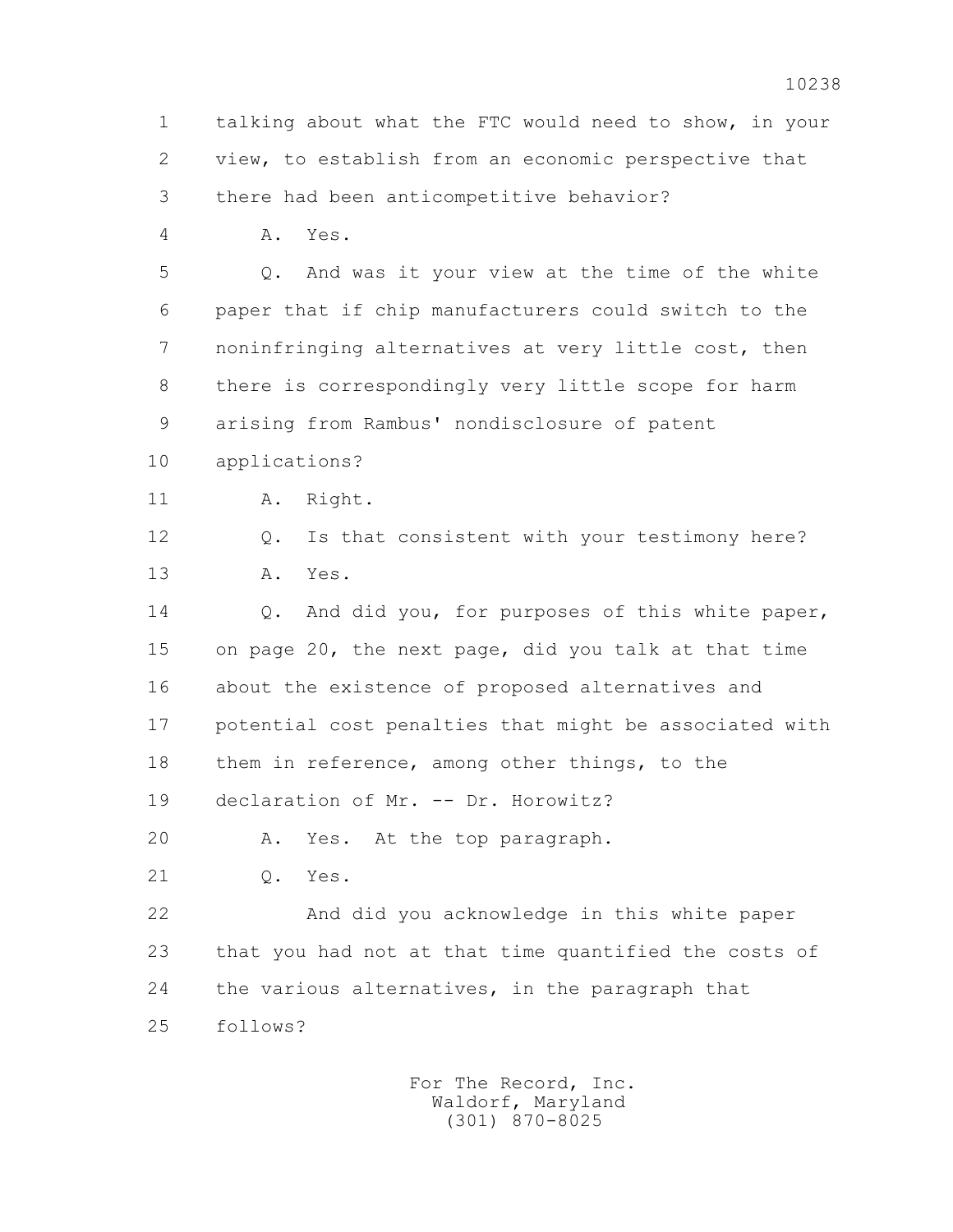1 **A.** Yes.

 2 Q. Okay. You were shown some slides by 3 Mr. Royall -- one slide by Mr. Royall, that were used 4 in meetings with personnel at the Federal Trade 5 Commission. Do you recall that? 6 A. Yes. 7 Q. And the slide I believe he showed you was this 8 one that I have up, which talks about by affecting 9 scarcity of alternatives through increasing the cost of 10 alternatives, it then lists sunk costs, switching costs 11 and coordination difficulties and brackets those to 12 combine to represent lock-in? 13 A. Yes. 14 0. On the next slide that you used in the course 15 of these meetings, did you summarize your conclusion 16 that if there are low switching costs -- well, let me 17 just ask you, what did you summarize in the paragraph 18 under no change in the cost or availability of 19 alternatives? Just the first point where it leads to 20 no lock-in. 21 A. That where there are low switching costs or 22 small sunk investments that there is no -- that one 23 would expect or predict no lock-in in that 24 circumstance. 25 Q. Again, is that testimony that you believe to be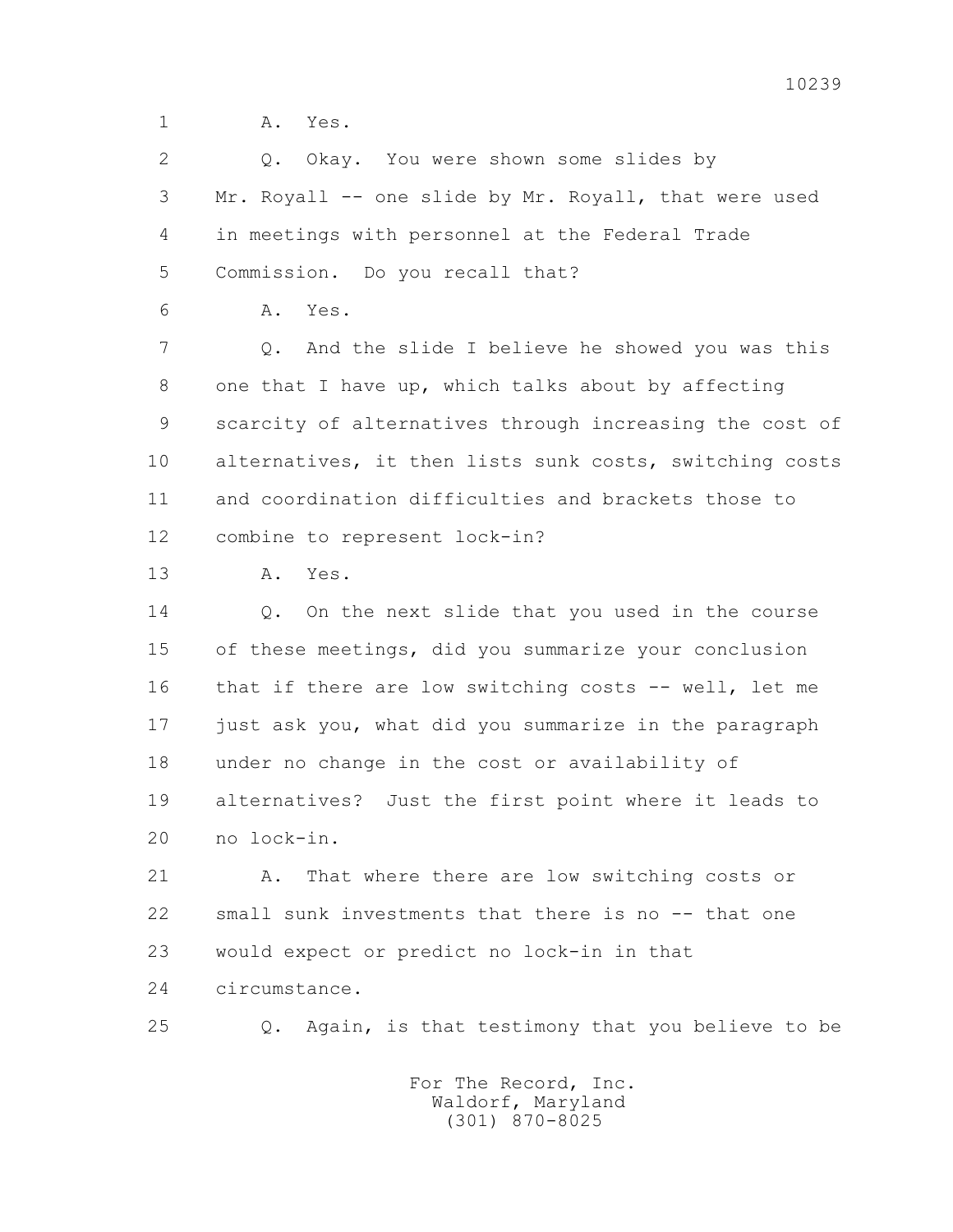1 consistent with the testimony you've provided here in 2 this proceeding?

3 A. Yes.

 4 Q. Let me ask you, do you have the Micron rebuttal 5 report that Mr. Royall showed you?

6 A. Yes, I do.

 7 Q. I think what he showed you was on page 6 of 8 that document. You can take a look at that and see if 9 you can confirm that that's consistent with your 10 recollection.

11 A. Help me to find where in the document.

 12 Q. He asked you about that JEDEC determined the 13 standard I believe with respect to Professor Carlton, 14 and then at the bottom of page 6 he referred you to the 15 statement that reads, "Professor Carlton has presented 16 no means to determine whether Micron's assertion that 17 JEDEC members would have switched," and so on. I think 18 this is where he brought you to the question of your 19 statement about Professor Carlton. If you recall 20 different than that, please tell me.

 21 MR. ROYALL: If I could just interject for the 22 record, I think the language --

23 MR. STONE: You're right.

 24 MR. ROYALL: -- on this page is starting with 25 "knowing." It's that language.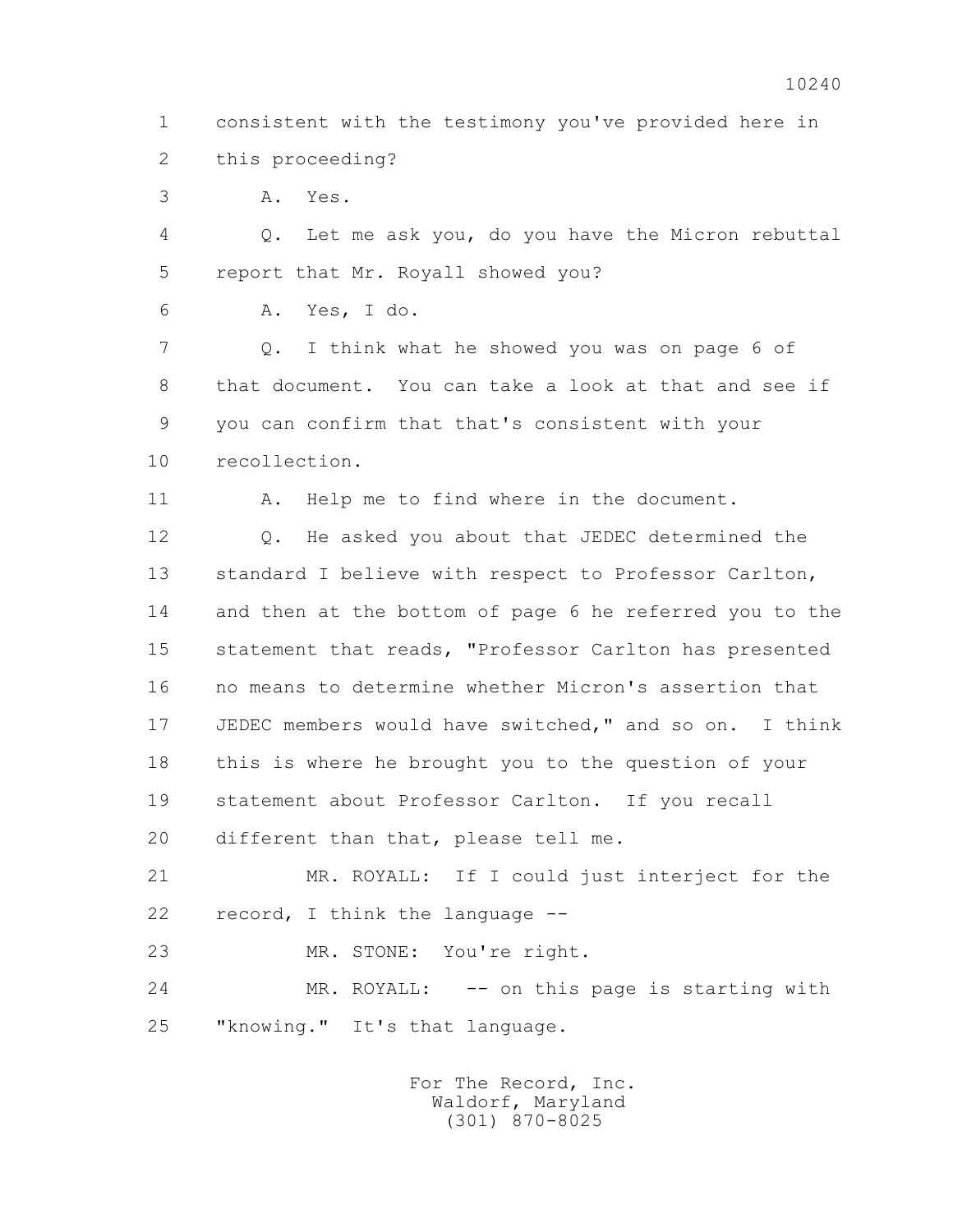1 MR. STONE: Thank you very much, Mr. Royall. 2 BY MR. STONE: 3 Q. Go to the top of the page where it says 4 "Knowing the reasons behind JEDEC's selection." 5 A. Yes. 6 Q. And do you recall this was the portion of the 7 text you were asked about by Mr. Royall? 8 A. Yes. 9 Q. Let me ask you to turn just if you would to the 10 preceding page of this rebuttal report. 11 And to put in context, if we can, the sentence 12 that you were asked to look at by Mr. Royall, in the 13 preceding paragraph did you discuss that while 14 Professor Carlton and you were neither one experts in 15 semiconductor technology, you were both capable of 16 evaluating the economic costs and benefits of 17 alternatives to technology on the parties at interest? 18 A. Yes. 19 Q. And did you go on say you just needed 20 sufficient information to do that? 21 A. Yes. 22 Q. Is that the computation that you have performed 23 in connection with the testimony here? 24 A. Yes. 25 Q. Now, let me ask you, do you still have a copy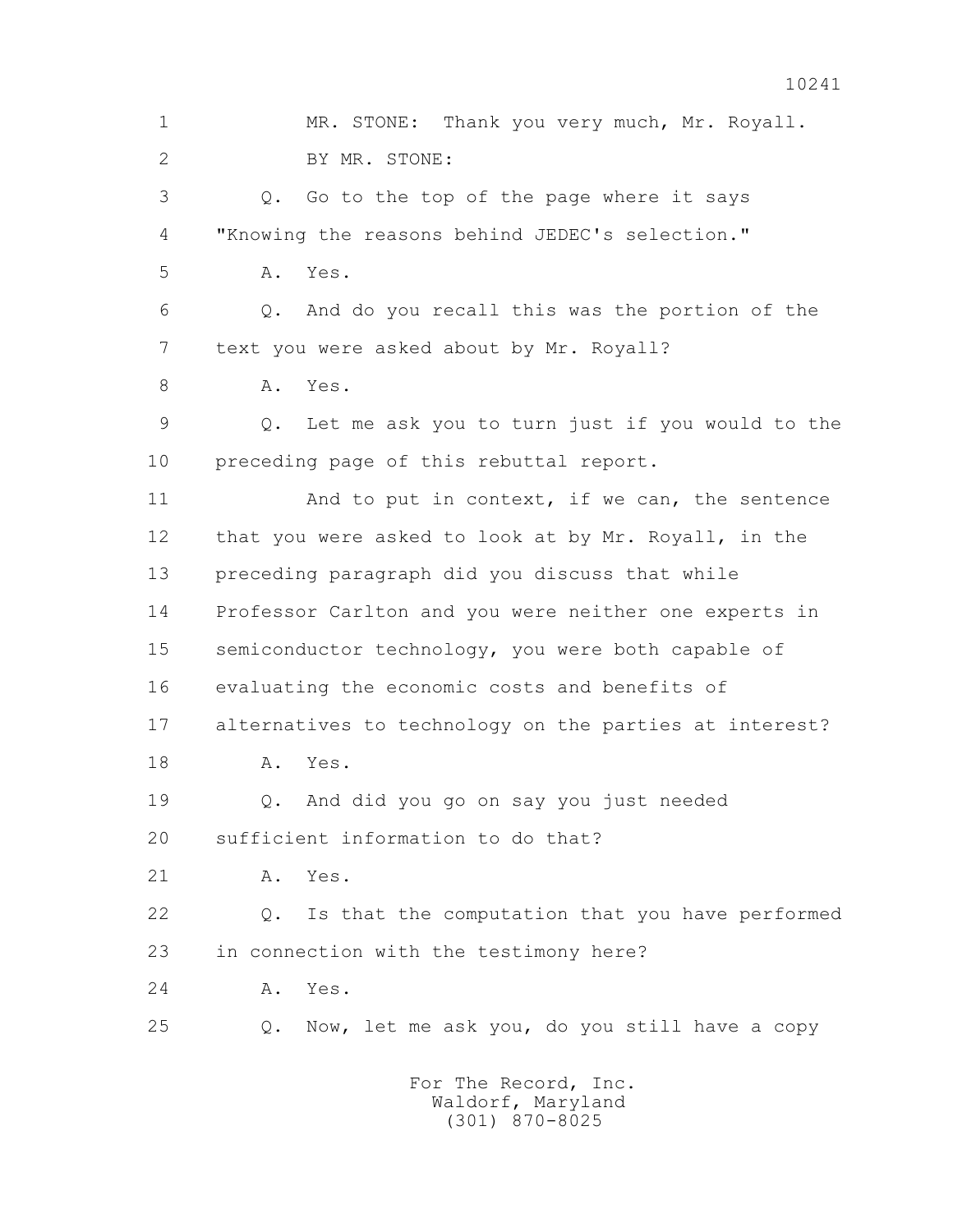1 of the paper you wrote following the hearings with 2 respect to the joint hearings of DOJ and FTC? 3 A. Right. It was written I think prior to, but I 4 ought to have it on this pile. 5 Q. I have another copy. Let me just hand you 6 mine. 7 May I approach, Your Honor? 8 Let me hand you mine. 9 A. Thanks. 10 Q. Dr. Rapp, in connection with the testimony 11 which you provided at those joint hearings, were you 12 compensated by anyone for that testimony? 13 A. I was not. 14 0. And in connection with the preparation of this 15 paper, were you compensated by anyone for your work on 16 the paper? 17 A. No. Well, sorry. I was paid my salary by 18 NERA, but NERA was not working for anybody. 19 Q. And let me ask you to look -- in connection 20 with this, the testimony you gave to the joint hearings 21 and the preparation of this paper, did you disclose 22 that you had previously been retained and performed 23 services for Rambus? 24 A. Yes. In the first footnote on page 1, 25 Lauren Stiroh and I, the two authors of the paper, For The Record, Inc. Waldorf, Maryland

(301) 870-8025

10242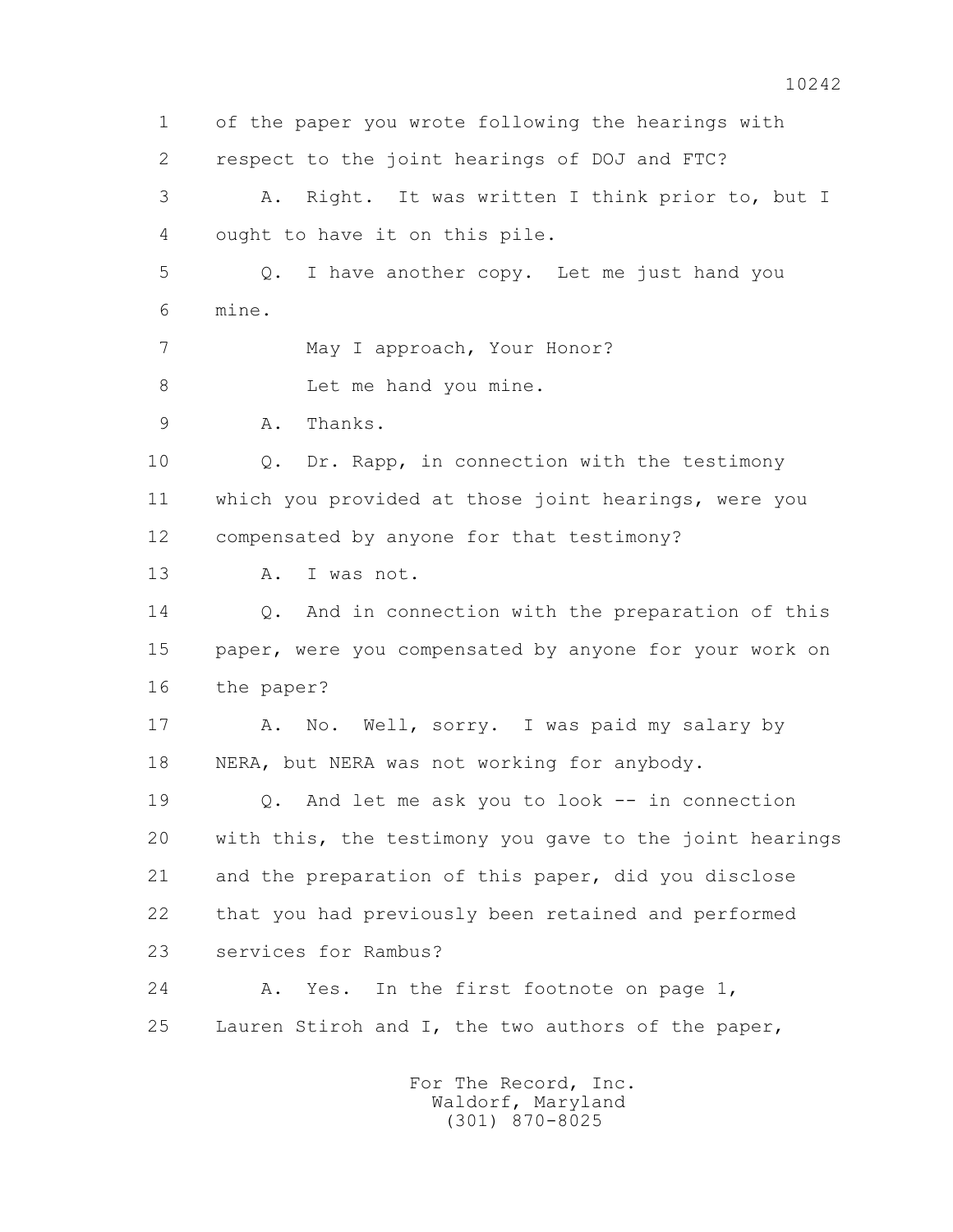1 said: "Many of the opinions in this submission also 2 appear in the draft paper Market Power and Technology 3 Markets available from the authors on request. We 4 have also developed certain of our ideas about 5 standard-setting in our role as economic consultants 6 to Rambus, Incorporated, a semiconductor memory 7 technology developer."

 8 Q. And did you in this paper arrive at certain 9 conclusions with respect to how standard-setting 10 organizations should conduct themselves? Is that one 11 of the things you arrived at as conclusions in this 12 paper?

13 A. I'm not sure it went quite that far. I think 14 it was -- oh, I'm sorry.

 15 MR. ROYALL: No. I don't want to interrupt 16 your answer.

17 THE WITNESS: I think it was probably a 18 discussion of the incentives and consequences of 19 standard-setting rules but didn't rise to the level of 20 giving advice to standard-setting -- about how to -- 21 how to fix rules.

22 BY MR. STONE:

23 Q. Okay.

 24 MR. ROYALL: All I was going to say is if he 25 was planning to go into that subject it's beyond the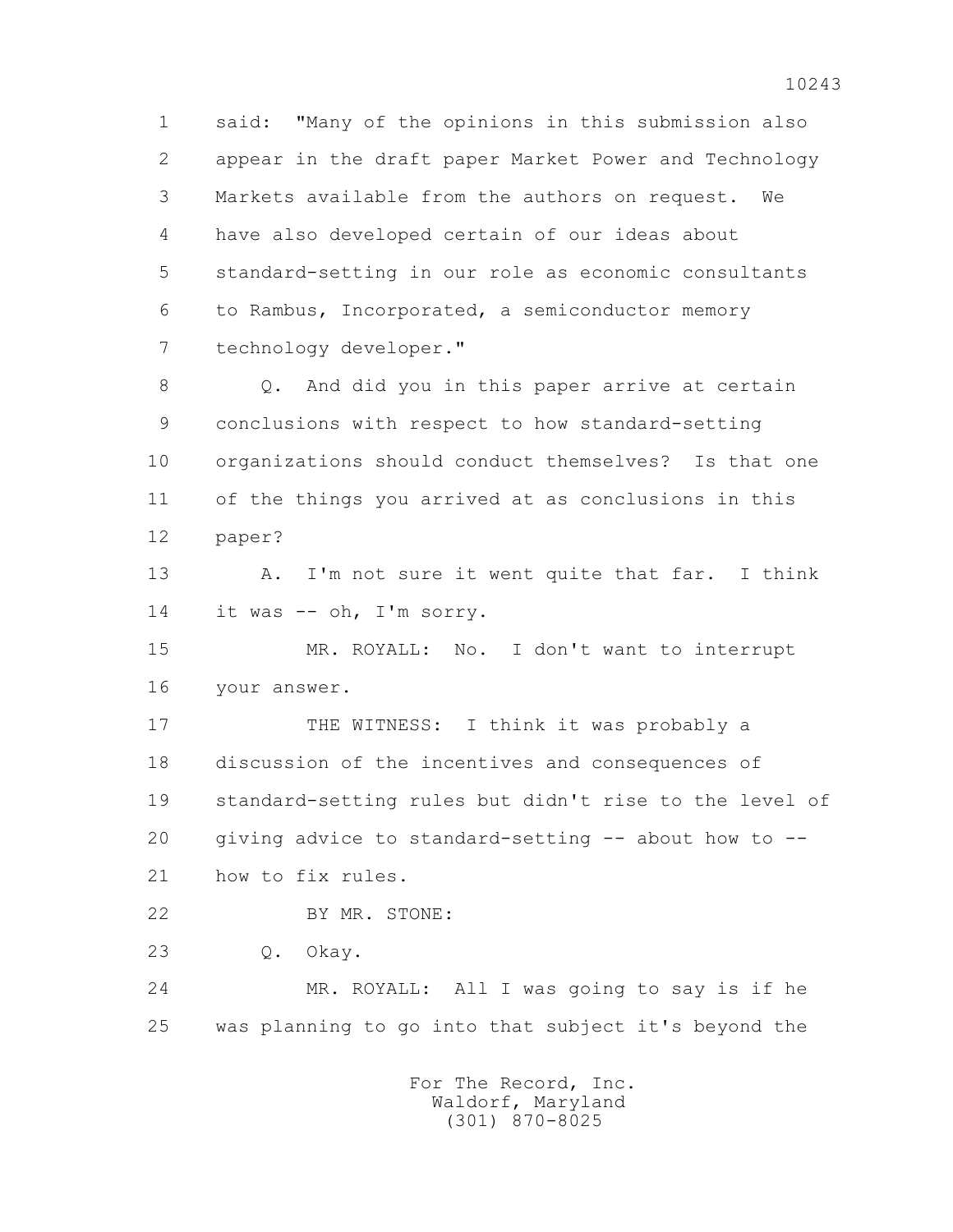1 scope, but it sounds like --

 2 MR. STONE: I had not intended to go any 3 further. I was just trying to put in context what the 4 subject of that paper was. 5 BY MR. STONE: 6 Q. Turn if you would to your expert report, which 7 is CX-3059. And just a couple of questions about your 8 expert report. 9 First, do you recall you were asked about 10 appendix II which listed various documents that you had 11 reviewed? 12 A. Yes. 13 Q. If you would turn to page 6 of this document, 14 but I suspect it's going to be -- it is page 6. No, 15 it's not. Go to page 7 if you would. 16 Okay. Wrong report. That's not going to work. 17 That's a different one. That must be an old one. I'll 18 use the ELMO. 19 Sorry. I should have checked it. 20 A. Page? 21 Q. Page 6. 22 A. 6. Yes. 23 MR. STONE: I apologize, Your Honor. 24 THE WITNESS: It relates to appendix II, if 25 that's helpful.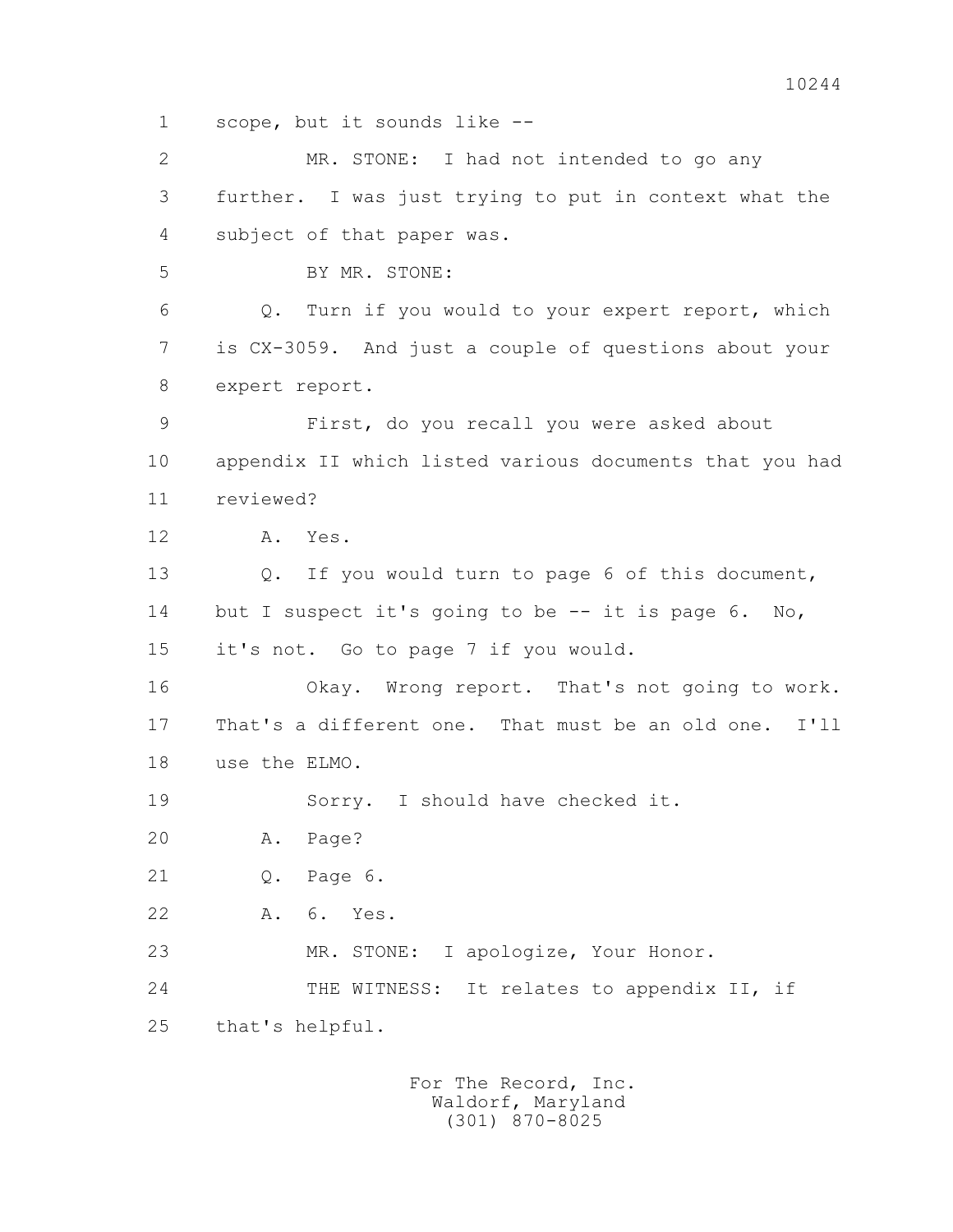1 BY MR. STONE: 2 Q. Okay. And let me just direct your attention to 3 the very top of this document under the heading 4 Documents Relied Upon. 5 Did you there summarize the documents you 6 relied upon in preparing your expert report? 7 A. Yes. And documents and interviews -- sorry -- 8 documents and reports and analyses. 9 Q. And did you state there that you and economists 10 working with you had conducted interviews with Rambus 11 personnel and technical experts? 12 A. Yes. 13 Q. And did you also there describe your review of 14 various trade press and other documents as well as 15 deposition testimony? 16 A. Yes. 17 Q. And let me ask you if you would to turn to 18 page 13 and take a look at footnote 28. 19 Okay. Do you have footnote 28 in front of 20 you? 21 A. Yes. 22 Q. And did you there disclose that part of the 23 analysis expressed in your expert report had also 24 previously been included in prior writings or 25 incorporated into your previous expert reports, which For The Record, Inc.

 Waldorf, Maryland (301) 870-8025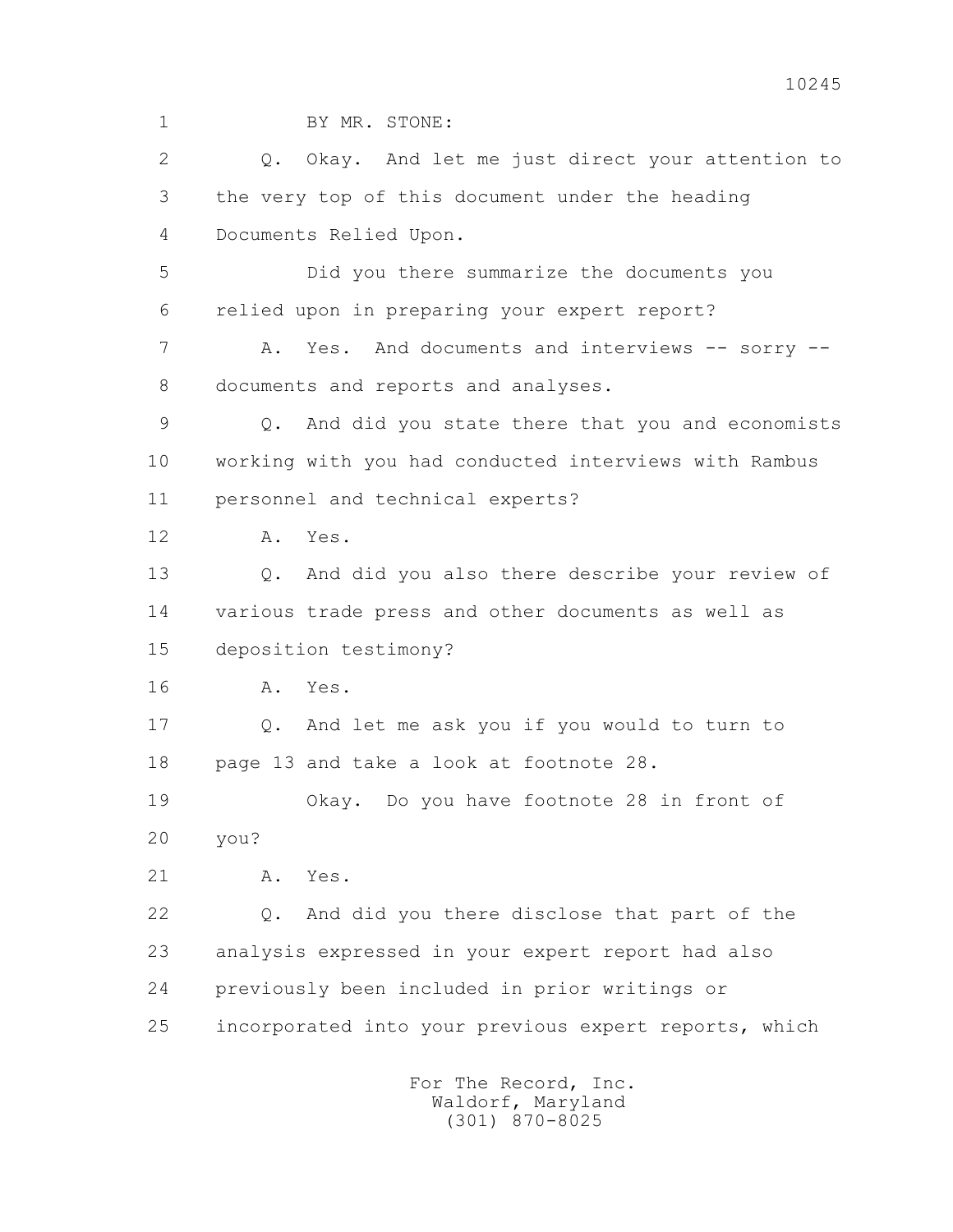1 you then cite?

2 A. Yes.

 3 Q. Was it your intention in presenting your expert 4 report to try to set forth in these various places all 5 of the information that you had referred to in 6 connection with preparing your report and coming to 7 your opinions?

8 A. Sure.

 9 MR. STONE: Your Honor, I wanted to go into the 10 appendix -- the Exhibit 3 document for a moment because 11 I think only a portion of these numbers were previously 12 gotten into the record through the chart that 13 Mr. Royall prepared, but I wonder if I might have just 14 a moment to confer with him on this. 15 JUDGE McGUIRE: Yeah, go ahead. 16 (Pause in the proceedings.) 17 MR. STONE: Okay. Let me do it this way, 18 Your Honor. 19 JUDGE McGUIRE: I assume that didn't go well. 20 MR. STONE: It didn't go as well as I thought. 21 What I wanted to get into the record was the 22 numbers from this chart that are in addition to the 23 numbers that Mr. Royall had offered, and let me see if 24 I can do it expeditiously this way. 25 MR. ROYALL: Could I just mention what the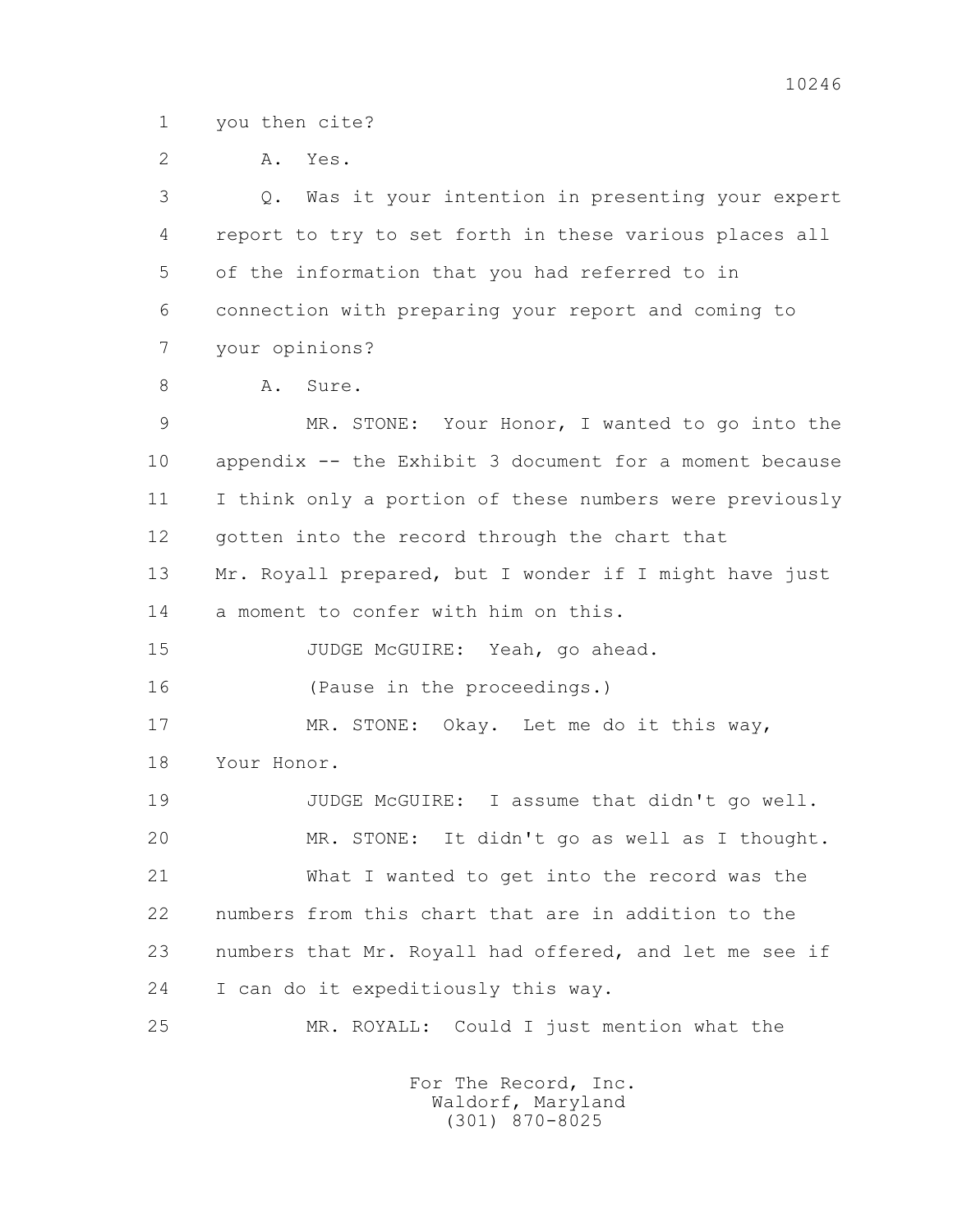1 issue I understand to be here.

| $\overline{2}$ | Because I want to expedite this as well, but I          |
|----------------|---------------------------------------------------------|
| 3              | think the issue is Mr. Stone I believe wants -- wanted  |
| 4              | to know if I would allow or not object to the admission |
| 5              | of this part of the expert report, but I understand     |
| 6              | that there's -- because of Mr. Stone's own objections   |
| 7              | that we've had established ground rules here that       |
| 8              | expert reports are not admissible, and that's my        |
| 9              | concern, is that that doesn't seem fair to me that even |
| 10             | a portion of this expert report should be admitted when |
| 11             | ours over his objections --                             |
| 12             | JUDGE McGUIRE: Well, you're not asking it to            |
| 13             | be admitted to the court, at least -- I know you've     |
| 14             | asked him, but you haven't asked me now because you're  |
| 15             | $trying -$                                              |
| 16             | MR. STONE: If he would have agreed, I would             |
| 17             | have asked, Your Honor, but I'm not saying he's         |
| 18             | obligated to agree on this.                             |
| 19             | MR. ROYALL: But obviously I'm happy to see if           |
| 20             | we can try to expedite this in some way short of        |
| 21             | admitting that.                                         |
| 22             | JUDGE McGUIRE: I think that's what he's trying          |
| 23             | to do now; right?                                       |
| 24             | MR. STONE: Let me just try to see if I could.           |
| 25             | JUDGE MCGUIRE:<br>Right.                                |
|                |                                                         |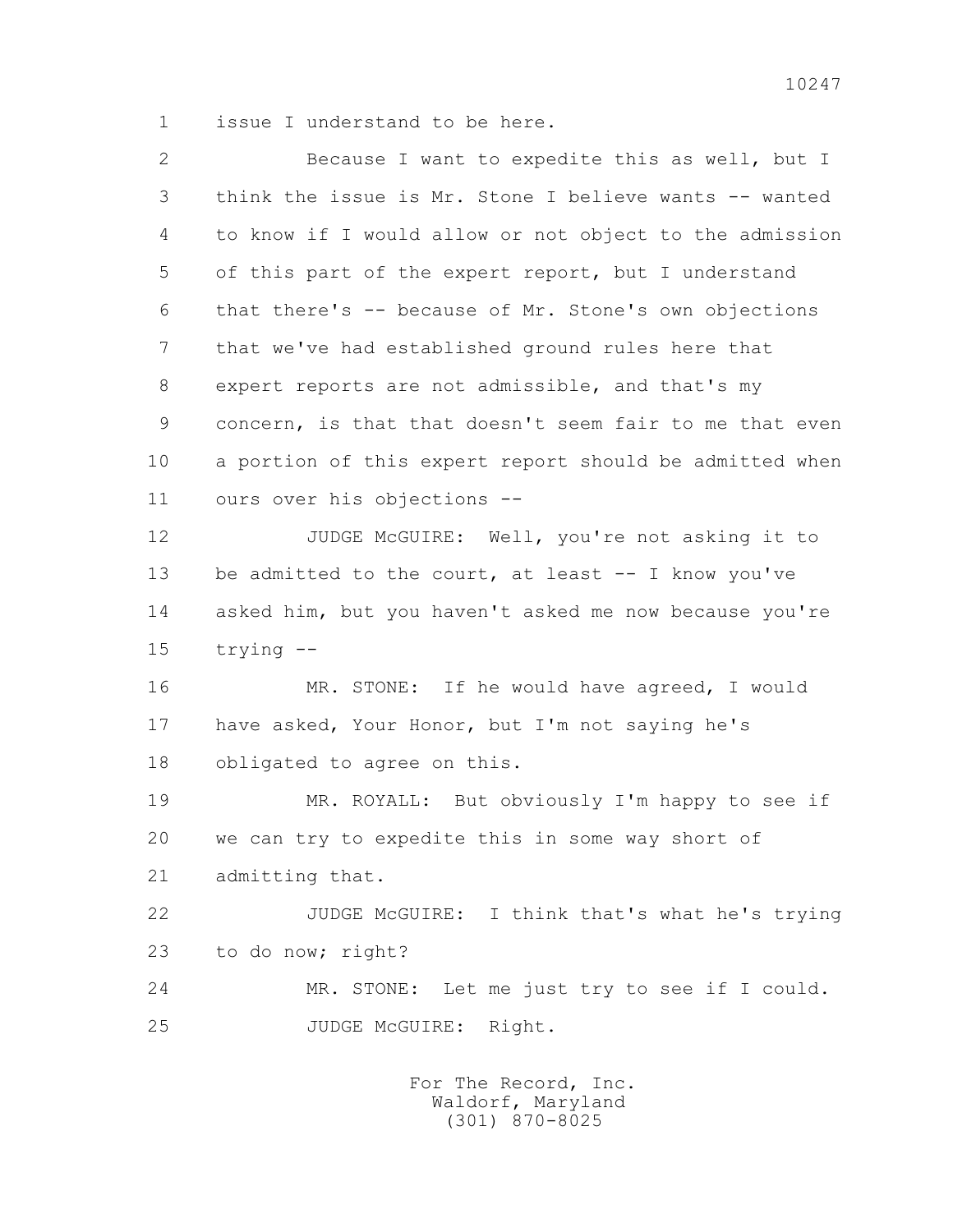| $\mathbf 1$    | BY MR. STONE:                                            |
|----------------|----------------------------------------------------------|
| $\overline{2}$ | If we can do this, if you'll allow me to try in<br>Q.    |
| 3              | this fashion, just so we know what the various numbers   |
| 4              | that you were asked about by Mr. Royall, for 1994, is    |
| 5              | the data that you had available to you data which        |
| 6              | reflected that the revenue share for fast page mode was  |
| $\overline{7}$ | 96.7 percent and for other DRAMs it was 3.3 percent, to  |
| 8              | total 100?                                               |
| 9              | Yes.<br>Α.                                               |
| 10             | For 1995 for fast page mode was it<br>Q.                 |
| 11             | 87.2 percent, for EDO was it 9.9 percent and for other   |
| 12             | was it 2.9 percent, again by revenue?                    |
| 13             | Yes.<br>Α.                                               |
| 14             | And those are actual numbers?<br>$\mathbb Q$ .           |
| 15             | Those -- yes, those are actual percentage<br>Α.          |
| 16             | numbers.                                                 |
| 17             | And then for 1996 was it for fast page mode<br>Q.        |
| 18             | 39.4 percent, for EDO 52.7 percent, for SDRAM            |
| 19             | 4.3 percent, for RDRAM .5 percent and for other          |
| 20             | 3.1 percent?                                             |
| 21             | Yes.<br>Α.                                               |
| 22             | For 1997 was it 8.1 percent for fast page mode,<br>$Q$ . |
| 23             | 55.2 for EDO, 33.5 for SDRAM, 1.3 for RDRAM and 1.8 for  |
| 24             | other?                                                   |
| 25             | Yes.<br>Α.                                               |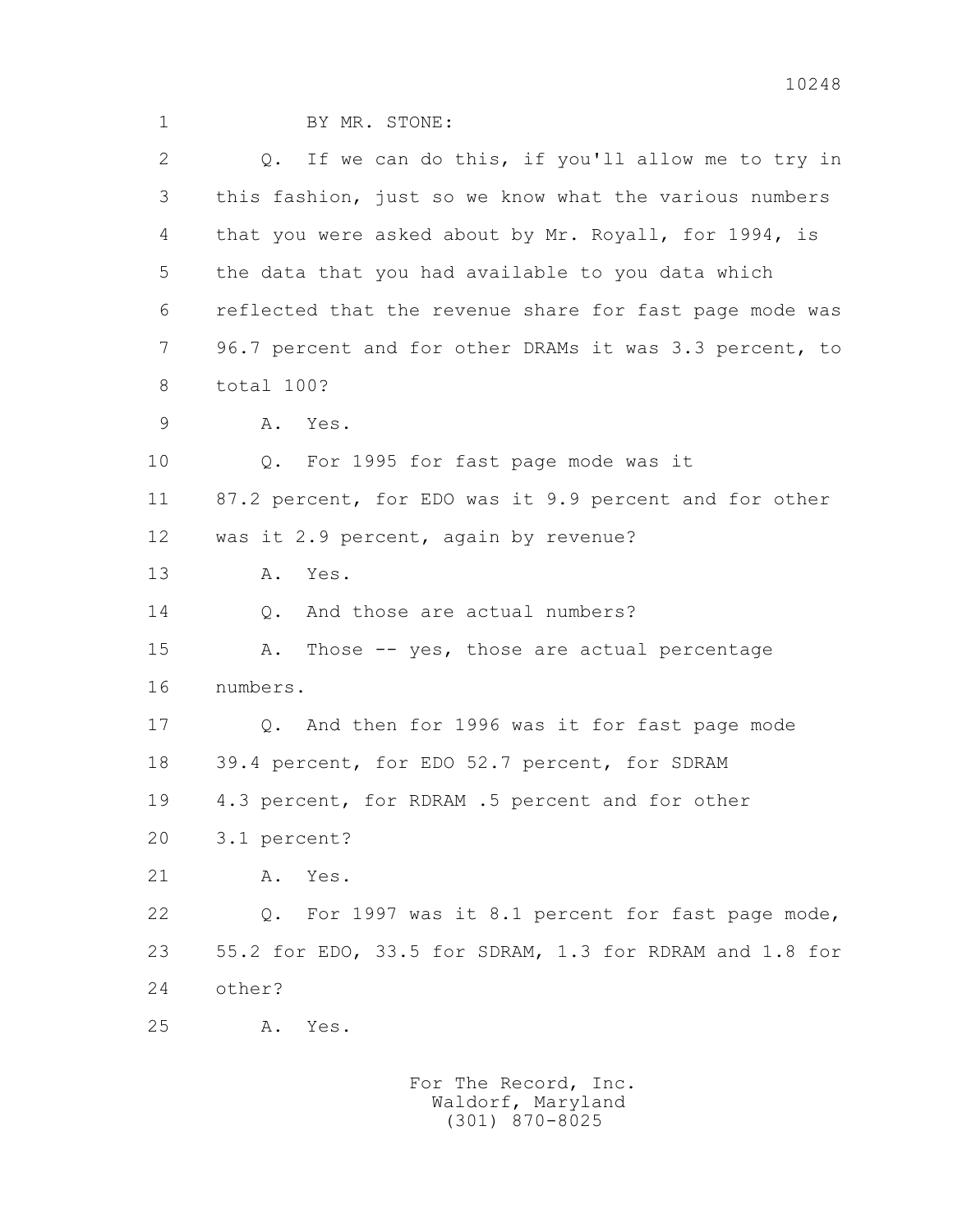1 Q. And then for 1998 was it 8.8 percent for fast 2 page mode, 27.6 percent for EDO, 60.8 percent for 3 SDRAM, 1.6 for RDRAM and 1.3 for other? 4 A. Yes. 5 Q. For 1999 was it 10.5 percent for fast page 6 mode, 17.5 percent for EDO, 69.3 percent for SDRAM, 1.1 7 for RDRAM and 1.5 for other? 8 A. Yes. 9 Q. And for 2000 -- I think I only have to go to 10 2001 here -- for 2000 was it 5.2 percent for fast page 11 mode, 11.1 percent for EDO, 78.4 percent for SDRAM, 12 3 percent for RDRAM, .4 percent for DDR and 13 1 percent -- 1.9 percent for other? 14 A. Yes. 15 Q. And my last year I think is fast page mode was 16 at 4 percent for 2001, EDO was at 7.7 percent, SDRAM 17 was at 69.7 percent, RDRAM is at 12.5 percent, DDR is 18 at 5.3 percent and other is at .8 percent? 19 A. Yes. 20 Q. For within each of the categories -- let's just 21 take SDRAM -- did you understand that to include 22 different speeds? 23 A. Yes. 24 Q. And similarly for DDR, did you understand that 25 to include different speeds? For The Record, Inc.

 Waldorf, Maryland (301) 870-8025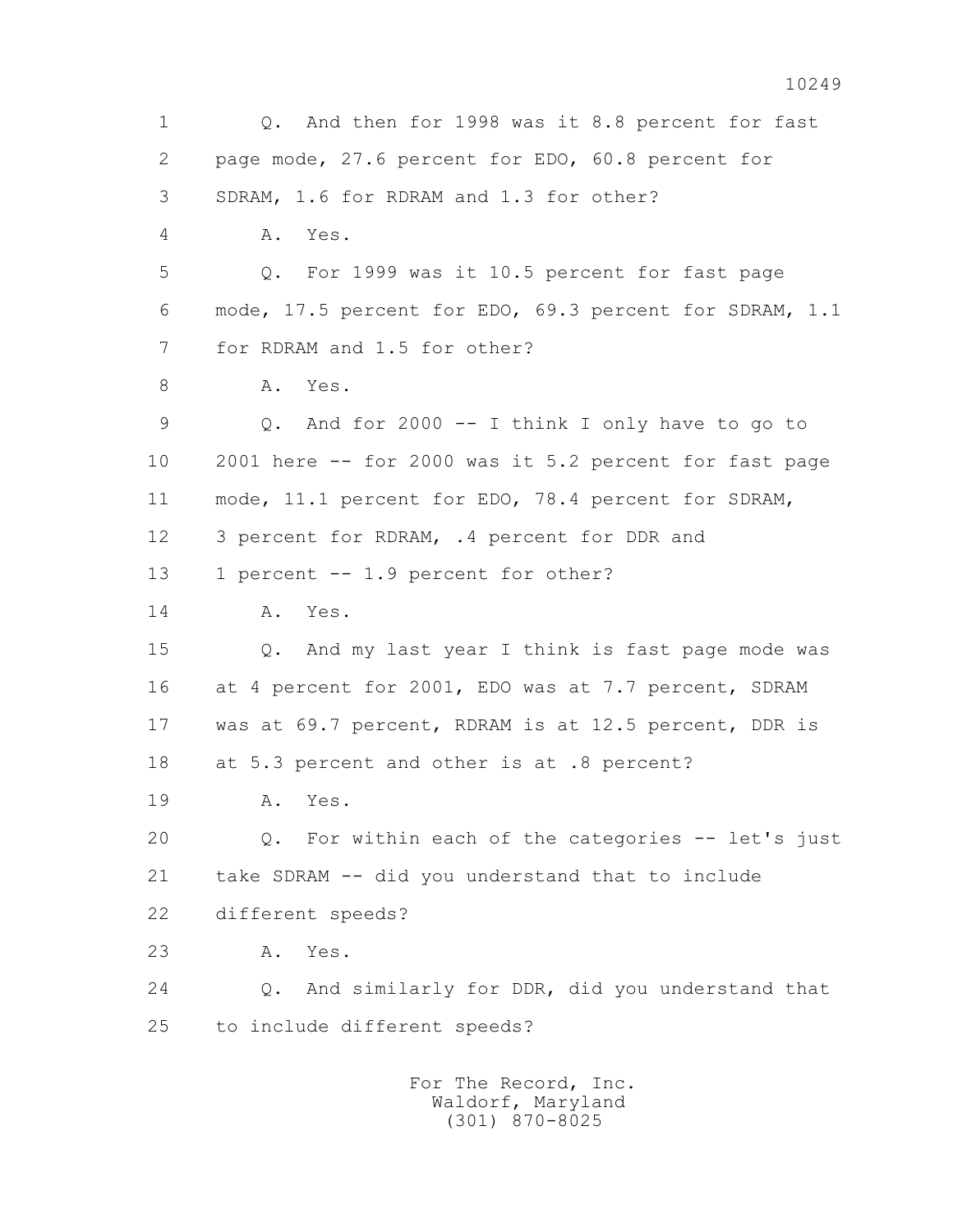1 A. Yes.

| $\overline{2}$ | You recall that earlier today you were asked<br>Q.      |
|----------------|---------------------------------------------------------|
| 3              | some questions about why you thought that Intel had     |
| 4              | removed some aspects of the JEDEC specification.<br>Do  |
| 5              | you recall that testimony?                              |
| 6              | Yes.<br>Α.                                              |
| 7              | And you pointed to a citation to a particular<br>$Q$ .  |
| 8              | exhibit? Do you recall that?                            |
| 9              | Α.<br>Yes.                                              |
| 10             | Could we bring up RX-2103-14.<br>$Q$ .                  |
| 11             | MR. ROYALL: Your Honor, as you may recall,              |
| 12             | when I sought to show exhibits to Professor McAfee on   |
| 13             | redirect, it created some objections, and I was able to |
| 14             | show a couple, so I'll -- we're just --                 |
| 15             | MR. STONE: I'm very much at the couple stage.           |
| 16             | MR. ROYALL: Okay. In fairness, then I won't             |
| 17             | object.                                                 |
| 18             | JUDGE McGUIRE: Thank you.                               |
| 19             | MR. STONE:<br>Thank you.                                |
| 20             | BY MR. STONE:                                           |
| 21             | Turn if you would to page 9.<br>Q.                      |
| 22             | I don't have the physical copy. I'll watch it<br>Α.     |
| 23             | on the screen.                                          |
| 24             | MR. STONE: May I approach, Your Honor?                  |
| 25             | JUDGE MCGUIRE:<br>Go ahead.                             |
|                |                                                         |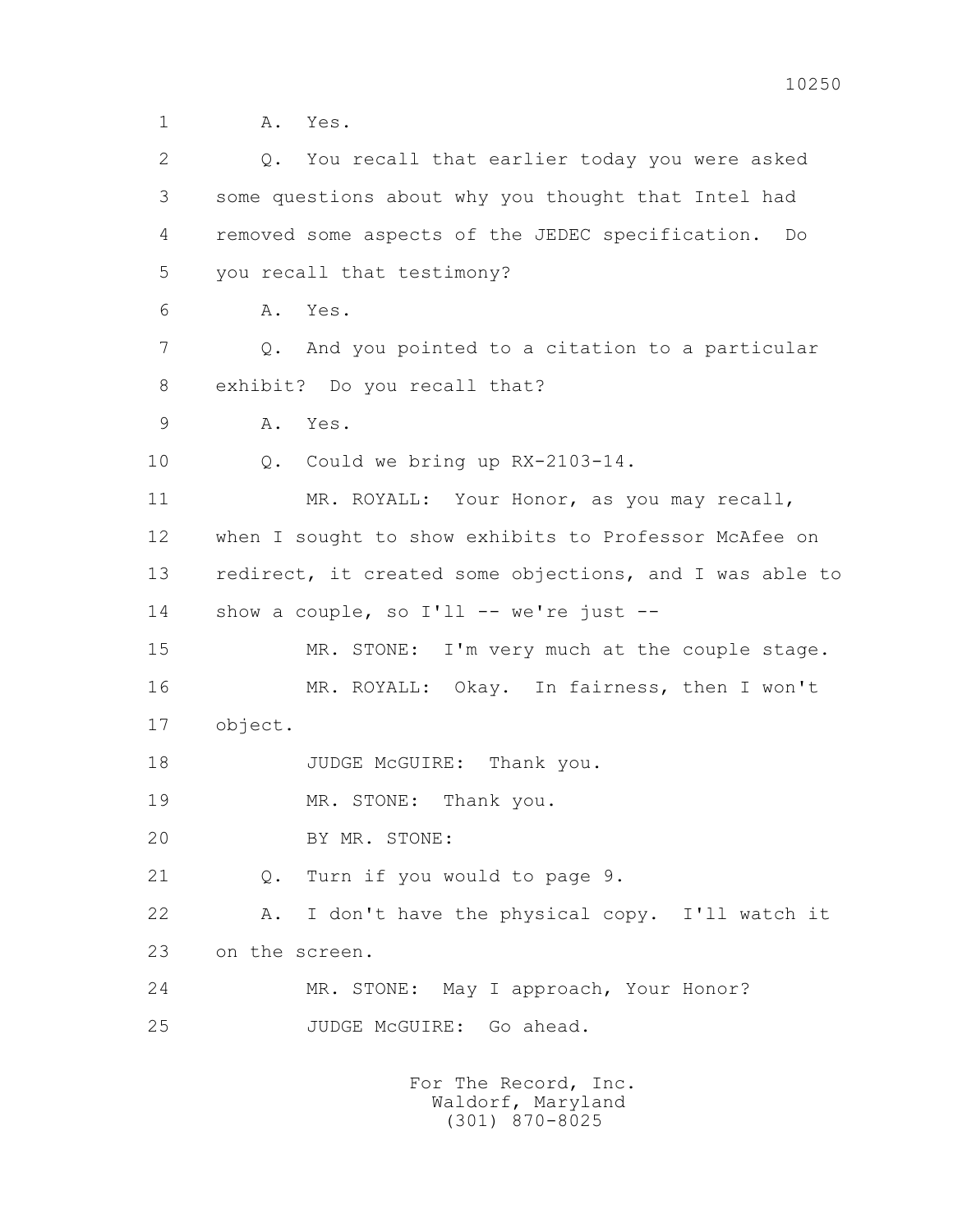| $\mathbf 1$    | THE WITNESS: Thank you.                                 |
|----------------|---------------------------------------------------------|
| $\overline{2}$ | BY MR. STONE:                                           |
| 3              | Thank you. I apologize.<br>Q.                           |
| 4              | If you could blow up under 1.1.                         |
| 5              | Where it says in this document, which is in             |
| 6              | evidence, where it says under section 1.1 on page 9 of  |
| 7              | Exhibit RX-201-14 that the objective of the document is |
| 8              | to define a new synchronous DRAM specification,         |
| 9              | PC SDRAM, which will remove extra functionality from    |
| 10             | the current JEDEC standard SDRAM specification, and     |
| 11             | goes on from there, is this the language in this        |
| 12             | document that you were referring to in your slide you   |
| 13             | were asked about?                                       |
| 14             | Α.<br>Yes.                                              |
| 15             | Thank you. We can take that down.<br>Q.                 |
| 16             | You were asked some questions about your                |
| 17             | Infineon deposition and how you referred to certain     |
| 18             | DRAMs I guess as compatible. Do you recall that?        |
| 19             | Α.<br>Yes.                                              |
| 20             | And you were shown some pages from your<br>$Q$ .        |
| 21             | deposition?                                             |
| 22             | Yes.<br>Α.                                              |
| 23             | Over the lunch hour did I give you a copy of<br>$Q$ .   |
| 24             | your Infineon expert report to review?                  |
| 25             | Α.<br>Yes.                                              |
|                |                                                         |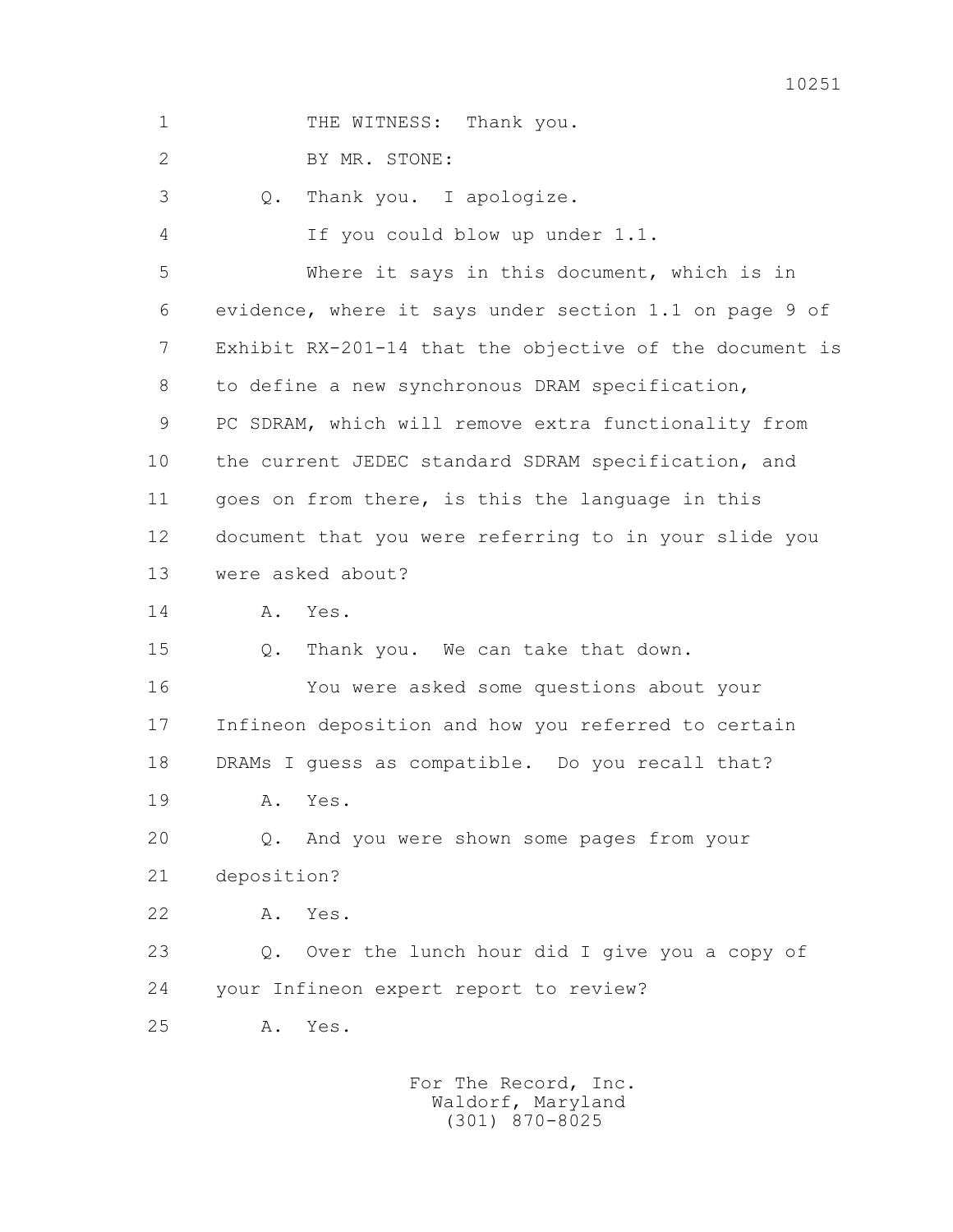1 Q. And did you go back and review your Infineon 2 expert report to see whether you -- in that report how 3 you characterized the compatibility of SDRAM? 4 A. Yes. 5 0. And what did you find? 6 A. I found that, as I expected to find, that I 7 categorized it as of low compatibility requirements 8 just like I testified in this trial, indicating or 9 confirming that the answer that I gave in the Infineon 10 deposition was just a mistake. 11 0. And you acknowledge it as such today? 12 A. I do. 13 Q. Earlier today you were asked about the effect 14 of standardization on economies of scale. Do you 15 recall that? 16 A. Yes. 17 Q. Would your testimony with regard to the 18 effects of standardization on economies of scale be the 19 same whether the standardization was de facto or 20 de jure? 21 A. No. Standardization can assist in the 22 achievement of economies of scale whether the standard 23 is formally set or set by the marketplace. 24 Q. Let me make sure I understood your answer 25 correctly then because I think I might have had a For The Record, Inc. Waldorf, Maryland

(301) 870-8025

10252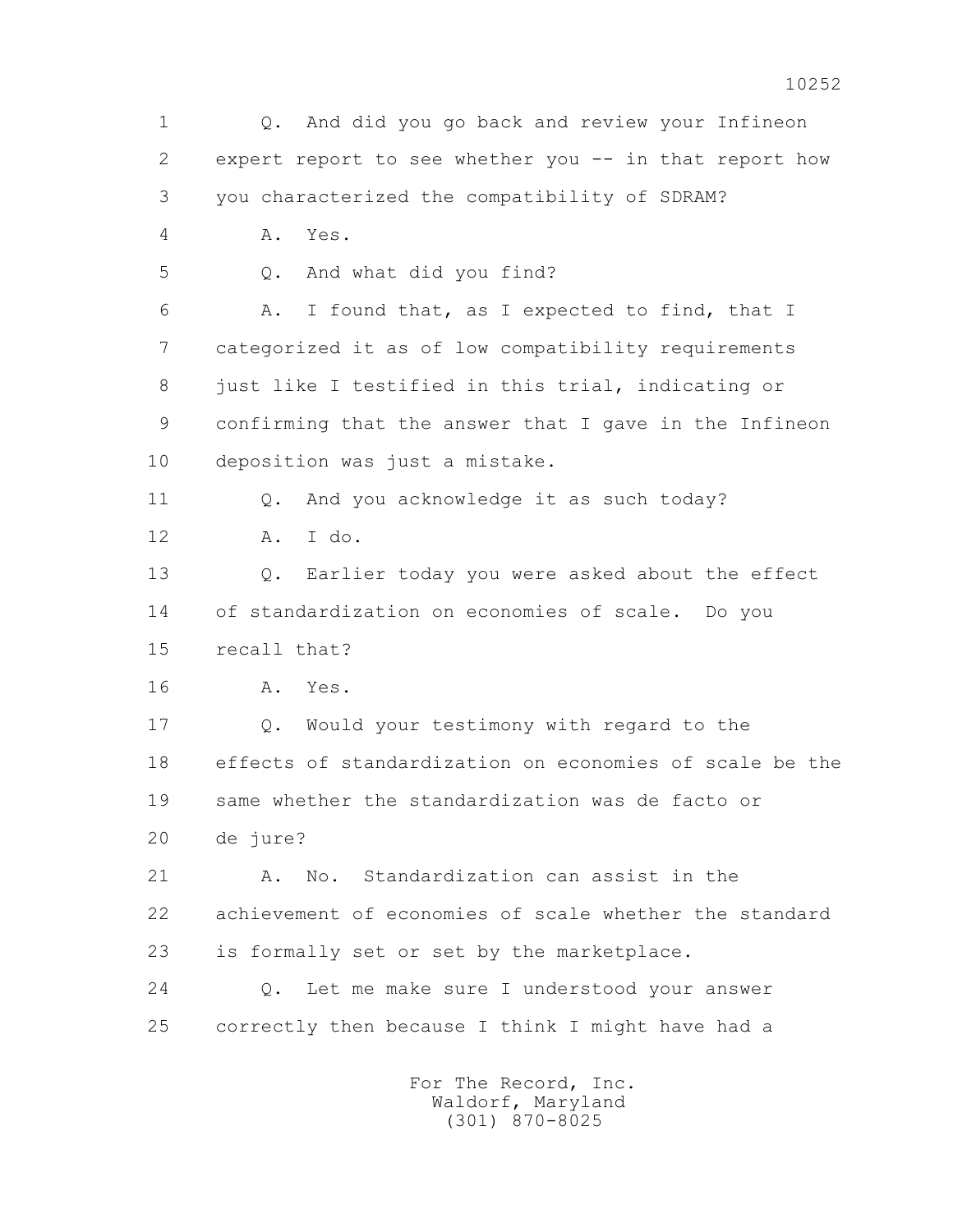2 A. Oh.

 3 Q. Let me just ask it this way. 4 For purposes of the effect of standardization 5 on economies of scale, does it matter whether the 6 standardization is de jure or de facto? 7 A. It does not. 8 JUDGE McGUIRE: Can I follow up on that? 9 MR. STONE: Certainly, Your Honor. 10 JUDGE McGUIRE: I know it's getting late. 11 Is it possible and with your understanding of 12 the DRAM industry for there to be competing standards, 13 both a standard set by an SSO and a de facto standard, 14 at least for a period of time? And if so, can you draw 15 any economic conclusions on the OEMs from that, or is 16 that germane to anything we're talking about? 17 THE WITNESS: Yes, I think it is, Your Honor, 18 and I think as long as we say two competing standards 19 and not seven or eight -- 20 JUDGE McGUIRE: Right, two. 21 THE WITNESS: -- my answer is yes. And the 22 impact on OEMs is that they might have to make a choice 23 between one or another. 24 I'll give you an example, put a little flesh on 25 the bones of your example, if I may.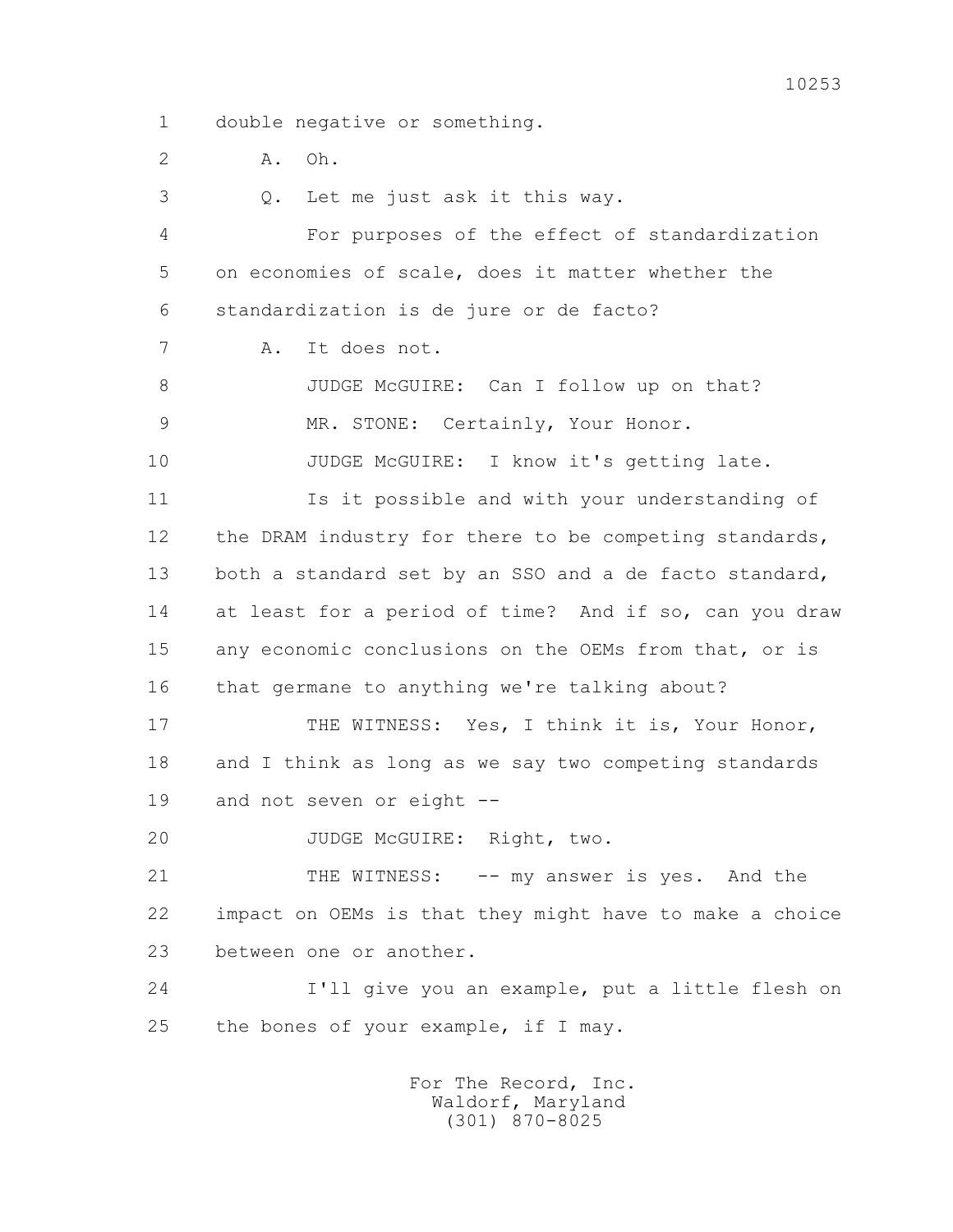1 Just imagine that a decision was made by one 2 or -- one manufacturer or more than one manufacturer in 3 concert with others, the coordination that we were 4 talking about, to produce a substantially cheaper 5 flavor of DRAM that would be consistent with the use of 6 microprocessors that were lower speed or less 7 efficient, somebody who just wants to produce a cheaper 8 machine and everything about it is cheaper.

 9 There isn't a technological reason that would 10 prevent that from happening and that would enable 11 someone more diversity than exists today. The 12 economies of scale happen at the level of the line and 13 the plant, so there's nothing to rule that out.

 14 The level of coordination in the industry 15 within JEDEC has been higher than would normally allow 16 that, but there's nothing in the past, but that's just 17 a matter of history and the way JEDEC operates.

 18 There's nothing about the economics of the industry in 19 my opinion that would prevent that.

20 JUDGE McGUIRE: Thank you.

21 I'm sorry, Mr. Stone.

22 MR. STONE: No, no. That's quite all right.

 23 JUDGE McGUIRE: I know it's getting late and we 24 don't want to extend this any longer than it's going to 25 take.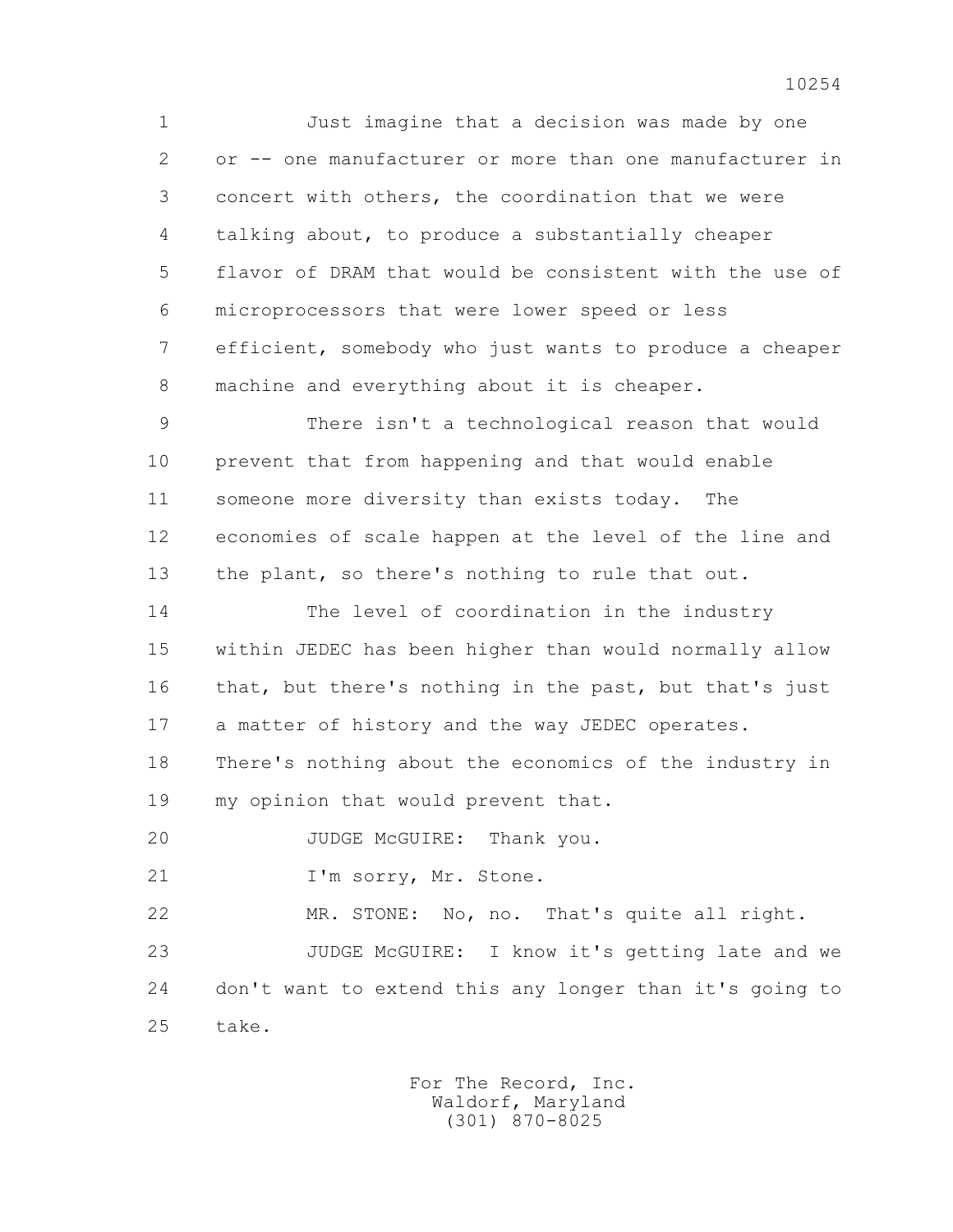1 MR. STONE: My view is whenever there's a 2 question that you think we would benefit from to hear 3 the answer, we should. 4 BY MR. STONE: 5 Q. Dr. Rapp -- I lost my train of thought. I'm 6 sorry. 7 You were asked earlier about whether you could 8 think of an example or you were asked something about 9 whether there was an instance of a single 10 manufacturer-developed unique specification for DRAM. 11 Do you recall that? 12 A. Yes. 13 Q. And is there any example of that that you can 14 think of? 15 A. Yes. The example that Dr. Prince offered in 16 her trial testimony that had to do with video RAM. And 17 the example was that Samsung developed a specification, 18 took it to JEDEC. JEDEC wasn't interested, but the -- 19 and Samsung went it alone and succeeded. That's my 20 reading of her testimony. 21 Q. Okay. Has it been part of your assignment or 22 your investigation in this case to look to see whether 23 patented technology has or has not been included in 24 JEDEC specifications over any period of time? 25 A. I know that it has, but it hasn't been a For The Record, Inc.

 Waldorf, Maryland (301) 870-8025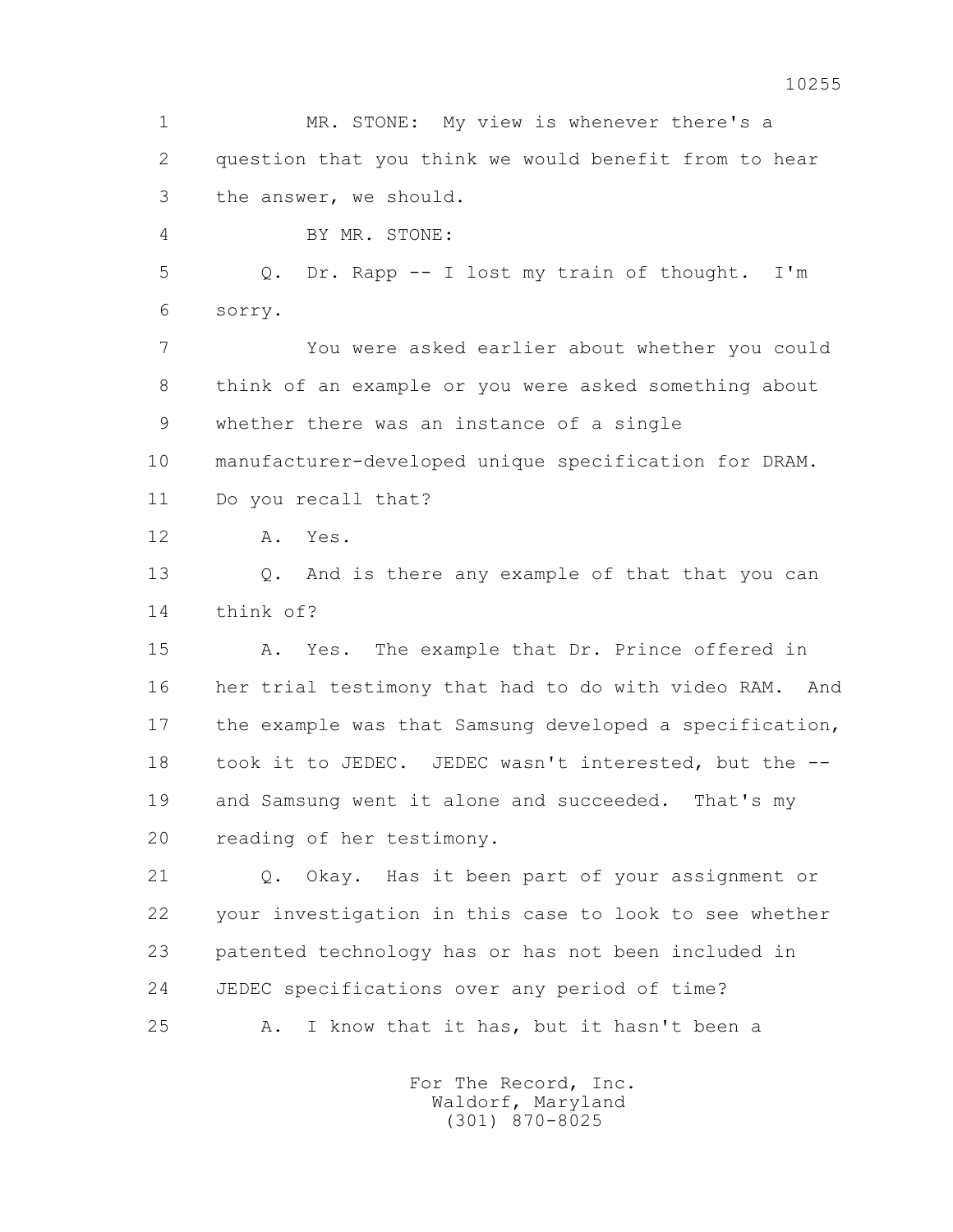1 subject of special inquiry on my part.

 2 Q. Okay. Have you looked for purposes of your 3 testimony here today at testimony that has been 4 developed during the trial with respect to the 5 frequency of change in the design of DRAMs? 6 A. Yes. 7 Q. And did you, when you were preparing your 8 slides, prepare a couple of slides which summarized 9 some of the testimony you thought was most pertinent? 10 A. I did. 11 MR. STONE: Okay. Your Honor, I think, 12 consistent with the prior rulings, I'm not going to 13 offer what he's done or even bring it up on the screen. 14 I simply wanted to establish that it was part of the 15 work that he had done. I hope that's consistent with 16 the rules. 17 JUDGE McGUIRE: Noted. 18 MR. STONE: Thank you. 19 BY MR. STONE: 20 Q. Let me go to the question of opportunity cost. 21 I know I'm moving fast from topic to topic. 22 A. I'm okay with that. 23 Q. I'm sure you're ahead of us. But let me go to 24 opportunity cost. 25 If as Mr. Royall posited earlier today that you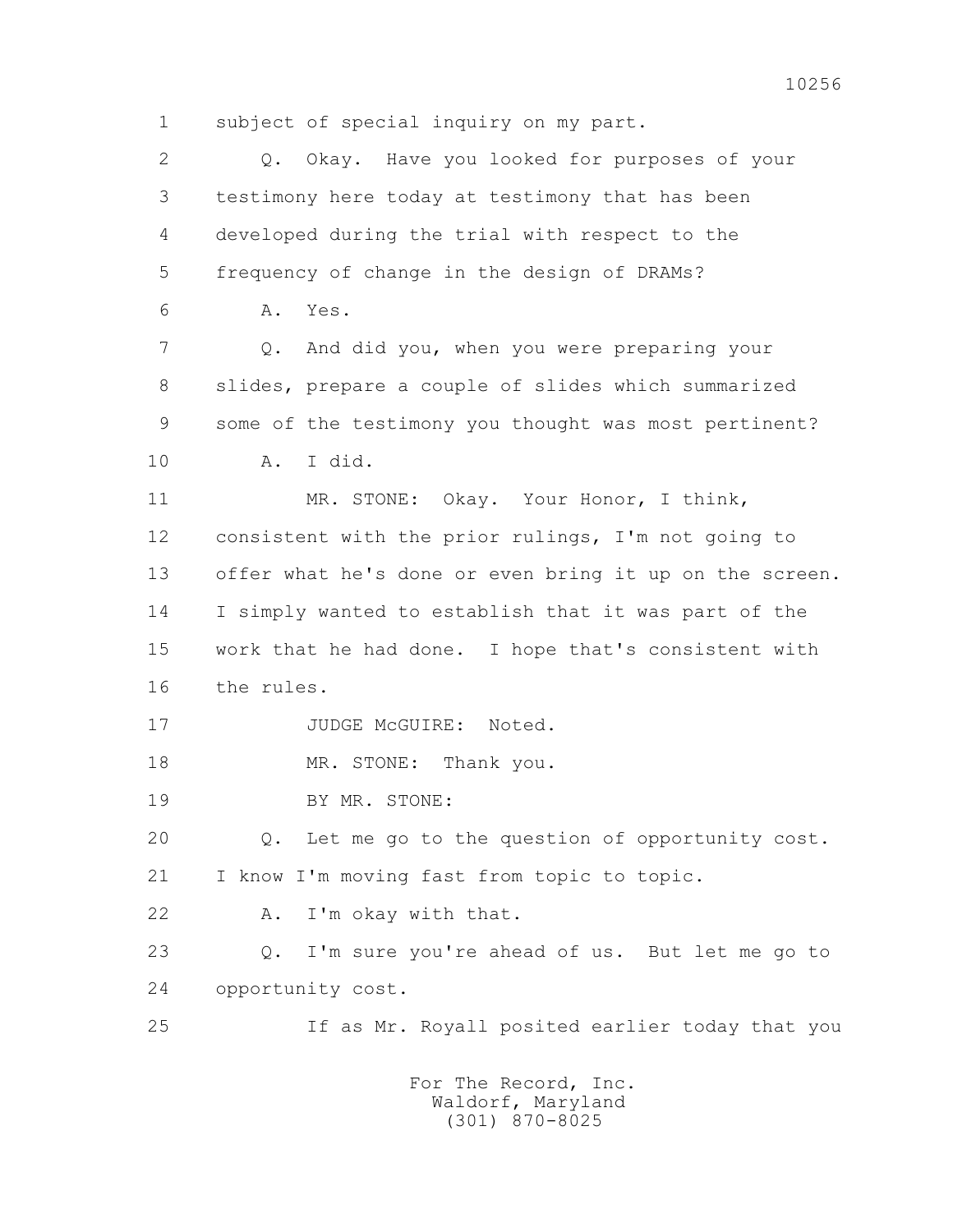1 could realize a greater benefit from the efforts of an 2 engineer than what the engineer cost you in terms of 3 salary, and so on, would it make economic sense if that 4 were a true proposition for a company to hire more 5 engineers?

6 A. Yes.

 7 Q. And if a company was making more money or 8 realizing more benefits from the engineers it had 9 hired than what it was paying them and it decided to 10 do a redesign of DRAMs in order to remove certain 11 technology or replace it, would you expect that they 12 would in that instance decide to hire additional 13 engineers?

14 A. I would.

 15 Q. And is it your view that the availability of 16 engineers or the scarcity of engineers would be 17 reflected in their salaries?

18 A. Yes.

 19 Q. Okay. You were asked some questions about 20 advice that Rambus received contemporaneously with its 21 membership in JEDEC. Do you recall that?

22 A. Yes.

 23 Q. Have you made any particular effort to go 24 search the record for letters from lawyers to Rambus or 25 notes of meetings or e-mails from that time period to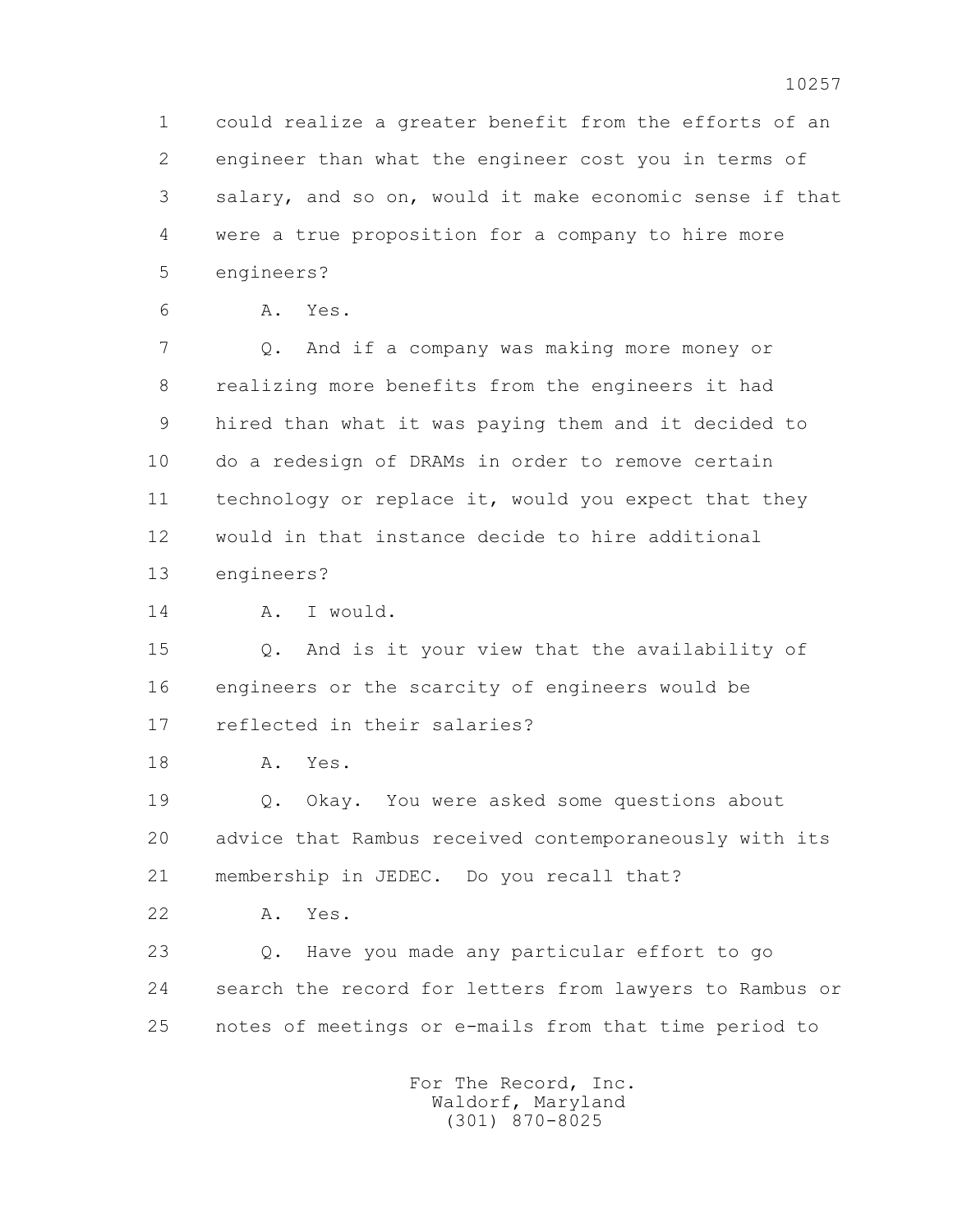1 see the totality of that advice? 2 A. I didn't see the full totality of that advice, 3 but I did ask one of your colleagues at some point to 4 share what was available with me. 5 Q. So you saw -- 6 A. I can't claim that it was a thorough inquiry, 7 but I did look into it. 8 0. Okay. In your opinion, does Rambus have 9 competitors in a technology market? 10 A. Yes. 11 0. And in a general sense, who are the competitors 12 that Rambus has in a technology market? 13 A. Well, among others, its competitors are the 14 R&D apparatus of the manufacturers. They are 15 producing DRAM technology. There are other -- fabless 16 DRAM technology companies, and all of them compete in 17 general terms. That's not with respect to the 18 relevant markets that Professor McAfee defined, but 19 even there, too, the principal competitors I would say 20 are the integrated R&D operations of the DRAM 21 manufacturers. 22 Q. Okay. You were asked some questions by 23 Mr. Royall about how much money NERA has been paid by 24 Rambus over the course of its consulting work. Do you 25 recall that?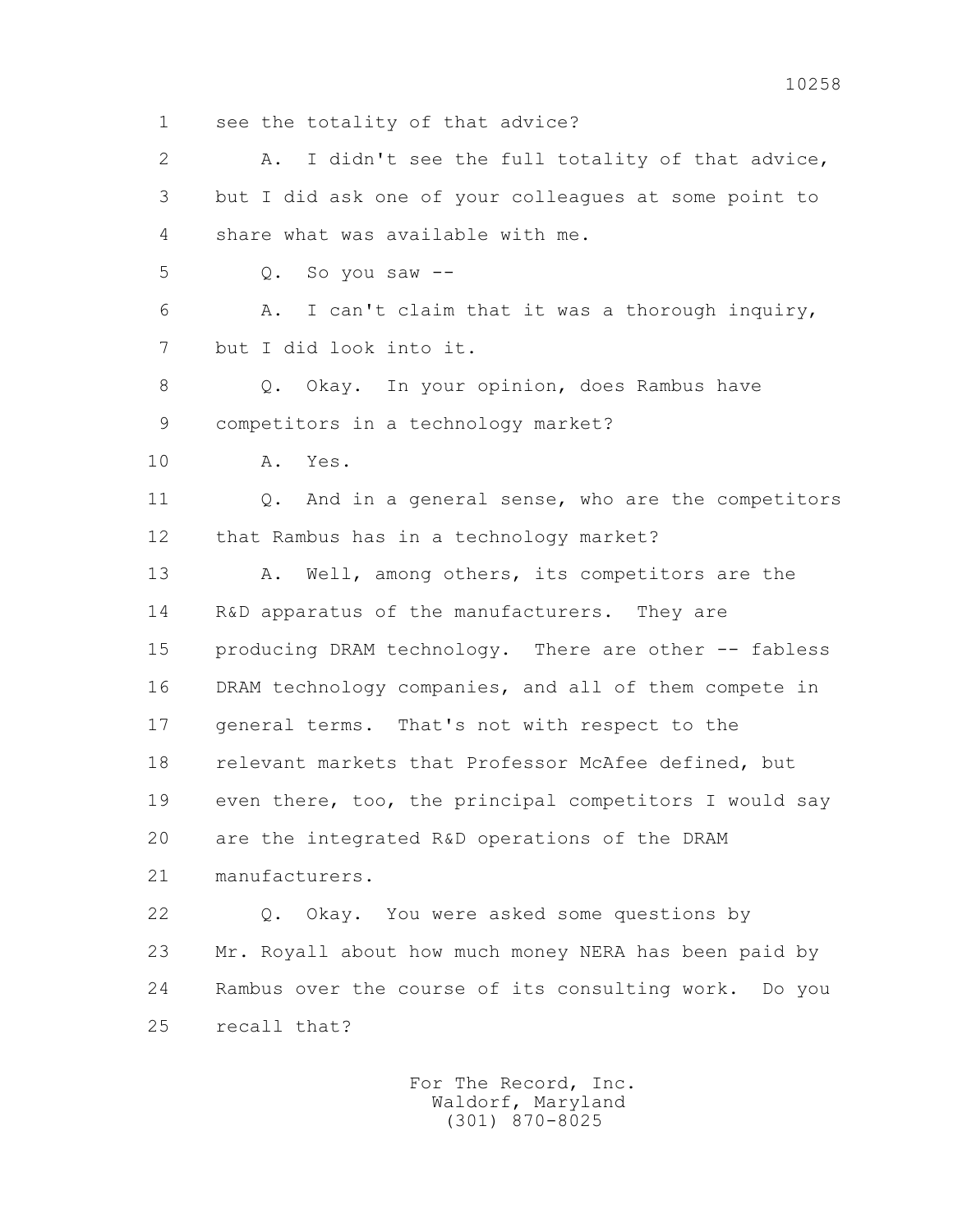1 **A.** Yes.

 2 Q. As a percentage of NERA's income over the three 3 or four years that you have been providing those 4 services, can you estimate what percentage that money 5 has been?

 6 A. Well, I wasn't clear about what NERA has been 7 paid, but if the answer were a million dollars, our 8 annual revenues are \$140 million, so it's well less 9 than 1 percent of that.

 10 Q. And does your personal compensation by NERA 11 depend at all upon on the extent of your consulting 12 work?

 13 A. My personal compensation depends not at all on 14 my consulting work. My personal compensation depends 15 upon a combination of things that are how well NERA 16 does as a firm as a whole, how well the Mercer, Inc. 17 parent company does, and how well Marsh & McClennan 18 Companies does. Nobody who sets my pay cares much 19 about my own personal billings.

 20 Q. You were asked some questions earlier today 21 about whether Rambus has market power with respect to 22 the four technologies. Do you recall that?

23 A. Yes.

 24 Q. And in your opinion, does Rambus' market power 25 with respect to those four technologies rise to the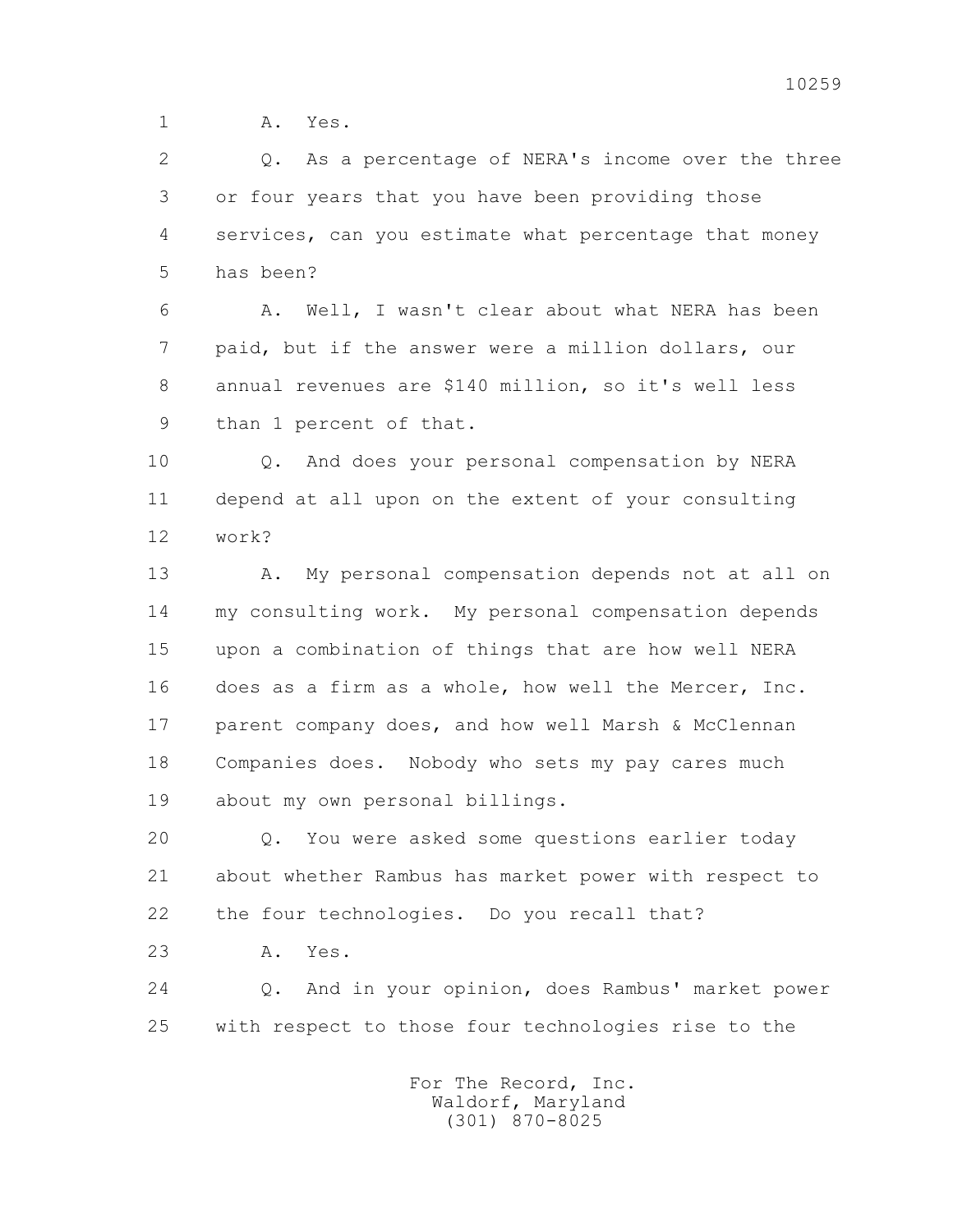1 level of monopoly power?

2 A. No.

 3 Q. And is its market power as you understand it 4 consistent with the market power derived without -- let 5 me see if I can reframe that.

 6 Have you formed an opinion as to whether the 7 market power that Rambus has with respect to those four 8 technologies is due to any nondisclosure of information 9 by Rambus to JEDEC as contended by or alleged by 10 complaint counsel?

11 A. No. My opinion is that the market power that 12 Rambus possesses in these four technologies arises 13 solely out of the distance between the cost-performance 14 qualities of the Rambus technologies and the next best 15 alternative.

16 0. And one final subject I think, if I might, 17 Dr. Rapp.

 18 On a couple of occasions yesterday and today 19 you have either been shown or asked about the language 20 on this particular demonstrative that was used by 21 Mr. Royall (indicating). Do you recall that? 22 A. Yes.

 23 Q. Is the testimony you've presented during the 24 two days that you've been on the stand in your opinion 25 consistent or inconsistent with the standards that you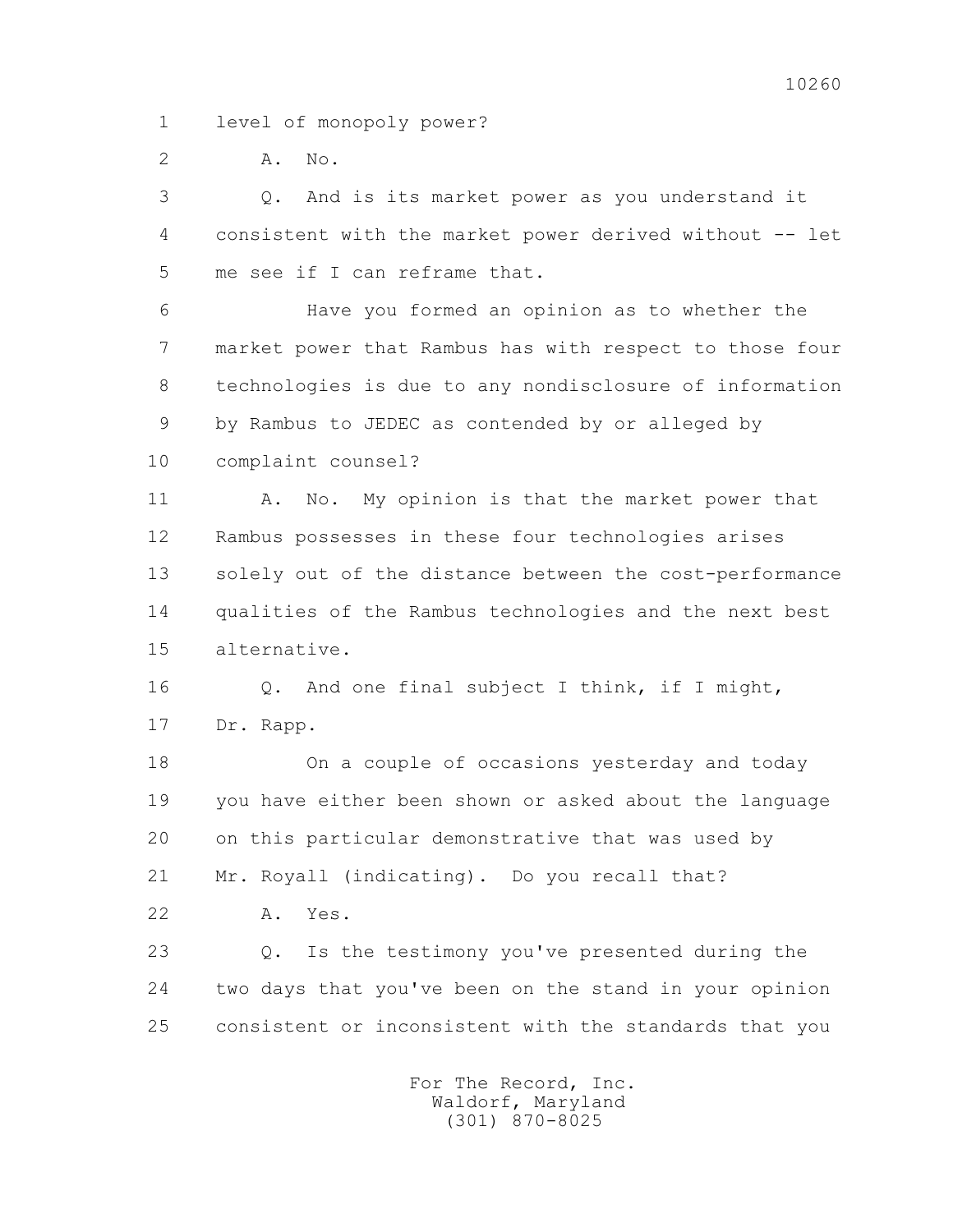1 have set forth in your previous report as quoted on 2 this demonstrative?

 3 A. I believe that it has been consistent with 4 that, and I include in that the answers that I gave to 5 Mr. Royall when he showed that in certain respects that 6 I didn't have a quantitative basis, and I hope I was 7 clear that those ought to be given less weight than in 8 the cost analysis and the analysis of performance that 9 I gave.

 10 I think that for the assignment that I was 11 given and tried my best to carry out, it's a necessity 12 that real quantitative analysis be used, and I tried my 13 best to be consistent with that quotation in which I 14 quote words to live by and I believe that.

 15 Q. And are you comfortable from your perspective 16 as a professional economist with the reliability of the 17 opinions you've expressed here?

18 A. Yes, I am.

 19 Q. And I believe the document I just showed you 20 and you were testifying about, Dr. Rapp, was DX-325, so 21 we note that for the record.

 22 I have no further questions, Your Honor. 23 JUDGE McGUIRE: Thank you, Mr. Stone. 24 Any further recross, Mr. Royall?

25 MR. ROYALL: Very brief.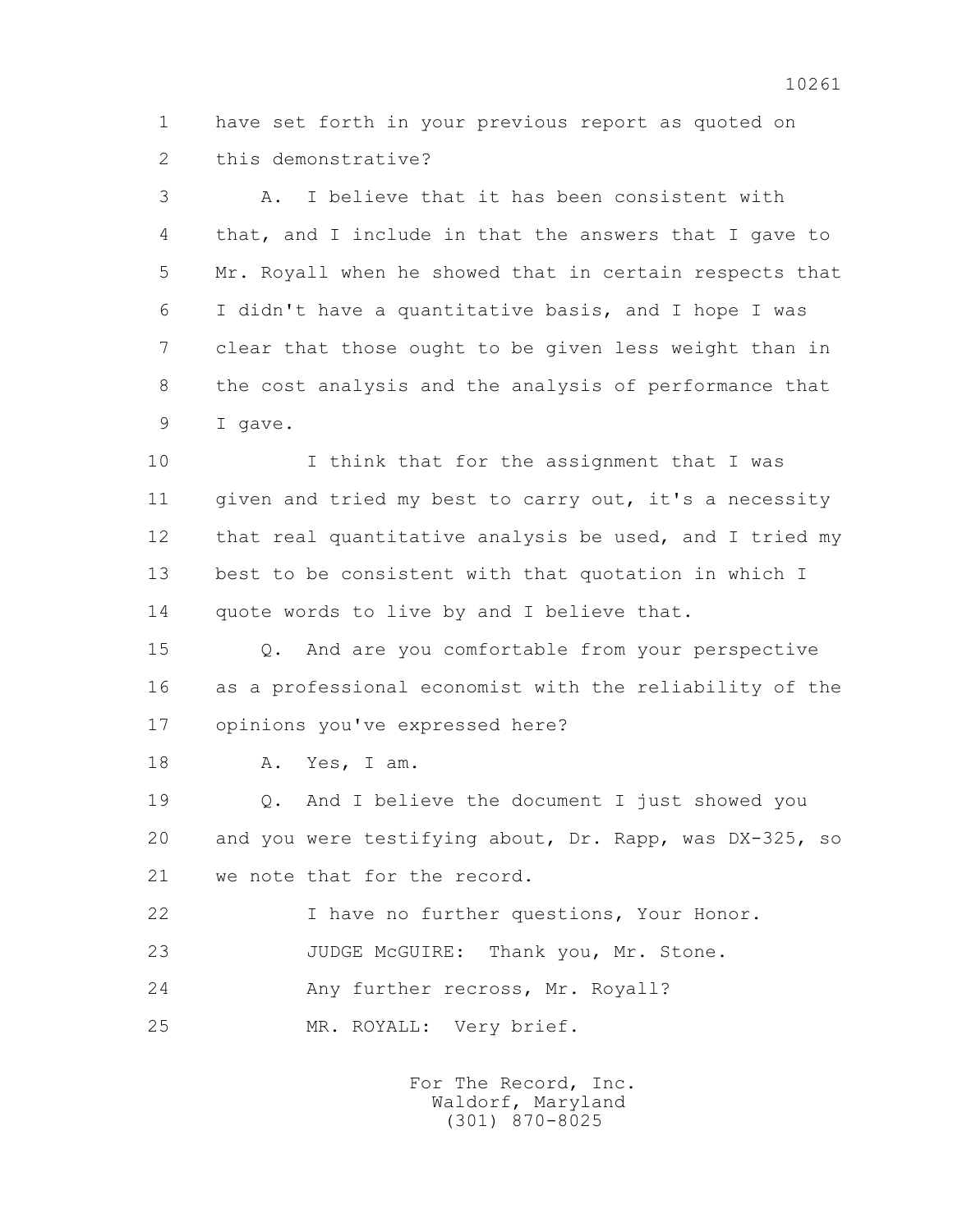| $\mathbf 1$    | JUDGE McGUIRE: Thank you.                               |
|----------------|---------------------------------------------------------|
| $\overline{2}$ | RECROSS-EXAMINATION                                     |
| 3              | BY MR. ROYALL:                                          |
| 4              | Dr. Rapp, you recall Mr. Stone asked you about<br>$Q$ . |
| 5              | some language in your expert report -- I don't even     |
| 6              | know -- you're welcome obviously to turn there, but it  |
| 7              | was the language in your expert report and which is on  |
| 8              | page 6 of the expert report in which you make reference |
| 9              | under the heading Documents Relied Upon?                |
| 10             | Yes.<br>Α.                                              |
| 11             | And you make reference to interviews with<br>$Q$ .      |
| 12             | Rambus personnel and technical experts and you make     |
| 13             | also in the next sentence reference to deposition       |
| 14             | testimony?                                              |
| 15             | Α.<br>Yes.                                              |
| 16             | Do you recall that?<br>$Q$ .                            |
| 17             | Yes.<br>Α.                                              |
| 18             | Mr. Stone pointed you to that information or<br>$Q$ .   |
| 19             | that language, but he didn't ask you whether you        |
| 20             | considered, in connection with preparing your report in |
| 21             | this case, any information that you obtained from       |
| 22             | interviews with Rambus personnel or from deposition     |
| 23             | testimony, and I just want to make sure we're clear     |
| 24             | about that.                                             |
| 25             | Α.<br>Okay.                                             |
|                | For The Record, Inc.                                    |

Waldorf, Maryland (301) 870-8025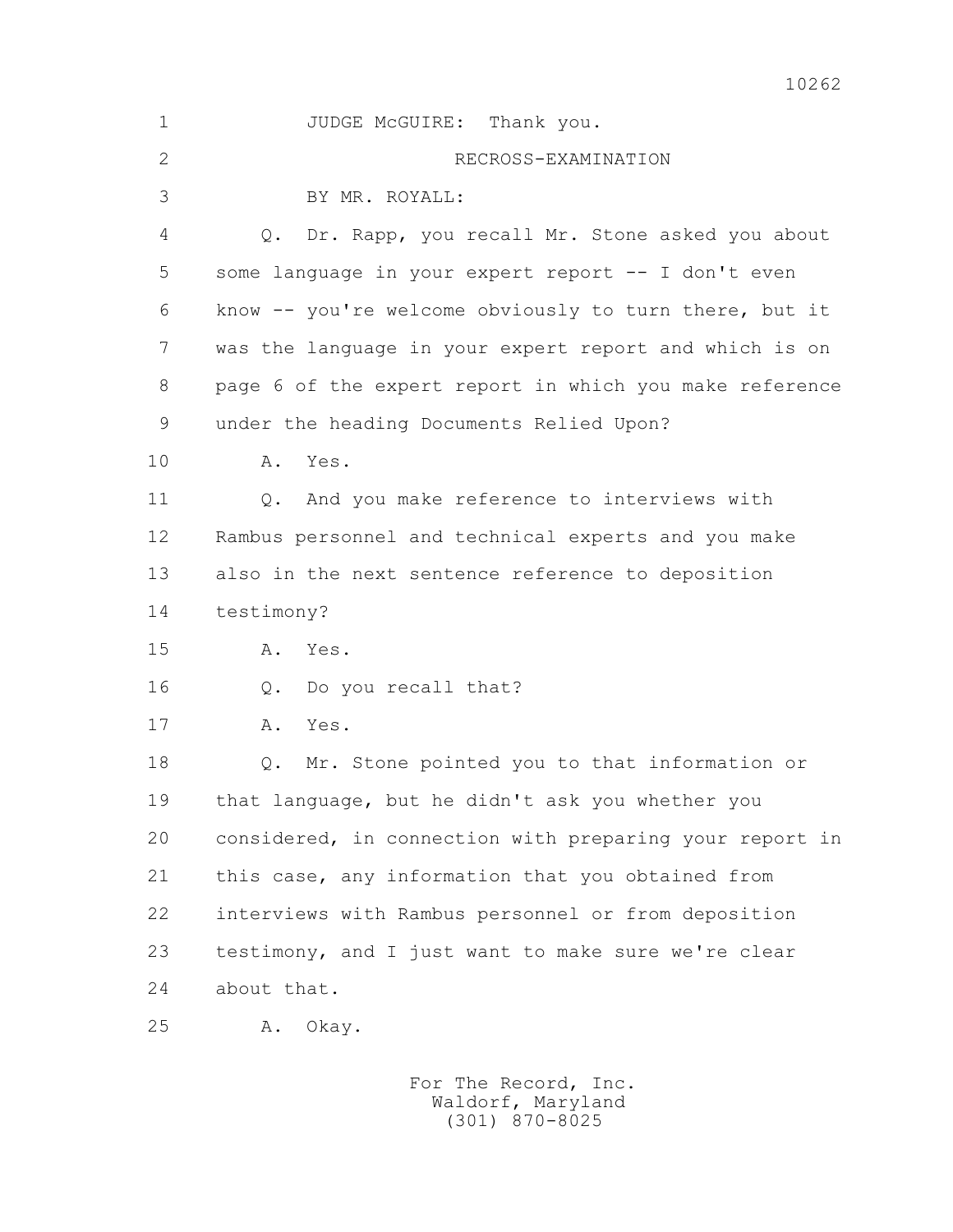1 Q. Am I right that for purposes of your expert 2 report in this case you did not rely upon or consider 3 any information that you obtained through interviews of 4 Rambus personnel?

 5 A. That is correct with the proviso that I think I 6 gave you when I was deposed, and that is that there was 7 an earlier set of interviews with Rambus personnel.

 8 They formed the -- some background understanding that I 9 have and that went into my opinions, and it's -- and we 10 both understand what that means I think.

11 Q. By way of background?

12 A. Yes.

13 Q. And am I right that for purposes, 14 notwithstanding this statement on page 6 of your expert 15 report, for purposes of forming the conclusions set 16 forth in this report, you did not rely upon or consider 17 any information that you obtained or learned through 18 reading the deposition testimony?

 19 A. Everything that I've relied upon was listed in 20 the appendix of my report.

 21 Q. And I think as we established yesterday, there 22 are no depositions identified in that appendix II? 23 A. Right.

24 O. Now, very quickly, with reference to the --25 you were asked about your testimony in the Infineon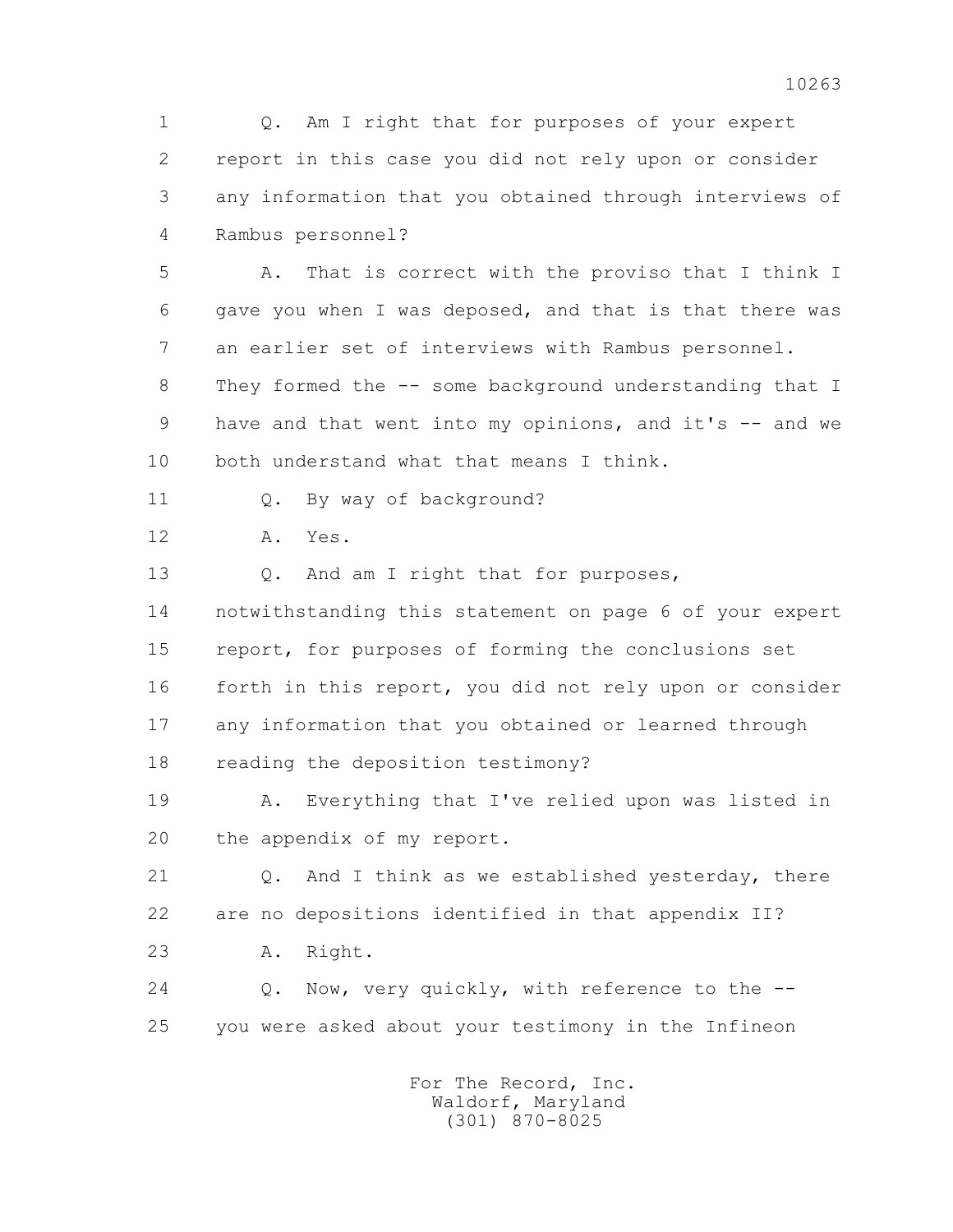1 case.

 2 A. Yes. 3 Q. You mentioned that you had looked at your 4 report in the Infineon case. 5 That report that you looked at was a report 6 that was written before you testified in the deposition 7 that I asked you about; right? 8 A. That's correct. 9 Q. And so the deposition that you gave was a -- 10 the deposition testimony that I asked you about, that 11 was deposition testimony that you gave in answering 12 questions about that same report -- 13 A. Right. 14 Q. -- correct? 15 The final question I wanted to ask you about,

 16 Mr. Stone asked you about to the extent to which you 17 had looked into the record about advice to Rambus 18 regarding JEDEC. Do you recall that?

19 A. Yes.

 20 Q. And I think you said that you had asked one of 21 Mr. Stone's colleagues to see whatever was available 22 in terms of contemporaneous legal advice relating to  $23$  that  $-$ 

24 A. Yes.

25 Q. -- that set of issues?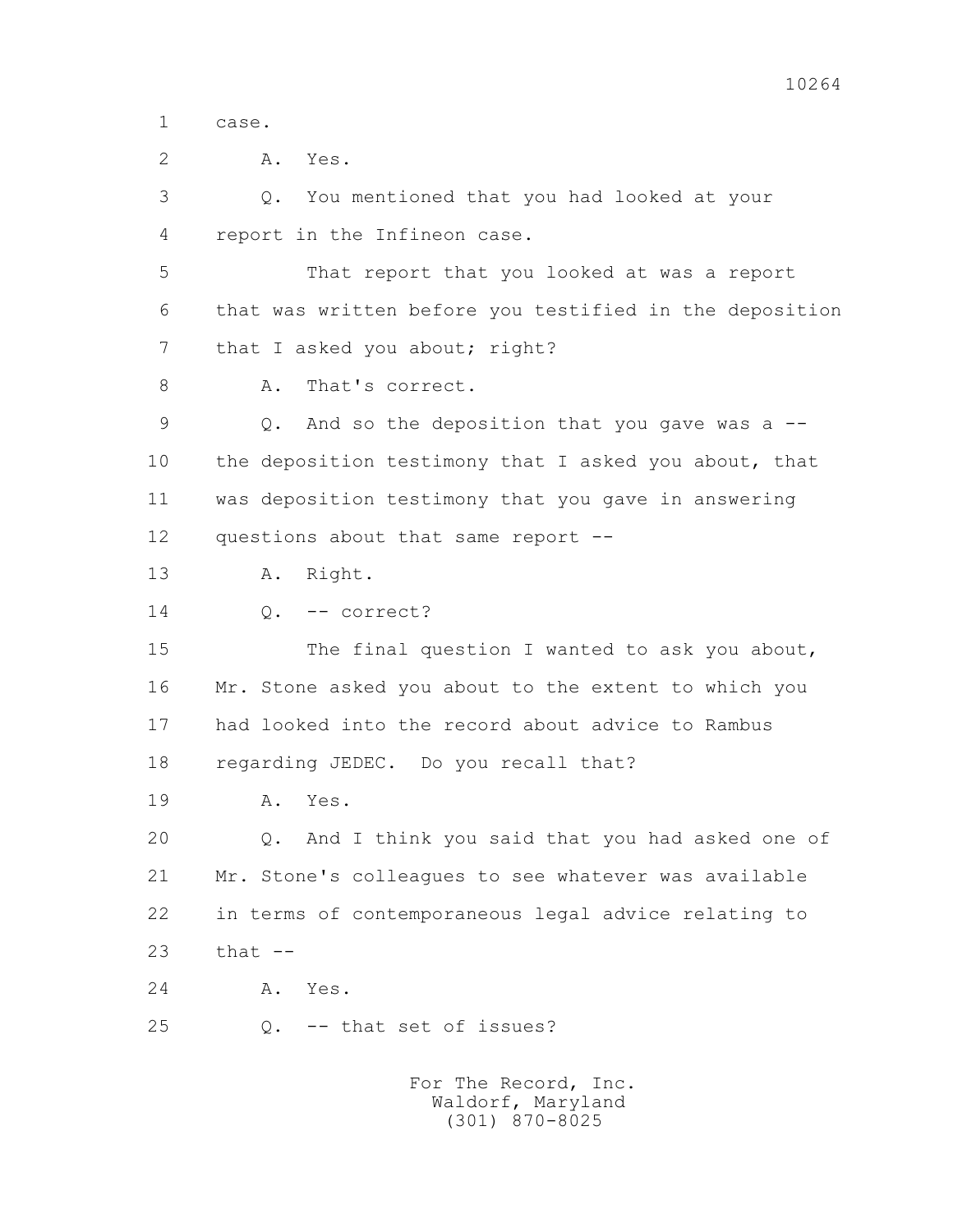1 And am I right that you don't recall anything 2 about what you saw in any such evidence beyond what you 3 testified to in your answers in cross-examination? 4 A. I think that's fair, that there's not anything

 5 else that -- of relevance to my testimony or the 6 questions that I was asked by you that's part of my 7 recollection as a result of that, the review of those 8 documents.

 9 Q. And just to give some reference point in that, 10 and the questions that I was asking you about had to do 11 with whether you're aware of any contemporaneous 12 evidence that Rambus had concerns that additional 13 disclosures of patent-related materials might have 14 adverse consequences for Rambus; right?

15 A. Right.

 16 Q. Do you recall that that was the general 17 context?

18 A. Yeah. See if this is helpful. The answer 19 that -- the answers that I gave you to your questions 20 represent my full knowledge and recollection of the 21 subject.

22 MR. ROYALL: Thank you.

23 No further questions.

 24 JUDGE McGUIRE: Thank you, Mr. Royall. 25 MR. STONE: No questions, Your Honor.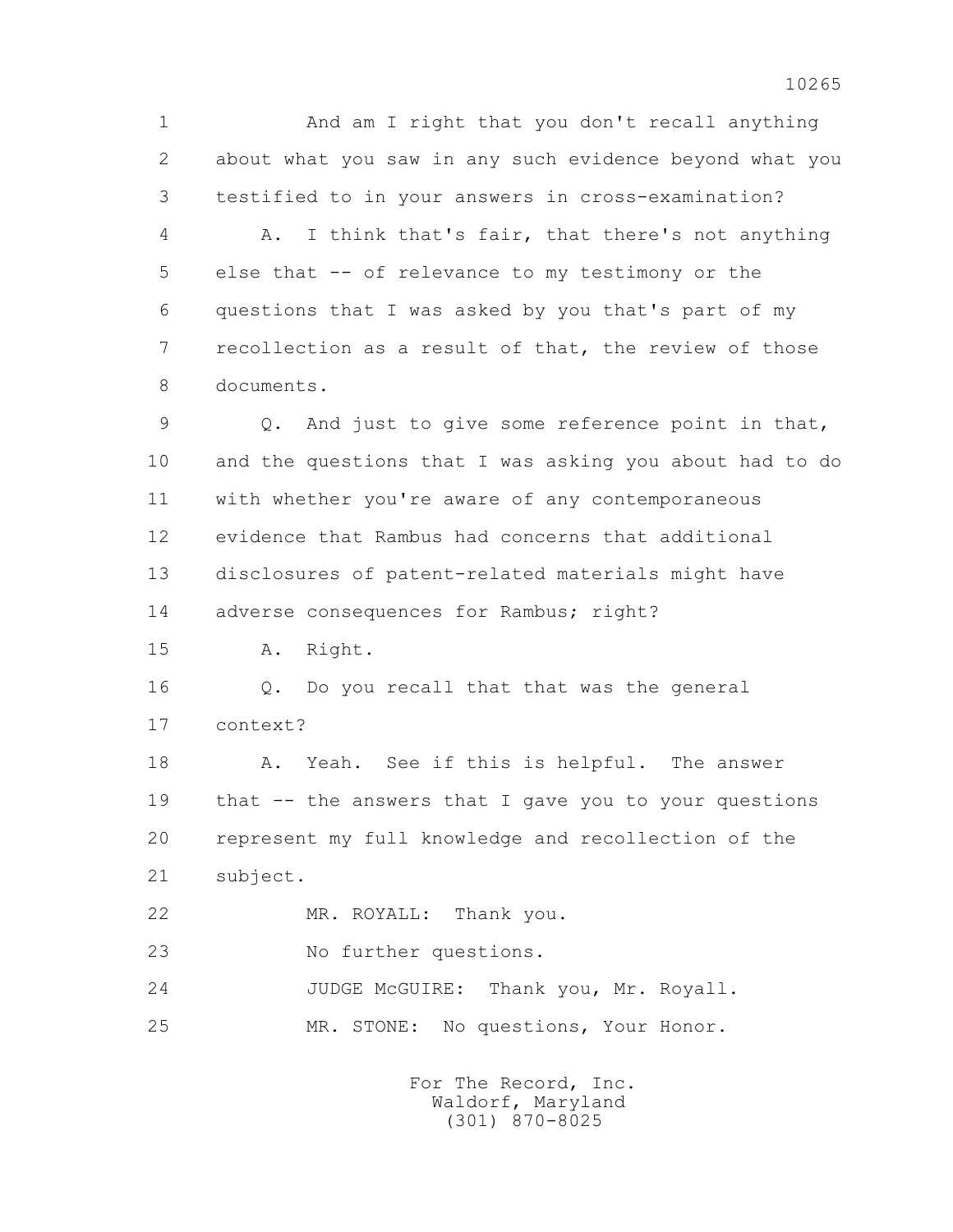1 JUDGE McGUIRE: Thank you. 2 And Dr. Rapp, you're excused from this 3 proceeding. I thank you very much for your testimony. 4 And for your information, right across the street is a 5 little pub and you may want to go there and have a soft 6 drink or something. 7 THE WITNESS: It's actually an airplane that I 8 have in mind. Thank you, Your Honor. 9 JUDGE McGUIRE: Okay. Counsel, very good. 10 We'll convene tomorrow morning at 9:30. 11 MR. STONE: Yes. 12 JUDGE McGUIRE: Then we said on Friday we want 13 to start a little earlier; is that correct, at 9:00? 14 MR. STONE: If we could start at 9:00, 15 Mr. Wiggers' lawyer confirmed that Mr. Wiggers could be 16 here at 9:00. 17 JUDGE McGUIRE: Very good. 18 Hearing in recess. 19 (Time noted: 4:38 p.m.) 20 21 22 23 24 25